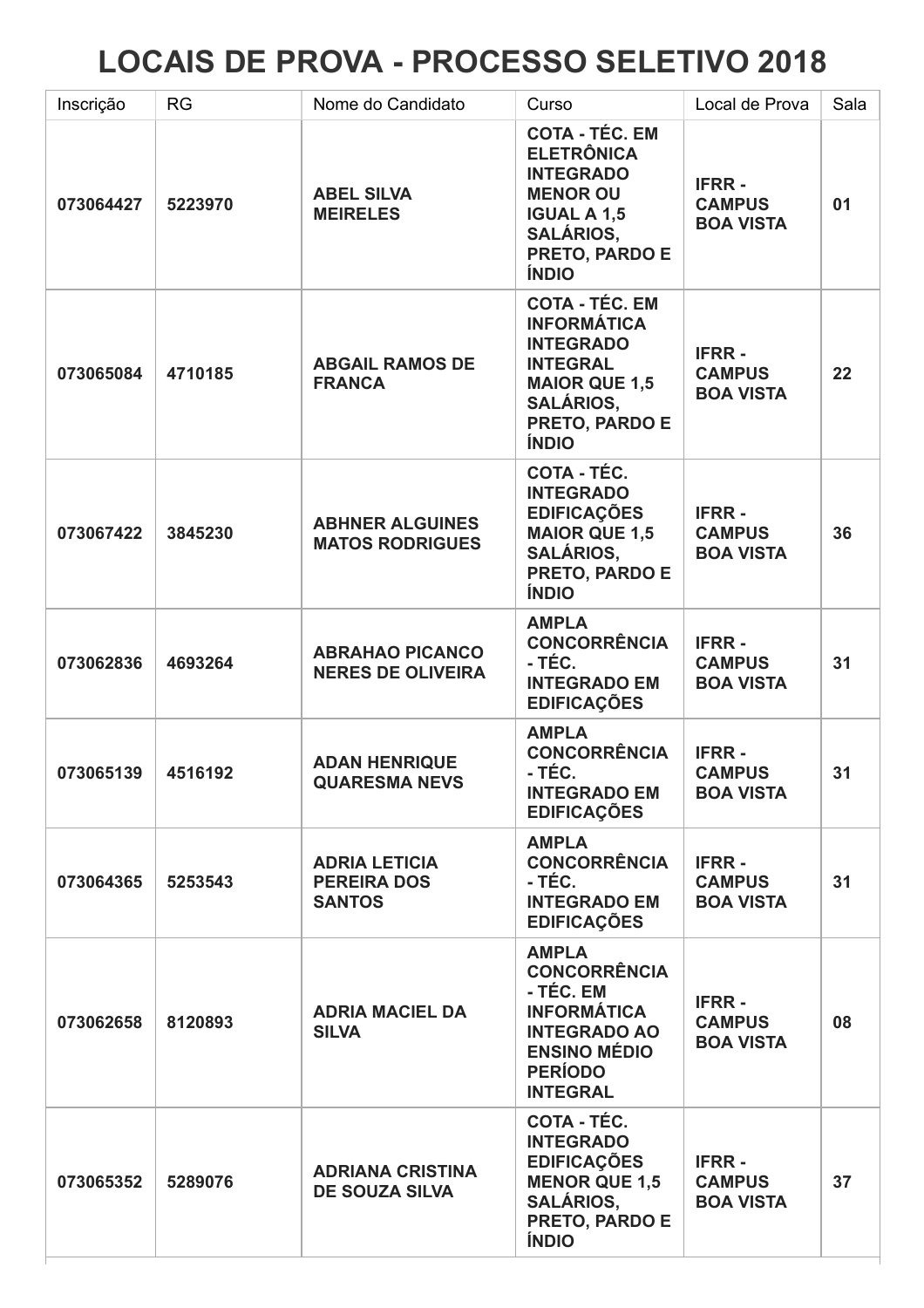| 073062638 | 3585778 | <b>ADRIANA DA</b><br><b>CONCEICAO DE</b><br><b>OLIVEIRA</b>     | <b>COTA - TÉC. EM</b><br><b>SECRETARIADO</b><br><b>INTEGRADO</b><br><b>INTEGRAL</b><br><b>MENOR QUE 1,5</b><br><b>SALÁRIOS,</b><br>PRETO, PARDO E<br><b>ÍNDIO</b>       | <b>IFRR-</b><br><b>CAMPUS</b><br><b>BOA VISTA</b> | 19 |
|-----------|---------|-----------------------------------------------------------------|-------------------------------------------------------------------------------------------------------------------------------------------------------------------------|---------------------------------------------------|----|
| 073066939 | 4200640 | <b>ADRIANA DA SILVA E</b><br><b>SILVA</b>                       | <b>COTA - TÉC. EM</b><br><b>INFORMÁTICA</b><br><b>INTEGRADO</b><br><b>INTEGRAL</b><br><b>MAIOR QUE 1,5</b><br><b>SALÁRIOS,</b><br>PRETO, PARDO E<br><b>ÍNDIO</b>        | <b>IFRR-</b><br><b>CAMPUS</b><br><b>BOA VISTA</b> | 22 |
| 073066212 | 4889070 | <b>ADRIAN CASSIUS</b><br><b>GAMA CARVALHO</b>                   | <b>AMPLA</b><br><b>CONCORRÊNCIA</b><br>- TÉC. EM<br><b>INFORMÁTICA</b><br><b>INTEGRADO AO</b><br><b>ENSINO MÉDIO</b><br><b>PERÍODO</b><br><b>INTEGRAL</b>               | <b>IFRR-</b><br><b>CAMPUS</b><br><b>BOA VISTA</b> | 08 |
| 073065293 | 4506405 | <b>ADRIANI RODRIGUES</b><br><b>MOTA</b>                         | <b>COTA - TÉC. EM</b><br><b>INFORMÁTICA</b><br><b>INTEGRADO</b><br><b>INTEGRAL</b><br><b>MAIOR QUE 1,5</b><br><b>SALÁRIOS,</b><br><b>PRETO, PARDO E</b><br><b>INDIO</b> | <b>IFRR-</b><br><b>CAMPUS</b><br><b>BOA VISTA</b> | 22 |
| 073067246 | 4721721 | <b>ADRIA THAMILLY</b><br><b>AMORIM COSTA DE</b><br><b>SOUZA</b> | <b>AMPLA</b><br><b>CONCORRÊNCIA</b><br>- TÉC. EM<br><b>ELETRÔNICA</b><br><b>INTEGRADO AO</b><br><b>ENSINO MÉDIO</b>                                                     | <b>IFRR-</b><br><b>CAMPUS</b><br><b>BOA VISTA</b> | 26 |
| 073065932 | 510522  | <b>ADRIEL BANDEIRA</b><br><b>DAMASCENO</b>                      | <b>AMPLA</b><br><b>CONCORRÊNCIA</b><br>- TÉC. EM<br><b>ELETROTÉCNICA</b><br><b>INTEGRADO AO</b><br><b>ENSINO MÉDIO</b>                                                  | <b>IFRR-</b><br><b>CAMPUS</b><br><b>BOA VISTA</b> | 28 |
| 073063795 | 5173612 | <b>ADRIEL DA SILVA</b><br><b>ARAUJO</b>                         | <b>AMPLA</b><br><b>CONCORRÊNCIA</b><br>- TÉC. EM<br><b>ELETROTÉCNICA</b><br><b>INTEGRADO AO</b><br><b>ENSINO MÉDIO</b>                                                  | <b>IFRR-</b><br><b>CAMPUS</b><br><b>BOA VISTA</b> | 28 |
|           |         |                                                                 |                                                                                                                                                                         |                                                   |    |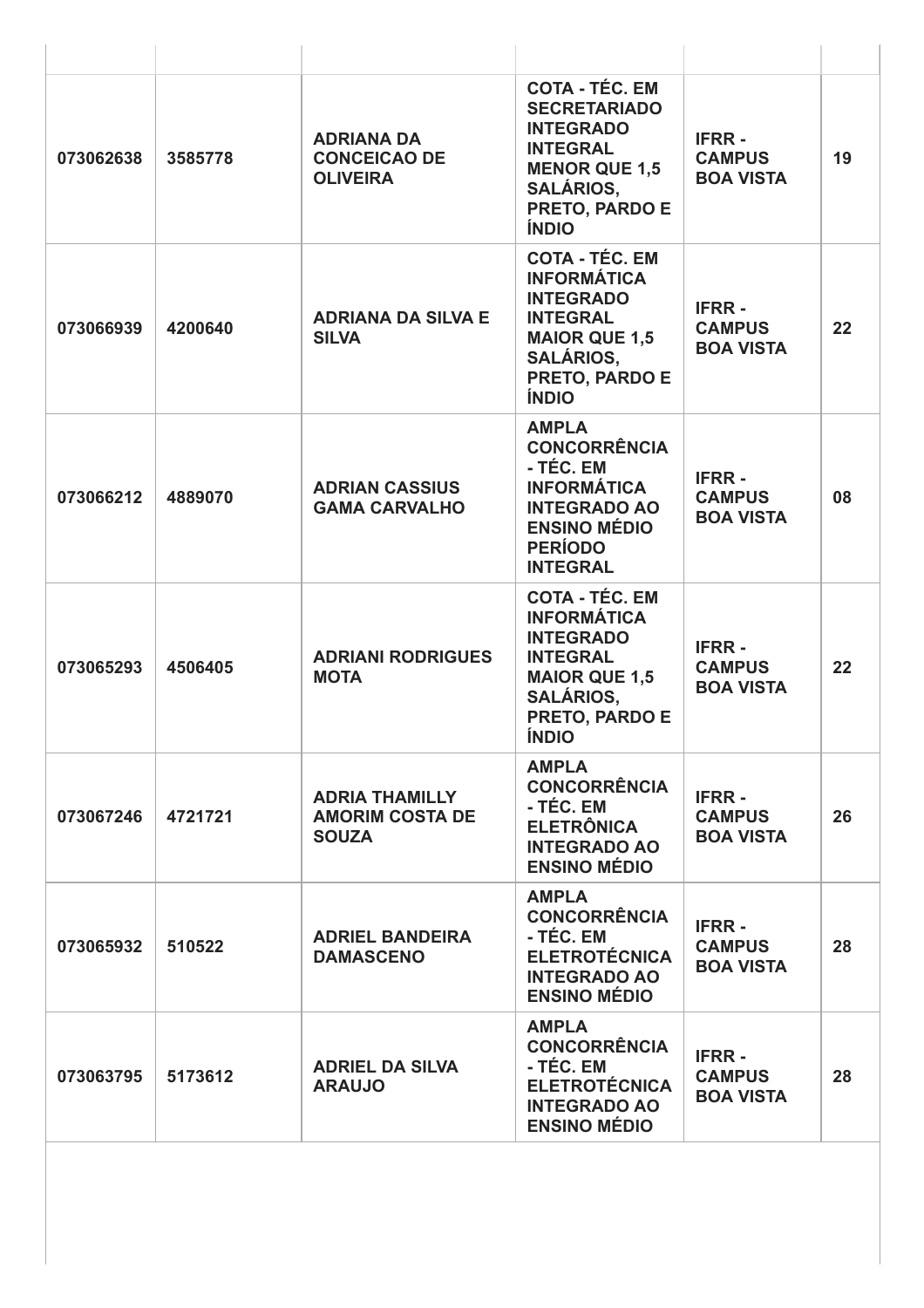| 073063509 | 529799  | <b>ADRIELY SOUZA</b><br><b>VELOZO</b>          | <b>AMPLA</b><br><b>CONCORRÊNCIA</b><br>- TÉC. EM<br><b>INFORMÁTICA</b><br><b>INTEGRADO AO</b><br><b>ENSINO MÉDIO</b><br><b>PERÍODO</b><br><b>INTEGRAL</b>                | <b>IFRR-</b><br><b>CAMPUS</b><br><b>BOA VISTA</b> | 08 |
|-----------|---------|------------------------------------------------|--------------------------------------------------------------------------------------------------------------------------------------------------------------------------|---------------------------------------------------|----|
| 073062508 | 5253039 | <b>ADYLA MARTINS DA</b><br><b>SILVA</b>        | <b>AMPLA</b><br><b>CONCORRÊNCIA</b><br>- TÉC.<br><b>INTEGRADO EM</b><br><b>EDIFICAÇÕES</b>                                                                               | <b>IFRR-</b><br><b>CAMPUS</b><br><b>BOA VISTA</b> | 31 |
| 073064457 | 4449843 | <b>AGATHA ALVARENGA</b><br><b>DA SILVA</b>     | <b>COTA - TÉC. EM</b><br><b>SECRETARIADO</b><br><b>INTEGRADO</b><br><b>INTEGRAL</b><br><b>MENOR QUE 1,5</b><br><b>SALÁRIOS,</b><br>PRETO, PARDO E<br><b>ÍNDIO</b>        | <b>IFRR-</b><br><b>CAMPUS</b><br><b>BOA VISTA</b> | 19 |
| 073067254 | 402305  | <b>AGATHA KAMYLLE</b><br><b>RAMALHO FRANCA</b> | <b>AMPLA</b><br><b>CONCORRÊNCIA</b><br>- TÉC.<br><b>INTEGRADO EM</b><br><b>EDIFICAÇÕES</b>                                                                               | <b>IFRR-</b><br><b>CAMPUS</b><br><b>BOA VISTA</b> | 31 |
| 073065642 | 5269920 | <b>AIRTON SOUZA VIDAL</b>                      | <b>AMPLA</b><br><b>CONCORRÊNCIA</b><br>- TÉC.<br><b>INTEGRADO EM</b><br><b>EDIFICAÇÕES</b>                                                                               | <b>IFRR-</b><br><b>CAMPUS</b><br><b>BOA VISTA</b> | 31 |
| 073062563 | 5001722 | <b>AKIRORRANA CRUZ</b><br><b>DA SILVA</b>      | COTA - TÉC.<br><b>INTEGRADO</b><br><b>EDIFICAÇÕES</b><br><b>MAIOR QUE 1,5</b><br><b>SALÁRIOS.</b><br><b>PRETO, PARDO E</b><br><b>ÍNDIO</b>                               | <b>IFRR-</b><br><b>CAMPUS</b><br><b>BOA VISTA</b> | 36 |
| 073064486 | 4638158 | <b>ALANA ALVES DA</b><br><b>SILVA</b>          | <b>COTA - TÉC. EM</b><br><b>SECRETARIADO</b><br><b>INTEGRADO</b><br><b>INTEGRAL</b><br><b>MENOR QUE 1,5</b><br><b>SALÁRIOS,</b><br><b>PRETO, PARDO E</b><br><b>ÍNDIO</b> | <b>IFRR-</b><br><b>CAMPUS</b><br><b>BOA VISTA</b> | 19 |
| 073065394 | 4596617 | <b>ALANA DUARTE</b><br><b>MARQUES</b>          | <b>AMPLA</b><br><b>CONCORRÊNCIA</b><br>- TÉC. EM<br><b>ELETROTÉCNICA</b><br><b>INTEGRADO AO</b><br><b>ENSINO MÉDIO</b>                                                   | <b>IFRR-</b><br><b>CAMPUS</b><br><b>BOA VISTA</b> | 28 |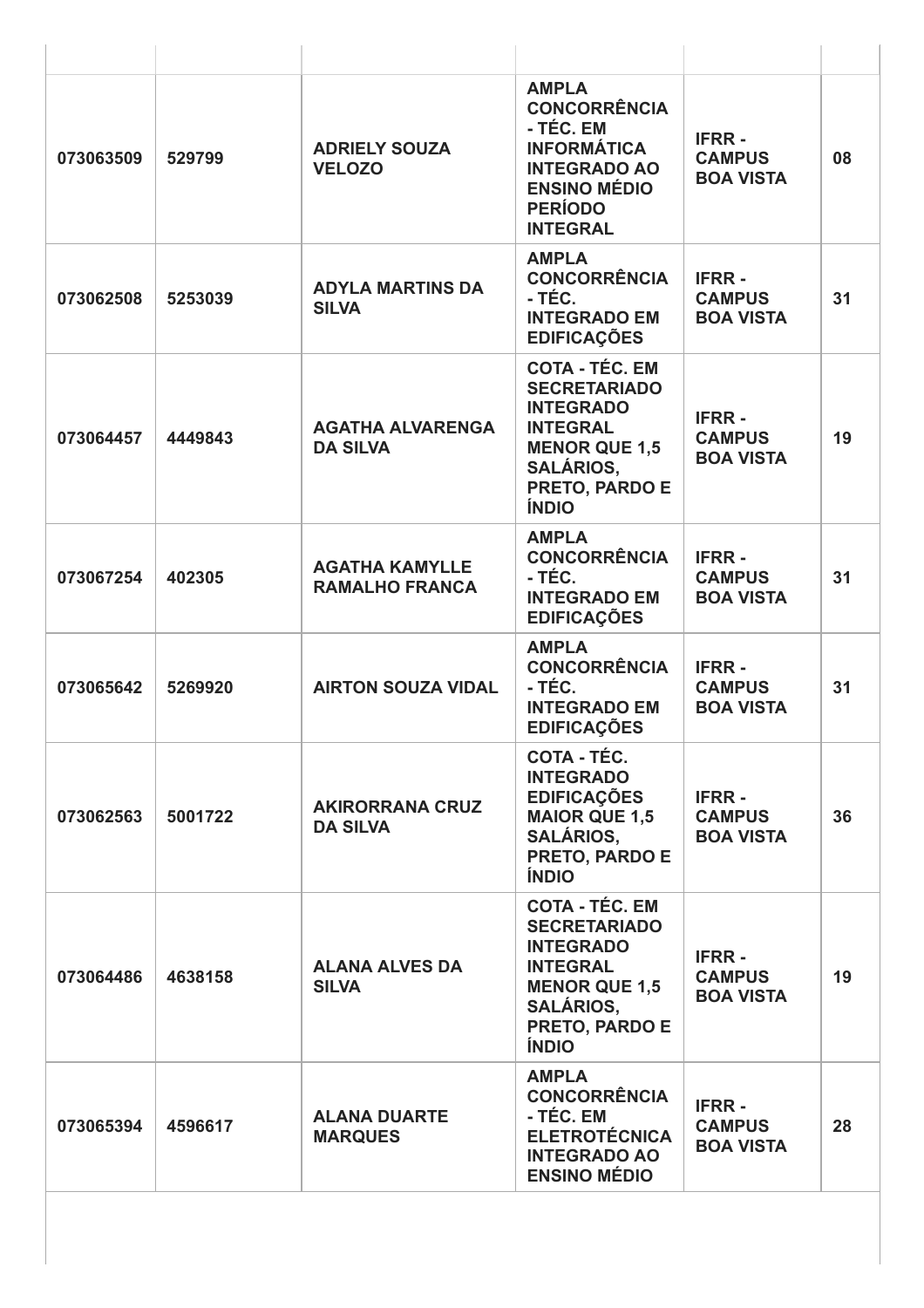| 073066879 | 4661010 | <b>ALBERTO BARBOSA</b><br><b>DOS SANTOS NETO</b>                        | COTA - TÉC.<br><b>INTEGRADO</b><br><b>EDIFICAÇÕES</b><br><b>MAIOR QUE 1,5</b><br><b>SALÁRIOS,</b><br>PRETO, PARDO E<br><b>ÍNDIO</b>                                     | <b>IFRR-</b><br><b>CAMPUS</b><br><b>BOA VISTA</b> | 36 |
|-----------|---------|-------------------------------------------------------------------------|-------------------------------------------------------------------------------------------------------------------------------------------------------------------------|---------------------------------------------------|----|
| 073064539 | 4851056 | <b>ALCINO SAGICA LIMA</b>                                               | <b>COTA - TÉC. EM</b><br><b>SECRETARIADO</b><br><b>INTEGRADO</b><br><b>INTEGRAL</b><br><b>MENOR QUE 1,5</b><br><b>SALÁRIOS SEM</b><br><b>ETNIA</b><br><b>DECLARADA</b>  | <b>IFRR-</b><br><b>CAMPUS</b><br><b>BOA VISTA</b> | 21 |
| 073064209 | 4051904 | <b>ALDEVAM SIMAO DE</b><br><b>MELO</b>                                  | <b>AMPLA</b><br><b>CONCORRÊNCIA</b><br>- TÉC. EM<br><b>INFORMÁTICA</b><br><b>INTEGRADO AO</b><br><b>ENSINO MÉDIO</b><br><b>PERÍODO</b><br><b>INTEGRAL</b>               | <b>IFRR-</b><br><b>CAMPUS</b><br><b>BOA VISTA</b> | 08 |
| 073062564 | 4303253 | <b>ALEFF DAVID</b><br><b>MONTEIRO</b><br><b>RODRIGUES</b>               | <b>COTA - TÉC. EM</b><br><b>INFORMÁTICA</b><br><b>INTEGRADO</b><br><b>INTEGRAL</b><br><b>MAIOR QUE 1,5</b><br><b>SALÁRIOS,</b><br><b>PRETO, PARDO E</b><br><b>ÍNDIO</b> | <b>IFRR-</b><br><b>CAMPUS</b><br><b>BOA VISTA</b> | 22 |
| 073064166 | 3778916 | <b>ALESANDRO CAIO</b><br><b>FERREIRA DE SOUZA</b>                       | <b>COTA - TÉC.</b><br><b>INTEGRADO</b><br><b>EDIFICAÇÕES</b><br><b>MENOR QUE 1,5</b><br><b>SALÁRIOS.</b><br>PRETO, PARDO E<br><b>ÍNDIO</b>                              | <b>IFRR-</b><br><b>CAMPUS</b><br><b>BOA VISTA</b> | 37 |
| 073067319 | 4640551 | <b>ALESSANDRO</b><br><b>PEREIRA DE SOUZA</b>                            | <b>AMPLA</b><br><b>CONCORRÊNCIA</b><br>- TÉC. EM<br><b>INFORMÁTICA</b><br><b>INTEGRADO AO</b><br><b>ENSINO MÉDIO</b><br><b>PERÍODO</b><br><b>INTEGRAL</b>               | <b>IFRR-</b><br><b>CAMPUS</b><br><b>BOA VISTA</b> | 08 |
| 073065813 | 5046734 | <b>ALEXANDRA VITORIA</b><br><b>MORAES VELOZO DE</b><br><b>ALEXANDRE</b> | COTA - TÉC.<br><b>INTEGRADO</b><br><b>EDIFICAÇÕES</b><br><b>MENOR QUE 1,5</b><br><b>SALÁRIOS,</b><br>PRETO, PARDO E<br><b>ÍNDIO</b>                                     | <b>IFRR-</b><br><b>CAMPUS</b><br><b>BOA VISTA</b> | 37 |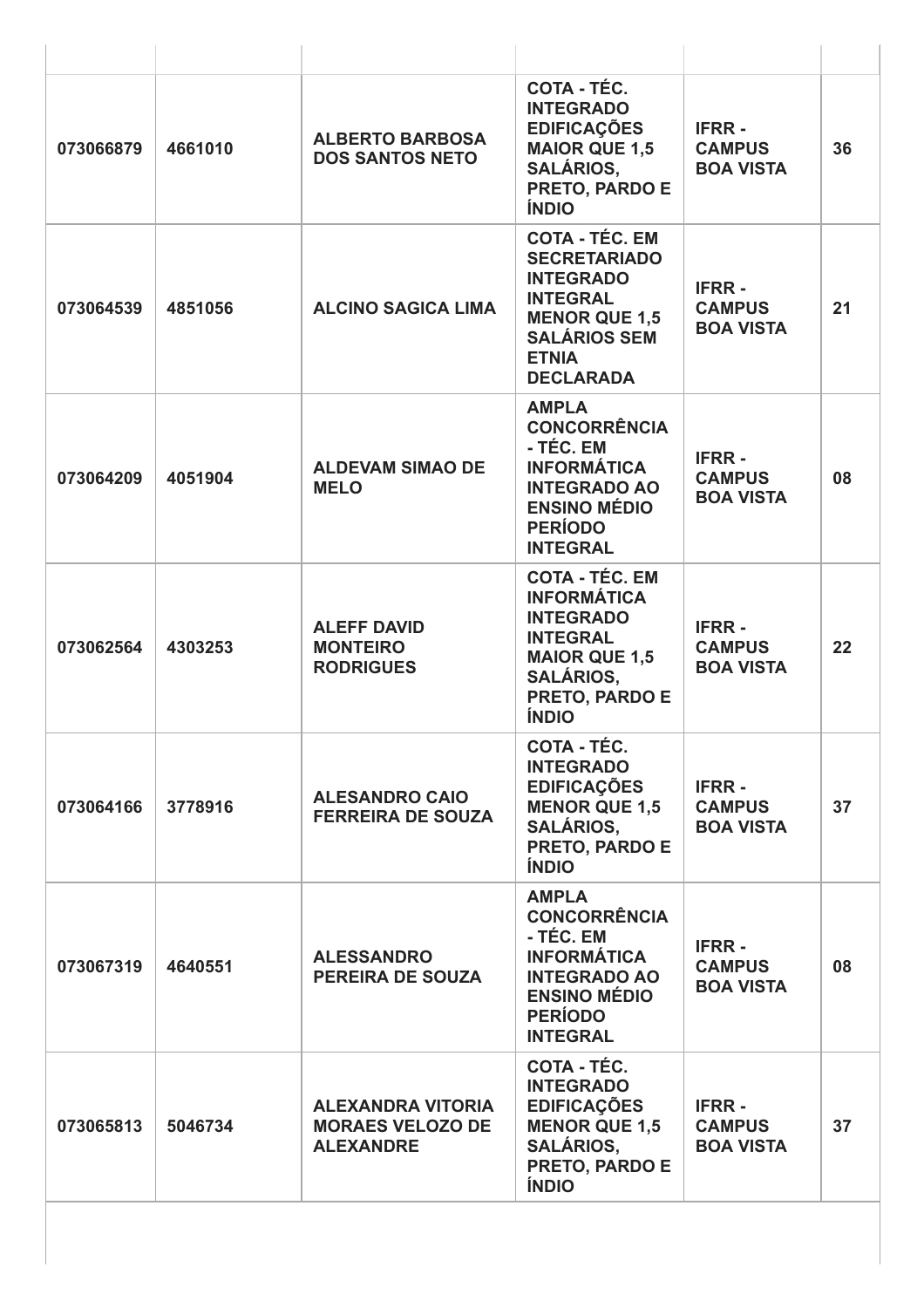| 073062437 | 5013100 | <b>ALEX DE SOUZA</b><br><b>BARROS</b>                       | <b>AMPLA</b><br><b>CONCORRÊNCIA</b><br>- TÉC. EM<br><b>INFORMÁTICA</b><br><b>INTEGRADO AO</b><br><b>ENSINO MÉDIO</b><br><b>PERÍODO</b><br><b>INTEGRAL</b>                | <b>IFRR-</b><br><b>CAMPUS</b><br><b>BOA VISTA</b> | 08 |
|-----------|---------|-------------------------------------------------------------|--------------------------------------------------------------------------------------------------------------------------------------------------------------------------|---------------------------------------------------|----|
| 073066532 | 5070341 | <b>ALEXSANDRA</b><br><b>VITORIA LIMA</b><br><b>OLIVEIRA</b> | <b>COTA - TÉC. EM</b><br><b>INFORMÁTICA</b><br><b>INTEGRADO</b><br><b>INTEGRAL</b><br><b>MAIOR QUE 1,5</b><br><b>SALÁRIOS SEM</b><br><b>ETNIA</b><br><b>DECLARADA</b>    | <b>IFRR-</b><br><b>CAMPUS</b><br><b>BOA VISTA</b> | 23 |
| 073063687 | 4509455 | <b>ALICE AGUIAR DA</b><br><b>SILVA</b>                      | <b>AMPLA</b><br><b>CONCORRÊNCIA</b><br>- TÉC. EM<br><b>INFORMÁTICA</b><br><b>INTEGRADO AO</b><br><b>ENSINO MÉDIO</b><br><b>PERÍODO</b><br><b>INTEGRAL</b>                | <b>IFRR-</b><br><b>CAMPUS</b><br><b>BOA VISTA</b> | 08 |
| 073063411 | 5204810 | <b>ALICE GONCALVES</b><br><b>NUNES</b>                      | <b>COTA - TÉC. EM</b><br><b>SECRETARIADO</b><br><b>INTEGRADO</b><br><b>INTEGRAL</b><br><b>MENOR QUE 1,5</b><br><b>SALÁRIOS,</b><br><b>PRETO, PARDO E</b><br><b>ÍNDIO</b> | <b>IFRR-</b><br><b>CAMPUS</b><br><b>BOA VISTA</b> | 19 |
| 073063604 | 421201  | <b>ALICE MILLENE</b><br><b>COSTA SILVA</b>                  | <b>COTA - TÉC. EM</b><br><b>INFORMÁTICA</b><br><b>INTEGRADO</b><br><b>INTEGRAL</b><br><b>MENOR QUE 1,5</b><br><b>SALÁRIOS,</b><br>PRETO, PARDO E<br><b>ÍNDIO</b>         | <b>IFRR-</b><br><b>CAMPUS</b><br><b>BOA VISTA</b> | 23 |
| 073063862 | 5237491 | <b>ALICE SILVA GALVAO</b>                                   | <b>AMPLA</b><br><b>CONCORRÊNCIA</b><br>- TÉC. EM<br><b>ELETROTÉCNICA</b><br><b>INTEGRADO AO</b><br><b>ENSINO MÉDIO</b>                                                   | <b>IFRR-</b><br><b>CAMPUS</b><br><b>BOA VISTA</b> | 28 |
| 073062928 | 4825292 | <b>ALICY JHONARA</b><br><b>MURADA DE OLIVEIRA</b>           | <b>COTA - TÉC. EM</b><br><b>SECRETARIADO</b><br><b>INTEGRADO</b><br><b>INTEGRAL</b><br><b>MENOR QUE 1,5</b><br><b>SALÁRIOS,</b><br>PRETO, PARDO E<br><b>ÍNDIO</b>        | <b>IFRR-</b><br><b>CAMPUS</b><br><b>BOA VISTA</b> | 19 |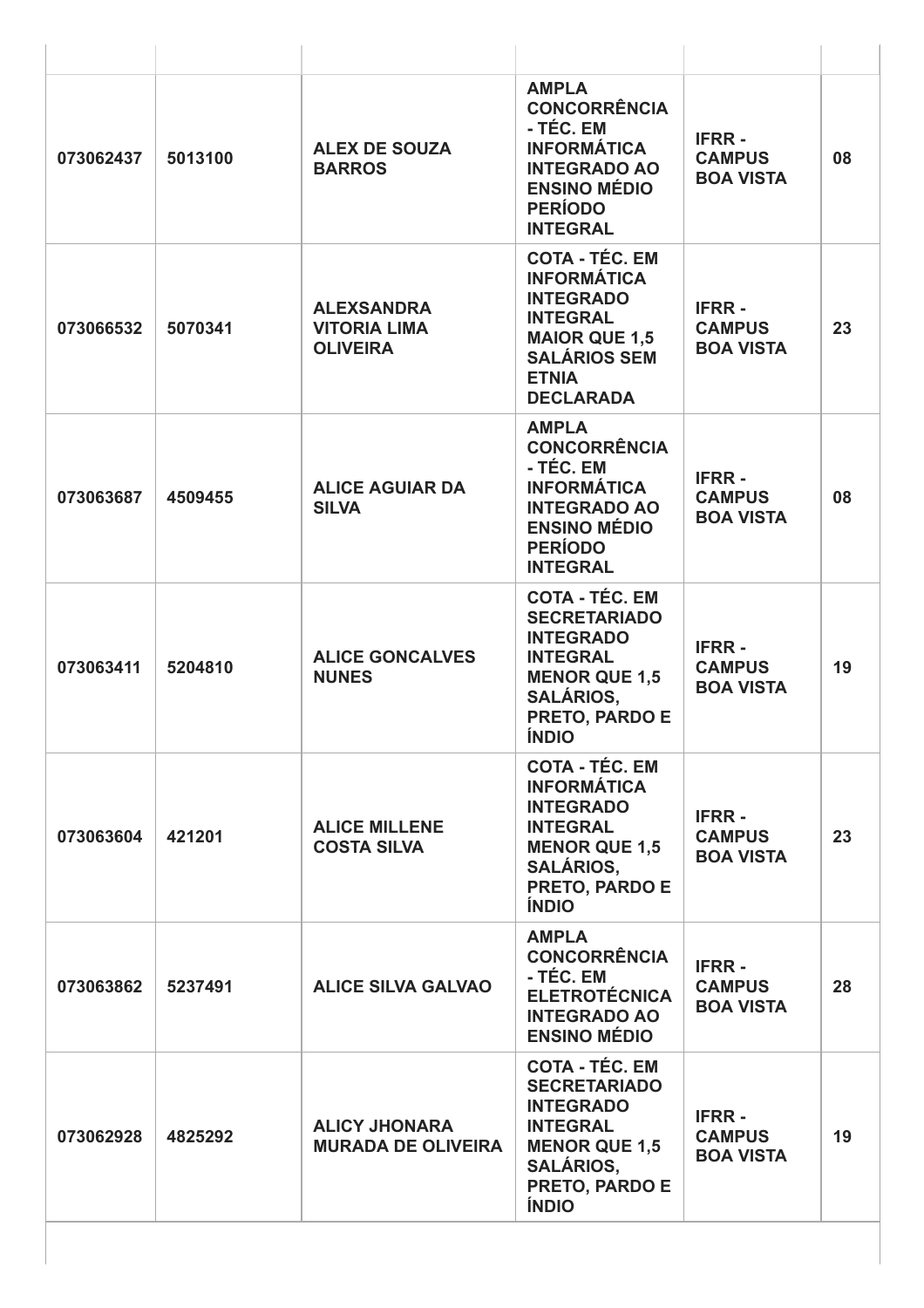| 073062422 | 4664884 | <b>ALICY RODRIGUES DA</b><br><b>SILVA</b>         | <b>AMPLA</b><br><b>CONCORRÊNCIA</b><br>- TÉC.<br><b>INTEGRADO EM</b><br><b>EDIFICAÇÕES</b>                                                                            | <b>IFRR-</b><br><b>CAMPUS</b><br><b>BOA VISTA</b> | 31              |
|-----------|---------|---------------------------------------------------|-----------------------------------------------------------------------------------------------------------------------------------------------------------------------|---------------------------------------------------|-----------------|
| 073066925 | 3816338 | <b>ALINE DA SILVA</b><br><b>ARAUJO</b>            | <b>COTA - TÉC. EM</b><br><b>INFORMÁTICA</b><br><b>INTEGRADO</b><br><b>INTEGRAL</b><br><b>MENOR QUE 1,5</b><br><b>SALÁRIOS SEM</b><br><b>ETNIA</b><br><b>DECLARADA</b> | <b>IFRR-</b><br><b>CAMPUS</b><br><b>BOA VISTA</b> | 26              |
| 073067279 | 4535618 | <b>ALINE SILVESTRE</b><br><b>LOPES</b>            | <b>AMPLA</b><br><b>CONCORRÊNCIA</b><br>- TÉC. EM<br><b>INFORMÁTICA</b><br><b>INTEGRADO AO</b><br><b>ENSINO MÉDIO</b><br><b>PERÍODO</b><br><b>INTEGRAL</b>             | <b>IFRR-</b><br><b>CAMPUS</b><br><b>BOA VISTA</b> | 09              |
| 073064612 | 464420  | <b>ALINE SOUZA</b><br><b>BARBOSA LIMA</b>         | COTA - TÉC.<br><b>INTEGRADO</b><br><b>EDIFICAÇÕES</b><br><b>MENOR QUE 1,5</b><br><b>SALÁRIOS,</b><br>PRETO, PARDO E<br><b>ÍNDIO</b>                                   | <b>IFRR-</b><br><b>CAMPUS</b><br><b>BOA VISTA</b> | 37              |
| 073062734 | 3780961 | <b>ALINE VITORIA</b><br><b>SANTOS PERES</b>       | <b>AMPLA</b><br><b>CONCORRÊNCIA</b><br>- TÉC. EM<br><b>SECRETARIADO</b><br><b>INTEGRADO AO</b><br><b>ENSINO MÉDIO</b><br><b>EM PERÍODO</b><br><b>INTEGRAL</b>         | <b>IFRR-</b><br><b>CAMPUS</b><br><b>BOA VISTA</b> | 02 <sub>2</sub> |
| 073062351 | 4449266 | <b>ALLAN CRISTIAN</b><br><b>FERREIRA LOPES</b>    | <b>AMPLA</b><br><b>CONCORRÊNCIA</b><br>- TÉC. EM<br><b>ELETROTÉCNICA</b><br><b>INTEGRADO AO</b><br><b>ENSINO MÉDIO</b>                                                | <b>IFRR-</b><br><b>CAMPUS</b><br><b>BOA VISTA</b> | 28              |
| 073063899 | 3586340 | <b>AMALIA VITORIA</b><br><b>FERREIRA DE MELLO</b> | <b>AMPLA</b><br><b>CONCORRÊNCIA</b><br>- TÉC. EM<br><b>ELETRÔNICA</b><br><b>INTEGRADO AO</b><br><b>ENSINO MÉDIO</b>                                                   | <b>IFRR-</b><br><b>CAMPUS</b><br><b>BOA VISTA</b> | 26              |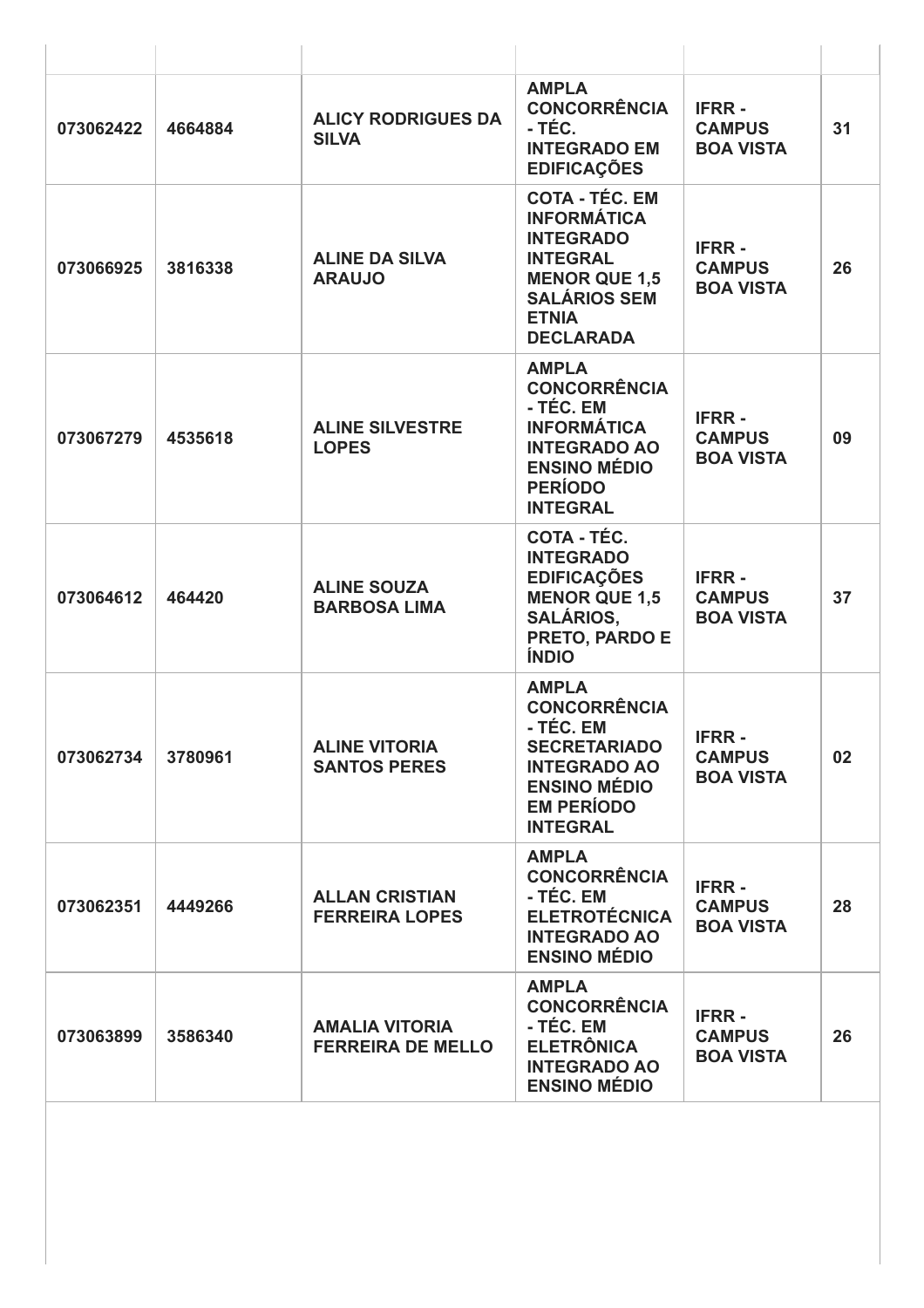| 073066070 | 4797213 | <b>AMANDA ARAUJO DE</b><br><b>OLIVEIRA</b>       | <b>AMPLA</b><br><b>CONCORRÊNCIA</b><br>- TÉC. EM<br><b>INFORMÁTICA</b><br><b>INTEGRADO AO</b><br><b>ENSINO MÉDIO</b><br><b>PERÍODO</b><br><b>INTEGRAL</b>                | <b>IFRR-</b><br><b>CAMPUS</b><br><b>BOA VISTA</b> | 09 |
|-----------|---------|--------------------------------------------------|--------------------------------------------------------------------------------------------------------------------------------------------------------------------------|---------------------------------------------------|----|
| 073065236 | 4801776 | <b>AMANDA BEATRIZ DA</b><br><b>SILVA BEZERRA</b> | COTA - TÉC.<br><b>INTEGRADO</b><br><b>EDIFICAÇÕES</b><br><b>MENOR QUE 1,5</b><br><b>SALÁRIOS,</b><br>PRETO, PARDO E<br><b>ÍNDIO</b>                                      | <b>IFRR-</b><br><b>CAMPUS</b><br><b>BOA VISTA</b> | 37 |
| 073062381 | 4882989 | <b>AMANDA BERWELY</b><br><b>DIAS MIRANDA</b>     | <b>COTA - TÉC. EM</b><br><b>SECRETARIADO</b><br><b>INTEGRADO</b><br><b>INTEGRAL</b><br><b>MENOR QUE 1,5</b><br><b>SALÁRIOS,</b><br>PRETO, PARDO E<br><b>ÍNDIO</b>        | <b>IFRR-</b><br><b>CAMPUS</b><br><b>BOA VISTA</b> | 19 |
| 073062534 | 4764200 | <b>AMANDA LOPES</b><br><b>SILVA</b>              | <b>COTA - TÉC. EM</b><br><b>SECRETARIADO</b><br><b>INTEGRADO</b><br><b>INTEGRAL</b><br><b>MENOR QUE 1,5</b><br><b>SALÁRIOS,</b><br>PRETO, PARDO E<br><b>ÍNDIO</b>        | <b>IFRR-</b><br><b>CAMPUS</b><br><b>BOA VISTA</b> | 19 |
| 073063490 | 4282493 | <b>AMANDA PEREIRA DA</b><br><b>SILVA</b>         | <b>COTA - TÉC. EM</b><br><b>SECRETARIADO</b><br><b>INTEGRADO</b><br><b>INTEGRAL</b><br><b>MAIOR QUE 1,5</b><br><b>SALÁRIOS,</b><br><b>PRETO, PARDO E</b><br><b>ÍNDIO</b> | <b>IFRR-</b><br><b>CAMPUS</b><br><b>BOA VISTA</b> | 18 |
| 073063879 | 3078086 | <b>AMANDA REGINA</b><br><b>MARQUES PADILHA</b>   | <b>COTA - TÉC. EM</b><br><b>INFORMÁTICA</b><br><b>INTEGRADO</b><br><b>INTEGRAL</b><br><b>MENOR QUE 1,5</b><br><b>SALÁRIOS,</b><br>PRETO, PARDO E<br><b>ÍNDIO</b>         | <b>IFRR-</b><br><b>CAMPUS</b><br><b>BOA VISTA</b> | 23 |
| 073065886 | 3697975 | <b>AMARILDO DE BRITO</b><br><b>SOMBRA JUNIOR</b> | <b>AMPLA</b><br><b>CONCORRÊNCIA</b><br>- TÉC.<br><b>INTEGRADO EM</b><br><b>EDIFICAÇÕES</b>                                                                               | <b>IFRR-</b><br><b>CAMPUS</b><br><b>BOA VISTA</b> | 31 |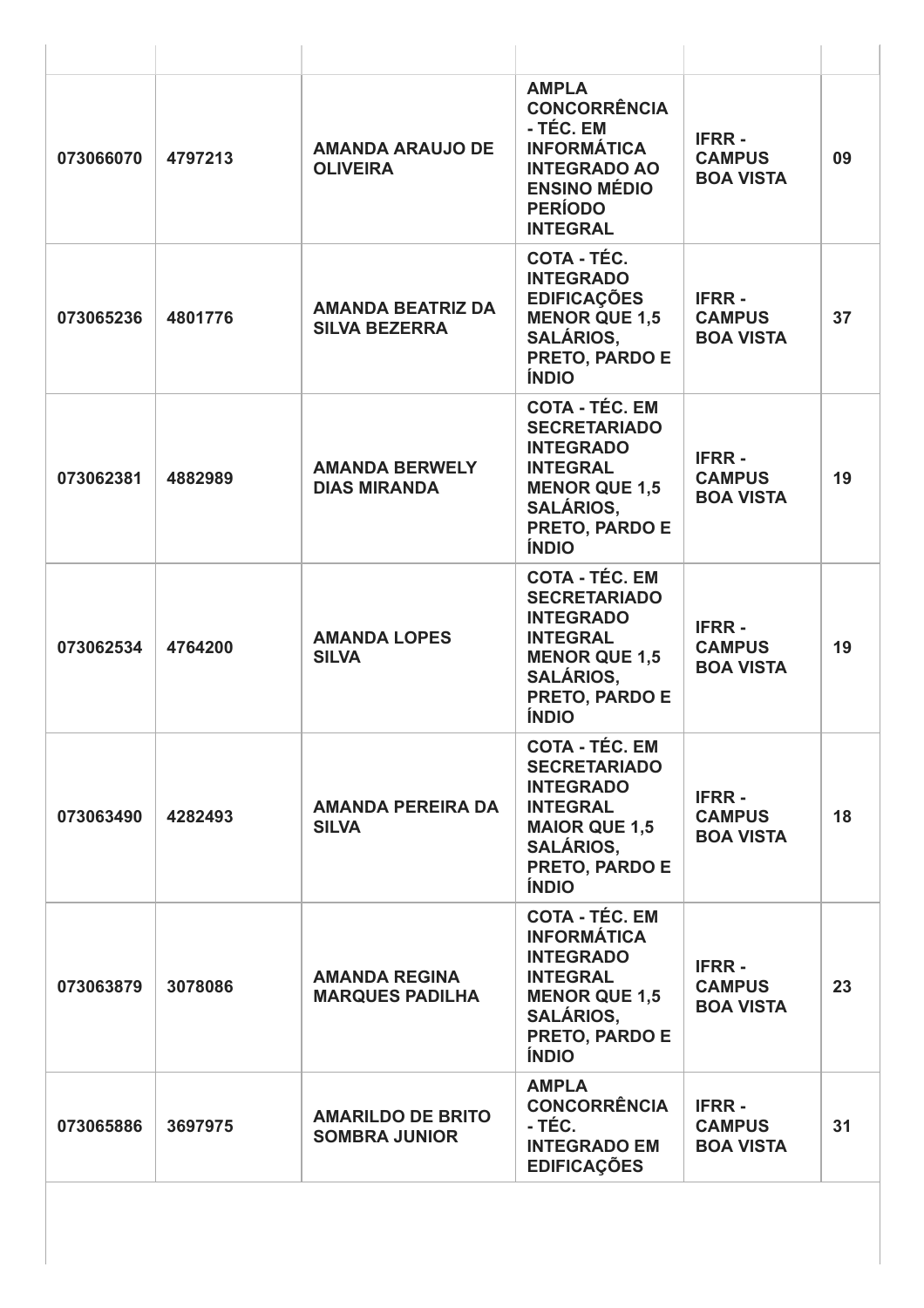| 073062559 | 467332   | <b>AMMABEL COSTA</b><br><b>LOPES</b>                       | <b>AMPLA</b><br><b>CONCORRÊNCIA</b><br>- TÉC.<br><b>INTEGRADO EM</b><br><b>EDIFICAÇÕES</b>                                                                    | <b>IFRR-</b><br><b>CAMPUS</b><br><b>BOA VISTA</b> | 31 |
|-----------|----------|------------------------------------------------------------|---------------------------------------------------------------------------------------------------------------------------------------------------------------|---------------------------------------------------|----|
| 073064122 | 4323572  | <b>ANA BEATRIS DE</b><br><b>ALMEIDA LUCENA</b>             | COTA - TÉC.<br><b>ELETROTÉCNICA</b><br><b>INTEGRADO</b><br><b>MENOR QUE 1,5</b><br><b>SALÁRIOS,</b><br>PRETO, PARDO E<br><b>ÍNDIO</b>                         | <b>IFRR-</b><br><b>CAMPUS</b><br><b>BOA VISTA</b> | 30 |
| 073064617 | 21765477 | <b>ANA BEATRIZ</b><br><b>ALEXANDRE LOBO</b>                | <b>AMPLA</b><br><b>CONCORRÊNCIA</b><br>- TÉC.<br><b>INTEGRADO EM</b><br><b>EDIFICAÇÕES</b>                                                                    | <b>IFRR-</b><br><b>CAMPUS</b><br><b>BOA VISTA</b> | 31 |
| 073063473 | 5018420  | <b>ANA BEATRIZ</b><br><b>CANTANHEDE DA</b><br><b>SILVA</b> | <b>AMPLA</b><br><b>CONCORRÊNCIA</b><br>- TÉC. EM<br><b>SECRETARIADO</b><br><b>INTEGRADO AO</b><br><b>ENSINO MÉDIO</b><br><b>EM PERÍODO</b><br><b>INTEGRAL</b> | <b>IFRR-</b><br><b>CAMPUS</b><br><b>BOA VISTA</b> | 02 |
| 073067428 | 3867617  | <b>ANA BEATRIZ</b><br><b>FIGUEREDO SILVEIRA</b>            | <b>AMPLA</b><br><b>CONCORRÊNCIA</b><br>- TÉC. EM<br><b>SECRETARIADO</b><br><b>INTEGRADO AO</b><br><b>ENSINO MÉDIO</b><br><b>EM PERÍODO</b><br><b>INTEGRAL</b> | <b>IFRR-</b><br><b>CAMPUS</b><br><b>BOA VISTA</b> | 02 |
| 073063460 | 3172678  | <b>ANA BEATRIZ MELLO</b><br><b>DE SOUZA</b>                | <b>AMPLA</b><br><b>CONCORRÊNCIA</b><br>- TÉC. EM<br><b>INFORMÁTICA</b><br><b>INTEGRADO AO</b><br><b>ENSINO MÉDIO</b><br><b>PERÍODO</b><br><b>INTEGRAL</b>     | <b>IFRR-</b><br><b>CAMPUS</b><br><b>BOA VISTA</b> | 09 |
| 073062969 | 364216   | <b>ANA BEATRIZ SALES</b><br><b>CAETANO LUIZ</b>            | <b>AMPLA</b><br><b>CONCORRÊNCIA</b><br>- TÉC. EM<br><b>INFORMÁTICA</b><br><b>INTEGRADO AO</b><br><b>ENSINO MÉDIO</b><br><b>PERÍODO</b><br><b>INTEGRAL</b>     | <b>IFRR-</b><br><b>CAMPUS</b><br><b>BOA VISTA</b> | 09 |
| 073062509 | $\bf{0}$ | <b>ANA CAROLINA DA</b><br><b>SILVA RODRIGUES</b>           | <b>AMPLA</b><br><b>CONCORRÊNCIA</b><br>- TÉC.<br><b>INTEGRADO EM</b><br><b>EDIFICAÇÕES</b>                                                                    | <b>IFRR-</b><br><b>CAMPUS</b><br><b>BOA VISTA</b> | 31 |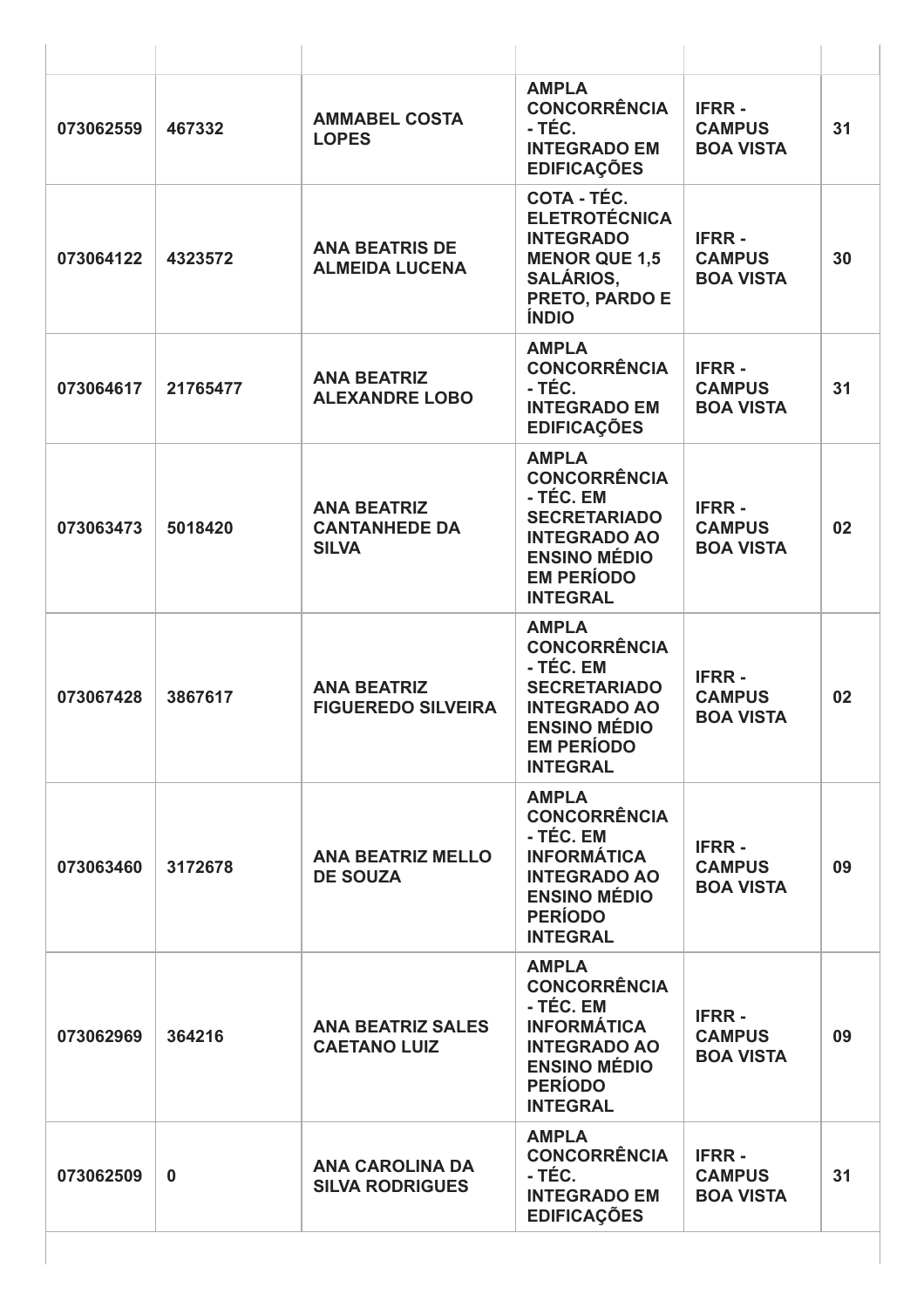| 073064764 | 7608634 | <b>ANA CAROLINE DAS</b><br><b>NEVES BARBOSA</b>          | <b>COTA - TÉC. EM</b><br><b>SECRETARIADO</b><br><b>INTEGRADO</b><br><b>INTEGRAL</b><br><b>MAIOR QUE 1,5</b><br><b>SALÁRIOS,</b><br>PRETO, PARDO E<br><b>ÍNDIO</b>       | <b>IFRR-</b><br><b>CAMPUS</b><br><b>BOA VISTA</b> | 18 |
|-----------|---------|----------------------------------------------------------|-------------------------------------------------------------------------------------------------------------------------------------------------------------------------|---------------------------------------------------|----|
| 073062511 | 4146506 | <b>ANA CLARA ALVES</b><br><b>MOTA</b>                    | <b>AMPLA</b><br><b>CONCORRÊNCIA</b><br>- TÉC. EM<br><b>SECRETARIADO</b><br><b>INTEGRADO AO</b><br><b>ENSINO MÉDIO</b><br><b>EM PERÍODO</b><br><b>INTEGRAL</b>           | <b>IFRR-</b><br><b>CAMPUS</b><br><b>BOA VISTA</b> | 02 |
| 073065607 | 4037120 | <b>ANA CLARA</b><br><b>MACHADO DE</b><br><b>MEDEIROS</b> | <b>AMPLA</b><br><b>CONCORRÊNCIA</b><br>- TÉC. EM<br><b>SECRETARIADO</b><br><b>INTEGRADO AO</b><br><b>ENSINO MÉDIO</b><br><b>EM PERÍODO</b><br><b>INTEGRAL</b>           | <b>IFRR-</b><br><b>CAMPUS</b><br><b>BOA VISTA</b> | 02 |
| 073067495 | 5016827 | <b>ANA CLARA</b><br><b>NASCIMENTO SANTOS</b>             | <b>COTA - TÉC. EM</b><br><b>INFORMÁTICA</b><br><b>INTEGRADO</b><br><b>INTEGRAL</b><br><b>MENOR QUE 1,5</b><br><b>SALÁRIOS,</b><br><b>PRETO, PARDO E</b><br><b>ÍNDIO</b> | <b>IFRR-</b><br><b>CAMPUS</b><br><b>BOA VISTA</b> | 23 |
| 073065361 | 450405  | <b>ANA CLARA</b><br><b>RODRIGUES DA SILVA</b>            | <b>COTA - TÉC.</b><br><b>INTEGRADO</b><br><b>EDIFICAÇÕES</b><br><b>MENOR QUE 1,5</b><br><b>SALÁRIOS,</b><br><b>PRETO, PARDO E</b><br><b>ÍNDIO</b>                       | <b>IFRR-</b><br><b>CAMPUS</b><br><b>BOA VISTA</b> | 37 |
| 073063222 | 4645170 | <b>ANA COROLINE</b><br><b>SOUSA DIAS</b>                 | <b>COTA - TÉC. EM</b><br><b>SECRETARIADO</b><br><b>INTEGRADO</b><br><b>INTEGRAL</b><br><b>MENOR QUE 1,5</b><br><b>SALÁRIOS,</b><br>PRETO, PARDO E<br><b>ÍNDIO</b>       | <b>IFRR-</b><br><b>CAMPUS</b><br><b>BOA VISTA</b> | 19 |
| 073062739 | 3126471 | <b>ANA CRISTINA LIMA</b><br><b>DE OLIVEIRA</b>           | <b>AMPLA</b><br><b>CONCORRÊNCIA</b><br>- TÉC.<br><b>INTEGRADO EM</b><br><b>EDIFICAÇÕES</b>                                                                              | <b>IFRR-</b><br><b>CAMPUS</b><br><b>BOA VISTA</b> | 31 |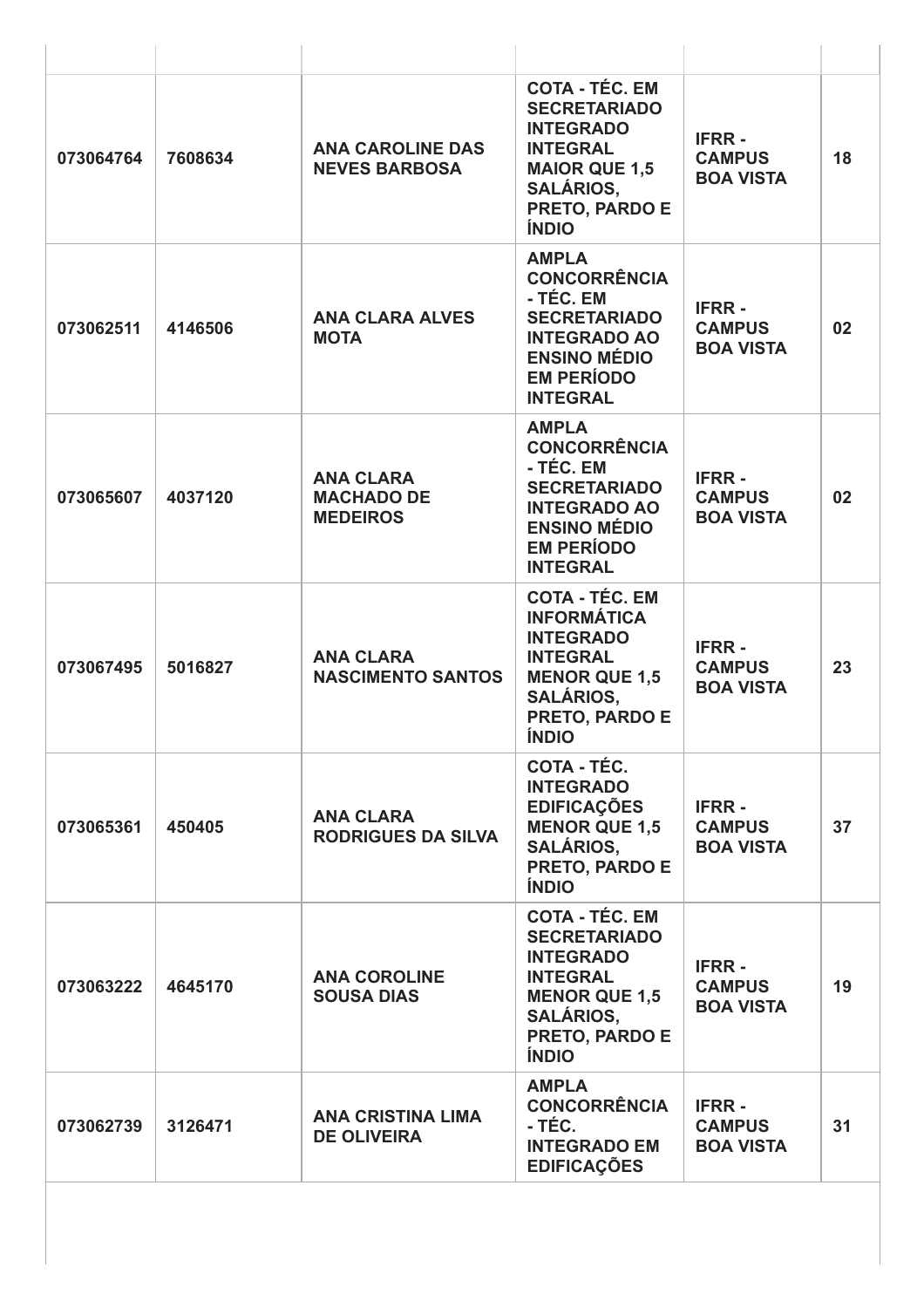| 073063707 | 426078  | <b>ANA DUTRA</b><br><b>CARDOSO</b>                                   | <b>AMPLA</b><br><b>CONCORRÊNCIA</b><br>- TÉC. EM<br><b>INFORMÁTICA</b><br><b>INTEGRADO AO</b><br><b>ENSINO MÉDIO</b><br><b>PERÍODO</b><br><b>INTEGRAL</b>                | <b>IFRR-</b><br><b>CAMPUS</b><br><b>BOA VISTA</b> | 09 |
|-----------|---------|----------------------------------------------------------------------|--------------------------------------------------------------------------------------------------------------------------------------------------------------------------|---------------------------------------------------|----|
| 073065946 | 463395  | <b>ANA ERIKA</b><br><b>FERNANDES COSTA</b>                           | <b>COTA - TÉC. EM</b><br><b>SECRETARIADO</b><br><b>INTEGRADO</b><br><b>INTEGRAL</b><br><b>MENOR QUE 1,5</b><br><b>SALÁRIOS,</b><br>PRETO, PARDO E<br><b>ÍNDIO</b>        | <b>IFRR-</b><br><b>CAMPUS</b><br><b>BOA VISTA</b> | 19 |
| 073065752 | 5184550 | <b>ANA GABRIELA</b><br><b>CARDOSO PEREIRA</b>                        | <b>COTA - TÉC. EM</b><br><b>SECRETARIADO</b><br><b>INTEGRADO</b><br><b>INTEGRAL</b><br><b>MAIOR QUE 1,5</b><br><b>SALÁRIOS,</b><br><b>PRETO, PARDO E</b><br><b>ÍNDIO</b> | <b>IFRR-</b><br><b>CAMPUS</b><br><b>BOA VISTA</b> | 18 |
| 073063641 | 3856976 | <b>ANA ISABELLY</b><br><b>MOURA MACHADO</b>                          | <b>AMPLA</b><br><b>CONCORRÊNCIA</b><br>- TÉC. EM<br><b>SECRETARIADO</b><br><b>INTEGRADO AO</b><br><b>ENSINO MÉDIO</b><br><b>EM PERÍODO</b><br><b>INTEGRAL</b>            | <b>IFRR-</b><br><b>CAMPUS</b><br><b>BOA VISTA</b> | 02 |
| 073063661 | 497528  | <b>ANA JULIA AZEVEDO</b><br><b>SILVA</b>                             | <b>COTA - TÉC. EM</b><br><b>ELETRÔNICA</b><br><b>INTEGRADO</b><br><b>MENOR OU</b><br><b>IGUAL A 1,5</b><br><b>SALÁRIOS,</b><br>PRETO, PARDO E<br><b>ÍNDIO</b>            | <b>IFRR-</b><br><b>CAMPUS</b><br><b>BOA VISTA</b> | 01 |
| 073062525 | 3964884 | <b>ANA JULIA MARQUES</b><br><b>MONTEIRO</b>                          | <b>COTA - TÉC. EM</b><br><b>INFORMÁTICA</b><br><b>INTEGRADO</b><br><b>INTEGRAL</b><br><b>MAIOR QUE 1,5</b><br><b>SALÁRIOS,</b><br>PRETO, PARDO E<br><b>ÍNDIO</b>         | <b>IFRR-</b><br><b>CAMPUS</b><br><b>BOA VISTA</b> | 22 |
| 073064980 | 352962  | <b>ANA JULIA VIEIRA</b><br><b>PEREIRA ANDRADE</b><br><b>DA COSTA</b> | <b>AMPLA</b><br><b>CONCORRÊNCIA</b><br>- TÉC.<br><b>INTEGRADO EM</b><br><b>EDIFICAÇÕES</b>                                                                               | <b>IFRR-</b><br><b>CAMPUS</b><br><b>BOA VISTA</b> | 31 |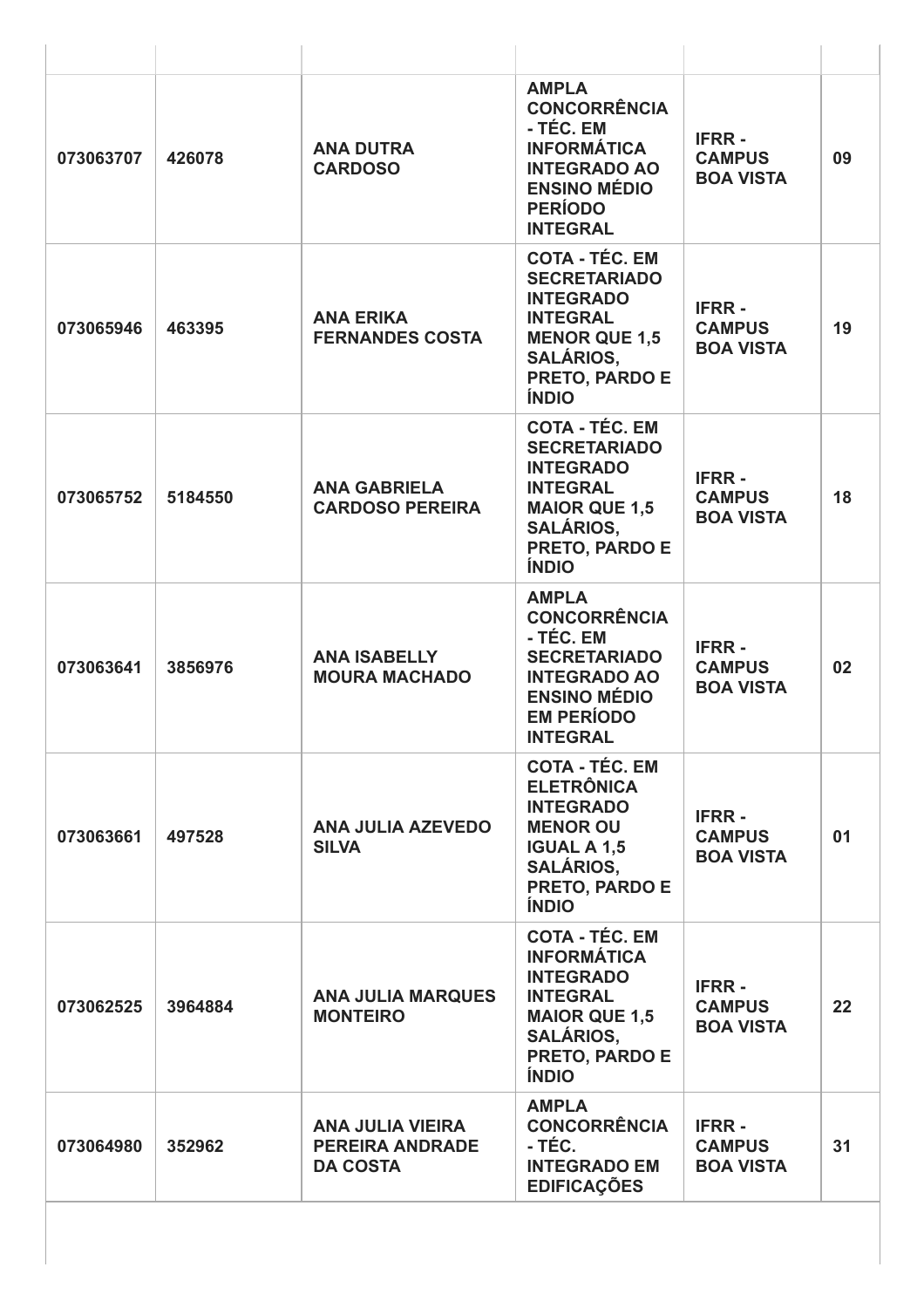| 073062516 | 4146190 | <b>ANA LAURA ALVES</b><br><b>MOTA</b>              | <b>AMPLA</b><br><b>CONCORRÊNCIA</b><br>- TÉC. EM<br><b>SECRETARIADO</b><br><b>INTEGRADO AO</b><br><b>ENSINO MÉDIO</b><br><b>EM PERÍODO</b><br><b>INTEGRAL</b>     | <b>IFRR-</b><br><b>CAMPUS</b><br><b>BOA VISTA</b> | 02 |
|-----------|---------|----------------------------------------------------|-------------------------------------------------------------------------------------------------------------------------------------------------------------------|---------------------------------------------------|----|
| 073064687 | 5221889 | <b>ANA LETICIA SOUSA</b><br><b>DOS SANTOS</b>      | <b>AMPLA</b><br><b>CONCORRÊNCIA</b><br>- TÉC. EM<br><b>SECRETARIADO</b><br><b>INTEGRADO AO</b><br><b>ENSINO MÉDIO</b><br><b>EM PERÍODO</b><br><b>INTEGRAL</b>     | <b>IFRR-</b><br><b>CAMPUS</b><br><b>BOA VISTA</b> | 02 |
| 073064269 | 5133211 | <b>ANALICE ROBERTA</b><br><b>GALVAO DE FREITAS</b> | <b>COTA - TÉC. EM</b><br><b>SECRETARIADO</b><br><b>INTEGRADO</b><br><b>INTEGRAL</b><br><b>MENOR QUE 1,5</b><br><b>SALÁRIOS,</b><br>PRETO, PARDO E<br><b>ÍNDIO</b> | <b>IFRR-</b><br><b>CAMPUS</b><br><b>BOA VISTA</b> | 19 |
| 073065437 | 4457706 | <b>ANA LILIA SOUZA</b><br><b>LEAL</b>              | <b>AMPLA</b><br><b>CONCORRÊNCIA</b><br>- TÉC. EM<br><b>SECRETARIADO</b><br><b>INTEGRADO AO</b><br><b>ENSINO MÉDIO</b><br><b>EM PERÍODO</b><br><b>INTEGRAL</b>     | <b>IFRR-</b><br><b>CAMPUS</b><br><b>BOA VISTA</b> | 02 |
| 073062346 | 337915  | ANA LUIZA DA SILVA<br><b>SANTANA CARDOSO</b>       | <b>AMPLA</b><br><b>CONCORRÊNCIA</b><br>- TÉC. EM<br><b>SECRETARIADO</b><br><b>INTEGRADO AO</b><br><b>ENSINO MÉDIO</b><br><b>EM PERÍODO</b><br><b>INTEGRAL</b>     | <b>IFRR-</b><br><b>CAMPUS</b><br><b>BOA VISTA</b> | 02 |
| 073065433 | 4999673 | <b>ANA LUIZA DE</b><br><b>MACEDO PINTO</b>         | <b>COTA - TÉC. EM</b><br><b>SECRETARIADO</b><br><b>INTEGRADO</b><br><b>INTEGRAL</b><br><b>MENOR QUE 1,5</b><br><b>SALÁRIOS,</b><br>PRETO, PARDO E<br><b>ÍNDIO</b> | <b>IFRR-</b><br><b>CAMPUS</b><br><b>BOA VISTA</b> | 19 |
| 073064528 | 3354466 | <b>ANA LUIZA SANTOS</b><br><b>OLIVEIRA</b>         | <b>AMPLA</b><br><b>CONCORRÊNCIA</b><br>- TÉC.<br><b>INTEGRADO EM</b><br><b>EDIFICAÇÕES</b>                                                                        | <b>IFRR-</b><br><b>CAMPUS</b><br><b>BOA VISTA</b> | 31 |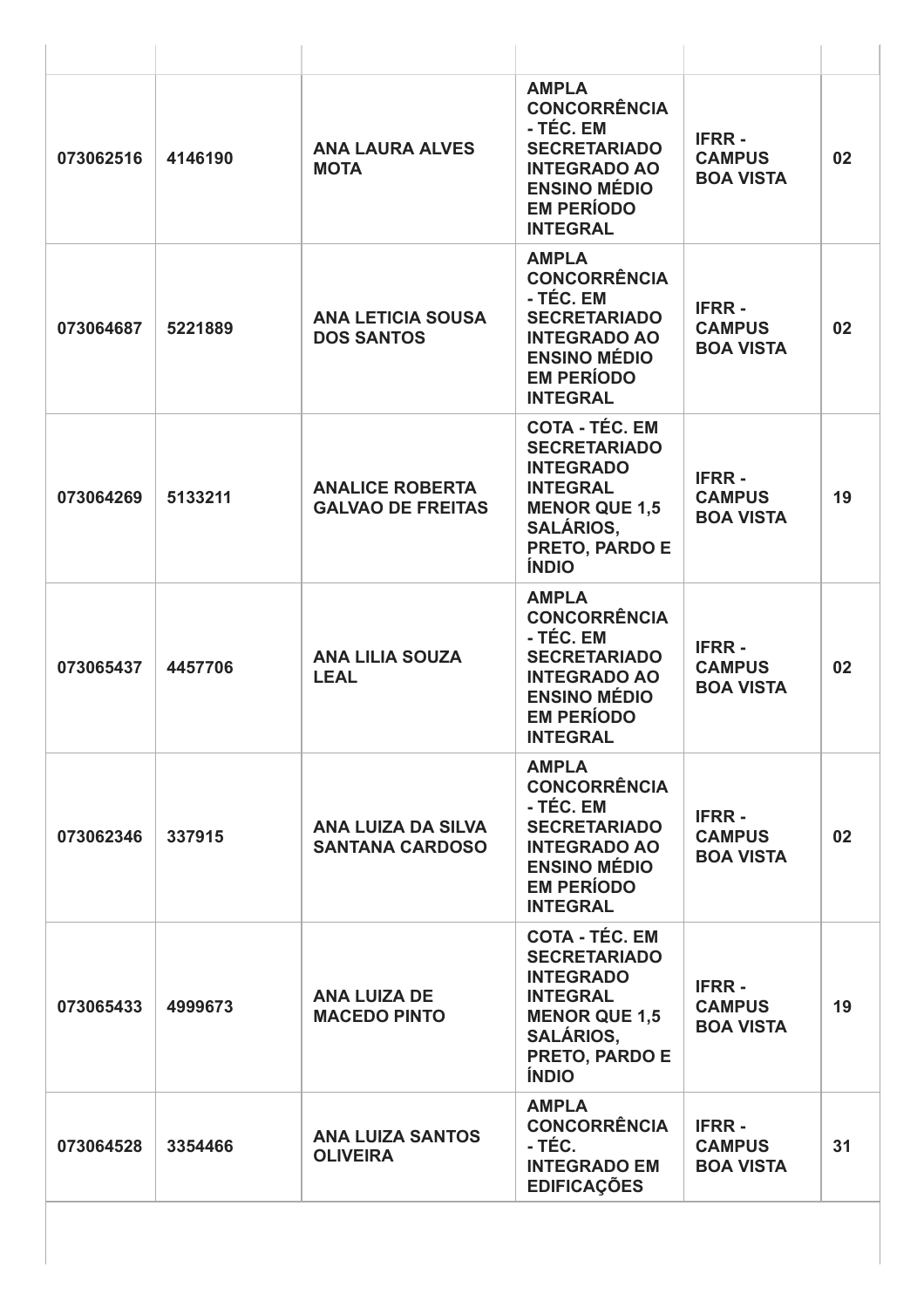| 073063507 | 4713435 | ANA MARIA DA SILVA<br><b>SOUZA</b>                       | <b>COTA - TÉC. EM</b><br><b>SECRETARIADO</b><br><b>INTEGRADO</b><br><b>INTEGRAL</b><br><b>MAIOR QUE 1,5</b><br><b>SALÁRIOS SEM</b><br><b>ETNIA</b><br><b>DECLARADA</b> | <b>IFRR-</b><br><b>CAMPUS</b><br><b>BOA VISTA</b> | 18 |
|-----------|---------|----------------------------------------------------------|------------------------------------------------------------------------------------------------------------------------------------------------------------------------|---------------------------------------------------|----|
| 073064976 | 472603  | <b>ANA MARIA</b><br><b>GONCALVES</b><br><b>RODRIGUES</b> | COTA - TÉC.<br><b>INTEGRADO</b><br><b>EDIFICAÇÕES</b><br><b>MENOR QUE 1,5</b><br><b>SALÁRIOS,</b><br>PRETO, PARDO E<br><b>ÍNDIO</b>                                    | <b>IFRR-</b><br><b>CAMPUS</b><br><b>BOA VISTA</b> | 37 |
| 073063115 | 5119286 | <b>ANA NATACHA SOUZA</b><br><b>DE OLIVEIRA</b>           | <b>COTA - TÉC. EM</b><br><b>SECRETARIADO</b><br><b>INTEGRADO</b><br><b>INTEGRAL</b><br><b>MENOR QUE 1,5</b><br><b>SALÁRIOS,</b><br>PRETO, PARDO E<br><b>ÍNDIO</b>      | <b>IFRR-</b><br><b>CAMPUS</b><br><b>BOA VISTA</b> | 19 |
| 073064673 | 4974000 | <b>ANANDA DHARMA</b><br><b>SHAKTI DE SOUZA</b>           | <b>AMPLA</b><br><b>CONCORRÊNCIA</b><br>- TÉC. EM<br><b>INFORMÁTICA</b><br><b>INTEGRADO AO</b><br><b>ENSINO MÉDIO</b><br><b>PERÍODO</b><br><b>INTEGRAL</b>              | <b>IFRR-</b><br><b>CAMPUS</b><br><b>BOA VISTA</b> | 09 |
| 073065379 | 469807  | <b>ANANDRIA CHRISSY</b><br><b>SALES DOS SANTOS</b>       | <b>AMPLA</b><br><b>CONCORRÊNCIA</b><br>- TÉC.<br><b>INTEGRADO EM</b><br><b>EDIFICAÇÕES</b>                                                                             | <b>IFRR-</b><br><b>CAMPUS</b><br><b>BOA VISTA</b> | 31 |
| 073067578 | 4385931 | <b>ANA PATRICIA FARIAS</b><br><b>DA SILVA</b>            | <b>COTA - TÉC.</b><br><b>INTEGRADO</b><br><b>EDIFICAÇÕES</b><br><b>MENOR QUE 1,5</b><br><b>SALÁRIOS,</b><br>PRETO, PARDO E<br><b>ÍNDIO</b>                             | <b>IFRR-</b><br><b>CAMPUS</b><br><b>BOA VISTA</b> | 37 |
| 073067332 | 3975460 | <b>ANA PAULA</b><br><b>RODRIGUES LIMA</b>                | <b>AMPLA</b><br><b>CONCORRÊNCIA</b><br>- TÉC. EM<br><b>SECRETARIADO</b><br><b>INTEGRADO AO</b><br><b>ENSINO MÉDIO</b><br><b>EM PERÍODO</b><br><b>INTEGRAL</b>          | <b>IFRR-</b><br><b>CAMPUS</b><br><b>BOA VISTA</b> | 02 |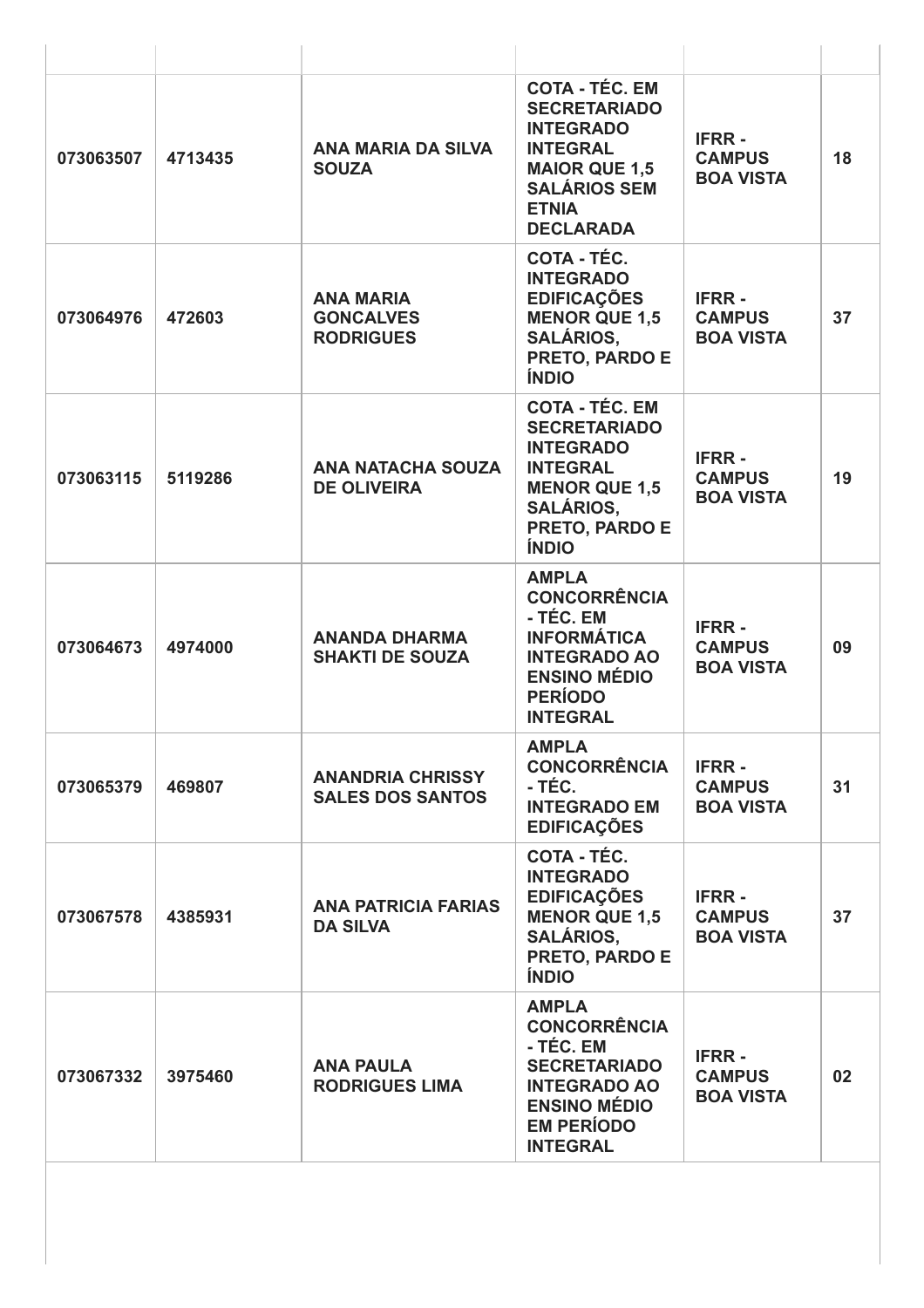| 073064077 | 351637  | <b>ANA VICTORIA DA</b><br><b>SILVA LIMA</b>                | <b>COTA - TÉC. EM</b><br><b>INFORMÁTICA</b><br><b>INTEGRADO</b><br><b>INTEGRAL</b><br><b>MAIOR QUE 1,5</b><br><b>SALÁRIOS SEM</b><br><b>ETNIA</b><br><b>DECLARADA</b>  | <b>IFRR-</b><br><b>CAMPUS</b><br><b>BOA VISTA</b> | 23 |
|-----------|---------|------------------------------------------------------------|------------------------------------------------------------------------------------------------------------------------------------------------------------------------|---------------------------------------------------|----|
| 073062450 | 5096952 | <b>ANA VITORIA</b><br><b>FERREIRA DE</b><br><b>ALMEIDA</b> | <b>COTA - TÉC. EM</b><br><b>SECRETARIADO</b><br><b>INTEGRADO</b><br><b>INTEGRAL</b><br><b>MENOR QUE 1,5</b><br><b>SALÁRIOS SEM</b><br><b>ETNIA</b><br><b>DECLARADA</b> | <b>IFRR-</b><br><b>CAMPUS</b><br><b>BOA VISTA</b> | 21 |
| 073067322 | 4587480 | <b>ANA VITORIA PIRES</b><br><b>DOS SANTOS</b>              | <b>COTA - TÉC. EM</b><br><b>INFORMÁTICA</b><br><b>INTEGRADO</b><br><b>INTEGRAL</b><br><b>MENOR QUE 1,5</b><br><b>SALÁRIOS,</b><br>PRETO, PARDO E<br><b>ÍNDIO</b>       | <b>IFRR-</b><br><b>CAMPUS</b><br><b>BOA VISTA</b> | 23 |
| 073063300 | 4456114 | <b>ANA WALESKA</b><br><b>SOUSA LIMA</b>                    | <b>AMPLA</b><br><b>CONCORRÊNCIA</b><br>- TÉC. EM<br><b>INFORMÁTICA</b><br><b>INTEGRADO AO</b><br><b>ENSINO MÉDIO</b><br><b>PERÍODO</b><br><b>INTEGRAL</b>              | <b>IFRR-</b><br><b>CAMPUS</b><br><b>BOA VISTA</b> | 09 |
| 073063799 | 6537690 | <b>ANDERSON ARAUJO</b><br><b>DOS SANTOS</b>                | <b>COTA - TÉC. EM</b><br><b>INFORMÁTICA</b><br><b>INTEGRADO</b><br><b>INTEGRAL</b><br><b>MENOR QUE 1,5</b><br><b>SALÁRIOS.</b><br>PRETO, PARDO E<br><b>ÍNDIO</b>       | <b>IFRR-</b><br><b>CAMPUS</b><br><b>BOA VISTA</b> | 23 |
| 073063325 | 4353188 | <b>ANDERSON DA SILVA</b><br><b>BARROS</b>                  | <b>AMPLA</b><br><b>CONCORRÊNCIA</b><br>- TÉC. EM<br><b>INFORMÁTICA</b><br><b>INTEGRADO AO</b><br><b>ENSINO MÉDIO</b><br><b>PERÍODO</b><br><b>INTEGRAL</b>              | <b>IFRR-</b><br><b>CAMPUS</b><br><b>BOA VISTA</b> | 09 |
| 073067289 | 6900531 | <b>ANDERSON RODRIGO</b><br><b>BEZERRA GALVAO</b>           | <b>AMPLA</b><br><b>CONCORRÊNCIA</b><br>- TÉC.<br><b>INTEGRADO EM</b><br><b>EDIFICAÇÕES</b>                                                                             | <b>IFRR-</b><br><b>CAMPUS</b><br><b>BOA VISTA</b> | 31 |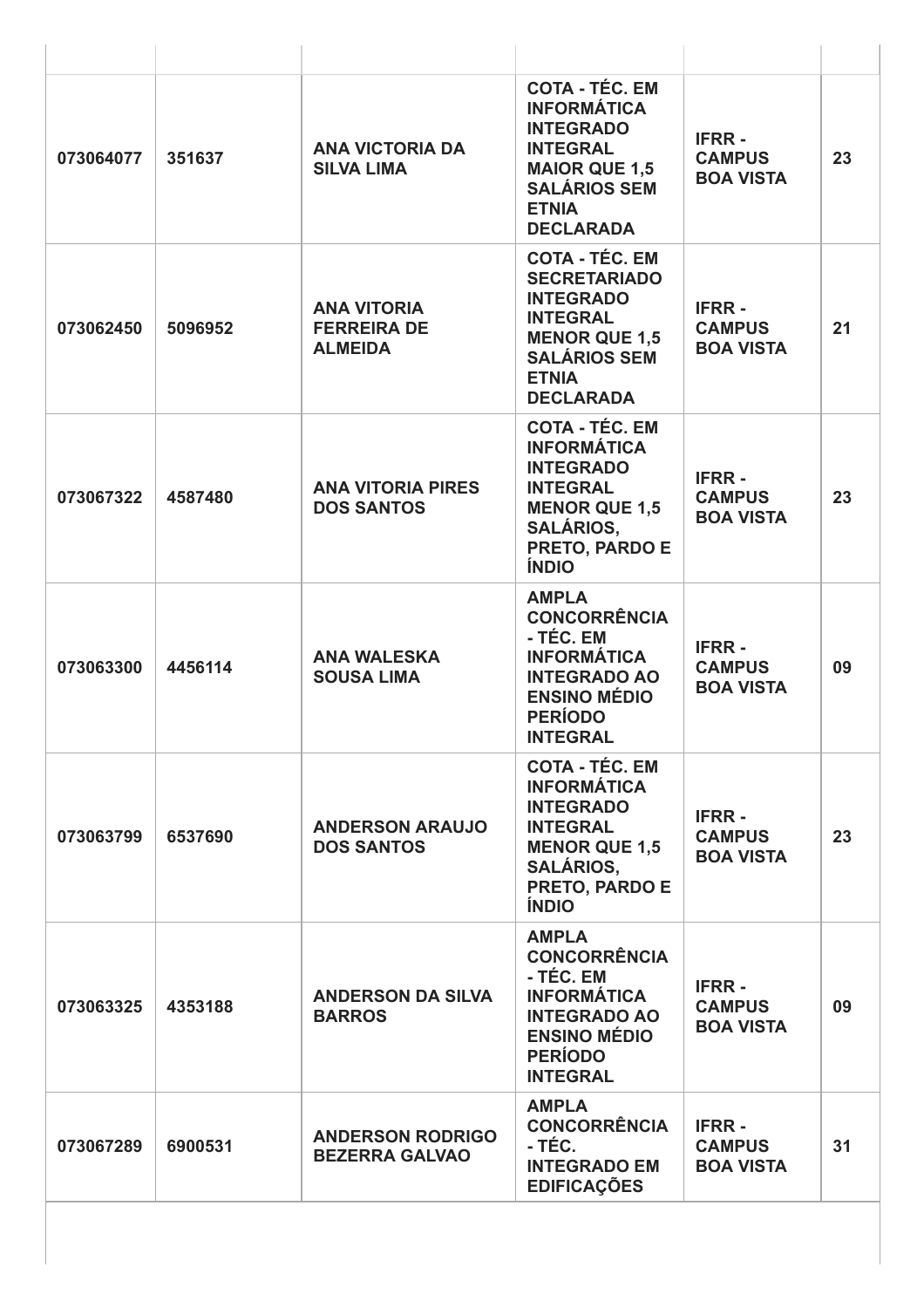| 073066952 | 522630  | <b>ANDERSON</b><br><b>RODRIGUES SOARES</b>      | <b>AMPLA</b><br><b>CONCORRÊNCIA</b><br>- TÉC. EM<br><b>INFORMÁTICA</b><br><b>INTEGRADO AO</b><br><b>ENSINO MÉDIO</b><br><b>PERÍODO</b><br><b>INTEGRAL</b>        | <b>IFRR-</b><br><b>CAMPUS</b><br><b>BOA VISTA</b> | 09 |
|-----------|---------|-------------------------------------------------|------------------------------------------------------------------------------------------------------------------------------------------------------------------|---------------------------------------------------|----|
| 073067516 | 5113156 | <b>ANDERSON VERAS DE</b><br><b>OLIVEIRA</b>     | COTA - TÉC.<br><b>INTEGRADO</b><br><b>EDIFICAÇÕES</b><br><b>MENOR QUE 1,5</b><br><b>SALÁRIOS,</b><br>PRETO, PARDO E<br><b>ÍNDIO</b>                              | <b>IFRR-</b><br><b>CAMPUS</b><br><b>BOA VISTA</b> | 37 |
| 073067665 | 4831012 | <b>ANDRE BRENO</b><br><b>GOMES DOS SANTOS</b>   | <b>COTA - TÉC.</b><br><b>INTEGRADO</b><br><b>EDIFICAÇÕES</b><br><b>MAIOR QUE 1,5</b><br><b>SALÁRIOS,</b><br>PRETO, PARDO E<br><b>ÍNDIO</b>                       | <b>IFRR-</b><br><b>CAMPUS</b><br><b>BOA VISTA</b> | 36 |
| 073064364 | 3643891 | <b>ANDRE FELIPE DOS</b><br><b>SANTOS MATEUS</b> | <b>AMPLA</b><br><b>CONCORRÊNCIA</b><br>- TÉC. EM<br><b>ELETRÔNICA</b><br><b>INTEGRADO AO</b><br><b>ENSINO MÉDIO</b>                                              | <b>IFRR-</b><br><b>CAMPUS</b><br><b>BOA VISTA</b> | 26 |
| 073066318 | 4416600 | <b>ANDRE LUCAS</b><br>PINHEIRO DA COSTA         | <b>AMPLA</b><br><b>CONCORRÊNCIA</b><br>- TÉC. EM<br><b>ELETROTÉCNICA</b><br><b>INTEGRADO AO</b><br><b>ENSINO MÉDIO</b>                                           | <b>IFRR-</b><br><b>CAMPUS</b><br><b>BOA VISTA</b> | 28 |
| 073067072 | 4922638 | <b>ANDRE MATHEUS DE</b><br><b>OLIVEIRA GAMA</b> | <b>COTA - TÉC. EM</b><br><b>INFORMÁTICA</b><br><b>INTEGRADO</b><br><b>INTEGRAL</b><br><b>MAIOR QUE 1,5</b><br><b>SALÁRIOS,</b><br>PRETO, PARDO E<br><b>ÍNDIO</b> | <b>IFRR-</b><br><b>CAMPUS</b><br><b>BOA VISTA</b> | 22 |
| 073064645 | 468026  | <b>ANDRESA DE SOUZA</b><br><b>DEMETRIO</b>      | <b>COTA - TÉC. EM</b><br><b>INFORMÁTICA</b><br><b>INTEGRADO</b><br><b>INTEGRAL</b><br><b>MENOR QUE 1,5</b><br><b>SALÁRIOS,</b><br>PRETO, PARDO E<br><b>ÍNDIO</b> | <b>IFRR-</b><br><b>CAMPUS</b><br><b>BOA VISTA</b> | 23 |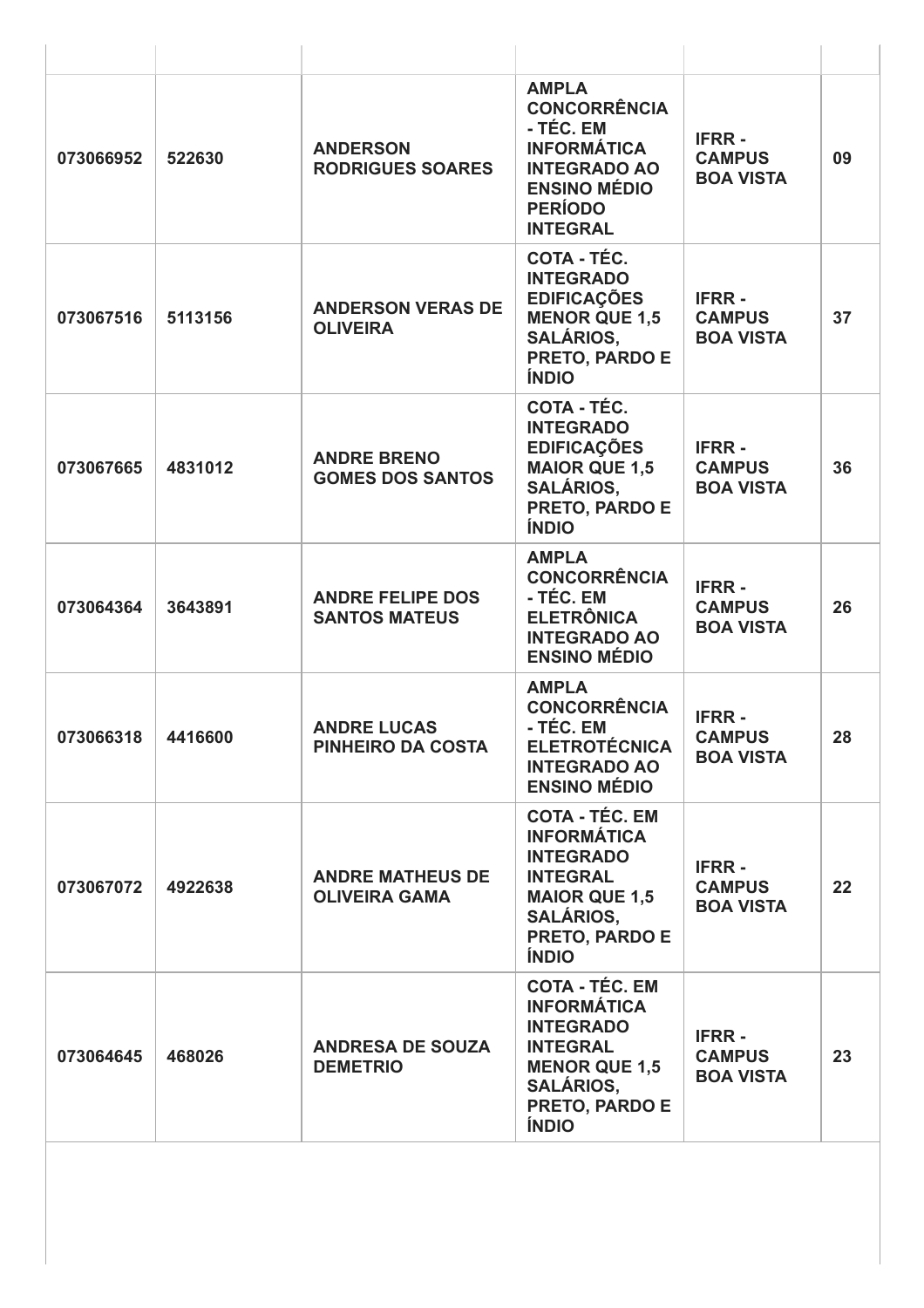| 073063827 | 4918894 | <b>ANDRESSA CAROLINE</b><br><b>NAZARE SOUZA SILVA</b> | <b>COTA - TÉC. EM</b><br><b>SECRETARIADO</b><br><b>INTEGRADO</b><br><b>INTEGRAL</b><br><b>MENOR QUE 1,5</b><br><b>SALÁRIOS,</b><br>PRETO, PARDO E<br><b>ÍNDIO</b> | <b>IFRR-</b><br><b>CAMPUS</b><br><b>BOA VISTA</b> | 19 |
|-----------|---------|-------------------------------------------------------|-------------------------------------------------------------------------------------------------------------------------------------------------------------------|---------------------------------------------------|----|
| 073063513 | 3054616 | <b>ANDRESSA CUSTODIO</b><br><b>VIEGAS</b>             | <b>AMPLA</b><br><b>CONCORRÊNCIA</b><br>- TÉC. EM<br><b>SECRETARIADO</b><br><b>INTEGRADO AO</b><br><b>ENSINO MÉDIO</b><br><b>EM PERÍODO</b><br><b>INTEGRAL</b>     | <b>IFRR-</b><br><b>CAMPUS</b><br><b>BOA VISTA</b> | 02 |
| 073066979 | 4855108 | <b>ANDRESSA HELLEN</b><br><b>DA SILVA MACEDO</b>      | COTA - TÉC.<br><b>INTEGRADO</b><br><b>EDIFICAÇÕES</b><br><b>MAIOR QUE 1,5</b><br><b>SALÁRIOS,</b><br>PRETO, PARDO E<br><b>ÍNDIO</b>                               | <b>IFRR-</b><br><b>CAMPUS</b><br><b>BOA VISTA</b> | 36 |
| 073064704 | 4855108 | <b>ANDRESSA HELLEN</b><br><b>DA SILVA MACEDO</b>      | <b>AMPLA</b><br><b>CONCORRÊNCIA</b><br>- TÉC. EM<br><b>INFORMÁTICA</b><br><b>INTEGRADO AO</b><br><b>ENSINO MÉDIO</b><br><b>PERÍODO</b><br><b>INTEGRAL</b>         | <b>IFRR-</b><br><b>CAMPUS</b><br><b>BOA VISTA</b> | 09 |
| 073065701 | 4830709 | <b>ANDRESSA KERLY</b><br><b>FERREIRA DE MELO</b>      | <b>AMPLA</b><br><b>CONCORRÊNCIA</b><br>- TÉC. EM<br><b>SECRETARIADO</b><br><b>INTEGRADO AO</b><br><b>ENSINO MÉDIO</b><br><b>EM PERÍODO</b><br><b>INTEGRAL</b>     | <b>IFRR-</b><br><b>CAMPUS</b><br><b>BOA VISTA</b> | 02 |
| 073066845 | 4557026 | <b>ANDRESSA RANGEL</b><br><b>LIMA PIMENTEL</b>        | <b>COTA - TÉC.</b><br><b>INTEGRADO</b><br><b>EDIFICAÇÕES</b><br><b>MENOR QUE 1,5</b><br><b>SALÁRIOS,</b><br>PRETO, PARDO E<br><b>ÍNDIO</b>                        | <b>IFRR-</b><br><b>CAMPUS</b><br><b>BOA VISTA</b> | 37 |
| 073065956 | 460794  | <b>ANDRESSA SILVA DE</b><br><b>LIMA</b>               | <b>AMPLA</b><br><b>CONCORRÊNCIA</b><br>- TÉC. EM<br><b>INFORMÁTICA</b><br><b>INTEGRADO AO</b><br><b>ENSINO MÉDIO</b><br><b>PERÍODO</b><br><b>INTEGRAL</b>         | <b>IFRR-</b><br><b>CAMPUS</b><br><b>BOA VISTA</b> | 09 |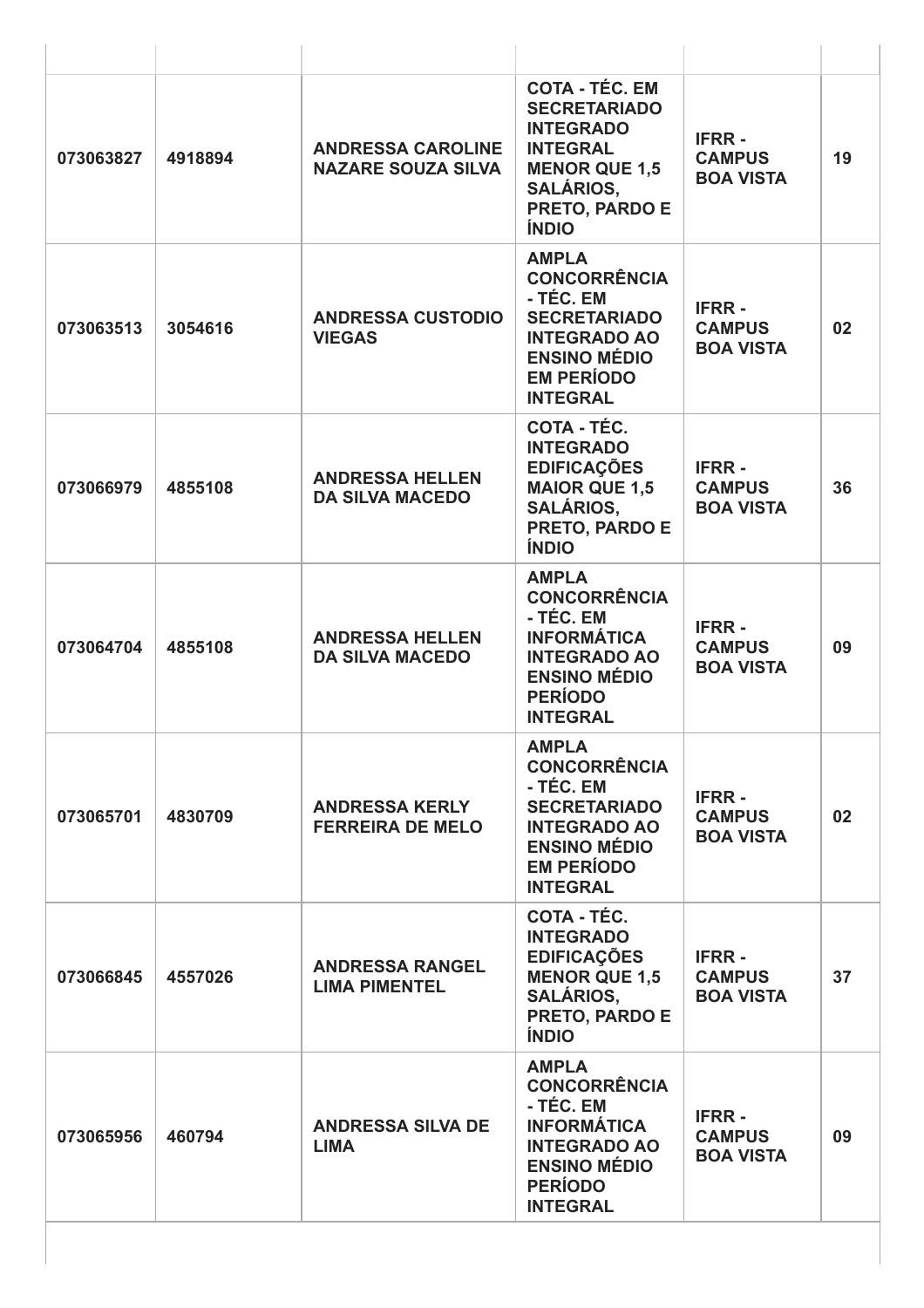| 073064744 | 5165520 | <b>ANDRESSA VITORIA</b><br><b>AUGUSTO DA COSTA</b>    | <b>AMPLA</b><br><b>CONCORRÊNCIA</b><br>- TÉC.<br><b>INTEGRADO EM</b><br><b>EDIFICAÇÕES</b>                                                                         | <b>IFRR-</b><br><b>CAMPUS</b><br><b>BOA VISTA</b> | 31 |
|-----------|---------|-------------------------------------------------------|--------------------------------------------------------------------------------------------------------------------------------------------------------------------|---------------------------------------------------|----|
| 073067222 | 5247365 | <b>ANDRE WENDEL</b><br><b>NEGREIROS DE LIMA</b>       | <b>COTA - TÉC. EM</b><br><b>INFORMÁTICA</b><br><b>INTEGRADO</b><br><b>INTEGRAL</b><br><b>MENOR QUE 1,5</b><br><b>SALÁRIOS,</b><br>PRETO, PARDO E<br><b>ÍNDIO</b>   | <b>IFRR-</b><br><b>CAMPUS</b><br><b>BOA VISTA</b> | 23 |
| 073067230 | 5153328 | <b>ANDREWS FROTA</b><br><b>PARENTE</b>                | <b>COTA - TÉC. EM</b><br><b>ELETRÔNICA</b><br><b>INTEGRADO</b><br><b>MENOR OU</b><br><b>IGUAL A 1,5</b><br><b>SALÁRIOS SEM</b><br><b>ETNIA</b><br><b>DECLARADA</b> | <b>IFRR-</b><br><b>CAMPUS</b><br><b>BOA VISTA</b> | 01 |
| 073066651 | 5200490 | <b>ANDREW SOUZA</b><br><b>SENA</b>                    | <b>AMPLA</b><br><b>CONCORRÊNCIA</b><br>- TÉC. EM<br><b>INFORMÁTICA</b><br><b>INTEGRADO AO</b><br><b>ENSINO MÉDIO</b><br><b>PERÍODO</b><br><b>INTEGRAL</b>          | <b>IFRR-</b><br><b>CAMPUS</b><br><b>BOA VISTA</b> | 09 |
| 073063211 | 503301  | <b>ANE KELLY DOS</b><br><b>SANTOS</b>                 | <b>COTA - TÉC. EM</b><br><b>SECRETARIADO</b><br><b>INTEGRADO</b><br><b>INTEGRAL</b><br><b>MENOR QUE 1,5</b><br><b>SALÁRIOS,</b><br>PRETO, PARDO E<br><b>ÍNDIO</b>  | <b>IFRR-</b><br><b>CAMPUS</b><br><b>BOA VISTA</b> | 19 |
| 073063854 | 331689  | ANE KELY DAVY DA<br><b>SILVA</b>                      | <b>AMPLA</b><br><b>CONCORRÊNCIA</b><br>- TÉC. EM<br><b>INFORMÁTICA</b><br><b>INTEGRADO AO</b><br><b>ENSINO MÉDIO</b><br><b>PERÍODO</b><br><b>INTEGRAL</b>          | <b>IFRR-</b><br><b>CAMPUS</b><br><b>BOA VISTA</b> | 09 |
| 073064277 | 4899105 | <b>ANGELA GABRIELLY</b><br><b>DE OLIVEIRA PAULINO</b> | <b>COTA - TÉC. EM</b><br><b>SECRETARIADO</b><br><b>INTEGRADO</b><br><b>INTEGRAL</b><br><b>MENOR QUE 1,5</b><br><b>SALÁRIOS,</b><br>PRETO, PARDO E<br><b>ÍNDIO</b>  | <b>IFRR-</b><br><b>CAMPUS</b><br><b>BOA VISTA</b> | 19 |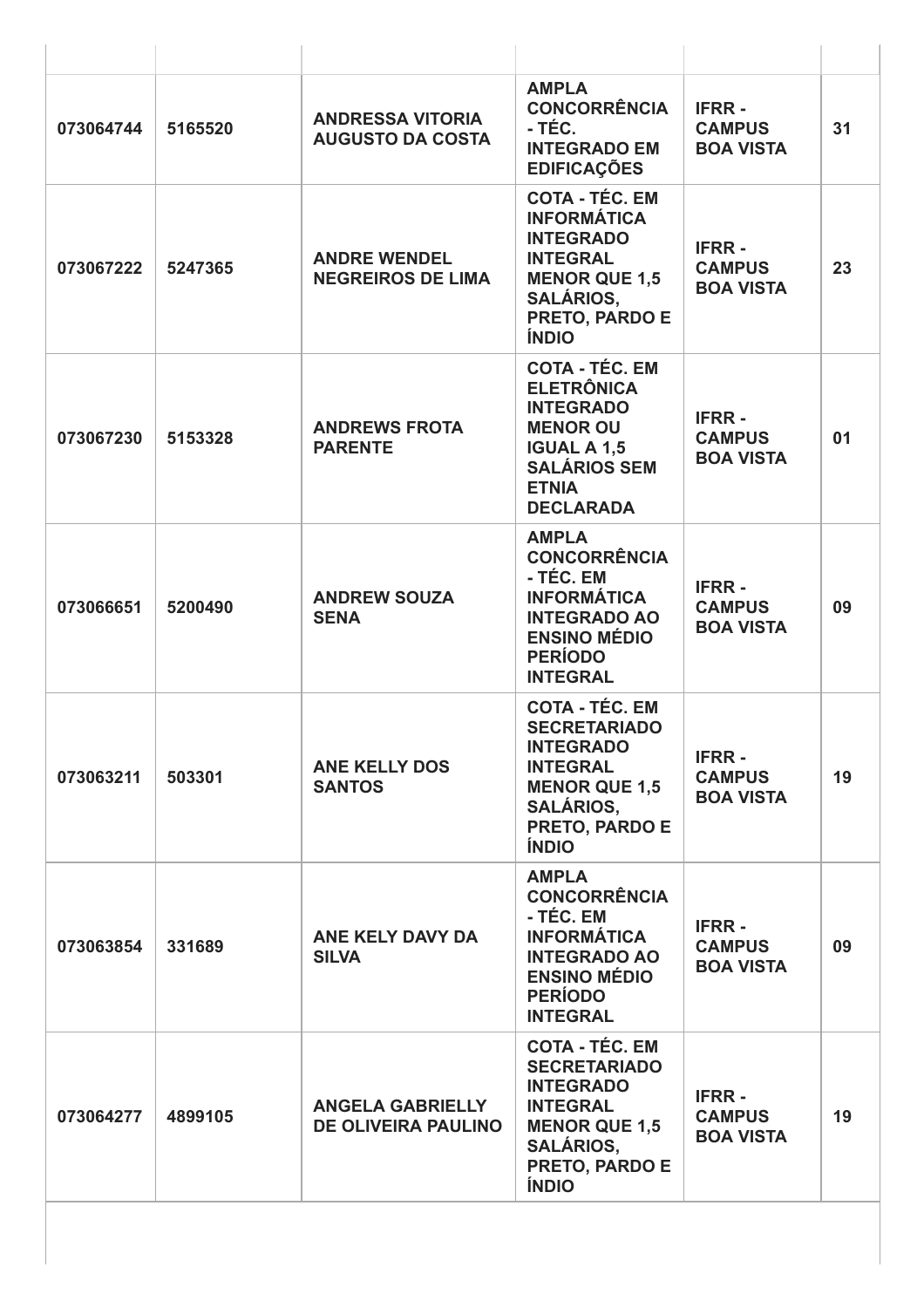| 073063932 | 4996569   | <b>ANGELA MARIA SILVA</b><br><b>FERREIRA</b>                                        | <b>AMPLA</b><br><b>CONCORRÊNCIA</b><br>- TÉC. EM<br><b>SECRETARIADO</b><br><b>INTEGRADO AO</b><br><b>ENSINO MÉDIO</b><br><b>EM PERÍODO</b><br><b>INTEGRAL</b> | <b>IFRR-</b><br><b>CAMPUS</b><br><b>BOA VISTA</b> | 02 |
|-----------|-----------|-------------------------------------------------------------------------------------|---------------------------------------------------------------------------------------------------------------------------------------------------------------|---------------------------------------------------|----|
| 073063712 | 4800966   | <b>ANGELO GARCIA</b><br><b>FERNANDEZ</b>                                            | <b>AMPLA</b><br><b>CONCORRÊNCIA</b><br>- TÉC. EM<br><b>INFORMÁTICA</b><br><b>INTEGRADO AO</b><br><b>ENSINO MÉDIO</b><br><b>PERÍODO</b><br><b>INTEGRAL</b>     | <b>IFRR-</b><br><b>CAMPUS</b><br><b>BOA VISTA</b> | 09 |
| 073066127 | 4191420   | <b>ANITHA CRYSTINA</b><br><b>BATISTA DO</b><br><b>NASCIMENTO</b>                    | COTA - TÉC.<br><b>INTEGRADO</b><br><b>EDIFICAÇÕES</b><br><b>MENOR QUE 1,5</b><br><b>SALÁRIOS,</b><br>PRETO, PARDO E<br><b>ÍNDIO</b>                           | <b>IFRR-</b><br><b>CAMPUS</b><br><b>BOA VISTA</b> | 37 |
| 073062370 | 379872160 | <b>ANNA BARBARA</b><br><b>MOURA DE LIMA</b><br><b>MACHADO DE</b><br><b>OLIVEIRA</b> | <b>AMPLA</b><br><b>CONCORRÊNCIA</b><br>- TÉC. EM<br><b>SECRETARIADO</b><br><b>INTEGRADO AO</b><br><b>ENSINO MÉDIO</b><br><b>EM PERÍODO</b><br><b>INTEGRAL</b> | <b>IFRR-</b><br><b>CAMPUS</b><br><b>BOA VISTA</b> | 02 |
| 073065732 | 4915950   | <b>ANNA BEATRYZ</b><br><b>SOUZA SANTOS</b>                                          | <b>AMPLA</b><br><b>CONCORRÊNCIA</b><br>- TÉC. EM<br><b>SECRETARIADO</b><br><b>INTEGRADO AO</b><br><b>ENSINO MÉDIO</b><br><b>EM PERÍODO</b><br><b>INTEGRAL</b> | <b>IFRR-</b><br><b>CAMPUS</b><br><b>BOA VISTA</b> | 02 |
| 073065617 | 4682963   | <b>ANNA CLARA</b><br><b>CAVALCANTE ESBELL</b>                                       | <b>COTA - TÉC.</b><br><b>INTEGRADO</b><br><b>EDIFICAÇÕES</b><br><b>MAIOR QUE 1,5</b><br><b>SALÁRIOS,</b><br>PRETO, PARDO E<br><b>ÍNDIO</b>                    | <b>IFRR-</b><br><b>CAMPUS</b><br><b>BOA VISTA</b> | 36 |
| 073063762 | 4321855   | <b>ANNA DRIENNY LIMA</b><br><b>LIRA</b>                                             | <b>AMPLA</b><br><b>CONCORRÊNCIA</b><br>- TÉC. EM<br><b>ELETROTÉCNICA</b><br><b>INTEGRADO AO</b><br><b>ENSINO MÉDIO</b>                                        | <b>IFRR-</b><br><b>CAMPUS</b><br><b>BOA VISTA</b> | 28 |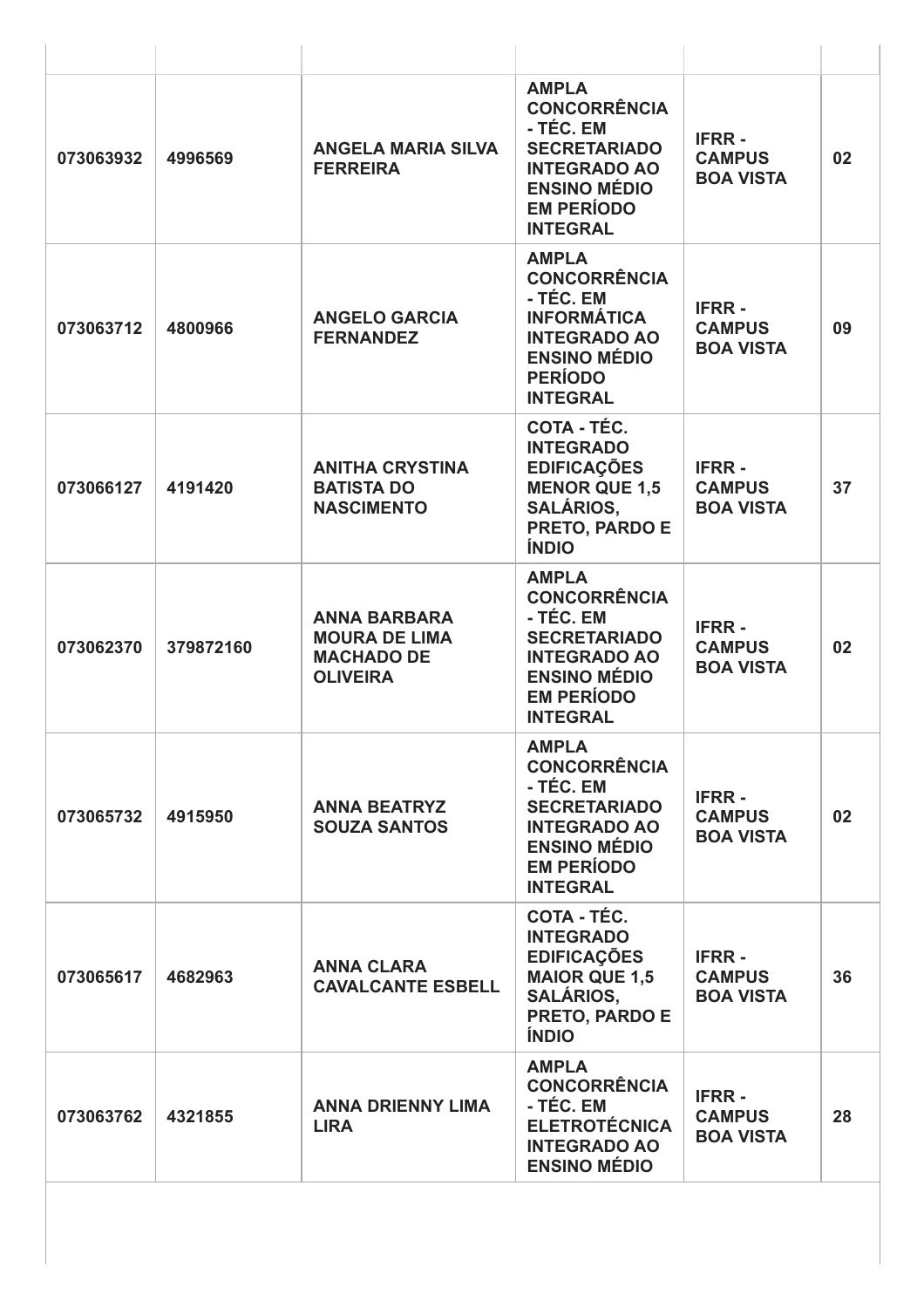| 073067257 | 4182359      | <b>ANNA LUYSA</b><br><b>ASSUNCAO</b><br><b>ALEXANDRE</b>              | <b>AMPLA</b><br><b>CONCORRÊNCIA</b><br>- TÉC.<br><b>INTEGRADO EM</b><br><b>EDIFICAÇÕES</b>                                                                               | <b>IFRR-</b><br><b>CAMPUS</b><br><b>BOA VISTA</b> | 31 |
|-----------|--------------|-----------------------------------------------------------------------|--------------------------------------------------------------------------------------------------------------------------------------------------------------------------|---------------------------------------------------|----|
| 073064117 | 349769720083 | <b>ANNA VICTORYA</b><br><b>FARIAS DE MENEZES</b><br><b>DOS SANTOS</b> | <b>AMPLA</b><br><b>CONCORRÊNCIA</b><br>- TÉC. EM<br><b>SECRETARIADO</b><br><b>INTEGRADO AO</b><br><b>ENSINO MÉDIO</b><br><b>EM PERÍODO</b><br><b>INTEGRAL</b>            | <b>IFRR-</b><br><b>CAMPUS</b><br><b>BOA VISTA</b> | 02 |
| 073064211 | 3622568      | <b>ANNE HELLY FIDELIS</b><br><b>CAMELO</b>                            | <b>COTA - TÉC. EM</b><br><b>SECRETARIADO</b><br><b>INTEGRADO</b><br><b>INTEGRAL</b><br><b>MENOR QUE 1,5</b><br><b>SALÁRIOS.</b><br>PRETO, PARDO E<br><b>ÍNDIO</b>        | <b>IFRR-</b><br><b>CAMPUS</b><br><b>BOA VISTA</b> | 19 |
| 073062371 | 4725565      | <b>ANNE KAROLINE</b><br><b>FERNANDES DE LIMA</b>                      | <b>COTA - TÉC. EM</b><br><b>SECRETARIADO</b><br><b>INTEGRADO</b><br><b>INTEGRAL</b><br><b>MENOR QUE 1,5</b><br><b>SALÁRIOS,</b><br><b>PRETO, PARDO E</b><br><b>ÍNDIO</b> | <b>IFRR-</b><br><b>CAMPUS</b><br><b>BOA VISTA</b> | 19 |
| 073063919 | 4995635      | <b>ANNE VITORIA</b><br><b>ALMEIDA COSTA</b>                           | <b>AMPLA</b><br><b>CONCORRÊNCIA</b><br>- TÉC. EM<br><b>ELETRÔNICA</b><br><b>INTEGRADO AO</b><br><b>ENSINO MÉDIO</b>                                                      | <b>IFRR-</b><br><b>CAMPUS</b><br><b>BOA VISTA</b> | 26 |
| 073063175 | 4618912      | <b>ANNE YASMIN</b><br><b>COELHO SANTOS</b>                            | <b>AMPLA</b><br><b>CONCORRÊNCIA</b><br>- TÉC. EM<br><b>ELETRÔNICA</b><br><b>INTEGRADO AO</b><br><b>ENSINO MÉDIO</b>                                                      | <b>IFRR-</b><br><b>CAMPUS</b><br><b>BOA VISTA</b> | 26 |
| 073065638 | 20090030383  | <b>ANTONIO VITOR</b><br><b>ALMEIDA DO</b><br><b>NASCIMENTO</b>        | <b>AMPLA</b><br><b>CONCORRÊNCIA</b><br>- TÉC. EM<br><b>INFORMÁTICA</b><br><b>INTEGRADO AO</b><br><b>ENSINO MÉDIO</b><br><b>PERÍODO</b><br><b>INTEGRAL</b>                | <b>IFRR-</b><br><b>CAMPUS</b><br><b>BOA VISTA</b> | 09 |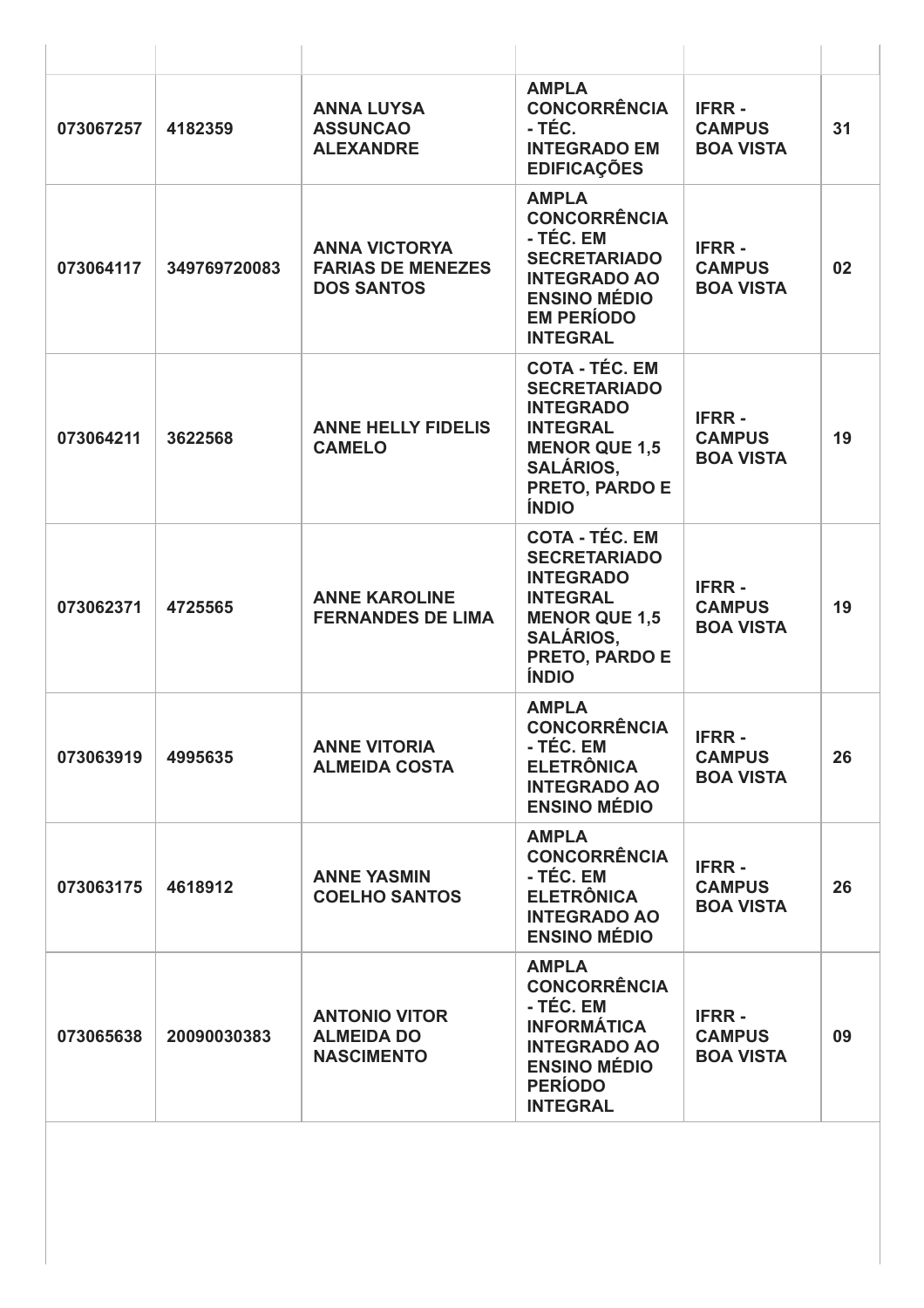| 073066252 | 4801113 | <b>ANTONNY GABRIEL</b><br><b>AMORIM CORREIA</b>  | <b>AMPLA</b><br><b>CONCORRÊNCIA</b><br>- TÉC. EM<br><b>INFORMÁTICA</b><br><b>INTEGRADO AO</b><br><b>ENSINO MÉDIO</b><br><b>PERÍODO</b><br><b>INTEGRAL</b>        | <b>IFRR-</b><br><b>CAMPUS</b><br><b>BOA VISTA</b> | 09 |
|-----------|---------|--------------------------------------------------|------------------------------------------------------------------------------------------------------------------------------------------------------------------|---------------------------------------------------|----|
| 073066441 | 3175165 | <b>ANY DARA DE</b><br><b>MORAIS MARTINS</b>      | <b>AMPLA</b><br><b>CONCORRÊNCIA</b><br>- TÉC. EM<br><b>SECRETARIADO</b><br><b>INTEGRADO AO</b><br><b>ENSINO MÉDIO</b><br><b>EM PERÍODO</b><br><b>INTEGRAL</b>    | <b>IFRR-</b><br><b>CAMPUS</b><br><b>BOA VISTA</b> | 02 |
| 073064050 | 484710  | <b>ARIANE ALENCAR DE</b><br><b>SOUZA</b>         | <b>AMPLA</b><br><b>CONCORRÊNCIA</b><br>- TÉC. EM<br><b>INFORMÁTICA</b><br><b>INTEGRADO AO</b><br><b>ENSINO MÉDIO</b><br><b>PERÍODO</b><br><b>INTEGRAL</b>        | <b>IFRR-</b><br><b>CAMPUS</b><br><b>BOA VISTA</b> | 09 |
| 073064801 | 5146429 | <b>ARIANE MORAES DE</b><br><b>SOUZA</b>          | <b>AMPLA</b><br><b>CONCORRÊNCIA</b><br>- TÉC. EM<br><b>SECRETARIADO</b><br><b>INTEGRADO AO</b><br><b>ENSINO MÉDIO</b><br><b>EM PERÍODO</b><br><b>INTEGRAL</b>    | <b>IFRR-</b><br><b>CAMPUS</b><br><b>BOA VISTA</b> | 02 |
| 073063155 | 3806847 | <b>ARIANE SHERIZA</b><br><b>GALVAO BRILHANTE</b> | <b>AMPLA</b><br><b>CONCORRÊNCIA</b><br>- TÉC.<br><b>INTEGRADO EM</b><br><b>EDIFICAÇÕES</b>                                                                       | <b>IFRR-</b><br><b>CAMPUS</b><br><b>BOA VISTA</b> | 31 |
| 073063868 | 5178754 | <b>ARTHUR ARAUJO DOS</b><br><b>SANTOS</b>        | <b>COTA - TÉC. EM</b><br><b>INFORMÁTICA</b><br><b>INTEGRADO</b><br><b>INTEGRAL</b><br><b>MENOR QUE 1,5</b><br><b>SALÁRIOS,</b><br>PRETO, PARDO E<br><b>ÍNDIO</b> | <b>IFRR-</b><br><b>CAMPUS</b><br><b>BOA VISTA</b> | 23 |
| 073063214 | 437341  | <b>ARTHUR RYAN</b><br><b>SANTOS SANTANA</b>      | <b>AMPLA</b><br><b>CONCORRÊNCIA</b><br>- TÉC. EM<br><b>ELETROTÉCNICA</b><br><b>INTEGRADO AO</b><br><b>ENSINO MÉDIO</b>                                           | <b>IFRR-</b><br><b>CAMPUS</b><br><b>BOA VISTA</b> | 28 |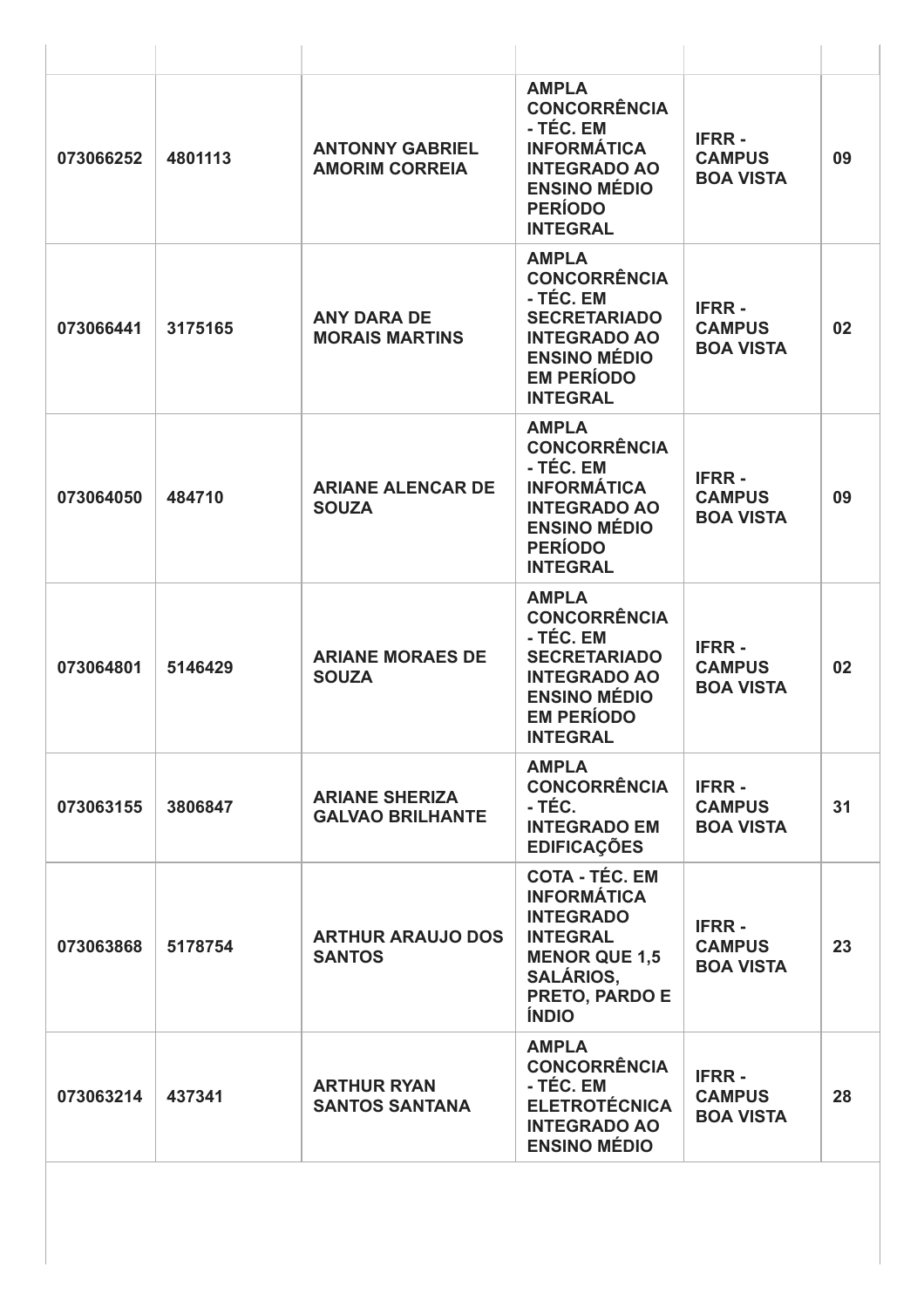| 073063400 | 3594610     | <b>ARTHUR VINICIUS</b><br><b>BARBOSA FARIAS</b>                | <b>COTA - TÉC. EM</b><br><b>INFORMÁTICA</b><br><b>INTEGRADO</b><br><b>INTEGRAL</b><br><b>MENOR QUE 1,5</b><br><b>SALÁRIOS,</b><br>PRETO, PARDO E<br><b>ÍNDIO</b>         | <b>IFRR-</b><br><b>CAMPUS</b><br><b>BOA VISTA</b> | 23 |
|-----------|-------------|----------------------------------------------------------------|--------------------------------------------------------------------------------------------------------------------------------------------------------------------------|---------------------------------------------------|----|
| 073067370 | 5026504     | <b>ATAIDE NASCIMENTO</b><br><b>ALMERIO</b>                     | <b>AMPLA</b><br><b>CONCORRÊNCIA</b><br>- TÉC. EM<br><b>INFORMÁTICA</b><br><b>INTEGRADO AO</b><br><b>ENSINO MÉDIO</b><br><b>PERÍODO</b><br><b>INTEGRAL</b>                | <b>IFRR-</b><br><b>CAMPUS</b><br><b>BOA VISTA</b> | 09 |
| 073063315 | 4740017     | <b>ATILA CARVALHO DO</b><br><b>NASCIMENTO</b>                  | <b>AMPLA</b><br><b>CONCORRÊNCIA</b><br>- TÉC. EM<br><b>INFORMÁTICA</b><br><b>INTEGRADO AO</b><br><b>ENSINO MÉDIO</b><br><b>PERÍODO</b><br><b>INTEGRAL</b>                | <b>IFRR-</b><br><b>CAMPUS</b><br><b>BOA VISTA</b> | 09 |
| 073064217 | 379368      | <b>AYLA MARIANNA</b><br><b>GRANDEZ GONZAGA</b><br><b>TERRA</b> | <b>AMPLA</b><br><b>CONCORRÊNCIA</b><br>- TÉC. EM<br><b>SECRETARIADO</b><br><b>INTEGRADO AO</b><br><b>ENSINO MÉDIO</b><br><b>EM PERÍODO</b><br><b>INTEGRAL</b>            | <b>IFRR-</b><br><b>CAMPUS</b><br><b>BOA VISTA</b> | 02 |
| 073062636 | 45636342012 | <b>BARBARA LORANNYA</b><br><b>CAETANO</b>                      | <b>COTA - TÉC. EM</b><br><b>SECRETARIADO</b><br><b>INTEGRADO</b><br><b>INTEGRAL</b><br><b>MENOR QUE 1,5</b><br><b>SALÁRIOS,</b><br><b>PRETO, PARDO E</b><br><b>ÍNDIO</b> | <b>IFRR-</b><br><b>CAMPUS</b><br><b>BOA VISTA</b> | 19 |
| 073066422 | 4156269     | <b>BEATRIZ AMANDA</b><br><b>REBOUCAS DE</b><br><b>OLIVEIRA</b> | <b>COTA - TÉC.</b><br><b>ELETROTÉCNICA</b><br><b>INTEGRADO</b><br><b>MENOR QUE 1,5</b><br><b>SALÁRIOS,</b><br>PRETO, PARDO E<br><b>ÍNDIO</b>                             | <b>IFRR-</b><br><b>CAMPUS</b><br><b>BOA VISTA</b> | 30 |
| 073063408 | 4462564     | <b>BEATRIZ COIMBRA</b><br><b>SILVA DE ALMEIDA</b>              | <b>COTA - TÉC.</b><br><b>INTEGRADO</b><br><b>EDIFICAÇÕES</b><br><b>MENOR QUE 1,5</b><br><b>SALÁRIOS,</b><br>PRETO, PARDO E<br><b>ÍNDIO</b>                               | <b>IFRR-</b><br><b>CAMPUS</b><br><b>BOA VISTA</b> | 37 |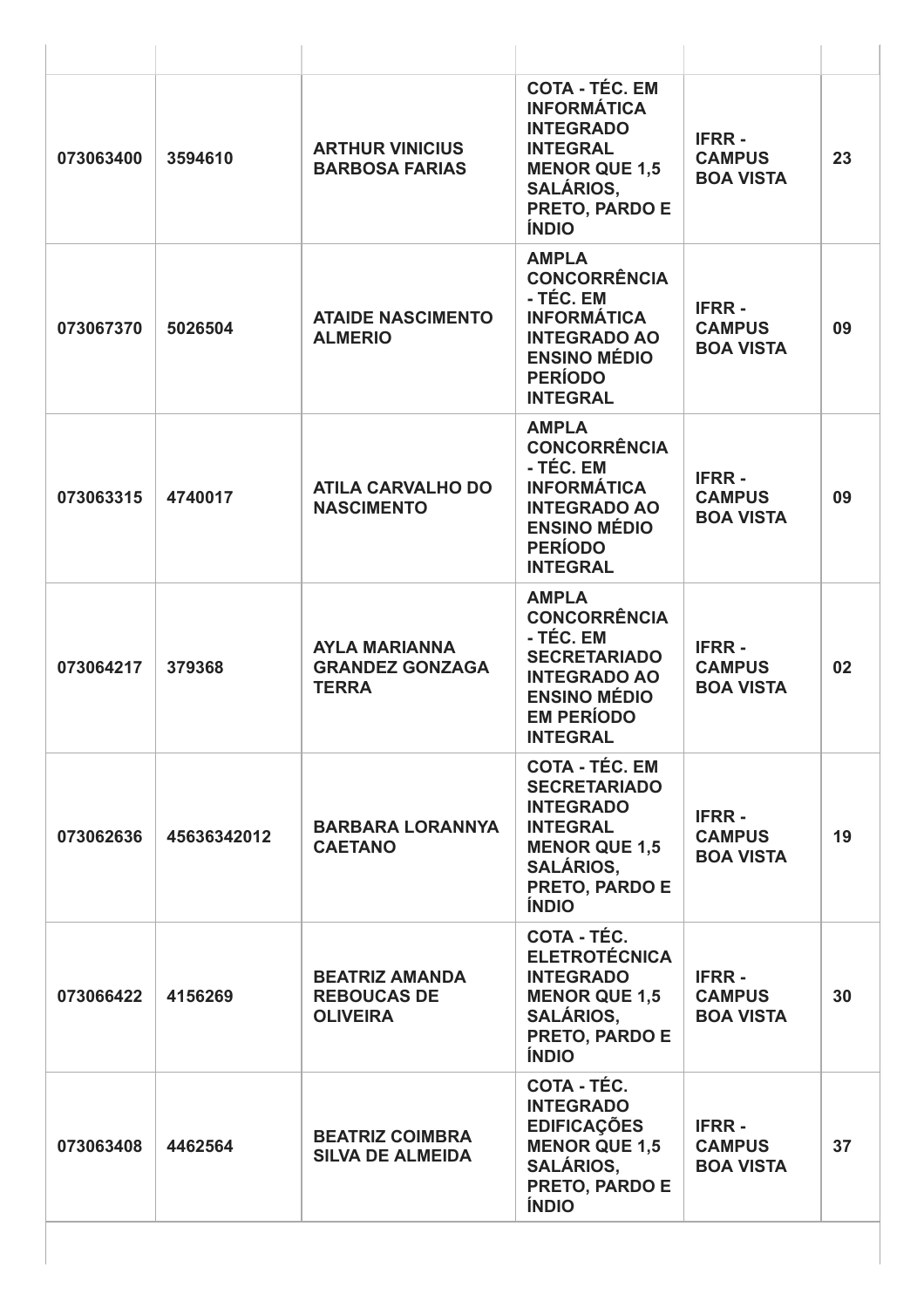| 073063825 | 4674421 | <b>BEATRIZ SANTOS</b><br><b>PEQUENO</b>                          | <b>AMPLA</b><br><b>CONCORRÊNCIA</b><br>- TÉC. EM<br><b>SECRETARIADO</b><br><b>INTEGRADO AO</b><br><b>ENSINO MÉDIO</b><br><b>EM PERÍODO</b><br><b>INTEGRAL</b>     | <b>IFRR-</b><br><b>CAMPUS</b><br><b>BOA VISTA</b> | 02 |
|-----------|---------|------------------------------------------------------------------|-------------------------------------------------------------------------------------------------------------------------------------------------------------------|---------------------------------------------------|----|
| 073062379 | 452082  | <b>BEATRIZ VIEIRA DA</b><br><b>CONCEICAO SOUSA</b>               | <b>AMPLA</b><br><b>CONCORRÊNCIA</b><br>- TÉC. EM<br><b>INFORMÁTICA</b><br><b>INTEGRADO AO</b><br><b>ENSINO MÉDIO</b><br><b>PERÍODO</b><br><b>INTEGRAL</b>         | <b>IFRR-</b><br><b>CAMPUS</b><br><b>BOA VISTA</b> | 09 |
| 073067306 | 38074   | <b>BIANCA ARAUJO LIMA</b>                                        | COTA - TÉC.<br><b>INTEGRADO</b><br><b>EDIFICAÇÕES</b><br><b>MENOR QUE 1,5</b><br><b>SALÁRIOS,</b><br>PRETO, PARDO E<br><b>ÍNDIO</b>                               | <b>IFRR-</b><br><b>CAMPUS</b><br><b>BOA VISTA</b> | 37 |
| 073065248 | 452163  | <b>BIANCA GONDIM</b><br><b>BARROSO</b>                           | <b>AMPLA</b><br><b>CONCORRÊNCIA</b><br>- TÉC.<br><b>INTEGRADO EM</b><br><b>EDIFICAÇÕES</b>                                                                        | <b>IFRR-</b><br><b>CAMPUS</b><br><b>BOA VISTA</b> | 31 |
| 073067163 | 5313554 | <b>BIANCA LETICIA</b><br><b>COSTA SILVA</b><br><b>NASCIMENTO</b> | <b>COTA - TÉC. EM</b><br><b>SECRETARIADO</b><br><b>INTEGRADO</b><br><b>INTEGRAL</b><br><b>MENOR QUE 1,5</b><br><b>SALÁRIOS,</b><br>PRETO, PARDO E<br><b>ÍNDIO</b> | <b>IFRR-</b><br><b>CAMPUS</b><br><b>BOA VISTA</b> | 19 |
| 073062824 | 4968611 | <b>BIANCA LIMA DA</b><br><b>SILVA</b>                            | <b>AMPLA</b><br><b>CONCORRÊNCIA</b><br>- TÉC. EM<br><b>ELETRÔNICA</b><br><b>INTEGRADO AO</b><br><b>ENSINO MÉDIO</b>                                               | <b>IFRR-</b><br><b>CAMPUS</b><br><b>BOA VISTA</b> | 26 |
| 073062328 | 468589  | <b>BIANCA LIMA</b><br><b>FERNANDES</b>                           | <b>AMPLA</b><br><b>CONCORRÊNCIA</b><br>- TÉC. EM<br><b>SECRETARIADO</b><br><b>INTEGRADO AO</b><br><b>ENSINO MÉDIO</b><br><b>EM PERÍODO</b><br><b>INTEGRAL</b>     | <b>IFRR-</b><br><b>CAMPUS</b><br><b>BOA VISTA</b> | 02 |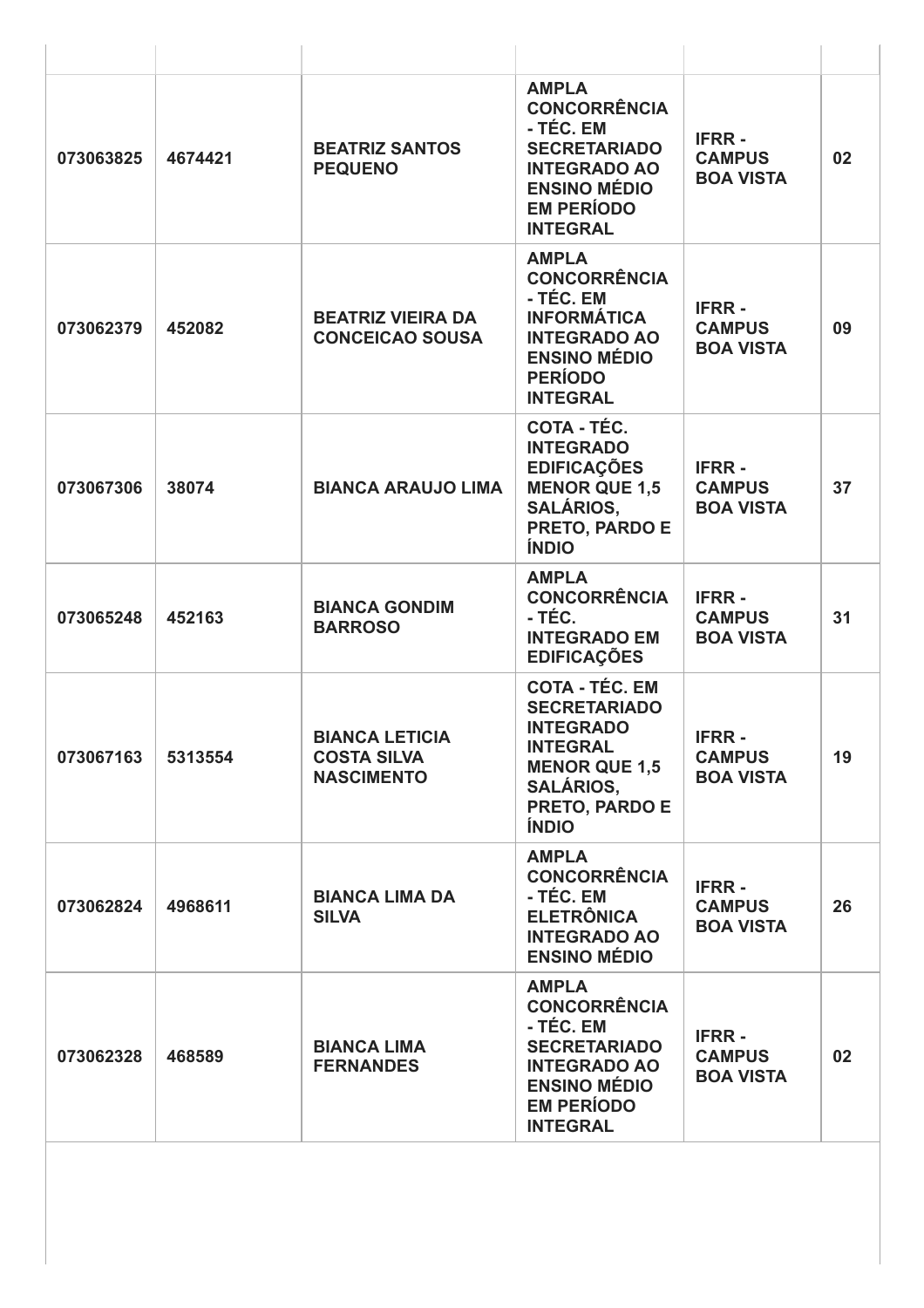| 073062917 | 4888154 | <b>BIANCA TATAYRA</b><br><b>BRITO LIMA</b>                   | <b>AMPLA</b><br><b>CONCORRÊNCIA</b><br>- TÉC. EM<br><b>INFORMÁTICA</b><br><b>INTEGRADO AO</b><br><b>ENSINO MÉDIO</b><br><b>PERÍODO</b><br><b>INTEGRAL</b>     | <b>IFRR-</b><br><b>CAMPUS</b><br><b>BOA VISTA</b> | 09 |
|-----------|---------|--------------------------------------------------------------|---------------------------------------------------------------------------------------------------------------------------------------------------------------|---------------------------------------------------|----|
| 073062754 | 312658  | <b>BIANCA VALERIA</b><br><b>GOMES RODRIGUES</b>              | <b>AMPLA</b><br><b>CONCORRÊNCIA</b><br>- TÉC. EM<br><b>INFORMÁTICA</b><br><b>INTEGRADO AO</b><br><b>ENSINO MÉDIO</b><br><b>PERÍODO</b><br><b>INTEGRAL</b>     | <b>IFRR-</b><br><b>CAMPUS</b><br><b>BOA VISTA</b> | 09 |
| 073064831 | 426627  | <b>BRENNA JHOANNE</b><br><b>MARQUES SANTOS</b>               | <b>AMPLA</b><br><b>CONCORRÊNCIA</b><br>- TÉC. EM<br><b>SECRETARIADO</b><br><b>INTEGRADO AO</b><br><b>ENSINO MÉDIO</b><br><b>EM PERÍODO</b><br><b>INTEGRAL</b> | <b>IFRR-</b><br><b>CAMPUS</b><br><b>BOA VISTA</b> | 02 |
| 073063951 | 5023866 | <b>BRENNDA COSTA</b><br><b>MELO</b>                          | <b>AMPLA</b><br><b>CONCORRÊNCIA</b><br>- TÉC. EM<br><b>INFORMÁTICA</b><br><b>INTEGRADO AO</b><br><b>ENSINO MÉDIO</b><br><b>PERÍODO</b><br><b>INTEGRAL</b>     | <b>IFRR-</b><br><b>CAMPUS</b><br><b>BOA VISTA</b> | 09 |
| 073063004 | 2948067 | <b>BRENO MAGALHAES</b><br><b>DE SOUZA</b>                    | <b>AMPLA</b><br><b>CONCORRÊNCIA</b><br>- TÉC. EM<br><b>SECRETARIADO</b><br><b>INTEGRADO AO</b><br><b>ENSINO MÉDIO</b><br><b>EM PERÍODO</b><br><b>INTEGRAL</b> | <b>IFRR-</b><br><b>CAMPUS</b><br><b>BOA VISTA</b> | 02 |
| 073063395 | 4862341 | <b>BRENO RAFAEL</b><br><b>COSTA DE SOUZA</b>                 | <b>AMPLA</b><br><b>CONCORRÊNCIA</b><br>- TÉC. EM<br><b>INFORMÁTICA</b><br><b>INTEGRADO AO</b><br><b>ENSINO MÉDIO</b><br><b>PERÍODO</b><br><b>INTEGRAL</b>     | <b>IFRR-</b><br><b>CAMPUS</b><br><b>BOA VISTA</b> | 09 |
| 073063943 | 3406300 | <b>BRUNA CAROLINA</b><br><b>SANTANA DE</b><br><b>ALENCAR</b> | <b>AMPLA</b><br><b>CONCORRÊNCIA</b><br>- TÉC. EM<br><b>ELETRÔNICA</b><br><b>INTEGRADO AO</b><br><b>ENSINO MÉDIO</b>                                           | <b>IFRR-</b><br><b>CAMPUS</b><br><b>BOA VISTA</b> | 26 |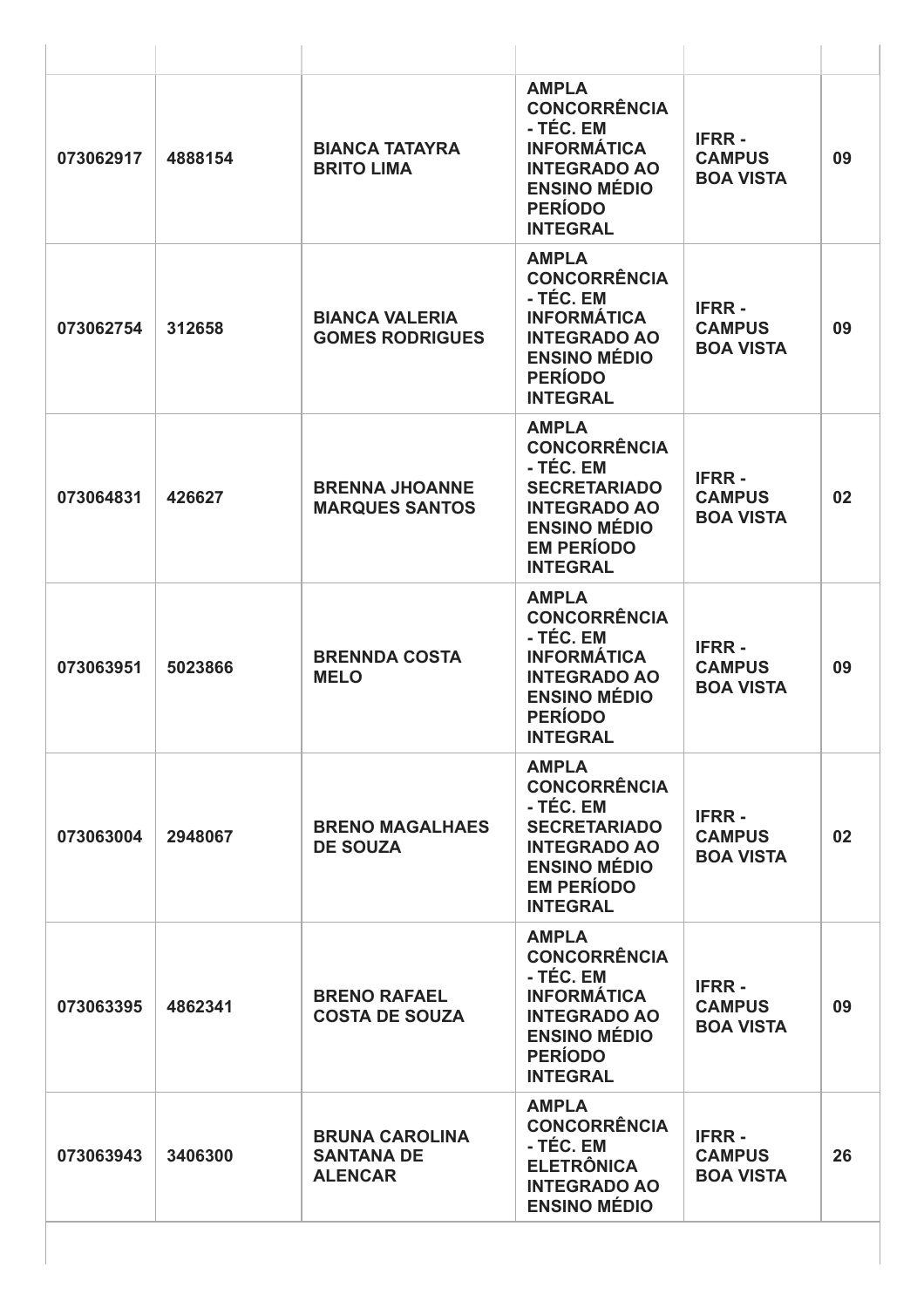| 073066550 | 4576128  | <b>BRUNA ELISA</b><br><b>RODRIGUES LEITE</b>                     | <b>AMPLA</b><br><b>CONCORRÊNCIA</b><br>- TÉC. EM<br><b>SECRETARIADO</b><br><b>INTEGRADO AO</b><br><b>ENSINO MÉDIO</b><br><b>EM PERÍODO</b><br><b>INTEGRAL</b> | <b>IFRR-</b><br><b>CAMPUS</b><br><b>BOA VISTA</b> | 02 |
|-----------|----------|------------------------------------------------------------------|---------------------------------------------------------------------------------------------------------------------------------------------------------------|---------------------------------------------------|----|
| 073062642 | 4575415  | <b>BRUNA EVILYN DIAS</b><br><b>NUNES</b>                         | <b>AMPLA</b><br><b>CONCORRÊNCIA</b><br>- TÉC. EM<br><b>INFORMÁTICA</b><br><b>INTEGRADO AO</b><br><b>ENSINO MÉDIO</b><br><b>PERÍODO</b><br><b>INTEGRAL</b>     | <b>IFRR-</b><br><b>CAMPUS</b><br><b>BOA VISTA</b> | 09 |
| 073062581 | 4705246  | <b>BRUNA GABRIELA</b><br><b>MARTINS NANKOO</b>                   | COTA - TÉC.<br><b>INTEGRADO</b><br><b>EDIFICAÇÕES</b><br><b>MENOR QUE 1,5</b><br><b>SALÁRIOS,</b><br>PRETO, PARDO E<br><b>ÍNDIO</b>                           | <b>IFRR-</b><br><b>CAMPUS</b><br><b>BOA VISTA</b> | 37 |
| 073065026 | 4366000  | <b>BRUNA KAMILLA</b><br><b>FERREIRA SANTANA</b>                  | <b>AMPLA</b><br><b>CONCORRÊNCIA</b><br>- TÉC. EM<br><b>INFORMÁTICA</b><br><b>INTEGRADO AO</b><br><b>ENSINO MÉDIO</b><br><b>PERÍODO</b><br><b>INTEGRAL</b>     | <b>IFRR-</b><br><b>CAMPUS</b><br><b>BOA VISTA</b> | 09 |
| 073066650 | 5023386  | <b>BRUNA MARCELLY</b><br><b>SALES MATIAS</b>                     | <b>AMPLA</b><br><b>CONCORRÊNCIA</b><br>- TÉC. EM<br><b>SECRETARIADO</b><br><b>INTEGRADO AO</b><br><b>ENSINO MÉDIO</b><br><b>EM PERÍODO</b><br><b>INTEGRAL</b> | <b>IFRR-</b><br><b>CAMPUS</b><br><b>BOA VISTA</b> | 02 |
| 073063505 | 4981456  | <b>BRUNA RAFAELA</b><br><b>NOBREGA</b><br><b>VASCONCELOS</b>     | <b>AMPLA</b><br><b>CONCORRÊNCIA</b><br>- TÉC.<br><b>INTEGRADO EM</b><br><b>EDIFICAÇÕES</b>                                                                    | <b>IFRR-</b><br><b>CAMPUS</b><br><b>BOA VISTA</b> | 31 |
| 073062761 | 21979812 | <b>BRUNA REGINA</b><br><b>PEREIRA DE OLIVEIRA</b><br><b>LIMA</b> | <b>AMPLA</b><br><b>CONCORRÊNCIA</b><br>- TÉC. EM<br><b>INFORMÁTICA</b><br><b>INTEGRADO AO</b><br><b>ENSINO MÉDIO</b><br><b>PERÍODO</b><br><b>INTEGRAL</b>     | <b>IFRR-</b><br><b>CAMPUS</b><br><b>BOA VISTA</b> | 09 |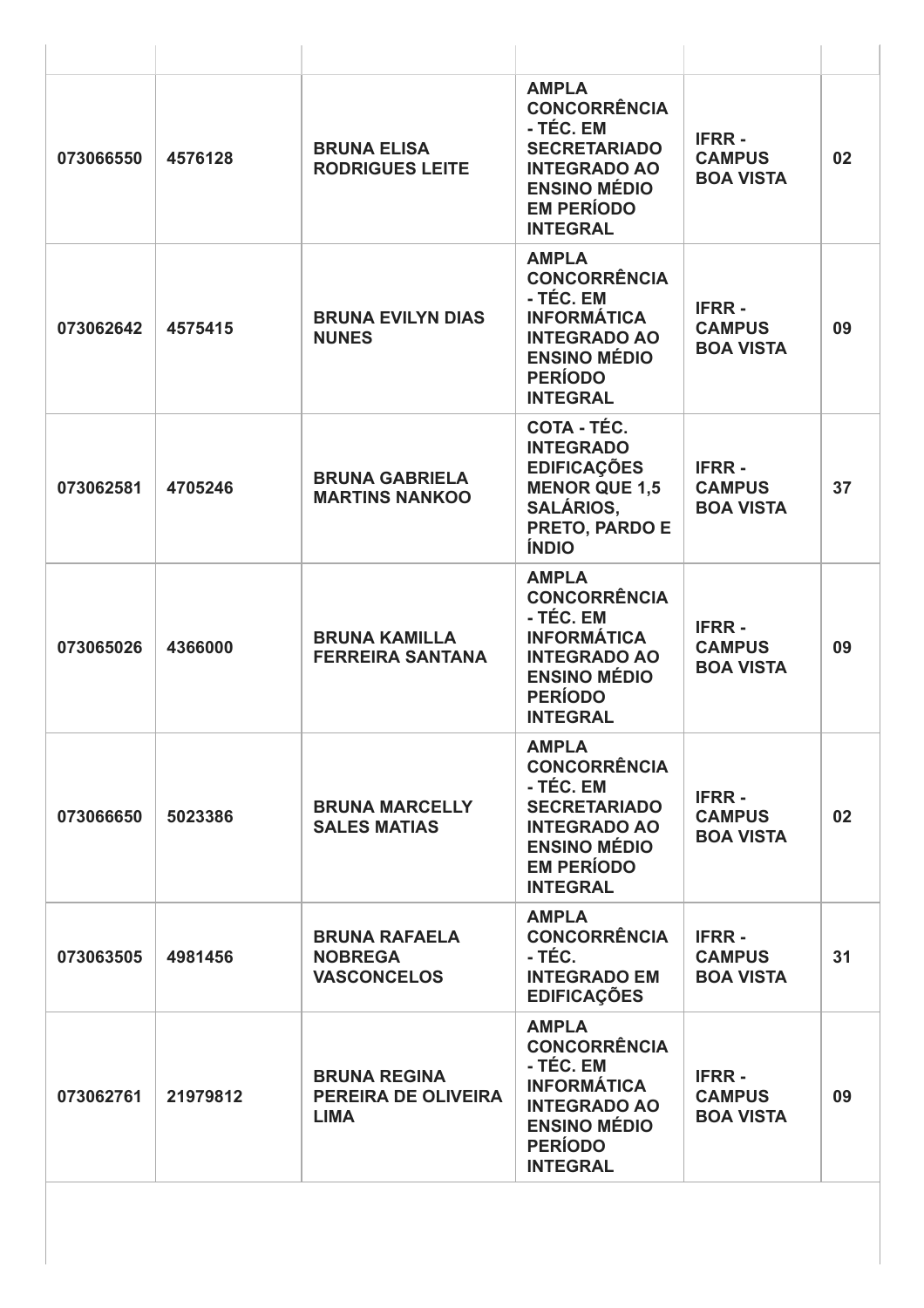| 073062666 | 509351  | <b>BRUNA STEFANY C.</b><br><b>DE CASTRO</b>                    | <b>AMPLA</b><br><b>CONCORRÊNCIA</b><br>- TÉC.<br><b>INTEGRADO EM</b><br><b>EDIFICAÇÕES</b>                                                                        | <b>IFRR-</b><br><b>CAMPUS</b><br><b>BOA VISTA</b> | 31 |
|-----------|---------|----------------------------------------------------------------|-------------------------------------------------------------------------------------------------------------------------------------------------------------------|---------------------------------------------------|----|
| 073066016 | 3308600 | <b>BRUNA YASMIN</b><br><b>MARQUES</b><br><b>CANTUARIA</b>      | <b>COTA - TÉC. EM</b><br><b>SECRETARIADO</b><br><b>INTEGRADO</b><br><b>INTEGRAL</b><br><b>MENOR QUE 1,5</b><br><b>SALÁRIOS,</b><br>PRETO, PARDO E<br><b>ÍNDIO</b> | <b>IFRR-</b><br><b>CAMPUS</b><br><b>BOA VISTA</b> | 19 |
| 073067166 | 4533313 | <b>BRUNNA MAYARA</b><br><b>LIMA SANTOS</b>                     | <b>AMPLA</b><br><b>CONCORRÊNCIA</b><br>- TÉC. EM<br><b>SECRETARIADO</b><br><b>INTEGRADO AO</b><br><b>ENSINO MÉDIO</b><br><b>EM PERÍODO</b><br><b>INTEGRAL</b>     | <b>IFRR-</b><br><b>CAMPUS</b><br><b>BOA VISTA</b> | 02 |
| 073063893 | 5029295 | <b>BRUNO DA SILVA</b><br><b>SOUZA</b>                          | <b>AMPLA</b><br><b>CONCORRÊNCIA</b><br>- TÉC. EM<br><b>INFORMÁTICA</b><br><b>INTEGRADO AO</b><br><b>ENSINO MÉDIO</b><br><b>PERÍODO</b><br><b>INTEGRAL</b>         | <b>IFRR-</b><br><b>CAMPUS</b><br><b>BOA VISTA</b> | 09 |
| 073066837 | 2888163 | <b>BRUNO SIMAO DA</b><br><b>COSTA</b>                          | <b>COTA - TÉC. EM</b><br><b>ELETRÔNICA</b><br><b>INTEGRADO</b><br><b>MENOR OU</b><br><b>IGUAL A 1,5</b><br><b>SALÁRIOS,</b><br>PRETO, PARDO E<br><b>ÍNDIO</b>     | <b>IFRR-</b><br><b>CAMPUS</b><br><b>BOA VISTA</b> | 01 |
| 073066475 | 4034600 | <b>CAIO EWERTON</b><br><b>OLIVEIRA DE SOUSA</b><br><b>LIMA</b> | <b>COTA - TÉC. EM</b><br><b>INFORMÁTICA</b><br><b>INTEGRADO</b><br><b>INTEGRAL</b><br><b>MAIOR QUE 1,5</b><br><b>SALÁRIOS,</b><br>PRETO, PARDO E<br><b>ÍNDIO</b>  | <b>IFRR-</b><br><b>CAMPUS</b><br><b>BOA VISTA</b> | 22 |
| 073065955 | 4674251 | <b>CAIO GUILHERME</b><br><b>MEDEIROS TRAVASSO</b>              | <b>AMPLA</b><br><b>CONCORRÊNCIA</b><br>- TÉC. EM<br><b>INFORMÁTICA</b><br><b>INTEGRADO AO</b><br><b>ENSINO MÉDIO</b><br><b>PERÍODO</b><br><b>INTEGRAL</b>         | <b>IFRR-</b><br><b>CAMPUS</b><br><b>BOA VISTA</b> | 09 |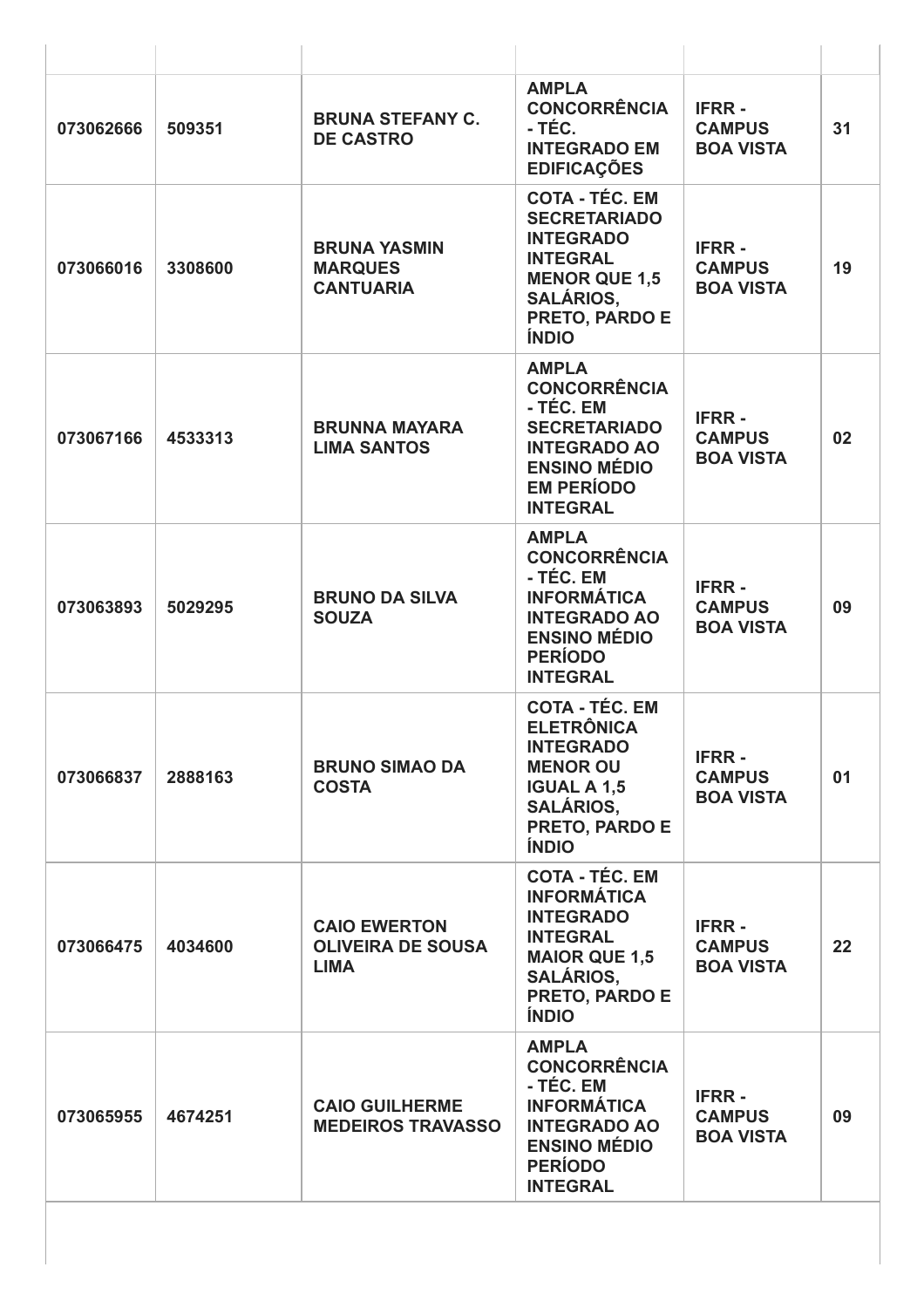| 073064426 | 5313716     | <b>CAIO LIRA DA SILVA</b>                        | <b>COTA - TÉC. EM</b><br><b>SECRETARIADO</b><br><b>INTEGRADO</b><br><b>INTEGRAL</b><br><b>MENOR QUE 1,5</b><br><b>SALÁRIOS SEM</b><br><b>ETNIA</b><br><b>DECLARADA</b> | <b>IFRR-</b><br><b>CAMPUS</b><br><b>BOA VISTA</b> | 21              |
|-----------|-------------|--------------------------------------------------|------------------------------------------------------------------------------------------------------------------------------------------------------------------------|---------------------------------------------------|-----------------|
| 073066100 | 3488683     | <b>CAIO RODRIGO ALVES</b><br><b>DE OLIVEIRA</b>  | <b>AMPLA</b><br><b>CONCORRÊNCIA</b><br>- TÉC. EM<br><b>INFORMÁTICA</b><br><b>INTEGRADO AO</b><br><b>ENSINO MÉDIO</b><br><b>PERÍODO</b><br><b>INTEGRAL</b>              | <b>IFRR-</b><br><b>CAMPUS</b><br><b>BOA VISTA</b> | 09              |
| 073067403 | 20077568103 | <b>CAIO VICTOR DA</b><br><b>SILVA DAMASCENO</b>  | <b>AMPLA</b><br><b>CONCORRÊNCIA</b><br>- TÉC.<br><b>INTEGRADO EM</b><br><b>EDIFICAÇÕES</b>                                                                             | <b>IFRR-</b><br><b>CAMPUS</b><br><b>BOA VISTA</b> | 31              |
| 073063857 | 5022703     | <b>CAIO VINICIUS DA</b><br><b>SILVA ROCHA</b>    | <b>AMPLA</b><br><b>CONCORRÊNCIA</b><br>- TÉC. EM<br><b>ELETRÔNICA</b><br><b>INTEGRADO AO</b><br><b>ENSINO MÉDIO</b>                                                    | <b>IFRR-</b><br><b>CAMPUS</b><br><b>BOA VISTA</b> | 26              |
| 073062488 | 492314      | <b>CAIO WELITHON</b><br><b>RICHIL DE SOUZA</b>   | <b>COTA - TÉC. EM</b><br><b>INFORMÁTICA</b><br><b>INTEGRADO</b><br><b>INTEGRAL</b><br><b>MAIOR QUE 1,5</b><br><b>SALÁRIOS,</b><br>PRETO, PARDO E<br><b>ÍNDIO</b>       | <b>IFRR-</b><br><b>CAMPUS</b><br><b>BOA VISTA</b> | 22              |
| 073065644 | 4742923     | <b>CAIO YAN DE SOUZA</b><br><b>TRINDADE</b>      | <b>AMPLA</b><br><b>CONCORRÊNCIA</b><br>- TÉC. EM<br><b>ELETROTÉCNICA</b><br><b>INTEGRADO AO</b><br><b>ENSINO MÉDIO</b>                                                 | <b>IFRR-</b><br><b>CAMPUS</b><br><b>BOA VISTA</b> | 29              |
| 073064184 | 4323050     | <b>CAIRO DANYLO</b><br><b>ARAUJO DE OLIVEIRA</b> | <b>AMPLA</b><br><b>CONCORRÊNCIA</b><br>- TÉC.<br><b>INTEGRADO EM</b><br><b>EDIFICAÇÕES</b>                                                                             | <b>IFRR-</b><br><b>CAMPUS</b><br><b>BOA VISTA</b> | 32 <sub>2</sub> |
| 073065703 | 4900839     | <b>CAMILA PEREIRA DE</b><br><b>OLIVEIRA</b>      | <b>AMPLA</b><br><b>CONCORRÊNCIA</b><br>- TÉC. EM<br><b>SECRETARIADO</b><br><b>INTEGRADO AO</b><br><b>ENSINO MÉDIO</b><br><b>EM PERÍODO</b><br><b>INTEGRAL</b>          | <b>IFRR-</b><br><b>CAMPUS</b><br><b>BOA VISTA</b> | 02 <sub>2</sub> |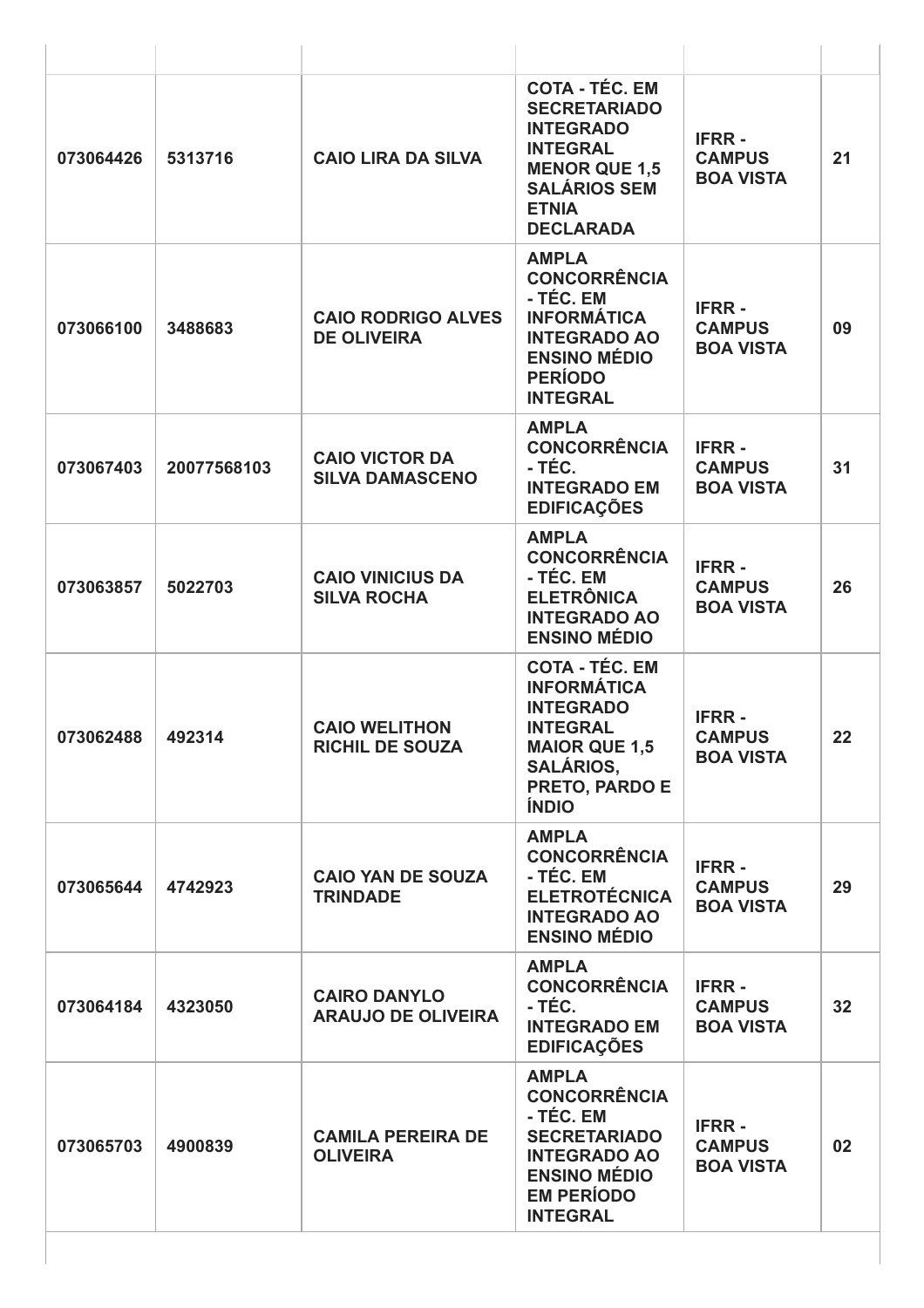| 073062934 | 4518209 | <b>CAMILA VIEIRA DA</b><br><b>CONCEICAO SOUSA</b> | <b>AMPLA</b><br><b>CONCORRÊNCIA</b><br>- TÉC. EM<br><b>INFORMÁTICA</b><br><b>INTEGRADO AO</b><br><b>ENSINO MÉDIO</b><br><b>PERÍODO</b><br><b>INTEGRAL</b>                | <b>IFRR-</b><br><b>CAMPUS</b><br><b>BOA VISTA</b> | 09 |
|-----------|---------|---------------------------------------------------|--------------------------------------------------------------------------------------------------------------------------------------------------------------------------|---------------------------------------------------|----|
| 073067262 | 7902611 | <b>CAMILE CHRISTINE</b><br><b>MARUAI CIPRIANO</b> | <b>AMPLA</b><br><b>CONCORRÊNCIA</b><br>- TÉC. EM<br><b>SECRETARIADO</b><br><b>INTEGRADO AO</b><br><b>ENSINO MÉDIO</b><br><b>EM PERÍODO</b><br><b>INTEGRAL</b>            | <b>IFRR-</b><br><b>CAMPUS</b><br><b>BOA VISTA</b> | 02 |
| 073063371 | 483732  | <b>CAMILI FONTES CRUZ</b>                         | <b>AMPLA</b><br><b>CONCORRÊNCIA</b><br>- TÉC. EM<br><b>INFORMÁTICA</b><br><b>INTEGRADO AO</b><br><b>ENSINO MÉDIO</b><br><b>PERÍODO</b><br><b>INTEGRAL</b>                | <b>IFRR-</b><br><b>CAMPUS</b><br><b>BOA VISTA</b> | 09 |
| 073067147 | 4894995 | <b>CAMILI MONTEIRO DE</b><br><b>SOUSA</b>         | <b>COTA - TÉC. EM</b><br><b>SECRETARIADO</b><br><b>INTEGRADO</b><br><b>INTEGRAL</b><br><b>MENOR QUE 1,5</b><br><b>SALÁRIOS,</b><br><b>PRETO, PARDO E</b><br><b>ÍNDIO</b> | <b>IFRR-</b><br><b>CAMPUS</b><br><b>BOA VISTA</b> | 19 |
| 073067471 | 7903766 | <b>CAMILLA EDUARDA</b><br><b>DA SILVA AGUIAR</b>  | <b>AMPLA</b><br><b>CONCORRÊNCIA</b><br>- TÉC. EM<br><b>SECRETARIADO</b><br><b>INTEGRADO AO</b><br><b>ENSINO MÉDIO</b><br><b>EM PERÍODO</b><br><b>INTEGRAL</b>            | <b>IFRR-</b><br><b>CAMPUS</b><br><b>BOA VISTA</b> | 03 |
| 073064710 | 4868374 | <b>CAMILLE FRANCIELE</b><br><b>MELVILLE LEITE</b> | <b>AMPLA</b><br><b>CONCORRÊNCIA</b><br>- TÉC. EM<br><b>SECRETARIADO</b><br><b>INTEGRADO AO</b><br><b>ENSINO MÉDIO</b><br><b>EM PERÍODO</b><br><b>INTEGRAL</b>            | <b>IFRR-</b><br><b>CAMPUS</b><br><b>BOA VISTA</b> | 03 |
| 073064604 | 5153271 | <b>CAMILLE LIMA REIS</b>                          | <b>AMPLA</b><br><b>CONCORRÊNCIA</b><br>- TÉC.<br><b>INTEGRADO EM</b><br><b>EDIFICAÇÕES</b>                                                                               | <b>IFRR-</b><br><b>CAMPUS</b><br><b>BOA VISTA</b> | 32 |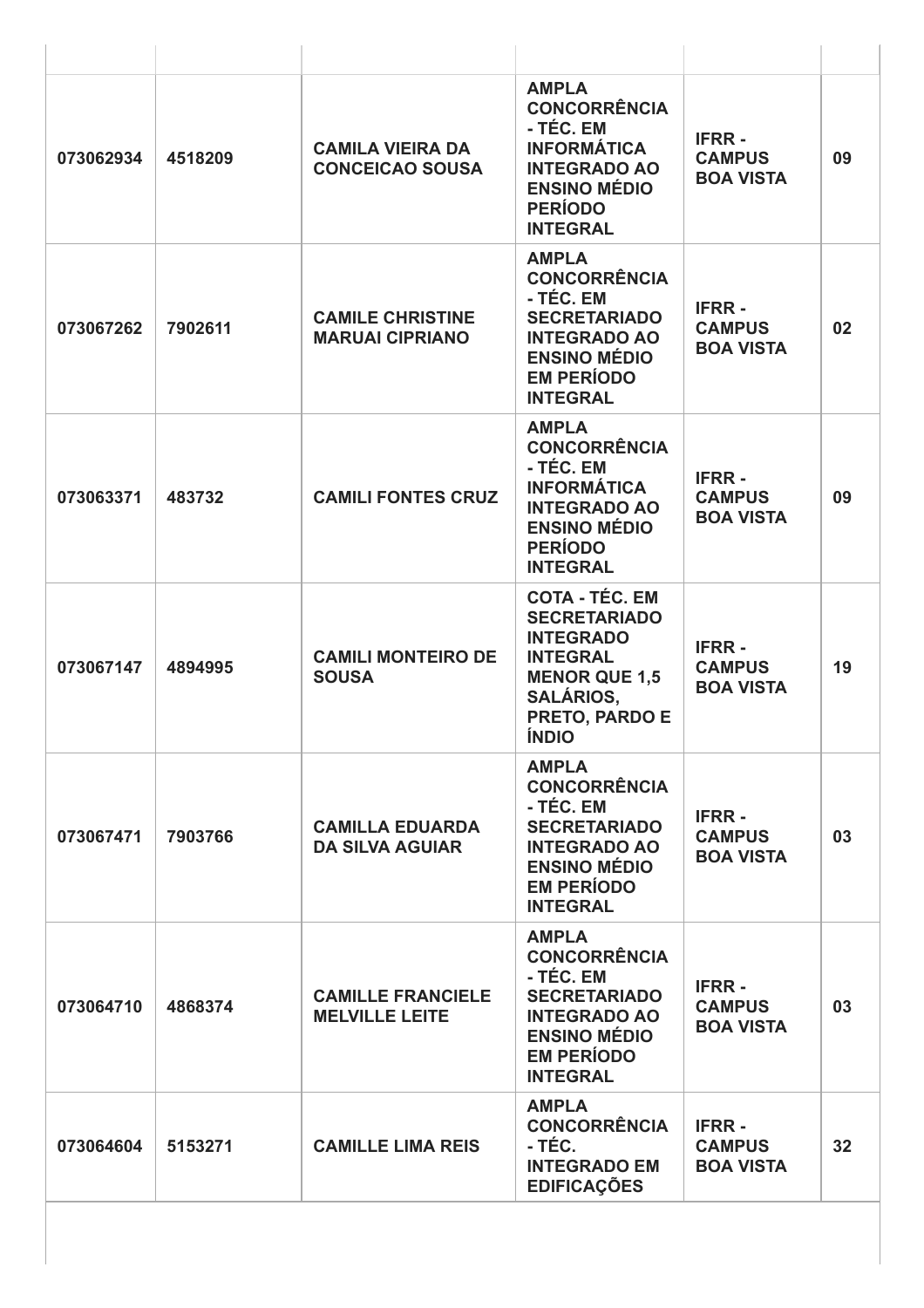| 073063427 | 4632354 | <b>CAMILLE VICTORIA</b><br><b>CASTRO DE OLIVEIRA</b>               | <b>AMPLA</b><br><b>CONCORRÊNCIA</b><br>- TÉC. EM<br><b>SECRETARIADO</b><br><b>INTEGRADO AO</b><br><b>ENSINO MÉDIO</b><br><b>EM PERÍODO</b><br><b>INTEGRAL</b>            | <b>IFRR-</b><br><b>CAMPUS</b><br><b>BOA VISTA</b> | 03 |
|-----------|---------|--------------------------------------------------------------------|--------------------------------------------------------------------------------------------------------------------------------------------------------------------------|---------------------------------------------------|----|
| 073065130 | 359009  | <b>CAMILLY FREIRE DE</b><br><b>MELO</b>                            | <b>AMPLA</b><br><b>CONCORRÊNCIA</b><br>- TÉC. EM<br><b>SECRETARIADO</b><br><b>INTEGRADO AO</b><br><b>ENSINO MÉDIO</b><br><b>EM PERÍODO</b><br><b>INTEGRAL</b>            | <b>IFRR-</b><br><b>CAMPUS</b><br><b>BOA VISTA</b> | 03 |
| 073067218 | 498545  | <b>CAMILLY VICTORIA</b><br><b>MARACAIPIS DE</b><br><b>CARVALHO</b> | <b>COTA - TÉC. EM</b><br><b>SECRETARIADO</b><br><b>INTEGRADO</b><br><b>INTEGRAL</b><br><b>MAIOR QUE 1,5</b><br><b>SALÁRIOS SEM</b><br><b>ETNIA</b><br><b>DECLARADA</b>   | <b>IFRR-</b><br><b>CAMPUS</b><br><b>BOA VISTA</b> | 19 |
| 073064552 | 5376432 | <b>CAMILLY VITORIA DE</b><br><b>SOUSA HOFFMAN</b>                  | <b>COTA - TÉC. EM</b><br><b>SECRETARIADO</b><br><b>INTEGRADO</b><br><b>INTEGRAL</b><br><b>MAIOR QUE 1,5</b><br><b>SALÁRIOS,</b><br><b>PRETO, PARDO E</b><br><b>ÍNDIO</b> | <b>IFRR-</b><br><b>CAMPUS</b><br><b>BOA VISTA</b> | 18 |
| 073062500 | 4477499 | <b>CAMILO ANTONIO</b><br><b>SILVA NETO</b>                         | <b>AMPLA</b><br><b>CONCORRÊNCIA</b><br>- TÉC. EM<br><b>INFORMÁTICA</b><br><b>INTEGRADO AO</b><br><b>ENSINO MÉDIO</b><br><b>PERÍODO</b><br><b>INTEGRAL</b>                | <b>IFRR-</b><br><b>CAMPUS</b><br><b>BOA VISTA</b> | 09 |
| 073063837 | 440338  | <b>CARINA CAMPOS DE</b><br><b>SOUZA</b>                            | <b>COTA - TÉC. EM</b><br><b>INFORMÁTICA</b><br><b>INTEGRADO</b><br><b>INTEGRAL</b><br><b>MENOR QUE 1,5</b><br><b>SALÁRIOS,</b><br>PRETO, PARDO E<br><b>ÍNDIO</b>         | <b>IFRR-</b><br><b>CAMPUS</b><br><b>BOA VISTA</b> | 23 |
| 073065226 | 505555  | <b>CARLA CRISTINA</b><br><b>MAGALHAES BASCOM</b>                   | <b>COTA - TÉC. EM</b><br><b>SECRETARIADO</b><br><b>INTEGRADO</b><br><b>INTEGRAL</b><br><b>MAIOR QUE 1,5</b><br><b>SALÁRIOS,</b><br>PRETO, PARDO E<br><b>ÍNDIO</b>        | <b>IFRR-</b><br><b>CAMPUS</b><br><b>BOA VISTA</b> | 18 |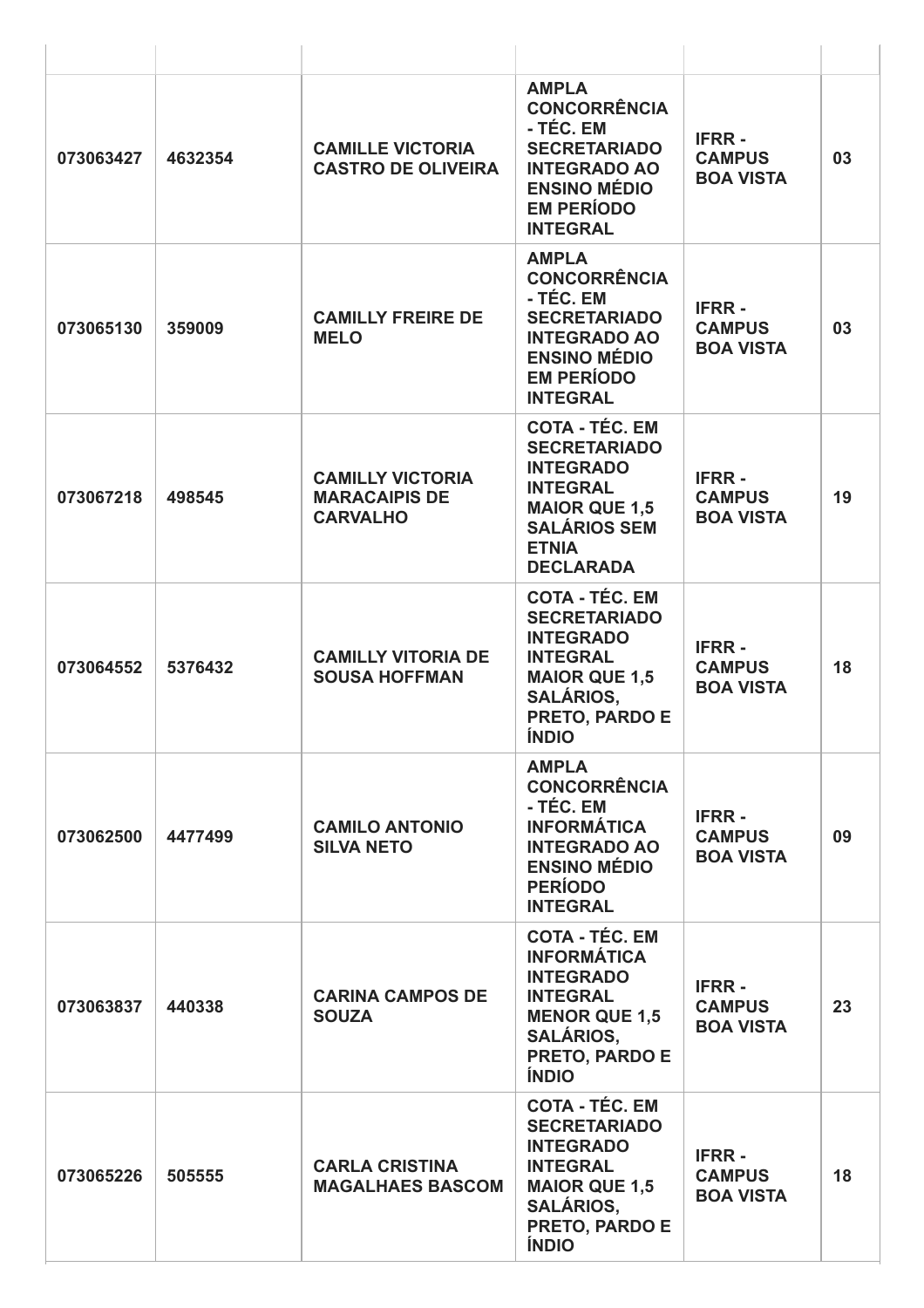| 073066372 | 4609549 | <b>CARLOS AUGUSTO</b><br><b>SOUZA DE OLIVEIRA</b>               | <b>AMPLA</b><br><b>CONCORRÊNCIA</b><br>- TÉC. EM<br><b>ELETROTÉCNICA</b><br><b>INTEGRADO AO</b><br><b>ENSINO MÉDIO</b>                                           | <b>IFRR-</b><br><b>CAMPUS</b><br><b>BOA VISTA</b> | 29 |
|-----------|---------|-----------------------------------------------------------------|------------------------------------------------------------------------------------------------------------------------------------------------------------------|---------------------------------------------------|----|
| 073064822 | 361008  | <b>CARLOS CAUAN</b><br><b>ALVES DA SILVA</b>                    | <b>COTA - TÉC. EM</b><br><b>INFORMÁTICA</b><br><b>INTEGRADO</b><br><b>INTEGRAL</b><br><b>MENOR QUE 1,5</b><br><b>SALÁRIOS,</b><br>PRETO, PARDO E<br><b>ÍNDIO</b> | <b>IFRR-</b><br><b>CAMPUS</b><br><b>BOA VISTA</b> | 23 |
| 073063622 | 4727037 | <b>CARLOS DANIEL</b><br><b>MENEZES VIANA DA</b><br><b>CUNHA</b> | <b>AMPLA</b><br><b>CONCORRÊNCIA</b><br>- TÉC. EM<br><b>INFORMÁTICA</b><br><b>INTEGRADO AO</b><br><b>ENSINO MÉDIO</b><br><b>PERÍODO</b><br><b>INTEGRAL</b>        | <b>IFRR-</b><br><b>CAMPUS</b><br><b>BOA VISTA</b> | 09 |
| 073066121 | 5381061 | <b>CARLOS EDUARDO</b><br><b>BARBOSA DA SILVA</b>                | <b>AMPLA</b><br><b>CONCORRÊNCIA</b><br>- TÉC. EM<br><b>INFORMATICA</b><br><b>INTEGRADO AO</b><br><b>ENSINO MÉDIO</b><br><b>PERÍODO</b><br><b>INTEGRAL</b>        | <b>IFRR-</b><br><b>CAMPUS</b><br><b>BOA VISTA</b> | 09 |
| 073067024 | 4541332 | <b>CARLOS EMERSON</b><br><b>DOS SANTOS</b>                      | <b>AMPLA</b><br><b>CONCORRÊNCIA</b><br>- TÉC.<br><b>INTEGRADO EM</b><br><b>EDIFICAÇÕES</b>                                                                       | <b>IFRR-</b><br><b>CAMPUS</b><br><b>BOA VISTA</b> | 32 |
| 073064278 | 3563634 | <b>CARLOS HENRIQUE</b><br><b>FONTELES BRANDAO</b>               | <b>AMPLA</b><br><b>CONCORRÊNCIA</b><br>- TÉC. EM<br><b>ELETRÔNICA</b><br><b>INTEGRADO AO</b><br><b>ENSINO MÉDIO</b>                                              | <b>IFRR-</b><br><b>CAMPUS</b><br><b>BOA VISTA</b> | 26 |
| 073064223 | 4147707 | <b>CARLOS OLIVEIRA E</b><br><b>OLIVEIRA</b>                     | <b>AMPLA</b><br><b>CONCORRÊNCIA</b><br>- TÉC. EM<br><b>INFORMÁTICA</b><br><b>INTEGRADO AO</b><br><b>ENSINO MÉDIO</b><br><b>PERÍODO</b><br><b>INTEGRAL</b>        | <b>IFRR-</b><br><b>CAMPUS</b><br><b>BOA VISTA</b> | 10 |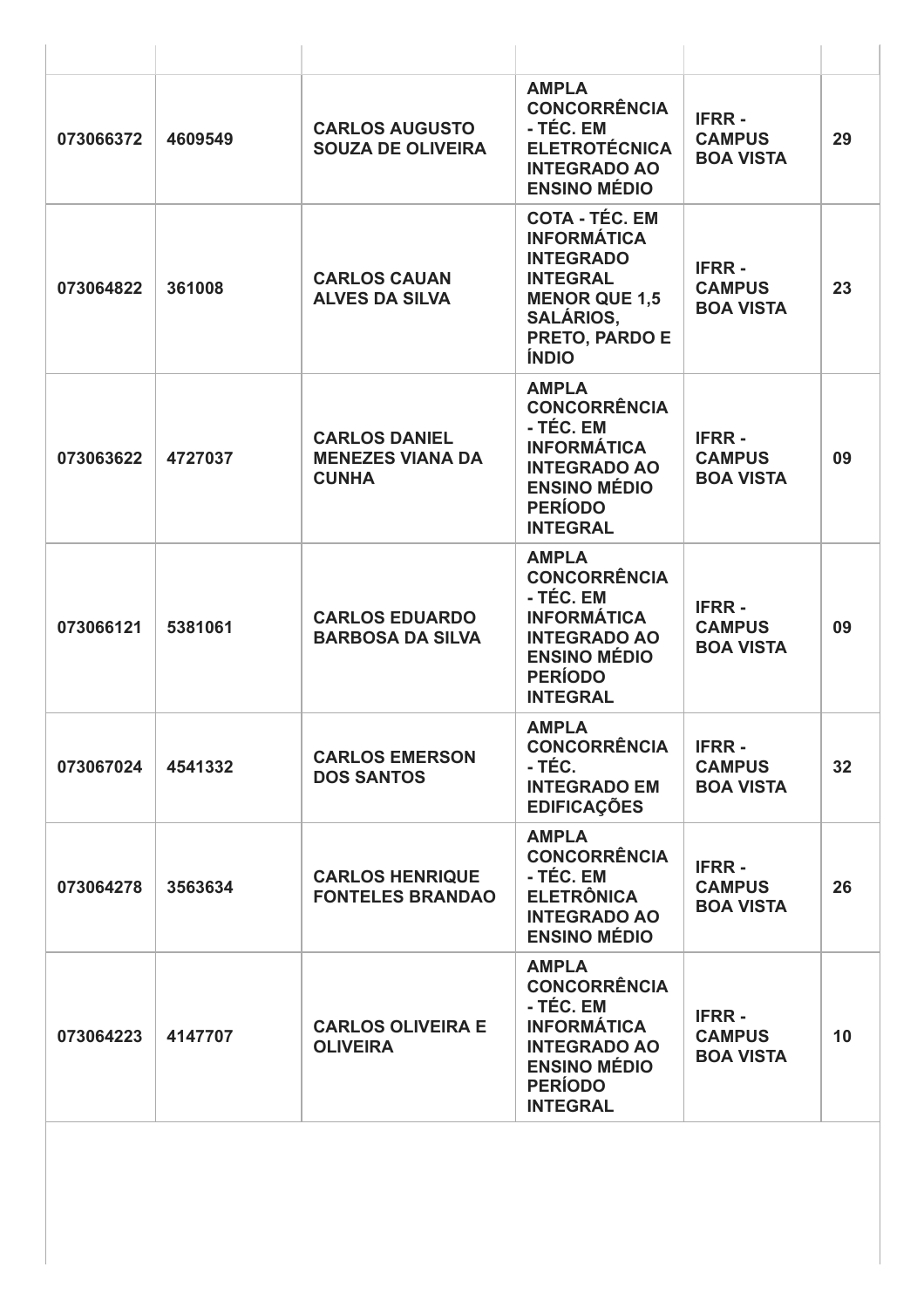| 073062540 | 421914  | <b>CARLOS RYAN</b><br><b>MOREIRA SANTOS</b>      | <b>AMPLA</b><br><b>CONCORRÊNCIA</b><br>- TÉC. EM<br><b>INFORMÁTICA</b><br><b>INTEGRADO AO</b><br><b>ENSINO MÉDIO</b><br><b>PERÍODO</b><br><b>INTEGRAL</b> | <b>IFRR-</b><br><b>CAMPUS</b><br><b>BOA VISTA</b> | 10 |
|-----------|---------|--------------------------------------------------|-----------------------------------------------------------------------------------------------------------------------------------------------------------|---------------------------------------------------|----|
| 073065257 | 5118549 | <b>CAROLAYNE PIA</b><br><b>DOMINGOS DA SILVA</b> | <b>AMPLA</b><br><b>CONCORRÊNCIA</b><br>- TÉC.<br><b>INTEGRADO EM</b><br><b>EDIFICAÇÕES</b>                                                                | <b>IFRR-</b><br><b>CAMPUS</b><br><b>BOA VISTA</b> | 32 |
| 073062796 | 3519791 | <b>CATARINA CARVALHO</b><br><b>DOS PRAZERES</b>  | <b>AMPLA</b><br><b>CONCORRÊNCIA</b><br>- TÉC.<br><b>INTEGRADO EM</b><br><b>EDIFICAÇÕES</b>                                                                | <b>IFRR-</b><br><b>CAMPUS</b><br><b>BOA VISTA</b> | 32 |
| 073062804 | 5182778 | <b>CATHAYHENNE FELIX</b><br><b>DINIZ</b>         | <b>AMPLA</b><br><b>CONCORRÊNCIA</b><br>- TÉC. EM<br><b>ELETRÔNICA</b><br><b>INTEGRADO AO</b><br><b>ENSINO MÉDIO</b>                                       | <b>IFRR-</b><br><b>CAMPUS</b><br><b>BOA VISTA</b> | 26 |
| 073063807 | 456530  | <b>CAUA PLACIDO</b><br><b>PERES</b>              | <b>AMPLA</b><br><b>CONCORRÊNCIA</b><br>- TÉC.<br><b>INTEGRADO EM</b><br><b>EDIFICAÇÕES</b>                                                                | <b>IFRR-</b><br><b>CAMPUS</b><br><b>BOA VISTA</b> | 32 |
| 073064161 | 4500121 | <b>CAUE MONTANARI</b>                            | <b>AMPLA</b><br><b>CONCORRÊNCIA</b><br>- TÉC. EM<br><b>INFORMÁTICA</b><br><b>INTEGRADO AO</b><br><b>ENSINO MÉDIO</b><br><b>PERÍODO</b><br><b>INTEGRAL</b> | <b>IFRR-</b><br><b>CAMPUS</b><br><b>BOA VISTA</b> | 10 |
| 073062823 | 4420349 | <b>CAUE VONTOBEL</b><br><b>RODRIGUES</b>         | <b>AMPLA</b><br><b>CONCORRÊNCIA</b><br>- TÉC. EM<br><b>INFORMÁTICA</b><br><b>INTEGRADO AO</b><br><b>ENSINO MÉDIO</b><br><b>PERÍODO</b><br><b>INTEGRAL</b> | <b>IFRR-</b><br><b>CAMPUS</b><br><b>BOA VISTA</b> | 10 |
| 073063608 | 4942264 | <b>CAYO RAFAEL DE</b><br><b>LIRA CORDEIRO</b>    | <b>AMPLA</b><br><b>CONCORRÊNCIA</b><br>- TÉC. EM<br><b>INFORMÁTICA</b><br><b>INTEGRADO AO</b><br><b>ENSINO MÉDIO</b><br><b>PERÍODO</b><br><b>INTEGRAL</b> | <b>IFRR-</b><br><b>CAMPUS</b><br><b>BOA VISTA</b> | 10 |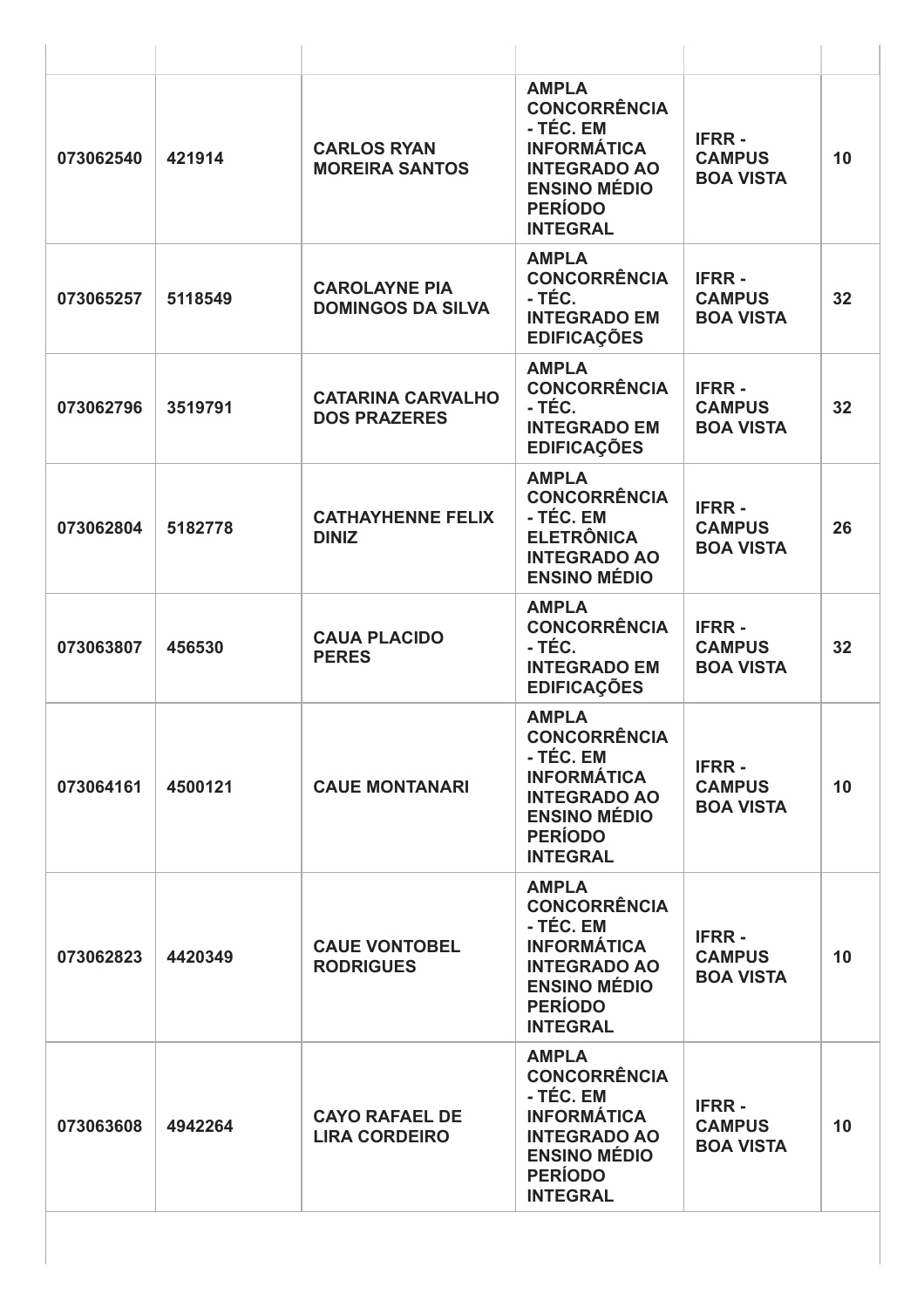| 073065702 | 3707563 | <b>CELIO LIMA</b><br><b>SOBRINHO NETO</b>                      | <b>AMPLA</b><br><b>CONCORRÊNCIA</b><br>- TÉC. EM<br><b>ELETROTÉCNICA</b><br><b>INTEGRADO AO</b><br><b>ENSINO MÉDIO</b>                                                  | <b>IFRR-</b><br><b>CAMPUS</b><br><b>BOA VISTA</b> | 29 |
|-----------|---------|----------------------------------------------------------------|-------------------------------------------------------------------------------------------------------------------------------------------------------------------------|---------------------------------------------------|----|
| 073064806 | 5112427 | <b>CELIO SOUZA</b><br><b>RODRIGUES</b>                         | <b>COTA - TÉC. EM</b><br><b>INFORMÁTICA</b><br><b>INTEGRADO</b><br><b>INTEGRAL</b><br><b>MENOR QUE 1,5</b><br><b>SALÁRIOS,</b><br>PRETO, PARDO E<br><b>ÍNDIO</b>        | <b>IFRR-</b><br><b>CAMPUS</b><br><b>BOA VISTA</b> | 23 |
| 073063233 | 5069807 | <b>CHRISTINA ALMEIDA</b><br><b>DA SILVA</b>                    | <b>COTA - TÉC.</b><br><b>INTEGRADO</b><br><b>EDIFICAÇÕES</b><br><b>MENOR QUE 1,5</b><br><b>SALÁRIOS,</b><br>PRETO, PARDO E<br><b>ÍNDIO</b>                              | <b>IFRR-</b><br><b>CAMPUS</b><br><b>BOA VISTA</b> | 37 |
| 073065743 | 4563115 | <b>CHRYS DURAN SALES</b><br><b>DE SOUZA</b>                    | <b>COTA - TÉC. EM</b><br><b>INFORMÁTICA</b><br><b>INTEGRADO</b><br><b>INTEGRAL</b><br><b>MENOR QUE 1,5</b><br><b>SALÁRIOS,</b><br>PRETO, PARDO E<br><b>ÍNDIO</b>        | <b>IFRR-</b><br><b>CAMPUS</b><br><b>BOA VISTA</b> | 23 |
| 073064527 | 5023807 | <b>CIBELLE SEVALHO</b><br><b>NEVES</b>                         | <b>COTA - TÉC. EM</b><br><b>INFORMÁTICA</b><br><b>INTEGRADO</b><br><b>INTEGRAL</b><br><b>MENOR QUE 1,5</b><br><b>SALÁRIOS,</b><br><b>PRETO, PARDO E</b><br><b>ÍNDIO</b> | <b>IFRR-</b><br><b>CAMPUS</b><br><b>BOA VISTA</b> | 23 |
| 073065570 | 4142870 | <b>CINDY KAYLANNE</b><br><b>FERREIRA</b><br><b>VASCONCELOS</b> | <b>AMPLA</b><br><b>CONCORRÊNCIA</b><br>- TÉC. EM<br><b>ELETRÔNICA</b><br><b>INTEGRADO AO</b><br><b>ENSINO MÉDIO</b>                                                     | <b>IFRR-</b><br><b>CAMPUS</b><br><b>BOA VISTA</b> | 26 |
| 073067602 | 4669363 | <b>CIREMY CALDAS</b><br><b>BRANCO JUNIOR</b>                   | <b>COTA - TÉC. EM</b><br><b>INFORMÁTICA</b><br><b>INTEGRADO</b><br><b>INTEGRAL</b><br><b>MENOR QUE 1,5</b><br><b>SALÁRIOS,</b><br>PRETO, PARDO E<br><b>ÍNDIO</b>        | <b>IFRR-</b><br><b>CAMPUS</b><br><b>BOA VISTA</b> | 24 |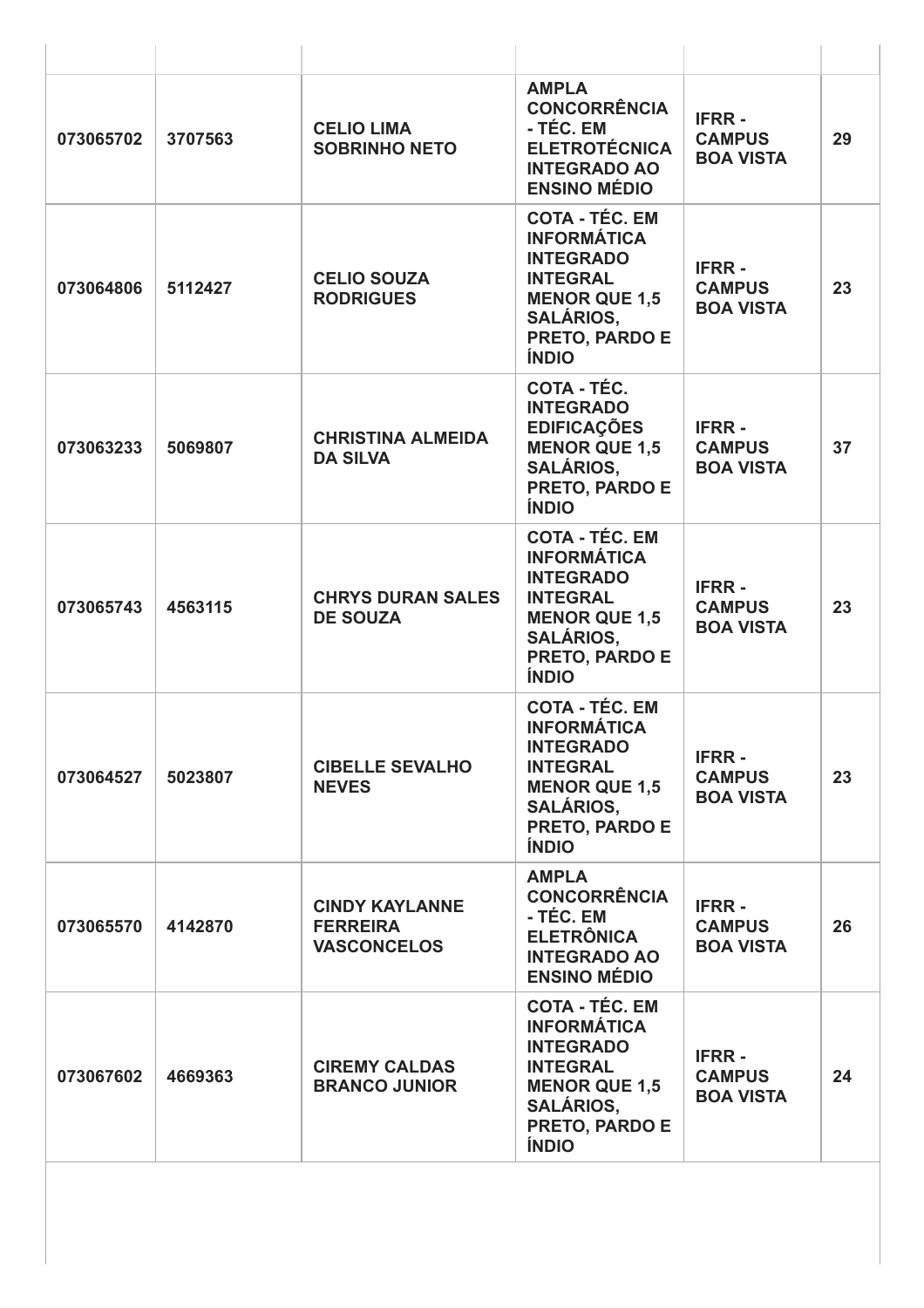| 073063025 | 507271  | <b>CKAWAN SANTOS</b><br><b>ROCHA</b>          | <b>COTA - TÉC. EM</b><br><b>ELETRÔNICA</b><br><b>INTEGRADO</b><br><b>MENOR OU</b><br><b>IGUAL A 1,5</b><br><b>SALÁRIOS,</b><br>PRETO, PARDO E<br><b>ÍNDIO</b>     | <b>IFRR-</b><br><b>CAMPUS</b><br><b>BOA VISTA</b> | 01              |
|-----------|---------|-----------------------------------------------|-------------------------------------------------------------------------------------------------------------------------------------------------------------------|---------------------------------------------------|-----------------|
| 073064444 | 4227581 | <b>CLAISLA SOUSA</b><br><b>FRANCO</b>         | <b>AMPLA</b><br><b>CONCORRÊNCIA</b><br>- TÉC. EM<br><b>INFORMÁTICA</b><br><b>INTEGRADO AO</b><br><b>ENSINO MÉDIO</b><br><b>PERÍODO</b><br><b>INTEGRAL</b>         | <b>IFRR-</b><br><b>CAMPUS</b><br><b>BOA VISTA</b> | 10              |
| 073067586 | 5383650 | <b>CLARA VITORIA SILVA</b><br><b>MELVILLE</b> | <b>AMPLA</b><br><b>CONCORRÊNCIA</b><br>- TÉC.<br><b>INTEGRADO EM</b><br><b>EDIFICAÇÕES</b>                                                                        | <b>IFRR-</b><br><b>CAMPUS</b><br><b>BOA VISTA</b> | 32              |
| 073062654 | 4841328 | <b>CLARICE AMORIM DA</b><br><b>SILVA</b>      | <b>AMPLA</b><br><b>CONCORRÊNCIA</b><br>- TÉC. EM<br><b>INFORMÁTICA</b><br><b>INTEGRADO AO</b><br><b>ENSINO MÉDIO</b><br><b>PERÍODO</b><br><b>INTEGRAL</b>         | <b>IFRR-</b><br><b>CAMPUS</b><br><b>BOA VISTA</b> | 10              |
| 073063387 | 4492307 | <b>CLARICE DE OLIVEIRA</b><br><b>DE SOUSA</b> | <b>AMPLA</b><br><b>CONCORRÊNCIA</b><br>- TÉC. EM<br><b>SECRETARIADO</b><br><b>INTEGRADO AO</b><br><b>ENSINO MÉDIO</b><br><b>EM PERÍODO</b><br><b>INTEGRAL</b>     | <b>IFRR-</b><br><b>CAMPUS</b><br><b>BOA VISTA</b> | 03              |
| 073065241 | 531317  | <b>CLAUDECIR</b><br><b>BARBOSA LOPES</b>      | <b>COTA - TÉC. EM</b><br><b>SECRETARIADO</b><br><b>INTEGRADO</b><br><b>INTEGRAL</b><br><b>MENOR QUE 1,5</b><br><b>SALÁRIOS,</b><br>PRETO, PARDO E<br><b>ÍNDIO</b> | <b>IFRR-</b><br><b>CAMPUS</b><br><b>BOA VISTA</b> | 19              |
| 073063273 | 475248  | <b>CLAUDINEI LIMA DE</b><br><b>FREITAS</b>    | <b>AMPLA</b><br><b>CONCORRÊNCIA</b><br>- TÉC. EM<br><b>INFORMÁTICA</b><br><b>INTEGRADO AO</b><br><b>ENSINO MÉDIO</b><br><b>PERÍODO</b><br><b>INTEGRAL</b>         | <b>IFRR-</b><br><b>CAMPUS</b><br><b>BOA VISTA</b> | 10 <sup>1</sup> |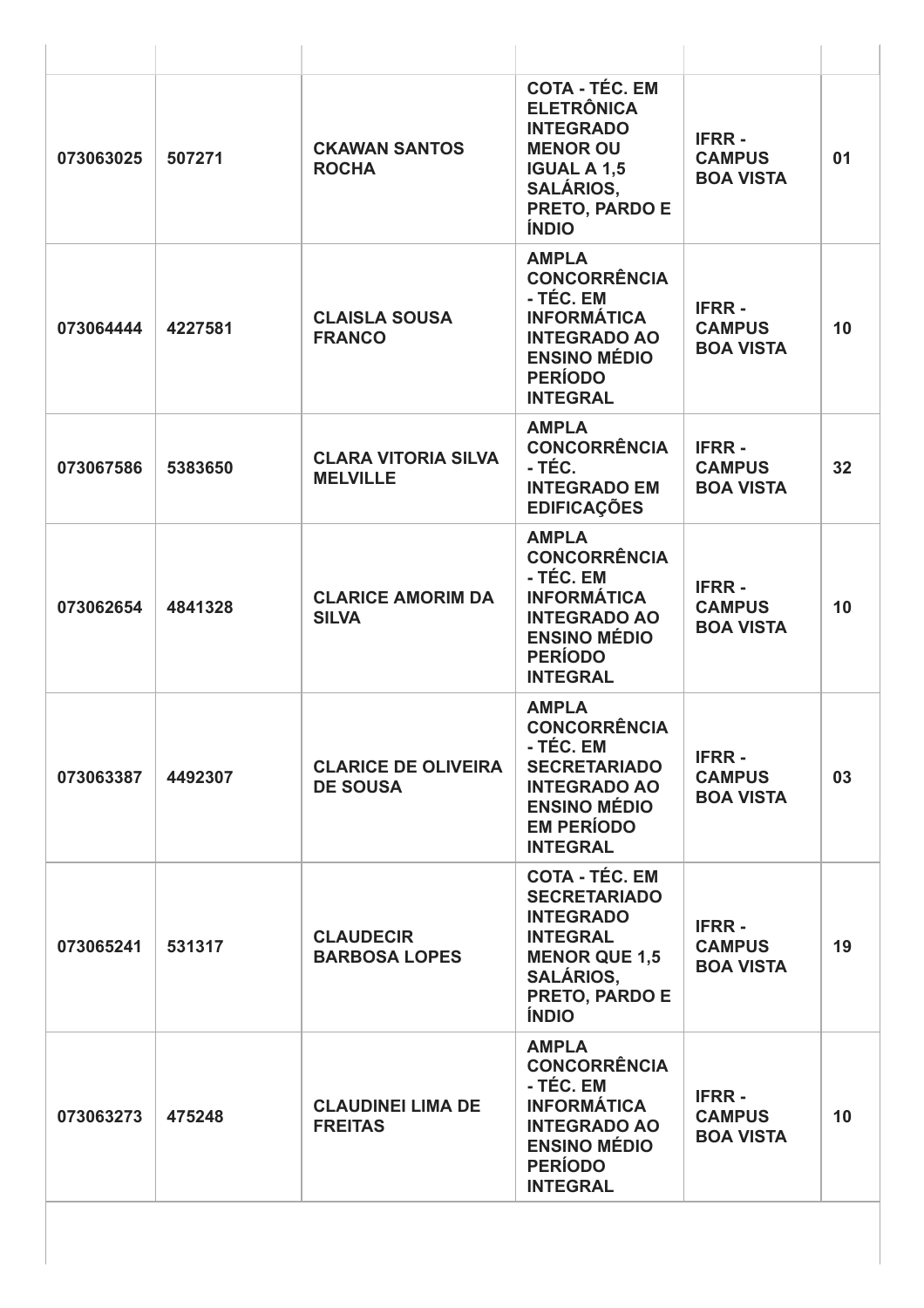| 073066916 | 393499  | <b>CLAUDIO DA SILVA</b><br><b>BRANDAO JUNIOR</b>               | <b>AMPLA</b><br><b>CONCORRÊNCIA</b><br>- TÉC. EM<br><b>INFORMÁTICA</b><br><b>INTEGRADO AO</b><br><b>ENSINO MÉDIO</b><br><b>PERÍODO</b><br><b>INTEGRAL</b>        | <b>IFRR-</b><br><b>CAMPUS</b><br><b>BOA VISTA</b> | 10 |
|-----------|---------|----------------------------------------------------------------|------------------------------------------------------------------------------------------------------------------------------------------------------------------|---------------------------------------------------|----|
| 073064984 | 4500164 | <b>CLICIA CAMILLY</b><br><b>FERNANDES DE</b><br><b>ALMEIDA</b> | <b>COTA - TÉC. EM</b><br><b>INFORMÁTICA</b><br><b>INTEGRADO</b><br><b>INTEGRAL</b><br><b>MENOR QUE 1,5</b><br><b>SALÁRIOS,</b><br>PRETO, PARDO E<br><b>ÍNDIO</b> | <b>IFRR-</b><br><b>CAMPUS</b><br><b>BOA VISTA</b> | 24 |
| 073065874 | 5382041 | <b>CONCEICAO BEATRIZ</b><br><b>COSTA</b>                       | <b>AMPLA</b><br><b>CONCORRÊNCIA</b><br>- TÉC. EM<br><b>SECRETARIADO</b><br><b>INTEGRADO AO</b><br><b>ENSINO MÉDIO</b><br><b>EM PERÍODO</b><br><b>INTEGRAL</b>    | <b>IFRR-</b><br><b>CAMPUS</b><br><b>BOA VISTA</b> | 03 |
| 073065542 | 4974344 | <b>CRISTIANO JORGE DA</b><br><b>SILVA</b>                      | COTA - TÉC.<br><b>ELETROTÉCNICA</b><br><b>INTEGRADO</b><br><b>MAIOR QUE 1,5</b><br><b>SALÁRIOS.</b><br>PRETO, PARDO E<br><b>ÍNDIO</b>                            | <b>IFRR-</b><br><b>CAMPUS</b><br><b>BOA VISTA</b> | 31 |
| 073063197 | 503584  | <b>CRISTINA FERREIRA</b><br><b>NASCIMENTO</b>                  | <b>COTA - TÉC.</b><br><b>INTEGRADO</b><br><b>EDIFICAÇÕES</b><br><b>MENOR QUE 1,5</b><br><b>SALÁRIOS,</b><br><b>PRETO, PARDO E</b><br><b>ÍNDIO</b>                | <b>IFRR-</b><br><b>CAMPUS</b><br><b>BOA VISTA</b> | 37 |
| 073064493 | 5091772 | <b>CYBELE RODRIGUES</b><br><b>DE LIMA</b>                      | COTA - TÉC.<br><b>INTEGRADO</b><br><b>EDIFICAÇÕES</b><br><b>MENOR QUE 1,5</b><br><b>SALÁRIOS SEM</b><br><b>ETNIA</b><br><b>DECLARADA</b>                         | <b>IFRR-</b><br><b>CAMPUS</b><br><b>BOA VISTA</b> | 39 |
| 073062807 | 8192826 | <b>DAFNY LAIANY DA</b><br><b>SILVA DOS SANTOS</b>              | <b>AMPLA</b><br><b>CONCORRÊNCIA</b><br>- TÉC. EM<br><b>SECRETARIADO</b><br><b>INTEGRADO AO</b><br><b>ENSINO MÉDIO</b><br><b>EM PERÍODO</b><br><b>INTEGRAL</b>    | <b>IFRR-</b><br><b>CAMPUS</b><br><b>BOA VISTA</b> | 03 |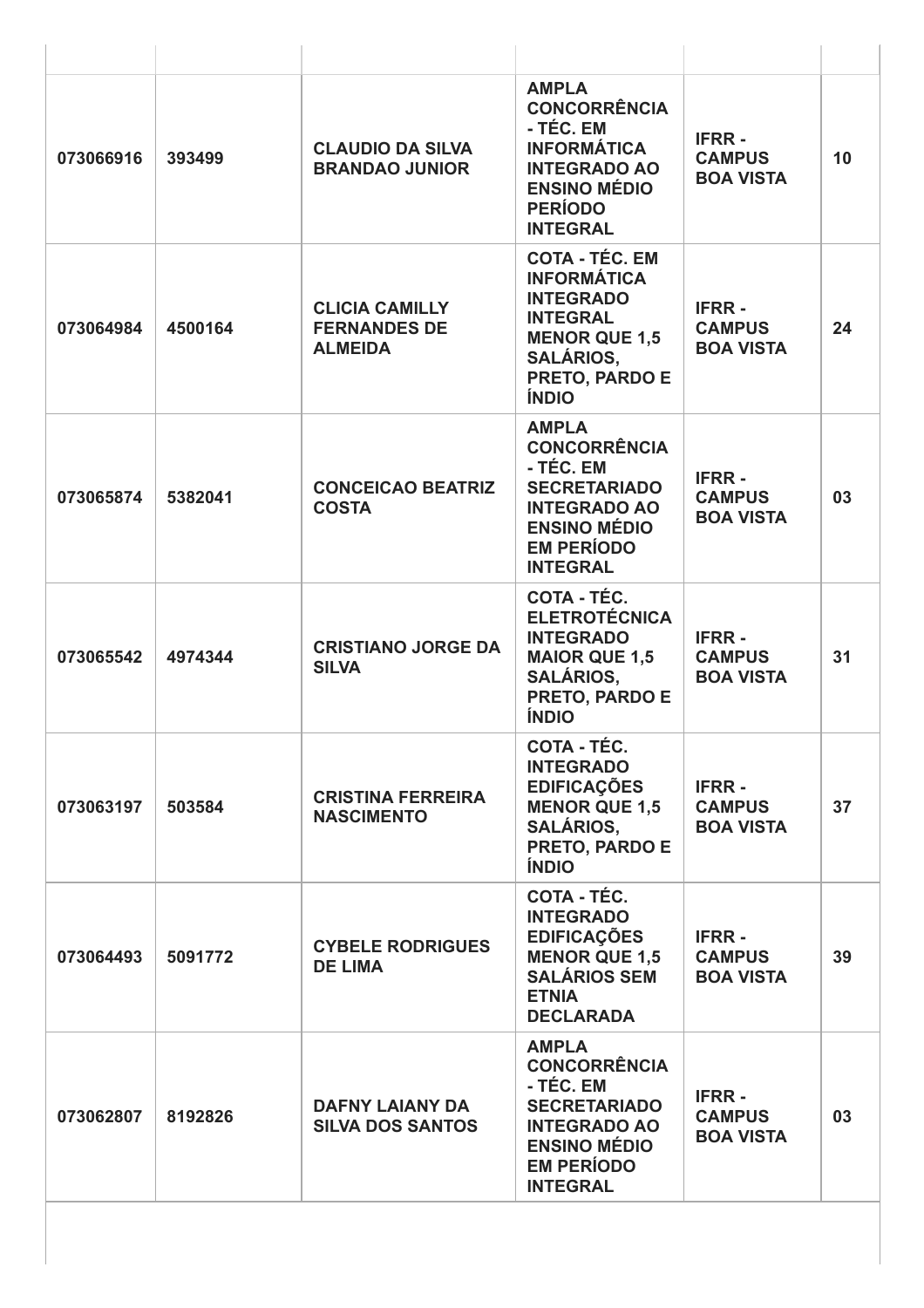| 073062608 | 469818  | <b>DAIRA YASMIN SILVA</b><br><b>COSTA</b>      | <b>AMPLA</b><br><b>CONCORRÊNCIA</b><br>- TÉC. EM<br><b>SECRETARIADO</b><br><b>INTEGRADO AO</b><br><b>ENSINO MÉDIO</b><br><b>EM PERÍODO</b><br><b>INTEGRAL</b>         | <b>IFRR-</b><br><b>CAMPUS</b><br><b>BOA VISTA</b> | 03 |
|-----------|---------|------------------------------------------------|-----------------------------------------------------------------------------------------------------------------------------------------------------------------------|---------------------------------------------------|----|
| 073063496 | 4475194 | <b>DALILA VITORIA</b><br><b>NUNES DE SOUSA</b> | <b>COTA - TÉC. EM</b><br><b>SECRETARIADO</b><br><b>INTEGRADO</b><br><b>INTEGRAL</b><br><b>MENOR QUE 1,5</b><br><b>SALÁRIOS,</b><br>PRETO, PARDO E<br><b>ÍNDIO</b>     | <b>IFRR-</b><br><b>CAMPUS</b><br><b>BOA VISTA</b> | 19 |
| 073067433 | 5105978 | <b>DALTON OLIVEIRA</b><br><b>DOS SANTOS</b>    | <b>AMPLA</b><br><b>CONCORRÊNCIA</b><br>- TÉC. EM<br><b>INFORMÁTICA</b><br><b>INTEGRADO AO</b><br><b>ENSINO MÉDIO</b><br><b>PERÍODO</b><br><b>INTEGRAL</b>             | <b>IFRR-</b><br><b>CAMPUS</b><br><b>BOA VISTA</b> | 10 |
| 073062438 | 4188438 | <b>DANIELA GOMES DE</b><br><b>MORAES</b>       | <b>AMPLA</b><br><b>CONCORRÊNCIA</b><br>- TÉC. EM<br><b>INFORMÁTICA</b><br><b>INTEGRADO AO</b><br><b>ENSINO MÉDIO</b><br><b>PERÍODO</b><br><b>INTEGRAL</b>             | <b>IFRR-</b><br><b>CAMPUS</b><br><b>BOA VISTA</b> | 10 |
| 073063591 | 3695786 | <b>DANIEL ALVES LOPES</b>                      | <b>AMPLA</b><br><b>CONCORRÊNCIA</b><br>- TÉC. EM<br><b>ELETROTÉCNICA</b><br><b>INTEGRADO AO</b><br><b>ENSINO MÉDIO</b>                                                | <b>IFRR-</b><br><b>CAMPUS</b><br><b>BOA VISTA</b> | 29 |
| 073063630 | 3583650 | <b>DANIEL AMARAL</b><br><b>SANTOS DA SILVA</b> | <b>COTA - TÉC. EM</b><br><b>INFORMÁTICA</b><br><b>INTEGRADO</b><br><b>INTEGRAL</b><br><b>MAIOR QUE 1,5</b><br><b>SALÁRIOS SEM</b><br><b>ETNIA</b><br><b>DECLARADA</b> | <b>IFRR-</b><br><b>CAMPUS</b><br><b>BOA VISTA</b> | 23 |
| 073066961 | 4445729 | <b>DANIELA MOREIRA</b><br><b>XIMENDES</b>      | <b>AMPLA</b><br><b>CONCORRÊNCIA</b><br>- TÉC. EM<br><b>SECRETARIADO</b><br><b>INTEGRADO AO</b><br><b>ENSINO MÉDIO</b><br><b>EM PERÍODO</b><br><b>INTEGRAL</b>         | <b>IFRR-</b><br><b>CAMPUS</b><br><b>BOA VISTA</b> | 03 |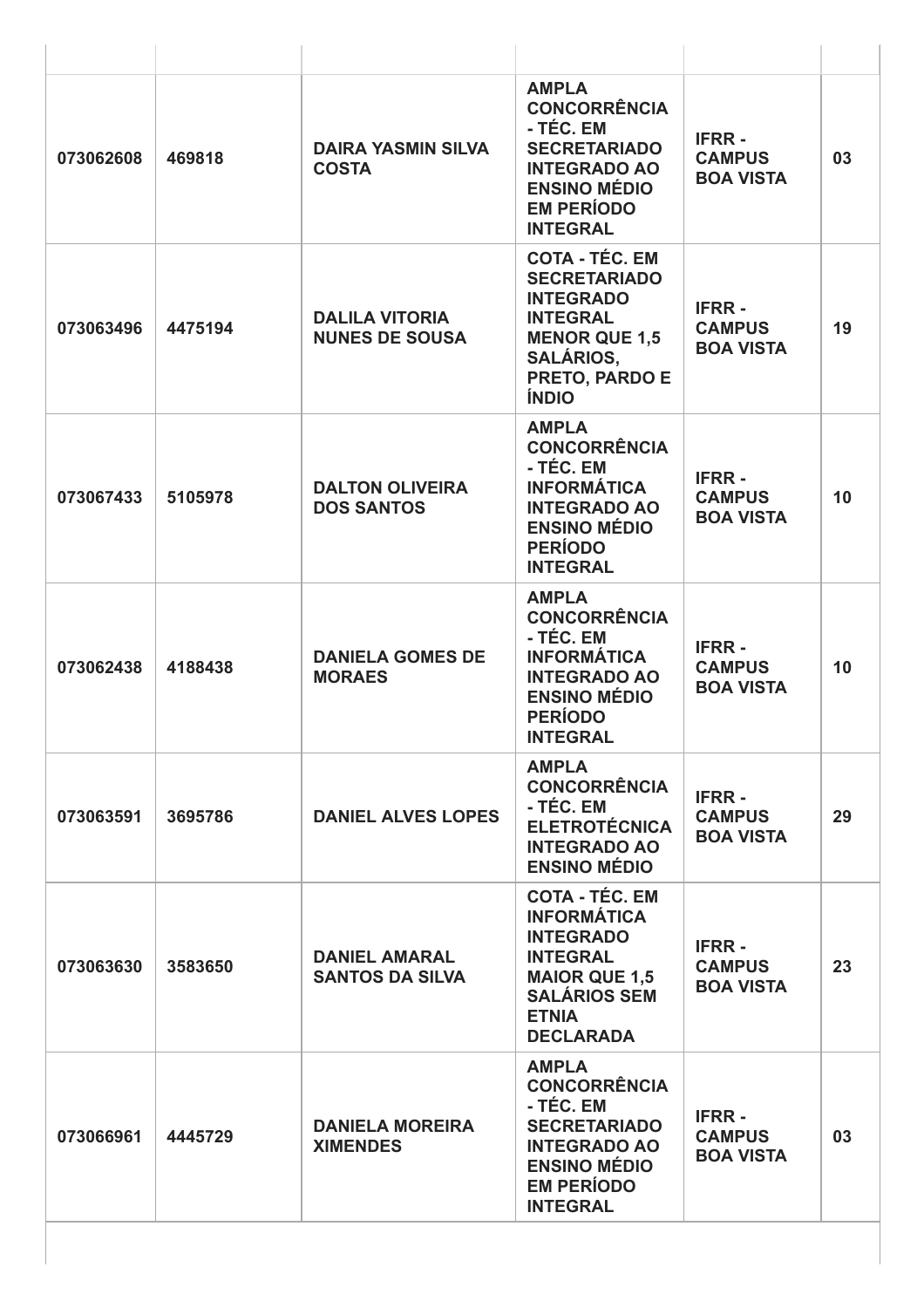| 073063737 | 3964892 | <b>DANIEL ANTONY</b><br><b>VICTOR DE SOUZA</b><br><b>AGOSTINHO</b> | <b>AMPLA</b><br><b>CONCORRÊNCIA</b><br>- TÉC. EM<br><b>INFORMÁTICA</b><br><b>INTEGRADO AO</b><br><b>ENSINO MÉDIO</b><br><b>PERÍODO</b><br><b>INTEGRAL</b>     | <b>IFRR-</b><br><b>CAMPUS</b><br><b>BOA VISTA</b> | 10 |
|-----------|---------|--------------------------------------------------------------------|---------------------------------------------------------------------------------------------------------------------------------------------------------------|---------------------------------------------------|----|
| 073066969 | 5055482 | <b>DANIEL CARLOS</b><br><b>SILVA PEREIRA</b>                       | <b>AMPLA</b><br><b>CONCORRÊNCIA</b><br>- TÉC. EM<br><b>ELETRÔNICA</b><br><b>INTEGRADO AO</b><br><b>ENSINO MÉDIO</b>                                           | <b>IFRR-</b><br><b>CAMPUS</b><br><b>BOA VISTA</b> | 26 |
| 073067184 | 4912560 | <b>DANIEL CRUZ DA</b><br><b>SILVEIRA</b>                           | <b>AMPLA</b><br><b>CONCORRÊNCIA</b><br>- TÉC. EM<br><b>INFORMÁTICA</b><br><b>INTEGRADO AO</b><br><b>ENSINO MÉDIO</b><br><b>PERÍODO</b><br><b>INTEGRAL</b>     | <b>IFRR-</b><br><b>CAMPUS</b><br><b>BOA VISTA</b> | 10 |
| 073064534 | 4898834 | <b>DANIEL FERREIRA</b><br><b>NASCIMENTO</b>                        | <b>AMPLA</b><br><b>CONCORRÊNCIA</b><br>- TÉC. EM<br><b>SECRETARIADO</b><br><b>INTEGRADO AO</b><br><b>ENSINO MÉDIO</b><br><b>EM PERÍODO</b><br><b>INTEGRAL</b> | <b>IFRR-</b><br><b>CAMPUS</b><br><b>BOA VISTA</b> | 03 |
| 073064062 | 4776550 | <b>DANIELLE ARAUJO</b><br><b>SILVA</b>                             | <b>AMPLA</b><br><b>CONCORRÊNCIA</b><br>- TÉC. EM<br><b>INFORMÁTICA</b><br><b>INTEGRADO AO</b><br><b>ENSINO MÉDIO</b><br><b>PERÍODO</b><br><b>INTEGRAL</b>     | <b>IFRR-</b><br><b>CAMPUS</b><br><b>BOA VISTA</b> | 10 |
| 073064328 | 4650131 | <b>DANIELLY DA SILVA</b><br><b>PEREIRA</b>                         | <b>AMPLA</b><br><b>CONCORRÊNCIA</b><br>- TÉC. EM<br><b>SECRETARIADO</b><br><b>INTEGRADO AO</b><br><b>ENSINO MÉDIO</b><br><b>EM PERÍODO</b><br><b>INTEGRAL</b> | <b>IFRR-</b><br><b>CAMPUS</b><br><b>BOA VISTA</b> | 03 |
| 073064584 | 4735625 | <b>DANIELLY PEREIRA</b><br><b>DOS SANTOS</b><br><b>RODRIGUES</b>   | <b>AMPLA</b><br><b>CONCORRÊNCIA</b><br>- TÉC. EM<br><b>SECRETARIADO</b><br><b>INTEGRADO AO</b><br><b>ENSINO MÉDIO</b><br><b>EM PERÍODO</b><br><b>INTEGRAL</b> | <b>IFRR-</b><br><b>CAMPUS</b><br><b>BOA VISTA</b> | 03 |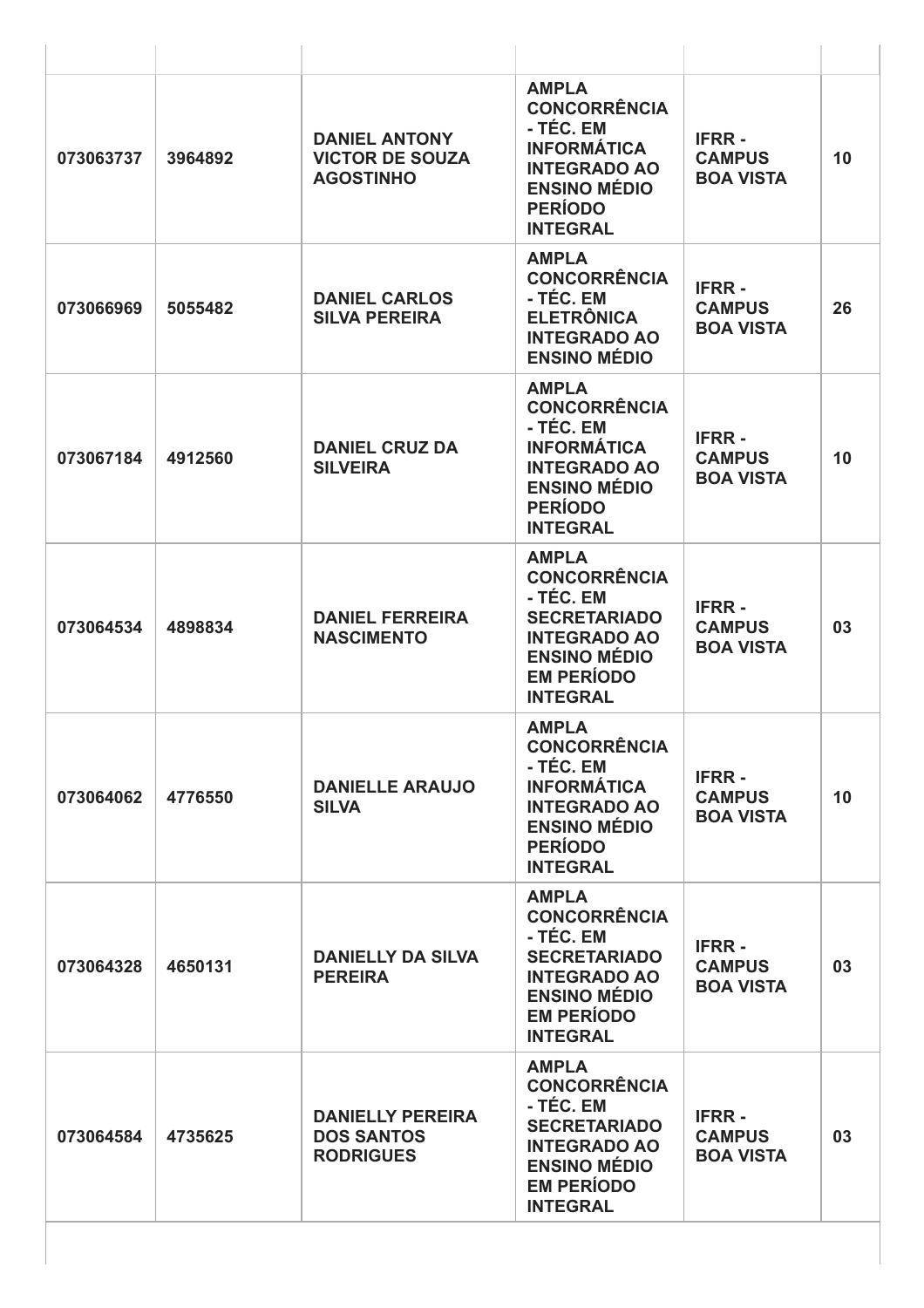| 4677102 | <b>DANIELLY SANSARA</b>                        | <b>AMPLA</b><br><b>CONCORRÊNCIA</b>                                                                                                                               | <b>IFRR-</b>                                      |    |
|---------|------------------------------------------------|-------------------------------------------------------------------------------------------------------------------------------------------------------------------|---------------------------------------------------|----|
|         | <b>FIGUEIRA DA SILVA</b>                       | - TÉC.<br><b>INTEGRADO EM</b><br><b>EDIFICAÇÕES</b>                                                                                                               | <b>CAMPUS</b><br><b>BOA VISTA</b>                 | 32 |
| 374164  | <b>DANIELLY VIANA DE</b><br><b>OLIVEIRA</b>    | <b>AMPLA</b><br><b>CONCORRÊNCIA</b><br>- TÉC. EM<br><b>SECRETARIADO</b><br><b>INTEGRADO AO</b><br><b>ENSINO MÉDIO</b><br><b>EM PERÍODO</b><br><b>INTEGRAL</b>     | <b>IFRR-</b><br><b>CAMPUS</b><br><b>BOA VISTA</b> | 03 |
| 4905350 | <b>DANIEL NASCIMENTO</b><br><b>DANTAS</b>      | <b>AMPLA</b><br><b>CONCORRÊNCIA</b><br>- TÉC. EM<br><b>INFORMÁTICA</b><br><b>INTEGRADO AO</b><br><b>ENSINO MÉDIO</b><br><b>PERÍODO</b><br><b>INTEGRAL</b>         | <b>IFRR-</b><br><b>CAMPUS</b><br><b>BOA VISTA</b> | 10 |
| 4146530 | <b>DANIEL RAMOS DE</b><br><b>ALMEIDA</b>       | <b>COTA - TÉC. EM</b><br><b>ELETRÔNICA</b><br><b>INTEGRADO</b><br><b>MAIOR QUE 1,5</b><br><b>SALÁRIOS,</b><br>PRETO, PARDO E<br><b>ÍNDIO</b>                      | <b>IFRR-</b><br><b>CAMPUS</b><br><b>BOA VISTA</b> | 01 |
| 5069904 | <b>DANIEL WILKINSON</b><br><b>ARAUJO</b>       | <b>COTA - TÉC. EM</b><br><b>SECRETARIADO</b><br><b>INTEGRADO</b><br><b>INTEGRAL</b><br><b>MAIOR QUE 1,5</b><br><b>SALÁRIOS,</b><br>PRETO, PARDO E<br><b>ÍNDIO</b> | <b>IFRR-</b><br><b>CAMPUS</b><br><b>BOA VISTA</b> | 18 |
| 514583  | <b>DANILLO ADOCI</b><br><b>SOARES SOUSA</b>    | <b>AMPLA</b><br><b>CONCORRÊNCIA</b><br>- TÉC. EM<br><b>SECRETARIADO</b><br><b>INTEGRADO AO</b><br><b>ENSINO MÉDIO</b><br><b>EM PERÍODO</b><br><b>INTEGRAL</b>     | <b>IFRR-</b><br><b>CAMPUS</b><br><b>BOA VISTA</b> | 03 |
| 40739   | <b>DANILO SALES</b><br><b>LOURETO DA COSTA</b> | <b>AMPLA</b><br><b>CONCORRÊNCIA</b><br>- TÉC. EM<br><b>ELETRÔNICA</b><br><b>INTEGRADO AO</b><br><b>ENSINO MÉDIO</b>                                               | <b>IFRR-</b><br><b>CAMPUS</b><br><b>BOA VISTA</b> | 26 |
|         |                                                |                                                                                                                                                                   |                                                   |    |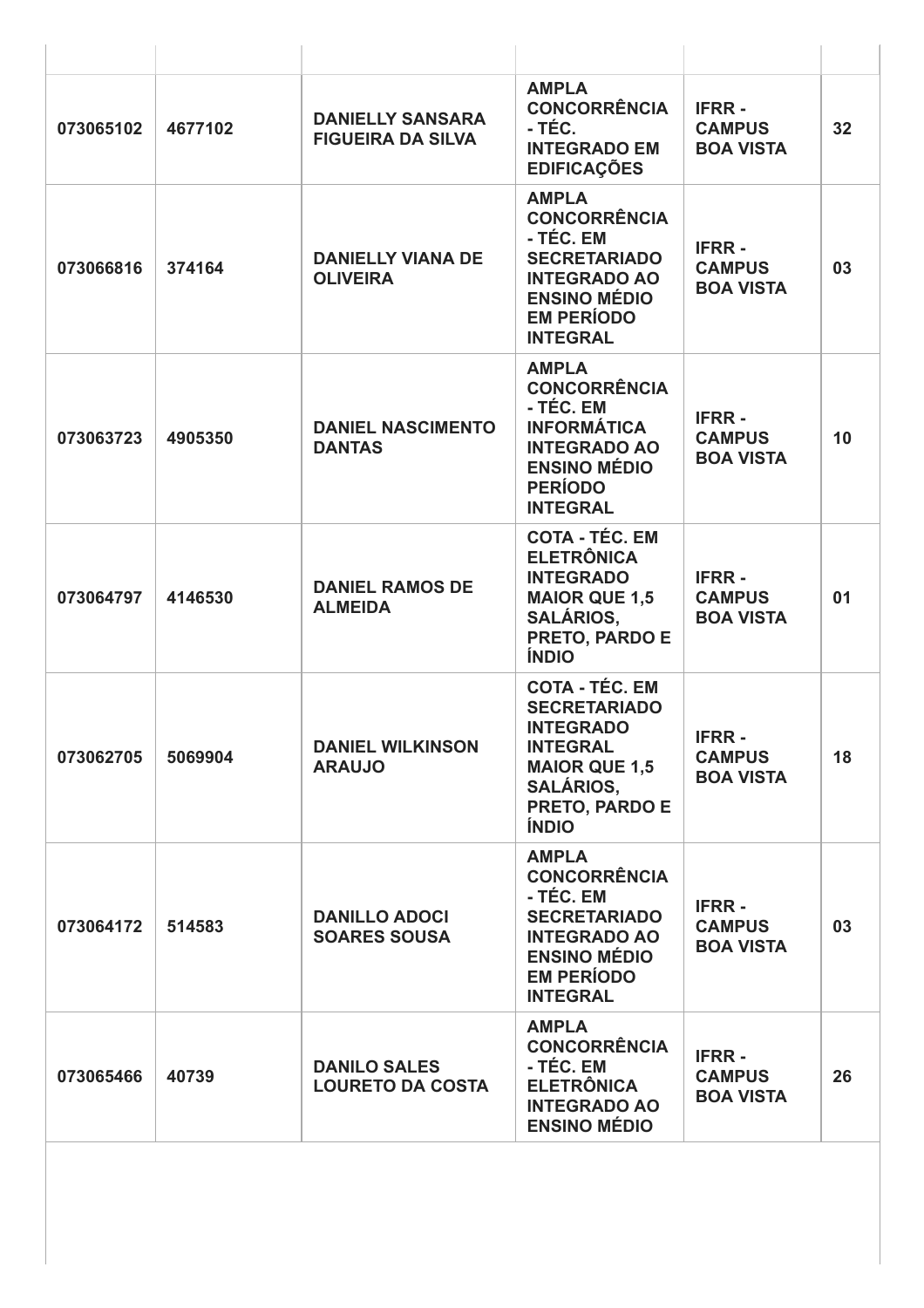| 073064927<br>073063860<br>073066787 | 4663519<br>4719247<br>3768597 | <b>DANNIEL MONTELLES</b><br><b>DA SILVA</b><br><b>DANTON DARCIO</b><br>PEIXOTO CARVALHO | <b>AMPLA</b><br><b>CONCORRÊNCIA</b><br>- TÉC. EM<br><b>INFORMÁTICA</b><br><b>INTEGRADO AO</b><br><b>ENSINO MÉDIO</b><br><b>PERÍODO</b><br><b>INTEGRAL</b><br><b>AMPLA</b><br><b>CONCORRÊNCIA</b><br>- TÉC. EM<br><b>ELETRÔNICA</b><br><b>INTEGRADO AO</b><br><b>ENSINO MÉDIO</b> | <b>IFRR-</b><br><b>CAMPUS</b><br><b>BOA VISTA</b><br><b>IFRR-</b><br><b>CAMPUS</b><br><b>BOA VISTA</b> | 10<br>26 |
|-------------------------------------|-------------------------------|-----------------------------------------------------------------------------------------|----------------------------------------------------------------------------------------------------------------------------------------------------------------------------------------------------------------------------------------------------------------------------------|--------------------------------------------------------------------------------------------------------|----------|
|                                     |                               |                                                                                         |                                                                                                                                                                                                                                                                                  |                                                                                                        |          |
|                                     |                               |                                                                                         |                                                                                                                                                                                                                                                                                  |                                                                                                        |          |
|                                     |                               | <b>DARIANI DOS SANTOS</b><br><b>NASCIMENTO</b>                                          | <b>AMPLA</b><br><b>CONCORRÊNCIA</b><br>- TÉC. EM<br><b>SECRETARIADO</b><br><b>INTEGRADO AO</b><br><b>ENSINO MÉDIO</b><br><b>EM PERÍODO</b><br><b>INTEGRAL</b>                                                                                                                    | <b>IFRR-</b><br><b>CAMPUS</b><br><b>BOA VISTA</b>                                                      | 03       |
| 073067509                           | 5289807                       | <b>DARLIANY</b><br><b>MARCIELLE DA SILVA</b><br><b>ELIAS</b>                            | <b>AMPLA</b><br><b>CONCORRÊNCIA</b><br>- TÉC. EM<br><b>SECRETARIADO</b><br><b>INTEGRADO AO</b><br><b>ENSINO MÉDIO</b><br><b>EM PERÍODO</b><br><b>INTEGRAL</b>                                                                                                                    | <b>IFRR-</b><br><b>CAMPUS</b><br><b>BOA VISTA</b>                                                      | 03       |
| 073065851                           | 3689840                       | <b>DAVI ALEXANDRE</b><br><b>SOARES RIBEIRO</b>                                          | <b>COTA - TÉC. EM</b><br><b>ELETRÔNICA</b><br><b>INTEGRADO</b><br><b>MAIOR QUE 1,5</b><br><b>SALÁRIOS,</b><br>PRETO, PARDO E<br><b>ÍNDIO</b>                                                                                                                                     | <b>IFRR-</b><br><b>CAMPUS</b><br><b>BOA VISTA</b>                                                      | 01       |
| 073062311                           | 493881                        | <b>DAVI BRITO DOS</b><br><b>SANTOS</b>                                                  | <b>AMPLA</b><br><b>CONCORRÊNCIA</b><br>- TÉC. EM<br><b>INFORMÁTICA</b><br><b>INTEGRADO AO</b><br><b>ENSINO MÉDIO</b><br><b>PERÍODO</b><br><b>INTEGRAL</b>                                                                                                                        | <b>IFRR-</b><br><b>CAMPUS</b><br><b>BOA VISTA</b>                                                      | 10       |
| 073066692                           | 351672                        | <b>DAVI FERREIRA LEITE</b>                                                              | <b>AMPLA</b><br><b>CONCORRÊNCIA</b><br>- TÉC.<br><b>INTEGRADO EM</b><br><b>EDIFICAÇÕES</b>                                                                                                                                                                                       | <b>IFRR-</b><br><b>CAMPUS</b><br><b>BOA VISTA</b>                                                      | 32       |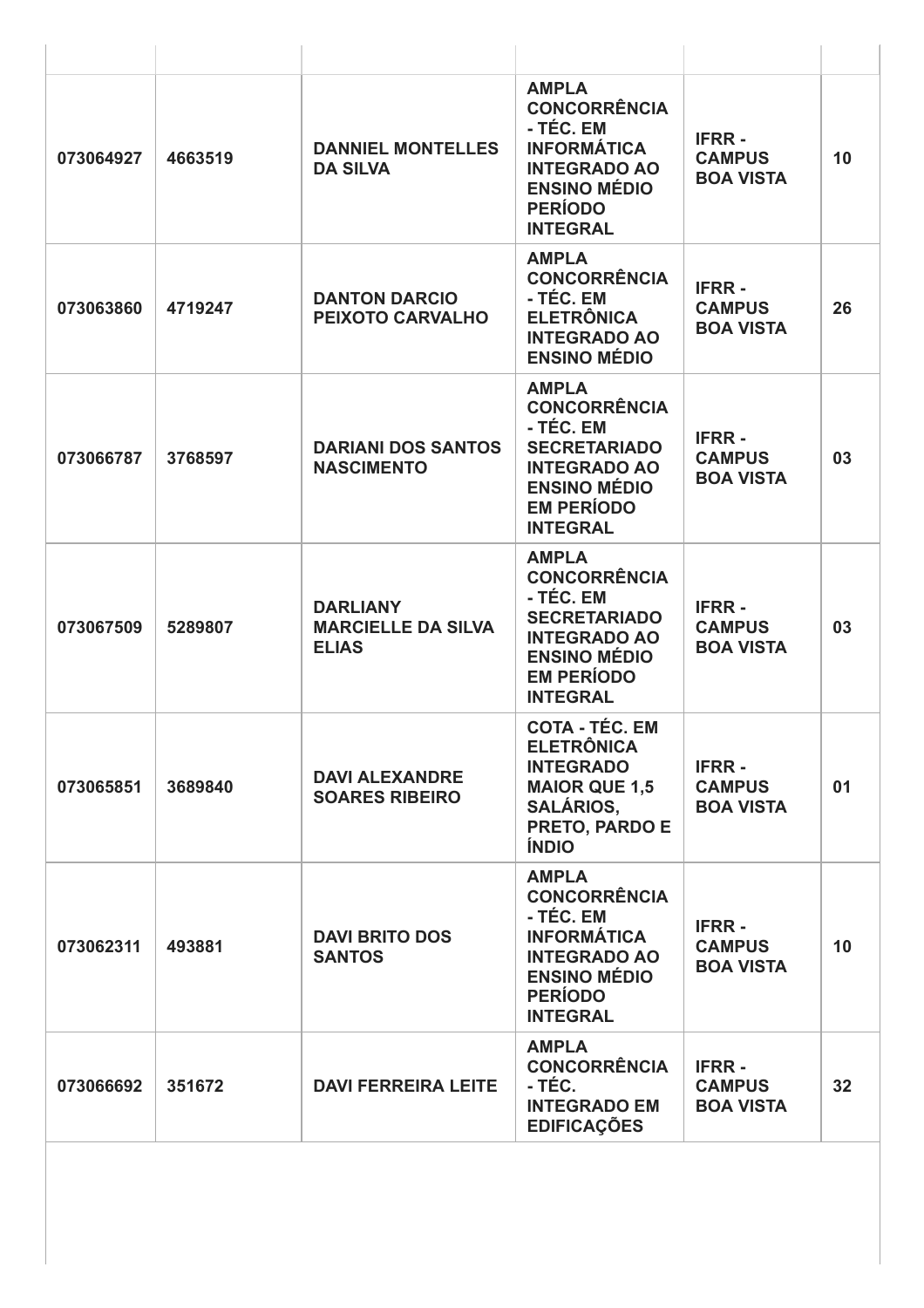| 073064193 | 3080943 | <b>DAVI GUILHERME</b><br><b>PONTILE MAGALHAES</b>                     | <b>AMPLA</b><br><b>CONCORRÊNCIA</b><br>- TÉC. EM<br><b>INFORMÁTICA</b><br><b>INTEGRADO AO</b><br><b>ENSINO MÉDIO</b><br><b>PERÍODO</b><br><b>INTEGRAL</b>        | <b>IFRR-</b><br><b>CAMPUS</b><br><b>BOA VISTA</b> | 10 |
|-----------|---------|-----------------------------------------------------------------------|------------------------------------------------------------------------------------------------------------------------------------------------------------------|---------------------------------------------------|----|
| 073063038 | 414233  | <b>DAVI KIM SERRA</b><br><b>MOTA</b>                                  | <b>COTA - TÉC. EM</b><br><b>ELETRÔNICA</b><br><b>INTEGRADO</b><br><b>MAIOR QUE 1,5</b><br><b>SALÁRIOS,</b><br>PRETO, PARDO E<br><b>ÍNDIO</b>                     | <b>IFRR-</b><br><b>CAMPUS</b><br><b>BOA VISTA</b> | 01 |
| 073062853 | 489966  | <b>DAVILA FEITOZA DE</b><br><b>SOUZA</b>                              | <b>AMPLA</b><br><b>CONCORRÊNCIA</b><br>- TÉC. EM<br><b>INFORMÁTICA</b><br><b>INTEGRADO AO</b><br><b>ENSINO MÉDIO</b><br><b>PERÍODO</b><br><b>INTEGRAL</b>        | <b>IFRR-</b><br><b>CAMPUS</b><br><b>BOA VISTA</b> | 10 |
| 073064324 | 5044987 | <b>DAVI MAICON</b><br><b>MOREIRA</b>                                  | COTA - TÉC.<br><b>INTEGRADO</b><br><b>EDIFICAÇÕES</b><br><b>MENOR QUE 1,5</b><br><b>SALÁRIOS,</b><br>PRETO, PARDO E<br><b>ÍNDIO</b>                              | <b>IFRR-</b><br><b>CAMPUS</b><br><b>BOA VISTA</b> | 37 |
| 073062682 | 4166922 | <b>DAYANNE VYTORIA</b><br><b>KAROLYNA</b><br><b>CARVALHO DE SOUZA</b> | COTA - TÉC.<br><b>INTEGRADO</b><br><b>EDIFICAÇÕES</b><br><b>MAIOR QUE 1,5</b><br><b>SALÁRIOS,</b><br>PRETO, PARDO E<br><b>ÍNDIO</b>                              | <b>IFRR-</b><br><b>CAMPUS</b><br><b>BOA VISTA</b> | 36 |
| 073066883 | 5184487 | <b>DAYLLANE LEIDE DA</b><br><b>SILVA SOUZA</b>                        | <b>AMPLA</b><br><b>CONCORRÊNCIA</b><br>- TÉC. EM<br><b>SECRETARIADO</b><br><b>INTEGRADO AO</b><br><b>ENSINO MÉDIO</b><br><b>EM PERÍODO</b><br><b>INTEGRAL</b>    | <b>IFRR-</b><br><b>CAMPUS</b><br><b>BOA VISTA</b> | 03 |
| 073067281 | 472258  | <b>DAYSIELI FRANCA DA</b><br><b>SILVA</b>                             | <b>COTA - TÉC. EM</b><br><b>INFORMÁTICA</b><br><b>INTEGRADO</b><br><b>INTEGRAL</b><br><b>MENOR QUE 1,5</b><br><b>SALÁRIOS,</b><br>PRETO, PARDO E<br><b>ÍNDIO</b> | <b>IFRR-</b><br><b>CAMPUS</b><br><b>BOA VISTA</b> | 24 |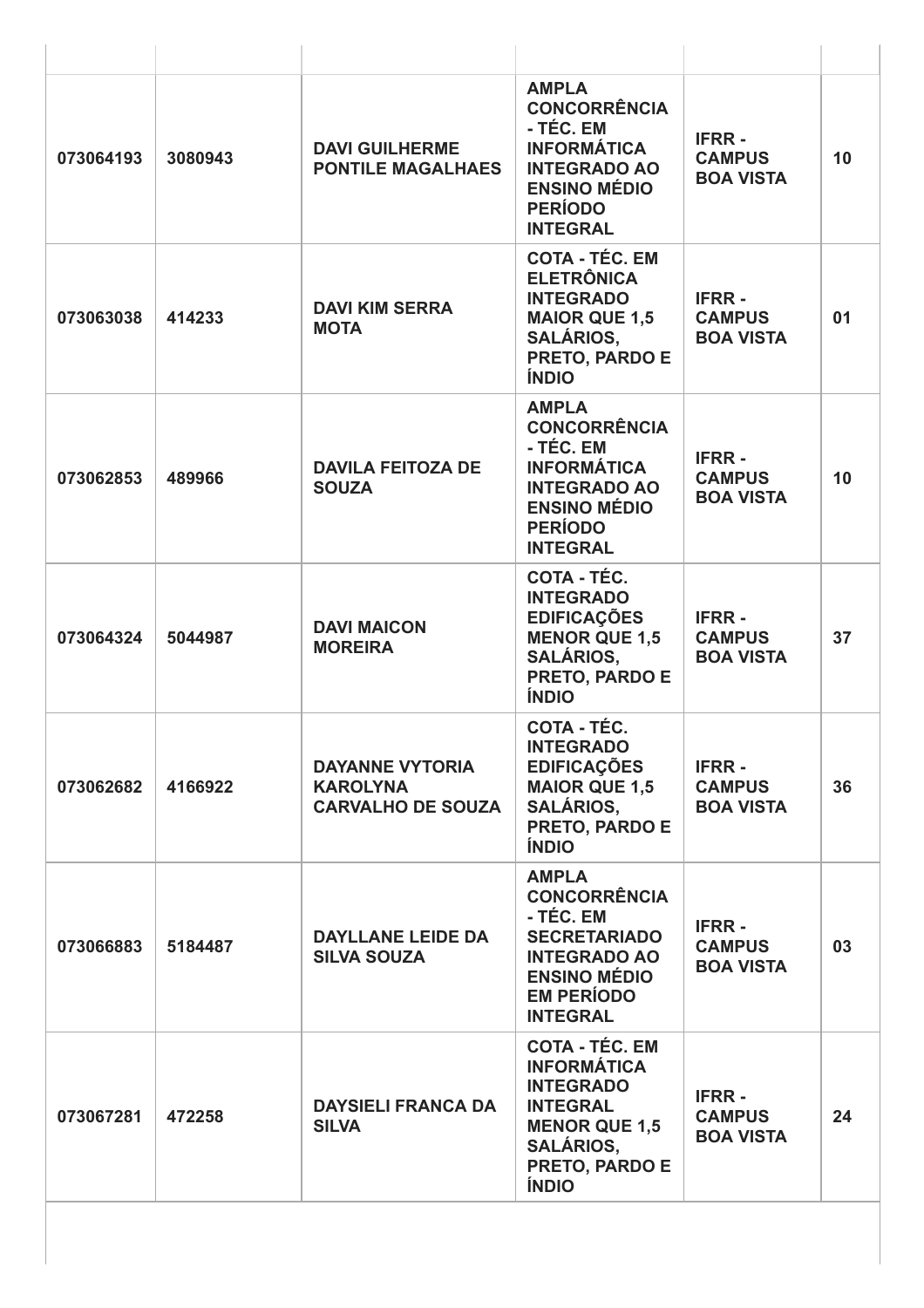| 073062549 | 472258     | <b>DAYSIELI FRANCA DA</b><br><b>SILVA</b>        | <b>COTA - TÉC. EM</b><br><b>INFORMÁTICA</b><br><b>INTEGRADO</b><br><b>INTEGRAL</b><br><b>MAIOR QUE 1,5</b><br><b>SALÁRIOS,</b><br>PRETO, PARDO E<br><b>ÍNDIO</b>  | <b>IFRR-</b><br><b>CAMPUS</b><br><b>BOA VISTA</b> | 22 |
|-----------|------------|--------------------------------------------------|-------------------------------------------------------------------------------------------------------------------------------------------------------------------|---------------------------------------------------|----|
| 073065665 | 477547     | <b>DEBORA ALINE VIANA</b><br><b>LOPES</b>        | <b>AMPLA</b><br><b>CONCORRÊNCIA</b><br>- TÉC. EM<br><b>INFORMÁTICA</b><br><b>INTEGRADO AO</b><br><b>ENSINO MÉDIO</b><br><b>PERÍODO</b><br><b>INTEGRAL</b>         | <b>IFRR-</b><br><b>CAMPUS</b><br><b>BOA VISTA</b> | 10 |
| 073063695 | 477547     | <b>DEBORA ALINE VIANA</b><br><b>LOPES</b>        | <b>AMPLA</b><br><b>CONCORRÊNCIA</b><br>- TÉC. EM<br><b>SECRETARIADO</b><br><b>INTEGRADO AO</b><br><b>ENSINO MÉDIO</b><br><b>EM PERÍODO</b><br><b>INTEGRAL</b>     | <b>IFRR-</b><br><b>CAMPUS</b><br><b>BOA VISTA</b> | 03 |
| 073067527 | 5207002    | <b>DEBORA CRISTINE</b><br><b>FARIAS DA SILVA</b> | <b>COTA - TÉC. EM</b><br><b>SECRETARIADO</b><br><b>INTEGRADO</b><br><b>INTEGRAL</b><br><b>MENOR QUE 1,5</b><br><b>SALÁRIOS,</b><br>PRETO, PARDO E<br><b>ÍNDIO</b> | <b>IFRR-</b><br><b>CAMPUS</b><br><b>BOA VISTA</b> | 19 |
| 073063218 | 4834429    | <b>DEBORA ESTER SILVA</b><br><b>DE SOUZA</b>     | <b>AMPLA</b><br><b>CONCORRÊNCIA</b><br>- TÉC. EM<br><b>SECRETARIADO</b><br><b>INTEGRADO AO</b><br><b>ENSINO MÉDIO</b><br><b>EM PERÍODO</b><br><b>INTEGRAL</b>     | <b>IFRR-</b><br><b>CAMPUS</b><br><b>BOA VISTA</b> | 03 |
| 073066889 | 1201300454 | <b>DEBORAH MACHADO</b><br><b>WERLANG</b>         | <b>AMPLA</b><br><b>CONCORRÊNCIA</b><br>- TÉC. EM<br><b>SECRETARIADO</b><br><b>INTEGRADO AO</b><br><b>ENSINO MÉDIO</b><br><b>EM PERÍODO</b><br><b>INTEGRAL</b>     | <b>IFRR-</b><br><b>CAMPUS</b><br><b>BOA VISTA</b> | 03 |
| 073063605 | 3255409    | <b>DEBORAH VITORIA</b><br><b>LIMA ALVES</b>      | <b>AMPLA</b><br><b>CONCORRÊNCIA</b><br>- TÉC. EM<br><b>INFORMÁTICA</b><br><b>INTEGRADO AO</b><br><b>ENSINO MÉDIO</b><br><b>PERÍODO</b><br><b>INTEGRAL</b>         | <b>IFRR-</b><br><b>CAMPUS</b><br><b>BOA VISTA</b> | 10 |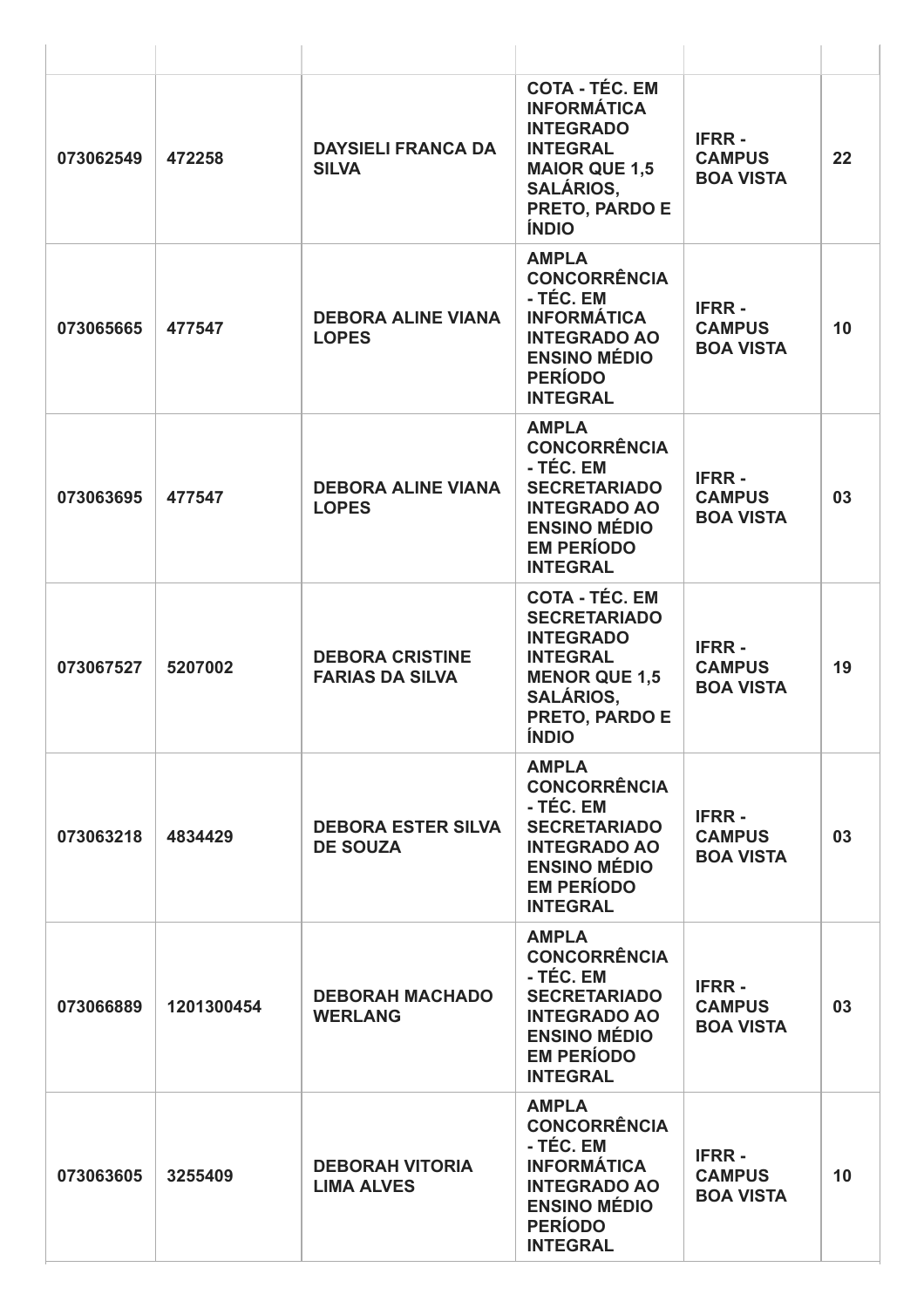| 073064008 | 4647335 | <b>DEIVSON DA SILVA</b><br><b>PEREIRA</b>          | <b>COTA - TÉC. EM</b><br><b>INFORMÁTICA</b><br><b>INTEGRADO</b><br><b>INTEGRAL</b><br><b>MENOR QUE 1,5</b><br><b>SALÁRIOS,</b><br>PRETO, PARDO E<br><b>ÍNDIO</b> | <b>IFRR-</b><br><b>CAMPUS</b><br><b>BOA VISTA</b> | 24              |
|-----------|---------|----------------------------------------------------|------------------------------------------------------------------------------------------------------------------------------------------------------------------|---------------------------------------------------|-----------------|
| 073062723 | 373512  | <b>DEIVYLLE VINICIOS</b><br><b>ALMEIDA TIMOTEO</b> | <b>AMPLA</b><br><b>CONCORRÊNCIA</b><br>- TÉC. EM<br><b>ELETROTÉCNICA</b><br><b>INTEGRADO AO</b><br><b>ENSINO MÉDIO</b>                                           | <b>IFRR-</b><br><b>CAMPUS</b><br><b>BOA VISTA</b> | 29              |
| 073064562 | 4548051 | <b>DEMERSON DA CRUZ</b><br><b>LOPES</b>            | <b>AMPLA</b><br><b>CONCORRÊNCIA</b><br>- TÉC.<br><b>INTEGRADO EM</b><br><b>EDIFICAÇÕES</b>                                                                       | <b>IFRR-</b><br><b>CAMPUS</b><br><b>BOA VISTA</b> | 32              |
| 073064438 | 4559002 | <b>DENILSON TOMAZ</b><br><b>SILVA</b>              | <b>COTA - TÉC. EM</b><br><b>ELETRÔNICA</b><br><b>INTEGRADO</b><br><b>MENOR OU</b><br><b>IGUAL A 1,5</b><br><b>SALÁRIOS,</b><br>PRETO, PARDO E<br><b>ÍNDIO</b>    | <b>IFRR-</b><br><b>CAMPUS</b><br><b>BOA VISTA</b> | 01              |
| 073062916 | 355760  | <b>DENISE COSTA</b><br><b>TEIXEIRA</b>             | <b>AMPLA</b><br><b>CONCORRÊNCIA</b><br>- TÉC. EM<br><b>INFORMÁTICA</b><br><b>INTEGRADO AO</b><br><b>ENSINO MÉDIO</b><br><b>PERÍODO</b><br><b>INTEGRAL</b>        | <b>IFRR-</b><br><b>CAMPUS</b><br><b>BOA VISTA</b> | 10 <sup>1</sup> |
| 073065358 | 450818  | <b>DENISE RODRIGUES</b><br><b>DA SILVA</b>         | <b>COTA - TÉC.</b><br><b>INTEGRADO</b><br><b>EDIFICAÇÕES</b><br><b>MENOR QUE 1,5</b><br><b>SALÁRIOS,</b><br>PRETO, PARDO E<br><b>ÍNDIO</b>                       | <b>IFRR-</b><br><b>CAMPUS</b><br><b>BOA VISTA</b> | 37              |
| 073067362 | 4740068 | <b>DENIZE CARVALHO</b><br><b>BRASIL</b>            | <b>AMPLA</b><br><b>CONCORRÊNCIA</b><br>- TÉC. EM<br><b>ELETRÔNICA</b><br><b>INTEGRADO AO</b><br><b>ENSINO MÉDIO</b>                                              | <b>IFRR-</b><br><b>CAMPUS</b><br><b>BOA VISTA</b> | 26              |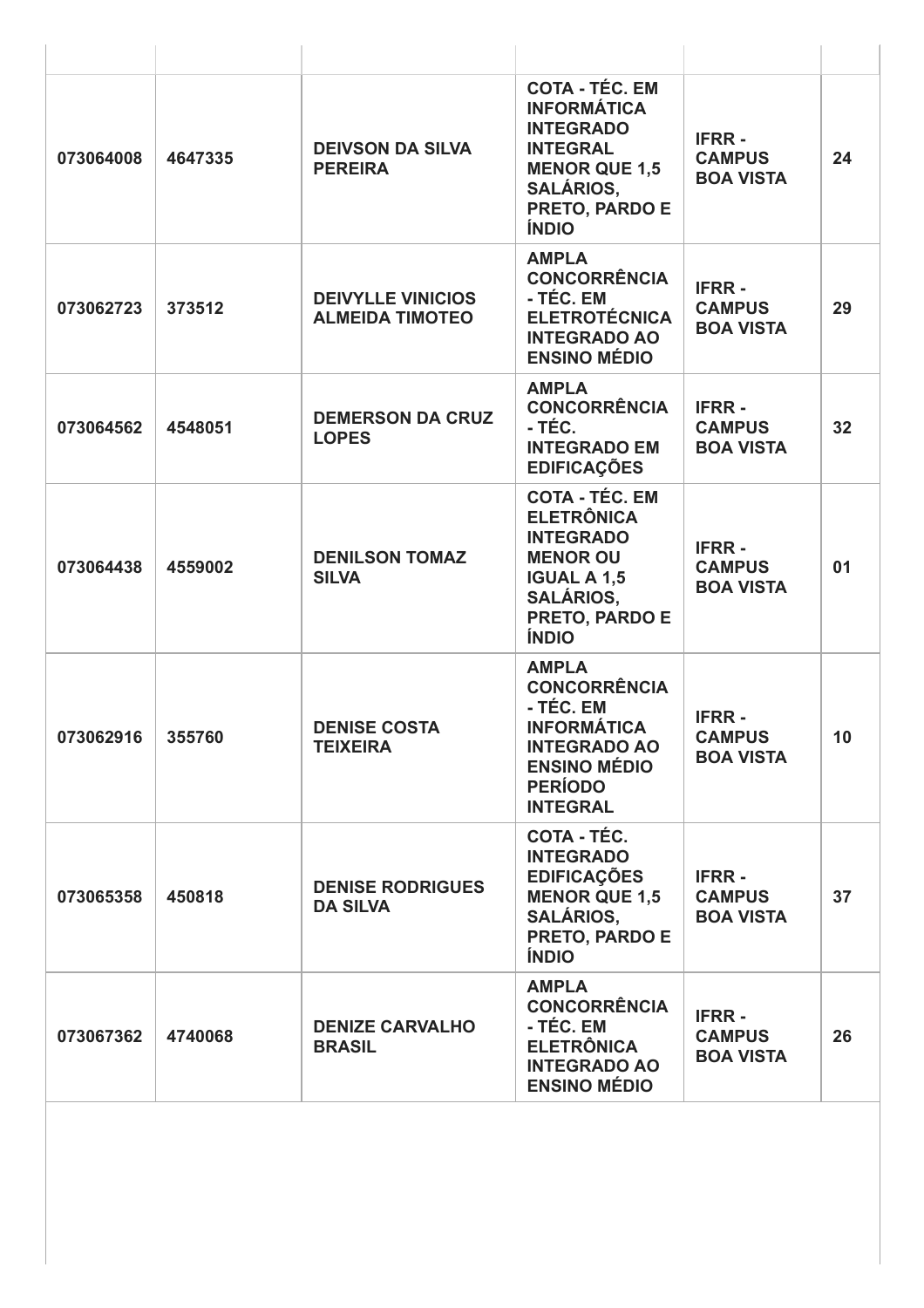| 073064823 | 4512588    | <b>DEYLLA MILENA DA</b><br><b>LUZ SILVA</b>                   | <b>COTA - TÉC. EM</b><br><b>ELETRÔNICA</b><br><b>INTEGRADO</b><br><b>MENOR OU</b><br><b>IGUAL A 1,5</b><br><b>SALÁRIOS,</b><br>PRETO, PARDO E<br><b>ÍNDIO</b>     | <b>IFRR-</b><br><b>CAMPUS</b><br><b>BOA VISTA</b> | 01 |
|-----------|------------|---------------------------------------------------------------|-------------------------------------------------------------------------------------------------------------------------------------------------------------------|---------------------------------------------------|----|
| 073063917 | 6126423414 | <b>DHIENIFER DALET</b><br><b>BURG VIEIRA</b>                  | <b>AMPLA</b><br><b>CONCORRÊNCIA</b><br>- TÉC. EM<br><b>ELETRÔNICA</b><br><b>INTEGRADO AO</b><br><b>ENSINO MÉDIO</b>                                               | <b>IFRR-</b><br><b>CAMPUS</b><br><b>BOA VISTA</b> | 26 |
| 073065555 | 4668472    | <b>DHIOGO VICTOR</b><br><b>NEVES DA SILVA</b>                 | <b>AMPLA</b><br><b>CONCORRÊNCIA</b><br>- TÉC. EM<br><b>INFORMÁTICA</b><br><b>INTEGRADO AO</b><br><b>ENSINO MÉDIO</b><br><b>PERÍODO</b><br><b>INTEGRAL</b>         | <b>IFRR-</b><br><b>CAMPUS</b><br><b>BOA VISTA</b> | 10 |
| 073064188 | 4707680    | <b>DHIULIANA CARDOSO</b><br><b>PEREIRA</b>                    | <b>AMPLA</b><br><b>CONCORRÊNCIA</b><br>- TÉC.<br><b>INTEGRADO EM</b><br><b>EDIFICAÇÕES</b>                                                                        | <b>IFRR-</b><br><b>CAMPUS</b><br><b>BOA VISTA</b> | 32 |
| 073067371 | 4650085    | <b>DHYOGO DHEMMES</b><br><b>MARTINS DE</b><br><b>OLIVEIRA</b> | <b>COTA - TÉC. EM</b><br><b>SECRETARIADO</b><br><b>INTEGRADO</b><br><b>INTEGRAL</b><br><b>MENOR QUE 1,5</b><br><b>SALÁRIOS,</b><br>PRETO, PARDO E<br><b>ÍNDIO</b> | <b>IFRR-</b><br><b>CAMPUS</b><br><b>BOA VISTA</b> | 19 |
| 073063283 | 437144     | <b>DIANNA MELISSA DE</b><br><b>MOURA SILVA</b>                | <b>AMPLA</b><br><b>CONCORRÊNCIA</b><br>- TÉC. EM<br><b>SECRETARIADO</b><br><b>INTEGRADO AO</b><br><b>ENSINO MÉDIO</b><br><b>EM PERÍODO</b><br><b>INTEGRAL</b>     | <b>IFRR-</b><br><b>CAMPUS</b><br><b>BOA VISTA</b> | 03 |
| 073063835 | 4257375    | <b>DIEGO FERNANDO</b><br><b>PEREIRA TEIXEIRA</b>              | <b>COTA - TÉC. EM</b><br><b>ELETRÔNICA</b><br><b>INTEGRADO</b><br><b>MENOR OU</b><br><b>IGUAL A 1,5</b><br><b>SALÁRIOS,</b><br>PRETO, PARDO E<br><b>ÍNDIO</b>     | <b>IFRR-</b><br><b>CAMPUS</b><br><b>BOA VISTA</b> | 01 |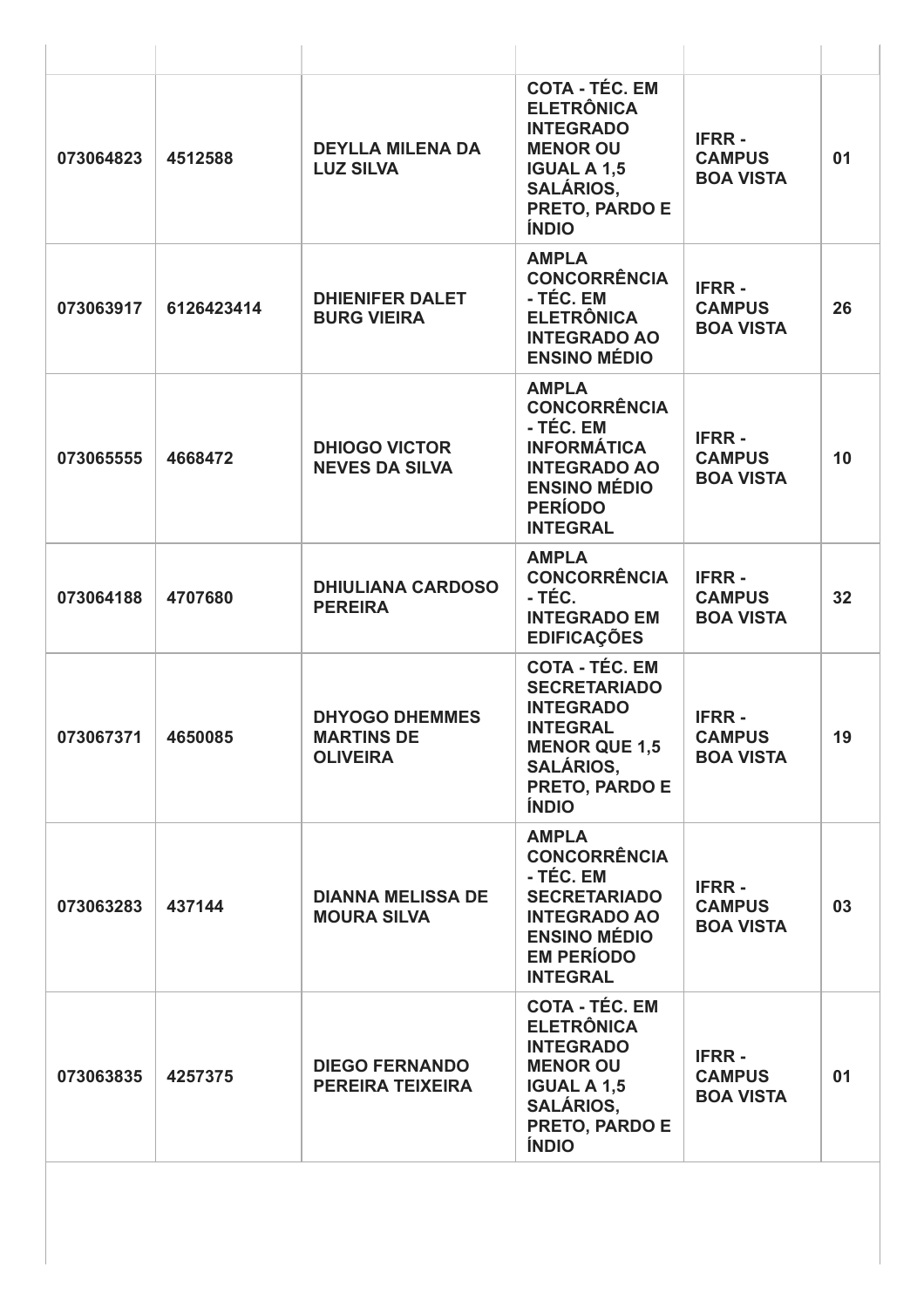| 073063885 | 4540131 | <b>DIEGO SOUSA SILVA</b>                                  | <b>COTA - TÉC. EM</b><br><b>INFORMÁTICA</b><br><b>INTEGRADO</b><br><b>INTEGRAL</b><br><b>MAIOR QUE 1,5</b><br><b>SALÁRIOS,</b><br>PRETO, PARDO E<br><b>ÍNDIO</b>       | <b>IFRR-</b><br><b>CAMPUS</b><br><b>BOA VISTA</b> | 22 |
|-----------|---------|-----------------------------------------------------------|------------------------------------------------------------------------------------------------------------------------------------------------------------------------|---------------------------------------------------|----|
| 073062775 | 4237455 | <b>DIEID DA SILVA COSTA</b>                               | <b>AMPLA</b><br><b>CONCORRÊNCIA</b><br>- TÉC. EM<br><b>ELETRÔNICA</b><br><b>INTEGRADO AO</b><br><b>ENSINO MÉDIO</b>                                                    | <b>IFRR-</b><br><b>CAMPUS</b><br><b>BOA VISTA</b> | 26 |
| 073064405 | 5295297 | <b>DINARA SILVA DE</b><br><b>SOUSA</b>                    | <b>AMPLA</b><br><b>CONCORRÊNCIA</b><br>- TÉC. EM<br><b>SECRETARIADO</b><br><b>INTEGRADO AO</b><br><b>ENSINO MÉDIO</b><br><b>EM PERÍODO</b><br><b>INTEGRAL</b>          | <b>IFRR-</b><br><b>CAMPUS</b><br><b>BOA VISTA</b> | 03 |
| 073065149 | 218091  | <b>DINELA ALVES DOS</b><br><b>SANTOS</b>                  | <b>COTA - TÉC. EM</b><br><b>SECRETARIADO</b><br><b>INTEGRADO</b><br><b>INTEGRAL</b><br><b>MENOR QUE 1,5</b><br><b>SALÁRIOS,</b><br>PRETO, PARDO E<br><b>ÍNDIO</b>      | <b>IFRR-</b><br><b>CAMPUS</b><br><b>BOA VISTA</b> | 19 |
| 073064757 | 4810708 | <b>DINORAH FIDELIS DE</b><br><b>ARAUJO</b>                | COTA - TÉC.<br><b>INTEGRADO</b><br><b>EDIFICAÇÕES</b><br><b>MENOR QUE 1,5</b><br><b>SALÁRIOS.</b><br>PRETO, PARDO E<br><b>ÍNDIO</b>                                    | <b>IFRR-</b><br><b>CAMPUS</b><br><b>BOA VISTA</b> | 37 |
| 073064430 | 5029678 | <b>DIOCILMARA</b><br><b>PERREIRA DOS</b><br><b>SANTOS</b> | <b>COTA - TÉC. EM</b><br><b>SECRETARIADO</b><br><b>INTEGRADO</b><br><b>INTEGRAL</b><br><b>MENOR QUE 1,5</b><br><b>SALÁRIOS SEM</b><br><b>ETNIA</b><br><b>DECLARADA</b> | <b>IFRR-</b><br><b>CAMPUS</b><br><b>BOA VISTA</b> | 21 |
| 073062773 | 4755022 | <b>DIOGO HENRICO</b><br><b>SOARES DA SILVA</b>            | COTA - TÉC.<br><b>INTEGRADO</b><br><b>EDIFICAÇÕES</b><br><b>MENOR QUE 1,5</b><br><b>SALÁRIOS,</b><br><b>PRETO, PARDO E</b><br><b>ÍNDIO</b>                             | <b>IFRR-</b><br><b>CAMPUS</b><br><b>BOA VISTA</b> | 37 |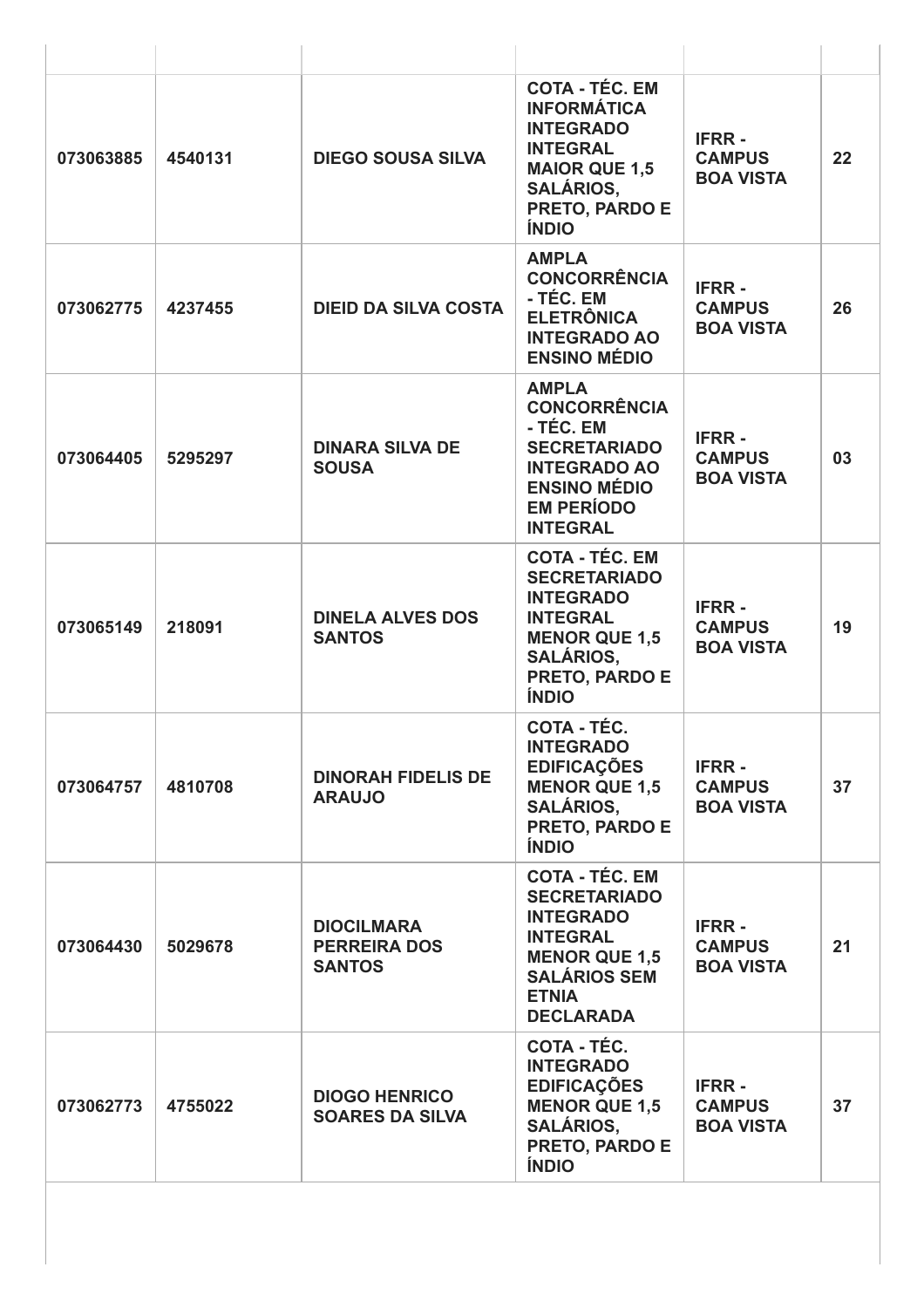| 073064141 | 438158  | <b>DIOGO RUAN RAMOS</b><br><b>BANDEIRA</b>                      | <b>AMPLA</b><br><b>CONCORRÊNCIA</b><br>- TÉC. EM<br><b>INFORMÁTICA</b><br><b>INTEGRADO AO</b><br><b>ENSINO MÉDIO</b><br><b>PERÍODO</b><br><b>INTEGRAL</b>              | <b>IFRR-</b><br><b>CAMPUS</b><br><b>BOA VISTA</b> | 10 |
|-----------|---------|-----------------------------------------------------------------|------------------------------------------------------------------------------------------------------------------------------------------------------------------------|---------------------------------------------------|----|
| 073064152 | 4381300 | <b>DIORGE RENAN</b><br><b>RAMOS BANDEIRA</b>                    | <b>AMPLA</b><br><b>CONCORRÊNCIA</b><br>- TÉC. EM<br><b>INFORMÁTICA</b><br><b>INTEGRADO AO</b><br><b>ENSINO MÉDIO</b><br><b>PERÍODO</b><br><b>INTEGRAL</b>              | <b>IFRR-</b><br><b>CAMPUS</b><br><b>BOA VISTA</b> | 10 |
| 073066575 | 4117662 | <b>DISCELANE SILVA</b><br><b>NETO</b>                           | <b>COTA - TÉC. EM</b><br><b>SECRETARIADO</b><br><b>INTEGRADO</b><br><b>INTEGRAL</b><br><b>MENOR QUE 1,5</b><br><b>SALÁRIOS,</b><br>PRETO, PARDO E<br><b>ÍNDIO</b>      | <b>IFRR-</b><br><b>CAMPUS</b><br><b>BOA VISTA</b> | 19 |
| 073066704 | 4991230 | <b>DONARIA VITORIA</b><br><b>OLIVEIRA</b><br><b>FERNANDES</b>   | <b>AMPLA</b><br><b>CONCORRÊNCIA</b><br>- TÉC.<br><b>INTEGRADO EM</b><br><b>EDIFICAÇÕES</b>                                                                             | <b>IFRR-</b><br><b>CAMPUS</b><br><b>BOA VISTA</b> | 32 |
| 073066326 | 4690320 | <b>DRYCCA LIZANDRA</b><br><b>BARROS DO</b><br><b>NASCIMENTO</b> | <b>AMPLA</b><br><b>CONCORRÊNCIA</b><br>- TÉC. EM<br><b>ELETRÔNICA</b><br><b>INTEGRADO AO</b><br><b>ENSINO MÉDIO</b>                                                    | <b>IFRR-</b><br><b>CAMPUS</b><br><b>BOA VISTA</b> | 27 |
| 073065427 | 4223896 | <b>EDENILSON VIANA</b><br><b>CARVALHO</b>                       | <b>COTA - TÉC. EM</b><br><b>ELETRÔNICA</b><br><b>INTEGRADO</b><br><b>MAIOR QUE 1,5</b><br><b>SALÁRIOS,</b><br><b>PRETO, PARDO E</b><br><b>ÍNDIO</b>                    | <b>IFRR-</b><br><b>CAMPUS</b><br><b>BOA VISTA</b> | 01 |
| 073065199 | 5103657 | <b>EDIENELE SANTOS</b><br><b>CARVALHO</b>                       | <b>COTA - TÉC. EM</b><br><b>SECRETARIADO</b><br><b>INTEGRADO</b><br><b>INTEGRAL</b><br><b>MENOR QUE 1,5</b><br><b>SALÁRIOS SEM</b><br><b>ETNIA</b><br><b>DECLARADA</b> | <b>IFRR-</b><br><b>CAMPUS</b><br><b>BOA VISTA</b> | 21 |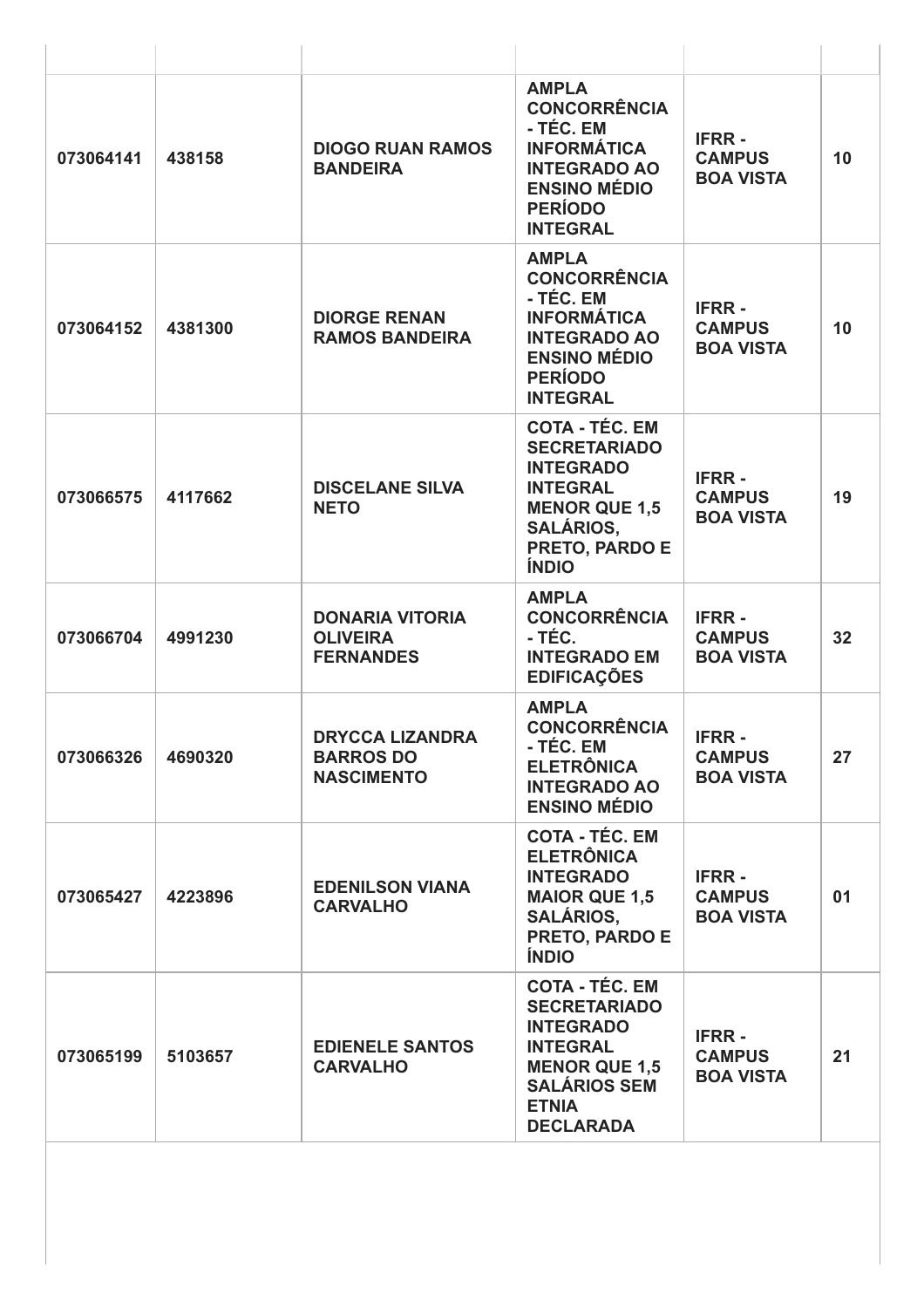| 073064729 | 4176814 | <b>EDILSON LEAL DE</b><br><b>OLIVEIRA NETO</b>  | <b>AMPLA</b><br><b>CONCORRÊNCIA</b><br>- TÉC. EM<br><b>INFORMÁTICA</b><br><b>INTEGRADO AO</b><br><b>ENSINO MÉDIO</b><br><b>PERÍODO</b><br><b>INTEGRAL</b>         | <b>IFRR-</b><br><b>CAMPUS</b><br><b>BOA VISTA</b> | 10 |
|-----------|---------|-------------------------------------------------|-------------------------------------------------------------------------------------------------------------------------------------------------------------------|---------------------------------------------------|----|
| 073065763 | 4576578 | <b>EDLELLE PEREIRA</b><br><b>GOMES DE SOUSA</b> | <b>COTA - TÉC. EM</b><br><b>INFORMÁTICA</b><br><b>INTEGRADO</b><br><b>INTEGRAL</b><br><b>MAIOR QUE 1,5</b><br><b>SALÁRIOS,</b><br>PRETO, PARDO E<br><b>ÍNDIO</b>  | <b>IFRR-</b><br><b>CAMPUS</b><br><b>BOA VISTA</b> | 22 |
| 073065779 | 4402162 | <b>EDLLA MARRY PORTO</b><br><b>LIMA</b>         | <b>AMPLA</b><br><b>CONCORRÊNCIA</b><br>- TÉC. EM<br><b>SECRETARIADO</b><br><b>INTEGRADO AO</b><br><b>ENSINO MÉDIO</b><br><b>EM PERÍODO</b><br><b>INTEGRAL</b>     | <b>IFRR-</b><br><b>CAMPUS</b><br><b>BOA VISTA</b> | 03 |
| 073063302 | 3091937 | <b>EDRYENE GARCIA DE</b><br><b>AMORIM</b>       | <b>COTA - TÉC. EM</b><br><b>SECRETARIADO</b><br><b>INTEGRADO</b><br><b>INTEGRAL</b><br><b>MENOR QUE 1,5</b><br><b>SALÁRIOS,</b><br>PRETO, PARDO E<br><b>ÍNDIO</b> | <b>IFRR-</b><br><b>CAMPUS</b><br><b>BOA VISTA</b> | 19 |
| 073067209 | 4736575 | <b>EDSON RAILAN</b><br><b>CORCINO LAVOR</b>     | <b>COTA - TÉC. EM</b><br><b>ELETRÔNICA</b><br><b>INTEGRADO</b><br><b>MAIOR QUE 1,5</b><br><b>SALÁRIOS,</b><br>PRETO, PARDO E<br><b>ÍNDIO</b>                      | <b>IFRR-</b><br><b>CAMPUS</b><br><b>BOA VISTA</b> | 01 |
| 073062362 | 4439791 | <b>EDUARDA COSTA</b><br><b>BARRETO</b>          | <b>AMPLA</b><br><b>CONCORRÊNCIA</b><br>- TÉC. EM<br><b>SECRETARIADO</b><br><b>INTEGRADO AO</b><br><b>ENSINO MÉDIO</b><br><b>EM PERÍODO</b><br><b>INTEGRAL</b>     | <b>IFRR-</b><br><b>CAMPUS</b><br><b>BOA VISTA</b> | 03 |
| 073063914 | 490956  | <b>EDUARDA DE SOUZA</b><br><b>SILVA</b>         | <b>AMPLA</b><br><b>CONCORRÊNCIA</b><br>- TÉC. EM<br><b>SECRETARIADO</b><br><b>INTEGRADO AO</b><br><b>ENSINO MÉDIO</b><br><b>EM PERÍODO</b><br><b>INTEGRAL</b>     | <b>IFRR-</b><br><b>CAMPUS</b><br><b>BOA VISTA</b> | 03 |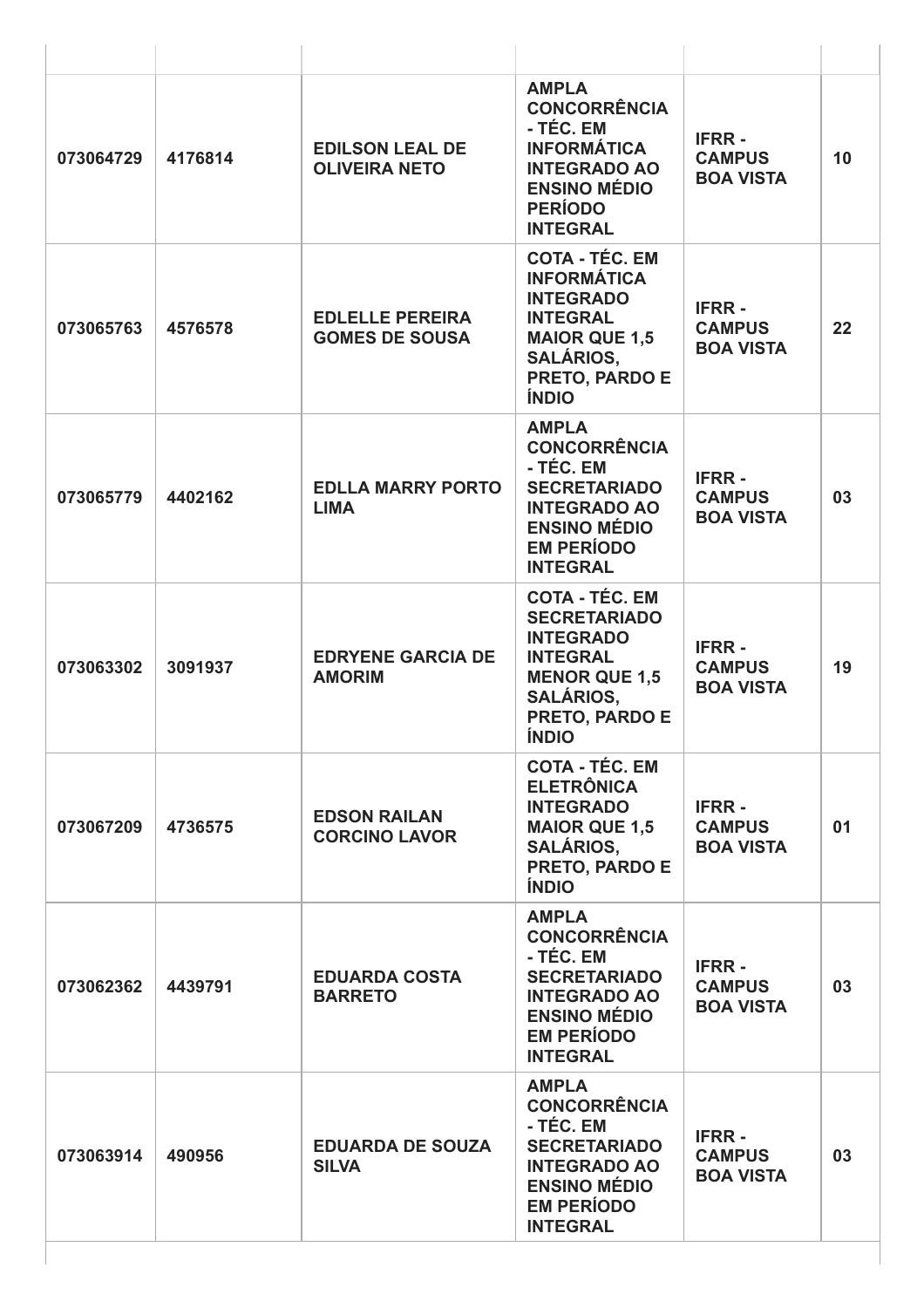| 073064196 | 313233  | <b>EDUARDA DOS</b><br><b>SANTOS DA SILVA</b>                     | <b>AMPLA</b><br><b>CONCORRÊNCIA</b><br>- TÉC.<br><b>INTEGRADO EM</b><br><b>EDIFICAÇÕES</b>                                                                | <b>IFRR-</b><br><b>CAMPUS</b><br><b>BOA VISTA</b> | 32 |
|-----------|---------|------------------------------------------------------------------|-----------------------------------------------------------------------------------------------------------------------------------------------------------|---------------------------------------------------|----|
| 073064756 | 5968223 | <b>EDUARDA FISCHER</b><br><b>SALDANHA</b>                        | <b>AMPLA</b><br><b>CONCORRÊNCIA</b><br>- TÉC.<br><b>INTEGRADO EM</b><br><b>EDIFICAÇÕES</b>                                                                | <b>IFRR-</b><br><b>CAMPUS</b><br><b>BOA VISTA</b> | 32 |
| 073062625 | 3197486 | <b>EDUARDA VITORIA</b><br><b>MOREIRA COSTA</b><br><b>MARTINS</b> | <b>AMPLA</b><br><b>CONCORRÊNCIA</b><br>- TÉC. EM<br><b>INFORMÁTICA</b><br><b>INTEGRADO AO</b><br><b>ENSINO MÉDIO</b><br><b>PERÍODO</b><br><b>INTEGRAL</b> | <b>IFRR-</b><br><b>CAMPUS</b><br><b>BOA VISTA</b> | 10 |
| 073066620 | 474169  | <b>EDUARDO ALVES</b><br><b>ALMEIDA</b>                           | <b>AMPLA</b><br><b>CONCORRÊNCIA</b><br>- TÉC.<br><b>INTEGRADO EM</b><br><b>EDIFICAÇÕES</b>                                                                | <b>IFRR-</b><br><b>CAMPUS</b><br><b>BOA VISTA</b> | 32 |
| 073062504 | 533558  | <b>EDUARDO BRUNO</b><br><b>LIMA MARTINS</b>                      | COTA - TÉC.<br><b>INTEGRADO</b><br><b>EDIFICAÇÕES</b><br><b>MENOR QUE 1,5</b><br><b>SALÁRIOS,</b><br>PRETO, PARDO E<br><b>ÍNDIO</b>                       | <b>IFRR-</b><br><b>CAMPUS</b><br><b>BOA VISTA</b> | 37 |
| 073067144 | 5384966 | <b>EDUARDO BUENO</b><br><b>SANTOS</b>                            | <b>AMPLA</b><br><b>CONCORRÊNCIA</b><br>- TÉC. EM<br><b>INFORMÁTICA</b><br><b>INTEGRADO AO</b><br><b>ENSINO MÉDIO</b><br><b>PERÍODO</b><br><b>INTEGRAL</b> | <b>IFRR-</b><br><b>CAMPUS</b><br><b>BOA VISTA</b> | 10 |
| 073065558 | 4765850 | <b>EDUARDO DA SILVA</b><br><b>CRUZ</b>                           | <b>AMPLA</b><br><b>CONCORRÊNCIA</b><br>- TÉC. EM<br><b>INFORMÁTICA</b><br><b>INTEGRADO AO</b><br><b>ENSINO MÉDIO</b><br><b>PERÍODO</b><br><b>INTEGRAL</b> | <b>IFRR-</b><br><b>CAMPUS</b><br><b>BOA VISTA</b> | 10 |
| 073066173 | 3697525 | <b>EDUARDO FELIPE</b><br><b>SILVA DE LIMA</b>                    | COTA - TÉC.<br><b>ELETROTÉCNICA</b><br><b>INTEGRADO</b><br><b>MENOR QUE 1,5</b><br><b>SALÁRIOS,</b><br>PRETO, PARDO E<br><b>ÍNDIO</b>                     | <b>IFRR-</b><br><b>CAMPUS</b><br><b>BOA VISTA</b> | 30 |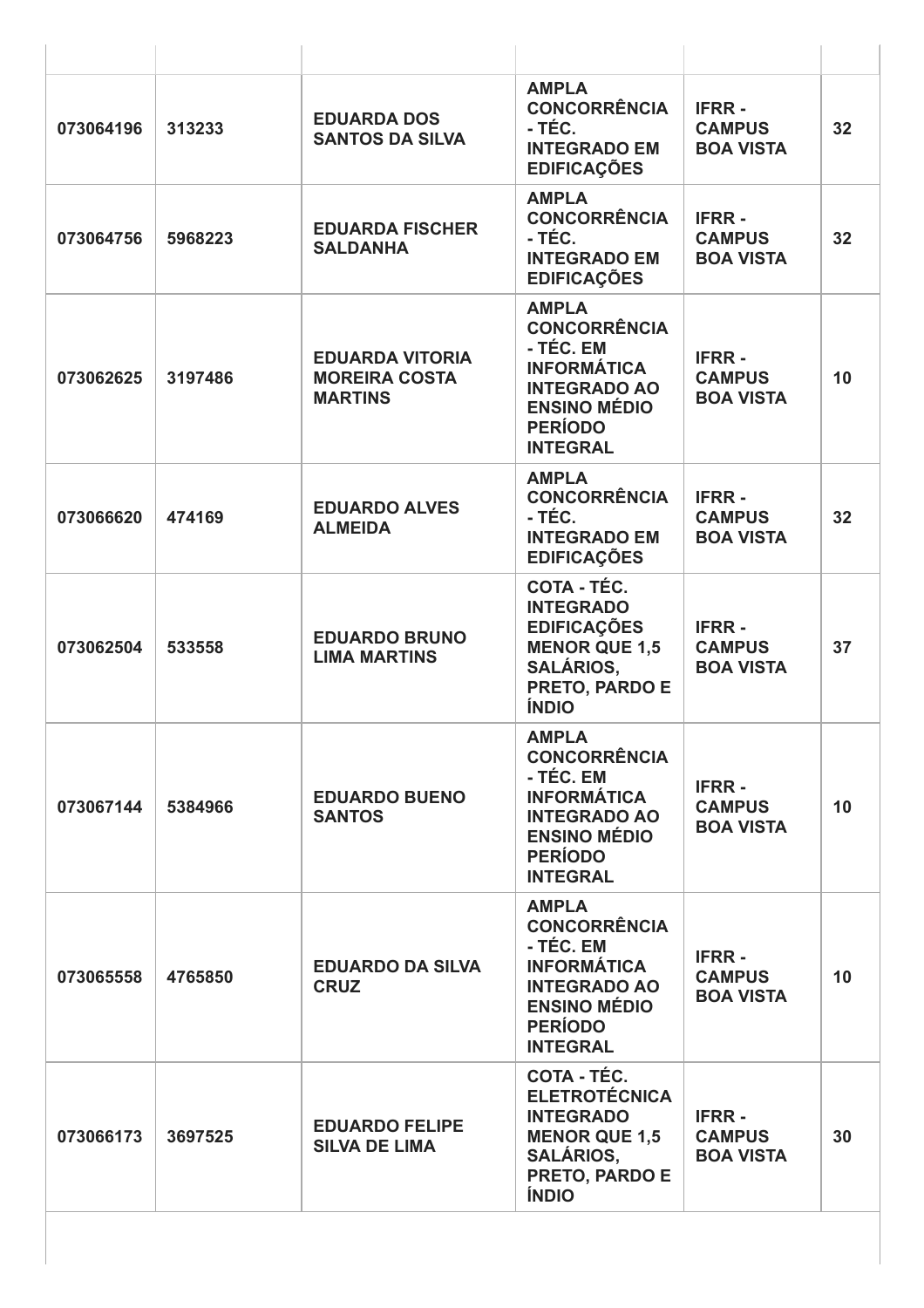| 073062885 | 4606914 | <b>EDUARDO FREITAS</b><br><b>SANTOS</b>          | COTA - TÉC.<br><b>INTEGRADO</b><br><b>EDIFICAÇÕES</b><br><b>MENOR QUE 1,5</b><br><b>SALÁRIOS,</b><br>PRETO, PARDO E<br><b>ÍNDIO</b>                       | <b>IFRR-</b><br><b>CAMPUS</b><br><b>BOA VISTA</b> | 37 |
|-----------|---------|--------------------------------------------------|-----------------------------------------------------------------------------------------------------------------------------------------------------------|---------------------------------------------------|----|
| 073063781 | 6155926 | <b>EDUARDO GABRIEL</b><br><b>GONCALVES BRAGA</b> | <b>AMPLA</b><br><b>CONCORRÊNCIA</b><br>- TÉC.<br><b>INTEGRADO EM</b><br><b>EDIFICAÇÕES</b>                                                                | <b>IFRR-</b><br><b>CAMPUS</b><br><b>BOA VISTA</b> | 32 |
| 073064962 | 502900  | <b>EDUARDO GARCIA</b><br><b>JORGE</b>            | COTA - TÉC.<br><b>ELETROTÉCNICA</b><br><b>INTEGRADO</b><br><b>MAIOR QUE 1,5</b><br><b>SALÁRIOS,</b><br>PRETO, PARDO E<br><b>ÍNDIO</b>                     | <b>IFRR-</b><br><b>CAMPUS</b><br><b>BOA VISTA</b> | 31 |
| 073064865 | 4284453 | <b>EDUARDO</b><br><b>RODRIGUES MAIA</b>          | <b>AMPLA</b><br><b>CONCORRÊNCIA</b><br>- TÉC. EM<br><b>INFORMÁTICA</b><br><b>INTEGRADO AO</b><br><b>ENSINO MÉDIO</b><br><b>PERÍODO</b><br><b>INTEGRAL</b> | <b>IFRR-</b><br><b>CAMPUS</b><br><b>BOA VISTA</b> | 10 |
| 073067653 | 4890604 | <b>EDUARDO SARQUIS</b><br><b>SOUSA</b>           | <b>AMPLA</b><br><b>CONCORRÊNCIA</b><br>- TÉC. EM<br><b>ELETRÔNICA</b><br><b>INTEGRADO AO</b><br><b>ENSINO MÉDIO</b>                                       | <b>IFRR-</b><br><b>CAMPUS</b><br><b>BOA VISTA</b> | 27 |
| 073064496 | 4633083 | <b>EDUARDO SILVA</b><br><b>BARBOSA</b>           | <b>AMPLA</b><br><b>CONCORRÊNCIA</b><br>- TÉC. EM<br><b>INFORMÁTICA</b><br><b>INTEGRADO AO</b><br><b>ENSINO MÉDIO</b><br><b>PERÍODO</b><br><b>INTEGRAL</b> | <b>IFRR-</b><br><b>CAMPUS</b><br><b>BOA VISTA</b> | 10 |
| 073062864 | 5109027 | <b>EDUARDO VINICIUS</b><br><b>SILVA OLIVEIRA</b> | <b>AMPLA</b><br><b>CONCORRÊNCIA</b><br>- TÉC. EM<br><b>INFORMÁTICA</b><br><b>INTEGRADO AO</b><br><b>ENSINO MÉDIO</b><br><b>PERÍODO</b><br><b>INTEGRAL</b> | <b>IFRR-</b><br><b>CAMPUS</b><br><b>BOA VISTA</b> | 10 |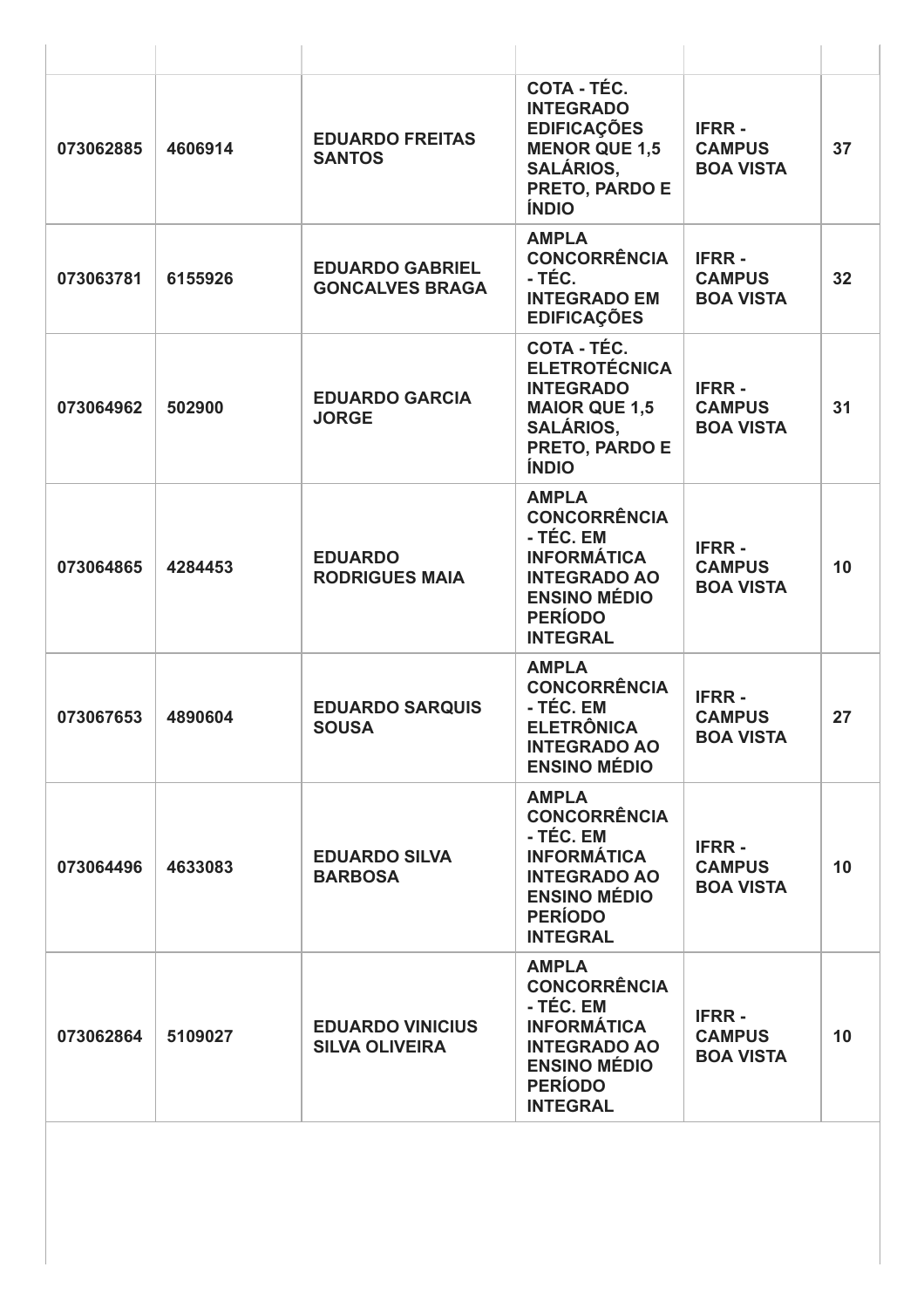| 073067579 | 4280695 | <b>EITOR VINICIUS</b><br><b>HIGINODOSPRAZERES</b>   | <b>COTA - TÉC. EM</b><br><b>INFORMÁTICA</b><br><b>INTEGRADO</b><br><b>INTEGRAL</b><br><b>MAIOR QUE 1,5</b><br><b>SALÁRIOS SEM</b><br><b>ETNIA</b><br><b>DECLARADA</b> | <b>IFRR-</b><br><b>CAMPUS</b><br><b>BOA VISTA</b> | 23 |
|-----------|---------|-----------------------------------------------------|-----------------------------------------------------------------------------------------------------------------------------------------------------------------------|---------------------------------------------------|----|
| 073066869 | 4970322 | <b>ELAINE CRISTINA</b><br><b>MENDES DOS SANTOS</b>  | <b>AMPLA</b><br><b>CONCORRÊNCIA</b><br>- TÉC.<br><b>INTEGRADO EM</b><br><b>EDIFICAÇÕES</b>                                                                            | <b>IFRR-</b><br><b>CAMPUS</b><br><b>BOA VISTA</b> | 32 |
| 073063342 | 4211952 | <b>ELIAS BEZERRA DA</b><br><b>SILVA</b>             | <b>AMPLA</b><br><b>CONCORRÊNCIA</b><br>- TÉC. EM<br><b>ELETRÔNICA</b><br><b>INTEGRADO AO</b><br><b>ENSINO MÉDIO</b>                                                   | <b>IFRR-</b><br><b>CAMPUS</b><br><b>BOA VISTA</b> | 27 |
| 073066429 | 4746546 | <b>ELIAS CADMYEL LIMA</b><br><b>REGO</b>            | <b>AMPLA</b><br><b>CONCORRÊNCIA</b><br>- TÉC. EM<br><b>SECRETARIADO</b><br><b>INTEGRADO AO</b><br><b>ENSINO MÉDIO</b><br><b>EM PERÍODO</b><br><b>INTEGRAL</b>         | <b>IFRR-</b><br><b>CAMPUS</b><br><b>BOA VISTA</b> | 03 |
| 073065898 | 538192  | <b>ELIBIA ALICE MARIA</b><br><b>ARAUJO DO MONTE</b> | <b>COTA - TÉC. EM</b><br><b>SECRETARIADO</b><br><b>INTEGRADO</b><br><b>INTEGRAL</b><br><b>MENOR QUE 1,5</b><br><b>SALÁRIOS,</b><br>PRETO, PARDO E<br><b>ÍNDIO</b>     | <b>IFRR-</b><br><b>CAMPUS</b><br><b>BOA VISTA</b> | 19 |
| 073064286 | 5123461 | <b>ELIEL MORAES SILVA</b><br><b>SILVA</b>           | COTA - TÉC.<br><b>INTEGRADO</b><br><b>EDIFICAÇÕES</b><br><b>MENOR QUE 1,5</b><br><b>SALÁRIOS,</b><br>PRETO, PARDO E<br><b>ÍNDIO</b>                                   | <b>IFRR-</b><br><b>CAMPUS</b><br><b>BOA VISTA</b> | 37 |
| 073064761 | 4060113 | <b>ELINE ELEN QUEIROZ</b><br><b>DE SOUZA</b>        | <b>AMPLA</b><br><b>CONCORRÊNCIA</b><br>- TÉC. EM<br><b>INFORMÁTICA</b><br><b>INTEGRADO AO</b><br><b>ENSINO MÉDIO</b><br><b>PERÍODO</b><br><b>INTEGRAL</b>             | <b>IFRR-</b><br><b>CAMPUS</b><br><b>BOA VISTA</b> | 10 |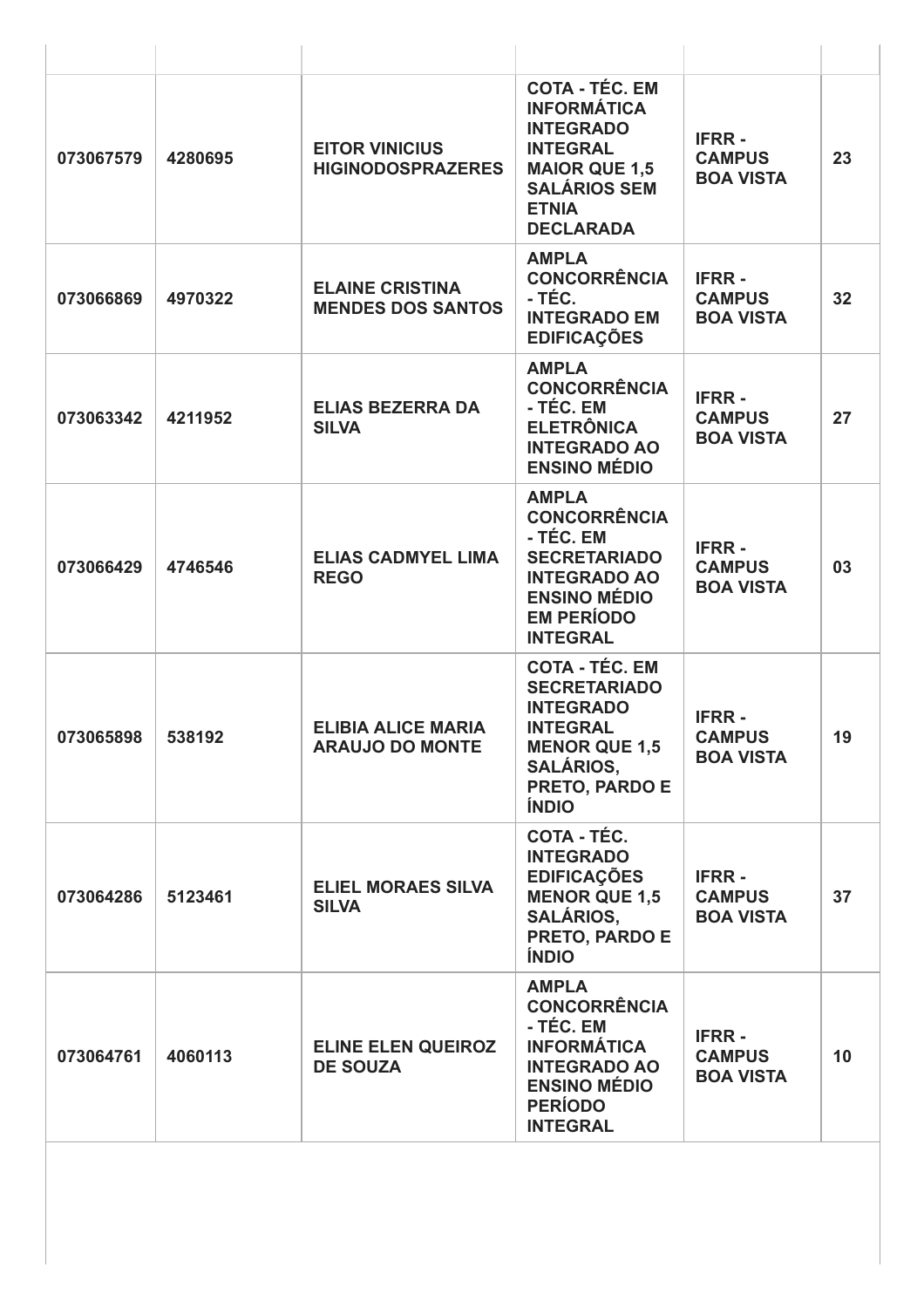| 073066629 | $\bf{0}$ | <b>ELITON TITO DE</b><br><b>ARAUJO BENTO</b>               | COTA - TÉC.<br><b>INTEGRADO</b><br><b>EDIFICAÇÕES</b><br><b>MENOR QUE 1,5</b><br><b>SALÁRIOS,</b><br><b>PRETO, PARDO E</b><br><b>ÍNDIO</b>                             | <b>IFRR-</b><br><b>CAMPUS</b><br><b>BOA VISTA</b> | 37 |
|-----------|----------|------------------------------------------------------------|------------------------------------------------------------------------------------------------------------------------------------------------------------------------|---------------------------------------------------|----|
| 073063007 | 4356055  | <b>ELLEN BEATRIZ</b><br><b>MENDONCA</b><br><b>FERREIRA</b> | <b>AMPLA</b><br><b>CONCORRÊNCIA</b><br>- TÉC. EM<br><b>INFORMÁTICA</b><br><b>INTEGRADO AO</b><br><b>ENSINO MÉDIO</b><br><b>PERÍODO</b><br><b>INTEGRAL</b>              | <b>IFRR-</b><br><b>CAMPUS</b><br><b>BOA VISTA</b> | 10 |
| 073066462 | 4784111  | <b>ELLEN BEATRIZ SILVA</b><br><b>DA ROCHA</b>              | <b>COTA - TÉC. EM</b><br><b>SECRETARIADO</b><br><b>INTEGRADO</b><br><b>INTEGRAL</b><br><b>MENOR QUE 1,5</b><br><b>SALÁRIOS SEM</b><br><b>ETNIA</b><br><b>DECLARADA</b> | <b>IFRR-</b><br><b>CAMPUS</b><br><b>BOA VISTA</b> | 21 |
| 073063889 | 503353   | <b>ELLEN CAROLINE</b><br><b>MACIEL LOPES</b>               | <b>AMPLA</b><br><b>CONCORRÊNCIA</b><br>- TÉC. EM<br><b>SECRETARIADO</b><br><b>INTEGRADO AO</b><br><b>ENSINO MÉDIO</b><br><b>EM PERÍODO</b><br><b>INTEGRAL</b>          | <b>IFRR-</b><br><b>CAMPUS</b><br><b>BOA VISTA</b> | 03 |
| 073062544 | 4648307  | <b>ELLEN KELLY DE</b><br><b>CARVALHO GOMES</b>             | <b>AMPLA</b><br><b>CONCORRÊNCIA</b><br>- TÉC. EM<br><b>ELETRÔNICA</b><br><b>INTEGRADO AO</b><br><b>ENSINO MÉDIO</b>                                                    | <b>IFRR-</b><br><b>CAMPUS</b><br><b>BOA VISTA</b> | 27 |
| 073066644 | 3769437  | <b>ELLISON ANDRYUS</b><br><b>PEREIRA DE LIMA</b>           | <b>AMPLA</b><br><b>CONCORRÊNCIA</b><br>- TÉC. EM<br><b>ELETROTÉCNICA</b><br><b>INTEGRADO AO</b><br><b>ENSINO MÉDIO</b>                                                 | <b>IFRR-</b><br><b>CAMPUS</b><br><b>BOA VISTA</b> | 29 |
| 073063756 | 2466370  | <b>ELLISON VICTOR</b><br><b>MEDEIROS SANTOS</b>            | <b>AMPLA</b><br><b>CONCORRÊNCIA</b><br>- TÉC. EM<br><b>ELETROTÉCNICA</b><br><b>INTEGRADO AO</b><br><b>ENSINO MÉDIO</b>                                                 | <b>IFRR-</b><br><b>CAMPUS</b><br><b>BOA VISTA</b> | 29 |
| 073065261 | 336200   | <b>EMANOELY VIEIRA</b><br><b>MAGALHAES</b>                 | <b>AMPLA</b><br><b>CONCORRÊNCIA</b><br>- TÉC.<br><b>INTEGRADO EM</b><br><b>EDIFICAÇÕES</b>                                                                             | <b>IFRR-</b><br><b>CAMPUS</b><br><b>BOA VISTA</b> | 32 |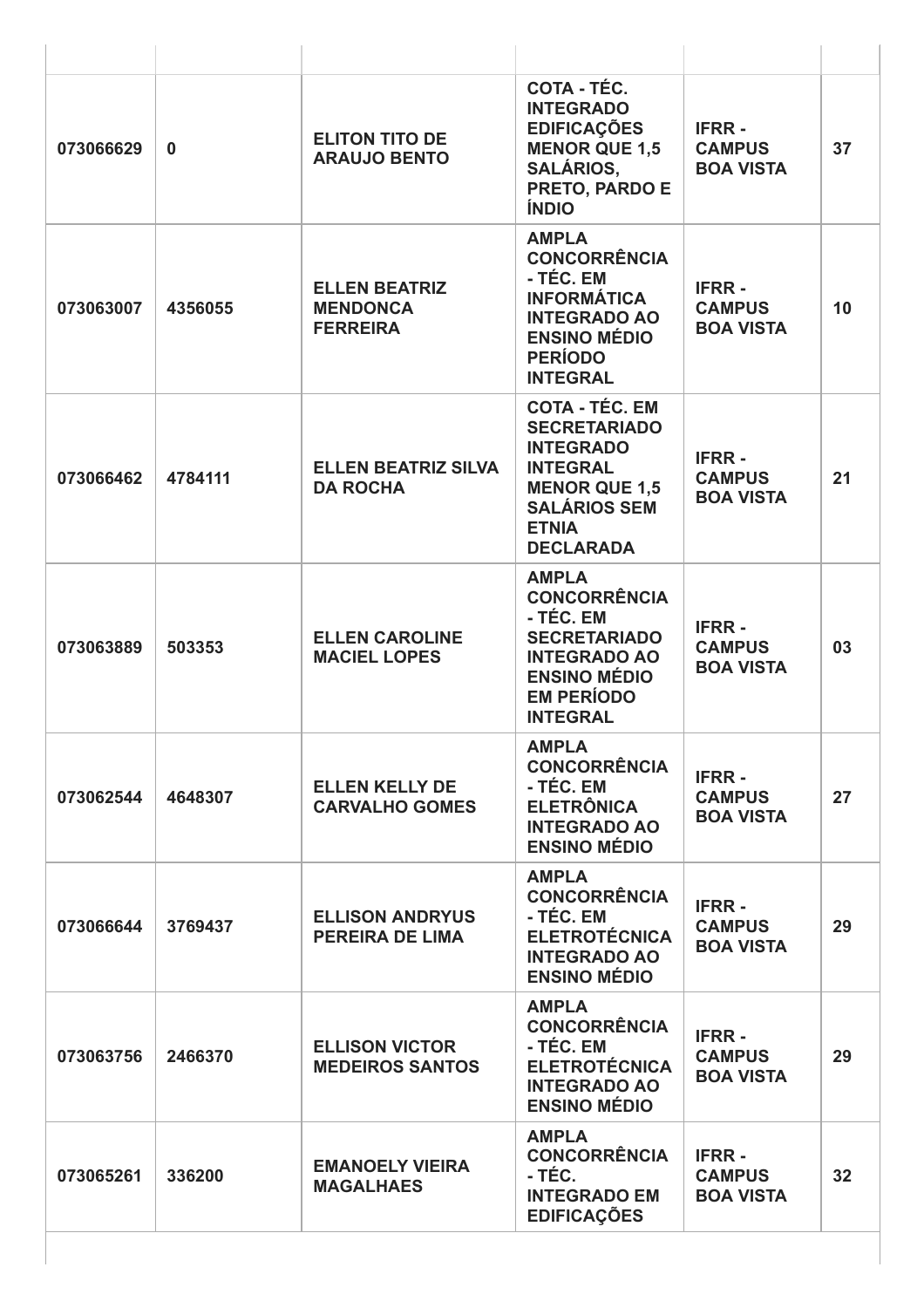| 073062551 | 4702220 | <b>EMANUELA</b><br><b>GONCALVES DE</b><br><b>ABREU</b>       | <b>COTA - TÉC. EM</b><br><b>SECRETARIADO</b><br><b>INTEGRADO</b><br><b>INTEGRAL</b><br><b>MENOR QUE 1,5</b><br><b>SALÁRIOS,</b><br>PRETO, PARDO E<br><b>ÍNDIO</b> | <b>IFRR-</b><br><b>CAMPUS</b><br><b>BOA VISTA</b> | 19 |
|-----------|---------|--------------------------------------------------------------|-------------------------------------------------------------------------------------------------------------------------------------------------------------------|---------------------------------------------------|----|
| 073062376 | 3255980 | <b>EMANUELLE DE LIMA</b><br><b>MESQUITA</b>                  | <b>COTA - TÉC. EM</b><br><b>INFORMÁTICA</b><br><b>INTEGRADO</b><br><b>INTEGRAL</b><br><b>MENOR QUE 1,5</b><br><b>SALÁRIOS,</b><br>PRETO, PARDO E<br><b>ÍNDIO</b>  | <b>IFRR-</b><br><b>CAMPUS</b><br><b>BOA VISTA</b> | 24 |
| 073065786 | 5143683 | <b>EMANUELLE SOUSA</b><br><b>DE ARAUJO</b>                   | <b>AMPLA</b><br><b>CONCORRÊNCIA</b><br>- TÉC. EM<br><b>INFORMÁTICA</b><br><b>INTEGRADO AO</b><br><b>ENSINO MÉDIO</b><br><b>PERÍODO</b><br><b>INTEGRAL</b>         | <b>IFRR-</b><br><b>CAMPUS</b><br><b>BOA VISTA</b> | 10 |
| 073062881 | 513626  | <b>EMANUEL THIAGO</b><br><b>SOUZA FURUKAWA</b>               | COTA - TÉC.<br><b>ELETROTÉCNICA</b><br><b>INTEGRADO</b><br><b>MAIOR QUE 1,5</b><br><b>SALÁRIOS,</b><br>PRETO, PARDO E<br><b>ÍNDIO</b>                             | <b>IFRR-</b><br><b>CAMPUS</b><br><b>BOA VISTA</b> | 31 |
| 073062321 | 4201612 | <b>EMANUEL VICTOR</b><br><b>MOURA MARQUES</b>                | <b>AMPLA</b><br><b>CONCORRÊNCIA</b><br>- TÉC. EM<br><b>INFORMÁTICA</b><br><b>INTEGRADO AO</b><br><b>ENSINO MÉDIO</b><br><b>PERÍODO</b><br><b>INTEGRAL</b>         | <b>IFRR-</b><br><b>CAMPUS</b><br><b>BOA VISTA</b> | 11 |
| 073066877 | 473310  | <b>EMELLE AMANDA</b><br><b>FERREIRA DA SILVA</b>             | <b>AMPLA</b><br><b>CONCORRÊNCIA</b><br>- TÉC. EM<br><b>INFORMÁTICA</b><br><b>INTEGRADO AO</b><br><b>ENSINO MÉDIO</b><br><b>PERÍODO</b><br><b>INTEGRAL</b>         | <b>IFRR-</b><br><b>CAMPUS</b><br><b>BOA VISTA</b> | 11 |
| 073066234 | 4541715 | <b>EMELYN CAMILLY</b><br><b>RODRIGUES</b><br><b>PIMENTEL</b> | <b>AMPLA</b><br><b>CONCORRÊNCIA</b><br>- TÉC. EM<br><b>ELETRÔNICA</b><br><b>INTEGRADO AO</b><br><b>ENSINO MÉDIO</b>                                               | <b>IFRR-</b><br><b>CAMPUS</b><br><b>BOA VISTA</b> | 27 |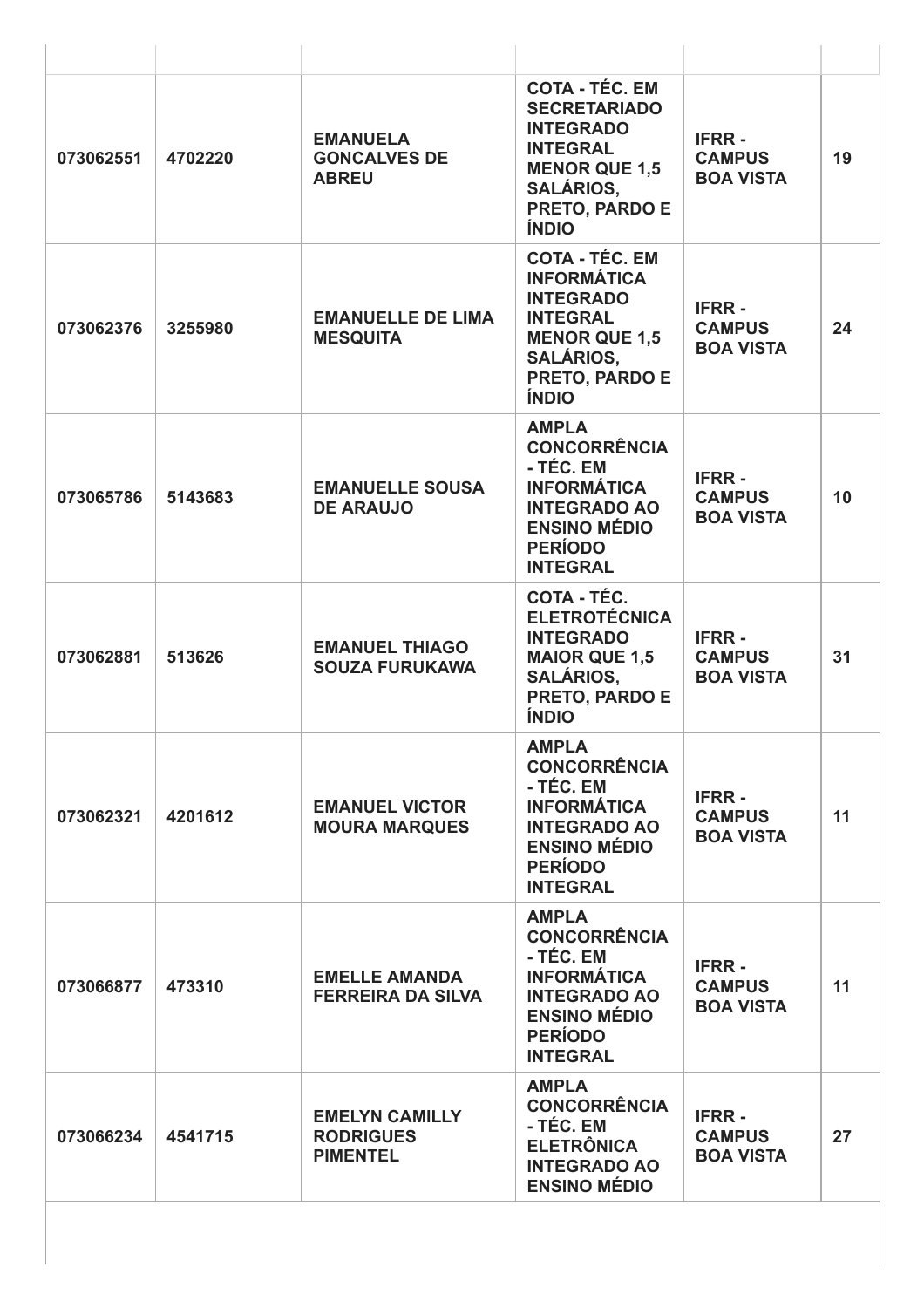| 520863  | <b>EMILE VITORIA DA</b><br><b>COSTA PEREIRA</b> | <b>AMPLA</b><br><b>CONCORRÊNCIA</b><br>- TÉC.<br><b>INTEGRADO EM</b><br><b>EDIFICAÇÕES</b>                                                                               | <b>IFRR-</b><br><b>CAMPUS</b><br><b>BOA VISTA</b> | 32 |
|---------|-------------------------------------------------|--------------------------------------------------------------------------------------------------------------------------------------------------------------------------|---------------------------------------------------|----|
| 4404009 | <b>EMILLE GISELLE</b><br><b>RIBEIRO PRADO</b>   | <b>AMPLA</b><br><b>CONCORRÊNCIA</b><br>- TÉC. EM<br><b>SECRETARIADO</b><br><b>INTEGRADO AO</b><br><b>ENSINO MÉDIO</b><br><b>EM PERÍODO</b><br><b>INTEGRAL</b>            | <b>IFRR-</b><br><b>CAMPUS</b><br><b>BOA VISTA</b> | 03 |
| 4035371 | <b>EMILLE RYANE</b><br><b>PINNTO DO CARMO</b>   | <b>COTA - TÉC. EM</b><br><b>SECRETARIADO</b><br><b>INTEGRADO</b><br><b>INTEGRAL</b><br><b>MENOR QUE 1,5</b><br><b>SALÁRIOS,</b><br>PRETO, PARDO E<br><b>ÍNDIO</b>        | <b>IFRR-</b><br><b>CAMPUS</b><br><b>BOA VISTA</b> | 19 |
| 5200482 | <b>EMILLY ALVES DE</b><br><b>BRITO</b>          | <b>AMPLA</b><br><b>CONCORRÊNCIA</b><br>- TÉC. EM<br><b>INFORMÁTICA</b><br><b>INTEGRADO AO</b><br><b>ENSINO MÉDIO</b><br><b>PERÍODO</b><br><b>INTEGRAL</b>                | <b>IFRR-</b><br><b>CAMPUS</b><br><b>BOA VISTA</b> | 11 |
| 4242475 | <b>EMILLY BAUKE</b><br><b>TORRES</b>            | <b>COTA - TÉC. EM</b><br><b>SECRETARIADO</b><br><b>INTEGRADO</b><br><b>INTEGRAL</b><br><b>MAIOR QUE 1,5</b><br><b>SALÁRIOS,</b><br><b>PRETO, PARDO E</b><br><b>ÍNDIO</b> | <b>IFRR-</b><br><b>CAMPUS</b><br><b>BOA VISTA</b> | 18 |
| 4400976 | <b>EMILLY DE OLIVEIRA</b><br><b>SILVA</b>       | <b>COTA - TÉC. EM</b><br><b>INFORMÁTICA</b><br><b>INTEGRADO</b><br><b>INTEGRAL</b><br><b>MENOR QUE 1,5</b><br><b>SALÁRIOS,</b><br>PRETO, PARDO E<br><b>ÍNDIO</b>         | <b>IFRR-</b><br><b>CAMPUS</b><br><b>BOA VISTA</b> | 24 |
| 5360390 | <b>EMILLY GABRIELE</b><br><b>SILVA ALBARADO</b> | <b>AMPLA</b><br><b>CONCORRÊNCIA</b><br>- TÉC.<br><b>INTEGRADO EM</b><br><b>EDIFICAÇÕES</b>                                                                               | <b>IFRR-</b><br><b>CAMPUS</b><br><b>BOA VISTA</b> | 32 |
|         |                                                 |                                                                                                                                                                          |                                                   |    |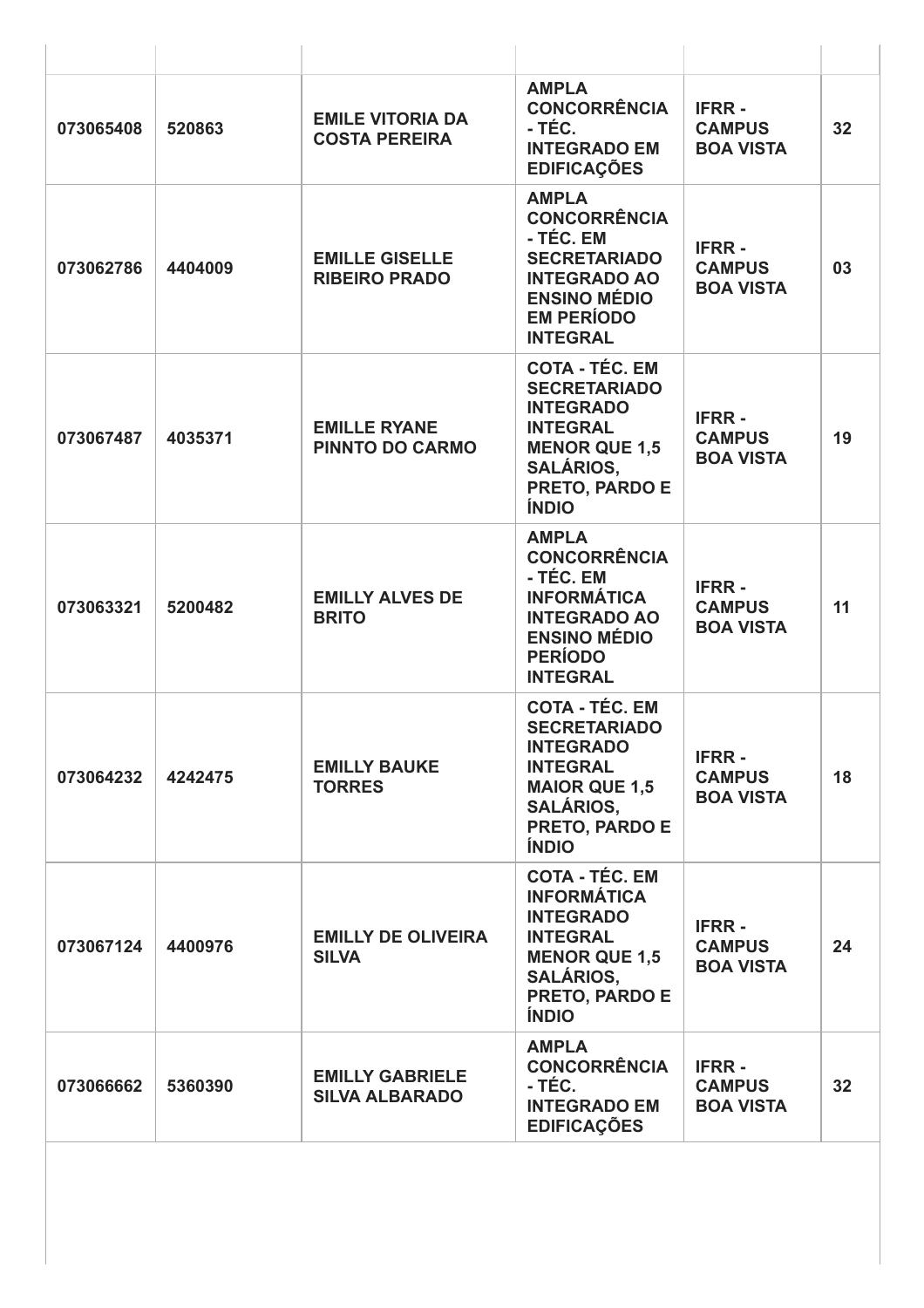| 073063700 | 4462750 | <b>EMILLY LIMA</b><br><b>MONTEIRO</b>                        | COTA - TÉC.<br><b>INTEGRADO</b><br><b>EDIFICAÇÕES</b><br><b>MAIOR QUE 1,5</b><br><b>SALÁRIOS,</b><br>PRETO, PARDO E<br><b>ÍNDIO</b>                                   | <b>IFRR-</b><br><b>CAMPUS</b><br><b>BOA VISTA</b> | 36 |
|-----------|---------|--------------------------------------------------------------|-----------------------------------------------------------------------------------------------------------------------------------------------------------------------|---------------------------------------------------|----|
| 073064780 | 4716981 | <b>EMILY DOS SANTOS</b><br><b>MEDEIROS</b>                   | <b>AMPLA</b><br><b>CONCORRÊNCIA</b><br>- TÉC.<br><b>INTEGRADO EM</b><br><b>EDIFICAÇÕES</b>                                                                            | <b>IFRR-</b><br><b>CAMPUS</b><br><b>BOA VISTA</b> | 32 |
| 073062536 | 5074088 | <b>EMILY SAMIRA</b><br><b>SEABRA DE LIMA</b>                 | <b>AMPLA</b><br><b>CONCORRÊNCIA</b><br>- TÉC. EM<br><b>SECRETARIADO</b><br><b>INTEGRADO AO</b><br><b>ENSINO MÉDIO</b><br><b>EM PERÍODO</b><br><b>INTEGRAL</b>         | <b>IFRR-</b><br><b>CAMPUS</b><br><b>BOA VISTA</b> | 03 |
| 073064334 | 5127211 | <b>EMILY VITORIA VIANA</b><br><b>DE SOUZA</b>                | <b>AMPLA</b><br><b>CONCORRÊNCIA</b><br>- TÉC. EM<br><b>INFORMÁTICA</b><br><b>INTEGRADO AO</b><br><b>ENSINO MÉDIO</b><br><b>PERÍODO</b><br><b>INTEGRAL</b>             | <b>IFRR-</b><br><b>CAMPUS</b><br><b>BOA VISTA</b> | 11 |
| 073065754 | 4452208 | <b>EMMANUEL</b><br><b>SHAMMAH PAULINO</b><br><b>DA SILVA</b> | <b>COTA - TÉC. EM</b><br><b>INFORMÁTICA</b><br><b>INTEGRADO</b><br><b>INTEGRAL</b><br><b>MAIOR QUE 1,5</b><br><b>SALÁRIOS SEM</b><br><b>ETNIA</b><br><b>DECLARADA</b> | <b>IFRR-</b><br><b>CAMPUS</b><br><b>BOA VISTA</b> | 23 |
| 073064835 | 4733312 | <b>EMMILY ANGELA DE</b><br><b>SOUZA KOTINSCKI</b>            | <b>AMPLA</b><br><b>CONCORRÊNCIA</b><br>- TÉC. EM<br><b>INFORMÁTICA</b><br><b>INTEGRADO AO</b><br><b>ENSINO MÉDIO</b><br><b>PERÍODO</b><br><b>INTEGRAL</b>             | <b>IFRR-</b><br><b>CAMPUS</b><br><b>BOA VISTA</b> | 11 |
| 073062597 | 3856992 | <b>EMYLE BUAS</b><br><b>CAMACHO</b>                          | <b>AMPLA</b><br><b>CONCORRÊNCIA</b><br>- TÉC. EM<br><b>SECRETARIADO</b><br><b>INTEGRADO AO</b><br><b>ENSINO MÉDIO</b><br><b>EM PERÍODO</b><br><b>INTEGRAL</b>         | <b>IFRR-</b><br><b>CAMPUS</b><br><b>BOA VISTA</b> | 03 |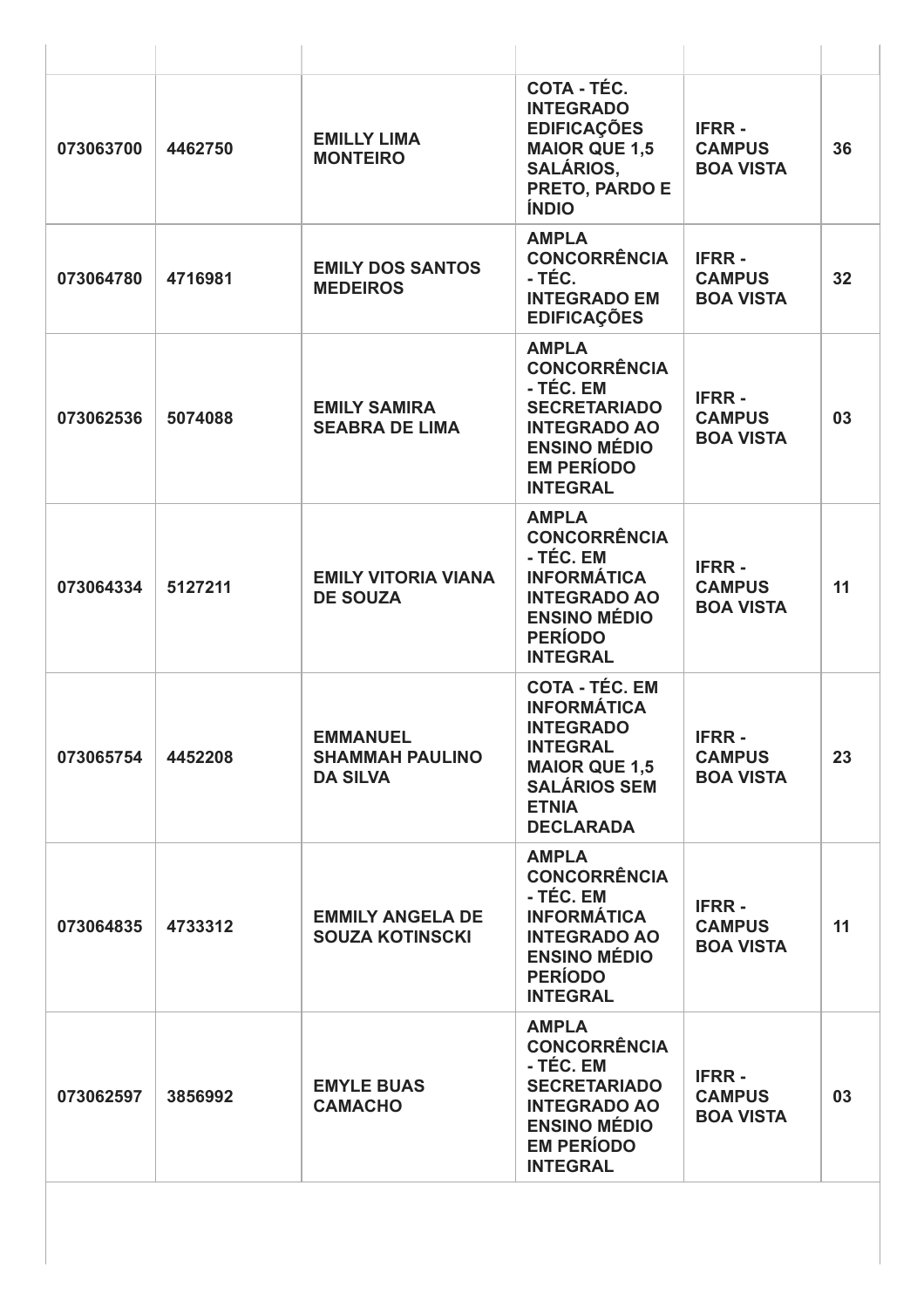| 073062493 | 498876  | <b>EMYLE GABRIELLE</b><br><b>SOUZA FONSECA</b>      | <b>AMPLA</b><br><b>CONCORRÊNCIA</b><br>- TÉC. EM<br><b>SECRETARIADO</b><br><b>INTEGRADO AO</b><br><b>ENSINO MÉDIO</b><br><b>EM PERÍODO</b><br><b>INTEGRAL</b>     | <b>IFRR-</b><br><b>CAMPUS</b><br><b>BOA VISTA</b> | 03 |
|-----------|---------|-----------------------------------------------------|-------------------------------------------------------------------------------------------------------------------------------------------------------------------|---------------------------------------------------|----|
| 073065728 | 4818806 | <b>EMYLIA CRISTINNA</b><br><b>MARTINS DA PAZ</b>    | <b>AMPLA</b><br><b>CONCORRÊNCIA</b><br>- TÉC. EM<br><b>INFORMÁTICA</b><br><b>INTEGRADO AO</b><br><b>ENSINO MÉDIO</b><br><b>PERÍODO</b><br><b>INTEGRAL</b>         | <b>IFRR-</b><br><b>CAMPUS</b><br><b>BOA VISTA</b> | 11 |
| 073064045 | 515773  | <b>EMYLIE XAVIER</b><br><b>LOPES</b>                | <b>AMPLA</b><br><b>CONCORRÊNCIA</b><br>- TÉC. EM<br><b>ELETROTÉCNICA</b><br><b>INTEGRADO AO</b><br><b>ENSINO MÉDIO</b>                                            | <b>IFRR-</b><br><b>CAMPUS</b><br><b>BOA VISTA</b> | 29 |
| 073067242 | 5227119 | <b>ENAYLLY RYRYA DA</b><br><b>SILVA SOARES</b>      | <b>COTA - TÉC. EM</b><br><b>SECRETARIADO</b><br><b>INTEGRADO</b><br><b>INTEGRAL</b><br><b>MENOR QUE 1,5</b><br><b>SALÁRIOS,</b><br>PRETO, PARDO E<br><b>ÍNDIO</b> | <b>IFRR-</b><br><b>CAMPUS</b><br><b>BOA VISTA</b> | 19 |
| 073063237 | 5153310 | <b>ENDREWS FROTA</b><br><b>PARENTE</b>              | <b>AMPLA</b><br><b>CONCORRÊNCIA</b><br>- TÉC. EM<br><b>INFORMÁTICA</b><br><b>INTEGRADO AO</b><br><b>ENSINO MÉDIO</b><br><b>PERÍODO</b><br><b>INTEGRAL</b>         | <b>IFRR-</b><br><b>CAMPUS</b><br><b>BOA VISTA</b> | 11 |
| 073065998 | 3947890 | <b>ENNENKIN RIBEIRO</b><br><b>PINHO</b>             | <b>AMPLA</b><br><b>CONCORRÊNCIA</b><br>- TÉC. EM<br><b>INFORMÁTICA</b><br><b>INTEGRADO AO</b><br><b>ENSINO MÉDIO</b><br><b>PERÍODO</b><br><b>INTEGRAL</b>         | <b>IFRR-</b><br><b>CAMPUS</b><br><b>BOA VISTA</b> | 11 |
| 073063777 | 4498712 | <b>ENRICK BELCHOR</b><br><b>OLIVEIRA E FERREIRA</b> | <b>COTA - TÉC.</b><br><b>INTEGRADO</b><br><b>EDIFICAÇÕES</b><br><b>MAIOR QUE 1,5</b><br><b>SALÁRIOS,</b><br>PRETO, PARDO E<br><b>ÍNDIO</b>                        | <b>IFRR-</b><br><b>CAMPUS</b><br><b>BOA VISTA</b> | 36 |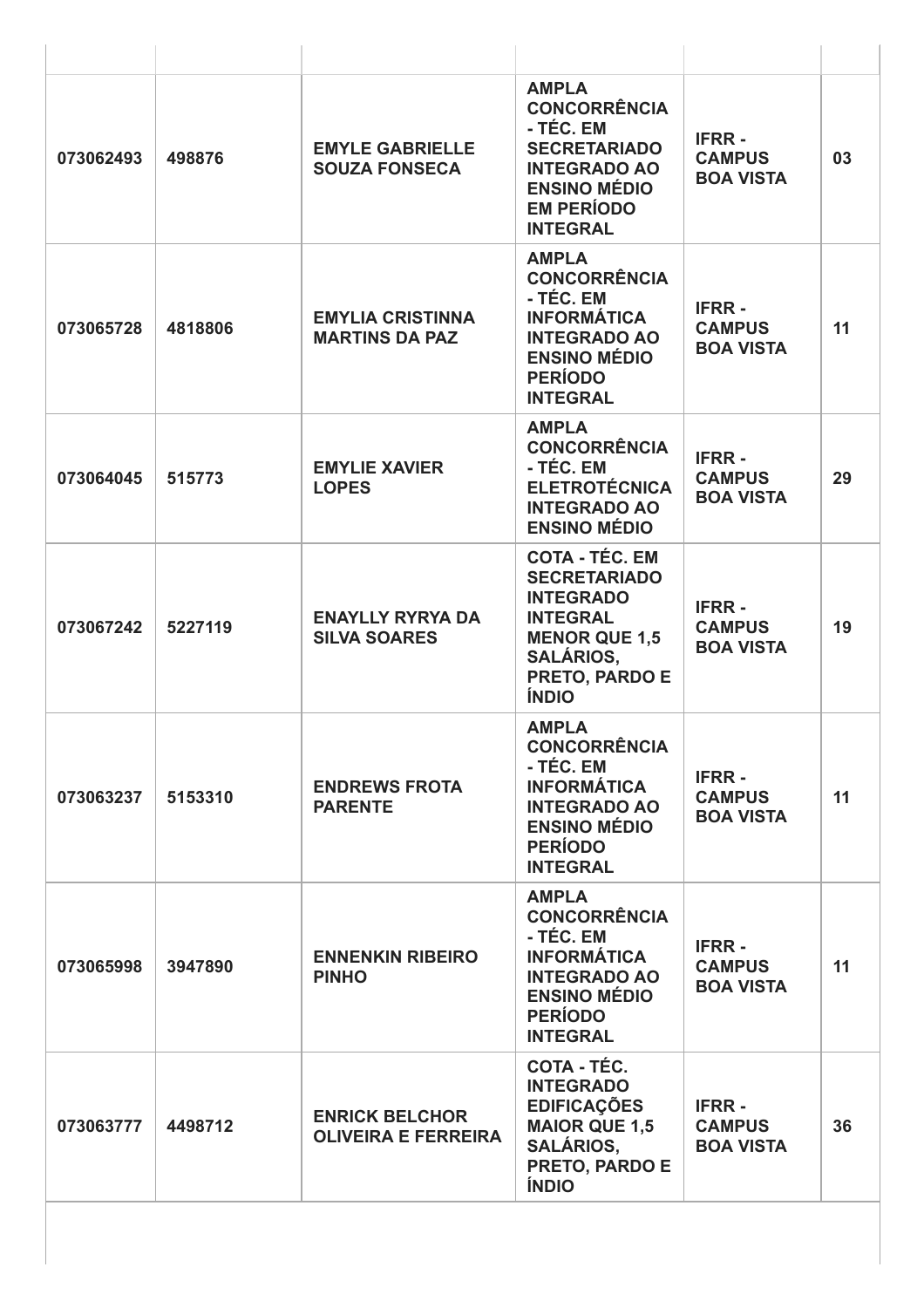| 073062970 | 3494268 | <b>ENZO HAZAFH BENTO</b><br><b>DE MELO</b>        | <b>COTA - TÉC. EM</b><br><b>INFORMÁTICA</b><br><b>INTEGRADO</b><br><b>INTEGRAL</b><br><b>MAIOR QUE 1,5</b><br><b>SALÁRIOS,</b><br>PRETO, PARDO E<br><b>ÍNDIO</b> | <b>IFRR-</b><br><b>CAMPUS</b><br><b>BOA VISTA</b> | 22 |
|-----------|---------|---------------------------------------------------|------------------------------------------------------------------------------------------------------------------------------------------------------------------|---------------------------------------------------|----|
| 073063172 | 5287910 | <b>ENZO YUKIO COSTA</b><br><b>SATO</b>            | <b>AMPLA</b><br><b>CONCORRÊNCIA</b><br>- TÉC. EM<br><b>ELETRÔNICA</b><br><b>INTEGRADO AO</b><br><b>ENSINO MÉDIO</b>                                              | <b>IFRR-</b><br><b>CAMPUS</b><br><b>BOA VISTA</b> | 27 |
| 073067540 | 4227620 | <b>ERICA MELO BRITO</b>                           | <b>COTA - TÉC. EM</b><br><b>INFORMÁTICA</b><br><b>INTEGRADO</b><br><b>INTEGRAL</b><br><b>MENOR QUE 1,5</b><br><b>SALÁRIOS,</b><br>PRETO, PARDO E<br><b>ÍNDIO</b> | <b>IFRR-</b><br><b>CAMPUS</b><br><b>BOA VISTA</b> | 24 |
| 073063800 | 5005370 | <b>ERICA RILARY</b><br><b>MESQUITA PRAZERES</b>   | <b>AMPLA</b><br><b>CONCORRÊNCIA</b><br>- TÉC. EM<br><b>SECRETARIADO</b><br><b>INTEGRADO AO</b><br><b>ENSINO MÉDIO</b><br><b>EM PERÍODO</b><br><b>INTEGRAL</b>    | <b>IFRR-</b><br><b>CAMPUS</b><br><b>BOA VISTA</b> | 03 |
| 073064819 | 4336925 | <b>ERICA RODRIGUES</b><br><b>NASCIMENTO</b>       | <b>AMPLA</b><br><b>CONCORRÊNCIA</b><br>- TÉC. EM<br><b>SECRETARIADO</b><br><b>INTEGRADO AO</b><br><b>ENSINO MÉDIO</b><br><b>EM PERÍODO</b><br><b>INTEGRAL</b>    | <b>IFRR-</b><br><b>CAMPUS</b><br><b>BOA VISTA</b> | 03 |
| 073065163 | 5155525 | <b>ERICA SILVA FREITAS</b>                        | <b>AMPLA</b><br><b>CONCORRÊNCIA</b><br>- TÉC. EM<br><b>SECRETARIADO</b><br><b>INTEGRADO AO</b><br><b>ENSINO MÉDIO</b><br><b>EM PERÍODO</b><br><b>INTEGRAL</b>    | <b>IFRR-</b><br><b>CAMPUS</b><br><b>BOA VISTA</b> | 03 |
| 073063897 | 4754905 | <b>ERICA VITORIA</b><br><b>RIBEIRO DE ALMEIDA</b> | <b>AMPLA</b><br><b>CONCORRÊNCIA</b><br>- TÉC. EM<br><b>SECRETARIADO</b><br><b>INTEGRADO AO</b><br><b>ENSINO MÉDIO</b><br><b>EM PERÍODO</b><br><b>INTEGRAL</b>    | <b>IFRR-</b><br><b>CAMPUS</b><br><b>BOA VISTA</b> | 03 |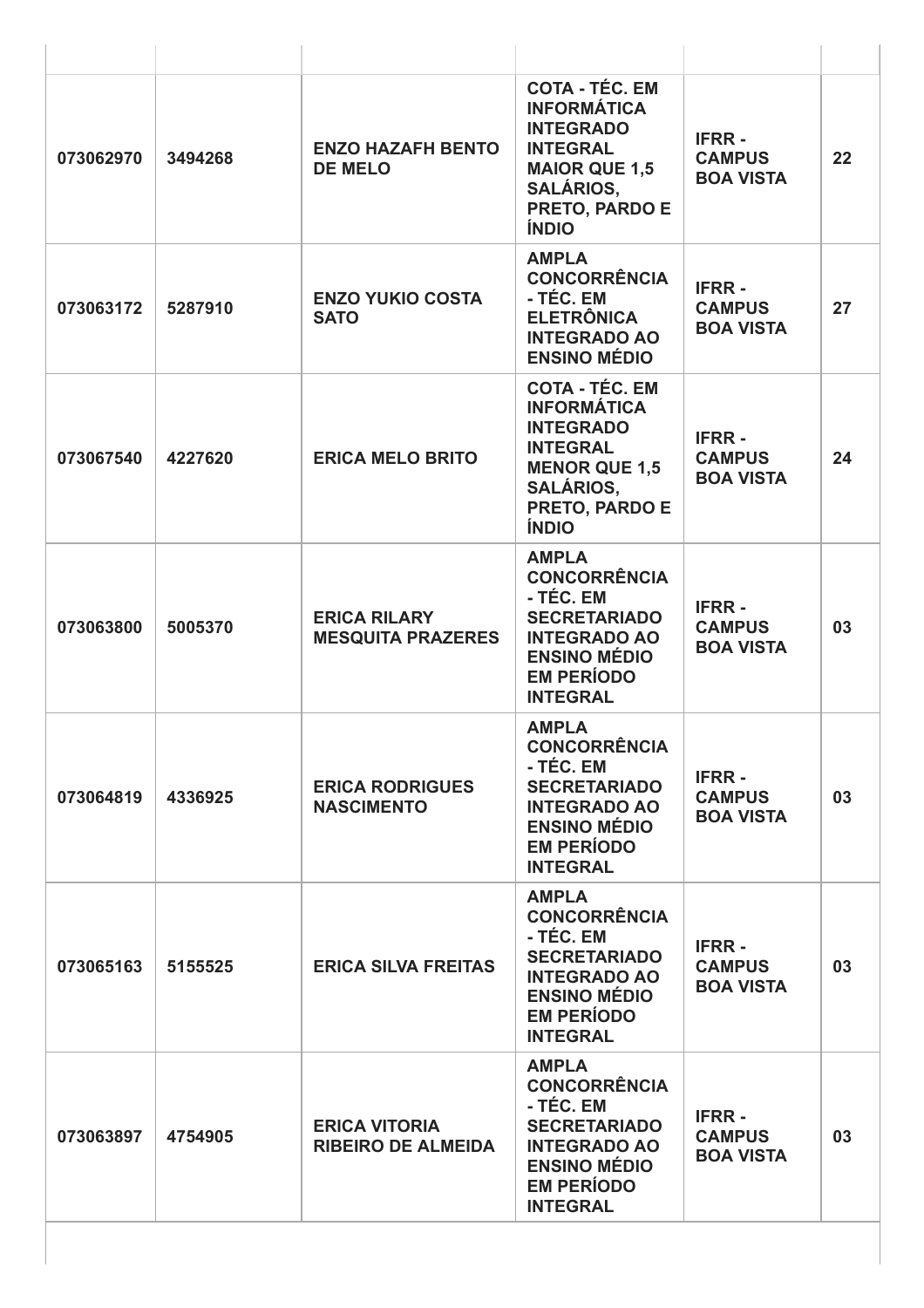| 073062425 | 407831   | <b>ERICK ALEXSSANDER</b><br><b>ANICETO MELVILLE</b>        | <b>AMPLA</b><br><b>CONCORRÊNCIA</b><br>- TÉC. EM<br><b>INFORMÁTICA</b><br><b>INTEGRADO AO</b><br><b>ENSINO MÉDIO</b><br><b>PERÍODO</b><br><b>INTEGRAL</b>     | <b>IFRR-</b><br><b>CAMPUS</b><br><b>BOA VISTA</b> | 11 |
|-----------|----------|------------------------------------------------------------|---------------------------------------------------------------------------------------------------------------------------------------------------------------|---------------------------------------------------|----|
| 073066781 | 3681750  | <b>ERICK JOSHUA SILVA</b><br><b>ROSA</b>                   | <b>AMPLA</b><br><b>CONCORRÊNCIA</b><br>- TÉC. EM<br><b>INFORMÁTICA</b><br><b>INTEGRADO AO</b><br><b>ENSINO MÉDIO</b><br><b>PERÍODO</b><br><b>INTEGRAL</b>     | <b>IFRR-</b><br><b>CAMPUS</b><br><b>BOA VISTA</b> | 11 |
| 073063494 | 498156   | <b>ERIKA ALLYNNE</b><br><b>COELHO DE MATOS</b>             | <b>AMPLA</b><br><b>CONCORRÊNCIA</b><br>- TÉC. EM<br><b>SECRETARIADO</b><br><b>INTEGRADO AO</b><br><b>ENSINO MÉDIO</b><br><b>EM PERÍODO</b><br><b>INTEGRAL</b> | <b>IFRR-</b><br><b>CAMPUS</b><br><b>BOA VISTA</b> | 04 |
| 073063514 | 32290319 | <b>ERIK MARTINS DE</b><br><b>LIMA</b>                      | COTA - TÉC.<br><b>INTEGRADO</b><br><b>EDIFICAÇÕES</b><br><b>MENOR QUE 1,5</b><br><b>SALÁRIOS,</b><br>PRETO, PARDO E<br><b>ÍNDIO</b>                           | <b>IFRR-</b><br><b>CAMPUS</b><br><b>BOA VISTA</b> | 37 |
| 073066921 | 236790   | <b>ERINALDO MORAES</b><br><b>MARCELO</b>                   | <b>AMPLA</b><br><b>CONCORRÊNCIA</b><br>- TÉC. EM<br><b>ELETROTÉCNICA</b><br><b>INTEGRADO AO</b><br><b>ENSINO MÉDIO</b>                                        | <b>IFRR-</b><br><b>CAMPUS</b><br><b>BOA VISTA</b> | 29 |
| 073064548 | 4598504  | <b>ERIVAN SOUSA</b><br><b>ARRAIS JUNIOR</b>                | <b>COTA - TÉC.</b><br><b>ELETROTÉCNICA</b><br><b>INTEGRADO</b><br><b>MENOR QUE 1.5</b><br><b>SALÁRIOS,</b><br><b>PRETO, PARDO E</b><br><b>ÍNDIO</b>           | <b>IFRR-</b><br><b>CAMPUS</b><br><b>BOA VISTA</b> | 30 |
| 073062951 | 6035155  | <b>ESMERINDA</b><br><b>RODRIGUE BEZERRA</b><br><b>NETA</b> | <b>COTA - TÉC. EM</b><br><b>ELETRÔNICA</b><br><b>INTEGRADO</b><br><b>MAIOR QUE 1,5</b><br><b>SALÁRIOS,</b><br>PRETO, PARDO E<br><b>ÍNDIO</b>                  | <b>IFRR-</b><br><b>CAMPUS</b><br><b>BOA VISTA</b> | 01 |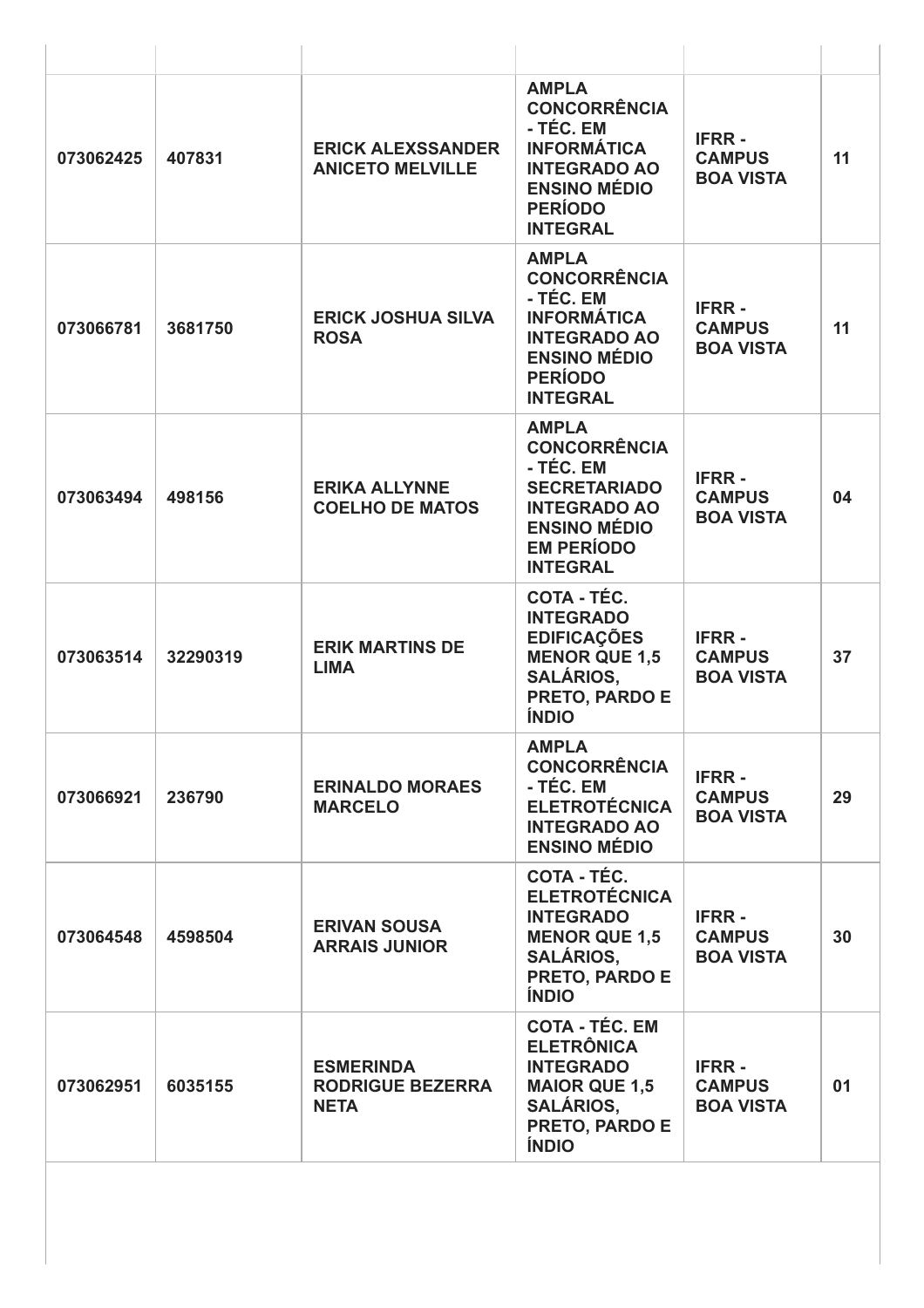| 073066792 | 4634241 | <b>ESTEFANY DE LIMA</b><br><b>LUCENA</b>                        | <b>AMPLA</b><br><b>CONCORRÊNCIA</b><br>- TÉC. EM<br><b>INFORMÁTICA</b><br><b>INTEGRADO AO</b><br><b>ENSINO MÉDIO</b><br><b>PERÍODO</b><br><b>INTEGRAL</b>         | <b>IFRR-</b><br><b>CAMPUS</b><br><b>BOA VISTA</b> | 11 |
|-----------|---------|-----------------------------------------------------------------|-------------------------------------------------------------------------------------------------------------------------------------------------------------------|---------------------------------------------------|----|
| 073064649 | 423005  | <b>ESTEFANY YASMIN</b><br><b>LIRA COUTINHO</b>                  | <b>COTA - TÉC. EM</b><br><b>SECRETARIADO</b><br><b>INTEGRADO</b><br><b>INTEGRAL</b><br><b>MENOR QUE 1,5</b><br><b>SALÁRIOS.</b><br>PRETO, PARDO E<br><b>ÍNDIO</b> | <b>IFRR-</b><br><b>CAMPUS</b><br><b>BOA VISTA</b> | 20 |
| 073063607 | 4457471 | <b>ESTEFHANY</b><br><b>ALEJANDRA GIRON</b><br><b>RAMIREZ</b>    | <b>AMPLA</b><br><b>CONCORRÊNCIA</b><br>- TÉC. EM<br><b>INFORMÁTICA</b><br><b>INTEGRADO AO</b><br><b>ENSINO MÉDIO</b><br><b>PERÍODO</b><br><b>INTEGRAL</b>         | <b>IFRR-</b><br><b>CAMPUS</b><br><b>BOA VISTA</b> | 11 |
| 073064719 | 3808793 | <b>ESTER KERELLAYNY</b><br><b>PEREIRA DE</b><br><b>CARVALHO</b> | COTA - TÉC.<br><b>INTEGRADO</b><br><b>EDIFICAÇÕES</b><br><b>MENOR QUE 1,5</b><br><b>SALÁRIOS,</b><br>PRETO, PARDO E<br><b>ÍNDIO</b>                               | <b>IFRR-</b><br><b>CAMPUS</b><br><b>BOA VISTA</b> | 38 |
| 073065933 | 4282914 | <b>ESTER RODRIGUES</b><br><b>LOPES</b>                          | <b>COTA - TÉC. EM</b><br><b>SECRETARIADO</b><br><b>INTEGRADO</b><br><b>INTEGRAL</b><br><b>MENOR QUE 1,5</b><br><b>SALÁRIOS,</b><br>PRETO, PARDO E<br><b>ÍNDIO</b> | <b>IFRR-</b><br><b>CAMPUS</b><br><b>BOA VISTA</b> | 20 |
| 073062451 | 422391  | <b>ESTER SANTOS DO</b><br><b>NASCIMENTO</b>                     | <b>COTA - TÉC. EM</b><br><b>SECRETARIADO</b><br><b>INTEGRADO</b><br><b>INTEGRAL</b><br><b>MENOR QUE 1,5</b><br><b>SALÁRIOS,</b><br>PRETO, PARDO E<br><b>ÍNDIO</b> | <b>IFRR-</b><br><b>CAMPUS</b><br><b>BOA VISTA</b> | 20 |
| 073063030 | 5281679 | <b>ESTHEFANY</b><br><b>NASCIMENTO GOMES</b>                     | <b>AMPLA</b><br><b>CONCORRÊNCIA</b><br>- TÉC. EM<br><b>SECRETARIADO</b><br><b>INTEGRADO AO</b><br><b>ENSINO MÉDIO</b><br><b>EM PERÍODO</b><br><b>INTEGRAL</b>     | <b>IFRR-</b><br><b>CAMPUS</b><br><b>BOA VISTA</b> | 04 |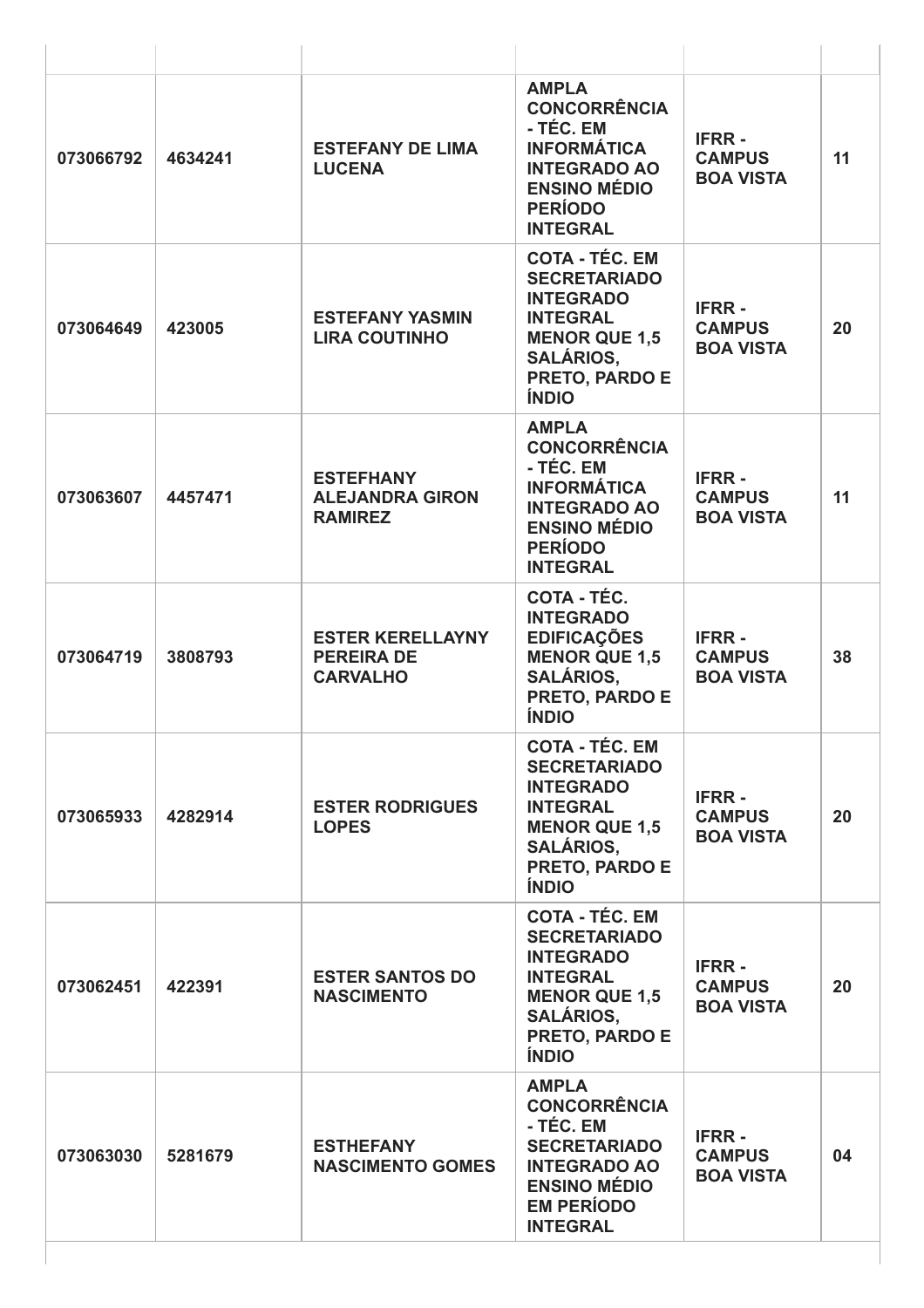| 073062330 | 452303  | <b>EVANILSON MIRANDA</b><br><b>ALVES</b>                          | <b>AMPLA</b><br><b>CONCORRÊNCIA</b><br>- TÉC. EM<br><b>INFORMÁTICA</b><br><b>INTEGRADO AO</b><br><b>ENSINO MÉDIO</b><br><b>PERÍODO</b><br><b>INTEGRAL</b>         | <b>IFRR-</b><br><b>CAMPUS</b><br><b>BOA VISTA</b> | 11 |
|-----------|---------|-------------------------------------------------------------------|-------------------------------------------------------------------------------------------------------------------------------------------------------------------|---------------------------------------------------|----|
| 073066205 | 4992970 | <b>EVELLEN VITORIA</b><br><b>CHATTERSINCH</b><br><b>GONCALVES</b> | <b>AMPLA</b><br><b>CONCORRÊNCIA</b><br>- TÉC. EM<br><b>INFORMÁTICA</b><br><b>INTEGRADO AO</b><br><b>ENSINO MÉDIO</b><br><b>PERÍODO</b><br><b>INTEGRAL</b>         | <b>IFRR-</b><br><b>CAMPUS</b><br><b>BOA VISTA</b> | 11 |
| 073062384 | 3477463 | <b>EVELLY SILVA DE</b><br><b>ARAUJO</b>                           | <b>AMPLA</b><br><b>CONCORRÊNCIA</b><br>- TÉC. EM<br><b>INFORMÁTICA</b><br><b>INTEGRADO AO</b><br><b>ENSINO MÉDIO</b><br><b>PERÍODO</b><br><b>INTEGRAL</b>         | <b>IFRR-</b><br><b>CAMPUS</b><br><b>BOA VISTA</b> | 11 |
| 073063099 | 3640043 | <b>EVERTON CERQUEIRA</b><br><b>DE OLIVEIRA</b>                    | <b>AMPLA</b><br><b>CONCORRÊNCIA</b><br>- TÉC. EM<br><b>SECRETARIADO</b><br><b>INTEGRADO AO</b><br><b>ENSINO MÉDIO</b><br><b>EM PERÍODO</b><br><b>INTEGRAL</b>     | <b>IFRR-</b><br><b>CAMPUS</b><br><b>BOA VISTA</b> | 04 |
| 073064036 | 3735095 | <b>EVERTON DE AQUINO</b><br><b>SILVA</b>                          | <b>AMPLA</b><br><b>CONCORRÊNCIA</b><br>- TÉC. EM<br><b>ELETRÔNICA</b><br><b>INTEGRADO AO</b><br><b>ENSINO MÉDIO</b>                                               | <b>IFRR-</b><br><b>CAMPUS</b><br><b>BOA VISTA</b> | 27 |
| 073063259 | 5175127 | <b>EVILLY CAREN</b><br><b>CONCEICAO</b><br><b>DEODORO</b>         | <b>COTA - TÉC. EM</b><br><b>SECRETARIADO</b><br><b>INTEGRADO</b><br><b>INTEGRAL</b><br><b>MENOR QUE 1,5</b><br><b>SALÁRIOS,</b><br>PRETO, PARDO E<br><b>ÍNDIO</b> | <b>IFRR-</b><br><b>CAMPUS</b><br><b>BOA VISTA</b> | 20 |
| 073063293 | 3471667 | <b>EVINLLYN BEATRIZ</b><br><b>LIMA DIAS</b>                       | <b>COTA - TÉC. EM</b><br><b>SECRETARIADO</b><br><b>INTEGRADO</b><br><b>INTEGRAL</b><br><b>MENOR QUE 1,5</b><br><b>SALÁRIOS,</b><br>PRETO, PARDO E<br><b>ÍNDIO</b> | <b>IFRR-</b><br><b>CAMPUS</b><br><b>BOA VISTA</b> | 20 |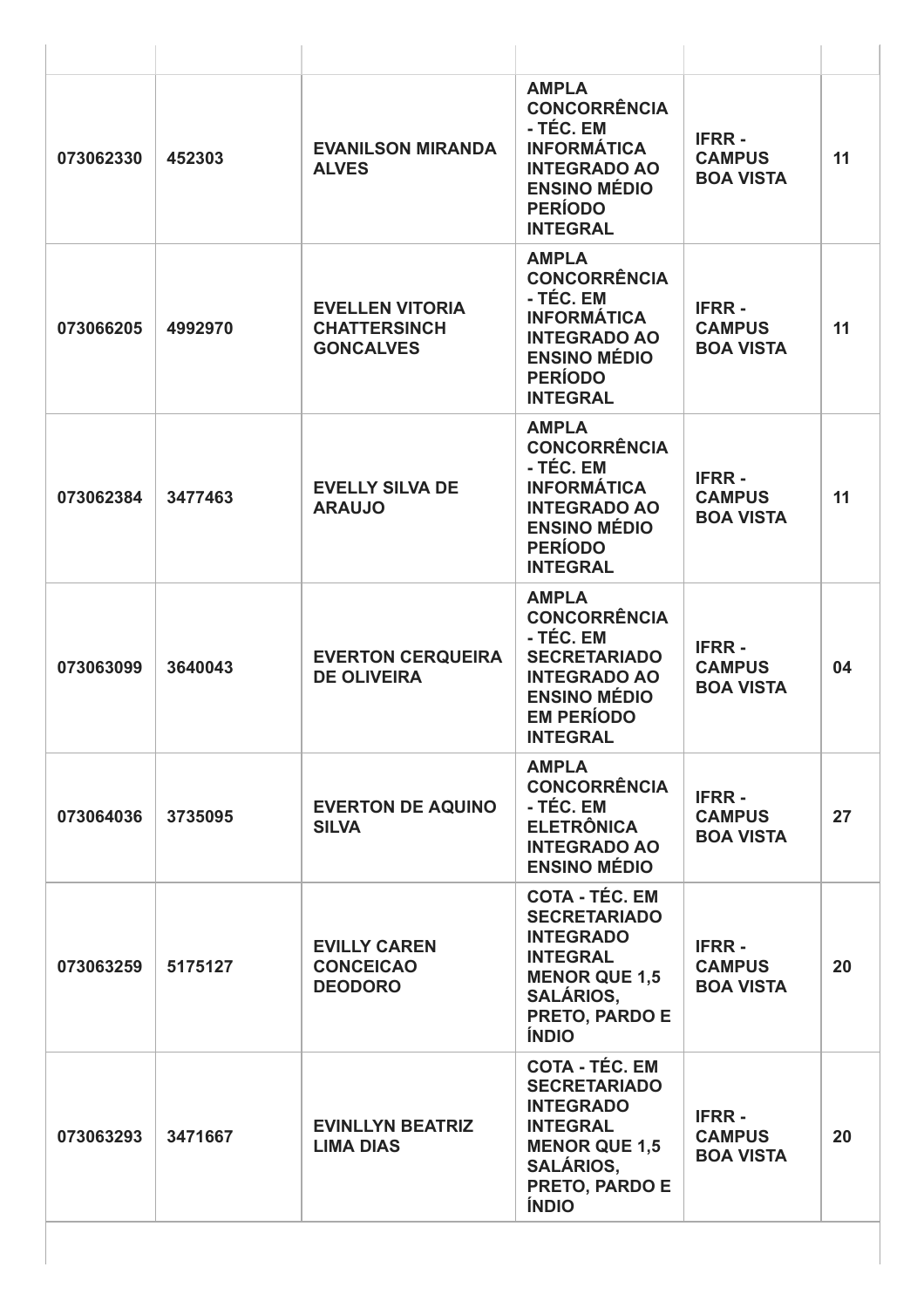| 073067463 | 4889584 | <b>EWERTON MATHEUS</b><br><b>MARQUES OLIVEIRA</b> | COTA - TÉC.<br><b>INTEGRADO</b><br><b>EDIFICAÇÕES</b><br><b>MAIOR QUE 1,5</b><br><b>SALÁRIOS SEM</b><br><b>ETNIA</b><br><b>DECLARADA</b>                      | <b>IFRR-</b><br><b>CAMPUS</b><br><b>BOA VISTA</b> | 38              |
|-----------|---------|---------------------------------------------------|---------------------------------------------------------------------------------------------------------------------------------------------------------------|---------------------------------------------------|-----------------|
| 073062854 | 4449274 | <b>EYSHILA SANTANA</b><br><b>DERZI</b>            | <b>AMPLA</b><br><b>CONCORRÊNCIA</b><br>- TÉC. EM<br><b>SECRETARIADO</b><br><b>INTEGRADO AO</b><br><b>ENSINO MÉDIO</b><br><b>EM PERÍODO</b><br><b>INTEGRAL</b> | <b>IFRR-</b><br><b>CAMPUS</b><br><b>BOA VISTA</b> | 04              |
| 073067390 | 337542  | <b>EZEQUIEL ALVES</b><br><b>MEDEIROS</b>          | <b>COTA - TÉC. EM</b><br><b>ELETRÔNICA</b><br><b>INTEGRADO</b><br><b>MAIOR QUE 1,5</b><br><b>SALÁRIOS,</b><br>PRETO, PARDO E<br><b>ÍNDIO</b>                  | <b>IFRR-</b><br><b>CAMPUS</b><br><b>BOA VISTA</b> | 02              |
| 073065643 | 378501  | <b>FABIANA KAROLAINE</b><br><b>SARAIVA LIMA</b>   | <b>AMPLA</b><br><b>CONCORRÊNCIA</b><br>- TÉC.<br><b>INTEGRADO EM</b><br><b>EDIFICAÇÕES</b>                                                                    | <b>IFRR-</b><br><b>CAMPUS</b><br><b>BOA VISTA</b> | 32              |
| 073062902 | 4136942 | <b>FABIO EDUARDO</b><br><b>CASTRO DA COSTA</b>    | <b>AMPLA</b><br><b>CONCORRÊNCIA</b><br>- TÉC. EM<br><b>SECRETARIADO</b><br><b>INTEGRADO AO</b><br><b>ENSINO MÉDIO</b><br><b>EM PERÍODO</b><br><b>INTEGRAL</b> | <b>IFRR-</b><br><b>CAMPUS</b><br><b>BOA VISTA</b> | 04              |
| 073062652 | 4367324 | <b>FABIO EDUARDO</b><br><b>TAVEIRA NAPOLEAO</b>   | <b>AMPLA</b><br><b>CONCORRÊNCIA</b><br>- TÉC.<br><b>INTEGRADO EM</b><br><b>EDIFICAÇÕES</b>                                                                    | <b>IFRR-</b><br><b>CAMPUS</b><br><b>BOA VISTA</b> | 32 <sub>2</sub> |
| 073065218 | 462115  | <b>FABRICIO DE</b><br><b>ALMEIDA VILA NOVA</b>    | <b>AMPLA</b><br><b>CONCORRÊNCIA</b><br>- TÉC. EM<br><b>INFORMÁTICA</b><br><b>INTEGRADO AO</b><br><b>ENSINO MÉDIO</b><br><b>PERÍODO</b><br><b>INTEGRAL</b>     | <b>IFRR-</b><br><b>CAMPUS</b><br><b>BOA VISTA</b> | 11              |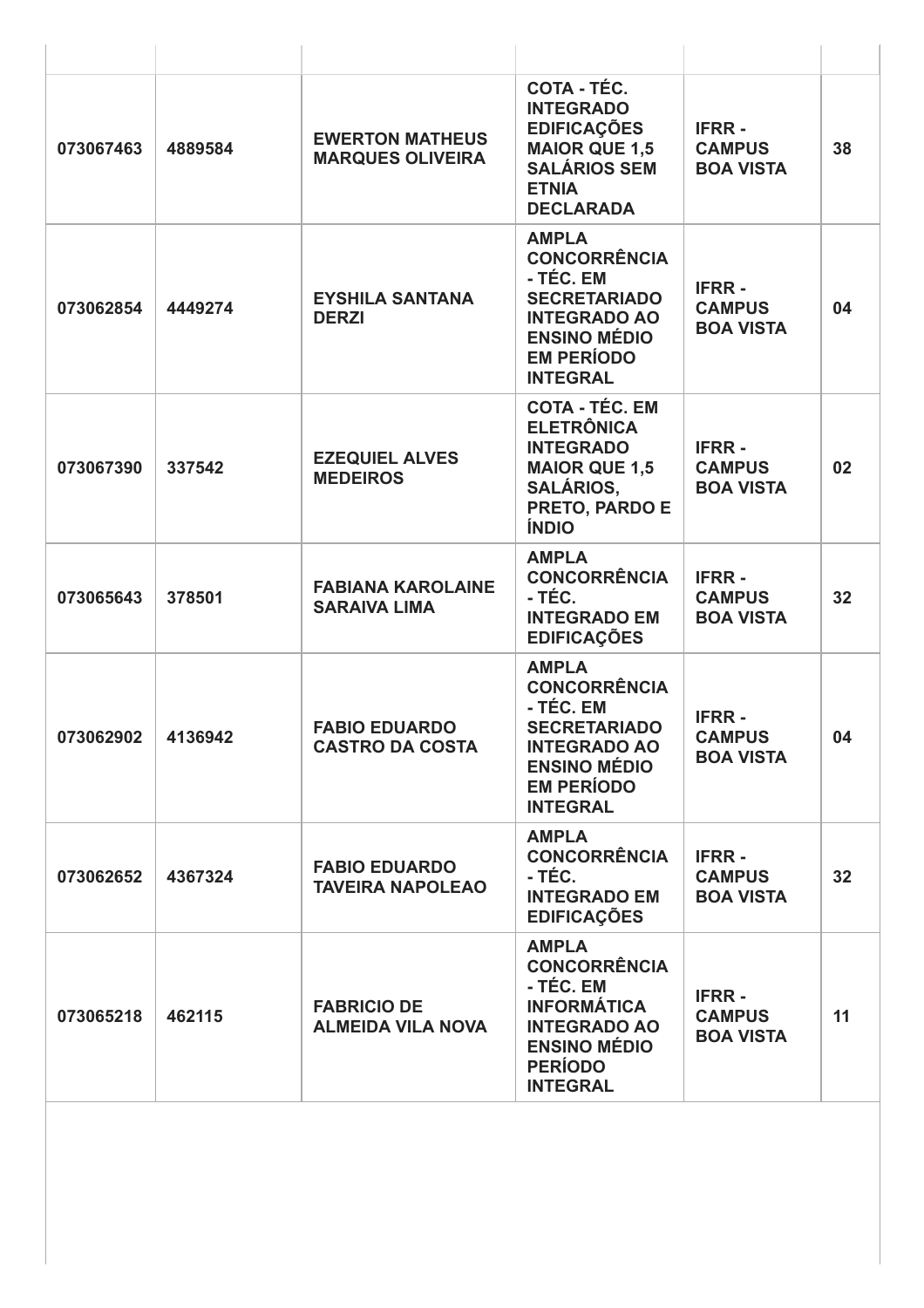| 073066828 | 4349962 | <b>FABRIZIA DE SOUZA</b><br><b>CHAGAS</b>           | <b>AMPLA</b><br><b>CONCORRÊNCIA</b><br>- TÉC. EM<br><b>INFORMÁTICA</b><br><b>INTEGRADO AO</b><br><b>ENSINO MÉDIO</b><br><b>PERÍODO</b><br><b>INTEGRAL</b> | <b>IFRR-</b><br><b>CAMPUS</b><br><b>BOA VISTA</b> | 11 |
|-----------|---------|-----------------------------------------------------|-----------------------------------------------------------------------------------------------------------------------------------------------------------|---------------------------------------------------|----|
| 073063098 | 5140234 | <b>FAGNER TAVARES DA</b><br><b>ROCHA</b>            | <b>AMPLA</b><br><b>CONCORRÊNCIA</b><br>- TÉC. EM<br><b>INFORMÁTICA</b><br><b>INTEGRADO AO</b><br><b>ENSINO MÉDIO</b><br><b>PERÍODO</b><br><b>INTEGRAL</b> | <b>IFRR-</b><br><b>CAMPUS</b><br><b>BOA VISTA</b> | 11 |
| 073063974 | 5241596 | <b>FAYLANY RIBEIRO</b><br><b>RAMOS</b>              | <b>AMPLA</b><br><b>CONCORRÊNCIA</b><br>- TÉC.<br><b>INTEGRADO EM</b><br><b>EDIFICAÇÕES</b>                                                                | <b>IFRR-</b><br><b>CAMPUS</b><br><b>BOA VISTA</b> | 32 |
| 073062411 | 4189965 | <b>FELIPE GABRIEL</b><br><b>SANTOS DANTAS</b>       | COTA - TÉC.<br><b>INTEGRADO</b><br><b>EDIFICAÇÕES</b><br><b>MENOR QUE 1,5</b><br><b>SALÁRIOS SEM</b><br><b>ETNIA</b><br><b>DECLARADA</b>                  | <b>IFRR-</b><br><b>CAMPUS</b><br><b>BOA VISTA</b> | 39 |
| 073064418 | 4795083 | <b>FELIPE GEOVANE DA</b><br><b>SILVA COSTA LIMA</b> | <b>AMPLA</b><br><b>CONCORRÊNCIA</b><br>- TÉC.<br><b>INTEGRADO EM</b><br><b>EDIFICAÇÕES</b>                                                                | <b>IFRR-</b><br><b>CAMPUS</b><br><b>BOA VISTA</b> | 32 |
| 073064896 | 4600746 | <b>FELIPI GABRIEL DE</b><br><b>SOUZA DIAS</b>       | <b>AMPLA</b><br><b>CONCORRÊNCIA</b><br>- TÉC. EM<br><b>INFORMÁTICA</b><br><b>INTEGRADO AO</b><br><b>ENSINO MÉDIO</b><br><b>PERÍODO</b><br><b>INTEGRAL</b> | <b>IFRR-</b><br><b>CAMPUS</b><br><b>BOA VISTA</b> | 11 |
| 073065872 | 4737920 | <b>FERNANDA CAMILLE</b><br><b>QUEIROZ PEDRIGAO</b>  | <b>AMPLA</b><br><b>CONCORRÊNCIA</b><br>- TÉC. EM<br><b>INFORMÁTICA</b><br><b>INTEGRADO AO</b><br><b>ENSINO MÉDIO</b><br><b>PERÍODO</b><br><b>INTEGRAL</b> | <b>IFRR-</b><br><b>CAMPUS</b><br><b>BOA VISTA</b> | 11 |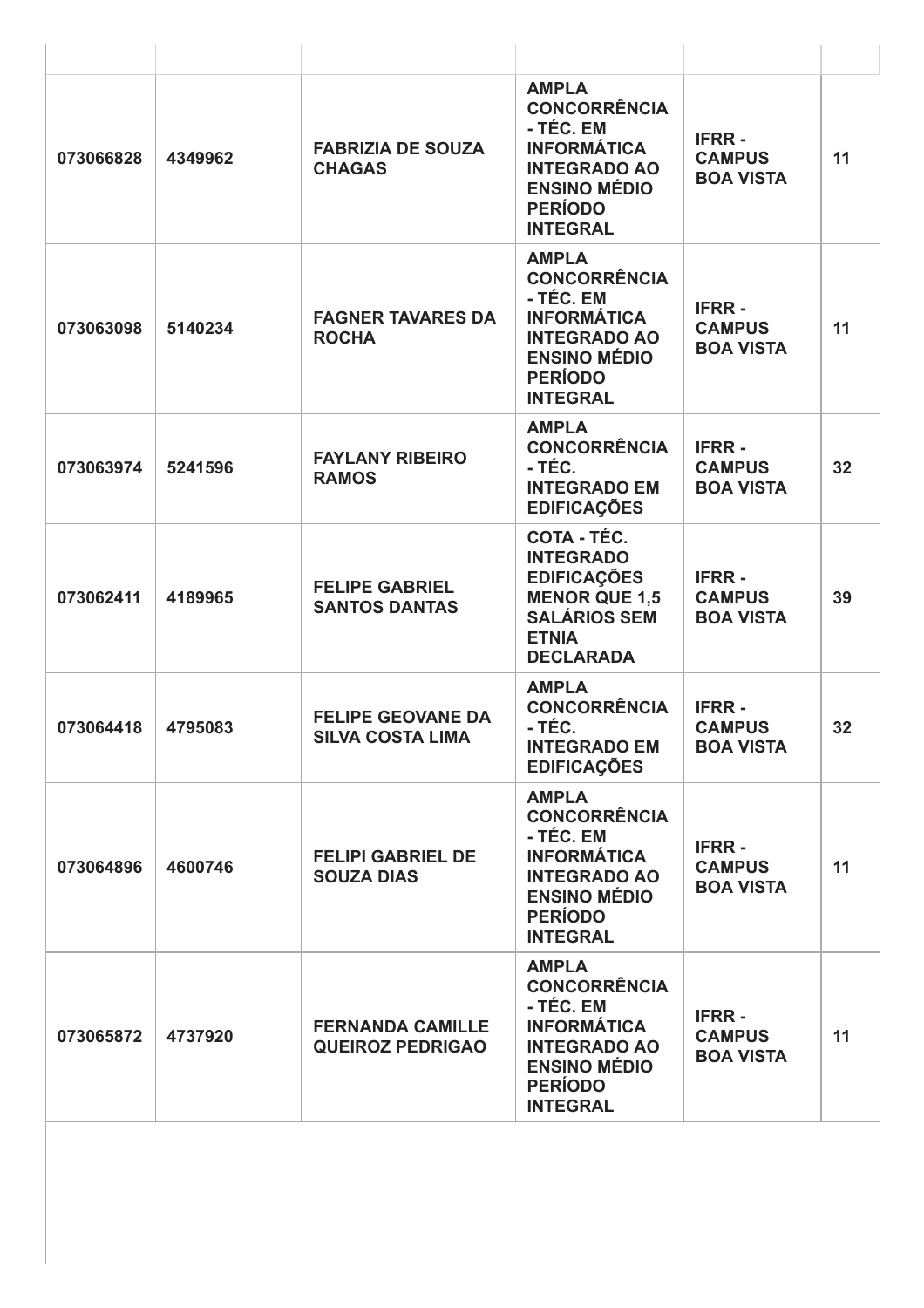| 073062910 | 437466  | <b>FERNANDA CASTRO</b><br><b>LIMA</b>                        | <b>AMPLA</b><br><b>CONCORRÊNCIA</b><br>- TÉC. EM<br><b>INFORMÁTICA</b><br><b>INTEGRADO AO</b><br><b>ENSINO MÉDIO</b><br><b>PERÍODO</b><br><b>INTEGRAL</b>        | <b>IFRR-</b><br><b>CAMPUS</b><br><b>BOA VISTA</b> | 11 |
|-----------|---------|--------------------------------------------------------------|------------------------------------------------------------------------------------------------------------------------------------------------------------------|---------------------------------------------------|----|
| 073063381 | 4292197 | <b>FERNANDA MORAES</b><br><b>BARAUNA</b><br><b>MAGALHAES</b> | <b>AMPLA</b><br><b>CONCORRÊNCIA</b><br>- TÉC. EM<br><b>ELETRÔNICA</b><br><b>INTEGRADO AO</b><br><b>ENSINO MÉDIO</b>                                              | <b>IFRR-</b><br><b>CAMPUS</b><br><b>BOA VISTA</b> | 27 |
| 073064272 | 5192579 | <b>FERNANDA VITORIA</b><br><b>MOREIRA MELO</b>               | <b>AMPLA</b><br><b>CONCORRÊNCIA</b><br>- TÉC. EM<br><b>INFORMÁTICA</b><br><b>INTEGRADO AO</b><br><b>ENSINO MÉDIO</b><br><b>PERÍODO</b><br><b>INTEGRAL</b>        | <b>IFRR-</b><br><b>CAMPUS</b><br><b>BOA VISTA</b> | 11 |
| 073062728 | 3210901 | <b>FERNANDO JOSE</b><br><b>MENDES NOJOSA</b>                 | <b>COTA - TÉC. EM</b><br><b>INFORMÁTICA</b><br><b>INTEGRADO</b><br><b>INTEGRAL</b><br><b>MENOR QUE 1,5</b><br><b>SALÁRIOS,</b><br>PRETO, PARDO E<br><b>ÍNDIO</b> | <b>IFRR-</b><br><b>CAMPUS</b><br><b>BOA VISTA</b> | 24 |
| 073065875 | 4737938 | <b>FERNANDO JOSE</b><br><b>RODRIGUES</b><br><b>SOBRINHO</b>  | <b>AMPLA</b><br><b>CONCORRÊNCIA</b><br>- TÉC. EM<br><b>INFORMÁTICA</b><br><b>INTEGRADO AO</b><br><b>ENSINO MÉDIO</b><br><b>PERÍODO</b><br><b>INTEGRAL</b>        | <b>IFRR-</b><br><b>CAMPUS</b><br><b>BOA VISTA</b> | 11 |
| 073063103 | 5140293 | <b>FERNANDO TAVARES</b><br><b>DA ROCHA</b>                   | <b>AMPLA</b><br><b>CONCORRÊNCIA</b><br>- TÉC. EM<br><b>INFORMÁTICA</b><br><b>INTEGRADO AO</b><br><b>ENSINO MÉDIO</b><br><b>PERÍODO</b><br><b>INTEGRAL</b>        | <b>IFRR-</b><br><b>CAMPUS</b><br><b>BOA VISTA</b> | 11 |
| 073067052 | 5085837 | <b>FRANCIELI COSTA</b>                                       | <b>AMPLA</b><br><b>CONCORRÊNCIA</b><br>- TÉC. EM<br><b>SECRETARIADO</b><br><b>INTEGRADO AO</b><br><b>ENSINO MÉDIO</b><br><b>EM PERÍODO</b><br><b>INTEGRAL</b>    | <b>IFRR-</b><br><b>CAMPUS</b><br><b>BOA VISTA</b> | 04 |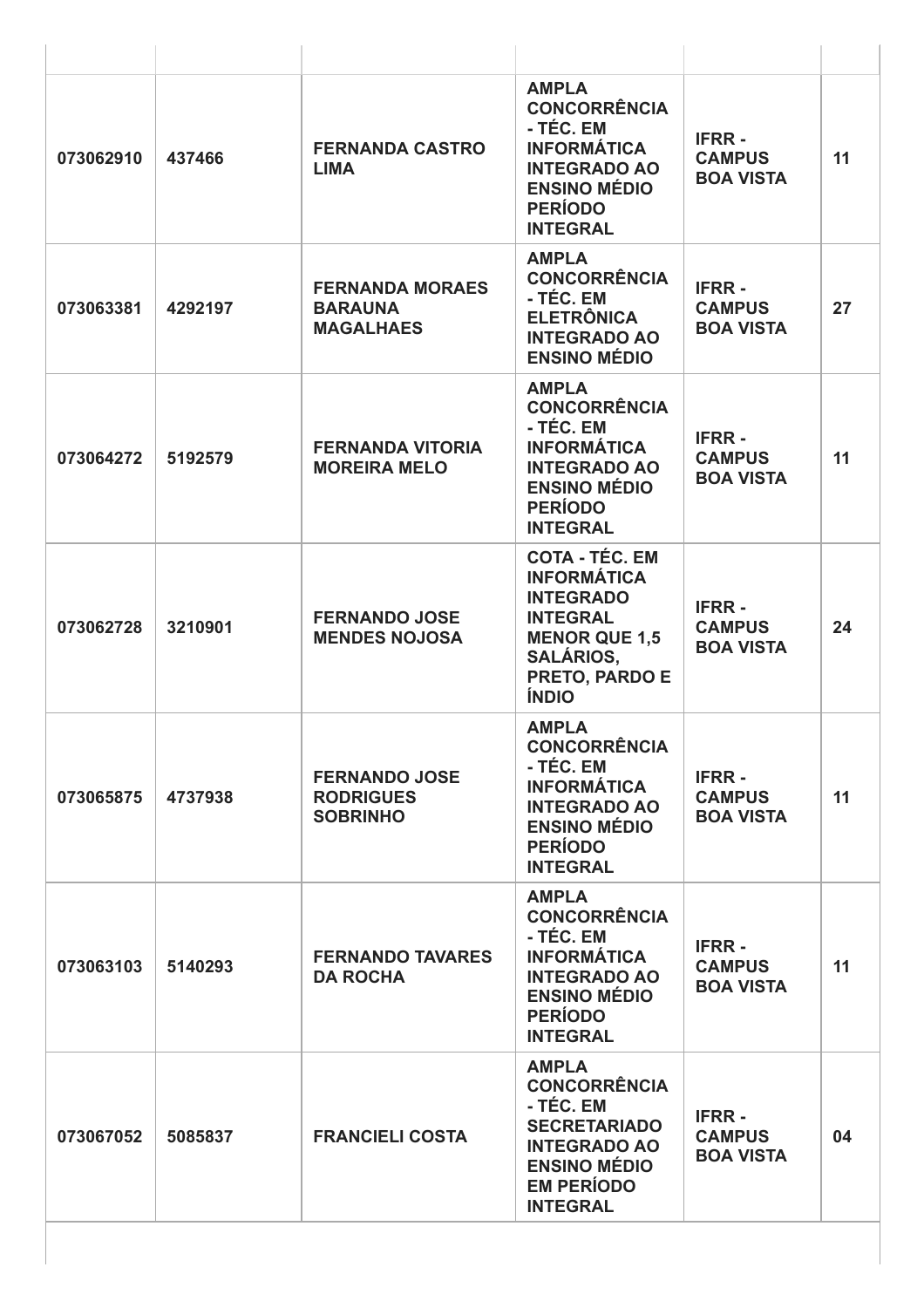| 073064755 | 7883765    | <b>FRANCINETO</b><br><b>PEREIRA CRUZ</b>                           | <b>AMPLA</b><br><b>CONCORRÊNCIA</b><br>- TÉC.<br><b>INTEGRADO EM</b><br><b>EDIFICAÇÕES</b>                                                                       | <b>IFRR-</b><br><b>CAMPUS</b><br><b>BOA VISTA</b> | 32 <sub>2</sub> |
|-----------|------------|--------------------------------------------------------------------|------------------------------------------------------------------------------------------------------------------------------------------------------------------|---------------------------------------------------|-----------------|
| 073063579 | 4184858    | <b>FRANCISCO DE ASSIS</b><br><b>SABINO NETTO</b>                   | COTA - TÉC.<br><b>INTEGRADO</b><br><b>EDIFICAÇÕES</b><br><b>MENOR QUE 1,5</b><br><b>SALÁRIOS,</b><br>PRETO, PARDO E<br><b>ÍNDIO</b>                              | <b>IFRR-</b><br><b>CAMPUS</b><br><b>BOA VISTA</b> | 38              |
| 073063223 | 389357     | <b>FRANCISCO ITALO</b><br><b>NUNES OLIVEIRA DE</b><br><b>SOUZA</b> | <b>COTA - TÉC. EM</b><br><b>INFORMÁTICA</b><br><b>INTEGRADO</b><br><b>INTEGRAL</b><br><b>MENOR QUE 1,5</b><br><b>SALÁRIOS,</b><br>PRETO, PARDO E<br><b>ÍNDIO</b> | <b>IFRR-</b><br><b>CAMPUS</b><br><b>BOA VISTA</b> | 24              |
| 073063884 | 5343984    | <b>FRANCISCO JUNIOR</b><br><b>DOS SANTOS DIAS</b>                  | <b>AMPLA</b><br><b>CONCORRÊNCIA</b><br>- TÉC.<br><b>INTEGRADO EM</b><br><b>EDIFICAÇÕES</b>                                                                       | <b>IFRR-</b><br><b>CAMPUS</b><br><b>BOA VISTA</b> | 32              |
| 073066990 | 4714342    | <b>FRANCISCO</b><br><b>LEONARDO DE</b><br><b>ARAUJO SAMPANHO</b>   | <b>AMPLA</b><br><b>CONCORRÊNCIA</b><br>- TÉC. EM<br><b>INFORMÁTICA</b><br><b>INTEGRADO AO</b><br><b>ENSINO MÉDIO</b><br><b>PERIODO</b><br><b>INTEGRAL</b>        | <b>IFRR-</b><br><b>CAMPUS</b><br><b>BOA VISTA</b> | 11              |
| 073067088 | 8485003336 | <b>FRANKLIN GONZALEZ</b><br><b>VERDU</b>                           | <b>AMPLA</b><br><b>CONCORRÊNCIA</b><br>- TÉC. EM<br><b>SECRETARIADO</b><br><b>INTEGRADO AO</b><br><b>ENSINO MÉDIO</b><br><b>EM PERÍODO</b><br><b>INTEGRAL</b>    | <b>IFRR-</b><br><b>CAMPUS</b><br><b>BOA VISTA</b> | 04              |
| 073064796 | 5039673    | <b>FRAYNA KAMILLY</b><br><b>MOREIRA DA SILVA</b>                   | <b>AMPLA</b><br><b>CONCORRÊNCIA</b><br>- TÉC. EM<br><b>SECRETARIADO</b><br><b>INTEGRADO AO</b><br><b>ENSINO MÉDIO</b><br><b>EM PERÍODO</b><br><b>INTEGRAL</b>    | <b>IFRR-</b><br><b>CAMPUS</b><br><b>BOA VISTA</b> | 04              |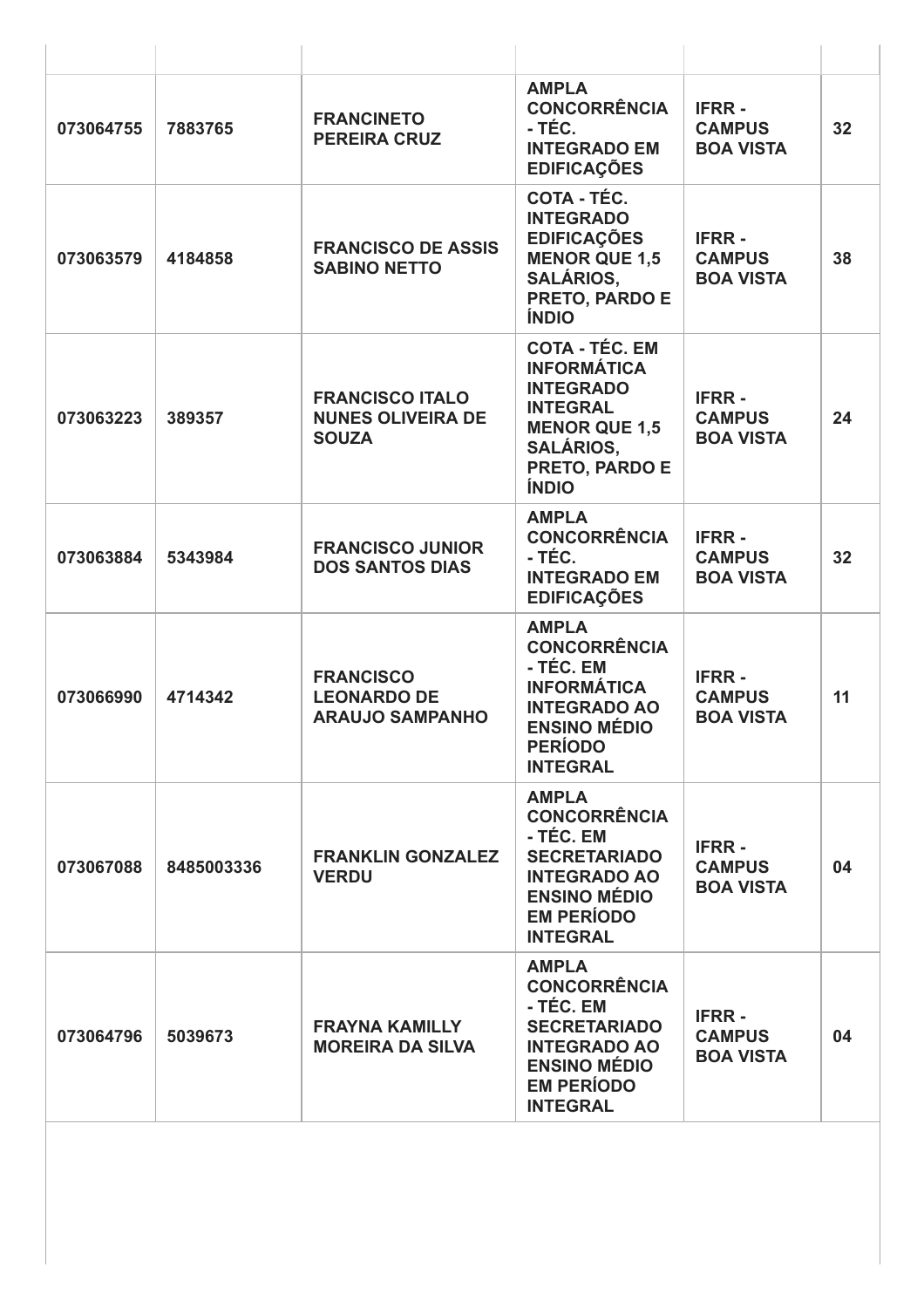| 073067460 | 4232402 | <b>GABRIELA ALVES</b><br><b>TUPINAMBA</b>      | <b>AMPLA</b><br><b>CONCORRÊNCIA</b><br>- TÉC. EM<br><b>SECRETARIADO</b><br><b>INTEGRADO AO</b><br><b>ENSINO MÉDIO</b><br><b>EM PERÍODO</b><br><b>INTEGRAL</b> | <b>IFRR-</b><br><b>CAMPUS</b><br><b>BOA VISTA</b> | 04 |
|-----------|---------|------------------------------------------------|---------------------------------------------------------------------------------------------------------------------------------------------------------------|---------------------------------------------------|----|
| 073066298 | 4087933 | <b>GABRIELA CASTRO</b><br><b>GOMES</b>         | <b>AMPLA</b><br><b>CONCORRÊNCIA</b><br>- TÉC. EM<br><b>INFORMÁTICA</b><br><b>INTEGRADO AO</b><br><b>ENSINO MÉDIO</b><br><b>PERÍODO</b><br><b>INTEGRAL</b>     | <b>IFRR-</b><br><b>CAMPUS</b><br><b>BOA VISTA</b> | 11 |
| 073065764 | 466123  | <b>GABRIELA CUNHA</b><br><b>BEZERRA SANTOS</b> | <b>AMPLA</b><br><b>CONCORRÊNCIA</b><br>- TÉC. EM<br><b>SECRETARIADO</b><br><b>INTEGRADO AO</b><br><b>ENSINO MÉDIO</b><br><b>EM PERÍODO</b><br><b>INTEGRAL</b> | <b>IFRR-</b><br><b>CAMPUS</b><br><b>BOA VISTA</b> | 04 |
| 073064236 | 4729471 | <b>GABRIELA</b><br><b>FERNANDES DA SILVA</b>   | <b>AMPLA</b><br><b>CONCORRÊNCIA</b><br>- TÉC.<br><b>INTEGRADO EM</b><br><b>EDIFICAÇÕES</b>                                                                    | <b>IFRR-</b><br><b>CAMPUS</b><br><b>BOA VISTA</b> | 32 |
| 073065973 | 4384490 | <b>GABRIELA MELO DOS</b><br><b>SANTOS</b>      | <b>AMPLA</b><br><b>CONCORRÊNCIA</b><br>- TÉC. EM<br><b>INFORMÁTICA</b><br><b>INTEGRADO AO</b><br><b>ENSINO MÉDIO</b><br><b>PERÍODO</b><br><b>INTEGRAL</b>     | <b>IFRR-</b><br><b>CAMPUS</b><br><b>BOA VISTA</b> | 11 |
| 073064958 | 5150515 | <b>GABRIELA MIGUEL DA</b><br><b>SILVA</b>      | <b>AMPLA</b><br><b>CONCORRÊNCIA</b><br>- TÉC. EM<br><b>SECRETARIADO</b><br><b>INTEGRADO AO</b><br><b>ENSINO MÉDIO</b><br><b>EM PERÍODO</b><br><b>INTEGRAL</b> | <b>IFRR-</b><br><b>CAMPUS</b><br><b>BOA VISTA</b> | 04 |
| 073067350 | 443804  | <b>GABRIELA SANTOS</b><br><b>SOUSA</b>         | <b>AMPLA</b><br><b>CONCORRÊNCIA</b><br>- TÉC. EM<br><b>SECRETARIADO</b><br><b>INTEGRADO AO</b><br><b>ENSINO MÉDIO</b><br><b>EM PERÍODO</b><br><b>INTEGRAL</b> | <b>IFRR-</b><br><b>CAMPUS</b><br><b>BOA VISTA</b> | 04 |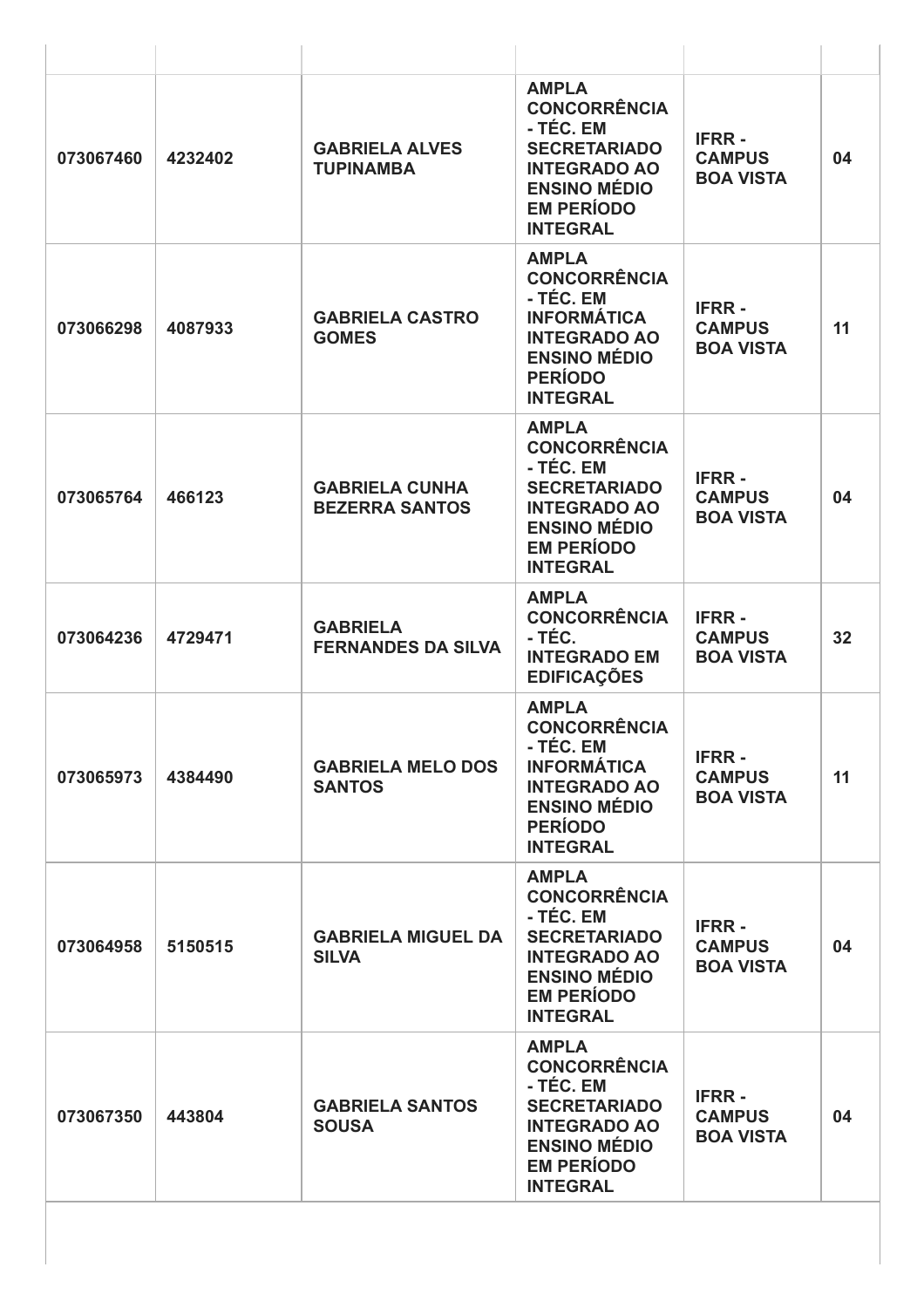| 073066770 | 6808016       | <b>GABRIEL BENICIO</b><br><b>LUCKMANN</b>                      | <b>AMPLA</b><br><b>CONCORRÊNCIA</b><br>- TÉC. EM<br><b>INFORMÁTICA</b><br><b>INTEGRADO AO</b><br><b>ENSINO MÉDIO</b><br><b>PERÍODO</b><br><b>INTEGRAL</b>        | <b>IFRR-</b><br><b>CAMPUS</b><br><b>BOA VISTA</b> | 11 |
|-----------|---------------|----------------------------------------------------------------|------------------------------------------------------------------------------------------------------------------------------------------------------------------|---------------------------------------------------|----|
| 073064150 | 2002010449511 | <b>GABRIEL</b><br><b>CAVALCANTE</b><br><b>BARBOSA</b>          | <b>AMPLA</b><br><b>CONCORRÊNCIA</b><br>- TÉC.<br><b>INTEGRADO EM</b><br><b>EDIFICAÇÕES</b>                                                                       | <b>IFRR-</b><br><b>CAMPUS</b><br><b>BOA VISTA</b> | 32 |
| 073066276 | 3618382       | <b>GABRIEL DO</b><br><b>NASCIMENTO MELO</b>                    | <b>COTA - TÉC. EM</b><br><b>INFORMÁTICA</b><br><b>INTEGRADO</b><br><b>INTEGRAL</b><br><b>MAIOR QUE 1,5</b><br><b>SALÁRIOS,</b><br>PRETO, PARDO E<br><b>ÍNDIO</b> | <b>IFRR-</b><br><b>CAMPUS</b><br><b>BOA VISTA</b> | 22 |
| 073064353 | 467850        | <b>GABRIEL EDUARDO</b><br><b>MAGALHAES</b><br><b>SGANZERLA</b> | <b>COTA - TÉC. EM</b><br><b>ELETRÔNICA</b><br><b>INTEGRADO</b><br><b>MENOR OU</b><br><b>IGUAL A 1,5</b><br><b>SALÁRIOS,</b><br>PRETO, PARDO E<br><b>ÍNDIO</b>    | <b>IFRR-</b><br><b>CAMPUS</b><br><b>BOA VISTA</b> | 01 |
| 073064082 | 4686314       | <b>GABRIELE RIBEIRO</b><br><b>DINIZ</b>                        | <b>AMPLA</b><br><b>CONCORRÊNCIA</b><br>- TÉC. EM<br><b>SECRETARIADO</b><br><b>INTEGRADO AO</b><br><b>ENSINO MÉDIO</b><br><b>EM PERÍODO</b><br><b>INTEGRAL</b>    | <b>IFRR-</b><br><b>CAMPUS</b><br><b>BOA VISTA</b> | 04 |
| 073064762 | 4188721       | <b>GABRIELE</b><br><b>VASCONCELOS DE</b><br><b>ALBUQUERQUE</b> | <b>AMPLA</b><br><b>CONCORRÊNCIA</b><br>- TÉC.<br><b>INTEGRADO EM</b><br><b>EDIFICAÇÕES</b>                                                                       | <b>IFRR-</b><br><b>CAMPUS</b><br><b>BOA VISTA</b> | 32 |
| 073063221 | 4510500       | <b>GABRIEL FLORENCIO</b><br><b>LOPES DOS SANTOS</b>            | <b>COTA - TÉC. EM</b><br><b>ELETRÔNICA</b><br><b>INTEGRADO</b><br><b>MENOR OU</b><br><b>IGUAL A 1,5</b><br><b>SALÁRIOS,</b><br>PRETO, PARDO E<br><b>ÍNDIO</b>    | <b>IFRR-</b><br><b>CAMPUS</b><br><b>BOA VISTA</b> | 01 |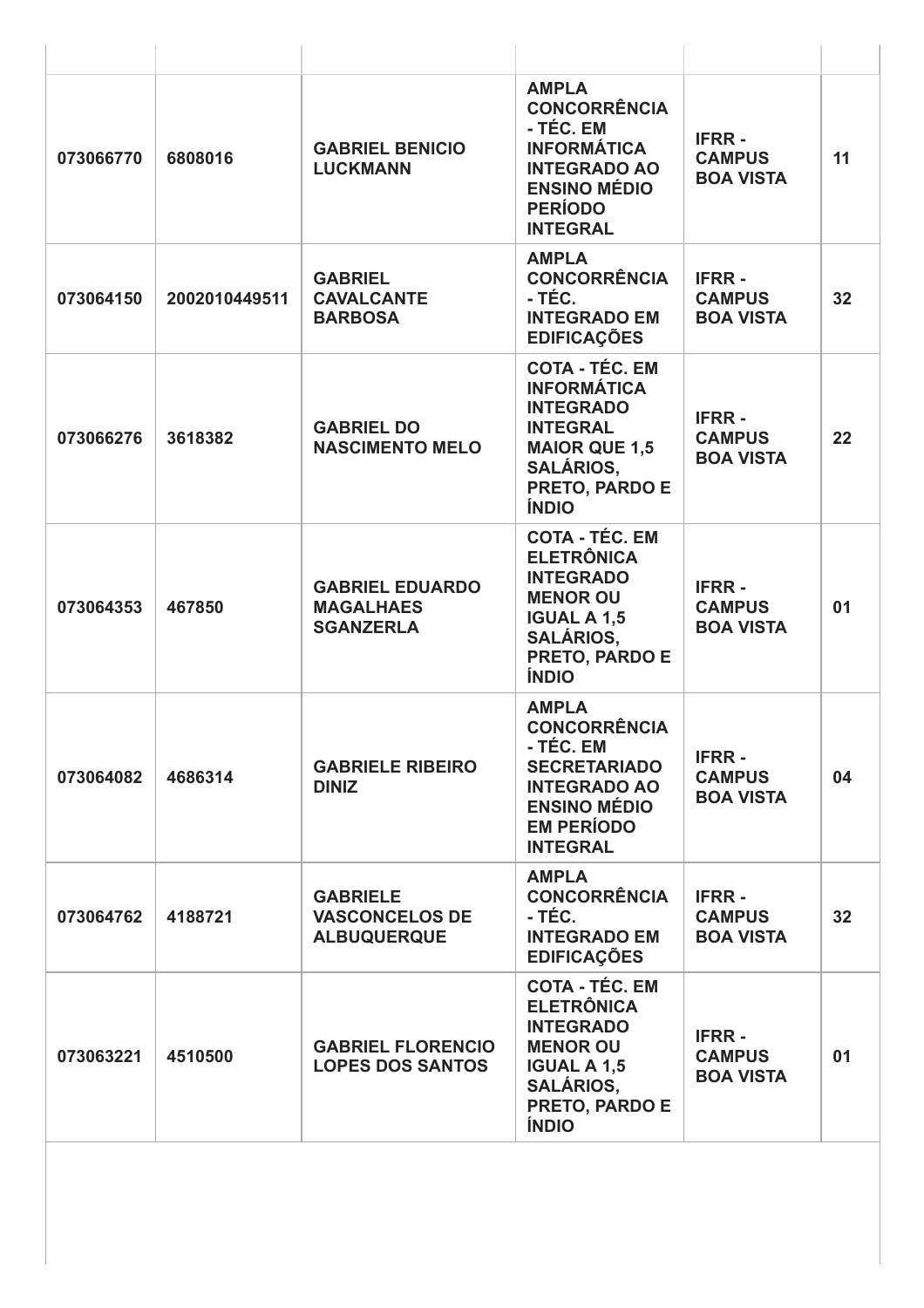| 073064532 | 4501616 | <b>GABRIELLA MOREIRA</b><br><b>ALVES</b>                    | <b>COTA - TÉC. EM</b><br><b>INFORMÁTICA</b><br><b>INTEGRADO</b><br><b>INTEGRAL</b><br><b>MENOR QUE 1,5</b><br><b>SALÁRIOS,</b><br>PRETO, PARDO E<br><b>ÍNDIO</b> | <b>IFRR-</b><br><b>CAMPUS</b><br><b>BOA VISTA</b> | 24 |
|-----------|---------|-------------------------------------------------------------|------------------------------------------------------------------------------------------------------------------------------------------------------------------|---------------------------------------------------|----|
| 073063559 | 4887247 | <b>GABRIELLE BAU</b><br><b>SALES QUEIROZ</b>                | <b>AMPLA</b><br><b>CONCORRÊNCIA</b><br>- TÉC. EM<br><b>SECRETARIADO</b><br><b>INTEGRADO AO</b><br><b>ENSINO MÉDIO</b><br><b>EM PERÍODO</b><br><b>INTEGRAL</b>    | <b>IFRR-</b><br><b>CAMPUS</b><br><b>BOA VISTA</b> | 04 |
| 073062388 | 4460359 | <b>GABRIELLE CRISTINY</b><br><b>LAGO RAMOS</b>              | <b>COTA - TÉC. EM</b><br><b>INFORMÁTICA</b><br><b>INTEGRADO</b><br><b>INTEGRAL</b><br><b>MENOR QUE 1,5</b><br><b>SALÁRIOS,</b><br>PRETO, PARDO E<br><b>ÍNDIO</b> | <b>IFRR-</b><br><b>CAMPUS</b><br><b>BOA VISTA</b> | 24 |
| 073064049 | 4435001 | <b>GABRIELLE FERREIRA</b><br><b>DE SOUSA SOBRAL</b>         | <b>AMPLA</b><br><b>CONCORRÊNCIA</b><br>- TÉC. EM<br><b>SECRETARIADO</b><br><b>INTEGRADO AO</b><br><b>ENSINO MÉDIO</b><br><b>EM PERÍODO</b><br><b>INTEGRAL</b>    | <b>IFRR-</b><br><b>CAMPUS</b><br><b>BOA VISTA</b> | 04 |
| 073063327 | 5240034 | <b>GABRIELLE MORAES</b><br><b>BATISTA</b>                   | <b>AMPLA</b><br><b>CONCORRÊNCIA</b><br>- TÉC. EM<br><b>ELETROTÉCNICA</b><br><b>INTEGRADO AO</b><br><b>ENSINO MÉDIO</b>                                           | <b>IFRR-</b><br><b>CAMPUS</b><br><b>BOA VISTA</b> | 29 |
| 073066163 | 5267587 | <b>GABRIELLY</b><br><b>ALEXSANDRA NUNES</b><br><b>ALVES</b> | COTA - TÉC.<br><b>ELETROTÉCNICA</b><br><b>INTEGRADO</b><br><b>MENOR QUE 1,5</b><br><b>SALÁRIOS,</b><br>PRETO, PARDO E<br><b>ÍNDIO</b>                            | <b>IFRR-</b><br><b>CAMPUS</b><br><b>BOA VISTA</b> | 30 |
| 073067114 | 5382491 | <b>GABRIELLY KAIZE DA</b><br><b>CUNHA</b>                   | <b>AMPLA</b><br><b>CONCORRÊNCIA</b><br>- TÉC. EM<br><b>INFORMÁTICA</b><br><b>INTEGRADO AO</b><br><b>ENSINO MÉDIO</b><br><b>PERÍODO</b><br><b>INTEGRAL</b>        | <b>IFRR-</b><br><b>CAMPUS</b><br><b>BOA VISTA</b> | 11 |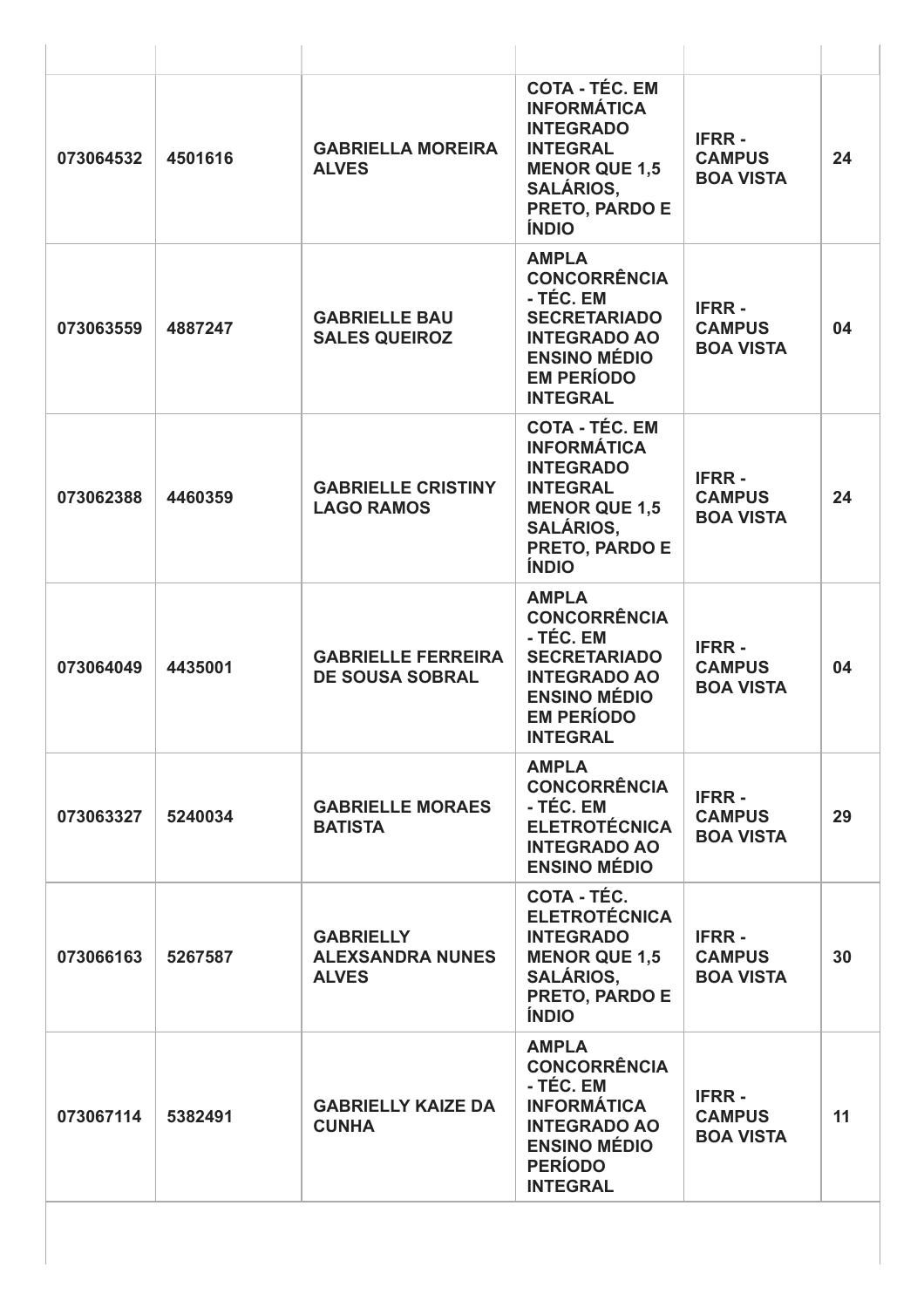| 073065125 | 4082214 | <b>GABRIEL MARINHO</b><br><b>BREVES</b>                     | <b>AMPLA</b><br><b>CONCORRÊNCIA</b><br>- TÉC. EM<br><b>SECRETARIADO</b><br><b>INTEGRADO AO</b><br><b>ENSINO MÉDIO</b><br><b>EM PERÍODO</b><br><b>INTEGRAL</b> | <b>IFRR-</b><br><b>CAMPUS</b><br><b>BOA VISTA</b> | 04              |
|-----------|---------|-------------------------------------------------------------|---------------------------------------------------------------------------------------------------------------------------------------------------------------|---------------------------------------------------|-----------------|
| 073067275 | 4498950 | <b>GABRIEL MELO DOS</b><br><b>REIS</b>                      | <b>AMPLA</b><br><b>CONCORRÊNCIA</b><br>- TÉC. EM<br><b>INFORMÁTICA</b><br><b>INTEGRADO AO</b><br><b>ENSINO MÉDIO</b><br><b>PERÍODO</b><br><b>INTEGRAL</b>     | <b>IFRR-</b><br><b>CAMPUS</b><br><b>BOA VISTA</b> | 11              |
| 073066695 | 4334280 | <b>GABRIEL RODRIGUES</b><br><b>SOUSA SILVA</b>              | <b>AMPLA</b><br><b>CONCORRÊNCIA</b><br>- TÉC.<br><b>INTEGRADO EM</b><br><b>EDIFICAÇÕES</b>                                                                    | <b>IFRR-</b><br><b>CAMPUS</b><br><b>BOA VISTA</b> | 32              |
| 073064773 | 4387309 | <b>GABRIEL RODRIGUES</b><br><b>TELES</b>                    | <b>AMPLA</b><br><b>CONCORRÊNCIA</b><br>- TÉC.<br><b>INTEGRADO EM</b><br><b>EDIFICAÇÕES</b>                                                                    | <b>IFRR-</b><br><b>CAMPUS</b><br><b>BOA VISTA</b> | 32              |
| 073067391 | 5283884 | <b>GABRIELY DA SILVA</b><br><b>DE MELO JUSTINO</b>          | <b>AMPLA</b><br><b>CONCORRÊNCIA</b><br>- TÉC. EM<br><b>SECRETARIADO</b><br><b>INTEGRADO AO</b><br><b>ENSINO MÉDIO</b><br><b>EM PERÍODO</b><br><b>INTEGRAL</b> | <b>IFRR-</b><br><b>CAMPUS</b><br><b>BOA VISTA</b> | 04              |
| 073067150 | 4271068 | <b>GABRYEL WIRE</b><br><b>CAVALCANTE</b><br><b>COUTINHO</b> | <b>AMPLA</b><br><b>CONCORRÊNCIA</b><br>- TÉC. EM<br><b>INFORMÁTICA</b><br><b>INTEGRADO AO</b><br><b>ENSINO MÉDIO</b><br><b>PERÍODO</b><br><b>INTEGRAL</b>     | <b>IFRR-</b><br><b>CAMPUS</b><br><b>BOA VISTA</b> | 11              |
| 073063953 | 4432118 | <b>GEORGE VICTOR</b><br><b>SIQUEIRA COSTA</b>               | <b>AMPLA</b><br><b>CONCORRÊNCIA</b><br>- TÉC.<br><b>INTEGRADO EM</b><br><b>EDIFICAÇÕES</b>                                                                    | <b>IFRR-</b><br><b>CAMPUS</b><br><b>BOA VISTA</b> | 32 <sub>2</sub> |
| 073063890 | 5227038 | <b>GEOVANNA SANTOS</b><br><b>DE ARAUJO</b>                  | <b>AMPLA</b><br><b>CONCORRÊNCIA</b><br>- TÉC. EM<br><b>SECRETARIADO</b><br><b>INTEGRADO AO</b><br><b>ENSINO MÉDIO</b><br><b>EM PERÍODO</b><br><b>INTEGRAL</b> | <b>IFRR-</b><br><b>CAMPUS</b><br><b>BOA VISTA</b> | 04              |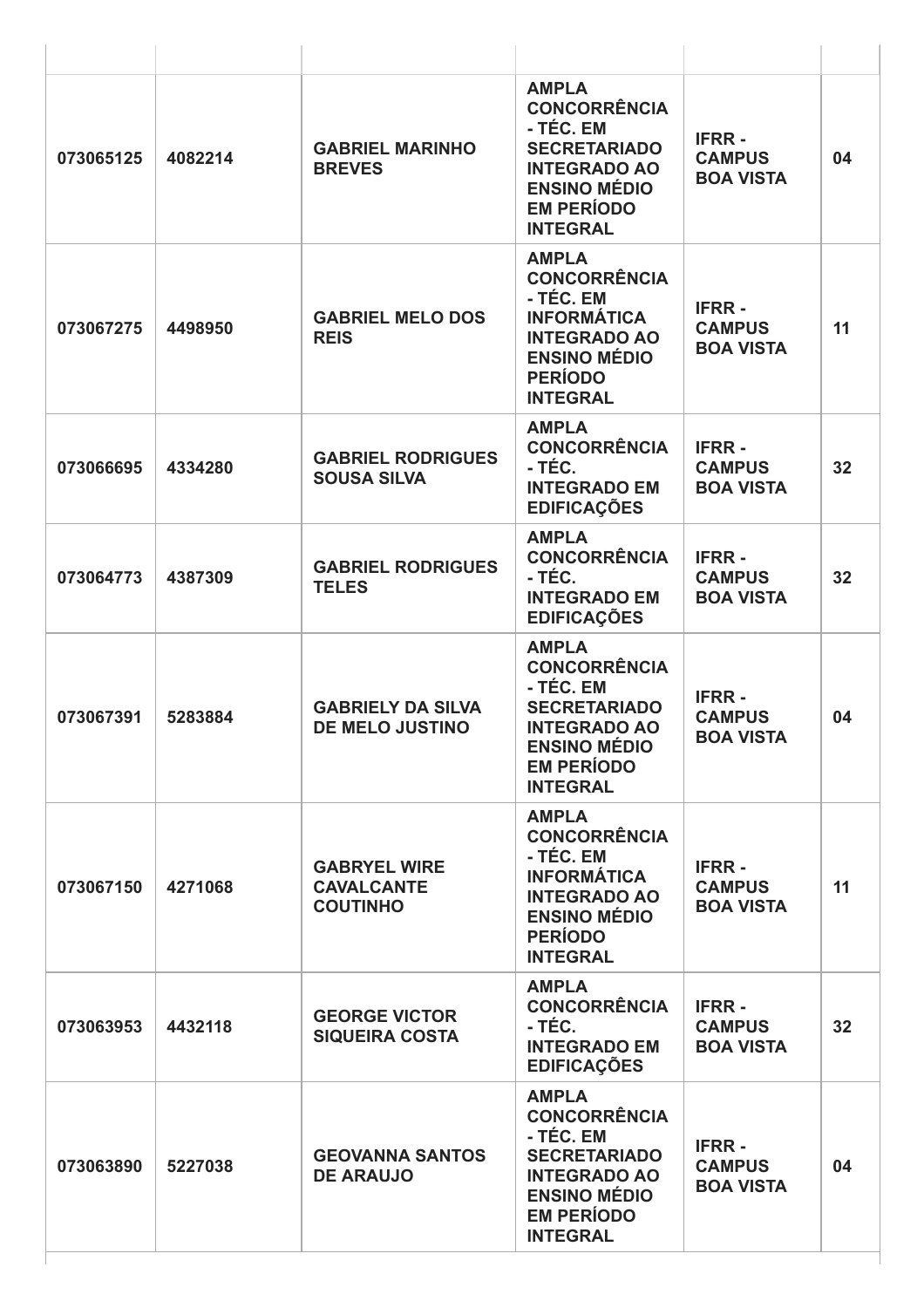| 073063785 | 4649915 | <b>GILBERTO</b><br><b>ALEXSANDRO</b><br><b>ALMEIDA PESSOA</b> | <b>AMPLA</b><br><b>CONCORRÊNCIA</b><br>- TÉC.<br><b>INTEGRADO EM</b><br><b>EDIFICAÇÕES</b>                                                                    | <b>IFRR-</b><br><b>CAMPUS</b><br><b>BOA VISTA</b> | 32 |
|-----------|---------|---------------------------------------------------------------|---------------------------------------------------------------------------------------------------------------------------------------------------------------|---------------------------------------------------|----|
| 073066892 | 4170938 | <b>GILBERTO SOUSA</b><br><b>GOMES JUNIOR</b>                  | COTA - TÉC.<br><b>INTEGRADO</b><br><b>EDIFICAÇÕES</b><br><b>MAIOR QUE 1,5</b><br><b>SALÁRIOS,</b><br>PRETO, PARDO E<br><b>ÍNDIO</b>                           | <b>IFRR-</b><br><b>CAMPUS</b><br><b>BOA VISTA</b> | 36 |
| 073065284 | 472778  | <b>GILIARD SANTOS DA</b><br><b>SILVA</b>                      | <b>AMPLA</b><br><b>CONCORRÊNCIA</b><br>- TÉC. EM<br><b>ELETRÔNICA</b><br><b>INTEGRADO AO</b><br><b>ENSINO MÉDIO</b>                                           | <b>IFRR-</b><br><b>CAMPUS</b><br><b>BOA VISTA</b> | 27 |
| 073067485 | 434838  | <b>GIORDANNO BRUNO</b><br><b>ABREU COSTA</b>                  | <b>AMPLA</b><br><b>CONCORRÊNCIA</b><br>- TÉC. EM<br><b>INFORMÁTICA</b><br><b>INTEGRADO AO</b><br><b>ENSINO MÉDIO</b><br><b>PERÍODO</b><br><b>INTEGRAL</b>     | <b>IFRR-</b><br><b>CAMPUS</b><br><b>BOA VISTA</b> | 11 |
| 073066866 | 3469018 | <b>GIOVANNA BEZERRA</b><br><b>GUIMARAES</b>                   | <b>AMPLA</b><br><b>CONCORRÊNCIA</b><br>- TÉC. EM<br><b>ELETRÔNICA</b><br><b>INTEGRADO AO</b><br><b>ENSINO MÉDIO</b>                                           | <b>IFRR-</b><br><b>CAMPUS</b><br><b>BOA VISTA</b> | 27 |
| 073066513 | 4816897 | <b>GIOVANNA KARLA DE</b><br><b>SOUZA ROCHA</b>                | <b>AMPLA</b><br><b>CONCORRÊNCIA</b><br>- TÉC.<br><b>INTEGRADO EM</b><br><b>EDIFICAÇÕES</b>                                                                    | <b>IFRR-</b><br><b>CAMPUS</b><br><b>BOA VISTA</b> | 32 |
| 073064497 | 5071330 | <b>GIOVANNA LEAL</b><br><b>MUNIZ DE BRITO</b>                 | <b>AMPLA</b><br><b>CONCORRÊNCIA</b><br>- TÉC.<br><b>INTEGRADO EM</b><br><b>EDIFICAÇÕES</b>                                                                    | <b>IFRR-</b><br><b>CAMPUS</b><br><b>BOA VISTA</b> | 33 |
| 073067196 | 5062519 | <b>GIOVANNA MAFRA E</b><br><b>SILVA</b>                       | <b>AMPLA</b><br><b>CONCORRÊNCIA</b><br>- TÉC. EM<br><b>SECRETARIADO</b><br><b>INTEGRADO AO</b><br><b>ENSINO MÉDIO</b><br><b>EM PERÍODO</b><br><b>INTEGRAL</b> | <b>IFRR-</b><br><b>CAMPUS</b><br><b>BOA VISTA</b> | 04 |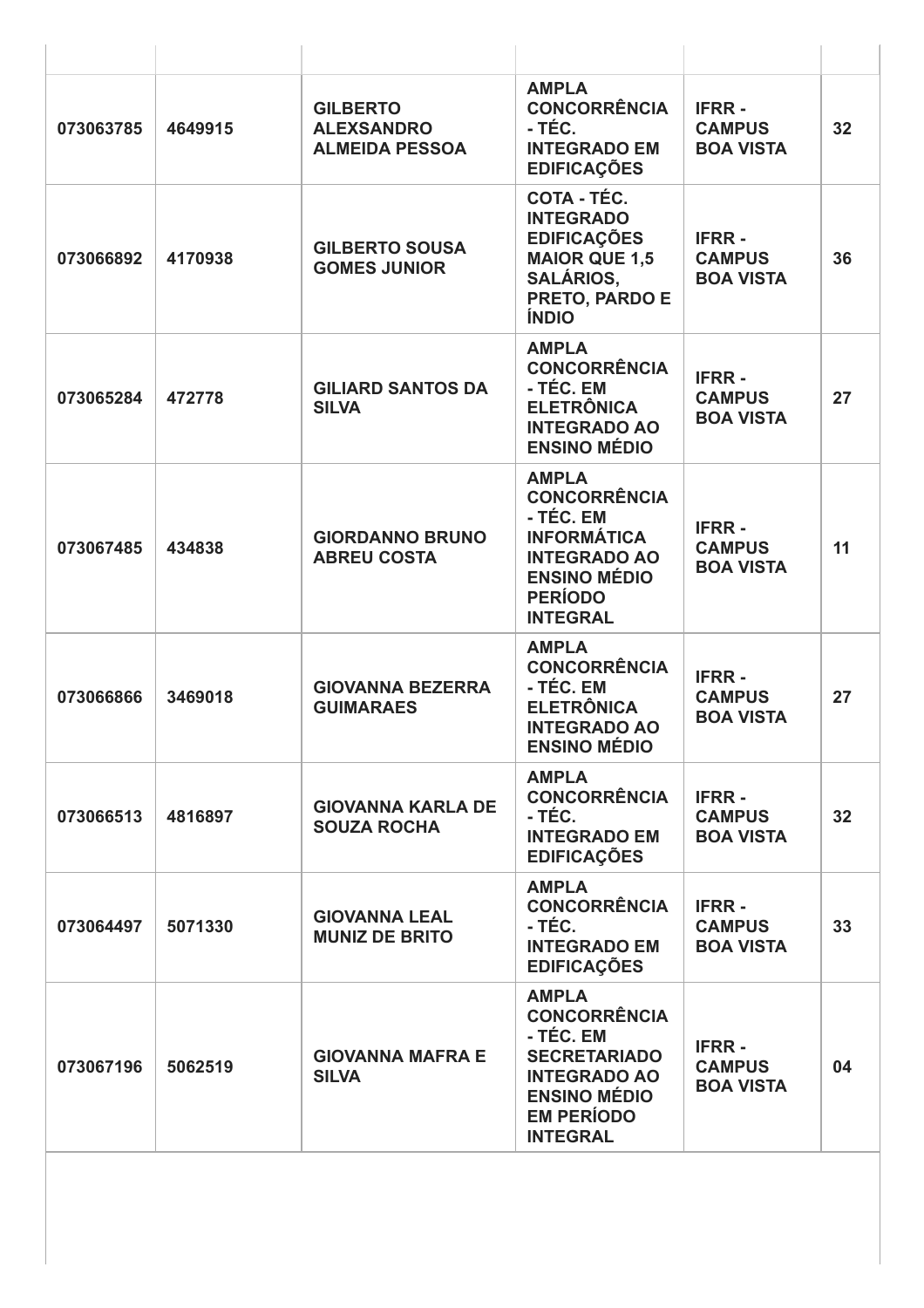| 073064720 | 339748  | <b>GIOVANNI REIS</b><br><b>LACERDA</b>               | <b>AMPLA</b><br><b>CONCORRÊNCIA</b><br>- TÉC. EM<br><b>INFORMÁTICA</b><br><b>INTEGRADO AO</b><br><b>ENSINO MÉDIO</b><br><b>PERÍODO</b><br><b>INTEGRAL</b>         | <b>IFRR-</b><br><b>CAMPUS</b><br><b>BOA VISTA</b> | 11 |
|-----------|---------|------------------------------------------------------|-------------------------------------------------------------------------------------------------------------------------------------------------------------------|---------------------------------------------------|----|
| 073065961 | 5368618 | <b>GISELE ALVES DE</b><br><b>OLIVEIRA</b>            | <b>AMPLA</b><br><b>CONCORRÊNCIA</b><br>- TÉC. EM<br><b>SECRETARIADO</b><br><b>INTEGRADO AO</b><br><b>ENSINO MÉDIO</b><br><b>EM PERÍODO</b><br><b>INTEGRAL</b>     | <b>IFRR-</b><br><b>CAMPUS</b><br><b>BOA VISTA</b> | 04 |
| 073062709 | 5218683 | <b>GISELE STHEFANE</b><br><b>GOMES DA SILVA</b>      | <b>COTA - TÉC. EM</b><br><b>SECRETARIADO</b><br><b>INTEGRADO</b><br><b>INTEGRAL</b><br><b>MENOR QUE 1,5</b><br><b>SALÁRIOS,</b><br>PRETO, PARDO E<br><b>ÍNDIO</b> | <b>IFRR-</b><br><b>CAMPUS</b><br><b>BOA VISTA</b> | 20 |
| 073062664 | 448743  | <b>GISLAINE SUYANNE</b><br><b>ARAUJO PASSOS</b>      | <b>AMPLA</b><br><b>CONCORRÊNCIA</b><br>- TÉC. EM<br><b>SECRETARIADO</b><br><b>INTEGRADO AO</b><br><b>ENSINO MÉDIO</b><br><b>EM PERÍODO</b><br><b>INTEGRAL</b>     | <b>IFRR-</b><br><b>CAMPUS</b><br><b>BOA VISTA</b> | 04 |
| 073063760 | 5133017 | <b>GIULLIANA MARCIA</b><br><b>DE FRANCA FIGUEIRA</b> | <b>AMPLA</b><br><b>CONCORRÊNCIA</b><br>- TÉC. EM<br><b>SECRETARIADO</b><br><b>INTEGRADO AO</b><br><b>ENSINO MÉDIO</b><br><b>EM PERÍODO</b><br><b>INTEGRAL</b>     | <b>IFRR-</b><br><b>CAMPUS</b><br><b>BOA VISTA</b> | 04 |
| 073064428 | 4898710 | <b>GLAUCIA MARIA</b><br><b>SOUSA DE CRISTO</b>       | <b>COTA - TÉC. EM</b><br><b>SECRETARIADO</b><br><b>INTEGRADO</b><br><b>INTEGRAL</b><br><b>MENOR QUE 1,5</b><br><b>SALÁRIOS,</b><br>PRETO, PARDO E<br><b>ÍNDIO</b> | <b>IFRR-</b><br><b>CAMPUS</b><br><b>BOA VISTA</b> | 20 |
| 073063370 | 5119596 | <b>GLEICYELLE BAU</b><br><b>SALES QUEIROZ</b>        | <b>COTA - TÉC. EM</b><br><b>SECRETARIADO</b><br><b>INTEGRADO</b><br><b>INTEGRAL</b><br><b>MENOR QUE 1,5</b><br><b>SALÁRIOS,</b><br>PRETO, PARDO E<br><b>ÍNDIO</b> | <b>IFRR-</b><br><b>CAMPUS</b><br><b>BOA VISTA</b> | 20 |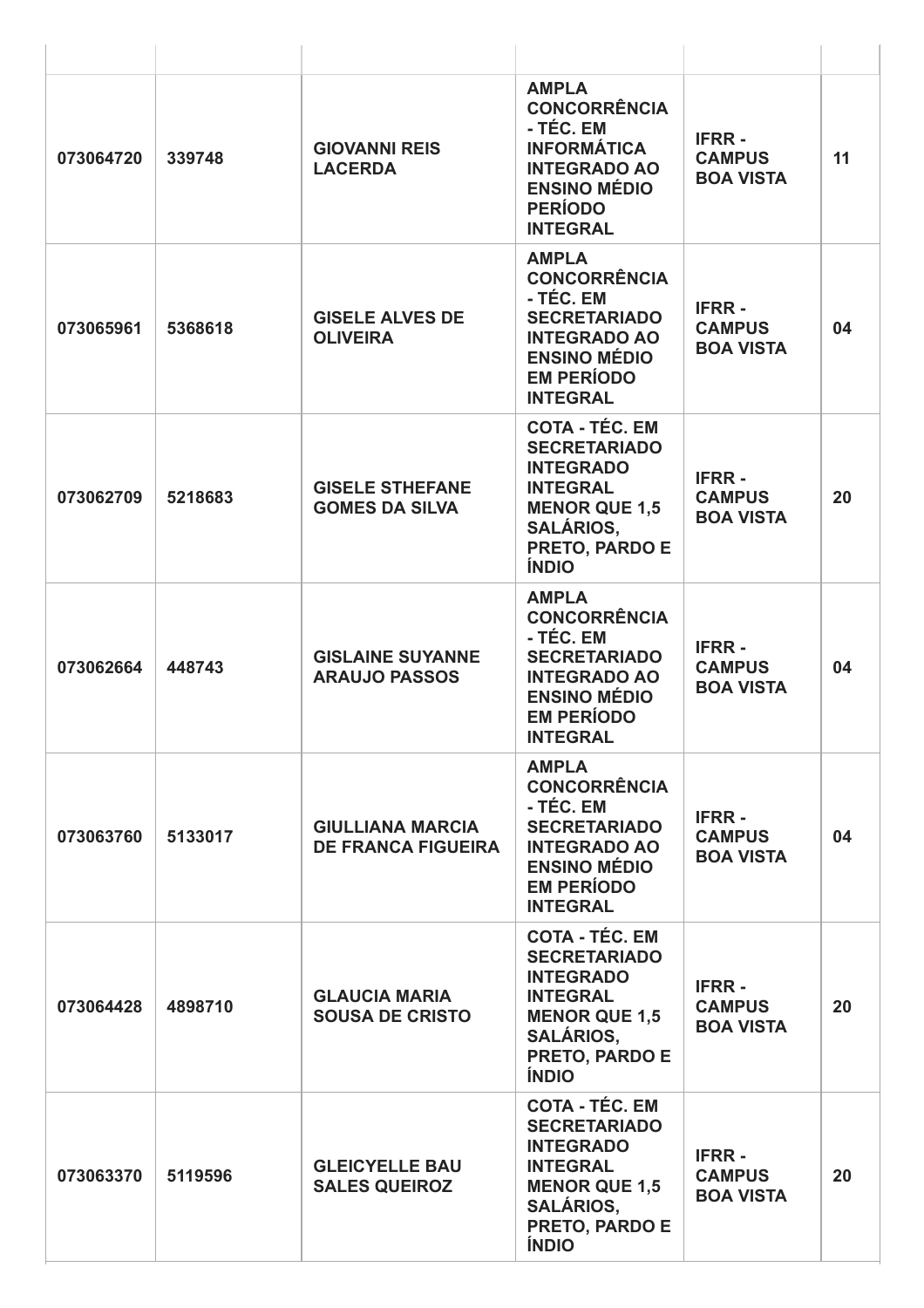| 073063627 | 4934474 | <b>GLEICY KELLY VIEIRA</b><br><b>MARQUES LOBO</b>         | <b>AMPLA</b><br><b>CONCORRÊNCIA</b><br>- TÉC.<br><b>INTEGRADO EM</b><br><b>EDIFICAÇÕES</b>                                                                | <b>IFRR-</b><br><b>CAMPUS</b><br><b>BOA VISTA</b> | 33              |
|-----------|---------|-----------------------------------------------------------|-----------------------------------------------------------------------------------------------------------------------------------------------------------|---------------------------------------------------|-----------------|
| 073063543 | 3694267 | <b>GLENDA AMALHA DE</b><br><b>SOUSA DINIZ</b>             | <b>AMPLA</b><br><b>CONCORRÊNCIA</b><br>- TÉC. EM<br><b>INFORMÁTICA</b><br><b>INTEGRADO AO</b><br><b>ENSINO MÉDIO</b><br><b>PERÍODO</b><br><b>INTEGRAL</b> | <b>IFRR-</b><br><b>CAMPUS</b><br><b>BOA VISTA</b> | 11              |
| 073065190 | 4221761 | <b>GLENDA SANTOS</b><br><b>PADILHA</b>                    | <b>AMPLA</b><br><b>CONCORRÊNCIA</b><br>- TÉC. EM<br><b>INFORMÁTICA</b><br><b>INTEGRADO AO</b><br><b>ENSINO MÉDIO</b><br><b>PERÍODO</b><br><b>INTEGRAL</b> | <b>IFRR-</b><br><b>CAMPUS</b><br><b>BOA VISTA</b> | 11              |
| 073066088 | 4492323 | <b>GUILHERME ALMEIDA</b><br><b>MOTA</b>                   | <b>AMPLA</b><br><b>CONCORRÊNCIA</b><br>- TÉC. EM<br><b>INFORMÁTICA</b><br><b>INTEGRADO AO</b><br><b>ENSINO MÉDIO</b><br><b>PERÍODO</b><br><b>INTEGRAL</b> | <b>IFRR-</b><br><b>CAMPUS</b><br><b>BOA VISTA</b> | 12              |
| 073066188 | 5338840 | <b>GUILHERME BUENO</b><br><b>REINEHR</b>                  | <b>AMPLA</b><br><b>CONCORRÊNCIA</b><br>- TÉC. EM<br><b>INFORMÁTICA</b><br><b>INTEGRADO AO</b><br><b>ENSINO MÉDIO</b><br><b>PERÍODO</b><br><b>INTEGRAL</b> | <b>IFRR-</b><br><b>CAMPUS</b><br><b>BOA VISTA</b> | 12 <sub>2</sub> |
| 073064760 | 4439678 | <b>GUILHERME CALIXTO</b><br><b>BATISTA</b>                | <b>AMPLA</b><br><b>CONCORRÊNCIA</b><br>- TÉC.<br><b>INTEGRADO EM</b><br><b>EDIFICAÇÕES</b>                                                                | <b>IFRR-</b><br><b>CAMPUS</b><br><b>BOA VISTA</b> | 33              |
| 073066169 | 4986091 | <b>GUILHERME</b><br><b>CARDOSO DE SOUSA</b>               | <b>AMPLA</b><br><b>CONCORRÊNCIA</b><br>- TÉC. EM<br><b>ELETRÔNICA</b><br><b>INTEGRADO AO</b><br><b>ENSINO MÉDIO</b>                                       | <b>IFRR-</b><br><b>CAMPUS</b><br><b>BOA VISTA</b> | 27              |
| 073062377 | 4529324 | <b>GUILHERME</b><br><b>CARNEIRO DE</b><br><b>OLIVEIRA</b> | <b>COTA - TÉC.</b><br><b>ELETROTÉCNICA</b><br><b>INTEGRADO</b><br><b>MENOR QUE 1,5</b><br><b>SALÁRIOS,</b><br>PRETO, PARDO E<br><b>ÍNDIO</b>              | <b>IFRR-</b><br><b>CAMPUS</b><br><b>BOA VISTA</b> | 30              |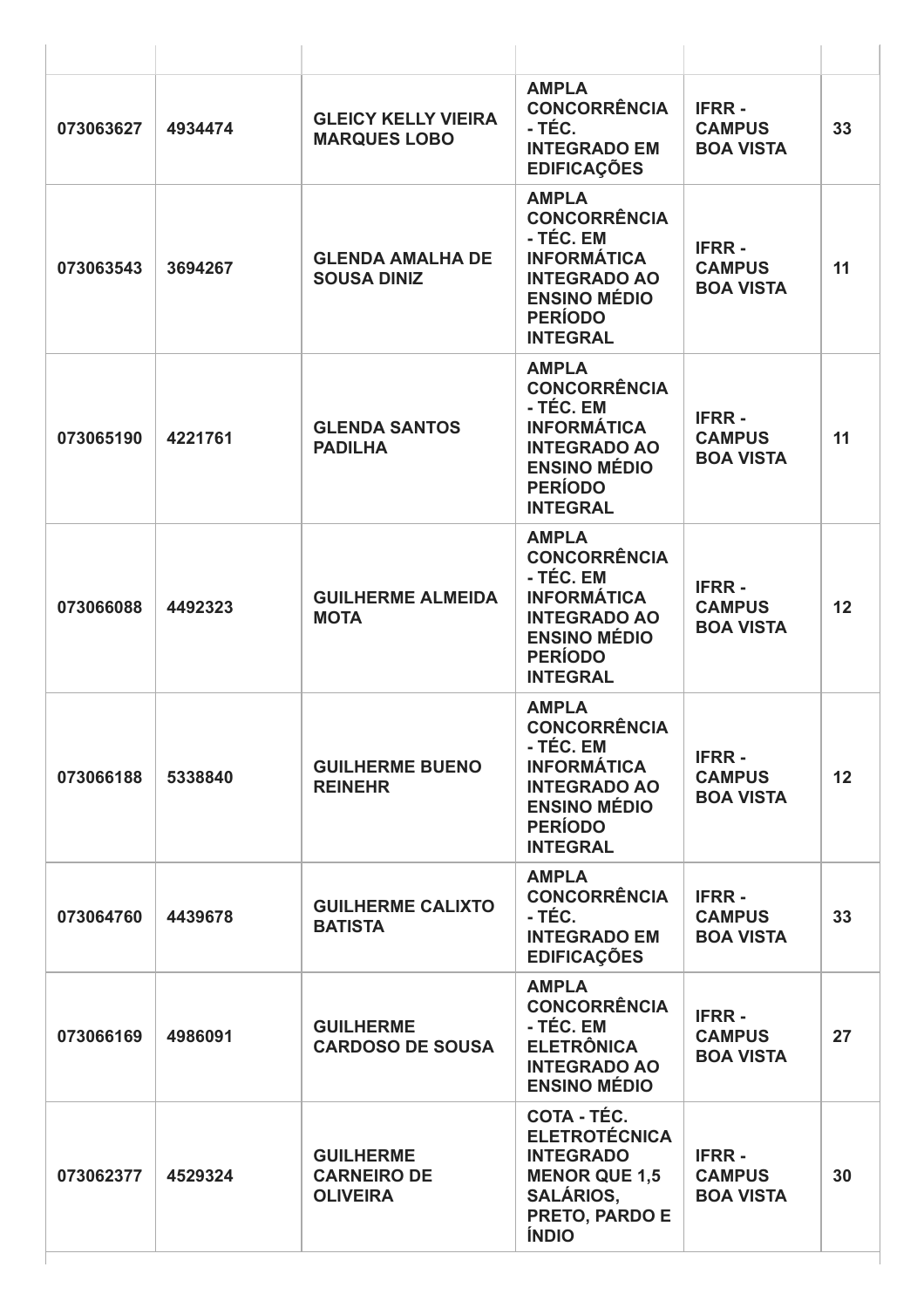| 073062703 | 4615875 | <b>GUILHERME DA SILVA</b><br><b>PONTES</b>             | <b>COTA - TÉC. EM</b><br><b>INFORMÁTICA</b><br><b>INTEGRADO</b><br><b>INTEGRAL</b><br><b>MENOR QUE 1,5</b><br><b>SALÁRIOS,</b><br>PRETO, PARDO E<br><b>ÍNDIO</b> | <b>IFRR-</b><br><b>CAMPUS</b><br><b>BOA VISTA</b> | 24 |
|-----------|---------|--------------------------------------------------------|------------------------------------------------------------------------------------------------------------------------------------------------------------------|---------------------------------------------------|----|
| 073066801 | 5068576 | <b>GUILHERME DE</b><br><b>OLIVEIRA FELIX</b>           | <b>AMPLA</b><br><b>CONCORRÊNCIA</b><br>- TÉC. EM<br><b>INFORMÁTICA</b><br><b>INTEGRADO AO</b><br><b>ENSINO MÉDIO</b><br><b>PERÍODO</b><br><b>INTEGRAL</b>        | <b>IFRR-</b><br><b>CAMPUS</b><br><b>BOA VISTA</b> | 12 |
| 073063255 | 4533445 | <b>GUILHERME DE</b><br><b>SOUZA ARAUJO</b>             | <b>AMPLA</b><br><b>CONCORRÊNCIA</b><br>- TÉC. EM<br><b>INFORMÁTICA</b><br><b>INTEGRADO AO</b><br><b>ENSINO MÉDIO</b><br><b>PERÍODO</b><br><b>INTEGRAL</b>        | <b>IFRR-</b><br><b>CAMPUS</b><br><b>BOA VISTA</b> | 12 |
| 073062818 | 486267  | <b>GUILHERME</b><br><b>FERREIRA DE SOUSA</b>           | <b>AMPLA</b><br><b>CONCORRÊNCIA</b><br>- TÉC. EM<br><b>INFORMÁTICA</b><br><b>INTEGRADO AO</b><br><b>ENSINO MÉDIO</b><br><b>PERÍODO</b><br><b>INTEGRAL</b>        | <b>IFRR-</b><br><b>CAMPUS</b><br><b>BOA VISTA</b> | 12 |
| 073066748 | 4371046 | <b>GUILHERME GOUVEIA</b><br><b>SILVA</b>               | <b>AMPLA</b><br><b>CONCORRÊNCIA</b><br>- TÉC. EM<br><b>INFORMÁTICA</b><br><b>INTEGRADO AO</b><br><b>ENSINO MÉDIO</b><br><b>PERÍODO</b><br><b>INTEGRAL</b>        | <b>IFRR-</b><br><b>CAMPUS</b><br><b>BOA VISTA</b> | 12 |
| 073065338 | 3694550 | <b>GUILHERME</b><br><b>GUTIERRE PEREIRA</b>            | <b>AMPLA</b><br><b>CONCORRÊNCIA</b><br>- TÉC. EM<br><b>ELETRÔNICA</b><br><b>INTEGRADO AO</b><br><b>ENSINO MÉDIO</b>                                              | <b>IFRR-</b><br><b>CAMPUS</b><br><b>BOA VISTA</b> | 27 |
| 073062543 | 4363604 | <b>GUILHERME</b><br><b>MARQUES</b><br><b>RODRIGUES</b> | <b>AMPLA</b><br><b>CONCORRÊNCIA</b><br>- TÉC. EM<br><b>INFORMÁTICA</b><br><b>INTEGRADO AO</b><br><b>ENSINO MÉDIO</b><br><b>PERÍODO</b><br><b>INTEGRAL</b>        | <b>IFRR-</b><br><b>CAMPUS</b><br><b>BOA VISTA</b> | 12 |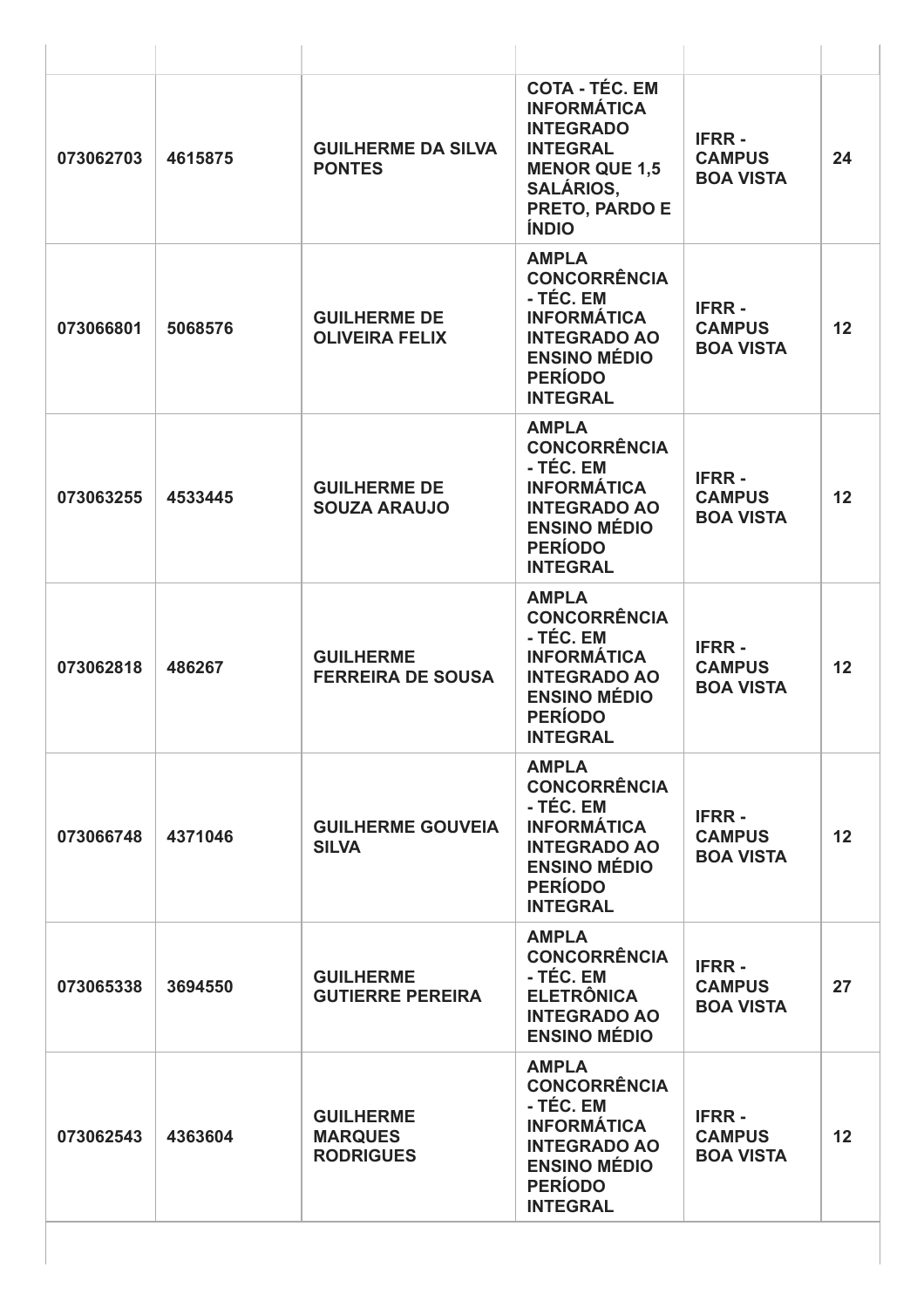| 073066895 | 4429558 | <b>GUILHERME MIRANDA</b><br><b>DE ARAUJO</b>            | <b>AMPLA</b><br><b>CONCORRÊNCIA</b><br>- TÉC. EM<br><b>INFORMÁTICA</b><br><b>INTEGRADO AO</b><br><b>ENSINO MÉDIO</b><br><b>PERÍODO</b><br><b>INTEGRAL</b> | <b>IFRR-</b><br><b>CAMPUS</b><br><b>BOA VISTA</b> | 12 |
|-----------|---------|---------------------------------------------------------|-----------------------------------------------------------------------------------------------------------------------------------------------------------|---------------------------------------------------|----|
| 073065760 | 537125  | <b>GUILHERME OLIVEIRA</b><br><b>ARAUJO</b>              | <b>AMPLA</b><br><b>CONCORRÊNCIA</b><br>- TÉC.<br><b>INTEGRADO EM</b><br><b>EDIFICAÇÕES</b>                                                                | <b>IFRR-</b><br><b>CAMPUS</b><br><b>BOA VISTA</b> | 33 |
| 073063117 | 1928578 | <b>GUILHERME PINHEIRO</b><br><b>DE SOUZA</b>            | <b>AMPLA</b><br><b>CONCORRÊNCIA</b><br>- TÉC. EM<br><b>INFORMÁTICA</b><br><b>INTEGRADO AO</b><br><b>ENSINO MÉDIO</b><br><b>PERÍODO</b><br><b>INTEGRAL</b> | <b>IFRR-</b><br><b>CAMPUS</b><br><b>BOA VISTA</b> | 12 |
| 073066014 | 4116321 | <b>GUSTAVO ANTONY</b><br><b>RODRIGUES COSTA</b>         | <b>AMPLA</b><br><b>CONCORRÊNCIA</b><br>- TÉC. EM<br><b>ELETROTÉCNICA</b><br><b>INTEGRADO AO</b><br><b>ENSINO MÉDIO</b>                                    | <b>IFRR-</b><br><b>CAMPUS</b><br><b>BOA VISTA</b> | 29 |
| 073067025 | 4923812 | <b>GUSTAVO HIBRAEL</b><br><b>LOPES CHAVES</b>           | <b>COTA - TÉC.</b><br><b>INTEGRADO</b><br><b>EDIFICAÇÕES</b><br><b>MENOR QUE 1,5</b><br><b>SALÁRIOS SEM</b><br><b>ETNIA</b><br><b>DECLARADA</b>           | <b>IFRR-</b><br><b>CAMPUS</b><br><b>BOA VISTA</b> | 39 |
| 073067473 | 4196465 | <b>GUSTAVO MANUEL</b><br><b>FRANCA PINTO</b>            | <b>AMPLA</b><br><b>CONCORRÊNCIA</b><br>- TÉC. EM<br><b>INFORMÁTICA</b><br><b>INTEGRADO AO</b><br><b>ENSINO MÉDIO</b><br><b>PERÍODO</b><br><b>INTEGRAL</b> | <b>IFRR-</b><br><b>CAMPUS</b><br><b>BOA VISTA</b> | 12 |
| 073062505 | 4478185 | <b>GUSTAVO</b><br><b>NASCIMENTO</b><br><b>RODRIGUES</b> | COTA - TÉC.<br><b>ELETROTÉCNICA</b><br><b>INTEGRADO</b><br><b>MENOR QUE 1,5</b><br><b>SALÁRIOS,</b><br>PRETO, PARDO E<br><b>ÍNDIO</b>                     | <b>IFRR-</b><br><b>CAMPUS</b><br><b>BOA VISTA</b> | 30 |
| 073066007 | 4989554 | <b>GUSTAVO RODRIGUES</b><br><b>DA SILVA</b>             | <b>AMPLA</b><br><b>CONCORRÊNCIA</b><br>- TÉC. EM<br><b>ELETROTÉCNICA</b><br><b>INTEGRADO AO</b><br><b>ENSINO MÉDIO</b>                                    | <b>IFRR-</b><br><b>CAMPUS</b><br><b>BOA VISTA</b> | 29 |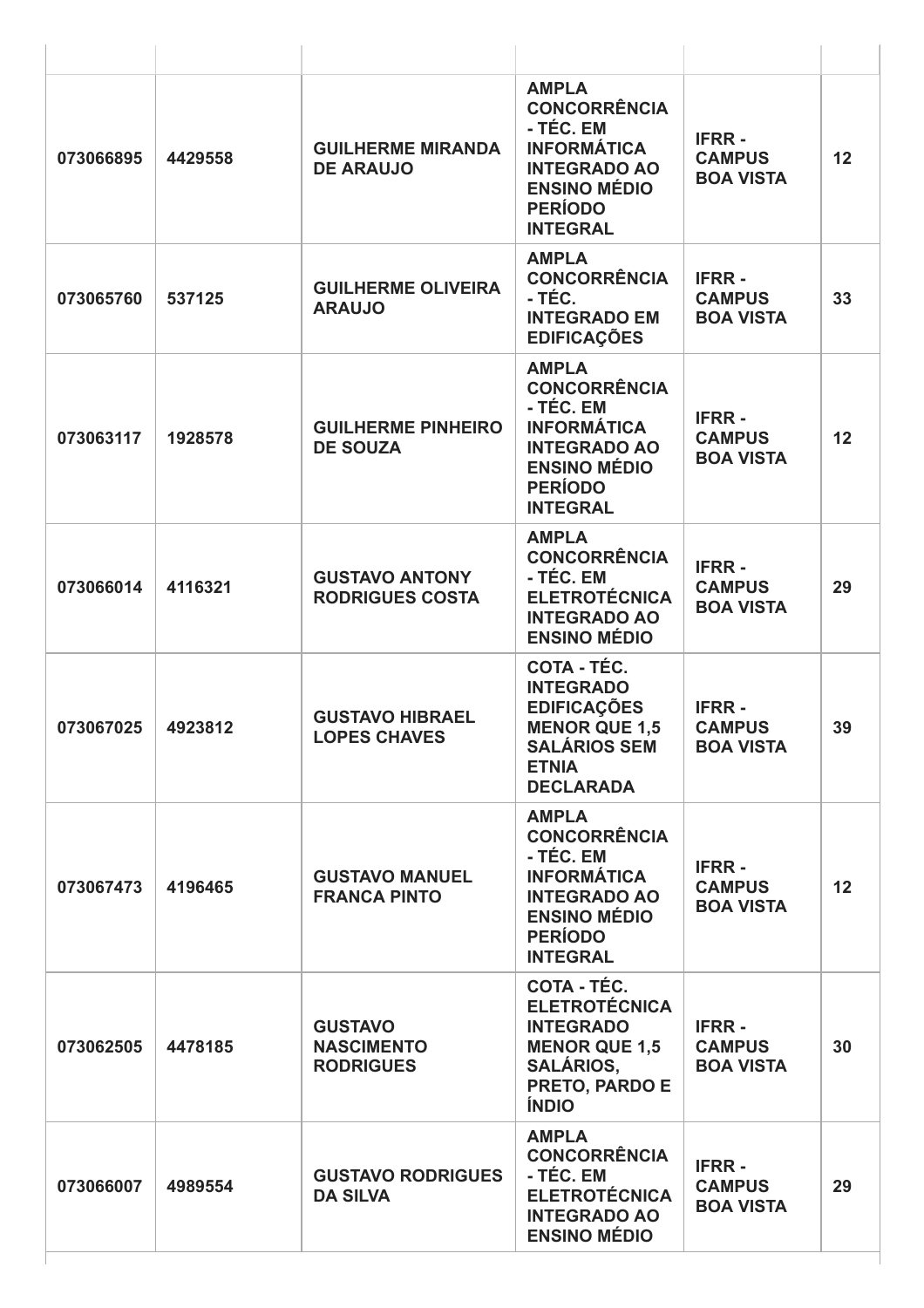| 073063008 | 4668529 | <b>GUTEMBERG THOMAS</b><br><b>SILVA</b>          | <b>AMPLA</b><br><b>CONCORRÊNCIA</b><br>- TÉC. EM<br><b>INFORMÁTICA</b><br><b>INTEGRADO AO</b><br><b>ENSINO MÉDIO</b><br><b>PERÍODO</b><br><b>INTEGRAL</b>                | <b>IFRR-</b><br><b>CAMPUS</b><br><b>BOA VISTA</b> | 12              |
|-----------|---------|--------------------------------------------------|--------------------------------------------------------------------------------------------------------------------------------------------------------------------------|---------------------------------------------------|-----------------|
| 073066445 | 4213114 | <b>HADASSA ESTER</b><br><b>GRATEROL DA GAMA</b>  | <b>AMPLA</b><br><b>CONCORRÊNCIA</b><br>- TÉC.<br><b>INTEGRADO EM</b><br><b>EDIFICAÇÕES</b>                                                                               | <b>IFRR-</b><br><b>CAMPUS</b><br><b>BOA VISTA</b> | 33              |
| 073066795 | 3602087 | <b>HADIJA ANDRADE</b><br><b>SOUSA</b>            | COTA - TÉC.<br><b>ELETROTÉCNICA</b><br><b>INTEGRADO</b><br><b>MENOR QUE 1,5</b><br><b>SALÁRIOS,</b><br>PRETO, PARDO E<br><b>ÍNDIO</b>                                    | <b>IFRR-</b><br><b>CAMPUS</b><br><b>BOA VISTA</b> | 30              |
| 073064061 | 3383253 | <b>HAGATA KAROLINE</b><br><b>FARIAS DA SILVA</b> | <b>AMPLA</b><br><b>CONCORRÊNCIA</b><br>- TÉC. EM<br><b>ELETRÔNICA</b><br><b>INTEGRADO AO</b><br><b>ENSINO MÉDIO</b>                                                      | <b>IFRR-</b><br><b>CAMPUS</b><br><b>BOA VISTA</b> | 27              |
| 073063085 | 4059280 | <b>HAGDA BEATRIZ</b><br><b>DUARTE CARVALHO</b>   | <b>COTA - TÉC. EM</b><br><b>SECRETARIADO</b><br><b>INTEGRADO</b><br><b>INTEGRAL</b><br><b>MAIOR QUE 1,5</b><br><b>SALÁRIOS,</b><br><b>PRETO, PARDO E</b><br><b>ÍNDIO</b> | <b>IFRR-</b><br><b>CAMPUS</b><br><b>BOA VISTA</b> | 18              |
| 073067497 | 409470  | <b>HALLEFY VICTOR</b><br><b>PEREIRA DA SILVA</b> | <b>AMPLA</b><br><b>CONCORRÊNCIA</b><br>- TÉC. EM<br><b>INFORMÁTICA</b><br><b>INTEGRADO AO</b><br><b>ENSINO MÉDIO</b><br><b>PERÍODO</b><br><b>INTEGRAL</b>                | <b>IFRR-</b><br><b>CAMPUS</b><br><b>BOA VISTA</b> | 12 <sup>2</sup> |
| 073064139 | 4714245 | <b>HALLEY ARAUJO</b><br><b>LEAL</b>              | <b>AMPLA</b><br><b>CONCORRÊNCIA</b><br>- TÉC. EM<br><b>INFORMÁTICA</b><br><b>INTEGRADO AO</b><br><b>ENSINO MÉDIO</b><br><b>PERÍODO</b><br><b>INTEGRAL</b>                | <b>IFRR-</b><br><b>CAMPUS</b><br><b>BOA VISTA</b> | 12              |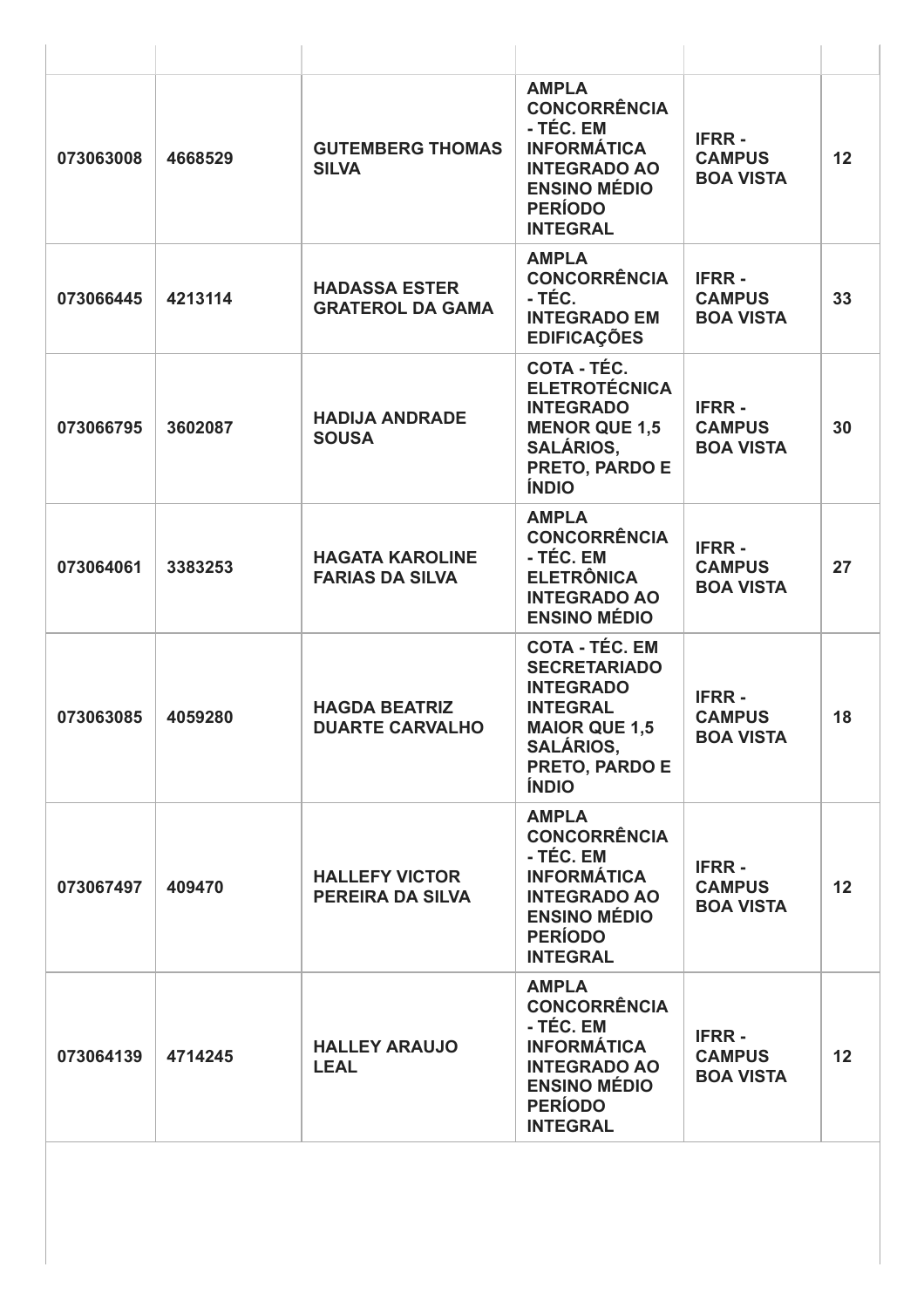| 073064487 | 4465377   | <b>HANANIAS DOS</b><br><b>SANTOS CRUZ</b>                       | <b>AMPLA</b><br><b>CONCORRÊNCIA</b><br>- TÉC. EM<br><b>ELETROTÉCNICA</b><br><b>INTEGRADO AO</b><br><b>ENSINO MÉDIO</b>                                                  | <b>IFRR-</b><br><b>CAMPUS</b><br><b>BOA VISTA</b> | 29 |
|-----------|-----------|-----------------------------------------------------------------|-------------------------------------------------------------------------------------------------------------------------------------------------------------------------|---------------------------------------------------|----|
| 073064366 | 5253519   | <b>HARISON CRISTHIAN</b><br><b>PEREIRA DOS</b><br><b>SANTOS</b> | <b>AMPLA</b><br><b>CONCORRÊNCIA</b><br>- TÉC. EM<br><b>INFORMÁTICA</b><br><b>INTEGRADO AO</b><br><b>ENSINO MÉDIO</b><br><b>PERÍODO</b><br><b>INTEGRAL</b>               | <b>IFRR-</b><br><b>CAMPUS</b><br><b>BOA VISTA</b> | 12 |
| 073066246 | 339967    | <b>HECTOR LUIZ SILVA</b><br><b>RABELLO</b>                      | <b>COTA - TÉC. EM</b><br><b>ELETRÔNICA</b><br><b>INTEGRADO</b><br><b>MENOR OU</b><br><b>IGUAL A 1,5</b><br><b>SALÁRIOS,</b><br>PRETO, PARDO E<br><b>ÍNDIO</b>           | <b>IFRR-</b><br><b>CAMPUS</b><br><b>BOA VISTA</b> | 01 |
| 073063353 | 588562324 | <b>HELEN MEGUMI</b><br><b>MIZUNO</b>                            | <b>AMPLA</b><br><b>CONCORRÊNCIA</b><br>- TÉC. EM<br><b>SECRETARIADO</b><br><b>INTEGRADO AO</b><br><b>ENSINO MÉDIO</b><br><b>EM PERÍODO</b><br><b>INTEGRAL</b>           | <b>IFRR-</b><br><b>CAMPUS</b><br><b>BOA VISTA</b> | 04 |
| 073067442 | 3574318   | <b>HELEN NEGREIRO</b><br><b>HENDREK</b>                         | <b>COTA - TÉC. EM</b><br><b>INFORMÁTICA</b><br><b>INTEGRADO</b><br><b>INTEGRAL</b><br><b>MENOR QUE 1,5</b><br><b>SALÁRIOS,</b><br><b>PRETO, PARDO E</b><br><b>ÍNDIO</b> | <b>IFRR-</b><br><b>CAMPUS</b><br><b>BOA VISTA</b> | 24 |
| 073067023 | 434490    | <b>HELIOZE DA SILVA</b><br><b>DAMASCENO</b>                     | <b>AMPLA</b><br><b>CONCORRÊNCIA</b><br>- TÉC. EM<br><b>INFORMÁTICA</b><br><b>INTEGRADO AO</b><br><b>ENSINO MÉDIO</b><br><b>PERÍODO</b><br><b>INTEGRAL</b>               | <b>IFRR-</b><br><b>CAMPUS</b><br><b>BOA VISTA</b> | 12 |
| 073066411 | 5033470   | <b>HELODY PINTO</b><br><b>SERRA</b>                             | <b>AMPLA</b><br><b>CONCORRÊNCIA</b><br>- TÉC. EM<br><b>INFORMÁTICA</b><br><b>INTEGRADO AO</b><br><b>ENSINO MÉDIO</b><br><b>PERÍODO</b><br><b>INTEGRAL</b>               | <b>IFRR-</b><br><b>CAMPUS</b><br><b>BOA VISTA</b> | 12 |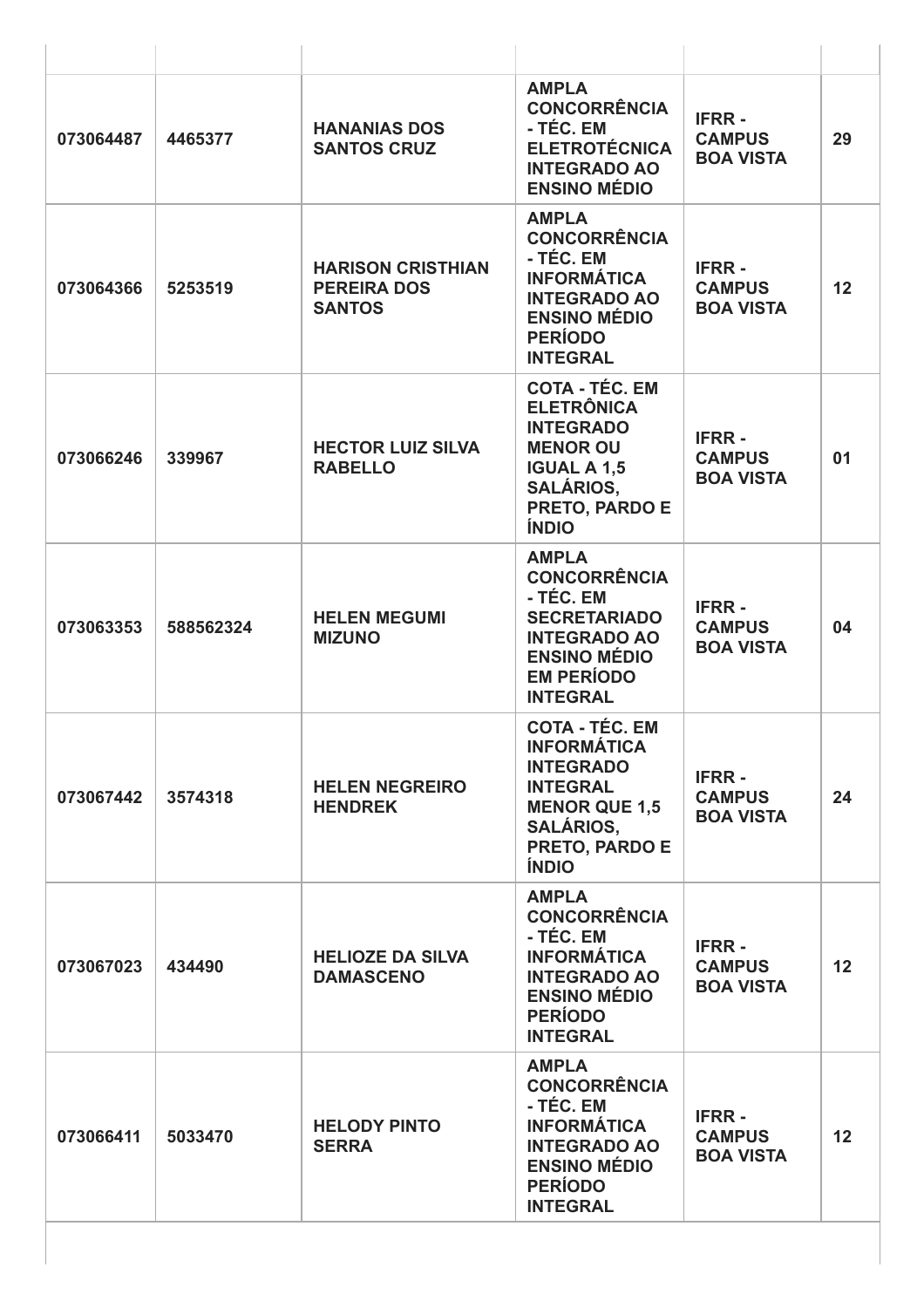| 073065171 | 4822285 | <b>HEMILLYN VITORIA</b><br><b>SOUSA DA SILVA</b> | <b>AMPLA</b><br><b>CONCORRÊNCIA</b><br>- TÉC. EM<br><b>SECRETARIADO</b><br><b>INTEGRADO AO</b><br><b>ENSINO MÉDIO</b><br><b>EM PERÍODO</b><br><b>INTEGRAL</b>         | <b>IFRR-</b><br><b>CAMPUS</b><br><b>BOA VISTA</b> | 04 |
|-----------|---------|--------------------------------------------------|-----------------------------------------------------------------------------------------------------------------------------------------------------------------------|---------------------------------------------------|----|
| 073067531 | 4853915 | <b>HENRIQUE BRASIL DE</b><br><b>OLIVEIRA</b>     | <b>COTA - TÉC. EM</b><br><b>INFORMÁTICA</b><br><b>INTEGRADO</b><br><b>INTEGRAL</b><br><b>MENOR QUE 1,5</b><br><b>SALÁRIOS SEM</b><br><b>ETNIA</b><br><b>DECLARADA</b> | <b>IFRR-</b><br><b>CAMPUS</b><br><b>BOA VISTA</b> | 26 |
| 073065589 | 4346190 | <b>HENRIQUE CARVALHO</b><br><b>ALVES</b>         | <b>COTA - TÉC. EM</b><br><b>SECRETARIADO</b><br><b>INTEGRADO</b><br><b>INTEGRAL</b><br><b>MENOR QUE 1,5</b><br><b>SALÁRIOS,</b><br>PRETO, PARDO E<br><b>ÍNDIO</b>     | <b>IFRR-</b><br><b>CAMPUS</b><br><b>BOA VISTA</b> | 20 |
| 073062765 | 5292255 | <b>HENRIQUE</b><br><b>GONCALVES VIEIRA</b>       | <b>AMPLA</b><br><b>CONCORRÊNCIA</b><br>- TÉC.<br><b>INTEGRADO EM</b><br><b>EDIFICAÇÕES</b>                                                                            | <b>IFRR-</b><br><b>CAMPUS</b><br><b>BOA VISTA</b> | 33 |
| 073066421 | 419091  | <b>HENRIQUE LIMA DOS</b><br><b>SANTOS</b>        | COTA - TÉC.<br><b>INTEGRADO</b><br><b>EDIFICAÇÕES</b><br><b>MAIOR QUE 1,5</b><br><b>SALÁRIOS.</b><br>PRETO, PARDO E<br><b>ÍNDIO</b>                                   | <b>IFRR-</b><br><b>CAMPUS</b><br><b>BOA VISTA</b> | 36 |
| 073063900 | 3305562 | <b>HERMES DE OLIVEIRA</b><br><b>GUIMARAES</b>    | <b>COTA - TÉC. EM</b><br><b>INFORMÁTICA</b><br><b>INTEGRADO</b><br><b>INTEGRAL</b><br><b>MENOR QUE 1,5</b><br><b>SALÁRIOS,</b><br>PRETO, PARDO E<br><b>ÍNDIO</b>      | <b>IFRR-</b><br><b>CAMPUS</b><br><b>BOA VISTA</b> | 24 |
| 073062423 | 448971  | <b>HIAGO COLARES</b><br><b>CARNEIRO</b>          | <b>COTA - TÉC. EM</b><br><b>INFORMÁTICA</b><br><b>INTEGRADO</b><br><b>INTEGRAL</b><br><b>MENOR QUE 1,5</b><br><b>SALÁRIOS,</b><br>PRETO, PARDO E<br><b>ÍNDIO</b>      | <b>IFRR-</b><br><b>CAMPUS</b><br><b>BOA VISTA</b> | 24 |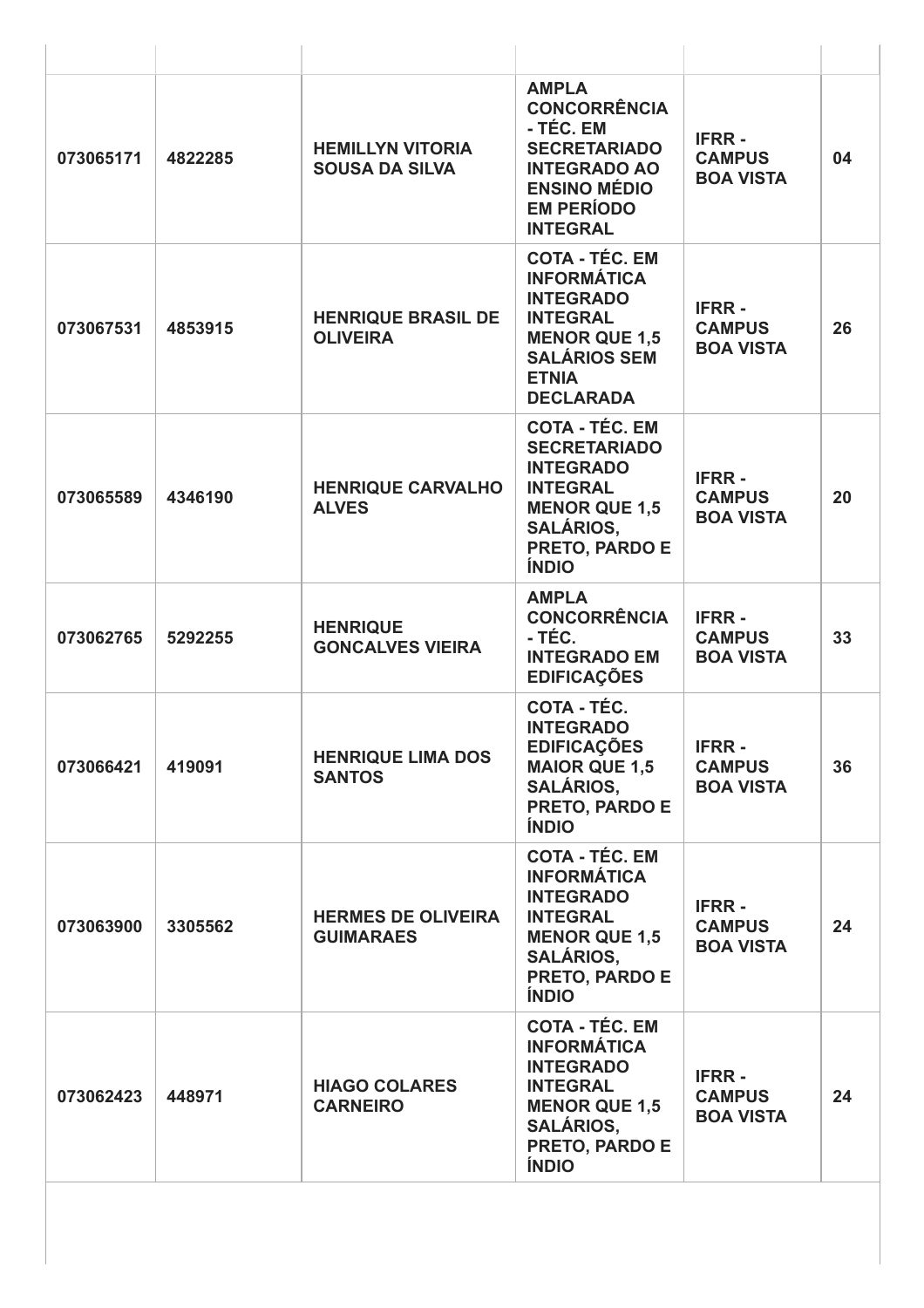| 073067202 | 4190998  | <b>HIANNY VITORIA</b><br><b>FIGUEIREDO</b><br><b>MEDEIROS</b> | <b>AMPLA</b><br><b>CONCORRÊNCIA</b><br>- TÉC. EM<br><b>SECRETARIADO</b><br><b>INTEGRADO AO</b><br><b>ENSINO MÉDIO</b><br><b>EM PERÍODO</b><br><b>INTEGRAL</b>        | <b>IFRR-</b><br><b>CAMPUS</b><br><b>BOA VISTA</b> | 04              |
|-----------|----------|---------------------------------------------------------------|----------------------------------------------------------------------------------------------------------------------------------------------------------------------|---------------------------------------------------|-----------------|
| 073067609 | 4760794  | <b>HIGOR LISBOA DE</b><br><b>OLIVEIRA</b>                     | COTA - TÉC.<br><b>INTEGRADO</b><br><b>EDIFICAÇÕES</b><br><b>MENOR QUE 1,5</b><br><b>SALÁRIOS,</b><br><b>PRETO, PARDO E</b><br><b>ÍNDIO</b>                           | <b>IFRR-</b><br><b>CAMPUS</b><br><b>BOA VISTA</b> | 38              |
| 073064104 | 3858707  | <b>HUGO DELEYON</b><br><b>EMILIANO DA SILVA</b>               | <b>COTA - TÉC. EM</b><br><b>ELETRÔNICA</b><br><b>INTEGRADO</b><br><b>MENOR OU</b><br><b>IGUAL A 1,5</b><br><b>SALÁRIOS,</b><br><b>PRETO, PARDO E</b><br><b>ÍNDIO</b> | <b>IFRR-</b><br><b>CAMPUS</b><br><b>BOA VISTA</b> | 01              |
| 073066493 | 4492099  | <b>HUGO EDUARDO</b><br><b>PICAO FERREIRA</b>                  | <b>AMPLA</b><br><b>CONCORRÊNCIA</b><br>- TÉC. EM<br><b>ELETROTÉCNICA</b><br><b>INTEGRADO AO</b><br><b>ENSINO MÉDIO</b>                                               | <b>IFRR-</b><br><b>CAMPUS</b><br><b>BOA VISTA</b> | 29              |
| 073067457 | 425511   | <b>HUGO MAYER</b><br><b>HISPAGNOL</b>                         | <b>AMPLA</b><br><b>CONCORRÊNCIA</b><br>- TÉC. EM<br><b>INFORMÁTICA</b><br><b>INTEGRADO AO</b><br><b>ENSINO MÉDIO</b><br><b>PERÍODO</b><br><b>INTEGRAL</b>            | <b>IFRR-</b><br><b>CAMPUS</b><br><b>BOA VISTA</b> | 12 <sub>2</sub> |
| 073063658 | 33295834 | <b>HUMBERTO</b><br><b>LEONNYSON DA SILVA</b><br><b>COELHO</b> | <b>AMPLA</b><br><b>CONCORRÊNCIA</b><br>- TÉC. EM<br><b>ELETROTÉCNICA</b><br><b>INTEGRADO AO</b><br><b>ENSINO MÉDIO</b>                                               | <b>IFRR-</b><br><b>CAMPUS</b><br><b>BOA VISTA</b> | 29              |
| 073064308 | 339859   | <b>HYANA RUANYTA</b><br><b>LIMA DE OLIVEIRA</b>               | <b>COTA - TÉC.</b><br><b>ELETROTÉCNICA</b><br><b>INTEGRADO</b><br><b>MENOR QUE 1,5</b><br><b>SALÁRIOS SEM</b><br><b>ETNIA</b><br><b>DECLARADA</b>                    | <b>IFRR-</b><br><b>CAMPUS</b><br><b>BOA VISTA</b> | 30              |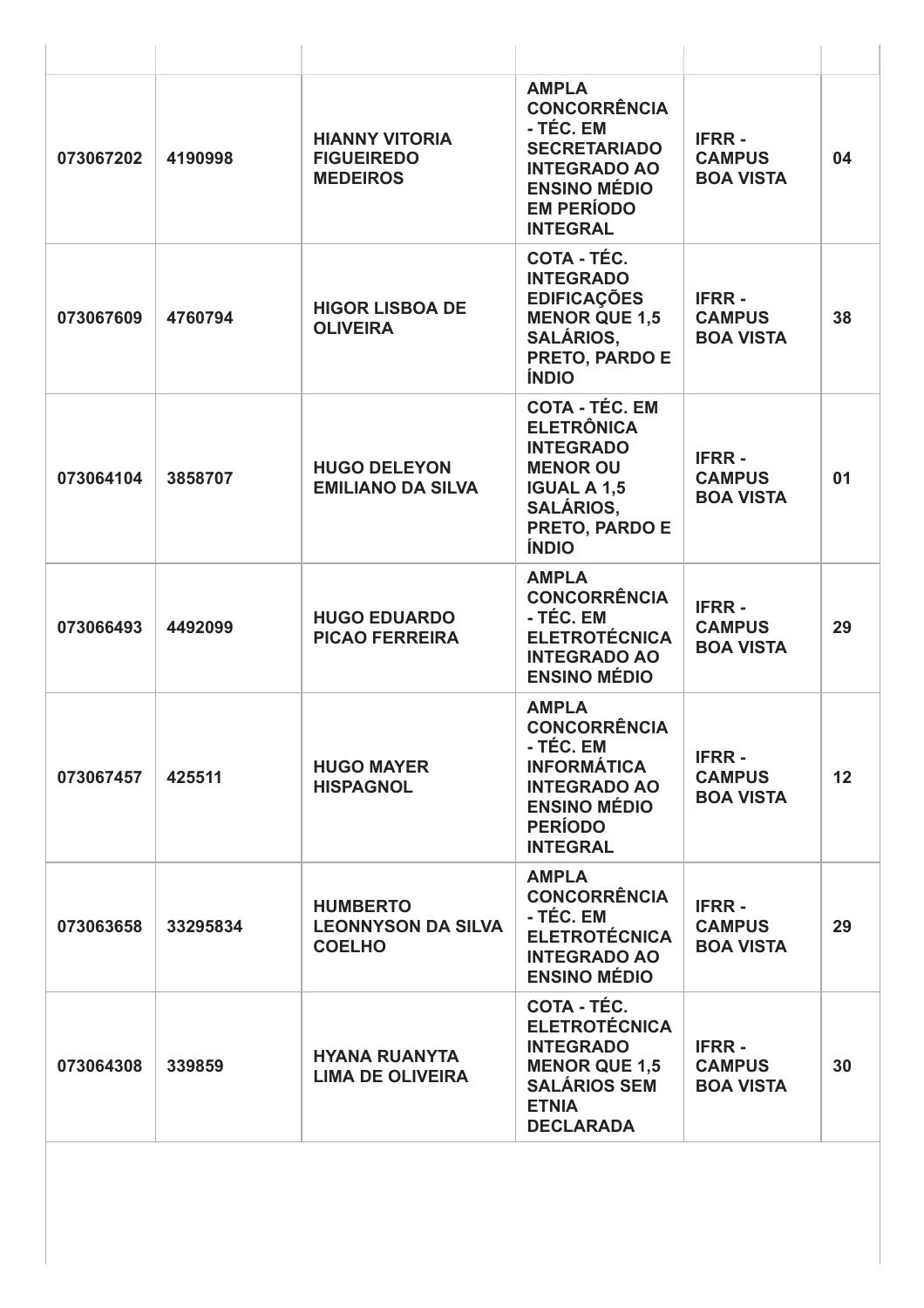| 073067347 | 5380049      | <b>HYRLESON BRITO DE</b><br><b>UCHOA</b>                    | <b>AMPLA</b><br><b>CONCORRÊNCIA</b><br>- TÉC. EM<br><b>ELETRÔNICA</b><br><b>INTEGRADO AO</b><br><b>ENSINO MÉDIO</b>                                           | <b>IFRR-</b><br><b>CAMPUS</b><br><b>BOA VISTA</b> | 27 |
|-----------|--------------|-------------------------------------------------------------|---------------------------------------------------------------------------------------------------------------------------------------------------------------|---------------------------------------------------|----|
| 073064702 | 3965902      | <b>IAGO DE SOUZA CRUZ</b><br><b>RODRIGUES</b>               | <b>AMPLA</b><br><b>CONCORRÊNCIA</b><br>- TÉC.<br><b>INTEGRADO EM</b><br><b>EDIFICAÇÕES</b>                                                                    | <b>IFRR-</b><br><b>CAMPUS</b><br><b>BOA VISTA</b> | 33 |
| 073067313 | 321503       | <b>IAGO INACIO DA</b><br><b>ENCARNACAO</b><br><b>RABELO</b> | <b>COTA - TÉC. EM</b><br><b>ELETRÔNICA</b><br><b>INTEGRADO</b><br><b>MENOR OU</b><br><b>IGUAL A 1,5</b><br><b>SALÁRIOS,</b><br>PRETO, PARDO E<br><b>ÍNDIO</b> | <b>IFRR-</b><br><b>CAMPUS</b><br><b>BOA VISTA</b> | 01 |
| 073063628 | 4245857      | <b>IANA BEATRIZ</b><br><b>PEREIRA DE ASSIS</b>              | <b>AMPLA</b><br><b>CONCORRÊNCIA</b><br>- TÉC. EM<br><b>SECRETARIADO</b><br><b>INTEGRADO AO</b><br><b>ENSINO MÉDIO</b><br><b>EM PERÍODO</b><br><b>INTEGRAL</b> | <b>IFRR-</b><br><b>CAMPUS</b><br><b>BOA VISTA</b> | 04 |
| 073063345 | 4470397      | <b>IAN XAVIER FERREIRA</b><br><b>BRIGLIA</b>                | <b>AMPLA</b><br><b>CONCORRÊNCIA</b><br>- TÉC.<br><b>INTEGRADO EM</b><br><b>EDIFICAÇÕES</b>                                                                    | <b>IFRR-</b><br><b>CAMPUS</b><br><b>BOA VISTA</b> | 33 |
| 073066470 | 4233522      | <b>IASBELLE DE JESUS</b><br><b>CALHEIROS</b>                | <b>AMPLA</b><br><b>CONCORRÊNCIA</b><br>- TÉC.<br><b>INTEGRADO EM</b><br><b>EDIFICAÇÕES</b>                                                                    | <b>IFRR-</b><br><b>CAMPUS</b><br><b>BOA VISTA</b> | 33 |
| 073064183 | 568212320155 | <b>IASMIN BARBOSA DE</b><br><b>JESUS</b>                    | <b>AMPLA</b><br><b>CONCORRÊNCIA</b><br>- TÉC. EM<br><b>SECRETARIADO</b><br><b>INTEGRADO AO</b><br><b>ENSINO MÉDIO</b><br><b>EM PERÍODO</b><br><b>INTEGRAL</b> | <b>IFRR-</b><br><b>CAMPUS</b><br><b>BOA VISTA</b> | 04 |
| 073062528 | 429840       | <b>IASMINE VICTORIA</b><br><b>MENEZES SAMPAIO</b>           | <b>AMPLA</b><br><b>CONCORRÊNCIA</b><br>- TÉC.<br><b>INTEGRADO EM</b><br><b>EDIFICAÇÕES</b>                                                                    | <b>IFRR-</b><br><b>CAMPUS</b><br><b>BOA VISTA</b> | 33 |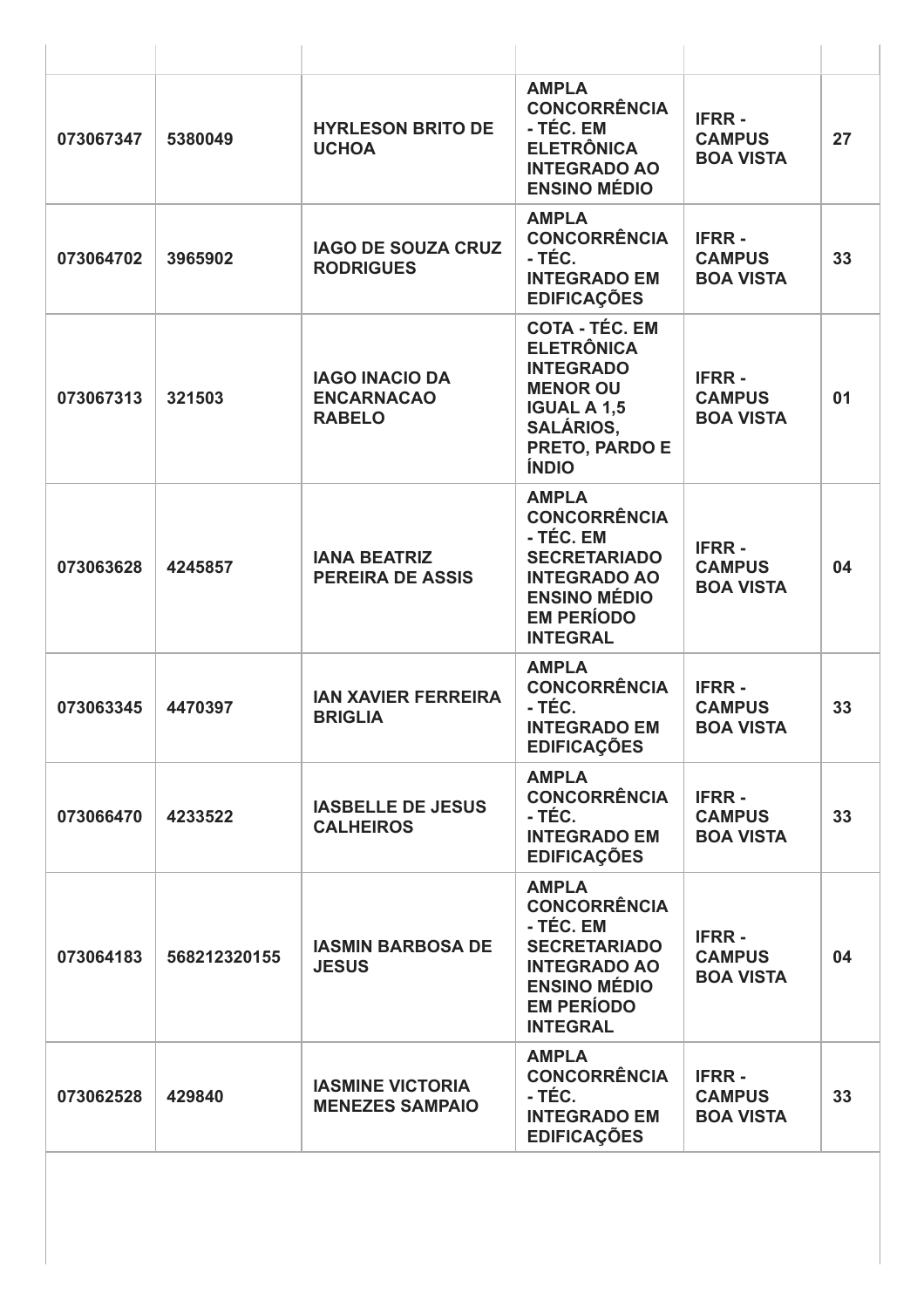| 073063442 | 4448707 | <b>IASMIN TAMIRES</b><br><b>CARDOSO PINHEIRO</b>   | <b>COTA - TÉC. EM</b><br><b>SECRETARIADO</b><br><b>INTEGRADO</b><br><b>INTEGRAL</b><br><b>MENOR QUE 1,5</b><br><b>SALÁRIOS,</b><br>PRETO, PARDO E<br><b>ÍNDIO</b> | <b>IFRR-</b><br><b>CAMPUS</b><br><b>BOA VISTA</b> | 20 |
|-----------|---------|----------------------------------------------------|-------------------------------------------------------------------------------------------------------------------------------------------------------------------|---------------------------------------------------|----|
| 073065316 | 3977471 | <b>IASMIN WANDERLEY</b><br><b>CAVALCANTE</b>       | <b>COTA - TÉC. EM</b><br><b>SECRETARIADO</b><br><b>INTEGRADO</b><br><b>INTEGRAL</b><br><b>MAIOR QUE 1,5</b><br><b>SALÁRIOS,</b><br>PRETO, PARDO E<br><b>ÍNDIO</b> | <b>IFRR-</b><br><b>CAMPUS</b><br><b>BOA VISTA</b> | 18 |
| 073062354 | 4388739 | <b>IASMYN NALLANDA</b><br><b>MENDES DA SILVA</b>   | <b>AMPLA</b><br><b>CONCORRÊNCIA</b><br>- TÉC.<br><b>INTEGRADO EM</b><br><b>EDIFICAÇÕES</b>                                                                        | <b>IFRR-</b><br><b>CAMPUS</b><br><b>BOA VISTA</b> | 33 |
| 073062506 | 3293840 | <b>ICARO BONOMO</b><br><b>MOLETTA</b>              | <b>AMPLA</b><br><b>CONCORRÊNCIA</b><br>- TÉC.<br><b>INTEGRADO EM</b><br><b>EDIFICAÇÕES</b>                                                                        | <b>IFRR-</b><br><b>CAMPUS</b><br><b>BOA VISTA</b> | 33 |
| 073066249 | 4956613 | <b>ICARO FELIPE</b><br><b>BEZERRA DA SILVA</b>     | <b>AMPLA</b><br><b>CONCORRÊNCIA</b><br>- TÉC. EM<br><b>INFORMÁTICA</b><br><b>INTEGRADO AO</b><br><b>ENSINO MÉDIO</b><br><b>PERÍODO</b><br><b>INTEGRAL</b>         | <b>IFRR-</b><br><b>CAMPUS</b><br><b>BOA VISTA</b> | 12 |
| 073064838 | 4450094 | <b>ICARO TULIO DA LUZ</b><br><b>FORTES</b>         | <b>AMPLA</b><br><b>CONCORRÊNCIA</b><br>- TÉC. EM<br><b>ELETRÔNICA</b><br><b>INTEGRADO AO</b><br><b>ENSINO MÉDIO</b>                                               | <b>IFRR-</b><br><b>CAMPUS</b><br><b>BOA VISTA</b> | 27 |
| 073065738 | 3707091 | <b>IGOR ARAUJO DE</b><br><b>LIMA</b>               | <b>COTA - TÉC. EM</b><br><b>INFORMÁTICA</b><br><b>INTEGRADO</b><br><b>INTEGRAL</b><br><b>MAIOR QUE 1,5</b><br><b>SALÁRIOS,</b><br>PRETO, PARDO E<br><b>ÍNDIO</b>  | <b>IFRR-</b><br><b>CAMPUS</b><br><b>BOA VISTA</b> | 22 |
| 073063500 | 5025613 | <b>IGOR KAIRO AMANCIO</b><br><b>COSTA DA SILVA</b> | <b>AMPLA</b><br><b>CONCORRÊNCIA</b><br>- TÉC. EM<br><b>ELETROTÉCNICA</b><br><b>INTEGRADO AO</b><br><b>ENSINO MÉDIO</b>                                            | <b>IFRR-</b><br><b>CAMPUS</b><br><b>BOA VISTA</b> | 29 |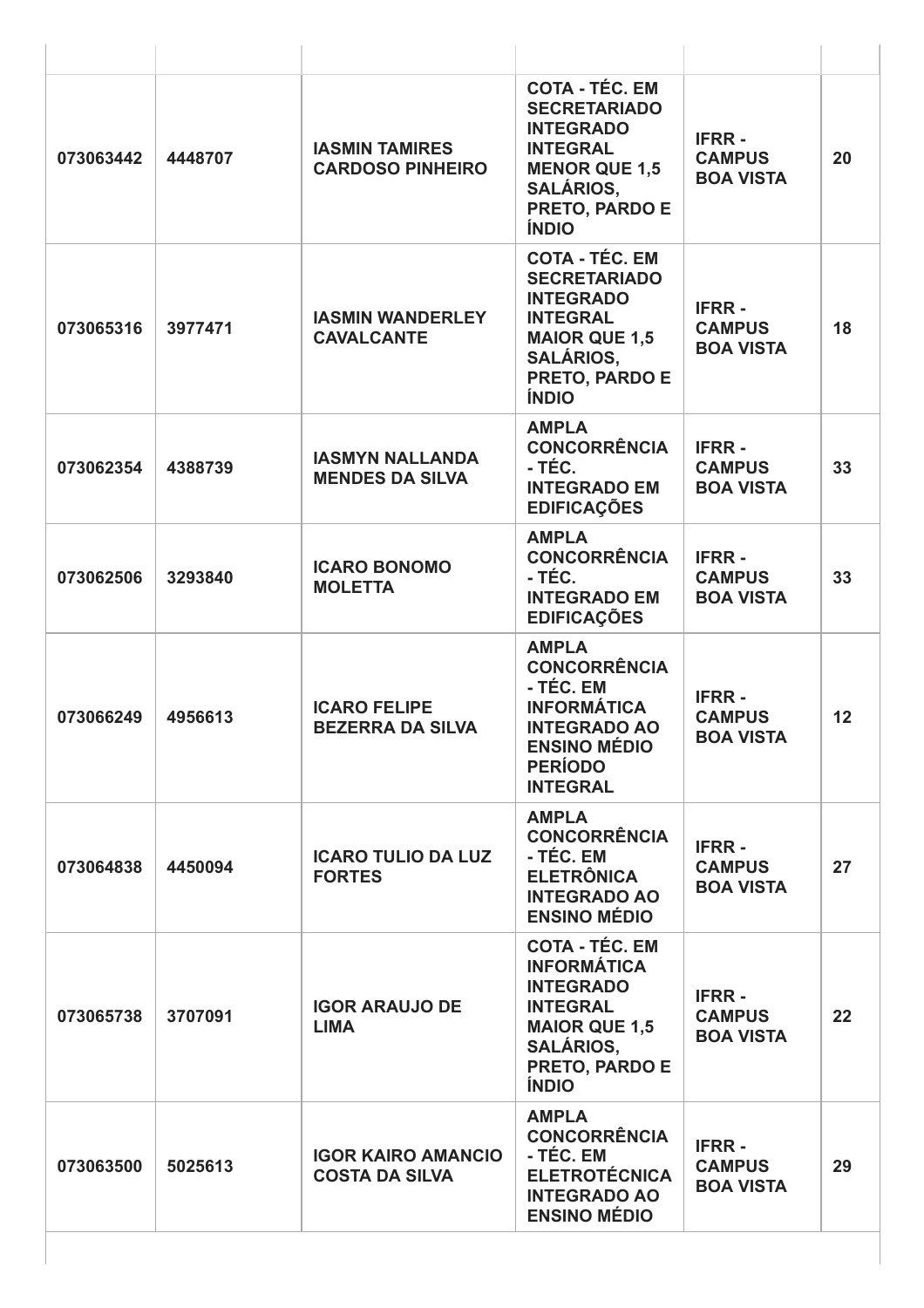| 073066953 | 4962869  | <b>IGOR PONTES MOTA</b>                                      | <b>AMPLA</b><br><b>CONCORRÊNCIA</b><br>- TÉC. EM<br><b>ELETROTÉCNICA</b><br><b>INTEGRADO AO</b><br><b>ENSINO MÉDIO</b>                                        | <b>IFRR-</b><br><b>CAMPUS</b><br><b>BOA VISTA</b> | 29              |
|-----------|----------|--------------------------------------------------------------|---------------------------------------------------------------------------------------------------------------------------------------------------------------|---------------------------------------------------|-----------------|
| 073064738 | 4662245  | <b>ILAN RAMON PEREIRA</b><br><b>RAMOS</b>                    | <b>AMPLA</b><br><b>CONCORRÊNCIA</b><br>- TÉC. EM<br><b>INFORMÁTICA</b><br><b>INTEGRADO AO</b><br><b>ENSINO MÉDIO</b><br><b>PERÍODO</b><br><b>INTEGRAL</b>     | <b>IFRR-</b><br><b>CAMPUS</b><br><b>BOA VISTA</b> | 12              |
| 073062784 | 5071119  | <b>ILIRIA SCHAU</b><br><b>SOARES DE MENEZES</b>              | <b>AMPLA</b><br><b>CONCORRÊNCIA</b><br>- TÉC. EM<br><b>INFORMÁTICA</b><br><b>INTEGRADO AO</b><br><b>ENSINO MÉDIO</b><br><b>PERÍODO</b><br><b>INTEGRAL</b>     | <b>IFRR-</b><br><b>CAMPUS</b><br><b>BOA VISTA</b> | 12              |
| 073065328 | 4692209  | <b>INES MARIA MIRANDA</b><br><b>COSTA</b>                    | <b>AMPLA</b><br><b>CONCORRÊNCIA</b><br>- TÉC. EM<br><b>SECRETARIADO</b><br><b>INTEGRADO AO</b><br><b>ENSINO MÉDIO</b><br><b>EM PERÍODO</b><br><b>INTEGRAL</b> | <b>IFRR-</b><br><b>CAMPUS</b><br><b>BOA VISTA</b> | 04              |
| 073063429 | 401658   | <b>INGRID VICTORIA</b><br><b>ANDRADE</b><br><b>RODRIGUES</b> | <b>AMPLA</b><br><b>CONCORRÊNCIA</b><br>- TÉC. EM<br><b>INFORMÁTICA</b><br><b>INTEGRADO AO</b><br><b>ENSINO MÉDIO</b><br><b>PERÍODO</b><br><b>INTEGRAL</b>     | <b>IFRR-</b><br><b>CAMPUS</b><br><b>BOA VISTA</b> | 12 <sup>2</sup> |
| 073064495 | 502570   | <b>ISAAC GABRIEL</b><br><b>FERREIRA DIAS</b>                 | <b>AMPLA</b><br><b>CONCORRÊNCIA</b><br>- TÉC. EM<br><b>ELETROTÉCNICA</b><br><b>INTEGRADO AO</b><br><b>ENSINO MÉDIO</b>                                        | <b>IFRR-</b><br><b>CAMPUS</b><br><b>BOA VISTA</b> | 29              |
| 073062710 | 16278752 | <b>ISAAC RODRIGUES</b><br><b>BONIFACIO DA SILVA</b>          | <b>AMPLA</b><br><b>CONCORRÊNCIA</b><br>- TÉC. EM<br><b>ELETRÔNICA</b><br><b>INTEGRADO AO</b><br><b>ENSINO MÉDIO</b>                                           | <b>IFRR-</b><br><b>CAMPUS</b><br><b>BOA VISTA</b> | 27              |
|           |          |                                                              |                                                                                                                                                               |                                                   |                 |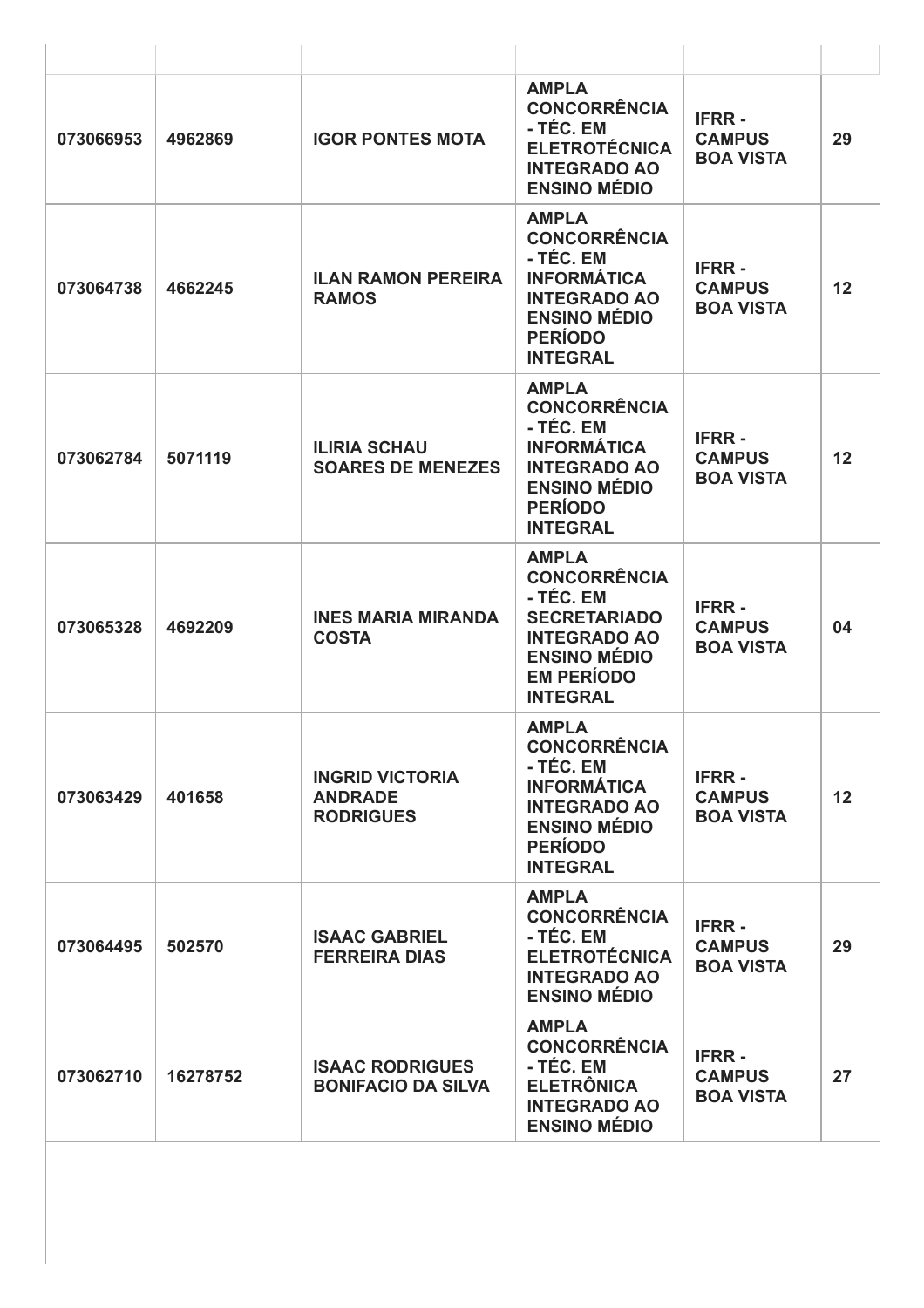| 073067136 | 4721047 | <b>ISABELA CRISTINE</b><br><b>OLIVEIRA MOTA</b>                  | <b>COTA - TÉC. EM</b><br><b>INFORMÁTICA</b><br><b>INTEGRADO</b><br><b>INTEGRAL</b><br><b>MAIOR QUE 1,5</b><br><b>SALÁRIOS,</b><br>PRETO, PARDO E<br><b>ÍNDIO</b>  | <b>IFRR-</b><br><b>CAMPUS</b><br><b>BOA VISTA</b> | 22 |
|-----------|---------|------------------------------------------------------------------|-------------------------------------------------------------------------------------------------------------------------------------------------------------------|---------------------------------------------------|----|
| 073065032 | 4994434 | <b>ISABELA MONARA</b><br><b>FERREIRA DO</b><br><b>NASCIMENTO</b> | <b>AMPLA</b><br><b>CONCORRÊNCIA</b><br>- TÉC. EM<br><b>INFORMÁTICA</b><br><b>INTEGRADO AO</b><br><b>ENSINO MÉDIO</b><br><b>PERÍODO</b><br><b>INTEGRAL</b>         | <b>IFRR-</b><br><b>CAMPUS</b><br><b>BOA VISTA</b> | 12 |
| 073062583 | 4497848 | <b>ISABELA YASMIN</b><br><b>SAMIAS CAITANO</b>                   | <b>AMPLA</b><br><b>CONCORRÊNCIA</b><br>- TÉC. EM<br><b>INFORMÁTICA</b><br><b>INTEGRADO AO</b><br><b>ENSINO MÉDIO</b><br><b>PERÍODO</b><br><b>INTEGRAL</b>         | <b>IFRR-</b><br><b>CAMPUS</b><br><b>BOA VISTA</b> | 12 |
| 073062535 | 4734130 | <b>ISABELE DA SILVA</b><br><b>ARUJO</b>                          | <b>AMPLA</b><br><b>CONCORRÊNCIA</b><br>- TÉC. EM<br><b>INFORMÁTICA</b><br><b>INTEGRADO AO</b><br><b>ENSINO MÉDIO</b><br><b>PERÍODO</b><br><b>INTEGRAL</b>         | <b>IFRR-</b><br><b>CAMPUS</b><br><b>BOA VISTA</b> | 12 |
| 073064686 | 4905067 | <b>ISABELI PAZ DE</b><br><b>ARAUJO</b>                           | <b>COTA - TÉC. EM</b><br><b>SECRETARIADO</b><br><b>INTEGRADO</b><br><b>INTEGRAL</b><br><b>MENOR QUE 1,5</b><br><b>SALÁRIOS,</b><br>PRETO, PARDO E<br><b>ÍNDIO</b> | <b>IFRR-</b><br><b>CAMPUS</b><br><b>BOA VISTA</b> | 20 |
| 073062491 | 4818237 | <b>ISABELLA</b><br><b>CHRISTINNY</b><br><b>FLORIANO DE SOUSA</b> | <b>AMPLA</b><br><b>CONCORRÊNCIA</b><br>- TÉC. EM<br><b>INFORMÁTICA</b><br><b>INTEGRADO AO</b><br><b>ENSINO MÉDIO</b><br><b>PERÍODO</b><br><b>INTEGRAL</b>         | <b>IFRR-</b><br><b>CAMPUS</b><br><b>BOA VISTA</b> | 12 |
| 073066498 | 4683196 | <b>ISABELLA EMYLLE</b><br><b>OLIVEIRA DA</b><br><b>FONSECA</b>   | <b>AMPLA</b><br><b>CONCORRÊNCIA</b><br>- TÉC. EM<br><b>SECRETARIADO</b><br><b>INTEGRADO AO</b><br><b>ENSINO MÉDIO</b><br><b>EM PERÍODO</b><br><b>INTEGRAL</b>     | <b>IFRR-</b><br><b>CAMPUS</b><br><b>BOA VISTA</b> | 04 |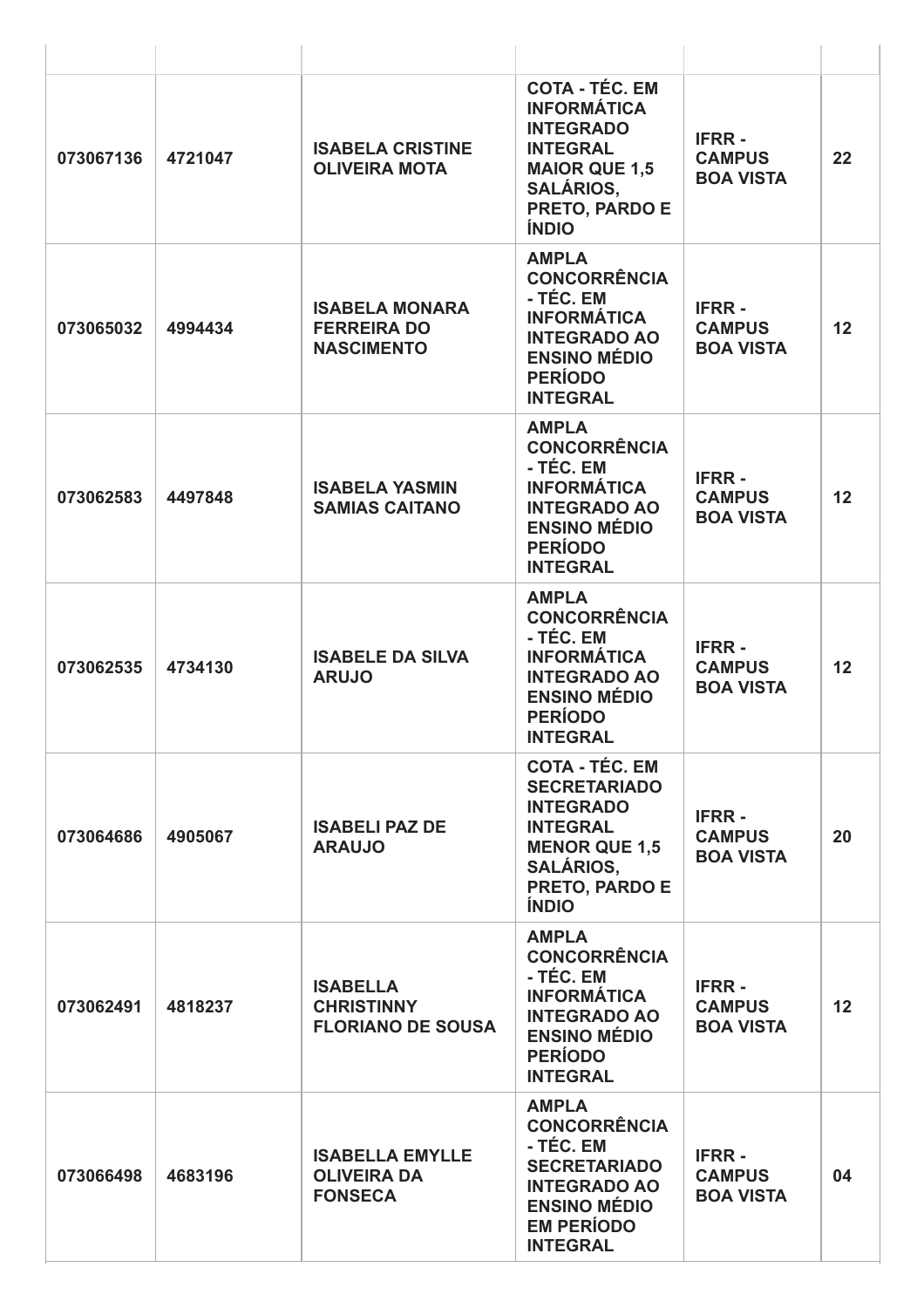| 073062424 | 4270991 | <b>ISABELLE ALVES DA</b><br><b>SILVA</b>                      | <b>AMPLA</b><br><b>CONCORRÊNCIA</b><br>- TÉC.<br><b>INTEGRADO EM</b><br><b>EDIFICAÇÕES</b>                                                                    | <b>IFRR-</b><br><b>CAMPUS</b><br><b>BOA VISTA</b> | 33 |
|-----------|---------|---------------------------------------------------------------|---------------------------------------------------------------------------------------------------------------------------------------------------------------|---------------------------------------------------|----|
| 073066448 | 4731190 | <b>ISABELLE JOANNE</b><br><b>VIANA COELHO</b><br><b>CESAR</b> | <b>AMPLA</b><br><b>CONCORRÊNCIA</b><br>- TÉC.<br><b>INTEGRADO EM</b><br><b>EDIFICAÇÕES</b>                                                                    | <b>IFRR-</b><br><b>CAMPUS</b><br><b>BOA VISTA</b> | 33 |
| 073066154 | 5310075 | <b>ISABELLE MORGANA</b><br><b>ROCHA GOMES</b>                 | <b>AMPLA</b><br><b>CONCORRÊNCIA</b><br>- TÉC.<br><b>INTEGRADO EM</b><br><b>EDIFICAÇÕES</b>                                                                    | <b>IFRR-</b><br><b>CAMPUS</b><br><b>BOA VISTA</b> | 33 |
| 073063311 | 3715329 | <b>ISABELLE VITORIA</b><br><b>NICACIO PARENTE</b>             | <b>AMPLA</b><br><b>CONCORRÊNCIA</b><br>- TÉC. EM<br><b>INFORMÁTICA</b><br><b>INTEGRADO AO</b><br><b>ENSINO MÉDIO</b><br><b>PERÍODO</b><br><b>INTEGRAL</b>     | <b>IFRR-</b><br><b>CAMPUS</b><br><b>BOA VISTA</b> | 12 |
| 073067352 | 4364481 | <b>ISABELLY DOS</b><br><b>SANTOS OLIVEIRA</b>                 | <b>AMPLA</b><br><b>CONCORRÊNCIA</b><br>- TÉC. EM<br><b>SECRETARIADO</b><br><b>INTEGRADO AO</b><br><b>ENSINO MÉDIO</b><br><b>EM PERÍODO</b><br><b>INTEGRAL</b> | <b>IFRR-</b><br><b>CAMPUS</b><br><b>BOA VISTA</b> | 04 |
| 073062651 | 318661  | <b>ISADORA ADRIELLE</b><br><b>GUEVARA PINHO</b>               | <b>COTA - TÉC.</b><br><b>INTEGRADO</b><br><b>EDIFICAÇÕES</b><br><b>MAIOR QUE 1,5</b><br><b>SALÁRIOS,</b><br><b>PRETO, PARDO E</b><br><b>ÍNDIO</b>             | <b>IFRR-</b><br><b>CAMPUS</b><br><b>BOA VISTA</b> | 36 |
| 073067489 | 4362403 | <b>ISADORA PAZ BURG</b>                                       | <b>AMPLA</b><br><b>CONCORRÊNCIA</b><br>- TÉC.<br><b>INTEGRADO EM</b><br><b>EDIFICAÇÕES</b>                                                                    | <b>IFRR-</b><br><b>CAMPUS</b><br><b>BOA VISTA</b> | 33 |
| 073066380 | 4987632 | <b>ISADORA SOUSA DA</b><br><b>SILVA</b>                       | <b>AMPLA</b><br><b>CONCORRÊNCIA</b><br>- TÉC.<br><b>INTEGRADO EM</b><br><b>EDIFICAÇÕES</b>                                                                    | <b>IFRR-</b><br><b>CAMPUS</b><br><b>BOA VISTA</b> | 33 |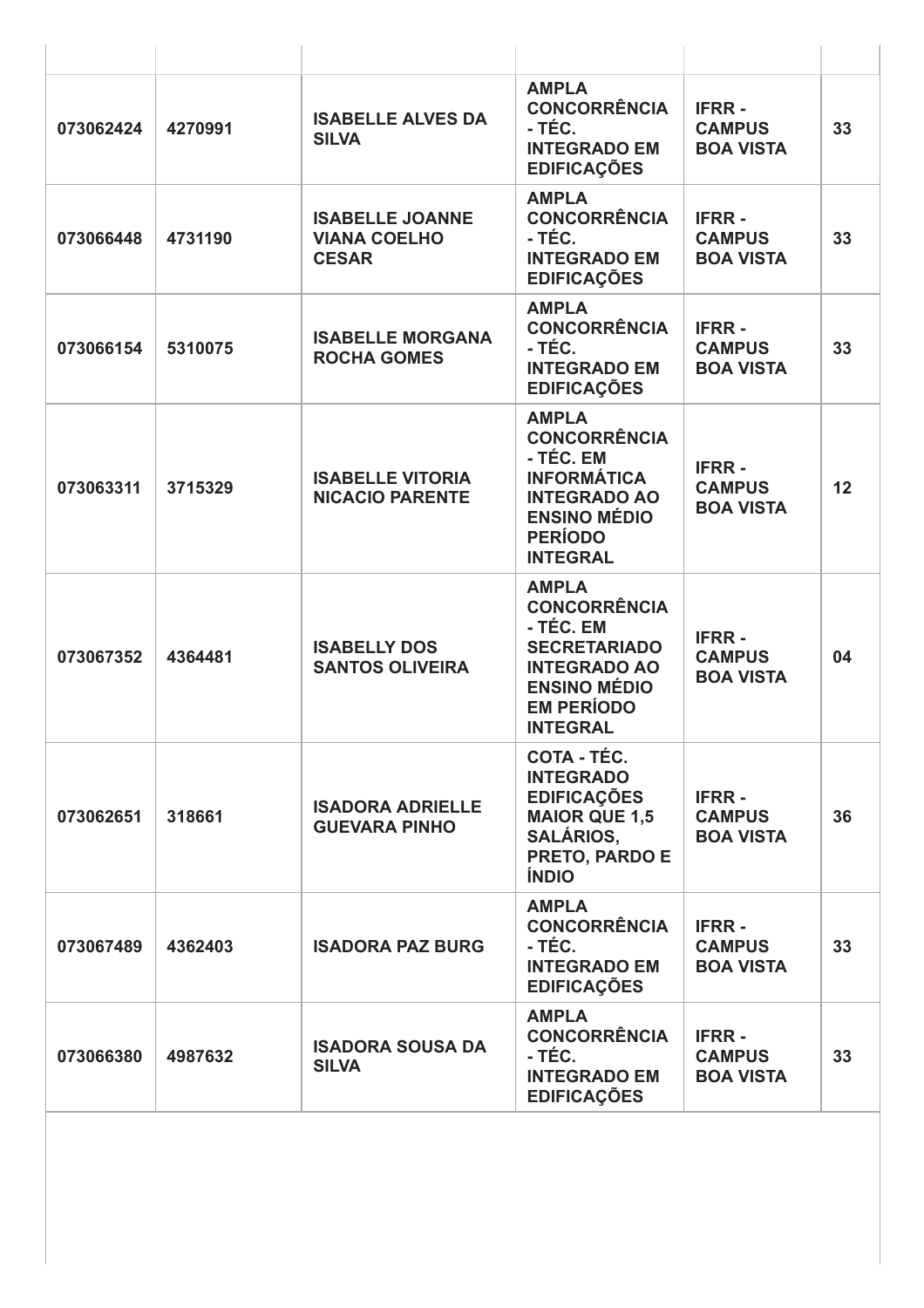| 073062801 | 5244820 | <b>ISAURA CRISTINA</b><br><b>SOUSA MENEZES</b>           | <b>AMPLA</b><br><b>CONCORRÊNCIA</b><br>- TÉC. EM<br><b>INFORMÁTICA</b><br><b>INTEGRADO AO</b><br><b>ENSINO MÉDIO</b><br><b>PERÍODO</b><br><b>INTEGRAL</b>                | <b>IFRR-</b><br><b>CAMPUS</b><br><b>BOA VISTA</b> | 12              |
|-----------|---------|----------------------------------------------------------|--------------------------------------------------------------------------------------------------------------------------------------------------------------------------|---------------------------------------------------|-----------------|
| 073065162 | 4722957 | <b>ISIS LORANY</b><br><b>OLIVEIRA ARRUDA</b>             | <b>COTA - TÉC. EM</b><br><b>SECRETARIADO</b><br><b>INTEGRADO</b><br><b>INTEGRAL</b><br><b>MAIOR QUE 1,5</b><br><b>SALÁRIOS,</b><br><b>PRETO, PARDO E</b><br><b>ÍNDIO</b> | <b>IFRR-</b><br><b>CAMPUS</b><br><b>BOA VISTA</b> | 18              |
| 073066223 | 472320  | <b>ISMAEL ALMEIDA DE</b><br><b>LIMA</b>                  | <b>COTA - TÉC.</b><br><b>ELETROTÉCNICA</b><br><b>INTEGRADO</b><br><b>MENOR QUE 1,5</b><br><b>SALÁRIOS,</b><br>PRETO, PARDO E<br><b>ÍNDIO</b>                             | <b>IFRR-</b><br><b>CAMPUS</b><br><b>BOA VISTA</b> | 30              |
| 073064512 | 2377347 | <b>ISMAEL DO</b><br><b>NASCIMENTO</b><br><b>CARVALHO</b> | <b>COTA - TÉC.</b><br><b>INTEGRADO</b><br><b>EDIFICAÇÕES</b><br><b>MENOR QUE 1,5</b><br><b>SALÁRIOS,</b><br>PRETO, PARDO E<br><b>ÍNDIO</b>                               | <b>IFRR-</b><br><b>CAMPUS</b><br><b>BOA VISTA</b> | 38              |
| 073062454 | 4280539 | <b>ISRRAEL HAGEO</b><br><b>URRIETA PEREIRA</b>           | <b>AMPLA</b><br><b>CONCORRÊNCIA</b><br>- TÉC. EM<br><b>INFORMÁTICA</b><br><b>INTEGRADO AO</b><br><b>ENSINO MÉDIO</b><br><b>PERÍODO</b><br><b>INTEGRAL</b>                | <b>IFRR-</b><br><b>CAMPUS</b><br><b>BOA VISTA</b> | 12 <sup>2</sup> |
| 073066196 | 4798678 | <b>ITALO CAMPOS</b><br><b>SOUZA</b>                      | <b>AMPLA</b><br><b>CONCORRÊNCIA</b><br>- TÉC. EM<br><b>INFORMÁTICA</b><br><b>INTEGRADO AO</b><br><b>ENSINO MÉDIO</b><br><b>PERÍODO</b><br><b>INTEGRAL</b>                | <b>IFRR-</b><br><b>CAMPUS</b><br><b>BOA VISTA</b> | 12              |
| 073063530 | 5003172 | <b>ITALO HENRIQUE DA</b><br><b>SILVA ALVES</b>           | <b>AMPLA</b><br><b>CONCORRÊNCIA</b><br>- TÉC. EM<br><b>INFORMÁTICA</b><br><b>INTEGRADO AO</b><br><b>ENSINO MÉDIO</b><br><b>PERÍODO</b><br><b>INTEGRAL</b>                | <b>IFRR-</b><br><b>CAMPUS</b><br><b>BOA VISTA</b> | 12              |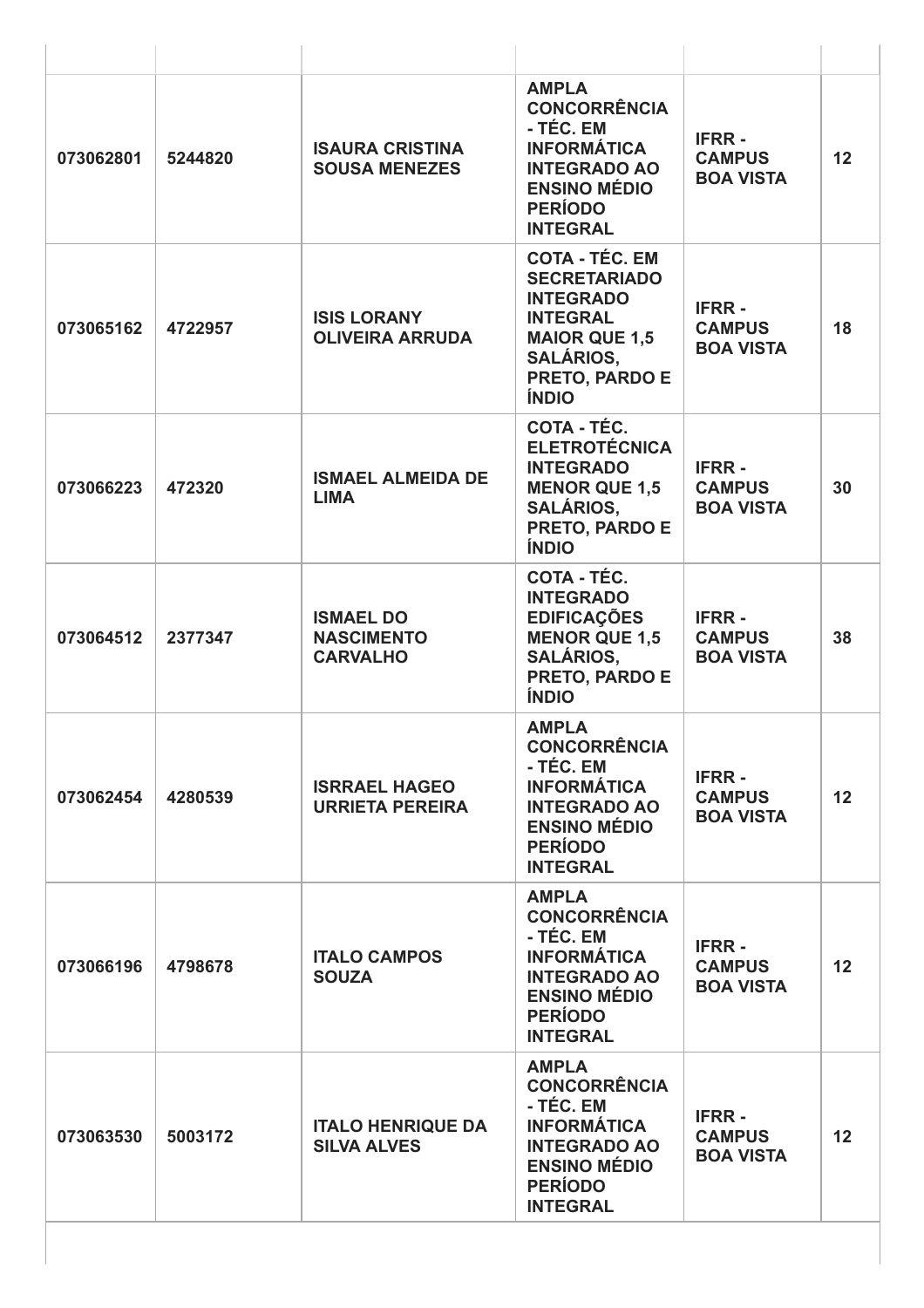| 073063946 | 4730950 | <b>ITALO VINICIUS</b><br><b>DUARTE GALENO</b>                   | <b>COTA - TÉC. EM</b><br><b>INFORMÁTICA</b><br><b>INTEGRADO</b><br><b>INTEGRAL</b><br><b>MENOR QUE 1,5</b><br><b>SALÁRIOS,</b><br>PRETO, PARDO E<br><b>ÍNDIO</b>        | <b>IFRR-</b><br><b>CAMPUS</b><br><b>BOA VISTA</b> | 24 |
|-----------|---------|-----------------------------------------------------------------|-------------------------------------------------------------------------------------------------------------------------------------------------------------------------|---------------------------------------------------|----|
| 073067365 | 3655709 | <b>IZABELA ESTEVAO</b><br><b>DOS SANTOS</b>                     | <b>AMPLA</b><br><b>CONCORRÊNCIA</b><br>- TÉC. EM<br><b>SECRETARIADO</b><br><b>INTEGRADO AO</b><br><b>ENSINO MÉDIO</b><br><b>EM PERÍODO</b><br><b>INTEGRAL</b>           | <b>IFRR-</b><br><b>CAMPUS</b><br><b>BOA VISTA</b> | 04 |
| 073062781 | 432231  | <b>IZABEL KELENDRIA</b><br><b>SILVA DE AZEVEDO</b>              | <b>AMPLA</b><br><b>CONCORRÊNCIA</b><br>- TÉC. EM<br><b>SECRETARIADO</b><br><b>INTEGRADO AO</b><br><b>ENSINO MÉDIO</b><br><b>EM PERÍODO</b><br><b>INTEGRAL</b>           | <b>IFRR-</b><br><b>CAMPUS</b><br><b>BOA VISTA</b> | 04 |
| 073066000 | 4423569 | <b>IZABELLY THALITA</b><br><b>DINIZ BARBOSA</b>                 | <b>AMPLA</b><br><b>CONCORRÊNCIA</b><br>- TÉC.<br><b>INTEGRADO EM</b><br><b>EDIFICAÇÕES</b>                                                                              | <b>IFRR-</b><br><b>CAMPUS</b><br><b>BOA VISTA</b> | 33 |
| 073064087 | 361586  | <b>IZADORA RODRIGUES</b><br><b>GOMES</b>                        | <b>COTA - TÉC. EM</b><br><b>INFORMÁTICA</b><br><b>INTEGRADO</b><br><b>INTEGRAL</b><br><b>MAIOR QUE 1,5</b><br><b>SALÁRIOS,</b><br>PRETO, PARDO E<br><b>ÍNDIO</b>        | <b>IFRR-</b><br><b>CAMPUS</b><br><b>BOA VISTA</b> | 22 |
| 073065799 | 3383989 | <b>IZAIRA CRISTINA</b><br><b>SOUZA COSTA DA</b><br><b>SILVA</b> | <b>COTA - TÉC. EM</b><br><b>INFORMÁTICA</b><br><b>INTEGRADO</b><br><b>INTEGRAL</b><br><b>MENOR QUE 1,5</b><br><b>SALÁRIOS,</b><br><b>PRETO, PARDO E</b><br><b>ÍNDIO</b> | <b>IFRR-</b><br><b>CAMPUS</b><br><b>BOA VISTA</b> | 24 |
| 073064066 | 4727401 | <b>IZANITA AVELINO DA</b><br><b>SILVA LIMA</b>                  | <b>COTA - TÉC. EM</b><br><b>SECRETARIADO</b><br><b>INTEGRADO</b><br><b>INTEGRAL</b><br><b>MENOR QUE 1,5</b><br><b>SALÁRIOS,</b><br>PRETO, PARDO E<br><b>ÍNDIO</b>       | <b>IFRR-</b><br><b>CAMPUS</b><br><b>BOA VISTA</b> | 20 |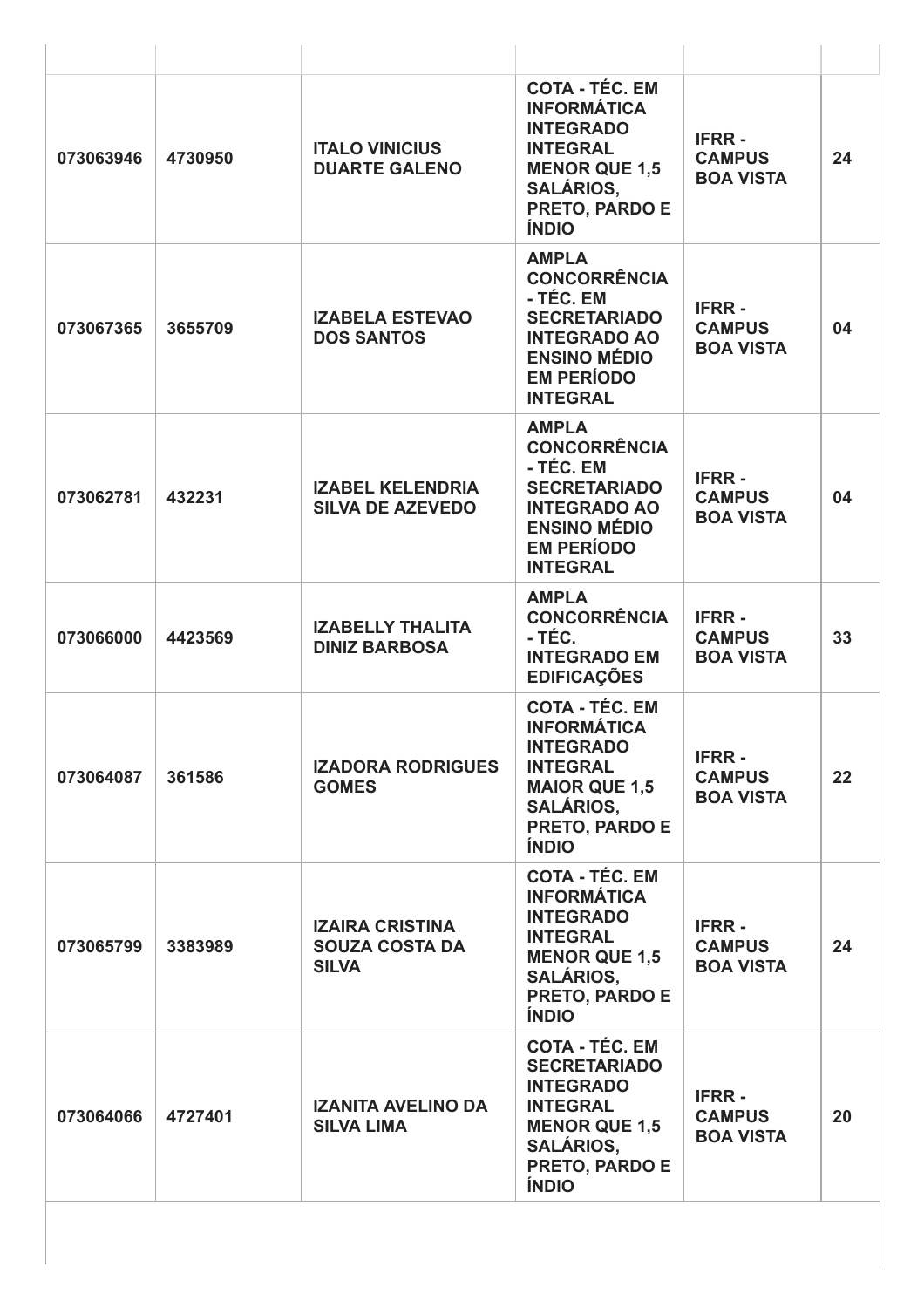| 073064134 | 3680223  | <b>JAAZIEL VICTOR</b><br><b>SOUZA SILVA</b>    | COTA - TÉC.<br><b>ELETROTÉCNICA</b><br><b>INTEGRADO</b><br><b>MENOR QUE 1.5</b><br><b>SALÁRIOS SEM</b><br><b>ETNIA</b><br><b>DECLARADA</b>                       | <b>IFRR-</b><br><b>CAMPUS</b><br><b>BOA VISTA</b> | 30              |
|-----------|----------|------------------------------------------------|------------------------------------------------------------------------------------------------------------------------------------------------------------------|---------------------------------------------------|-----------------|
| 073066259 | 4756673  | <b>JABES FREITAS</b><br><b>RAMOS</b>           | <b>AMPLA</b><br><b>CONCORRÊNCIA</b><br>- TÉC. EM<br><b>INFORMÁTICA</b><br><b>INTEGRADO AO</b><br><b>ENSINO MÉDIO</b><br><b>PERÍODO</b><br><b>INTEGRAL</b>        | <b>IFRR-</b><br><b>CAMPUS</b><br><b>BOA VISTA</b> | 12              |
| 073064553 | 4335490  | <b>JACKELINE DE SOUZA</b><br><b>ARAUJO</b>     | <b>AMPLA</b><br><b>CONCORRÊNCIA</b><br>- TÉC.<br><b>INTEGRADO EM</b><br><b>EDIFICAÇÕES</b>                                                                       | <b>IFRR-</b><br><b>CAMPUS</b><br><b>BOA VISTA</b> | 33              |
| 073064726 | 3620530  | <b>JAMILI VITORIA</b><br><b>FERREIRA PAIVA</b> | <b>COTA - TÉC. EM</b><br><b>INFORMÁTICA</b><br><b>INTEGRADO</b><br><b>INTEGRAL</b><br><b>MENOR QUE 1,5</b><br><b>SALÁRIOS,</b><br>PRETO, PARDO E<br><b>ÍNDIO</b> | <b>IFRR-</b><br><b>CAMPUS</b><br><b>BOA VISTA</b> | 24              |
| 073066538 | 4816510  | <b>JAMILLY SILVA DE</b><br><b>SOUZA SENA</b>   | <b>AMPLA</b><br><b>CONCORRÊNCIA</b><br>- TÉC. EM<br><b>SECRETARIADO</b><br><b>INTEGRADO AO</b><br><b>ENSINO MÉDIO</b><br><b>EM PERÍODO</b><br><b>INTEGRAL</b>    | <b>IFRR-</b><br><b>CAMPUS</b><br><b>BOA VISTA</b> | 04              |
| 073067542 | 32253800 | <b>JAMILY MORAES DA</b><br><b>MATA</b>         | <b>AMPLA</b><br><b>CONCORRÊNCIA</b><br>- TÉC. EM<br><b>INFORMÁTICA</b><br><b>INTEGRADO AO</b><br><b>ENSINO MÉDIO</b><br><b>PERÍODO</b><br><b>INTEGRAL</b>        | <b>IFRR-</b><br><b>CAMPUS</b><br><b>BOA VISTA</b> | 12 <sup>2</sup> |
| 073062866 | 230899   | <b>JANAINA DA SILVA</b><br><b>LACREDA</b>      | <b>COTA - TÉC.</b><br><b>INTEGRADO</b><br><b>EDIFICAÇÕES</b><br><b>MAIOR QUE 1,5</b><br><b>SALÁRIOS SEM</b><br><b>ETNIA</b><br><b>DECLARADA</b>                  | <b>IFRR-</b><br><b>CAMPUS</b><br><b>BOA VISTA</b> | 38              |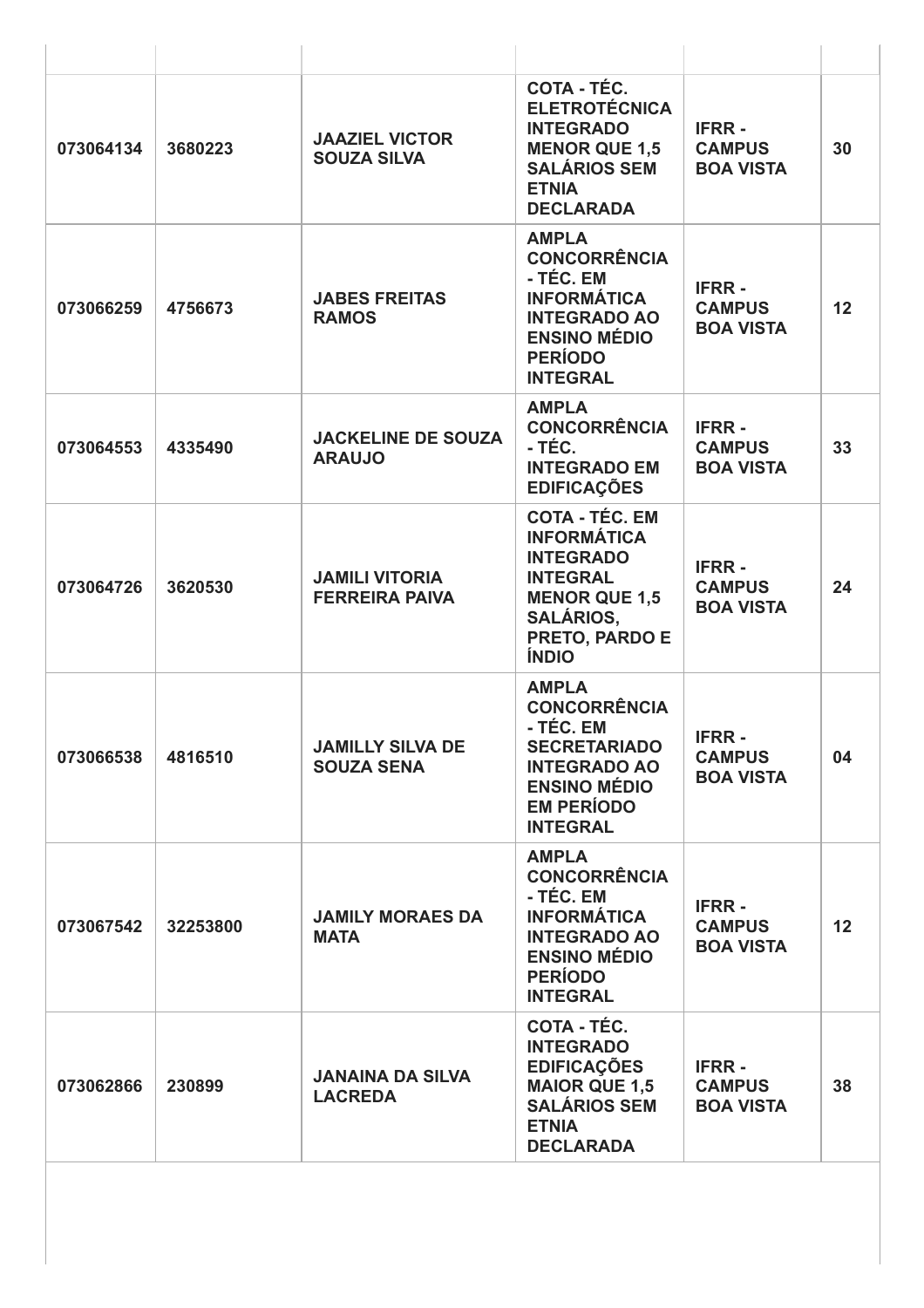| 073062828 | 6931501      | <b>JAQUELINE FERREIRA</b><br><b>BARROSO</b>      | <b>AMPLA</b><br><b>CONCORRÊNCIA</b><br>- TÉC. EM<br><b>SECRETARIADO</b><br><b>INTEGRADO AO</b><br><b>ENSINO MÉDIO</b><br><b>EM PERÍODO</b><br><b>INTEGRAL</b>         | <b>IFRR-</b><br><b>CAMPUS</b><br><b>BOA VISTA</b> | 04 |
|-----------|--------------|--------------------------------------------------|-----------------------------------------------------------------------------------------------------------------------------------------------------------------------|---------------------------------------------------|----|
| 073062882 | 4888260      | <b>JEAN CARLOS DOS</b><br><b>SANTOS MIRANDA</b>  | <b>AMPLA</b><br><b>CONCORRÊNCIA</b><br>- TÉC. EM<br><b>INFORMÁTICA</b><br><b>INTEGRADO AO</b><br><b>ENSINO MÉDIO</b><br><b>PERÍODO</b><br><b>INTEGRAL</b>             | <b>IFRR-</b><br><b>CAMPUS</b><br><b>BOA VISTA</b> | 12 |
| 073065230 | 3395391      | <b>JEAN VICTOR</b><br><b>MOREIRA COSTA</b>       | <b>COTA - TÉC. EM</b><br><b>ELETRÔNICA</b><br><b>INTEGRADO</b><br><b>MENOR OU</b><br><b>IGUAL A 1,5</b><br><b>SALÁRIOS,</b><br>PRETO, PARDO E<br><b>ÍNDIO</b>         | <b>IFRR-</b><br><b>CAMPUS</b><br><b>BOA VISTA</b> | 01 |
| 073067107 | 4740599      | <b>JEMIMA CARVALHO</b><br><b>PINTO</b>           | <b>AMPLA</b><br><b>CONCORRÊNCIA</b><br>- TÉC. EM<br><b>SECRETARIADO</b><br><b>INTEGRADO AO</b><br><b>ENSINO MÉDIO</b><br><b>EM PERÍODO</b><br><b>INTEGRAL</b>         | <b>IFRR-</b><br><b>CAMPUS</b><br><b>BOA VISTA</b> | 04 |
| 073062688 | 450357       | <b>JENER COSTA DOS</b><br><b>SANTOS</b>          | <b>COTA - TÉC. EM</b><br><b>INFORMÁTICA</b><br><b>INTEGRADO</b><br><b>INTEGRAL</b><br><b>MENOR QUE 1,5</b><br><b>SALÁRIOS SEM</b><br><b>ETNIA</b><br><b>DECLARADA</b> | <b>IFRR-</b><br><b>CAMPUS</b><br><b>BOA VISTA</b> | 26 |
| 073064412 | 316272620068 | <b>JENNYFER LORANE</b><br><b>DE SOUSA SOUSA</b>  | <b>AMPLA</b><br><b>CONCORRÊNCIA</b><br>- TÉC. EM<br><b>INFORMÁTICA</b><br><b>INTEGRADO AO</b><br><b>ENSINO MÉDIO</b><br><b>PERÍODO</b><br><b>INTEGRAL</b>             | <b>IFRR-</b><br><b>CAMPUS</b><br><b>BOA VISTA</b> | 12 |
| 073066890 | 48889622     | <b>JESSICA VICTORIANO</b><br><b>BARROS PAURA</b> | <b>COTA - TÉC. EM</b><br><b>SECRETARIADO</b><br><b>INTEGRADO</b><br><b>INTEGRAL</b><br><b>MENOR QUE 1,5</b><br><b>SALÁRIOS,</b><br>PRETO, PARDO E<br><b>ÍNDIO</b>     | <b>IFRR-</b><br><b>CAMPUS</b><br><b>BOA VISTA</b> | 20 |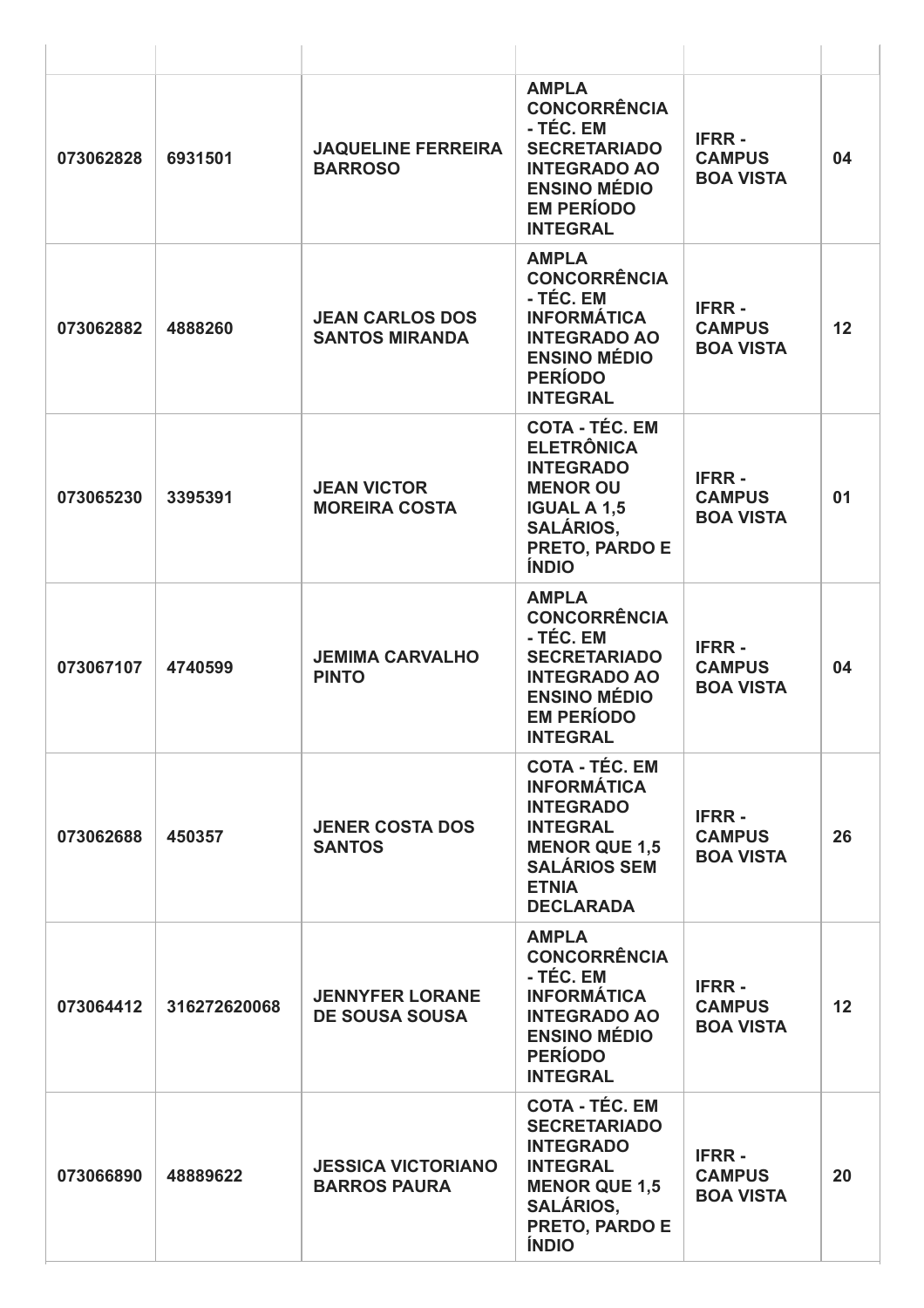| 073063243 | 5093678 | <b>JEYSHEL LEANDRO</b><br><b>SOBRAL DA SILVA</b>             | COTA - TÉC.<br><b>ELETROTÉCNICA</b><br><b>INTEGRADO</b><br><b>MAIOR QUE 1,5</b><br><b>SALÁRIOS,</b><br><b>PRETO, PARDO E</b><br><b>ÍNDIO</b>                          | <b>IFRR-</b><br><b>CAMPUS</b><br><b>BOA VISTA</b> | 31 |
|-----------|---------|--------------------------------------------------------------|-----------------------------------------------------------------------------------------------------------------------------------------------------------------------|---------------------------------------------------|----|
| 073066798 | 4046021 | <b>JHENNYFER</b><br><b>EDUARDA LIMA</b><br><b>NASCIMENTO</b> | <b>COTA - TÉC. EM</b><br><b>INFORMÁTICA</b><br><b>INTEGRADO</b><br><b>INTEGRAL</b><br><b>MAIOR QUE 1,5</b><br><b>SALÁRIOS SEM</b><br><b>ETNIA</b><br><b>DECLARADA</b> | <b>IFRR-</b><br><b>CAMPUS</b><br><b>BOA VISTA</b> | 23 |
| 073064847 | 4222130 | <b>JHENNYFHE LOBATO</b><br><b>DE OLIVEIRA</b>                | <b>AMPLA</b><br><b>CONCORRÊNCIA</b><br>- TÉC. EM<br><b>INFORMÁTICA</b><br><b>INTEGRADO AO</b><br><b>ENSINO MÉDIO</b><br><b>PERÍODO</b><br><b>INTEGRAL</b>             | <b>IFRR-</b><br><b>CAMPUS</b><br><b>BOA VISTA</b> | 12 |
| 073063634 | 4253094 | <b>JHENNYPH</b><br><b>LORRAYNE SOUSA</b><br><b>SANTOS</b>    | <b>AMPLA</b><br><b>CONCORRÊNCIA</b><br>- TÉC. EM<br><b>INFORMÁTICA</b><br><b>INTEGRADO AO</b><br><b>ENSINO MÉDIO</b><br><b>PERÍODO</b><br><b>INTEGRAL</b>             | <b>IFRR-</b><br><b>CAMPUS</b><br><b>BOA VISTA</b> | 13 |
| 073063386 | 5171156 | <b>JHIMYLI DE JESUS</b><br><b>MATOS</b>                      | <b>AMPLA</b><br><b>CONCORRÊNCIA</b><br>- TÉC. EM<br><b>INFORMÁTICA</b><br><b>INTEGRADO AO</b><br><b>ENSINO MÉDIO</b><br><b>PERÍODO</b><br><b>INTEGRAL</b>             | <b>IFRR-</b><br><b>CAMPUS</b><br><b>BOA VISTA</b> | 13 |
| 073067123 | 5125707 | <b>JHONATA VICTOR DOS</b><br><b>SANTOS SILVA</b>             | <b>AMPLA</b><br><b>CONCORRÊNCIA</b><br>- TÉC. EM<br><b>ELETRÔNICA</b><br><b>INTEGRADO AO</b><br><b>ENSINO MÉDIO</b>                                                   | <b>IFRR-</b><br><b>CAMPUS</b><br><b>BOA VISTA</b> | 27 |
| 073067158 | 480113  | <b>JHON KELTON</b><br><b>CARNEIRO JORDAO</b>                 | <b>AMPLA</b><br><b>CONCORRÊNCIA</b><br>- TÉC.<br><b>INTEGRADO EM</b><br><b>EDIFICAÇÕES</b>                                                                            | <b>IFRR-</b><br><b>CAMPUS</b><br><b>BOA VISTA</b> | 33 |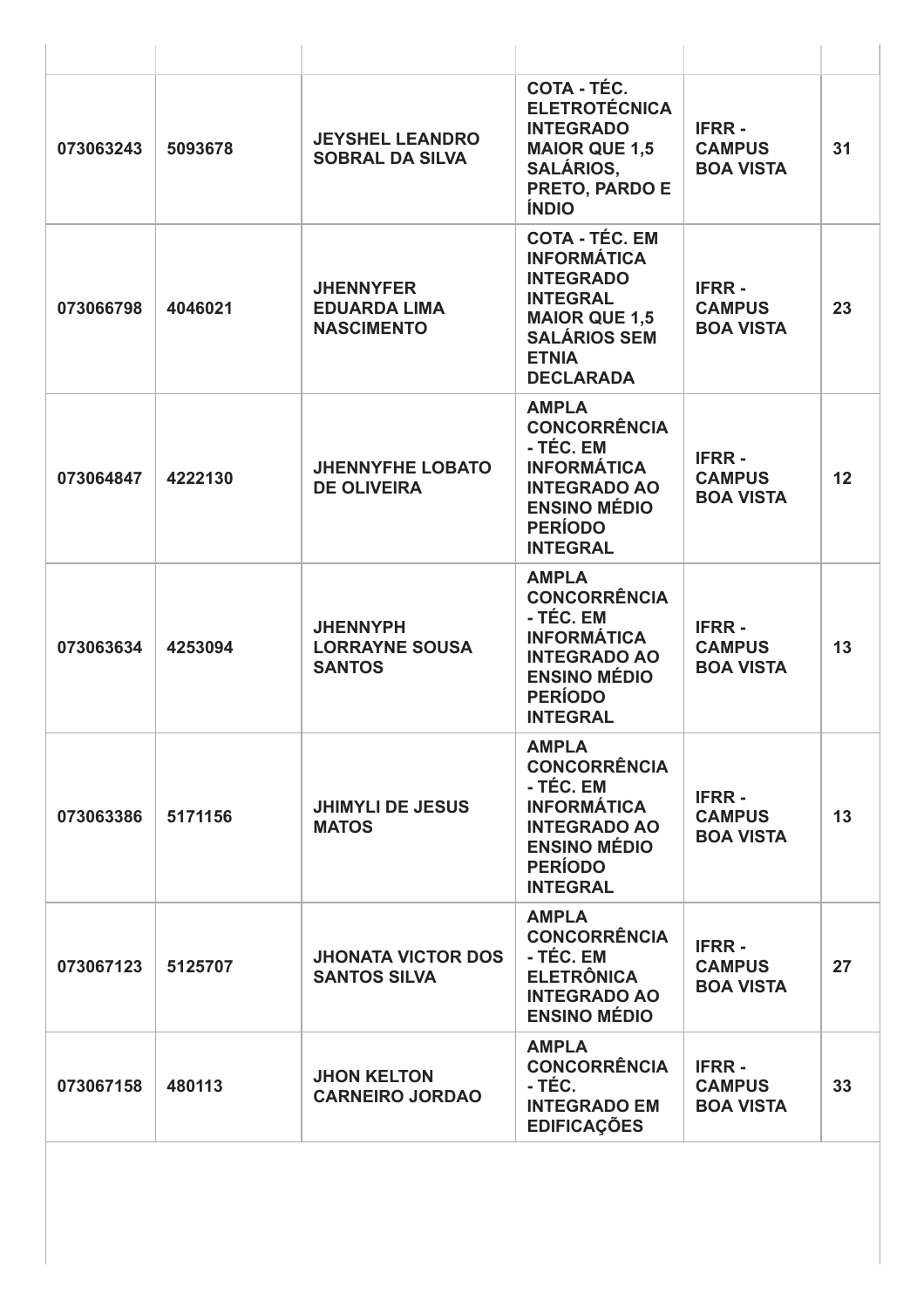| 073062596 | 4990650 | <b>JHONSON MARLON</b><br><b>SILVA</b>             | <b>AMPLA</b><br><b>CONCORRÊNCIA</b><br>- TÉC. EM<br><b>INFORMÁTICA</b><br><b>INTEGRADO AO</b><br><b>ENSINO MÉDIO</b><br><b>PERÍODO</b><br><b>INTEGRAL</b>               | <b>IFRR-</b><br><b>CAMPUS</b><br><b>BOA VISTA</b> | 13 |
|-----------|---------|---------------------------------------------------|-------------------------------------------------------------------------------------------------------------------------------------------------------------------------|---------------------------------------------------|----|
| 073064361 | 513674  | <b>JHON THOMAS</b><br><b>MANOEL GUERREIRO</b>     | <b>AMPLA</b><br><b>CONCORRÊNCIA</b><br>- TÉC. EM<br><b>SECRETARIADO</b><br><b>INTEGRADO AO</b><br><b>ENSINO MÉDIO</b><br><b>EM PERÍODO</b><br><b>INTEGRAL</b>           | <b>IFRR-</b><br><b>CAMPUS</b><br><b>BOA VISTA</b> | 05 |
| 073067134 | 3482324 | <b>JHOSEFE GABRIEL</b><br><b>MAGALHAES ARAUJO</b> | <b>AMPLA</b><br><b>CONCORRÊNCIA</b><br>- TÉC. EM<br><b>INFORMÁTICA</b><br><b>INTEGRADO AO</b><br><b>ENSINO MÉDIO</b><br><b>PERÍODO</b><br><b>INTEGRAL</b>               | <b>IFRR-</b><br><b>CAMPUS</b><br><b>BOA VISTA</b> | 13 |
| 073063809 | 4779819 | <b>JHUAN GABRIEL</b><br><b>NASCIMENTO ROCHA</b>   | <b>COTA - TÉC. EM</b><br><b>INFORMÁTICA</b><br><b>INTEGRADO</b><br><b>INTEGRAL</b><br><b>MENOR QUE 1,5</b><br><b>SALÁRIOS,</b><br><b>PRETO, PARDO E</b><br><b>ÍNDIO</b> | <b>IFRR-</b><br><b>CAMPUS</b><br><b>BOA VISTA</b> | 24 |
| 073062419 | 430917  | <b>JHUDY NALIEDNY DE</b><br><b>LIMA OLIVEIRA</b>  | <b>AMPLA</b><br><b>CONCORRÊNCIA</b><br>- TÉC. EM<br><b>SECRETARIADO</b><br><b>INTEGRADO AO</b><br><b>ENSINO MÉDIO</b><br><b>EM PERÍODO</b><br><b>INTEGRAL</b>           | <b>IFRR-</b><br><b>CAMPUS</b><br><b>BOA VISTA</b> | 05 |
| 073062816 | 5234425 | <b>JHULIO ALVES LIMA</b>                          | <b>AMPLA</b><br><b>CONCORRÊNCIA</b><br>- TÉC.<br><b>INTEGRADO EM</b><br><b>EDIFICAÇÕES</b>                                                                              | <b>IFRR-</b><br><b>CAMPUS</b><br><b>BOA VISTA</b> | 33 |
| 073065864 | 3831884 | <b>JOABEH CASTRO</b><br><b>MOREIRA</b>            | <b>AMPLA</b><br><b>CONCORRÊNCIA</b><br>- TÉC. EM<br><b>ELETRÔNICA</b><br><b>INTEGRADO AO</b><br><b>ENSINO MÉDIO</b>                                                     | <b>IFRR-</b><br><b>CAMPUS</b><br><b>BOA VISTA</b> | 27 |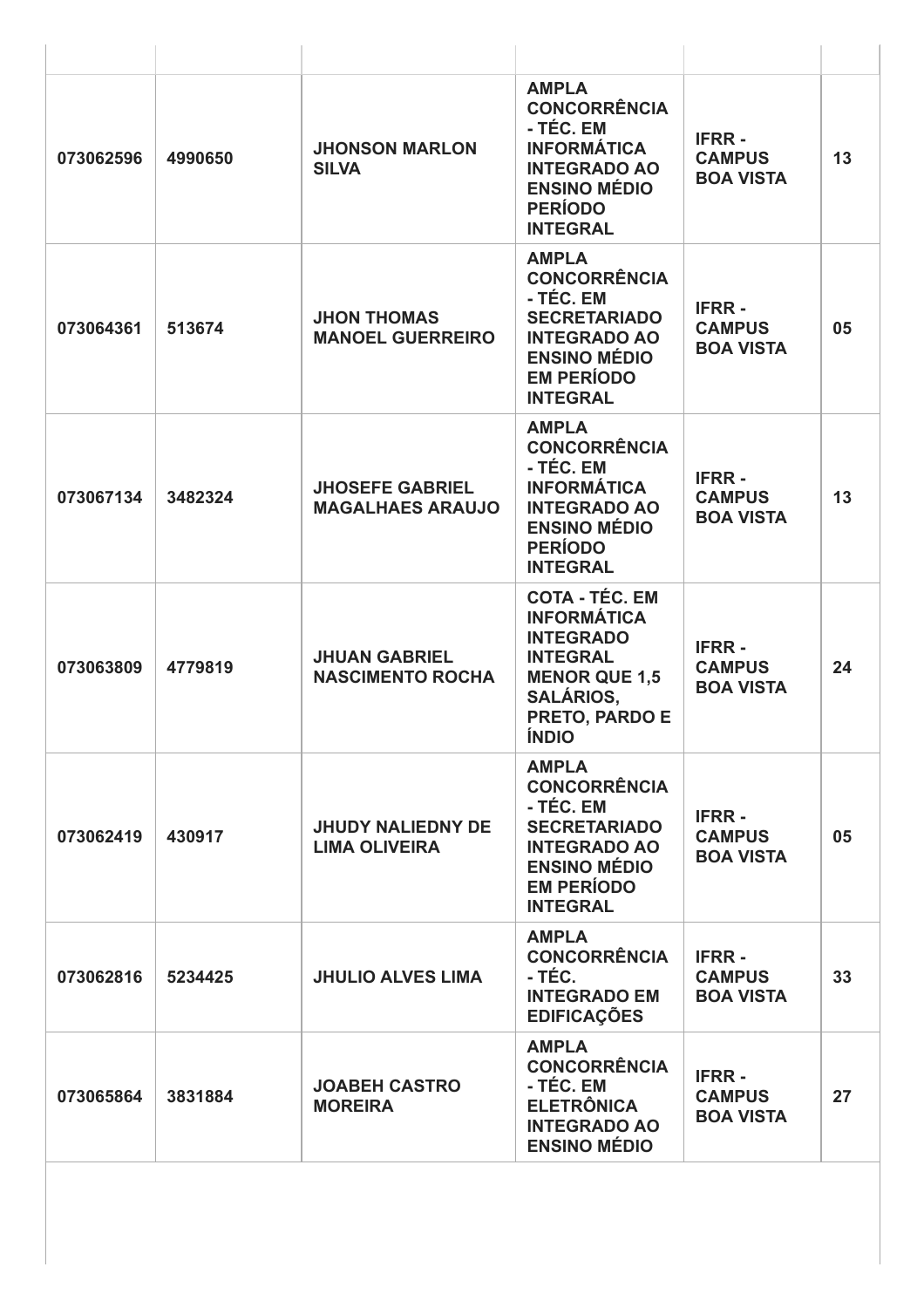| 073063254 | 5261600  | <b>JOANA MARY</b><br><b>THOMAS PEREIRA</b><br><b>OLIVEIRA</b> | <b>AMPLA</b><br><b>CONCORRÊNCIA</b><br>- TÉC.<br><b>INTEGRADO EM</b><br><b>EDIFICAÇÕES</b>                                                                    | <b>IFRR-</b><br><b>CAMPUS</b><br><b>BOA VISTA</b> | 33 |
|-----------|----------|---------------------------------------------------------------|---------------------------------------------------------------------------------------------------------------------------------------------------------------|---------------------------------------------------|----|
| 073067178 | 516786   | <b>JOANA VITORIA DE</b><br><b>FREITAS</b>                     | <b>AMPLA</b><br><b>CONCORRÊNCIA</b><br>- TÉC. EM<br><b>SECRETARIADO</b><br><b>INTEGRADO AO</b><br><b>ENSINO MÉDIO</b><br><b>EM PERÍODO</b><br><b>INTEGRAL</b> | <b>IFRR-</b><br><b>CAMPUS</b><br><b>BOA VISTA</b> | 05 |
| 073064387 | 4721489  | <b>JOAO FELIPE</b><br><b>ALMEIDA DE</b><br><b>ANDRADE</b>     | <b>AMPLA</b><br><b>CONCORRÊNCIA</b><br>- TÉC.<br><b>INTEGRADO EM</b><br><b>EDIFICAÇÕES</b>                                                                    | <b>IFRR-</b><br><b>CAMPUS</b><br><b>BOA VISTA</b> | 33 |
| 073065234 | 4996216  | <b>JOAO GABRIEL</b><br><b>SCHWAB RAMOS</b>                    | <b>AMPLA</b><br><b>CONCORRÊNCIA</b><br>- TÉC. EM<br><b>INFORMÁTICA</b><br><b>INTEGRADO AO</b><br><b>ENSINO MÉDIO</b><br><b>PERÍODO</b><br><b>INTEGRAL</b>     | <b>IFRR-</b><br><b>CAMPUS</b><br><b>BOA VISTA</b> | 13 |
| 073065969 | 4003098  | <b>JOAO GUILHERME</b><br><b>RODRIGUES RIBEIRO</b>             | <b>AMPLA</b><br><b>CONCORRÊNCIA</b><br>- TÉC. EM<br><b>INFORMÁTICA</b><br><b>INTEGRADO AO</b><br><b>ENSINO MÉDIO</b><br><b>PERÍODO</b><br><b>INTEGRAL</b>     | <b>IFRR-</b><br><b>CAMPUS</b><br><b>BOA VISTA</b> | 13 |
| 073064676 | 3727378  | <b>JOAO HENRIQUE</b><br><b>NUNES MARANHAO</b>                 | <b>COTA - TÉC. EM</b><br><b>ELETRÔNICA</b><br><b>INTEGRADO</b><br><b>MENOR OU</b><br><b>IGUAL A 1,5</b><br><b>SALÁRIOS,</b><br>PRETO, PARDO E<br><b>ÍNDIO</b> | <b>IFRR-</b><br><b>CAMPUS</b><br><b>BOA VISTA</b> | 01 |
| 073067626 | 29906814 | <b>JOAO HENRIQUE</b><br><b>TINOCO DE ARAUJO</b>               | COTA - TÉC.<br><b>INTEGRADO</b><br><b>EDIFICAÇÕES</b><br><b>MAIOR QUE 1,5</b><br><b>SALÁRIOS SEM</b><br><b>ETNIA</b><br><b>DECLARADA</b>                      | <b>IFRR-</b><br><b>CAMPUS</b><br><b>BOA VISTA</b> | 38 |
| 073067129 | 538362   | <b>JOAO LUCAS COSTA</b><br><b>DE SOUZA</b>                    | <b>AMPLA</b><br><b>CONCORRÊNCIA</b><br>- TÉC. EM<br><b>ELETRÔNICA</b><br><b>INTEGRADO AO</b><br><b>ENSINO MÉDIO</b>                                           | <b>IFRR-</b><br><b>CAMPUS</b><br><b>BOA VISTA</b> | 27 |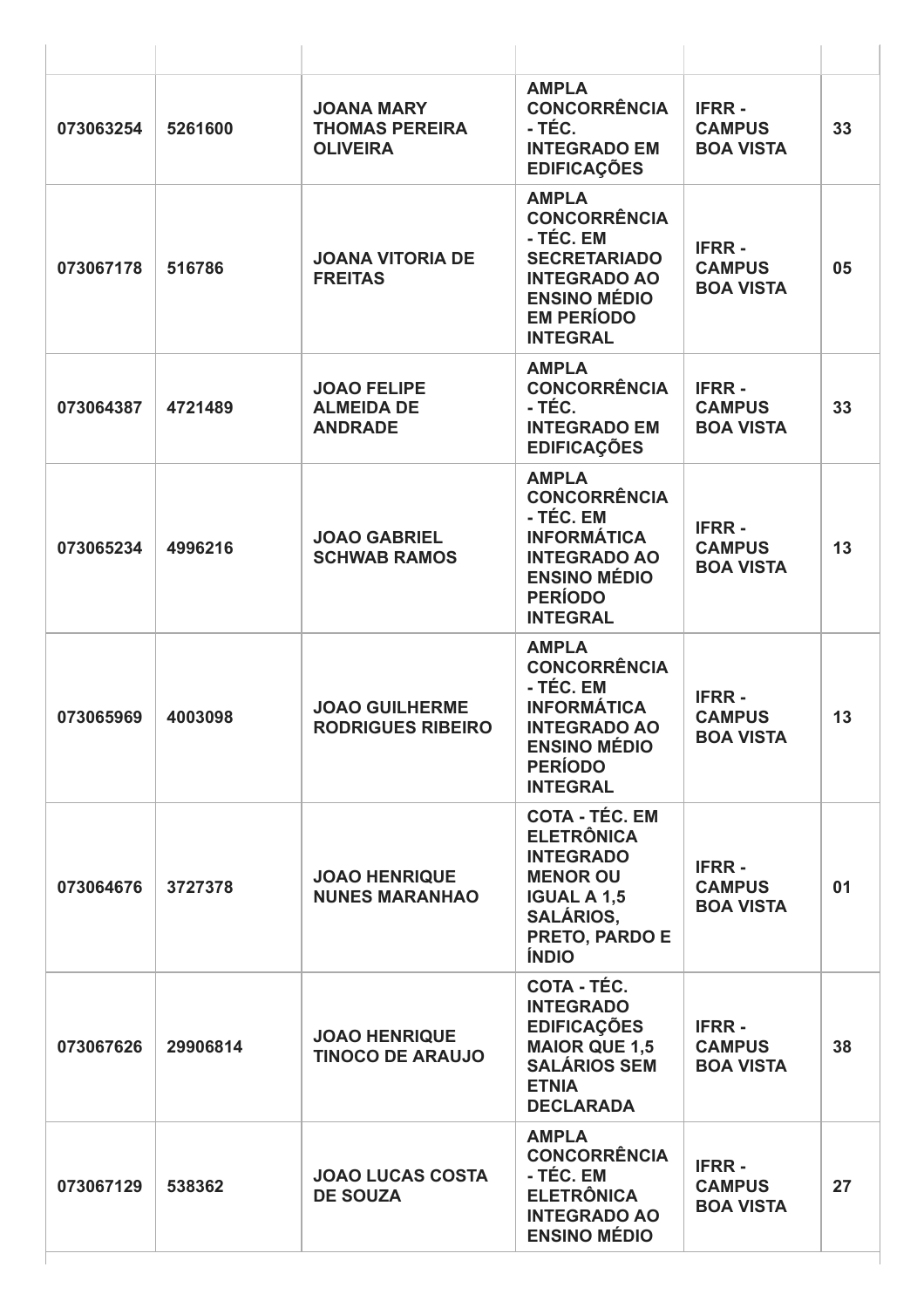| 073064850 | 30218055 | <b>JOAO MARCOS</b><br><b>OLIVEIRA DA SILVA</b>  | <b>AMPLA</b><br><b>CONCORRÊNCIA</b><br>- TÉC. EM<br><b>ELETROTÉCNICA</b><br><b>INTEGRADO AO</b><br><b>ENSINO MÉDIO</b>                                           | <b>IFRR-</b><br><b>CAMPUS</b><br><b>BOA VISTA</b> | 29 |
|-----------|----------|-------------------------------------------------|------------------------------------------------------------------------------------------------------------------------------------------------------------------|---------------------------------------------------|----|
| 073064889 | 4009410  | <b>JOAO MARCOS SILVA</b><br><b>COELHO CESAR</b> | <b>AMPLA</b><br><b>CONCORRÊNCIA</b><br>- TÉC. EM<br><b>ELETROTÉCNICA</b><br><b>INTEGRADO AO</b><br><b>ENSINO MÉDIO</b>                                           | <b>IFRR-</b><br><b>CAMPUS</b><br><b>BOA VISTA</b> | 29 |
| 073067185 | 351193   | <b>JOAO MAURICIO</b><br><b>HABERT LIMA</b>      | <b>AMPLA</b><br><b>CONCORRÊNCIA</b><br>- TÉC. EM<br><b>INFORMÁTICA</b><br><b>INTEGRADO AO</b><br><b>ENSINO MÉDIO</b><br><b>PERÍODO</b><br><b>INTEGRAL</b>        | <b>IFRR-</b><br><b>CAMPUS</b><br><b>BOA VISTA</b> | 13 |
| 073067417 | 4010060  | <b>JOAO PAULO SOUSA</b><br><b>DE OLIVEIRA</b>   | <b>AMPLA</b><br><b>CONCORRÊNCIA</b><br>- TÉC. EM<br><b>INFORMÁTICA</b><br><b>INTEGRADO AO</b><br><b>ENSINO MÉDIO</b><br><b>PERÍODO</b><br><b>INTEGRAL</b>        | <b>IFRR-</b><br><b>CAMPUS</b><br><b>BOA VISTA</b> | 13 |
| 073065056 | 4390415  | <b>JOAO RODRIGO</b><br><b>XAVIER</b>            | <b>COTA - TÉC. EM</b><br><b>ELETRÔNICA</b><br><b>INTEGRADO</b><br><b>MENOR OU</b><br><b>IGUAL A 1,5</b><br><b>SALÁRIOS,</b><br>PRETO, PARDO E<br><b>ÍNDIO</b>    | <b>IFRR-</b><br><b>CAMPUS</b><br><b>BOA VISTA</b> | 01 |
| 073066444 | 4583507  | <b>JOAO VICTOR</b><br><b>BARATA FELIX</b>       | <b>COTA - TÉC. EM</b><br><b>INFORMÁTICA</b><br><b>INTEGRADO</b><br><b>INTEGRAL</b><br><b>MAIOR QUE 1,5</b><br><b>SALÁRIOS,</b><br>PRETO, PARDO E<br><b>ÍNDIO</b> | <b>IFRR-</b><br><b>CAMPUS</b><br><b>BOA VISTA</b> | 22 |
| 073064772 | 4896050  | <b>JOAO VICTOR</b><br><b>CARVALHO AMARAL</b>    | <b>AMPLA</b><br><b>CONCORRÊNCIA</b><br>- TÉC. EM<br><b>INFORMÁTICA</b><br><b>INTEGRADO AO</b><br><b>ENSINO MÉDIO</b><br><b>PERÍODO</b><br><b>INTEGRAL</b>        | <b>IFRR-</b><br><b>CAMPUS</b><br><b>BOA VISTA</b> | 13 |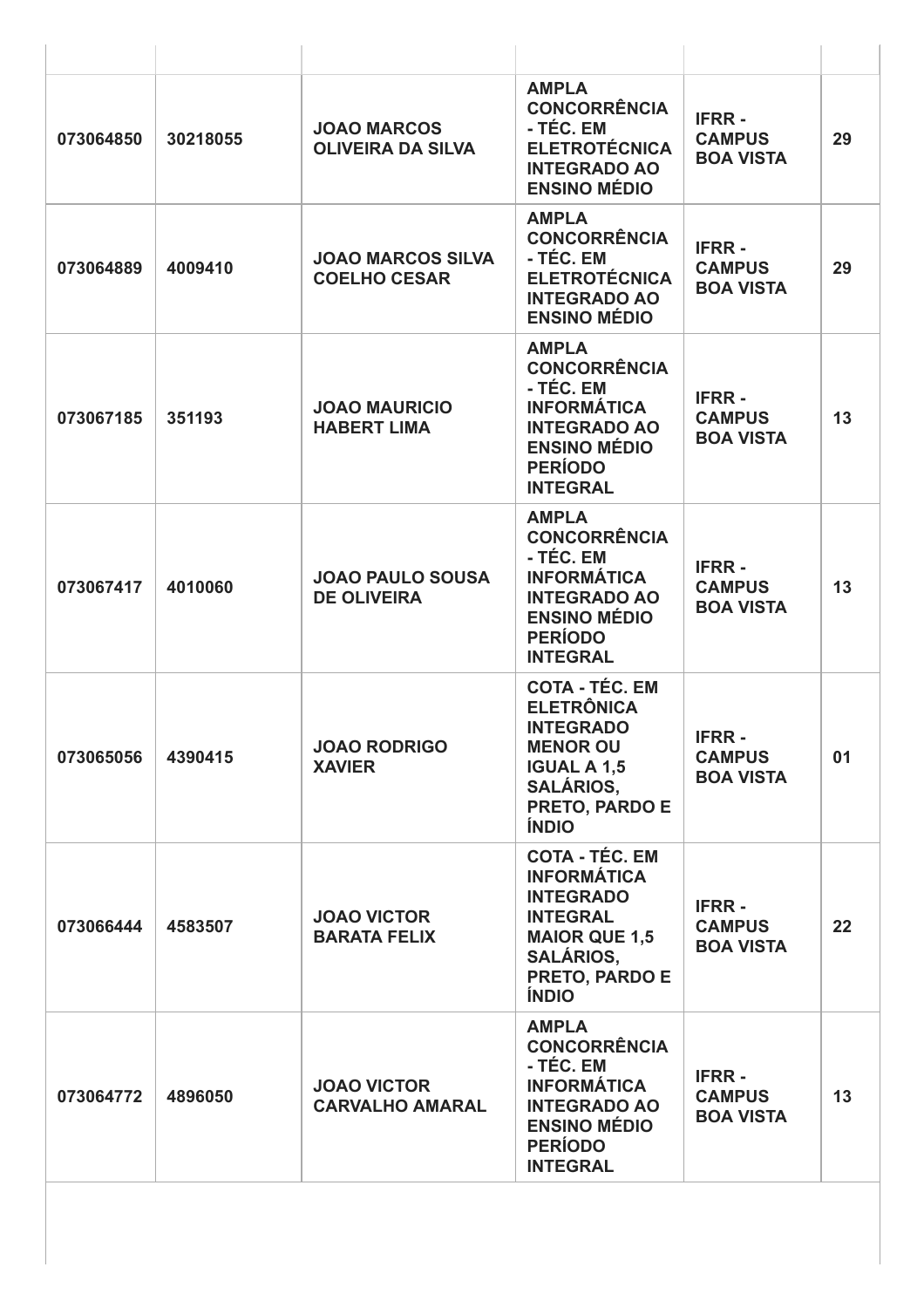| 073062318 | 3493334 | <b>JOAO VICTOR DE</b><br><b>SOUSA PARA</b>      | <b>AMPLA</b><br><b>CONCORRÊNCIA</b><br>- TÉC.<br><b>INTEGRADO EM</b><br><b>EDIFICAÇÕES</b>                                                                        | <b>IFRR-</b><br><b>CAMPUS</b><br><b>BOA VISTA</b> | 38 |
|-----------|---------|-------------------------------------------------|-------------------------------------------------------------------------------------------------------------------------------------------------------------------|---------------------------------------------------|----|
| 073063126 | 388562  | <b>JOAO VICTOR</b><br><b>MEDEIROS SOUSA</b>     | <b>AMPLA</b><br><b>CONCORRÊNCIA</b><br>- TÉC. EM<br><b>ELETROTÉCNICA</b><br><b>INTEGRADO AO</b><br><b>ENSINO MÉDIO</b>                                            | <b>IFRR-</b><br><b>CAMPUS</b><br><b>BOA VISTA</b> | 29 |
| 073064025 | 5186153 | <b>JOAO VICTOR</b><br><b>SANTOS DE OLIVEIRA</b> | <b>COTA - TÉC. EM</b><br><b>INFORMÁTICA</b><br><b>INTEGRADO</b><br><b>INTEGRAL</b><br><b>MENOR QUE 1,5</b><br><b>SALÁRIOS,</b><br>PRETO, PARDO E<br><b>ÍNDIO</b>  | <b>IFRR-</b><br><b>CAMPUS</b><br><b>BOA VISTA</b> | 24 |
| 073066661 | 4742117 | <b>JOAO VICTOR SOUSA</b><br><b>NASCIMENTO</b>   | <b>AMPLA</b><br><b>CONCORRÊNCIA</b><br>- TÉC. EM<br><b>INFORMÁTICA</b><br><b>INTEGRADO AO</b><br><b>ENSINO MÉDIO</b><br><b>PERÍODO</b><br><b>INTEGRAL</b>         | <b>IFRR-</b><br><b>CAMPUS</b><br><b>BOA VISTA</b> | 13 |
| 073064727 | 5033829 | <b>JOAO VITOR DE SA E</b><br><b>SILVA</b>       | <b>COTA - TÉC. EM</b><br><b>SECRETARIADO</b><br><b>INTEGRADO</b><br><b>INTEGRAL</b><br><b>MENOR QUE 1,5</b><br><b>SALÁRIOS,</b><br>PRETO, PARDO E<br><b>ÍNDIO</b> | <b>IFRR-</b><br><b>CAMPUS</b><br><b>BOA VISTA</b> | 20 |
| 073063435 | 5230802 | <b>JOAO VITOR LEITAO</b><br><b>PEREIRA</b>      | <b>COTA - TÉC.</b><br><b>ELETROTÉCNICA</b><br><b>INTEGRADO</b><br><b>MAIOR QUE 1,5</b><br><b>SALÁRIOS,</b><br>PRETO, PARDO E<br><b>ÍNDIO</b>                      | <b>IFRR-</b><br><b>CAMPUS</b><br><b>BOA VISTA</b> | 31 |
| 073067538 | 483368  | <b>JOAO VITOR SOARES</b><br><b>DA PENHA</b>     | <b>AMPLA</b><br><b>CONCORRÊNCIA</b><br>- TÉC. EM<br><b>INFORMÁTICA</b><br><b>INTEGRADO AO</b><br><b>ENSINO MÉDIO</b><br><b>PERÍODO</b><br><b>INTEGRAL</b>         | <b>IFRR-</b><br><b>CAMPUS</b><br><b>BOA VISTA</b> | 13 |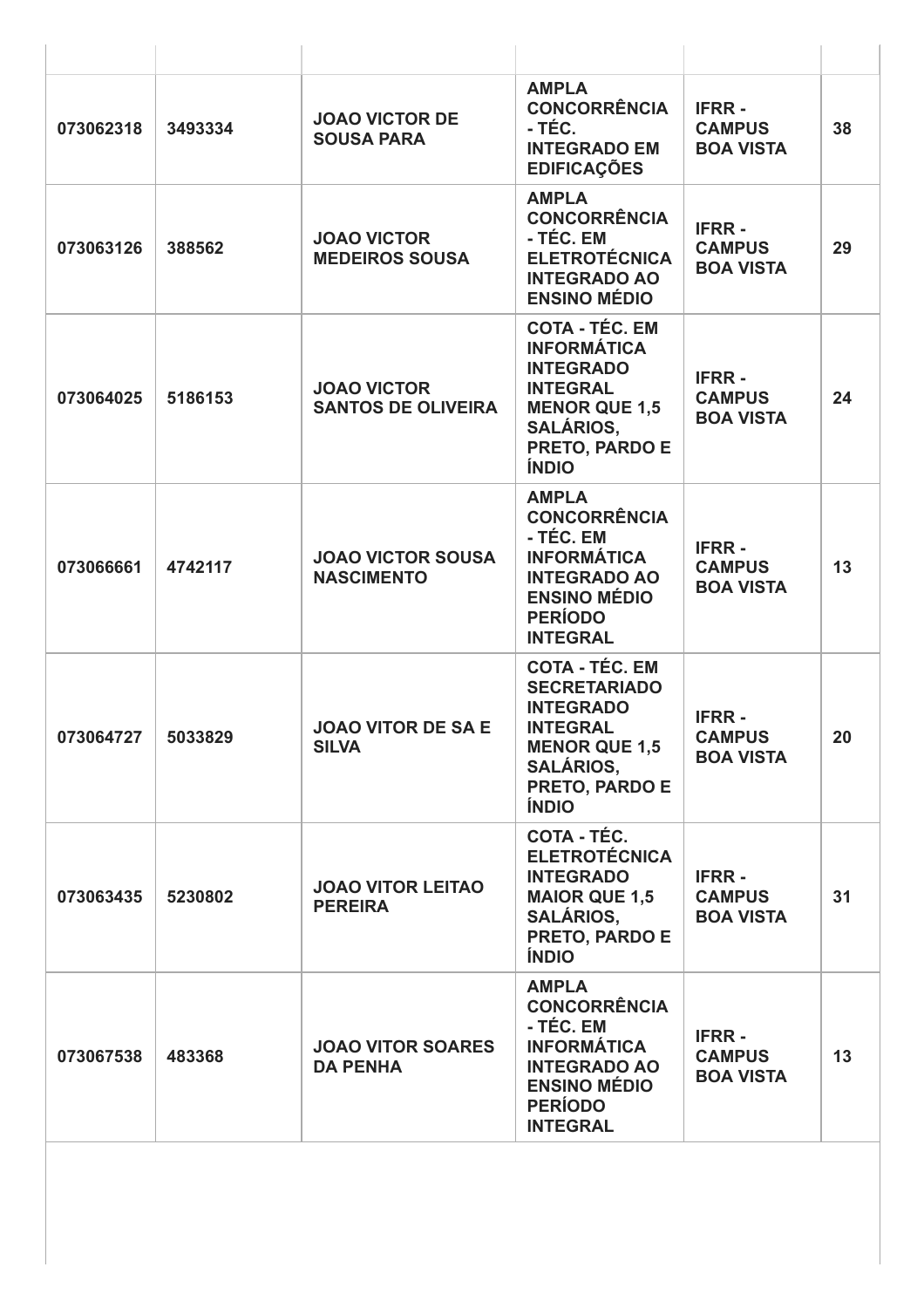| 073065646 | 4016459 | <b>JOAO VITTOR ESTAVO</b><br><b>DE OLIVEIRA</b>             | <b>AMPLA</b><br><b>CONCORRÊNCIA</b><br>- TÉC. EM<br><b>INFORMÁTICA</b><br><b>INTEGRADO AO</b><br><b>ENSINO MÉDIO</b><br><b>PERÍODO</b><br><b>INTEGRAL</b>               | <b>IFRR-</b><br><b>CAMPUS</b><br><b>BOA VISTA</b> | 13 |
|-----------|---------|-------------------------------------------------------------|-------------------------------------------------------------------------------------------------------------------------------------------------------------------------|---------------------------------------------------|----|
| 073063414 | 4550420 | <b>JOAS EMANUEL</b><br><b>FIGUEIRA DOS</b><br><b>SANTOS</b> | <b>COTA - TÉC. EM</b><br><b>INFORMÁTICA</b><br><b>INTEGRADO</b><br><b>INTEGRAL</b><br><b>MENOR QUE 1,5</b><br><b>SALÁRIOS,</b><br>PRETO, PARDO E<br><b>ÍNDIO</b>        | <b>IFRR-</b><br><b>CAMPUS</b><br><b>BOA VISTA</b> | 24 |
| 073067325 | 2744633 | <b>JOEL ROZENDO DE</b><br><b>ALMEIDA NETO</b>               | <b>AMPLA</b><br><b>CONCORRÊNCIA</b><br>- TÉC. EM<br><b>INFORMÁTICA</b><br><b>INTEGRADO AO</b><br><b>ENSINO MÉDIO</b><br><b>PERÍODO</b><br><b>INTEGRAL</b>               | <b>IFRR-</b><br><b>CAMPUS</b><br><b>BOA VISTA</b> | 13 |
| 073064513 | 3029247 | <b>JOEL VITOR SOUZA</b><br><b>SILVA</b>                     | <b>AMPLA</b><br><b>CONCORRÊNCIA</b><br>- TÉC.<br><b>INTEGRADO EM</b><br><b>EDIFICAÇÕES</b>                                                                              | <b>IFRR-</b><br><b>CAMPUS</b><br><b>BOA VISTA</b> | 33 |
| 073064887 | 3891852 | <b>JOHANE CARDOSO</b><br><b>DE OLIVEIRA</b>                 | <b>COTA - TÉC. EM</b><br><b>INFORMÁTICA</b><br><b>INTEGRADO</b><br><b>INTEGRAL</b><br><b>MAIOR QUE 1,5</b><br><b>SALÁRIOS,</b><br><b>PRETO, PARDO E</b><br><b>ÍNDIO</b> | <b>IFRR-</b><br><b>CAMPUS</b><br><b>BOA VISTA</b> | 22 |
| 073062393 | 3301630 | <b>JOHAN JONES</b><br><b>FERNANDES</b><br><b>FILGUEIRAS</b> | <b>AMPLA</b><br><b>CONCORRÊNCIA</b><br>- TÉC. EM<br><b>SECRETARIADO</b><br><b>INTEGRADO AO</b><br><b>ENSINO MÉDIO</b><br><b>EM PERÍODO</b><br><b>INTEGRAL</b>           | <b>IFRR-</b><br><b>CAMPUS</b><br><b>BOA VISTA</b> | 05 |
| 073063650 | 4794974 | <b>JONAS CARLOS</b><br><b>BARROSO SILVA</b>                 | <b>COTA - TÉC. EM</b><br><b>SECRETARIADO</b><br><b>INTEGRADO</b><br><b>INTEGRAL</b><br><b>MAIOR QUE 1,5</b><br><b>SALÁRIOS,</b><br>PRETO, PARDO E<br><b>ÍNDIO</b>       | <b>IFRR-</b><br><b>CAMPUS</b><br><b>BOA VISTA</b> | 18 |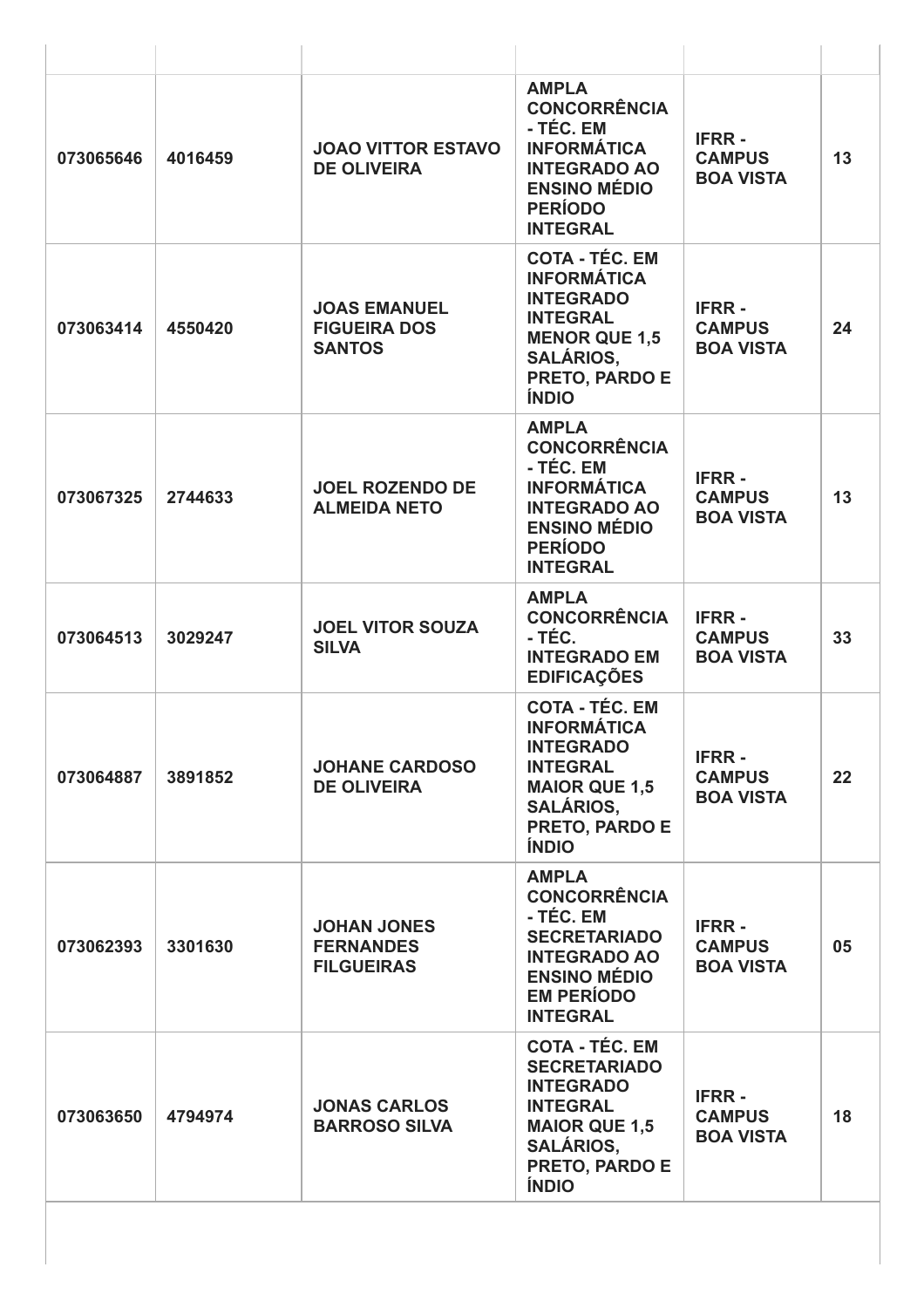| 073065253 | 537171     | <b>JONAS SOUZA PAIVA</b>                                        | <b>AMPLA</b><br><b>CONCORRÊNCIA</b><br>- TÉC. EM<br><b>ELETROTÉCNICA</b><br><b>INTEGRADO AO</b><br><b>ENSINO MÉDIO</b>                                        | <b>IFRR-</b><br><b>CAMPUS</b><br><b>BOA VISTA</b> | 29 |
|-----------|------------|-----------------------------------------------------------------|---------------------------------------------------------------------------------------------------------------------------------------------------------------|---------------------------------------------------|----|
| 073063281 | 3700038    | <b>JONATAS DA SILVA</b><br><b>OLIVEIRA</b>                      | <b>AMPLA</b><br><b>CONCORRÊNCIA</b><br>- TÉC.<br><b>INTEGRADO EM</b><br><b>EDIFICAÇÕES</b>                                                                    | <b>IFRR-</b><br><b>CAMPUS</b><br><b>BOA VISTA</b> | 33 |
| 073063657 | 32604408   | <b>JONATHAN BENTO</b><br><b>FONSECA</b>                         | <b>AMPLA</b><br><b>CONCORRÊNCIA</b><br>- TÉC. EM<br><b>INFORMÁTICA</b><br><b>INTEGRADO AO</b><br><b>ENSINO MÉDIO</b><br><b>PERÍODO</b><br><b>INTEGRAL</b>     | <b>IFRR-</b><br><b>CAMPUS</b><br><b>BOA VISTA</b> | 13 |
| 073067066 | 386685     | <b>JORDAN COSTA DE</b><br><b>MENEZES</b>                        | <b>AMPLA</b><br><b>CONCORRÊNCIA</b><br>- TÉC. EM<br><b>INFORMÁTICA</b><br><b>INTEGRADO AO</b><br><b>ENSINO MÉDIO</b><br><b>PERÍODO</b><br><b>INTEGRAL</b>     | <b>IFRR-</b><br><b>CAMPUS</b><br><b>BOA VISTA</b> | 13 |
| 073067455 | 2364674255 | <b>JORGE DUARTE DE</b><br><b>ARAUJO</b>                         | <b>AMPLA</b><br><b>CONCORRÊNCIA</b><br>- TÉC. EM<br><b>SECRETARIADO</b><br><b>INTEGRADO AO</b><br><b>ENSINO MÉDIO</b><br><b>EM PERÍODO</b><br><b>INTEGRAL</b> | <b>IFRR-</b><br><b>CAMPUS</b><br><b>BOA VISTA</b> | 05 |
| 073064571 | 3617840    | <b>JORGE LUCAS</b><br><b>AQUINO DA SILVA</b><br><b>FAUSTINO</b> | COTA - TÉC.<br><b>INTEGRADO</b><br><b>EDIFICAÇÕES</b><br><b>MENOR QUE 1,5</b><br><b>SALÁRIOS,</b><br>PRETO, PARDO E<br><b>ÍNDIO</b>                           | <b>IFRR-</b><br><b>CAMPUS</b><br><b>BOA VISTA</b> | 38 |
| 073062512 | 4173015    | <b>JOSAFA ERICK DE</b><br><b>SOUZA SILVA</b>                    | <b>AMPLA</b><br><b>CONCORRÊNCIA</b><br>- TÉC.<br><b>INTEGRADO EM</b><br><b>EDIFICAÇÕES</b>                                                                    | <b>IFRR-</b><br><b>CAMPUS</b><br><b>BOA VISTA</b> | 33 |
| 073063518 | 2008184866 | <b>JOSE ALVES CAMELO</b><br><b>NETO</b>                         | <b>AMPLA</b><br><b>CONCORRÊNCIA</b><br>- TÉC. EM<br><b>ELETROTÉCNICA</b><br><b>INTEGRADO AO</b><br><b>ENSINO MÉDIO</b>                                        | <b>IFRR-</b><br><b>CAMPUS</b><br><b>BOA VISTA</b> | 29 |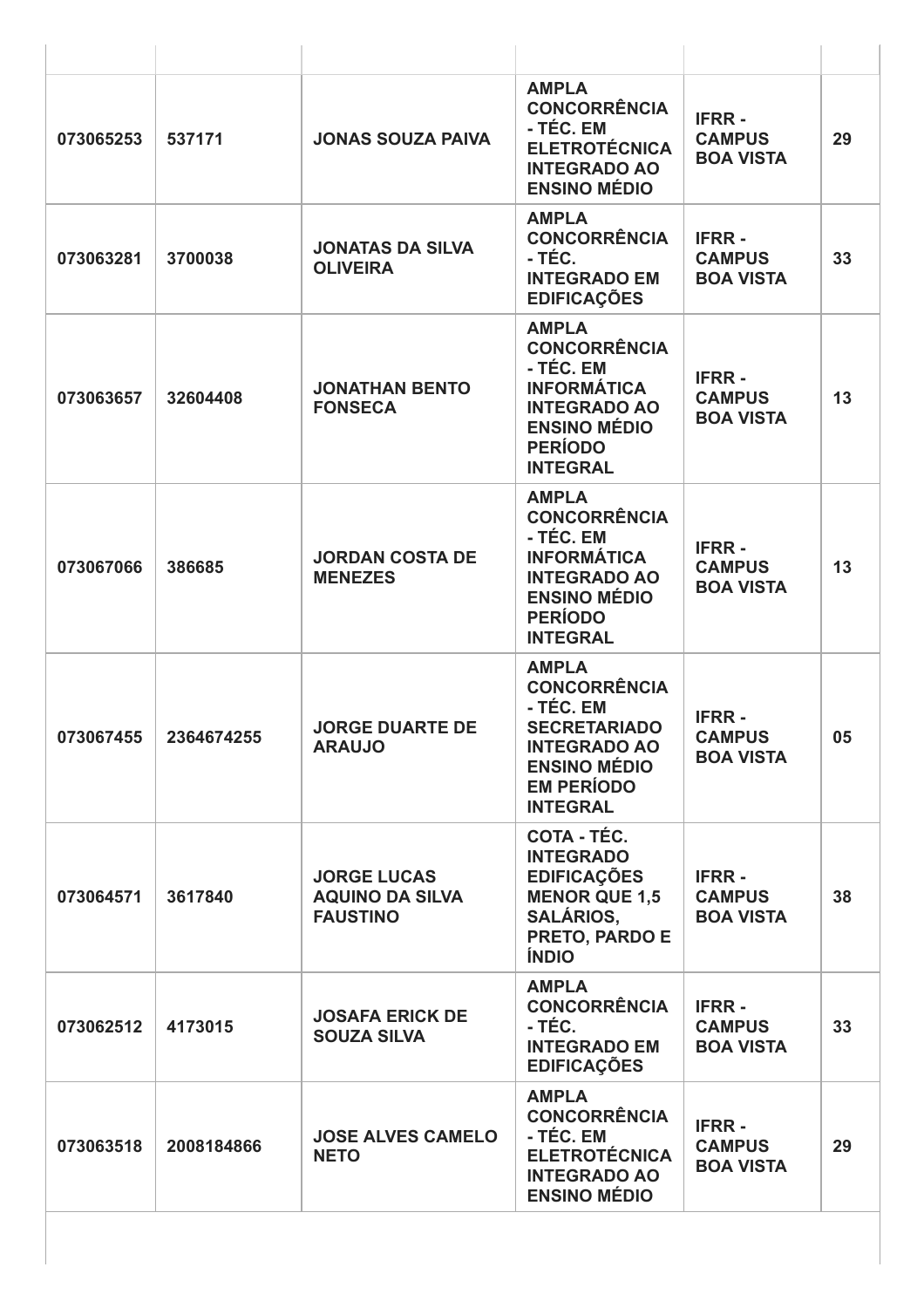| 073063959 | 4111567 | <b>JOSE BENICIO</b><br><b>PEREIRA MELO</b>         | <b>AMPLA</b><br><b>CONCORRÊNCIA</b><br>- TÉC. EM<br><b>INFORMÁTICA</b><br><b>INTEGRADO AO</b><br><b>ENSINO MÉDIO</b><br><b>PERÍODO</b><br><b>INTEGRAL</b>               | <b>IFRR-</b><br><b>CAMPUS</b><br><b>BOA VISTA</b> | 13 |
|-----------|---------|----------------------------------------------------|-------------------------------------------------------------------------------------------------------------------------------------------------------------------------|---------------------------------------------------|----|
| 073064735 | 5037964 | <b>JOSE CARLOS SILVA</b><br><b>DE SANTANA NETO</b> | <b>AMPLA</b><br><b>CONCORRÊNCIA</b><br>- TÉC. EM<br><b>INFORMÁTICA</b><br><b>INTEGRADO AO</b><br><b>ENSINO MÉDIO</b><br><b>PERÍODO</b><br><b>INTEGRAL</b>               | <b>IFRR-</b><br><b>CAMPUS</b><br><b>BOA VISTA</b> | 13 |
| 073063382 | 4864328 | <b>JOSE FABIANO DA</b><br><b>SILVA SOUZA</b>       | <b>COTA - TÉC. EM</b><br><b>INFORMÁTICA</b><br><b>INTEGRADO</b><br><b>INTEGRAL</b><br><b>MENOR QUE 1,5</b><br><b>SALÁRIOS,</b><br>PRETO, PARDO E<br><b>ÍNDIO</b>        | <b>IFRR-</b><br><b>CAMPUS</b><br><b>BOA VISTA</b> | 24 |
| 073064974 | 5345200 | <b>JOSE LUIS VELOSO</b><br><b>DA MOTA AMORIM</b>   | <b>COTA - TÉC. EM</b><br><b>INFORMÁTICA</b><br><b>INTEGRADO</b><br><b>INTEGRAL</b><br><b>MENOR QUE 1,5</b><br><b>SALÁRIOS,</b><br><b>PRETO, PARDO E</b><br><b>ÍNDIO</b> | <b>IFRR-</b><br><b>CAMPUS</b><br><b>BOA VISTA</b> | 24 |
| 073062444 | 3818608 | <b>JOSE MARIA MOTA</b><br><b>BEECK JUNIOR</b>      | <b>AMPLA</b><br><b>CONCORRÊNCIA</b><br>- TÉC. EM<br><b>SECRETARIADO</b><br><b>INTEGRADO AO</b><br><b>ENSINO MÉDIO</b><br><b>EM PERÍODO</b><br><b>INTEGRAL</b>           | <b>IFRR-</b><br><b>CAMPUS</b><br><b>BOA VISTA</b> | 05 |
| 073063851 | 4878060 | <b>JOSE WINDSOR LIMA</b>                           | <b>AMPLA</b><br><b>CONCORRÊNCIA</b><br>- TÉC. EM<br><b>INFORMÁTICA</b><br><b>INTEGRADO AO</b><br><b>ENSINO MÉDIO</b><br><b>PERÍODO</b><br><b>INTEGRAL</b>               | <b>IFRR-</b><br><b>CAMPUS</b><br><b>BOA VISTA</b> | 13 |
| 073064818 | 4430662 | <b>JOYCE LAYD COSTA</b><br><b>MOURA</b>            | <b>COTA - TÉC. EM</b><br><b>SECRETARIADO</b><br><b>INTEGRADO</b><br><b>INTEGRAL</b><br><b>MENOR QUE 1,5</b><br><b>SALÁRIOS,</b><br>PRETO, PARDO E<br><b>ÍNDIO</b>       | <b>IFRR-</b><br><b>CAMPUS</b><br><b>BOA VISTA</b> | 20 |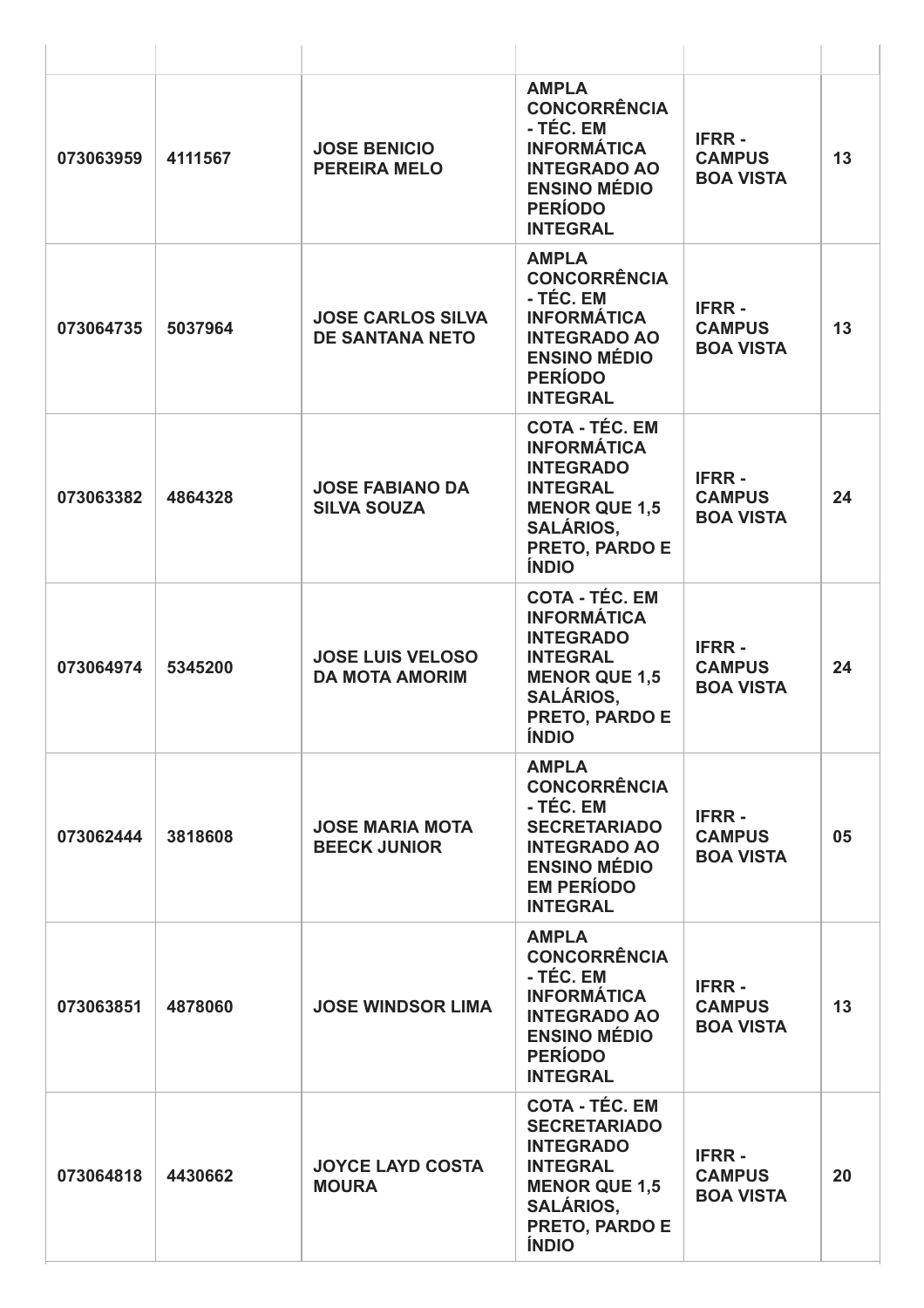| 073064946 | 3694461 | <b>JUAN PABLO DE</b><br><b>OLIVEIRA SOUZA</b>  | <b>AMPLA</b><br><b>CONCORRÊNCIA</b><br>- TÉC. EM<br><b>INFORMÁTICA</b><br><b>INTEGRADO AO</b><br><b>ENSINO MÉDIO</b><br><b>PERÍODO</b><br><b>INTEGRAL</b>                | <b>IFRR-</b><br><b>CAMPUS</b><br><b>BOA VISTA</b> | 13 |
|-----------|---------|------------------------------------------------|--------------------------------------------------------------------------------------------------------------------------------------------------------------------------|---------------------------------------------------|----|
| 073065029 | 450062  | <b>JULHIA GABRIELY</b><br><b>SANTOS CASTRO</b> | <b>AMPLA</b><br><b>CONCORRÊNCIA</b><br>- TÉC. EM<br><b>SECRETARIADO</b><br><b>INTEGRADO AO</b><br><b>ENSINO MÉDIO</b><br><b>EM PERÍODO</b><br><b>INTEGRAL</b>            | <b>IFRR-</b><br><b>CAMPUS</b><br><b>BOA VISTA</b> | 05 |
| 073064716 | 363607  | <b>JULIA AGNES DE</b><br><b>SOUZA AMORIM</b>   | <b>AMPLA</b><br><b>CONCORRÊNCIA</b><br>- TÉC. EM<br><b>INFORMÁTICA</b><br><b>INTEGRADO AO</b><br><b>ENSINO MÉDIO</b><br><b>PERÍODO</b><br><b>INTEGRAL</b>                | <b>IFRR-</b><br><b>CAMPUS</b><br><b>BOA VISTA</b> | 13 |
| 073064792 | 4955188 | <b>JULIA ARAUJO</b><br><b>OLIVEIRA</b>         | <b>COTA - TÉC. EM</b><br><b>SECRETARIADO</b><br><b>INTEGRADO</b><br><b>INTEGRAL</b><br><b>MENOR QUE 1,5</b><br><b>SALÁRIOS,</b><br><b>PRETO, PARDO E</b><br><b>ÍNDIO</b> | <b>IFRR-</b><br><b>CAMPUS</b><br><b>BOA VISTA</b> | 20 |
| 073063269 | 3375544 | <b>JULIANA DO</b><br><b>NASCIMENTO BRASIL</b>  | <b>AMPLA</b><br><b>CONCORRÊNCIA</b><br>- TÉC. EM<br><b>SECRETARIADO</b><br><b>INTEGRADO AO</b><br><b>ENSINO MÉDIO</b><br><b>EM PERÍODO</b><br><b>INTEGRAL</b>            | <b>IFRR-</b><br><b>CAMPUS</b><br><b>BOA VISTA</b> | 05 |
| 073066010 | 4799216 | <b>JULIANA FERNANDES</b><br><b>FROIS</b>       | <b>AMPLA</b><br><b>CONCORRÊNCIA</b><br>- TÉC. EM<br><b>SECRETARIADO</b><br><b>INTEGRADO AO</b><br><b>ENSINO MÉDIO</b><br><b>EM PERÍODO</b><br><b>INTEGRAL</b>            | <b>IFRR-</b><br><b>CAMPUS</b><br><b>BOA VISTA</b> | 05 |
| 073067361 | 4197089 | <b>JULIANA FRANCISCO</b><br><b>DA SILVA</b>    | <b>AMPLA</b><br><b>CONCORRÊNCIA</b><br>- TÉC. EM<br><b>SECRETARIADO</b><br><b>INTEGRADO AO</b><br><b>ENSINO MÉDIO</b><br><b>EM PERÍODO</b><br><b>INTEGRAL</b>            | <b>IFRR-</b><br><b>CAMPUS</b><br><b>BOA VISTA</b> | 05 |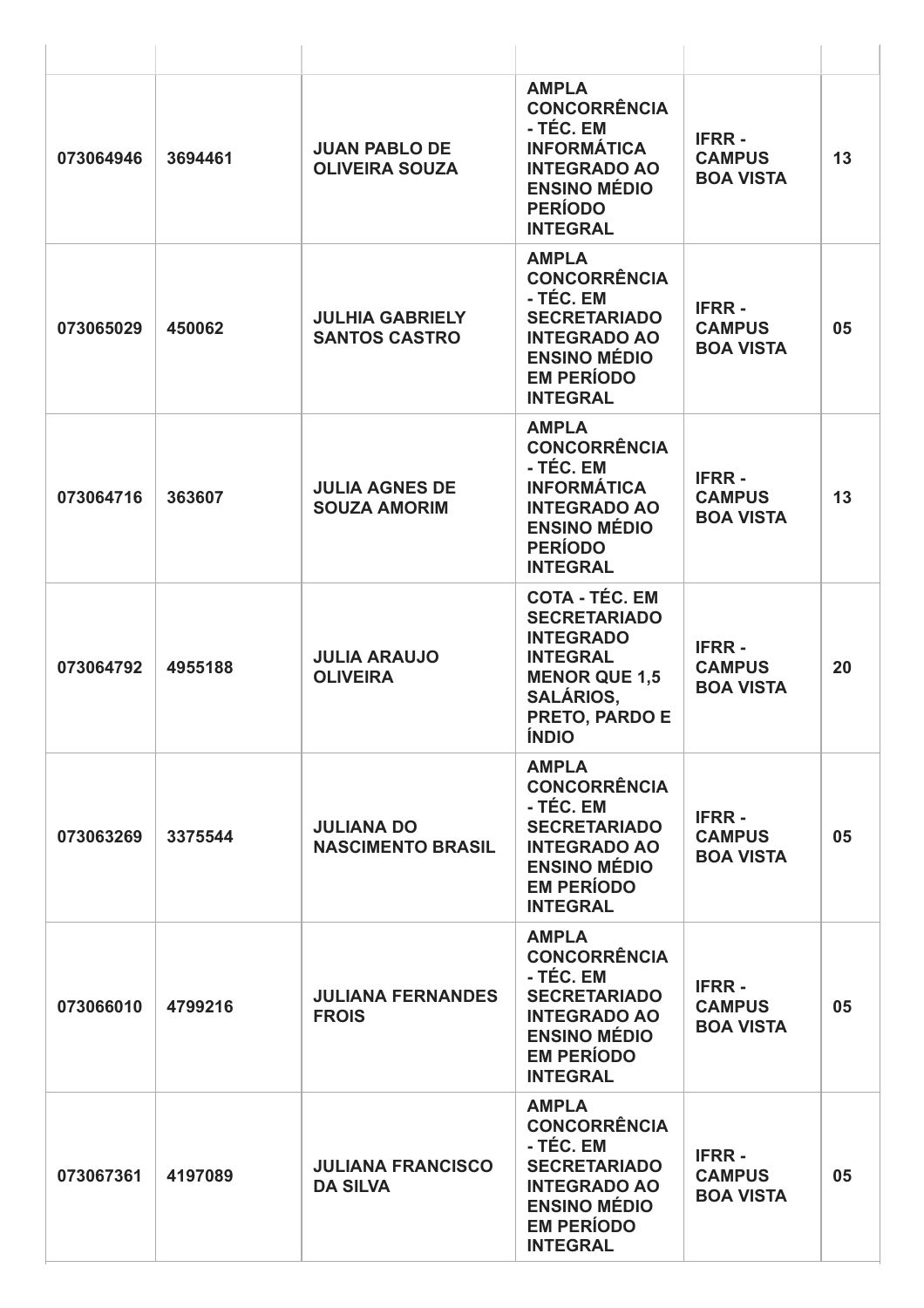| 073065088 | 4772318      | <b>JULIA STEFANI DE</b><br><b>MELO RIBEIRO</b>    | COTA - TÉC.<br><b>ELETROTÉCNICA</b><br><b>INTEGRADO</b><br><b>MENOR QUE 1,5</b><br><b>SALÁRIOS SEM</b><br><b>ETNIA</b><br><b>DECLARADA</b>                    | <b>IFRR-</b><br><b>CAMPUS</b><br><b>BOA VISTA</b> | 30 |
|-----------|--------------|---------------------------------------------------|---------------------------------------------------------------------------------------------------------------------------------------------------------------|---------------------------------------------------|----|
| 073063410 | 4765281      | <b>JULIO OLIVEIRA</b><br><b>SAMPAIO NUNES</b>     | COTA - TÉC.<br><b>INTEGRADO</b><br><b>EDIFICAÇÕES</b><br><b>MENOR QUE 1,5</b><br><b>SALÁRIOS,</b><br>PRETO, PARDO E<br><b>ÍNDIO</b>                           | <b>IFRR-</b><br><b>CAMPUS</b><br><b>BOA VISTA</b> | 38 |
| 073062449 | 321451       | <b>JULLYANE AMARAL</b><br><b>MATOS</b>            | <b>AMPLA</b><br><b>CONCORRÊNCIA</b><br>- TÉC. EM<br><b>SECRETARIADO</b><br><b>INTEGRADO AO</b><br><b>ENSINO MÉDIO</b><br><b>EM PERÍODO</b><br><b>INTEGRAL</b> | <b>IFRR-</b><br><b>CAMPUS</b><br><b>BOA VISTA</b> | 05 |
| 073066134 | 4992148      | <b>KAILANE SILVA E</b><br><b>SILVA</b>            | <b>AMPLA</b><br><b>CONCORRÊNCIA</b><br>- TÉC. EM<br><b>INFORMÁTICA</b><br><b>INTEGRADO AO</b><br><b>ENSINO MÉDIO</b><br><b>PERÍODO</b><br><b>INTEGRAL</b>     | <b>IFRR-</b><br><b>CAMPUS</b><br><b>BOA VISTA</b> | 13 |
| 073063495 | 4158180      | <b>KAILANE VITORIA</b><br><b>ARAUJO PESSOA</b>    | <b>AMPLA</b><br><b>CONCORRÊNCIA</b><br>- TÉC. EM<br><b>SECRETARIADO</b><br><b>INTEGRADO AO</b><br><b>ENSINO MÉDIO</b><br><b>EM PERÍODO</b><br><b>INTEGRAL</b> | <b>IFRR-</b><br><b>CAMPUS</b><br><b>BOA VISTA</b> | 05 |
| 073066345 | 5252857      | <b>KAILANE VITORIA</b><br><b>BARROSO DE SOUSA</b> | <b>AMPLA</b><br><b>CONCORRÊNCIA</b><br>- TÉC. EM<br><b>ELETROTÉCNICA</b><br><b>INTEGRADO AO</b><br><b>ENSINO MÉDIO</b>                                        | <b>IFRR-</b><br><b>CAMPUS</b><br><b>BOA VISTA</b> | 29 |
| 073064542 | 550958720151 | <b>KAILLANE DE</b><br><b>ARAUJO LIMA</b>          | <b>AMPLA</b><br><b>CONCORRÊNCIA</b><br>- TÉC. EM<br><b>SECRETARIADO</b><br><b>INTEGRADO AO</b><br><b>ENSINO MÉDIO</b><br><b>EM PERÍODO</b><br><b>INTEGRAL</b> | <b>IFRR-</b><br><b>CAMPUS</b><br><b>BOA VISTA</b> | 05 |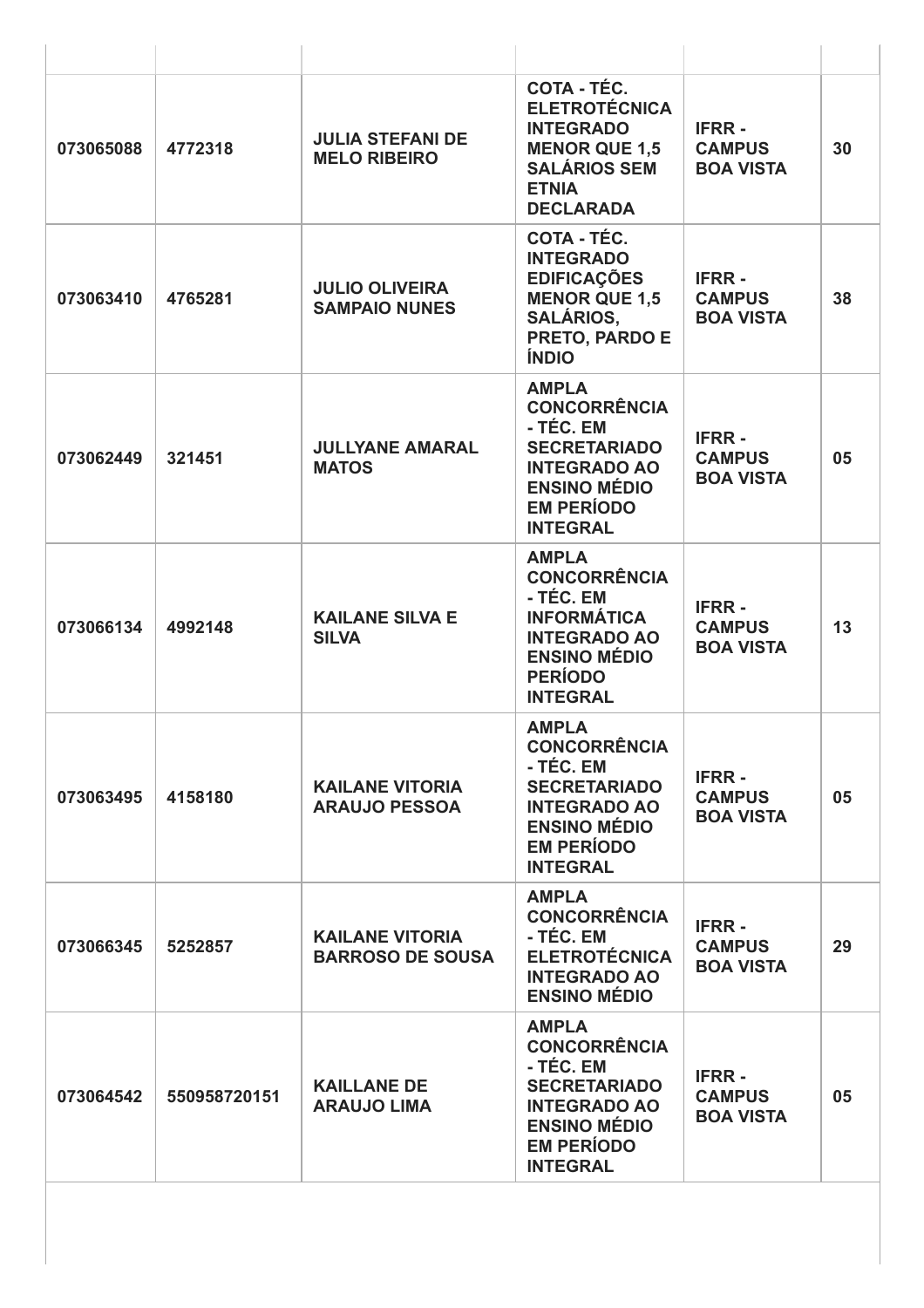| 073063582 | 503448  | <b>KAIO CRUZ PERES</b>                                | <b>COTA - TÉC. EM</b><br><b>INFORMÁTICA</b><br><b>INTEGRADO</b><br><b>INTEGRAL</b><br><b>MAIOR QUE 1,5</b><br><b>SALÁRIOS,</b><br>PRETO, PARDO E<br><b>ÍNDIO</b>     | <b>IFRR-</b><br><b>CAMPUS</b><br><b>BOA VISTA</b> | 22 |
|-----------|---------|-------------------------------------------------------|----------------------------------------------------------------------------------------------------------------------------------------------------------------------|---------------------------------------------------|----|
| 073064212 | 4762622 | <b>KAIO FELIPE ROCHA</b><br><b>MENEZES</b>            | <b>AMPLA</b><br><b>CONCORRÊNCIA</b><br>- TÉC. EM<br><b>ELETRÔNICA</b><br><b>INTEGRADO AO</b><br><b>ENSINO MÉDIO</b>                                                  | <b>IFRR-</b><br><b>CAMPUS</b><br><b>BOA VISTA</b> | 27 |
| 073062727 | 388408  | <b>KAIO RENATO AGUIAR</b><br><b>ALMEIDA</b>           | <b>AMPLA</b><br><b>CONCORRÊNCIA</b><br>- TÉC. EM<br><b>ELETROTÉCNICA</b><br><b>INTEGRADO AO</b><br><b>ENSINO MÉDIO</b>                                               | <b>IFRR-</b><br><b>CAMPUS</b><br><b>BOA VISTA</b> | 29 |
| 073065279 | 4342577 | <b>KAIO VINICIUS GOMES</b><br><b>DE CARVALHO</b>      | <b>AMPLA</b><br><b>CONCORRÊNCIA</b><br>- TÉC. EM<br><b>ELETRÔNICA</b><br><b>INTEGRADO AO</b><br><b>ENSINO MÉDIO</b>                                                  | <b>IFRR-</b><br><b>CAMPUS</b><br><b>BOA VISTA</b> | 27 |
| 073064733 | 3084221 | <b>KAIO VINICIUS LOPES</b><br><b>DA SILVA RIBEIRO</b> | <b>COTA - TÉC. EM</b><br><b>ELETRÔNICA</b><br><b>INTEGRADO</b><br><b>MENOR OU</b><br><b>IGUAL A 1,5</b><br><b>SALÁRIOS,</b><br><b>PRETO, PARDO E</b><br><b>ÍNDIO</b> | <b>IFRR-</b><br><b>CAMPUS</b><br><b>BOA VISTA</b> | 01 |
| 073065205 | 4473744 | <b>KAIQUE DA SILVA</b><br><b>COSTA</b>                | <b>AMPLA</b><br><b>CONCORRÊNCIA</b><br>- TÉC.<br><b>INTEGRADO EM</b><br><b>EDIFICAÇÕES</b>                                                                           | <b>IFRR-</b><br><b>CAMPUS</b><br><b>BOA VISTA</b> | 33 |
| 073066841 | 4732073 | <b>KAISA ROBERTA</b><br><b>MORAIS BARRETO</b>         | <b>COTA - TÉC. EM</b><br><b>SECRETARIADO</b><br><b>INTEGRADO</b><br><b>INTEGRAL</b><br><b>MAIOR QUE 1,5</b><br><b>SALÁRIOS,</b><br>PRETO, PARDO E<br><b>ÍNDIO</b>    | <b>IFRR-</b><br><b>CAMPUS</b><br><b>BOA VISTA</b> | 18 |
| 073063693 | 4674340 | <b>KALAHARE DE LIMA</b><br><b>PREVENTINO</b>          | <b>COTA - TÉC. EM</b><br><b>INFORMÁTICA</b><br><b>INTEGRADO</b><br><b>INTEGRAL</b><br><b>MENOR QUE 1,5</b><br><b>SALÁRIOS,</b><br>PRETO, PARDO E<br><b>ÍNDIO</b>     | <b>IFRR-</b><br><b>CAMPUS</b><br><b>BOA VISTA</b> | 24 |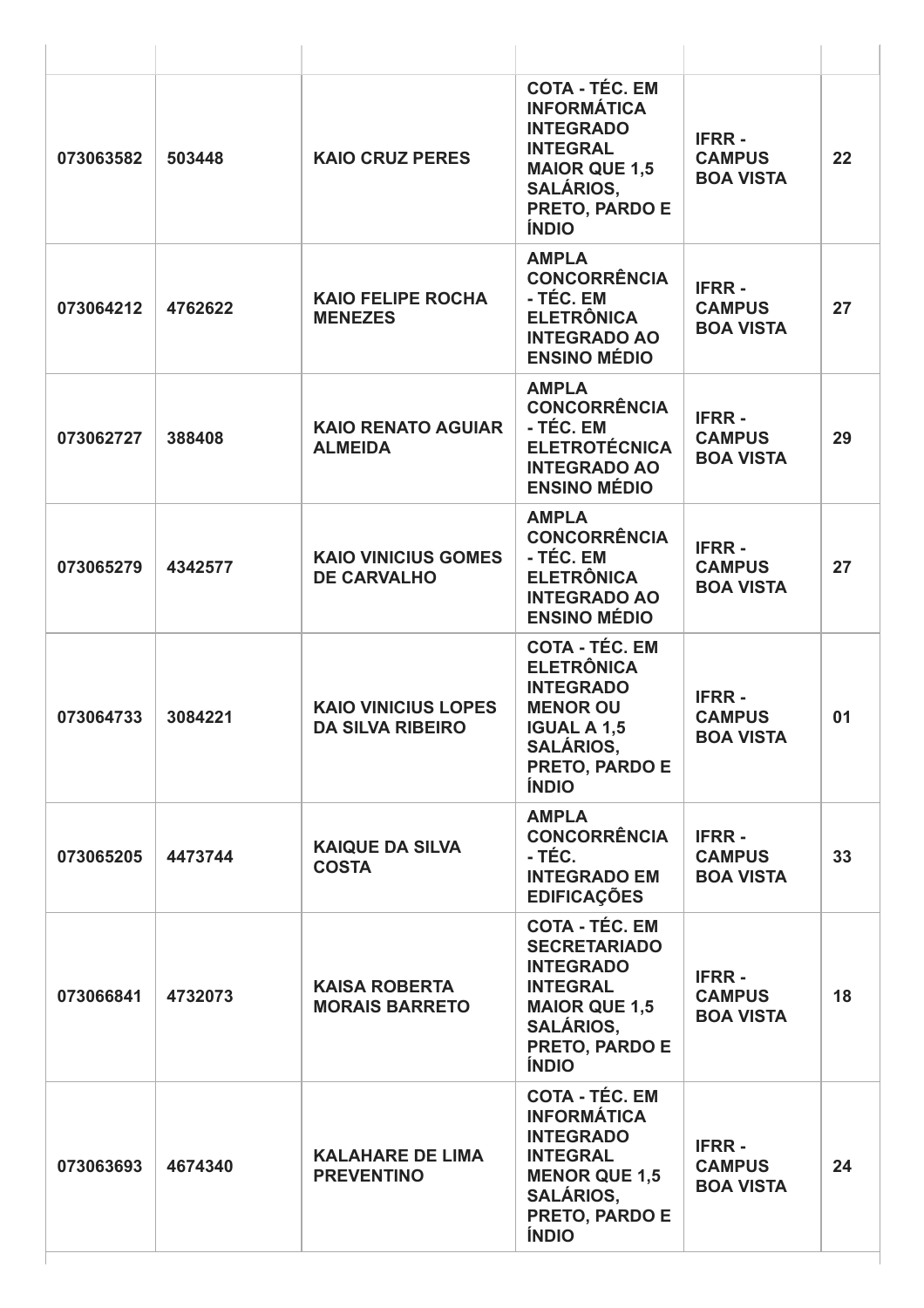| 073062364 | 4804821 | <b>KALLITA DE SOUZA</b><br><b>LIMA</b>             | <b>AMPLA</b><br><b>CONCORRÊNCIA</b><br>- TÉC. EM<br><b>INFORMÁTICA</b><br><b>INTEGRADO AO</b><br><b>ENSINO MÉDIO</b><br><b>PERÍODO</b><br><b>INTEGRAL</b>         | <b>IFRR-</b><br><b>CAMPUS</b><br><b>BOA VISTA</b> | 13 |
|-----------|---------|----------------------------------------------------|-------------------------------------------------------------------------------------------------------------------------------------------------------------------|---------------------------------------------------|----|
| 073064839 | 5239168 | <b>KALLYCE RAYANNE</b><br><b>LOURENCO DA SILVA</b> | <b>AMPLA</b><br><b>CONCORRÊNCIA</b><br>- TÉC. EM<br><b>SECRETARIADO</b><br><b>INTEGRADO AO</b><br><b>ENSINO MÉDIO</b><br><b>EM PERÍODO</b><br><b>INTEGRAL</b>     | <b>IFRR-</b><br><b>CAMPUS</b><br><b>BOA VISTA</b> | 05 |
| 073065340 | 3770460 | <b>KALLY HENRIQUE</b><br><b>BENTO DA SILVA</b>     | <b>AMPLA</b><br><b>CONCORRÊNCIA</b><br>- TÉC. EM<br><b>INFORMÁTICA</b><br><b>INTEGRADO AO</b><br><b>ENSINO MÉDIO</b><br><b>PERÍODO</b><br><b>INTEGRAL</b>         | <b>IFRR-</b><br><b>CAMPUS</b><br><b>BOA VISTA</b> | 13 |
| 073067213 | 5385067 | <b>KALYANNE PEREIRA</b><br><b>DANTAS</b>           | <b>COTA - TÉC. EM</b><br><b>SECRETARIADO</b><br><b>INTEGRADO</b><br><b>INTEGRAL</b><br><b>MENOR QUE 1,5</b><br><b>SALÁRIOS,</b><br>PRETO, PARDO E<br><b>ÍNDIO</b> | <b>IFRR-</b><br><b>CAMPUS</b><br><b>BOA VISTA</b> | 20 |
| 073064545 | 4433025 | <b>KAMILA NUNES</b><br><b>RIBEIRO</b>              | <b>AMPLA</b><br><b>CONCORRÊNCIA</b><br>- TÉC. EM<br><b>SECRETARIADO</b><br><b>INTEGRADO AO</b><br><b>ENSINO MÉDIO</b><br><b>EM PERÍODO</b><br><b>INTEGRAL</b>     | <b>IFRR-</b><br><b>CAMPUS</b><br><b>BOA VISTA</b> | 05 |
| 073063955 | 4714385 | <b>KAMILE DOS SANTOS</b><br><b>LUCENA</b>          | <b>AMPLA</b><br><b>CONCORRÊNCIA</b><br>- TÉC. EM<br><b>SECRETARIADO</b><br><b>INTEGRADO AO</b><br><b>ENSINO MÉDIO</b><br><b>EM PERÍODO</b><br><b>INTEGRAL</b>     | <b>IFRR-</b><br><b>CAMPUS</b><br><b>BOA VISTA</b> | 05 |
| 073067011 | 469124  | <b>KAMILE VITORIA</b><br><b>ALBUQUERQUE</b>        | <b>COTA - TÉC. EM</b><br><b>INFORMÁTICA</b><br><b>INTEGRADO</b><br><b>INTEGRAL</b><br><b>MENOR QUE 1,5</b><br><b>SALÁRIOS,</b><br>PRETO, PARDO E<br><b>ÍNDIO</b>  | <b>IFRR-</b><br><b>CAMPUS</b><br><b>BOA VISTA</b> | 24 |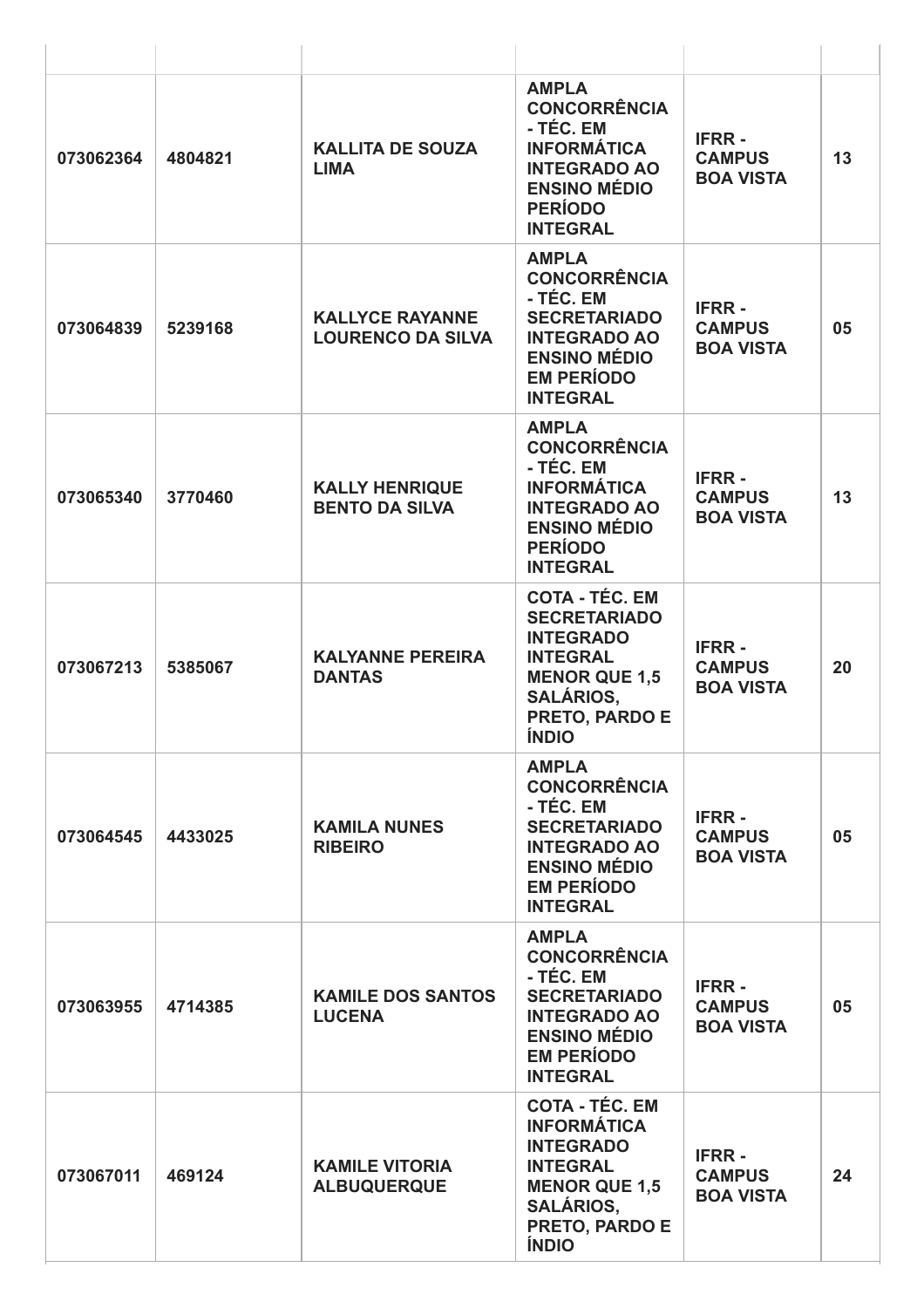| 073064140 | 3315592 | <b>KAMILLY GOMES LIMA</b>                                             | COTA - TÉC.<br><b>INTEGRADO</b><br><b>EDIFICAÇÕES</b><br><b>MENOR QUE 1,5</b><br><b>SALÁRIOS,</b><br><b>PRETO, PARDO E</b><br><b>ÍNDIO</b>                        | <b>IFRR-</b><br><b>CAMPUS</b><br><b>BOA VISTA</b> | 38 |
|-----------|---------|-----------------------------------------------------------------------|-------------------------------------------------------------------------------------------------------------------------------------------------------------------|---------------------------------------------------|----|
| 073067093 | 470408  | <b>KAMILLY LUALINDA</b><br><b>FERREIRA LOPES</b>                      | <b>AMPLA</b><br><b>CONCORRÊNCIA</b><br>- TÉC. EM<br><b>SECRETARIADO</b><br><b>INTEGRADO AO</b><br><b>ENSINO MÉDIO</b><br><b>EM PERÍODO</b><br><b>INTEGRAL</b>     | <b>IFRR-</b><br><b>CAMPUS</b><br><b>BOA VISTA</b> | 05 |
| 073066847 | 4742311 | <b>KAMILLY PEREIRA</b><br><b>DOS SANTOS LIRA</b>                      | <b>COTA - TÉC. EM</b><br><b>SECRETARIADO</b><br><b>INTEGRADO</b><br><b>INTEGRAL</b><br><b>MAIOR QUE 1,5</b><br><b>SALÁRIOS,</b><br>PRETO, PARDO E<br><b>ÍNDIO</b> | <b>IFRR-</b><br><b>CAMPUS</b><br><b>BOA VISTA</b> | 18 |
| 073065568 | 1494820 | <b>KAMILLY VITORIA</b><br><b>LEANDRO</b>                              | <b>AMPLA</b><br><b>CONCORRÊNCIA</b><br>- TÉC. EM<br><b>SECRETARIADO</b><br><b>INTEGRADO AO</b><br><b>ENSINO MÉDIO</b><br><b>EM PERÍODO</b><br><b>INTEGRAL</b>     | <b>IFRR-</b><br><b>CAMPUS</b><br><b>BOA VISTA</b> | 05 |
| 073062716 | 448468  | <b>KAMYLA DOS SANTOS</b><br><b>DA SILVA</b>                           | <b>AMPLA</b><br><b>CONCORRÊNCIA</b><br>- TÉC. EM<br><b>SECRETARIADO</b><br><b>INTEGRADO AO</b><br><b>ENSINO MÉDIO</b><br><b>EM PERÍODO</b><br><b>INTEGRAL</b>     | <b>IFRR-</b><br><b>CAMPUS</b><br><b>BOA VISTA</b> | 05 |
| 073062518 | 5178894 | <b>KAMYLLE VITORIA</b><br><b>DUARTE NASCIMENTO</b><br><b>DA SILVA</b> | <b>COTA - TÉC. EM</b><br><b>INFORMÁTICA</b><br><b>INTEGRADO</b><br><b>INTEGRAL</b><br><b>MENOR QUE 1,5</b><br><b>SALÁRIOS,</b><br>PRETO, PARDO E<br><b>ÍNDIO</b>  | <b>IFRR-</b><br><b>CAMPUS</b><br><b>BOA VISTA</b> | 24 |
| 073065440 | 4512987 | <b>KAREN CARDOSO</b><br><b>AMARAL</b>                                 | COTA - TÉC.<br><b>INTEGRADO</b><br><b>EDIFICAÇÕES</b><br><b>MAIOR QUE 1,5</b><br><b>SALÁRIOS,</b><br>PRETO, PARDO E<br><b>ÍNDIO</b>                               | <b>IFRR-</b><br><b>CAMPUS</b><br><b>BOA VISTA</b> | 36 |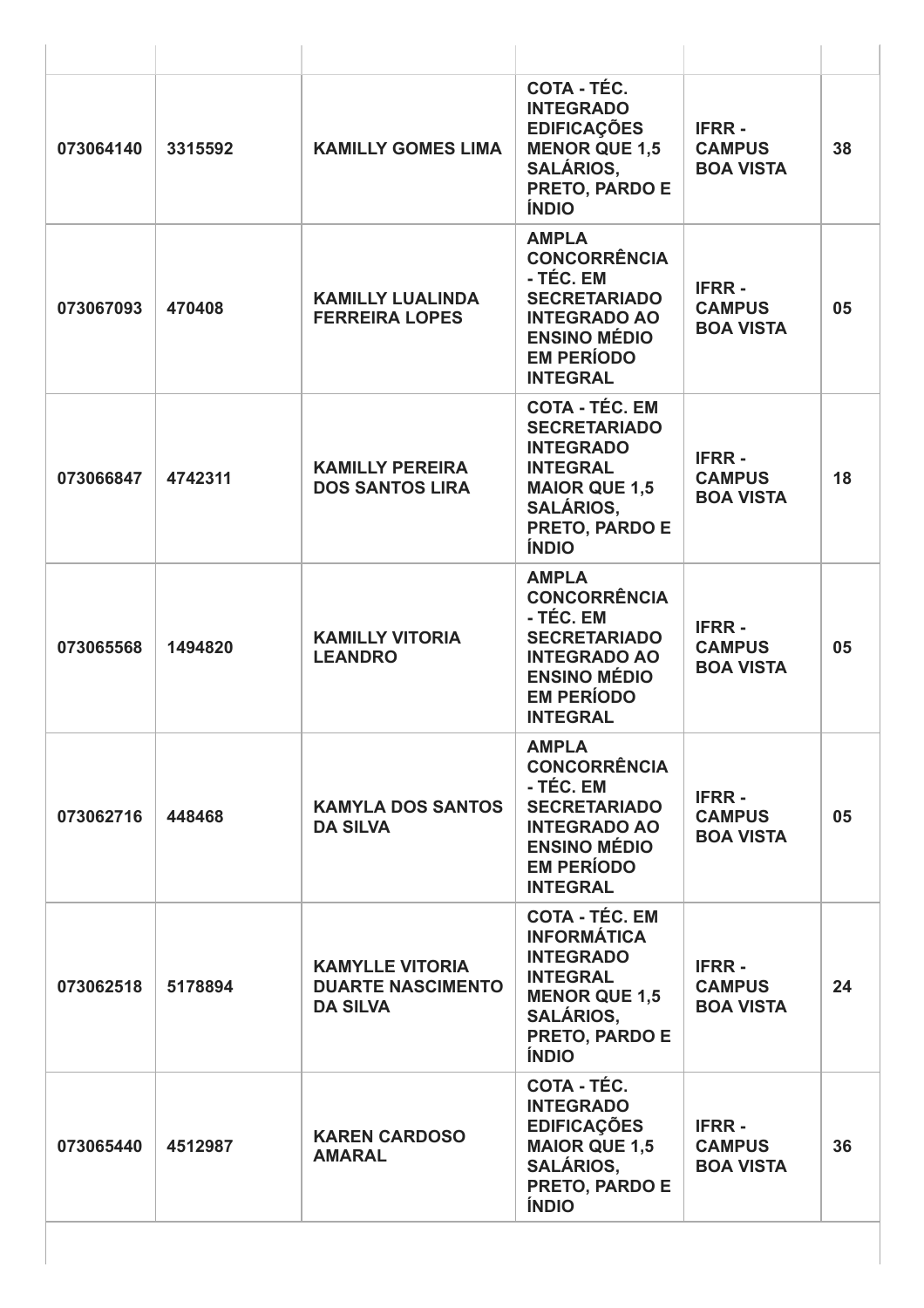| 073067508 | 4853296  | <b>KAREN CRISTINE</b><br><b>INACIO FELIX</b>  | <b>AMPLA</b><br><b>CONCORRÊNCIA</b><br>- TÉC. EM<br><b>SECRETARIADO</b><br><b>INTEGRADO AO</b><br><b>ENSINO MÉDIO</b><br><b>EM PERÍODO</b><br><b>INTEGRAL</b>     | <b>IFRR-</b><br><b>CAMPUS</b><br><b>BOA VISTA</b> | 05 |
|-----------|----------|-----------------------------------------------|-------------------------------------------------------------------------------------------------------------------------------------------------------------------|---------------------------------------------------|----|
| 073065540 | 30415524 | <b>KAREN DANIELA</b><br><b>CAMEJO PUENTES</b> | <b>AMPLA</b><br><b>CONCORRÊNCIA</b><br>- TÉC. EM<br><b>INFORMÁTICA</b><br><b>INTEGRADO AO</b><br><b>ENSINO MÉDIO</b><br><b>PERÍODO</b><br><b>INTEGRAL</b>         | <b>IFRR-</b><br><b>CAMPUS</b><br><b>BOA VISTA</b> | 13 |
| 073063227 | 4939077  | <b>KAREN LAYZA VIDAL</b><br><b>CAVALCANTE</b> | COTA - TÉC.<br><b>ELETROTÉCNICA</b><br><b>INTEGRADO</b><br><b>MENOR QUE 1,5</b><br><b>SALÁRIOS SEM</b><br><b>ETNIA</b><br><b>DECLARADA</b>                        | <b>IFRR-</b><br><b>CAMPUS</b><br><b>BOA VISTA</b> | 30 |
| 073063137 | 5221811  | <b>KARILY DO CARMO</b><br><b>TEIXEIRA</b>     | <b>COTA - TÉC. EM</b><br><b>SECRETARIADO</b><br><b>INTEGRADO</b><br><b>INTEGRAL</b><br><b>MAIOR QUE 1,5</b><br><b>SALÁRIOS,</b><br>PRETO, PARDO E<br><b>ÍNDIO</b> | <b>IFRR-</b><br><b>CAMPUS</b><br><b>BOA VISTA</b> | 18 |
| 073064175 | 4363744  | <b>KARIM BONFIM DOS</b><br><b>SANTOS</b>      | <b>AMPLA</b><br><b>CONCORRÊNCIA</b><br>- TÉC. EM<br><b>SECRETARIADO</b><br><b>INTEGRADO AO</b><br><b>ENSINO MÉDIO</b><br><b>EM PERÍODO</b><br><b>INTEGRAL</b>     | <b>IFRR-</b><br><b>CAMPUS</b><br><b>BOA VISTA</b> | 05 |
| 073067055 | 5085829  | <b>KARINA COSTA</b><br><b>OLIVEIRA</b>        | <b>AMPLA</b><br><b>CONCORRÊNCIA</b><br>- TÉC. EM<br><b>SECRETARIADO</b><br><b>INTEGRADO AO</b><br><b>ENSINO MÉDIO</b><br><b>EM PERÍODO</b><br><b>INTEGRAL</b>     | <b>IFRR-</b><br><b>CAMPUS</b><br><b>BOA VISTA</b> | 05 |
| 073066882 | 3739854  | <b>KARINE BEZERRA</b><br><b>SANTOS</b>        | COTA - TÉC.<br><b>INTEGRADO</b><br><b>EDIFICAÇÕES</b><br><b>MENOR QUE 1,5</b><br><b>SALÁRIOS,</b><br>PRETO, PARDO E<br><b>ÍNDIO</b>                               | <b>IFRR-</b><br><b>CAMPUS</b><br><b>BOA VISTA</b> | 38 |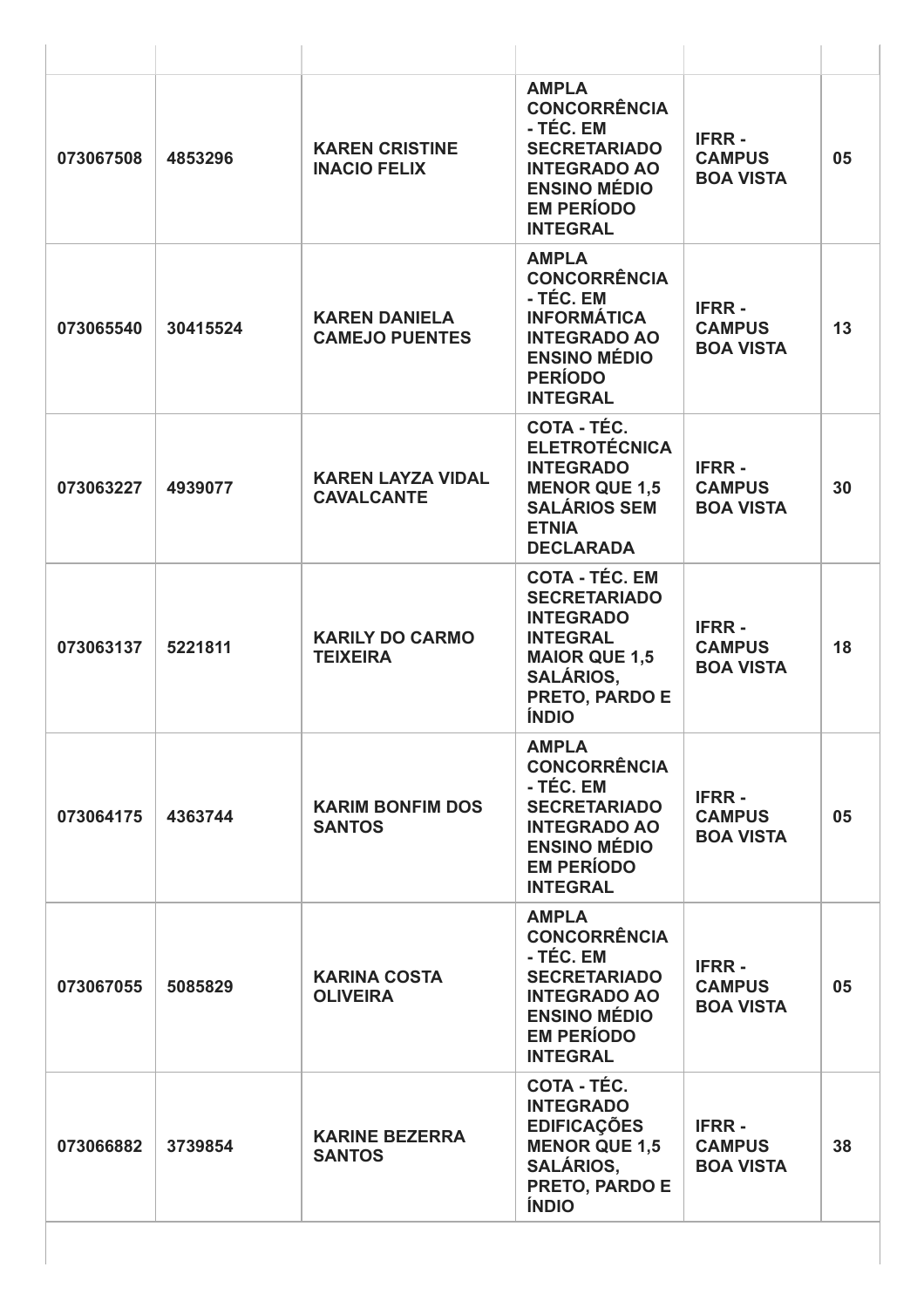| 073062446 | 4973135 | <b>KARINE DANIELLY DA</b><br><b>SILVA ROCHA</b>               | <b>AMPLA</b><br><b>CONCORRÊNCIA</b><br>- TÉC.<br><b>INTEGRADO EM</b><br><b>EDIFICAÇÕES</b>                                                                             | <b>IFRR-</b><br><b>CAMPUS</b><br><b>BOA VISTA</b> | 33 |
|-----------|---------|---------------------------------------------------------------|------------------------------------------------------------------------------------------------------------------------------------------------------------------------|---------------------------------------------------|----|
| 073065413 | 5181577 | <b>KARINNA SEABRA</b><br><b>MACEDO</b>                        | <b>AMPLA</b><br><b>CONCORRÊNCIA</b><br>- TÉC.<br><b>INTEGRADO EM</b><br><b>EDIFICAÇÕES</b>                                                                             | <b>IFRR-</b><br><b>CAMPUS</b><br><b>BOA VISTA</b> | 33 |
| 073067308 | 4356276 | <b>KARINY RIBEIRO DE</b><br><b>ABREU CESAR</b>                | <b>AMPLA</b><br><b>CONCORRÊNCIA</b><br>- TÉC. EM<br><b>SECRETARIADO</b><br><b>INTEGRADO AO</b><br><b>ENSINO MÉDIO</b><br><b>EM PERÍODO</b><br><b>INTEGRAL</b>          | <b>IFRR-</b><br><b>CAMPUS</b><br><b>BOA VISTA</b> | 05 |
| 073062553 | 4170830 | <b>KARLA BEATRYZ</b><br><b>PEIXOTO DIAS</b>                   | <b>AMPLA</b><br><b>CONCORRÊNCIA</b><br>- TÉC.<br><b>INTEGRADO EM</b><br><b>EDIFICAÇÕES</b>                                                                             | <b>IFRR-</b><br><b>CAMPUS</b><br><b>BOA VISTA</b> | 33 |
| 073063786 | 4509986 | <b>KARLA EDUARDA</b><br><b>OLIVEIRA DE SOUZA</b>              | <b>COTA - TÉC. EM</b><br><b>SECRETARIADO</b><br><b>INTEGRADO</b><br><b>INTEGRAL</b><br><b>MENOR QUE 1,5</b><br><b>SALÁRIOS SEM</b><br><b>ETNIA</b><br><b>DECLARADA</b> | <b>IFRR-</b><br><b>CAMPUS</b><br><b>BOA VISTA</b> | 21 |
| 073064407 | 4250770 | <b>KARLA GISELLE</b><br><b>SANTOS DO</b><br><b>NASCIMENTO</b> | <b>AMPLA</b><br><b>CONCORRÊNCIA</b><br>- TÉC. EM<br><b>INFORMÁTICA</b><br><b>INTEGRADO AO</b><br><b>ENSINO MÉDIO</b><br><b>PERÍODO</b><br><b>INTEGRAL</b>              | <b>IFRR-</b><br><b>CAMPUS</b><br><b>BOA VISTA</b> | 13 |
| 073064769 | 3257436 | <b>KARLA MAYNY SILVA</b><br><b>NEVES</b>                      | <b>COTA - TÉC. EM</b><br><b>INFORMÁTICA</b><br><b>INTEGRADO</b><br><b>INTEGRAL</b><br><b>MENOR QUE 1,5</b><br><b>SALÁRIOS SEM</b><br><b>ETNIA</b><br><b>DECLARADA</b>  | <b>IFRR-</b><br><b>CAMPUS</b><br><b>BOA VISTA</b> | 26 |
| 073065591 | 5056969 | <b>KARLOS DANIELL</b><br><b>ARAUJO DOS SANTOS</b>             | <b>AMPLA</b><br><b>CONCORRÊNCIA</b><br>- TÉC.<br><b>INTEGRADO EM</b><br><b>EDIFICAÇÕES</b>                                                                             | <b>IFRR-</b><br><b>CAMPUS</b><br><b>BOA VISTA</b> | 33 |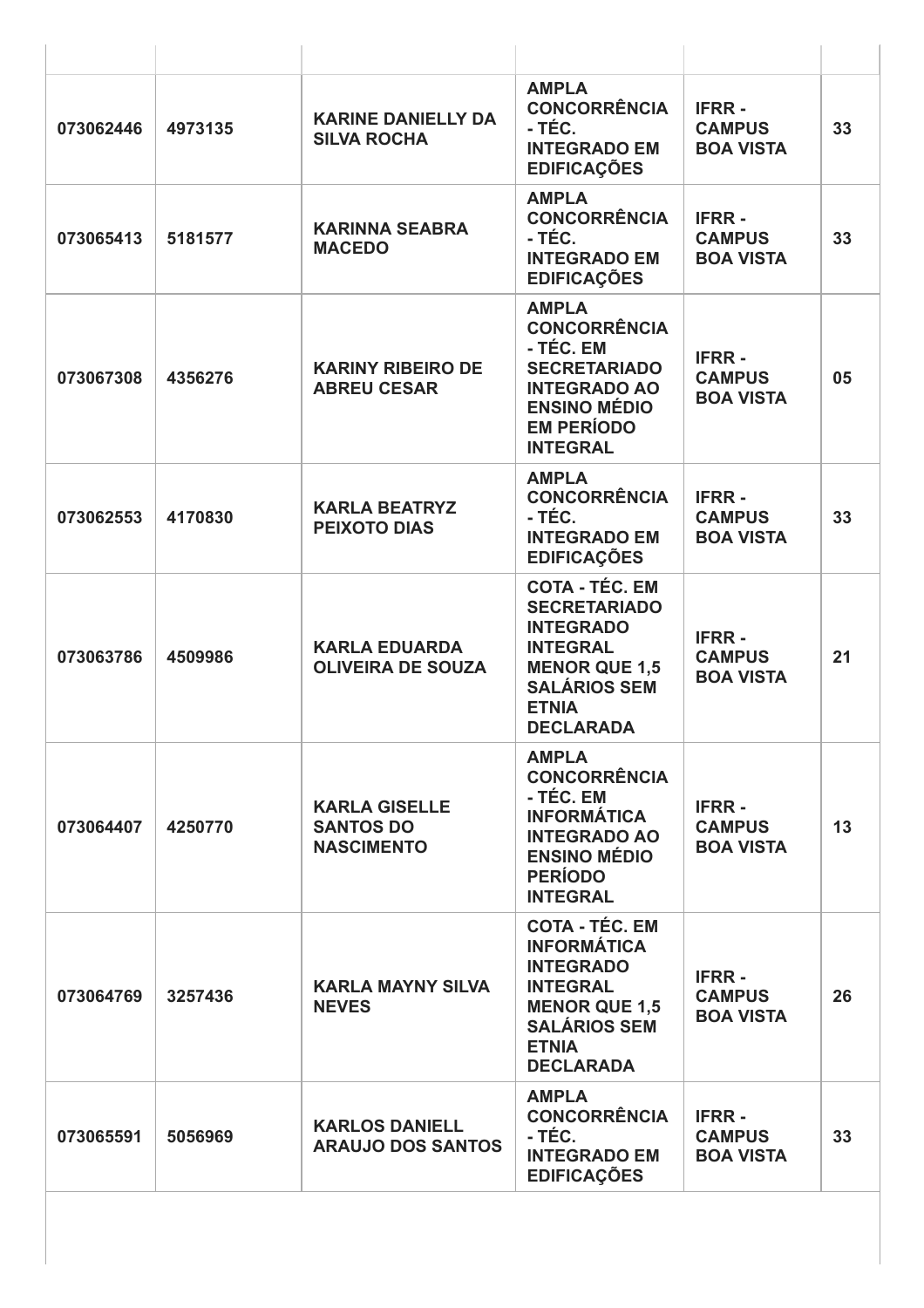| 073067363 | 3422399 | <b>KARLOS LEYDAM</b><br><b>XAVIER MADY</b>                            | <b>AMPLA</b><br><b>CONCORRÊNCIA</b><br>- TÉC. EM<br><b>INFORMÁTICA</b><br><b>INTEGRADO AO</b><br><b>ENSINO MÉDIO</b><br><b>PERÍODO</b><br><b>INTEGRAL</b>         | <b>IFRR-</b><br><b>CAMPUS</b><br><b>BOA VISTA</b> | 13 |
|-----------|---------|-----------------------------------------------------------------------|-------------------------------------------------------------------------------------------------------------------------------------------------------------------|---------------------------------------------------|----|
| 073066942 | 513271  | <b>KAROLAINE VIRIATO</b><br><b>RAPOSO LEITE</b>                       | <b>COTA - TÉC. EM</b><br><b>SECRETARIADO</b><br><b>INTEGRADO</b><br><b>INTEGRAL</b><br><b>MAIOR QUE 1,5</b><br><b>SALÁRIOS.</b><br>PRETO, PARDO E<br><b>ÍNDIO</b> | <b>IFRR-</b><br><b>CAMPUS</b><br><b>BOA VISTA</b> | 18 |
| 073063047 | 3562131 | <b>KAROLANNY</b><br><b>OLIVEIRA CONCEICAO</b>                         | <b>AMPLA</b><br><b>CONCORRÊNCIA</b><br>- TÉC. EM<br><b>SECRETARIADO</b><br><b>INTEGRADO AO</b><br><b>ENSINO MÉDIO</b><br><b>EM PERÍODO</b><br><b>INTEGRAL</b>     | <b>IFRR-</b><br><b>CAMPUS</b><br><b>BOA VISTA</b> | 05 |
| 073064168 | 5010977 | <b>KAROLAYNNE</b><br><b>ANDREIA PEREIRA</b><br><b>DAMASCENO VIANA</b> | <b>AMPLA</b><br><b>CONCORRÊNCIA</b><br>- TÉC.<br><b>INTEGRADO EM</b><br><b>EDIFICAÇÕES</b>                                                                        | <b>IFRR-</b><br><b>CAMPUS</b><br><b>BOA VISTA</b> | 33 |
| 073067273 | 459614  | <b>KASSIA DE OLIVEIRA</b><br><b>RIBEIRO</b>                           | <b>COTA - TÉC. EM</b><br><b>SECRETARIADO</b><br><b>INTEGRADO</b><br><b>INTEGRAL</b><br><b>MAIOR QUE 1,5</b><br><b>SALÁRIOS,</b><br>PRETO, PARDO E<br><b>ÍNDIO</b> | <b>IFRR-</b><br><b>CAMPUS</b><br><b>BOA VISTA</b> | 18 |
| 073063593 | 4916875 | <b>KASSIA KELLY</b><br><b>NASCIMENTO</b><br><b>MONTEIRO</b>           | <b>AMPLA</b><br><b>CONCORRÊNCIA</b><br>- TÉC. EM<br><b>SECRETARIADO</b><br><b>INTEGRADO AO</b><br><b>ENSINO MÉDIO</b><br><b>EM PERÍODO</b><br><b>INTEGRAL</b>     | <b>IFRR-</b><br><b>CAMPUS</b><br><b>BOA VISTA</b> | 05 |
| 073064079 | 4427629 | <b>KASSIA ORRANNA DE</b><br><b>OLIVEIRA</b><br><b>MAGALHAES</b>       | <b>AMPLA</b><br><b>CONCORRÊNCIA</b><br>- TÉC. EM<br><b>INFORMÁTICA</b><br><b>INTEGRADO AO</b><br><b>ENSINO MÉDIO</b><br><b>PERÍODO</b><br><b>INTEGRAL</b>         | <b>IFRR-</b><br><b>CAMPUS</b><br><b>BOA VISTA</b> | 13 |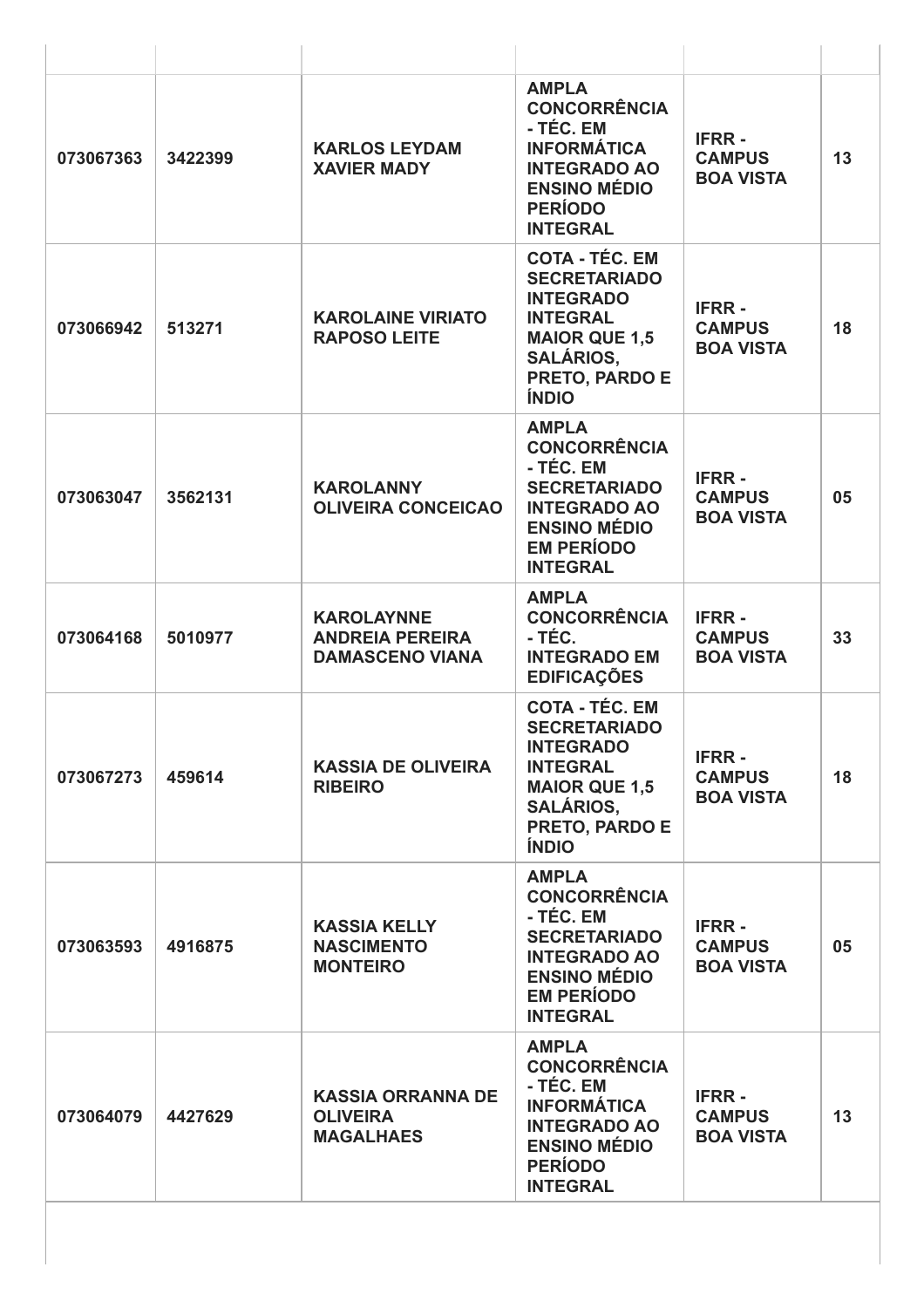| 073066132 | 5378656 | <b>KAUA HENRIQUE</b><br><b>SANTOS DE</b><br><b>CARVALHO</b> | <b>AMPLA</b><br><b>CONCORRÊNCIA</b><br>- TÉC. EM<br><b>INFORMÁTICA</b><br><b>INTEGRADO AO</b><br><b>ENSINO MÉDIO</b><br><b>PERÍODO</b><br><b>INTEGRAL</b>     | <b>IFRR-</b><br><b>CAMPUS</b><br><b>BOA VISTA</b> | 13 |
|-----------|---------|-------------------------------------------------------------|---------------------------------------------------------------------------------------------------------------------------------------------------------------|---------------------------------------------------|----|
| 073062746 | 4179528 | <b>KAWAN GABRIEL DE</b><br><b>OLIVEIRA GENTIL</b>           | <b>COTA - TÉC. EM</b><br><b>ELETRÔNICA</b><br><b>INTEGRADO</b><br><b>MAIOR QUE 1,5</b><br><b>SALÁRIOS,</b><br>PRETO, PARDO E<br><b>ÍNDIO</b>                  | <b>IFRR-</b><br><b>CAMPUS</b><br><b>BOA VISTA</b> | 02 |
| 073067174 | 5111951 | <b>KAYLANE DE</b><br><b>ALMEIDA BATISTA</b>                 | <b>AMPLA</b><br><b>CONCORRÊNCIA</b><br>- TÉC. EM<br><b>SECRETARIADO</b><br><b>INTEGRADO AO</b><br><b>ENSINO MÉDIO</b><br><b>EM PERÍODO</b><br><b>INTEGRAL</b> | <b>IFRR-</b><br><b>CAMPUS</b><br><b>BOA VISTA</b> | 05 |
| 073065037 | 4232149 | <b>KAYLANE VITORIA DE</b><br><b>FARIAS BARBOSA</b>          | <b>AMPLA</b><br><b>CONCORRÊNCIA</b><br>- TÉC. EM<br><b>SECRETARIADO</b><br><b>INTEGRADO AO</b><br><b>ENSINO MÉDIO</b><br><b>EM PERÍODO</b><br><b>INTEGRAL</b> | <b>IFRR-</b><br><b>CAMPUS</b><br><b>BOA VISTA</b> | 05 |
| 073063532 | 5085098 | <b>KAYLANNY QUEIROZ</b><br><b>DO VALE</b>                   | <b>AMPLA</b><br><b>CONCORRÊNCIA</b><br>- TÉC. EM<br><b>SECRETARIADO</b><br><b>INTEGRADO AO</b><br><b>ENSINO MÉDIO</b><br><b>EM PERÍODO</b><br><b>INTEGRAL</b> | <b>IFRR-</b><br><b>CAMPUS</b><br><b>BOA VISTA</b> | 05 |
| 073063880 | 5122295 | <b>KAYLLANE DE SOUSA</b><br><b>SANTOS</b>                   | <b>AMPLA</b><br><b>CONCORRÊNCIA</b><br>- TÉC. EM<br><b>INFORMÁTICA</b><br><b>INTEGRADO AO</b><br><b>ENSINO MÉDIO</b><br><b>PERÍODO</b><br><b>INTEGRAL</b>     | <b>IFRR-</b><br><b>CAMPUS</b><br><b>BOA VISTA</b> | 13 |
| 073065168 | 3250091 | <b>KAYLLANE SILVA</b><br><b>FREIAS</b>                      | <b>AMPLA</b><br><b>CONCORRÊNCIA</b><br>- TÉC.<br><b>INTEGRADO EM</b><br><b>EDIFICAÇÕES</b>                                                                    | <b>IFRR-</b><br><b>CAMPUS</b><br><b>BOA VISTA</b> | 33 |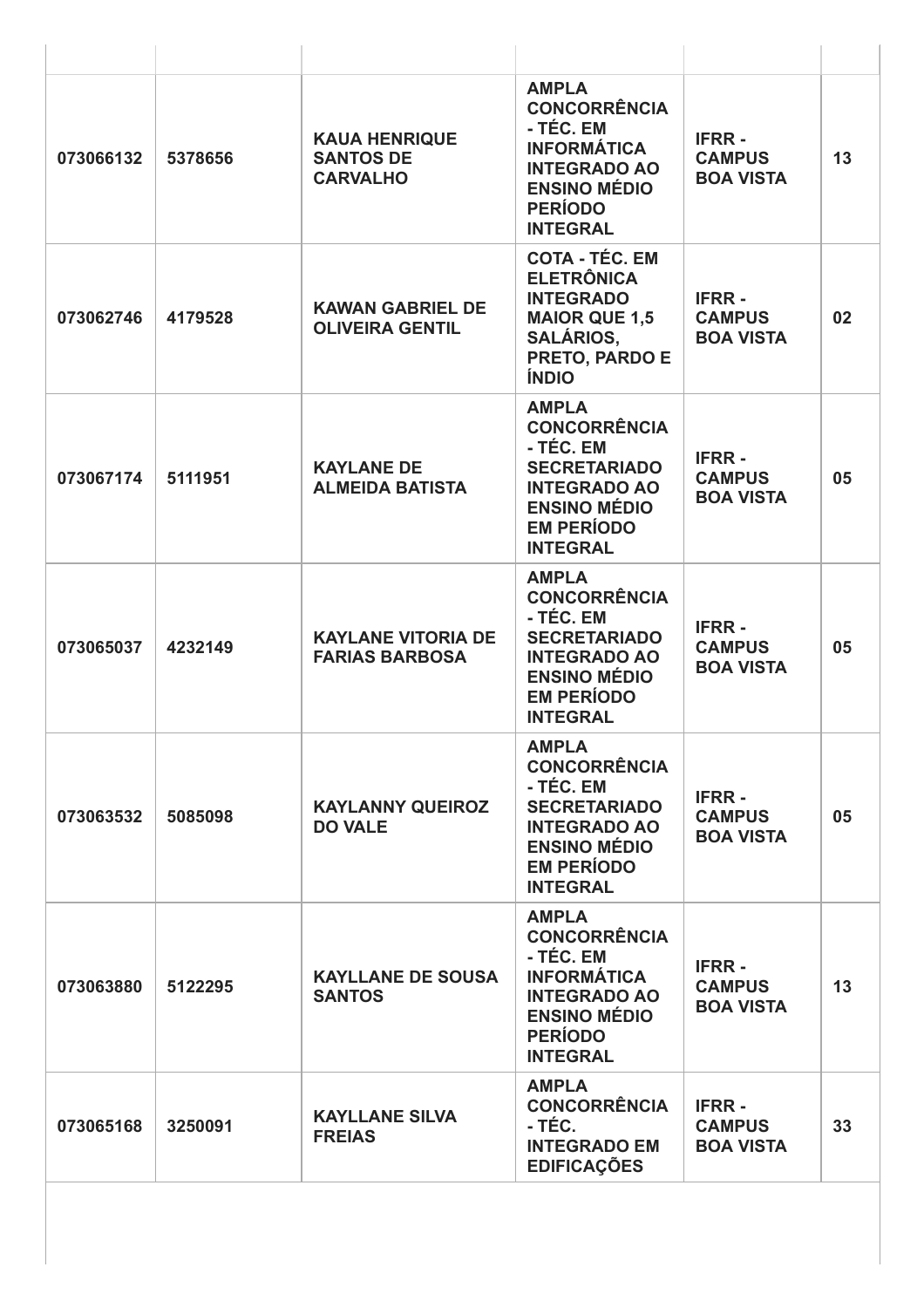| 073067446 | 3937801 | <b>KAYO MURILO</b><br><b>ALMEIDA DE SOUZA</b><br><b>CRUZ MORAIS</b> | <b>COTA - TÉC. EM</b><br><b>INFORMÁTICA</b><br><b>INTEGRADO</b><br><b>INTEGRAL</b><br><b>MAIOR QUE 1,5</b><br><b>SALÁRIOS,</b><br>PRETO, PARDO E<br><b>ÍNDIO</b>  | <b>IFRR-</b><br><b>CAMPUS</b><br><b>BOA VISTA</b> | 22 |
|-----------|---------|---------------------------------------------------------------------|-------------------------------------------------------------------------------------------------------------------------------------------------------------------|---------------------------------------------------|----|
| 073066552 | 4277953 | <b>KAYO VINICIOS DE</b><br><b>SOUZA SOBRAL</b>                      | <b>AMPLA</b><br><b>CONCORRÊNCIA</b><br>- TÉC.<br><b>INTEGRADO EM</b><br><b>EDIFICAÇÕES</b>                                                                        | <b>IFRR-</b><br><b>CAMPUS</b><br><b>BOA VISTA</b> | 33 |
| 073063646 | 4609352 | <b>KECIANNY REGINA</b><br><b>GOMES DA SILVA</b>                     | <b>AMPLA</b><br><b>CONCORRÊNCIA</b><br>- TÉC. EM<br><b>SECRETARIADO</b><br><b>INTEGRADO AO</b><br><b>ENSINO MÉDIO</b><br><b>EM PERÍODO</b><br><b>INTEGRAL</b>     | <b>IFRR-</b><br><b>CAMPUS</b><br><b>BOA VISTA</b> | 05 |
| 073064452 | 3860078 | <b>KEISY THAUANA</b><br><b>PERES BARROSO</b>                        | <b>AMPLA</b><br><b>CONCORRÊNCIA</b><br>- TÉC.<br><b>INTEGRADO EM</b><br><b>EDIFICAÇÕES</b>                                                                        | <b>IFRR-</b><br><b>CAMPUS</b><br><b>BOA VISTA</b> | 33 |
| 073067084 | 503513  | <b>KELLY FERNANDA</b><br><b>PEREZ</b>                               | <b>COTA - TÉC.</b><br><b>ELETROTÉCNICA</b><br><b>INTEGRADO</b><br><b>MENOR QUE 1,5</b><br><b>SALÁRIOS,</b><br><b>PRETO, PARDO E</b><br><b>ÍNDIO</b>               | <b>IFRR-</b><br><b>CAMPUS</b><br><b>BOA VISTA</b> | 30 |
| 073065239 | 4511158 | <b>KELVEN BISPO DA</b><br><b>SILVA</b>                              | <b>COTA - TÉC. EM</b><br><b>ELETRÔNICA</b><br><b>INTEGRADO</b><br><b>MENOR OU</b><br><b>IGUAL A 1,5</b><br><b>SALÁRIOS,</b><br>PRETO, PARDO E<br><b>ÍNDIO</b>     | <b>IFRR-</b><br><b>CAMPUS</b><br><b>BOA VISTA</b> | 01 |
| 073063011 | 4529847 | <b>KELVEN PAIVA DE</b><br><b>MACEDO AULER</b><br><b>JUNIOR</b>      | <b>AMPLA</b><br><b>CONCORRÊNCIA</b><br>- TÉC. EM<br><b>ELETROTÉCNICA</b><br><b>INTEGRADO AO</b><br><b>ENSINO MÉDIO</b>                                            | <b>IFRR-</b><br><b>CAMPUS</b><br><b>BOA VISTA</b> | 29 |
| 073067321 | 4188195 | <b>KELY ALICE FRANCA</b><br><b>PAULINO</b>                          | <b>COTA - TÉC. EM</b><br><b>SECRETARIADO</b><br><b>INTEGRADO</b><br><b>INTEGRAL</b><br><b>MENOR QUE 1,5</b><br><b>SALÁRIOS,</b><br>PRETO, PARDO E<br><b>ÍNDIO</b> | <b>IFRR-</b><br><b>CAMPUS</b><br><b>BOA VISTA</b> | 20 |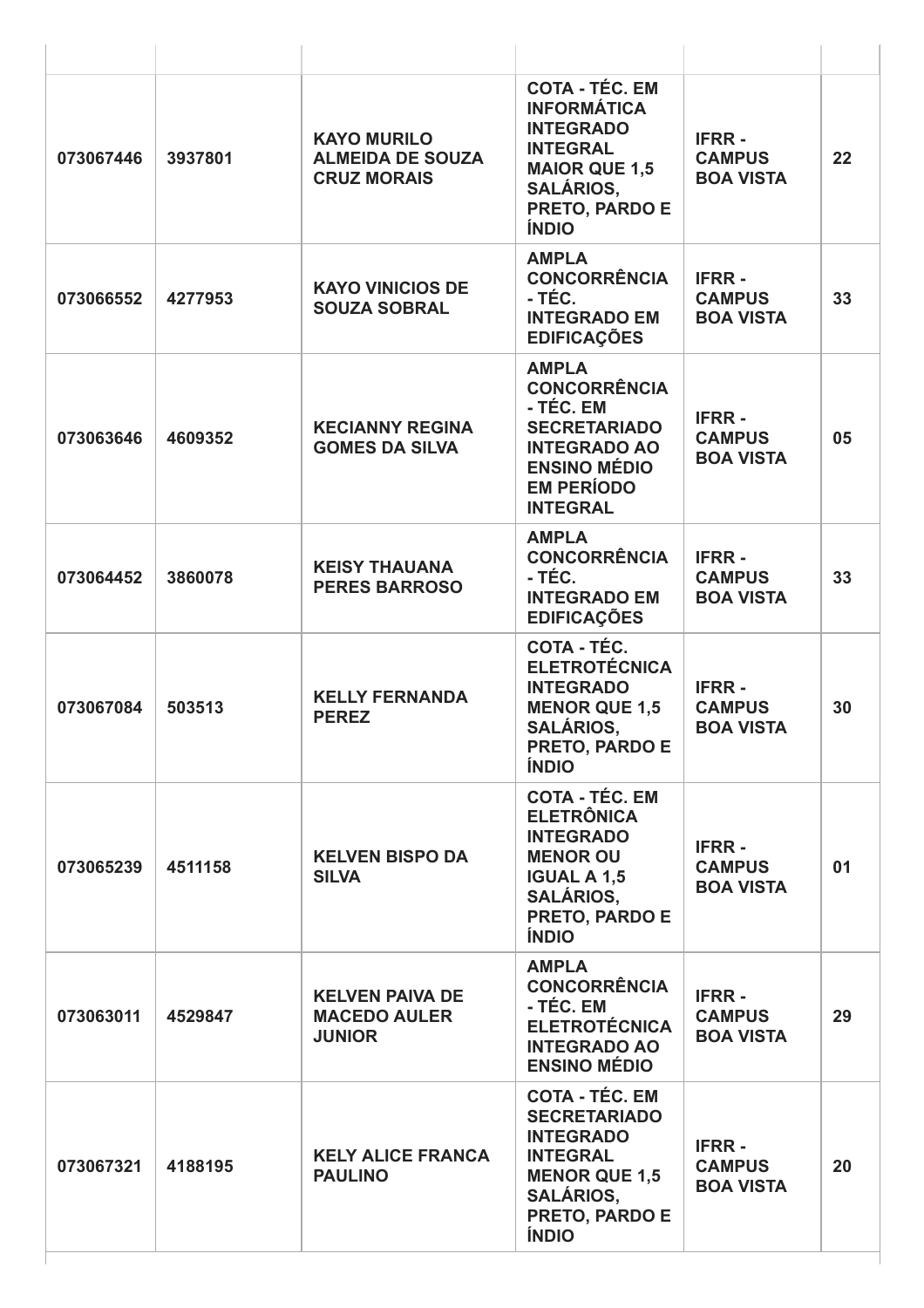| 073064746 | 361786    | <b>KEMELLY ANE DA</b><br><b>SILVA TORRES</b>        | <b>AMPLA</b><br><b>CONCORRÊNCIA</b><br>- TÉC. EM<br><b>SECRETARIADO</b><br><b>INTEGRADO AO</b><br><b>ENSINO MÉDIO</b><br><b>EM PERÍODO</b><br><b>INTEGRAL</b>    | <b>IFRR-</b><br><b>CAMPUS</b><br><b>BOA VISTA</b> | 05 |
|-----------|-----------|-----------------------------------------------------|------------------------------------------------------------------------------------------------------------------------------------------------------------------|---------------------------------------------------|----|
| 073062494 | 5268486   | <b>KEMELY ROCHA DA</b><br><b>SILVA</b>              | <b>AMPLA</b><br><b>CONCORRÊNCIA</b><br>- TÉC.<br><b>INTEGRADO EM</b><br><b>EDIFICAÇÕES</b>                                                                       | <b>IFRR-</b><br><b>CAMPUS</b><br><b>BOA VISTA</b> | 34 |
| 073063680 | 4896157   | <b>KEMILI BARROS DE</b><br><b>LIMA FRANCA</b>       | <b>AMPLA</b><br><b>CONCORRÊNCIA</b><br>- TÉC. EM<br><b>SECRETARIADO</b><br><b>INTEGRADO AO</b><br><b>ENSINO MÉDIO</b><br><b>EM PERÍODO</b><br><b>INTEGRAL</b>    | <b>IFRR-</b><br><b>CAMPUS</b><br><b>BOA VISTA</b> | 05 |
| 073062903 | 148144311 | <b>KEMILLY EDUARDA</b><br><b>REISDORFER ESCHER</b>  | <b>AMPLA</b><br><b>CONCORRÊNCIA</b><br>- TÉC. EM<br><b>SECRETARIADO</b><br><b>INTEGRADO AO</b><br><b>ENSINO MÉDIO</b><br><b>EM PERÍODO</b><br><b>INTEGRAL</b>    | <b>IFRR-</b><br><b>CAMPUS</b><br><b>BOA VISTA</b> | 05 |
| 073062671 | 493001    | <b>KENIA DE SOUZA</b><br><b>ALVES</b>               | <b>COTA - TÉC. EM</b><br><b>INFORMÁTICA</b><br><b>INTEGRADO</b><br><b>INTEGRAL</b><br><b>MENOR QUE 1,5</b><br><b>SALÁRIOS,</b><br>PRETO, PARDO E<br><b>ÍNDIO</b> | <b>IFRR-</b><br><b>CAMPUS</b><br><b>BOA VISTA</b> | 24 |
| 073067145 | 4928342   | <b>KENNEDY MYSHAEL</b><br><b>DE OLIVEIRA CASTRO</b> | <b>AMPLA</b><br><b>CONCORRÊNCIA</b><br>- TÉC. EM<br><b>SECRETARIADO</b><br><b>INTEGRADO AO</b><br><b>ENSINO MÉDIO</b><br><b>EM PERÍODO</b><br><b>INTEGRAL</b>    | <b>IFRR-</b><br><b>CAMPUS</b><br><b>BOA VISTA</b> | 05 |
| 073064824 | 4349199   | <b>KERLYSON VITOR</b><br><b>ALMEIDA DA LUZ</b>      | <b>AMPLA</b><br><b>CONCORRÊNCIA</b><br>- TÉC.<br><b>INTEGRADO EM</b><br><b>EDIFICAÇÕES</b>                                                                       | <b>IFRR-</b><br><b>CAMPUS</b><br><b>BOA VISTA</b> | 34 |
| 073062845 | 3391981   | <b>KEROLAYNE SABRINE</b><br><b>COSTA HOFFMANN</b>   | <b>AMPLA</b><br><b>CONCORRÊNCIA</b><br>- TÉC.<br><b>INTEGRADO EM</b><br><b>EDIFICAÇÕES</b>                                                                       | <b>IFRR-</b><br><b>CAMPUS</b><br><b>BOA VISTA</b> | 34 |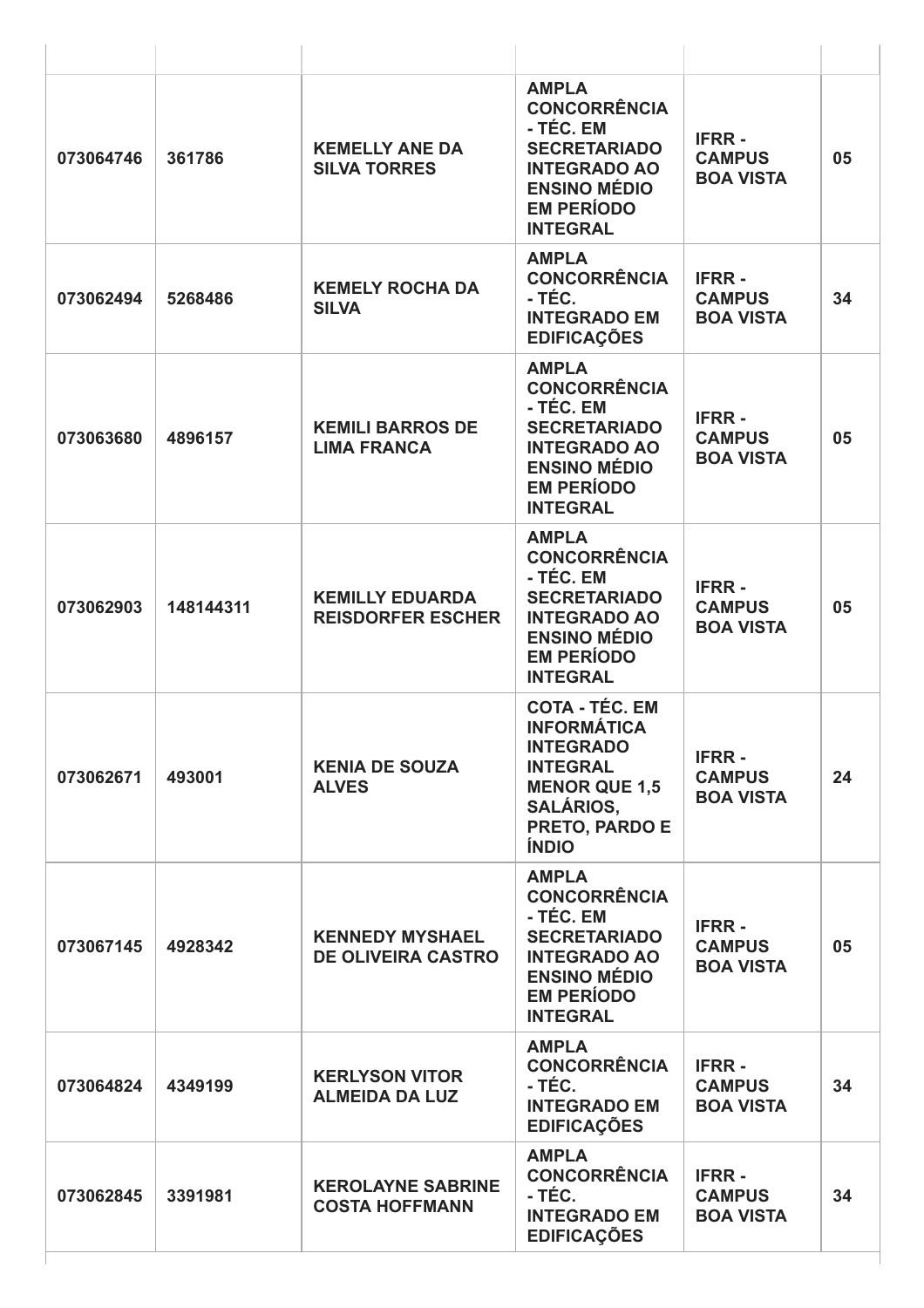| 073063611 | 4868501 | <b>KEROLLAINY FALCAO</b><br><b>DA SILVA</b>      | <b>AMPLA</b><br><b>CONCORRÊNCIA</b><br>- TÉC. EM<br><b>INFORMÁTICA</b><br><b>INTEGRADO AO</b><br><b>ENSINO MÉDIO</b><br><b>PERÍODO</b><br><b>INTEGRAL</b>         | <b>IFRR-</b><br><b>CAMPUS</b><br><b>BOA VISTA</b> | 13 |
|-----------|---------|--------------------------------------------------|-------------------------------------------------------------------------------------------------------------------------------------------------------------------|---------------------------------------------------|----|
| 073062907 | 4348257 | <b>KILGLI RENAN</b><br><b>RODRIGUES DA SILVA</b> | <b>AMPLA</b><br><b>CONCORRÊNCIA</b><br>- TÉC.<br><b>INTEGRADO EM</b><br><b>EDIFICAÇÕES</b>                                                                        | <b>IFRR-</b><br><b>CAMPUS</b><br><b>BOA VISTA</b> | 34 |
| 073066203 | 4448430 | <b>KLEITON SILVA</b><br><b>SOUSA</b>             | <b>AMPLA</b><br><b>CONCORRÊNCIA</b><br>- TÉC.<br><b>INTEGRADO EM</b><br><b>EDIFICAÇÕES</b>                                                                        | <b>IFRR-</b><br><b>CAMPUS</b><br><b>BOA VISTA</b> | 34 |
| 073063253 | 4728963 | <b>KRISLANY DIAS</b><br><b>SOUSA</b>             | <b>COTA - TÉC. EM</b><br><b>INFORMÁTICA</b><br><b>INTEGRADO</b><br><b>INTEGRAL</b><br><b>MENOR QUE 1,5</b><br><b>SALÁRIOS,</b><br>PRETO, PARDO E<br><b>ÍNDIO</b>  | <b>IFRR-</b><br><b>CAMPUS</b><br><b>BOA VISTA</b> | 24 |
| 073062952 | 4014170 | <b>LAISA NATTRODT</b><br><b>COUTINHO</b>         | <b>AMPLA</b><br><b>CONCORRÊNCIA</b><br>- TÉC. EM<br><b>INFORMÁTICA</b><br><b>INTEGRADO AO</b><br><b>ENSINO MÉDIO</b><br><b>PERÍODO</b><br><b>INTEGRAL</b>         | <b>IFRR-</b><br><b>CAMPUS</b><br><b>ROA VISTA</b> | 13 |
| 073067437 | 3706338 | <b>LAIS COSTA ESTEVES</b>                        | <b>AMPLA</b><br><b>CONCORRÊNCIA</b><br>- TÉC.<br><b>INTEGRADO EM</b><br><b>EDIFICAÇÕES</b>                                                                        | <b>IFRR-</b><br><b>CAMPUS</b><br><b>BOA VISTA</b> | 34 |
| 073066423 | 512798  | <b>LAISLA SANTANA DE</b><br><b>OIVEIRA</b>       | <b>COTA - TÉC. EM</b><br><b>SECRETARIADO</b><br><b>INTEGRADO</b><br><b>INTEGRAL</b><br><b>MENOR QUE 1,5</b><br><b>SALÁRIOS,</b><br>PRETO, PARDO E<br><b>ÍNDIO</b> | <b>IFRR-</b><br><b>CAMPUS</b><br><b>BOA VISTA</b> | 20 |
| 073062678 | 4414888 | <b>LAIZA EDUARDA</b><br><b>BARROSO SILVA</b>     | <b>AMPLA</b><br><b>CONCORRÊNCIA</b><br>- TÉC. EM<br><b>SECRETARIADO</b><br><b>INTEGRADO AO</b><br><b>ENSINO MÉDIO</b><br><b>EM PERÍODO</b><br><b>INTEGRAL</b>     | <b>IFRR-</b><br><b>CAMPUS</b><br><b>BOA VISTA</b> | 05 |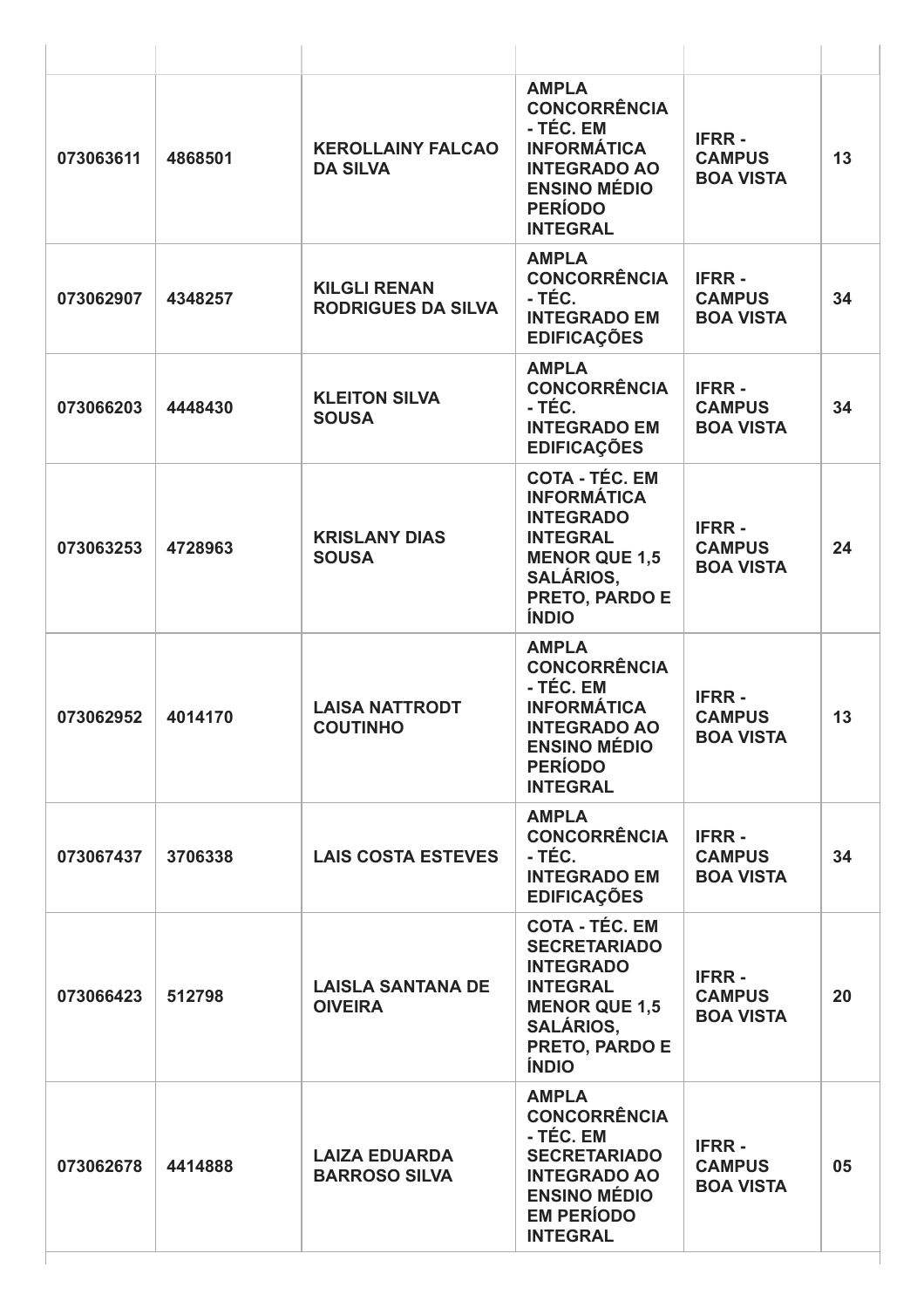| 073064440 | 4881753 | <b>LAIZE VITORIA BRAZ</b><br><b>DE CRISTO</b>                      | COTA - TÉC.<br><b>INTEGRADO</b><br><b>EDIFICAÇÕES</b><br><b>MAIOR QUE 1,5</b><br><b>SALÁRIOS,</b><br>PRETO, PARDO E<br><b>ÍNDIO</b>                               | <b>IFRR-</b><br><b>CAMPUS</b><br><b>BOA VISTA</b> | 36 |
|-----------|---------|--------------------------------------------------------------------|-------------------------------------------------------------------------------------------------------------------------------------------------------------------|---------------------------------------------------|----|
| 073063162 | 4359518 | <b>LARA CAMILA</b><br><b>AMORIM DE OLIVEIRA</b>                    | <b>AMPLA</b><br><b>CONCORRÊNCIA</b><br>- TÉC.<br><b>INTEGRADO EM</b><br><b>EDIFICAÇÕES</b>                                                                        | <b>IFRR-</b><br><b>CAMPUS</b><br><b>BOA VISTA</b> | 34 |
| 073062771 | 4374266 | <b>LARA CAMILA SILVA</b><br><b>GOMES</b>                           | <b>AMPLA</b><br><b>CONCORRÊNCIA</b><br>- TÉC. EM<br><b>SECRETARIADO</b><br><b>INTEGRADO AO</b><br><b>ENSINO MÉDIO</b><br><b>EM PERÍODO</b><br><b>INTEGRAL</b>     | <b>IFRR-</b><br><b>CAMPUS</b><br><b>BOA VISTA</b> | 05 |
| 073064185 | 4435222 | <b>LARA DOMINIQUE</b><br><b>CALDAS DE ASSIS</b><br><b>FERREIRA</b> | <b>AMPLA</b><br><b>CONCORRÊNCIA</b><br>- TÉC. EM<br><b>INFORMÁTICA</b><br><b>INTEGRADO AO</b><br><b>ENSINO MÉDIO</b><br><b>PERÍODO</b><br><b>INTEGRAL</b>         | <b>IFRR-</b><br><b>CAMPUS</b><br><b>BOA VISTA</b> | 13 |
| 073062408 | 404666  | <b>LARA FERNANDA</b><br><b>DINIZ OLIVEIRA</b>                      | <b>COTA - TÉC. EM</b><br><b>SECRETARIADO</b><br><b>INTEGRADO</b><br><b>INTEGRAL</b><br><b>MENOR QUE 1,5</b><br><b>SALÁRIOS,</b><br>PRETO, PARDO E<br><b>ÍNDIO</b> | <b>IFRR-</b><br><b>CAMPUS</b><br><b>BOA VISTA</b> | 20 |
| 073066595 | 338492  | <b>LARAH VICTORIA</b><br><b>AMORIM DE SOUZA</b>                    | <b>AMPLA</b><br><b>CONCORRÊNCIA</b><br>- TÉC. EM<br><b>SECRETARIADO</b><br><b>INTEGRADO AO</b><br><b>ENSINO MÉDIO</b><br><b>EM PERÍODO</b><br><b>INTEGRAL</b>     | <b>IFRR-</b><br><b>CAMPUS</b><br><b>BOA VISTA</b> | 06 |
| 073064601 | 3319202 | <b>LARA MARIA ARAUJO</b><br><b>SILVA</b>                           | <b>AMPLA</b><br><b>CONCORRÊNCIA</b><br>- TÉC.<br><b>INTEGRADO EM</b><br><b>EDIFICAÇÕES</b>                                                                        | <b>IFRR-</b><br><b>CAMPUS</b><br><b>BOA VISTA</b> | 34 |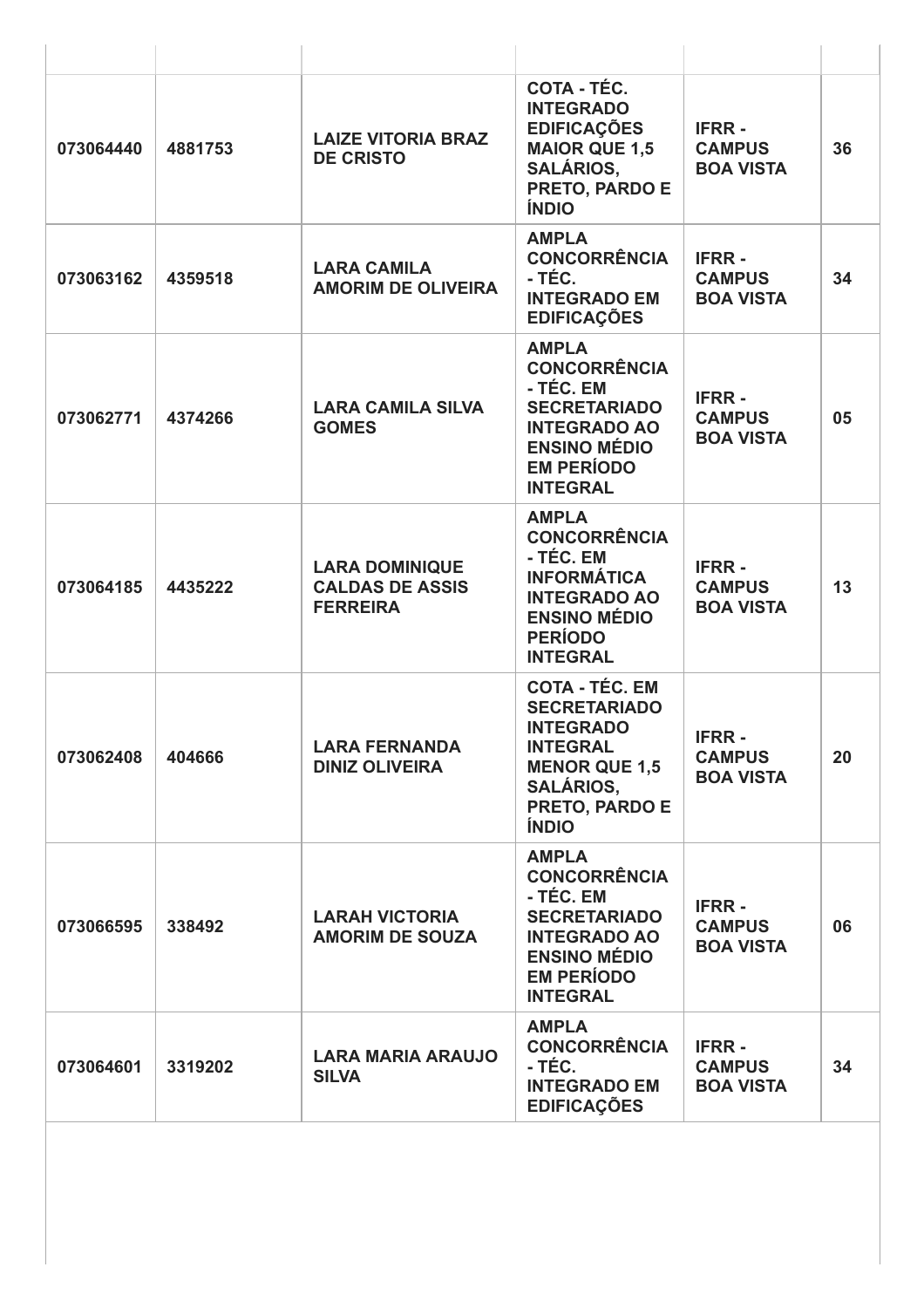| 073067241 | 538582  | <b>LARA STEPHANY</b><br><b>CORREA PIRES</b>                   | <b>AMPLA</b><br><b>CONCORRÊNCIA</b><br>- TÉC. EM<br><b>SECRETARIADO</b><br><b>INTEGRADO AO</b><br><b>ENSINO MÉDIO</b><br><b>EM PERÍODO</b><br><b>INTEGRAL</b>          | <b>IFRR-</b><br><b>CAMPUS</b><br><b>BOA VISTA</b> | 06 |
|-----------|---------|---------------------------------------------------------------|------------------------------------------------------------------------------------------------------------------------------------------------------------------------|---------------------------------------------------|----|
| 073063588 | 5184215 | <b>LARISSA ALVES</b><br><b>AZEVEDO</b>                        | <b>COTA - TÉC. EM</b><br><b>INFORMÁTICA</b><br><b>INTEGRADO</b><br><b>INTEGRAL</b><br><b>MENOR QUE 1,5</b><br><b>SALÁRIOS.</b><br>PRETO, PARDO E<br><b>ÍNDIO</b>       | <b>IFRR-</b><br><b>CAMPUS</b><br><b>BOA VISTA</b> | 24 |
| 073063927 | 5342937 | <b>LARISSA CLAUDINO</b><br><b>DA SILVA</b>                    | <b>COTA - TÉC. EM</b><br><b>SECRETARIADO</b><br><b>INTEGRADO</b><br><b>INTEGRAL</b><br><b>MAIOR QUE 1,5</b><br><b>SALÁRIOS SEM</b><br><b>ETNIA</b><br><b>DECLARADA</b> | <b>IFRR-</b><br><b>CAMPUS</b><br><b>BOA VISTA</b> | 19 |
| 073064030 | 525773  | <b>LARISSA DE SOUSA</b><br><b>LIMA</b>                        | <b>COTA - TÉC. EM</b><br><b>INFORMÁTICA</b><br><b>INTEGRADO</b><br><b>INTEGRAL</b><br><b>MAIOR QUE 1,5</b><br><b>SALÁRIOS,</b><br>PRETO, PARDO E<br><b>ÍNDIO</b>       | <b>IFRR-</b><br><b>CAMPUS</b><br><b>BOA VISTA</b> | 22 |
| 073063738 | 4348362 | <b>LARISSA DRYELE</b><br><b>RAMOS DO</b><br><b>NASCIMENTO</b> | <b>AMPLA</b><br><b>CONCORRÊNCIA</b><br>- TÉC.<br><b>INTEGRADO EM</b><br><b>EDIFICAÇÕES</b>                                                                             | <b>IFRR-</b><br><b>CAMPUS</b><br><b>BOA VISTA</b> | 34 |
| 073063941 | 4736036 | <b>LARISSA FERREIRA</b><br><b>FRANCO</b>                      | <b>AMPLA</b><br><b>CONCORRÊNCIA</b><br>- TÉC. EM<br><b>SECRETARIADO</b><br><b>INTEGRADO AO</b><br><b>ENSINO MÉDIO</b><br><b>EM PERÍODO</b><br><b>INTEGRAL</b>          | <b>IFRR-</b><br><b>CAMPUS</b><br><b>BOA VISTA</b> | 06 |
| 073067440 | 4877560 | <b>LARISSA PEREIRA</b><br><b>LIMA</b>                         | COTA - TÉC.<br><b>INTEGRADO</b><br><b>EDIFICAÇÕES</b><br><b>MENOR QUE 1,5</b><br><b>SALÁRIOS SEM</b><br><b>ETNIA</b><br><b>DECLARADA</b>                               | <b>IFRR-</b><br><b>CAMPUS</b><br><b>BOA VISTA</b> | 39 |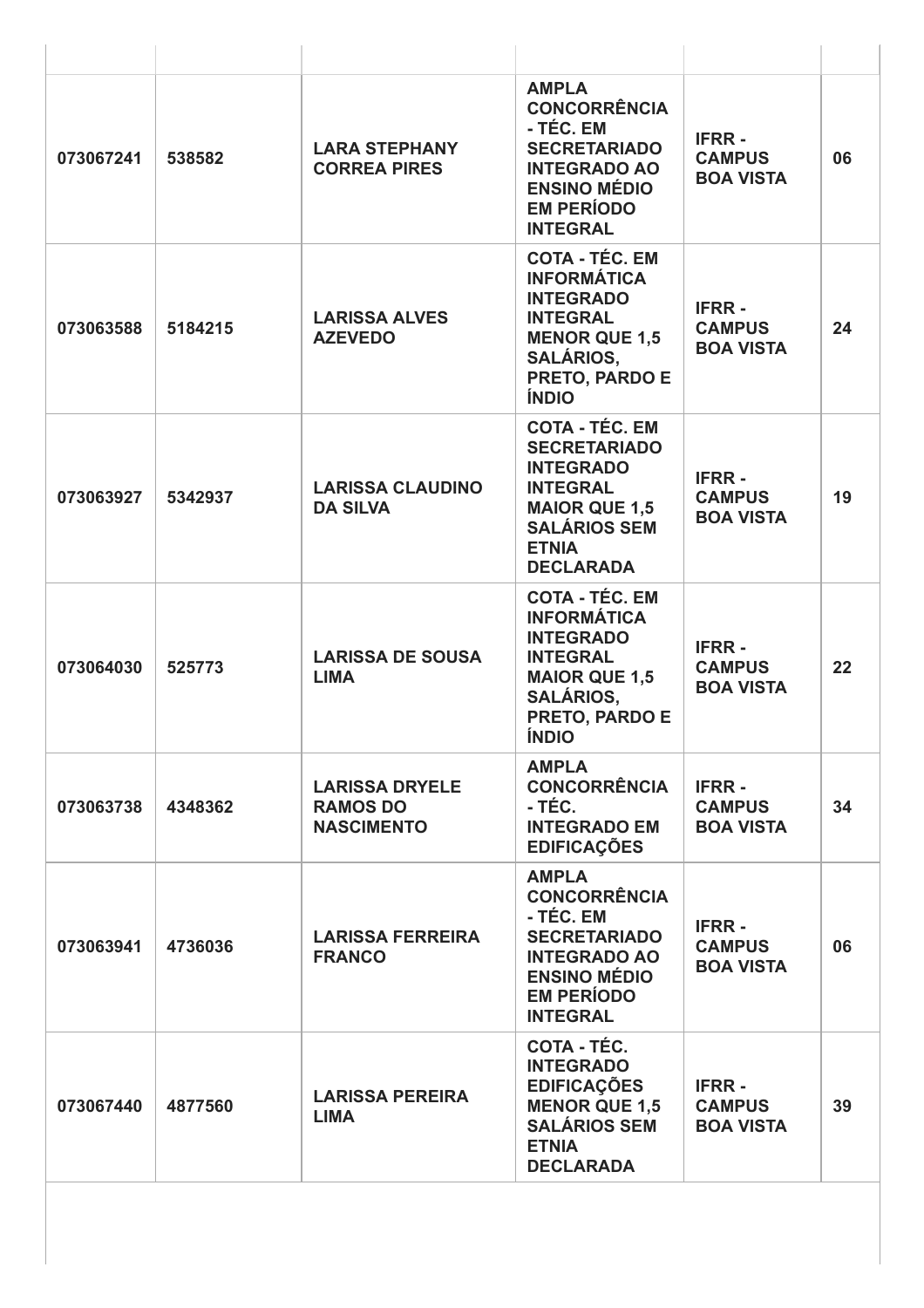| 073064658 | 4181603   | <b>LARISSA PEREIRA</b><br><b>SILVA</b>                           | <b>COTA - TÉC. EM</b><br><b>SECRETARIADO</b><br><b>INTEGRADO</b><br><b>INTEGRAL</b><br><b>MAIOR QUE 1,5</b><br><b>SALÁRIOS,</b><br>PRETO, PARDO E<br><b>ÍNDIO</b>       | <b>IFRR-</b><br><b>CAMPUS</b><br><b>BOA VISTA</b> | 18 |
|-----------|-----------|------------------------------------------------------------------|-------------------------------------------------------------------------------------------------------------------------------------------------------------------------|---------------------------------------------------|----|
| 073063232 | 369682    | <b>LARISSA REIS DE</b><br><b>LIMA</b>                            | <b>COTA - TÉC. EM</b><br><b>SECRETARIADO</b><br><b>INTEGRADO</b><br><b>INTEGRAL</b><br><b>MENOR QUE 1,5</b><br><b>SALÁRIOS,</b><br>PRETO, PARDO E<br><b>ÍNDIO</b>       | <b>IFRR-</b><br><b>CAMPUS</b><br><b>BOA VISTA</b> | 20 |
| 073066974 | 5056950   | <b>LARRISA DOS</b><br><b>SANTOS SILVA</b>                        | <b>AMPLA</b><br><b>CONCORRÊNCIA</b><br>- TÉC. EM<br><b>SECRETARIADO</b><br><b>INTEGRADO AO</b><br><b>ENSINO MÉDIO</b><br><b>EM PERÍODO</b><br><b>INTEGRAL</b>           | <b>IFRR-</b><br><b>CAMPUS</b><br><b>BOA VISTA</b> | 06 |
| 073062742 | 3583325   | <b>LARRYSSA LAUANDA</b><br><b>FERREIRA DE</b><br><b>OLIVEIRA</b> | <b>COTA - TÉC. EM</b><br><b>INFORMÁTICA</b><br><b>INTEGRADO</b><br><b>INTEGRAL</b><br><b>MENOR QUE 1,5</b><br><b>SALÁRIOS,</b><br><b>PRETO, PARDO E</b><br><b>ÍNDIO</b> | <b>IFRR-</b><br><b>CAMPUS</b><br><b>BOA VISTA</b> | 24 |
| 073065772 | 520611    | <b>LARYSSA GABRIELY</b><br><b>DAS NEVES COSTAS</b>               | <b>AMPLA</b><br><b>CONCORRÊNCIA</b><br>- TÉC. EM<br><b>SECRETARIADO</b><br><b>INTEGRADO AO</b><br><b>ENSINO MÉDIO</b><br><b>EM PERÍODO</b><br><b>INTEGRAL</b>           | <b>IFRR-</b><br><b>CAMPUS</b><br><b>BOA VISTA</b> | 06 |
| 073062852 | 455226    | <b>LAURA COSTA</b><br><b>CAVALCANTE</b>                          | <b>AMPLA</b><br><b>CONCORRÊNCIA</b><br>- TÉC. EM<br><b>INFORMÁTICA</b><br><b>INTEGRADO AO</b><br><b>ENSINO MÉDIO</b><br><b>PERÍODO</b><br><b>INTEGRAL</b>               | <b>IFRR-</b><br><b>CAMPUS</b><br><b>BOA VISTA</b> | 13 |
| 073065575 | 565301676 | <b>LAURA DEGANI</b><br><b>GALDINO DA SILVA</b>                   | <b>AMPLA</b><br><b>CONCORRÊNCIA</b><br>- TÉC. EM<br><b>ELETRÔNICA</b><br><b>INTEGRADO AO</b><br><b>ENSINO MÉDIO</b>                                                     | <b>IFRR-</b><br><b>CAMPUS</b><br><b>BOA VISTA</b> | 27 |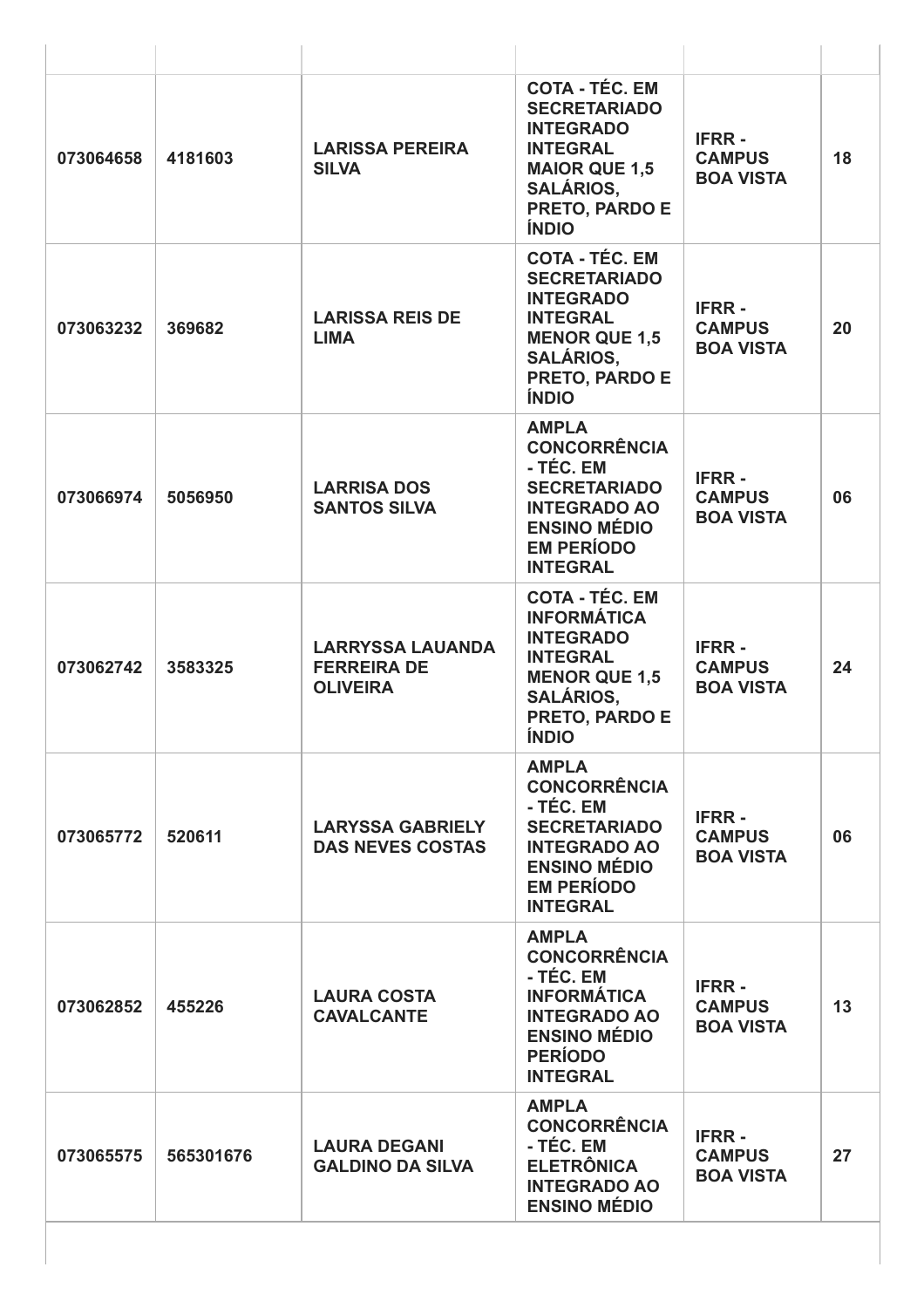| 073066460 | 3400921    | <b>LAYLA LORENA</b><br><b>CARDOSO</b>                  | <b>COTA - TÉC. EM</b><br><b>SECRETARIADO</b><br><b>INTEGRADO</b><br><b>INTEGRAL</b><br><b>MENOR QUE 1,5</b><br><b>SALÁRIOS,</b><br>PRETO, PARDO E<br><b>ÍNDIO</b> | <b>IFRR-</b><br><b>CAMPUS</b><br><b>BOA VISTA</b> | 20 |
|-----------|------------|--------------------------------------------------------|-------------------------------------------------------------------------------------------------------------------------------------------------------------------|---------------------------------------------------|----|
| 073064994 | 489806     | <b>LAYSA THAMIRES DE</b><br><b>OLIVEIRA NOGUEIRA</b>   | <b>COTA - TÉC. EM</b><br><b>SECRETARIADO</b><br><b>INTEGRADO</b><br><b>INTEGRAL</b><br><b>MENOR QUE 1,5</b><br><b>SALÁRIOS,</b><br>PRETO, PARDO E<br><b>ÍNDIO</b> | <b>IFRR-</b><br><b>CAMPUS</b><br><b>BOA VISTA</b> | 20 |
| 073063073 | 3554449    | <b>LAYZA KAILANE</b><br><b>LATRECIA</b>                | <b>AMPLA</b><br><b>CONCORRÊNCIA</b><br>- TÉC. EM<br><b>INFORMÁTICA</b><br><b>INTEGRADO AO</b><br><b>ENSINO MÉDIO</b><br><b>PERÍODO</b><br><b>INTEGRAL</b>         | <b>IFRR-</b><br><b>CAMPUS</b><br><b>BOA VISTA</b> | 13 |
| 073064655 | 5081998    | <b>LEANDRO BRUNO</b><br><b>LIMA AZEVEDO</b>            | <b>AMPLA</b><br><b>CONCORRÊNCIA</b><br>- TÉC.<br><b>INTEGRADO EM</b><br><b>EDIFICAÇÕES</b>                                                                        | <b>IFRR-</b><br><b>CAMPUS</b><br><b>BOA VISTA</b> | 34 |
| 073065224 | 1201182977 | <b>LEANDRO</b><br><b>GUIMARAES DE</b><br><b>FRANCA</b> | <b>AMPLA</b><br><b>CONCORRÊNCIA</b><br>- TÉC. EM<br><b>INFORMÁTICA</b><br><b>INTEGRADO AO</b><br><b>ENSINO MÉDIO</b><br><b>PERÍODO</b><br><b>INTEGRAL</b>         | <b>IFRR-</b><br><b>CAMPUS</b><br><b>BOA VISTA</b> | 13 |
| 073065317 | 3769470    | <b>LEONAN VICTOR</b><br><b>SOUZA DOS SANTOS</b>        | <b>AMPLA</b><br><b>CONCORRÊNCIA</b><br>- TÉC. EM<br><b>ELETRÔNICA</b><br><b>INTEGRADO AO</b><br><b>ENSINO MÉDIO</b>                                               | <b>IFRR-</b><br><b>CAMPUS</b><br><b>BOA VISTA</b> | 27 |
| 073065021 | 5126568    | <b>LEONARDO BASGAL</b><br><b>DE OLIVEIRA</b>           | <b>COTA - TÉC. EM</b><br><b>SECRETARIADO</b><br><b>INTEGRADO</b><br><b>INTEGRAL</b><br><b>MENOR QUE 1,5</b><br><b>SALÁRIOS,</b><br>PRETO, PARDO E<br><b>ÍNDIO</b> | <b>IFRR-</b><br><b>CAMPUS</b><br><b>BOA VISTA</b> | 20 |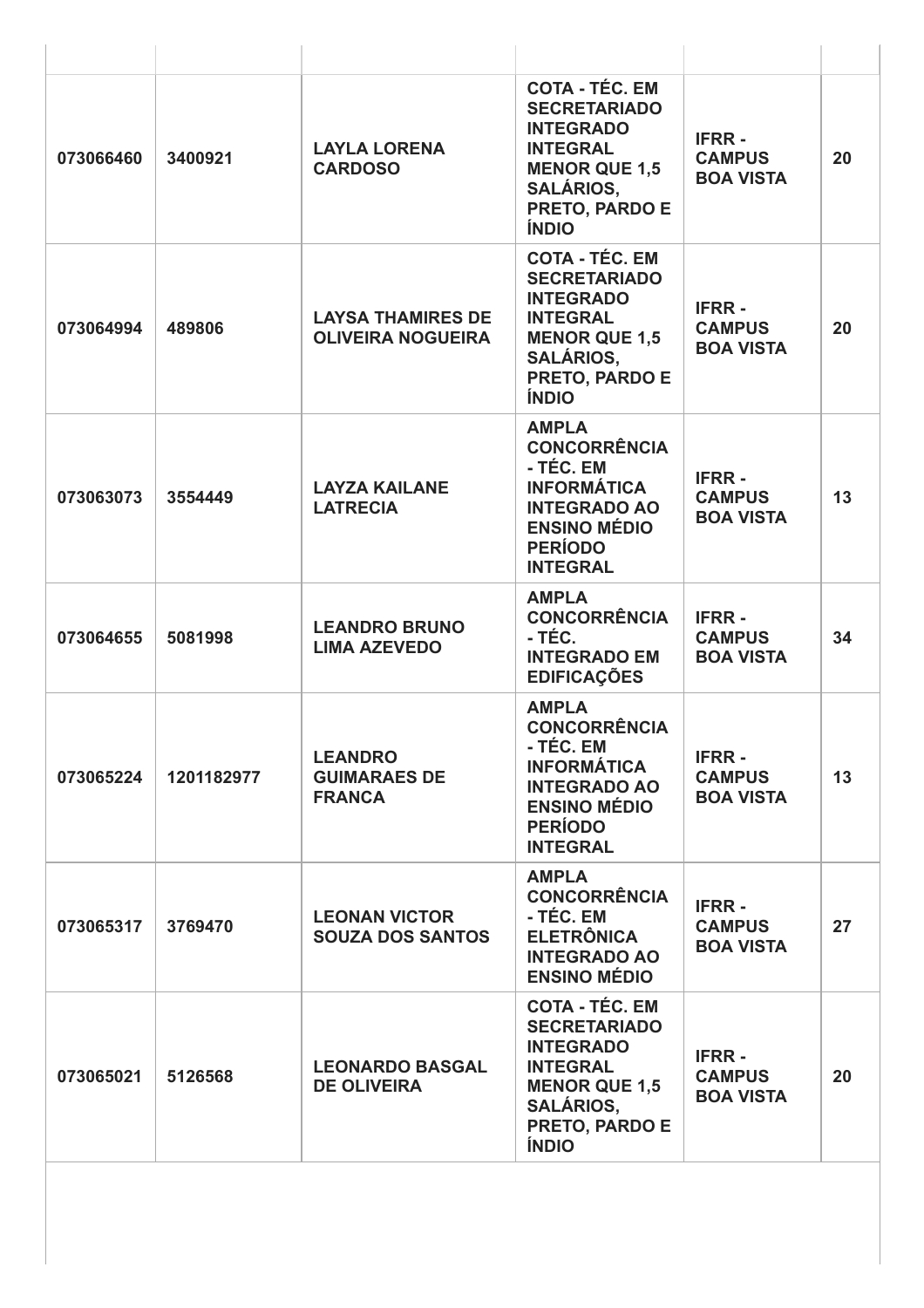| 073063170 | 4922646  | <b>LEONARDO BRAGA</b><br><b>PACHECO</b>                        | <b>COTA - TÉC. EM</b><br><b>INFORMÁTICA</b><br><b>INTEGRADO</b><br><b>INTEGRAL</b><br><b>MAIOR QUE 1,5</b><br><b>SALÁRIOS,</b><br>PRETO, PARDO E<br><b>ÍNDIO</b>        | <b>IFRR-</b><br><b>CAMPUS</b><br><b>BOA VISTA</b> | 22 |
|-----------|----------|----------------------------------------------------------------|-------------------------------------------------------------------------------------------------------------------------------------------------------------------------|---------------------------------------------------|----|
| 073065424 | 32998430 | <b>LEONARDO CARDOSO</b><br><b>DA SILVA</b>                     | <b>COTA - TÉC. EM</b><br><b>INFORMÁTICA</b><br><b>INTEGRADO</b><br><b>INTEGRAL</b><br><b>MENOR QUE 1,5</b><br><b>SALÁRIOS.</b><br>PRETO, PARDO E<br><b>ÍNDIO</b>        | <b>IFRR-</b><br><b>CAMPUS</b><br><b>BOA VISTA</b> | 24 |
| 073067383 | 4649630  | <b>LEONARDO DHENNI</b><br><b>MARTINS DE</b><br><b>OLIVEIRA</b> | <b>COTA - TÉC. EM</b><br><b>SECRETARIADO</b><br><b>INTEGRADO</b><br><b>INTEGRAL</b><br><b>MENOR QUE 1,5</b><br><b>SALÁRIOS,</b><br>PRETO, PARDO E<br><b>ÍNDIO</b>       | <b>IFRR-</b><br><b>CAMPUS</b><br><b>BOA VISTA</b> | 20 |
| 073066213 | 421357   | <b>LEONARDO FREITAS</b><br><b>DE SOUSA</b>                     | <b>COTA - TÉC. EM</b><br><b>INFORMÁTICA</b><br><b>INTEGRADO</b><br><b>INTEGRAL</b><br><b>MENOR QUE 1,5</b><br><b>SALÁRIOS,</b><br><b>PRETO, PARDO E</b><br><b>ÍNDIO</b> | <b>IFRR-</b><br><b>CAMPUS</b><br><b>BOA VISTA</b> | 24 |
| 073064917 | 4780493  | <b>LEONARDO LIMA DA</b><br><b>SILVA</b>                        | <b>AMPLA</b><br><b>CONCORRÊNCIA</b><br>- TÉC. EM<br><b>INFORMÁTICA</b><br><b>INTEGRADO AO</b><br><b>ENSINO MÉDIO</b><br><b>PERÍODO</b><br><b>INTEGRAL</b>               | <b>IFRR-</b><br><b>CAMPUS</b><br><b>BOA VISTA</b> | 14 |
| 073063086 | 3565190  | <b>LEONARDO</b><br><b>MENDONCA TEIXEIRA</b>                    | <b>AMPLA</b><br><b>CONCORRÊNCIA</b><br>- TÉC.<br><b>INTEGRADO EM</b><br><b>EDIFICAÇÕES</b>                                                                              | <b>IFRR-</b><br><b>CAMPUS</b><br><b>BOA VISTA</b> | 34 |
| 073062415 | 4459490  | <b>LEONARDO SALES</b><br><b>OLIVEIRA</b>                       | <b>COTA - TÉC. EM</b><br><b>INFORMÁTICA</b><br><b>INTEGRADO</b><br><b>INTEGRAL</b><br><b>MAIOR QUE 1,5</b><br><b>SALÁRIOS,</b><br>PRETO, PARDO E<br><b>ÍNDIO</b>        | <b>IFRR-</b><br><b>CAMPUS</b><br><b>BOA VISTA</b> | 22 |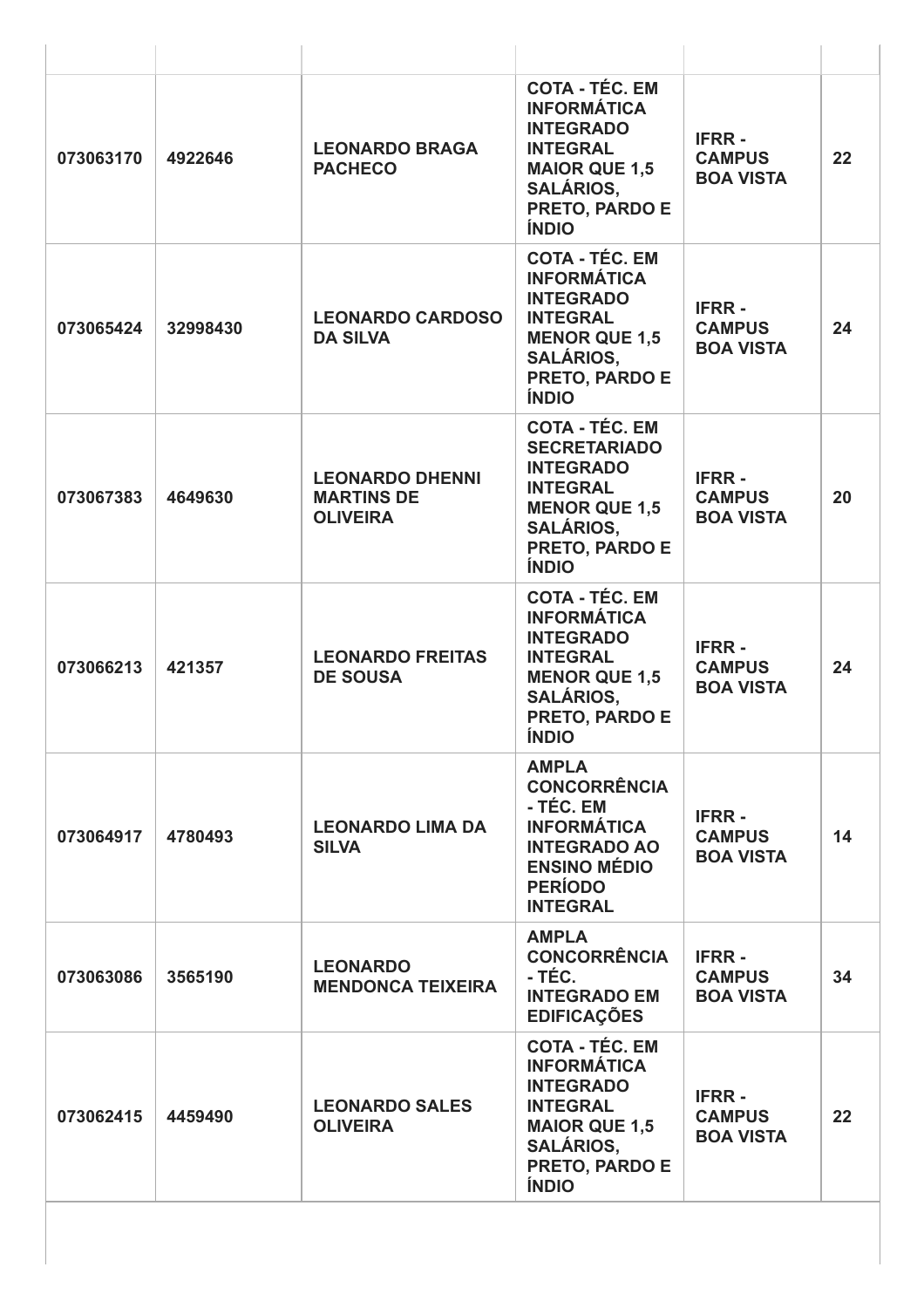| 073065376 | $\mathbf{0}$ | <b>LETICIA ALVES DE</b><br><b>SOUSA</b>                           | COTA - TÉC.<br><b>INTEGRADO</b><br><b>EDIFICAÇÕES</b><br><b>MENOR QUE 1,5</b><br><b>SALÁRIOS,</b><br>PRETO, PARDO E<br><b>ÍNDIO</b>                               | <b>IFRR-</b><br><b>CAMPUS</b><br><b>BOA VISTA</b> | 38 |
|-----------|--------------|-------------------------------------------------------------------|-------------------------------------------------------------------------------------------------------------------------------------------------------------------|---------------------------------------------------|----|
| 073065160 | 3350622      | <b>LETICIA ALVES DOS</b><br><b>SANTOS</b>                         | <b>COTA - TÉC. EM</b><br><b>SECRETARIADO</b><br><b>INTEGRADO</b><br><b>INTEGRAL</b><br><b>MENOR QUE 1,5</b><br><b>SALÁRIOS,</b><br>PRETO, PARDO E<br><b>ÍNDIO</b> | <b>IFRR-</b><br><b>CAMPUS</b><br><b>BOA VISTA</b> | 20 |
| 073067030 | 3350622      | <b>LETICIA ALVES DOS</b><br><b>SANTOS</b>                         | <b>AMPLA</b><br><b>CONCORRÊNCIA</b><br>- TÉC. EM<br><b>INFORMÁTICA</b><br><b>INTEGRADO AO</b><br><b>ENSINO MÉDIO</b><br><b>PERÍODO</b><br><b>INTEGRAL</b>         | <b>IFRR-</b><br><b>CAMPUS</b><br><b>BOA VISTA</b> | 14 |
| 073062877 | 4938925      | <b>LETICIA CRHISTINE</b><br><b>TORQUATO SANTOS</b><br><b>DIAS</b> | COTA - TÉC.<br><b>INTEGRADO</b><br><b>EDIFICAÇÕES</b><br><b>MAIOR QUE 1,5</b><br><b>SALÁRIOS,</b><br>PRETO, PARDO E<br><b>ÍNDIO</b>                               | <b>IFRR-</b><br><b>CAMPUS</b><br><b>BOA VISTA</b> | 36 |
| 073064189 | 4710959      | <b>LETICIA DA</b><br><b>CONCEICAO SOUZA</b>                       | <b>COTA - TÉC. EM</b><br><b>SECRETARIADO</b><br><b>INTEGRADO</b><br><b>INTEGRAL</b><br><b>MENOR QUE 1,5</b><br><b>SALÁRIOS,</b><br>PRETO, PARDO E<br><b>ÍNDIO</b> | <b>IFRR-</b><br><b>CAMPUS</b><br><b>BOA VISTA</b> | 20 |
| 073063870 | 3857964      | <b>LETICIA DA SILVA</b><br><b>AGUIAR</b>                          | <b>AMPLA</b><br><b>CONCORRÊNCIA</b><br>- TÉC. EM<br><b>INFORMÁTICA</b><br><b>INTEGRADO AO</b><br><b>ENSINO MÉDIO</b><br><b>PERÍODO</b><br><b>INTEGRAL</b>         | <b>IFRR-</b><br><b>CAMPUS</b><br><b>BOA VISTA</b> | 14 |
| 073064069 | 5103150      | <b>LETICIA FERNANDA</b><br><b>MARTINS PALHETA</b>                 | <b>AMPLA</b><br><b>CONCORRÊNCIA</b><br>- TÉC. EM<br><b>SECRETARIADO</b><br><b>INTEGRADO AO</b><br><b>ENSINO MÉDIO</b><br><b>EM PERÍODO</b><br><b>INTEGRAL</b>     | <b>IFRR-</b><br><b>CAMPUS</b><br><b>BOA VISTA</b> | 06 |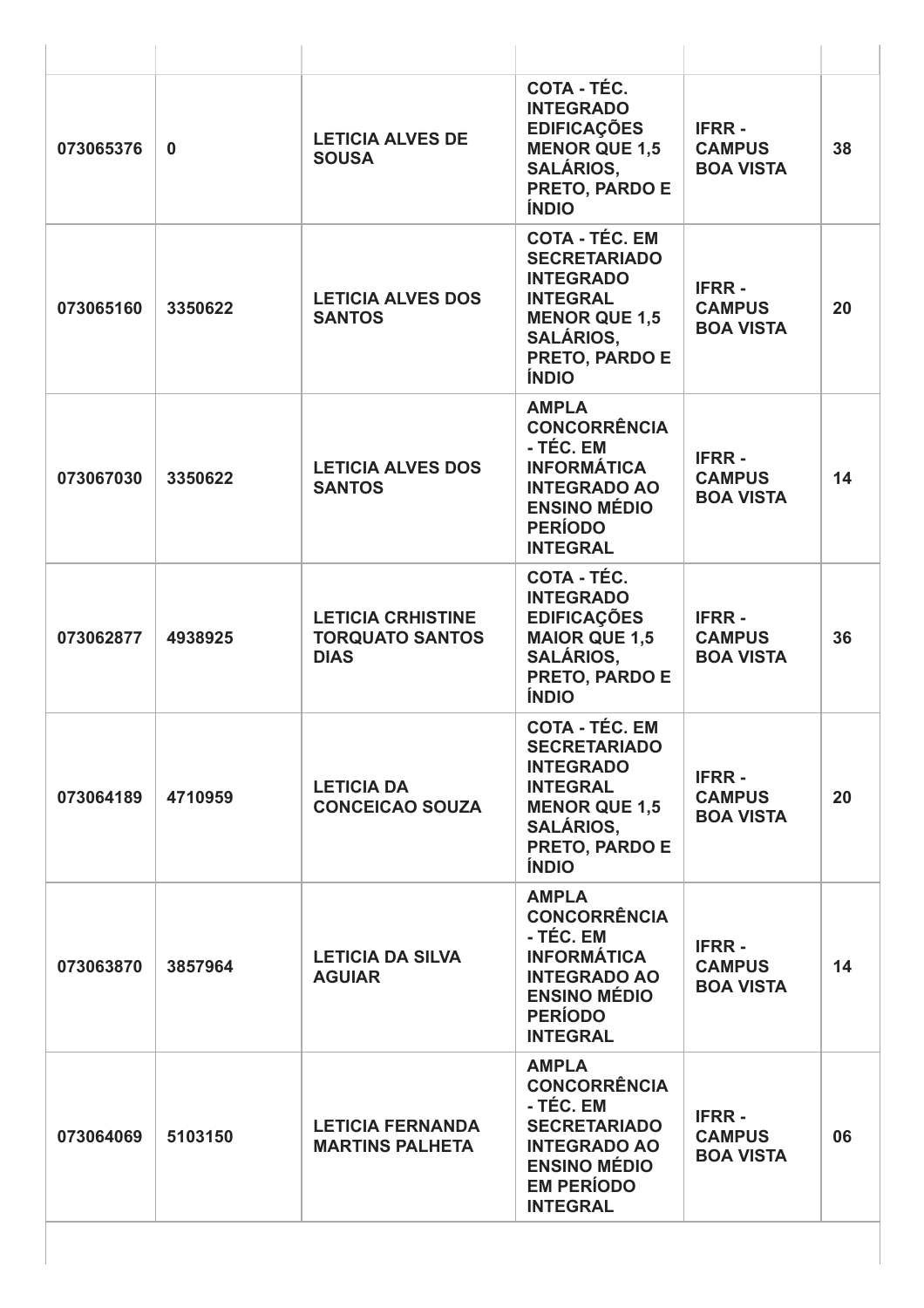| 073063108 | 6604645 | <b>LETICIA MACHADO DE</b><br><b>OLIVEIRA</b>                    | <b>AMPLA</b><br><b>CONCORRÊNCIA</b><br>- TÉC. EM<br><b>INFORMÁTICA</b><br><b>INTEGRADO AO</b><br><b>ENSINO MÉDIO</b><br><b>PERÍODO</b><br><b>INTEGRAL</b>     | <b>IFRR-</b><br><b>CAMPUS</b><br><b>BOA VISTA</b> | 14 |
|-----------|---------|-----------------------------------------------------------------|---------------------------------------------------------------------------------------------------------------------------------------------------------------|---------------------------------------------------|----|
| 073065869 | 4145992 | <b>LETICIA MARIA</b><br><b>ARAUJO MACIEL</b>                    | <b>AMPLA</b><br><b>CONCORRÊNCIA</b><br>- TÉC.<br><b>INTEGRADO EM</b><br><b>EDIFICAÇÕES</b>                                                                    | <b>IFRR-</b><br><b>CAMPUS</b><br><b>BOA VISTA</b> | 34 |
| 073065543 | 4998472 | <b>LETICIA MARIA COSTA</b><br><b>SILVA MENDONCA</b>             | COTA - TÉC.<br><b>INTEGRADO</b><br><b>EDIFICAÇÕES</b><br><b>MAIOR QUE 1,5</b><br><b>SALÁRIOS,</b><br>PRETO, PARDO E<br><b>ÍNDIO</b>                           | <b>IFRR-</b><br><b>CAMPUS</b><br><b>BOA VISTA</b> | 36 |
| 073062941 | 457296  | <b>LETICIA RAFAELLY</b><br><b>RIBEIRO DA SILVVA</b>             | <b>AMPLA</b><br><b>CONCORRÊNCIA</b><br>- TÉC. EM<br><b>SECRETARIADO</b><br><b>INTEGRADO AO</b><br><b>ENSINO MÉDIO</b><br><b>EM PERÍODO</b><br><b>INTEGRAL</b> | <b>IFRR-</b><br><b>CAMPUS</b><br><b>BOA VISTA</b> | 06 |
| 073065351 | 271811  | <b>LETICIA REGINA</b><br><b>ALVES E SILVA</b><br><b>PRECOMA</b> | <b>AMPLA</b><br><b>CONCORRÊNCIA</b><br>- TÉC. EM<br><b>INFORMÁTICA</b><br><b>INTEGRADO AO</b><br><b>ENSINO MÉDIO</b><br><b>PERÍODO</b><br><b>INTEGRAL</b>     | <b>IFRR-</b><br><b>CAMPUS</b><br><b>BOA VISTA</b> | 14 |
| 073065294 | 4306155 | <b>LETICIA SILVA DE</b><br><b>SOUZA</b>                         | <b>AMPLA</b><br><b>CONCORRÊNCIA</b><br>- TÉC. EM<br><b>SECRETARIADO</b><br><b>INTEGRADO AO</b><br><b>ENSINO MÉDIO</b><br><b>EM PERÍODO</b><br><b>INTEGRAL</b> | <b>IFRR-</b><br><b>CAMPUS</b><br><b>BOA VISTA</b> | 06 |
| 073063176 | 3178536 | <b>LETICIA SOUZA DIAS</b>                                       | <b>AMPLA</b><br><b>CONCORRÊNCIA</b><br>- TÉC. EM<br><b>INFORMÁTICA</b><br><b>INTEGRADO AO</b><br><b>ENSINO MÉDIO</b><br><b>PERÍODO</b><br><b>INTEGRAL</b>     | <b>IFRR-</b><br><b>CAMPUS</b><br><b>BOA VISTA</b> | 14 |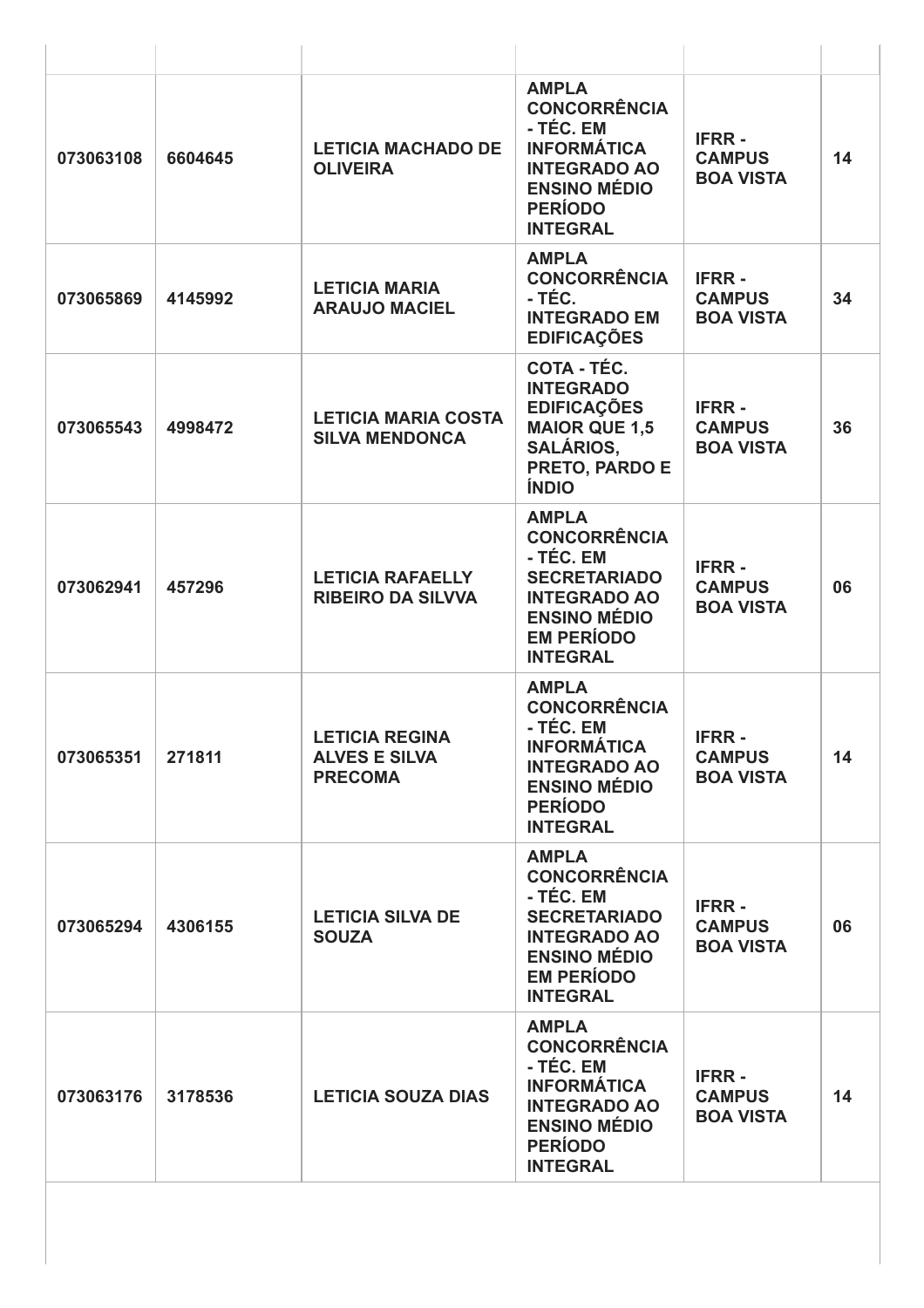| 073062568 | 4010604   | <b>LETICIA SPILLER</b><br><b>BRITO DE SOUSA</b>                  | <b>COTA - TÉC. EM</b><br><b>SECRETARIADO</b><br><b>INTEGRADO</b><br><b>INTEGRAL</b><br><b>MENOR QUE 1,5</b><br><b>SALÁRIOS,</b><br>PRETO, PARDO E<br><b>ÍNDIO</b> | <b>IFRR-</b><br><b>CAMPUS</b><br><b>BOA VISTA</b> | 20 |
|-----------|-----------|------------------------------------------------------------------|-------------------------------------------------------------------------------------------------------------------------------------------------------------------|---------------------------------------------------|----|
| 073067505 | 286477567 | <b>LETICIA VICTORIA</b><br><b>FIEL SOARES DA</b><br><b>SILVA</b> | <b>AMPLA</b><br><b>CONCORRÊNCIA</b><br>- TÉC. EM<br><b>SECRETARIADO</b><br><b>INTEGRADO AO</b><br><b>ENSINO MÉDIO</b><br><b>EM PERÍODO</b><br><b>INTEGRAL</b>     | <b>IFRR-</b><br><b>CAMPUS</b><br><b>BOA VISTA</b> | 06 |
| 073066358 | 475362    | <b>LIANDRA FERREIRA</b><br><b>DE OLIVEIRA</b>                    | <b>AMPLA</b><br><b>CONCORRÊNCIA</b><br>- TÉC. EM<br><b>INFORMÁTICA</b><br><b>INTEGRADO AO</b><br><b>ENSINO MÉDIO</b><br><b>PERÍODO</b><br><b>INTEGRAL</b>         | <b>IFRR-</b><br><b>CAMPUS</b><br><b>BOA VISTA</b> | 14 |
| 073062996 | 4800273   | <b>LIANDRA PAZ BRASIL</b>                                        | <b>AMPLA</b><br><b>CONCORRÊNCIA</b><br>- TÉC. EM<br><b>SECRETARIADO</b><br><b>INTEGRADO AO</b><br><b>ENSINO MÉDIO</b><br><b>EM PERÍODO</b><br><b>INTEGRAL</b>     | <b>IFRR-</b><br><b>CAMPUS</b><br><b>BOA VISTA</b> | 06 |
| 073063624 | 4859707   | <b>LIDIA DANIELLY DE</b><br><b>CASTRO LOPES</b>                  | COTA - TÉC.<br><b>INTEGRADO</b><br><b>EDIFICAÇÕES</b><br><b>MAIOR QUE 1,5</b><br><b>SALÁRIOS.</b><br>PRETO, PARDO E<br><b>ÍNDIO</b>                               | <b>IFRR-</b><br><b>CAMPUS</b><br><b>BOA VISTA</b> | 36 |
| 073064809 | 452628    | <b>LIDIA LIMA FARIAS</b>                                         | COTA - TÉC.<br><b>ELETROTÉCNICA</b><br><b>INTEGRADO</b><br><b>MAIOR QUE 1,5</b><br><b>SALÁRIOS,</b><br>PRETO, PARDO E<br><b>ÍNDIO</b>                             | <b>IFRR-</b><br><b>CAMPUS</b><br><b>BOA VISTA</b> | 31 |
| 073062943 | 533042    | <b>LIEDSON CONCEICAO</b><br><b>GOMES</b>                         | <b>COTA - TÉC. EM</b><br><b>INFORMÁTICA</b><br><b>INTEGRADO</b><br><b>INTEGRAL</b><br><b>MENOR QUE 1,5</b><br><b>SALÁRIOS,</b><br>PRETO, PARDO E<br><b>ÍNDIO</b>  | <b>IFRR-</b><br><b>CAMPUS</b><br><b>BOA VISTA</b> | 24 |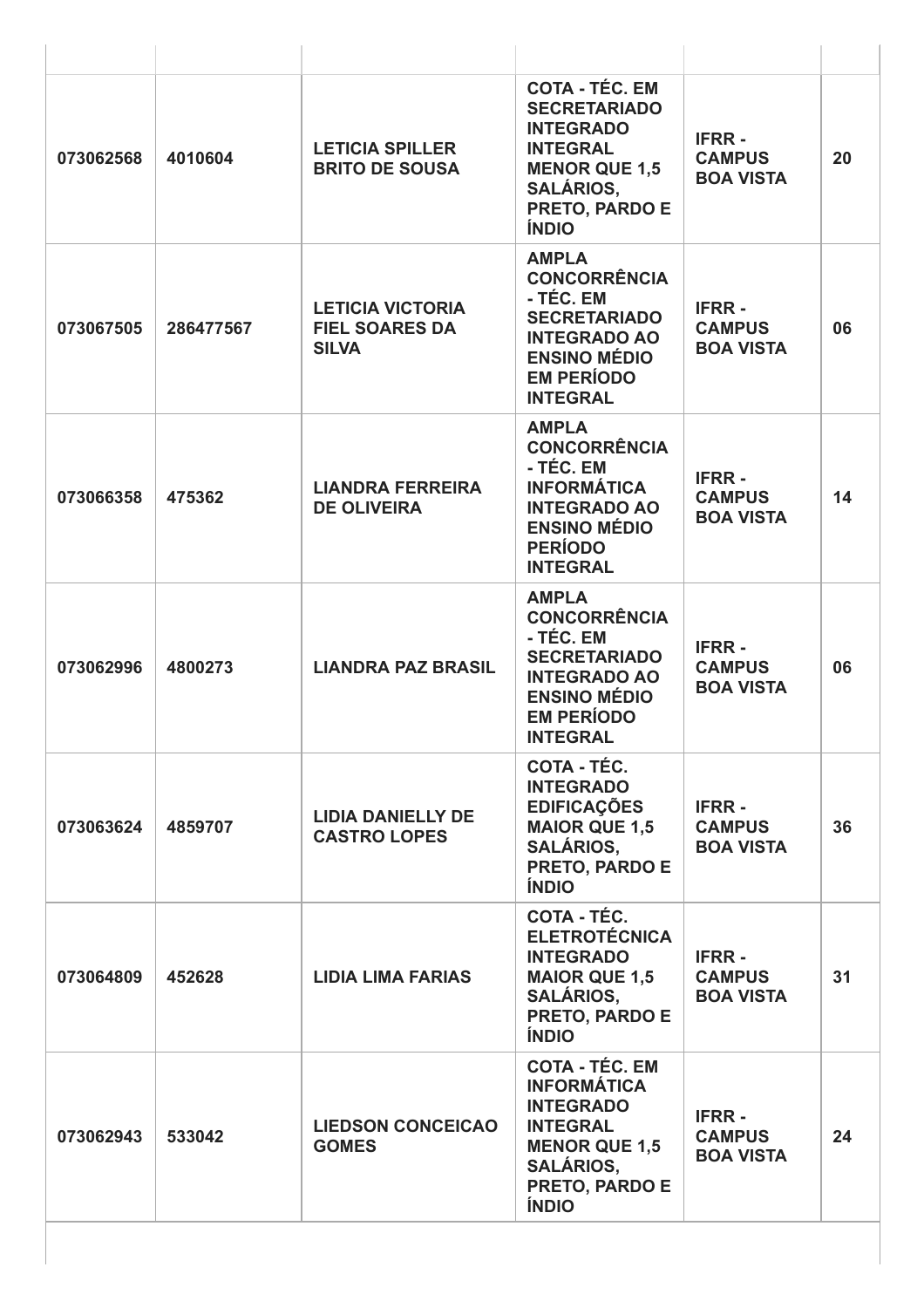| 073064191 | 4331869 | <b>LIEDSON DIEGO DA</b><br><b>SILVA CANDIDO</b>     | <b>COTA - TÉC. EM</b><br><b>INFORMÁTICA</b><br><b>INTEGRADO</b><br><b>INTEGRAL</b><br><b>MAIOR QUE 1,5</b><br><b>SALÁRIOS,</b><br>PRETO, PARDO E<br><b>ÍNDIO</b>       | <b>IFRR-</b><br><b>CAMPUS</b><br><b>BOA VISTA</b> | 22 |
|-----------|---------|-----------------------------------------------------|------------------------------------------------------------------------------------------------------------------------------------------------------------------------|---------------------------------------------------|----|
| 073063713 | 4653408 | <b>LILIA DORES SOBRAL</b>                           | <b>AMPLA</b><br><b>CONCORRÊNCIA</b><br>- TÉC. EM<br><b>SECRETARIADO</b><br><b>INTEGRADO AO</b><br><b>ENSINO MÉDIO</b><br><b>EM PERÍODO</b><br><b>INTEGRAL</b>          | <b>IFRR-</b><br><b>CAMPUS</b><br><b>BOA VISTA</b> | 06 |
| 073067456 | 4780558 | <b>LILIAN THAIS DA</b><br><b>SILVA MACHADO</b>      | <b>COTA - TÉC. EM</b><br><b>SECRETARIADO</b><br><b>INTEGRADO</b><br><b>INTEGRAL</b><br><b>MENOR QUE 1,5</b><br><b>SALÁRIOS,</b><br>PRETO, PARDO E<br><b>ÍNDIO</b>      | <b>IFRR-</b><br><b>CAMPUS</b><br><b>BOA VISTA</b> | 20 |
| 073063751 | 4829646 | <b>LIONNA VICTORIA</b><br><b>EDWARDS</b>            | <b>COTA - TÉC. EM</b><br><b>SECRETARIADO</b><br><b>INTEGRADO</b><br><b>INTEGRAL</b><br><b>MENOR QUE 1,5</b><br><b>SALÁRIOS SEM</b><br><b>ETNIA</b><br><b>DECLARADA</b> | <b>IFRR-</b><br><b>CAMPUS</b><br><b>BOA VISTA</b> | 22 |
| 073062766 | 382947  | <b>LIRIEL FERREIRA DE</b><br><b>SOUZA</b>           | <b>COTA - TÉC. EM</b><br><b>INFORMÁTICA</b><br><b>INTEGRADO</b><br><b>INTEGRAL</b><br><b>MAIOR QUE 1,5</b><br><b>SALÁRIOS SEM</b><br><b>ETNIA</b><br><b>DECLARADA</b>  | <b>IFRR-</b><br><b>CAMPUS</b><br><b>BOA VISTA</b> | 23 |
| 073065292 | 3338355 | <b>LISSANDRA DE JESUS</b><br><b>DA SILVA MACEIO</b> | <b>AMPLA</b><br><b>CONCORRÊNCIA</b><br>- TÉC. EM<br><b>SECRETARIADO</b><br><b>INTEGRADO AO</b><br><b>ENSINO MÉDIO</b><br><b>EM PERÍODO</b><br><b>INTEGRAL</b>          | <b>IFRR-</b><br><b>CAMPUS</b><br><b>BOA VISTA</b> | 06 |
| 073065499 | 4694007 | <b>LIVIA ALMEIDA</b><br><b>PEIXOTO</b>              | <b>AMPLA</b><br><b>CONCORRÊNCIA</b><br>- TÉC.<br><b>INTEGRADO EM</b><br><b>EDIFICAÇÕES</b>                                                                             | <b>IFRR-</b><br><b>CAMPUS</b><br><b>BOA VISTA</b> | 34 |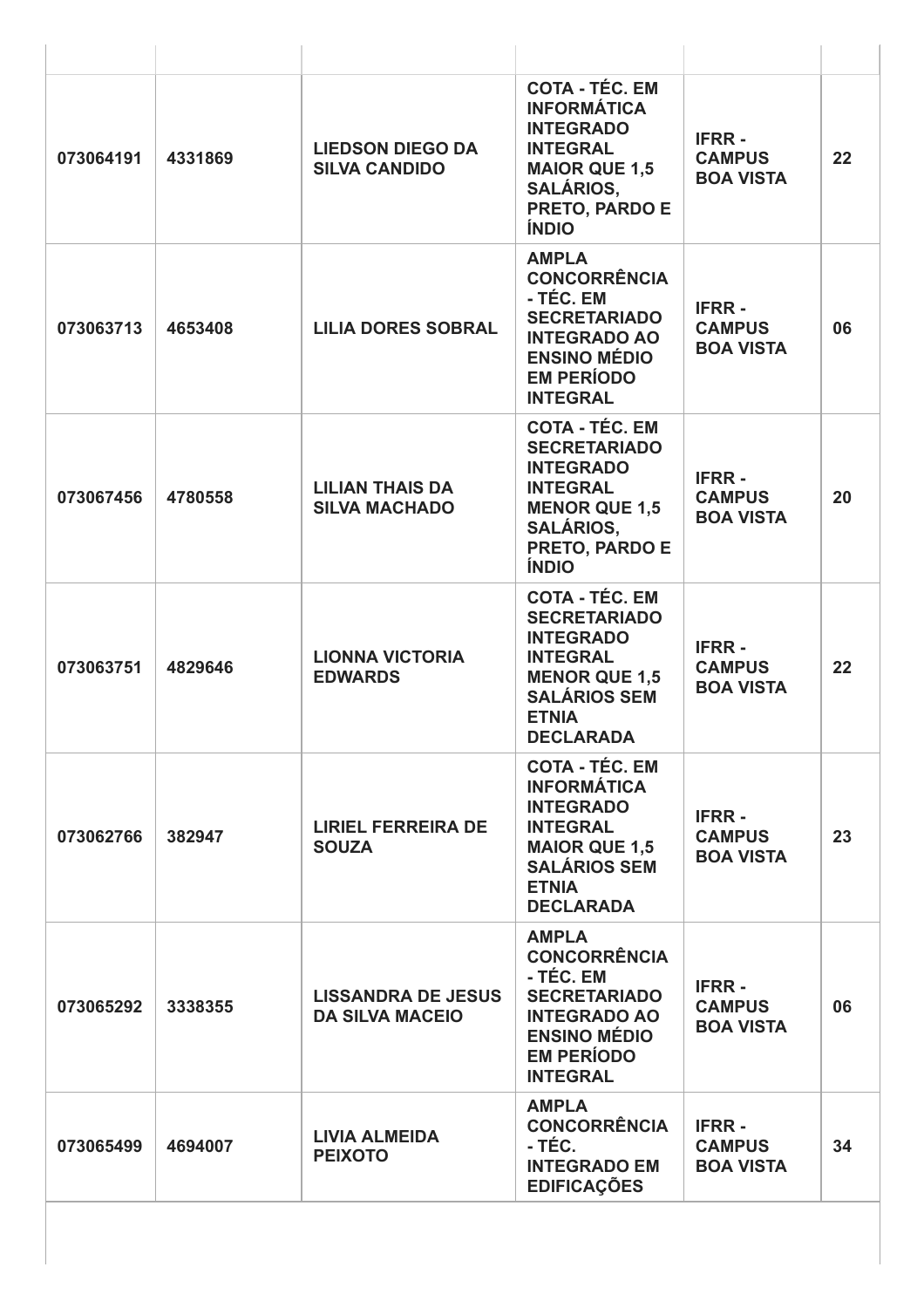| 073067426 | 4991389 | <b>LIVIA COSTA BORGES</b>                                   | <b>AMPLA</b><br><b>CONCORRÊNCIA</b><br>- TÉC. EM<br><b>SECRETARIADO</b><br><b>INTEGRADO AO</b><br><b>ENSINO MÉDIO</b><br><b>EM PERÍODO</b><br><b>INTEGRAL</b>     | <b>IFRR-</b><br><b>CAMPUS</b><br><b>BOA VISTA</b> | 06 |
|-----------|---------|-------------------------------------------------------------|-------------------------------------------------------------------------------------------------------------------------------------------------------------------|---------------------------------------------------|----|
| 073067179 | 4912551 | <b>LIVIA ROBERTA CRUZ</b><br><b>DA SILVEIRA</b>             | <b>AMPLA</b><br><b>CONCORRÊNCIA</b><br>- TÉC. EM<br><b>INFORMÁTICA</b><br><b>INTEGRADO AO</b><br><b>ENSINO MÉDIO</b><br><b>PERÍODO</b><br><b>INTEGRAL</b>         | <b>IFRR-</b><br><b>CAMPUS</b><br><b>BOA VISTA</b> | 14 |
| 073062900 | 335170  | <b>LIVIA VITORIA PAZ</b><br><b>CARVALHO</b>                 | <b>COTA - TÉC. EM</b><br><b>SECRETARIADO</b><br><b>INTEGRADO</b><br><b>INTEGRAL</b><br><b>MAIOR QUE 1,5</b><br><b>SALÁRIOS,</b><br>PRETO, PARDO E<br><b>ÍNDIO</b> | <b>IFRR-</b><br><b>CAMPUS</b><br><b>BOA VISTA</b> | 18 |
| 073064130 | 5149908 | <b>LOHANA SOUZA</b><br><b>GALVAO</b>                        | <b>AMPLA</b><br><b>CONCORRÊNCIA</b><br>- TÉC. EM<br><b>SECRETARIADO</b><br><b>INTEGRADO AO</b><br><b>ENSINO MÉDIO</b><br><b>EM PERÍODO</b><br><b>INTEGRAL</b>     | <b>IFRR-</b><br><b>CAMPUS</b><br><b>BOA VISTA</b> | 06 |
| 073063584 | 5108462 | <b>LORENA DANTAS</b><br><b>BRASIL</b>                       | <b>AMPLA</b><br><b>CONCORRÊNCIA</b><br>- TÉC. EM<br><b>SECRETARIADO</b><br><b>INTEGRADO AO</b><br><b>ENSINO MÉDIO</b><br><b>EM PERÍODO</b><br><b>INTEGRAL</b>     | <b>IFRR-</b><br><b>CAMPUS</b><br><b>BOA VISTA</b> | 06 |
| 073064218 | 4509013 | <b>LORENA MAIRA</b><br><b>RODRIGUES DE</b><br><b>FARIAS</b> | <b>AMPLA</b><br><b>CONCORRÊNCIA</b><br>- TÉC.<br><b>INTEGRADO EM</b><br><b>EDIFICAÇÕES</b>                                                                        | <b>IFRR-</b><br><b>CAMPUS</b><br><b>BOA VISTA</b> | 34 |
| 073066123 | 3694410 | <b>LORENZO CORREA</b><br><b>GADELHA</b>                     | <b>AMPLA</b><br><b>CONCORRÊNCIA</b><br>- TÉC. EM<br><b>INFORMÁTICA</b><br><b>INTEGRADO AO</b><br><b>ENSINO MÉDIO</b><br><b>PERÍODO</b><br><b>INTEGRAL</b>         | <b>IFRR-</b><br><b>CAMPUS</b><br><b>BOA VISTA</b> | 14 |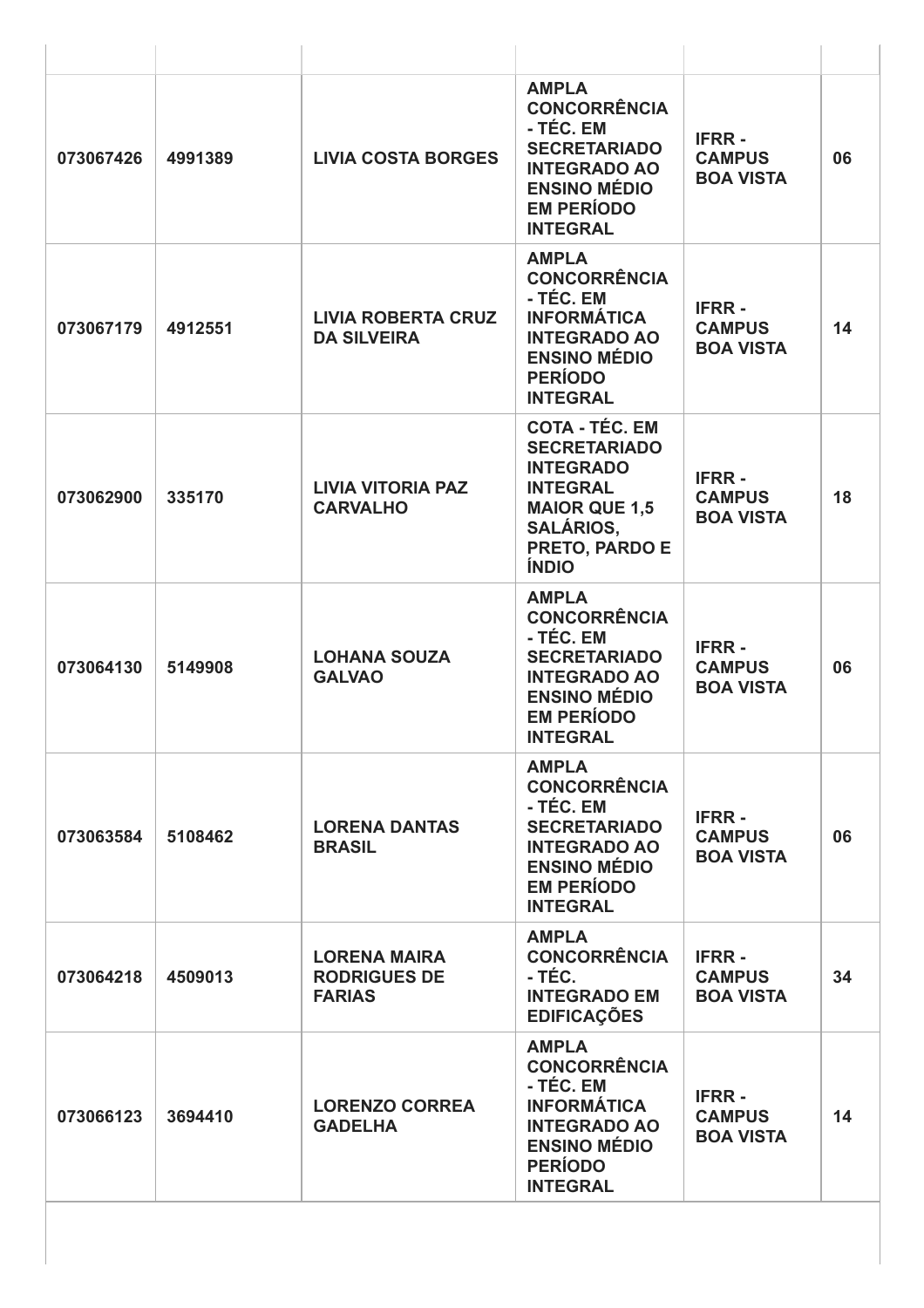| 073063764 | 4719549 | <b>LORRANA KETHLY</b><br><b>MARTINS DA SILVA</b>          | <b>AMPLA</b><br><b>CONCORRÊNCIA</b><br>- TÉC. EM<br><b>SECRETARIADO</b><br><b>INTEGRADO AO</b><br><b>ENSINO MÉDIO</b><br><b>EM PERÍODO</b><br><b>INTEGRAL</b>    | <b>IFRR-</b><br><b>CAMPUS</b><br><b>BOA VISTA</b> | 06 |
|-----------|---------|-----------------------------------------------------------|------------------------------------------------------------------------------------------------------------------------------------------------------------------|---------------------------------------------------|----|
| 073062843 | 5045452 | <b>LORRANE PEREIRA</b><br><b>FERNANDES</b>                | <b>COTA - TÉC. EM</b><br><b>INFORMÁTICA</b><br><b>INTEGRADO</b><br><b>INTEGRAL</b><br><b>MENOR QUE 1,5</b><br><b>SALÁRIOS,</b><br>PRETO, PARDO E<br><b>ÍNDIO</b> | <b>IFRR-</b><br><b>CAMPUS</b><br><b>BOA VISTA</b> | 24 |
| 073062472 | 5281253 | <b>LOWRRANA ARAGAO</b><br><b>DOS ANJOS</b>                | <b>AMPLA</b><br><b>CONCORRÊNCIA</b><br>- TÉC. EM<br><b>SECRETARIADO</b><br><b>INTEGRADO AO</b><br><b>ENSINO MÉDIO</b><br><b>EM PERÍODO</b><br><b>INTEGRAL</b>    | <b>IFRR-</b><br><b>CAMPUS</b><br><b>BOA VISTA</b> | 06 |
| 073064076 | 5361656 | <b>LUANA LUIZA</b><br><b>RODRIGUES</b><br><b>CORDEIRO</b> | <b>AMPLA</b><br><b>CONCORRÊNCIA</b><br>- TÉC.<br><b>INTEGRADO EM</b><br><b>EDIFICAÇÕES</b>                                                                       | <b>IFRR-</b><br><b>CAMPUS</b><br><b>BOA VISTA</b> | 34 |
| 073063044 | 4833970 | <b>LUANA RAYNNER</b><br><b>GOMES DE SOUSA</b>             | <b>AMPLA</b><br><b>CONCORRÊNCIA</b><br>- TÉC. EM<br><b>SECRETARIADO</b><br><b>INTEGRADO AO</b><br><b>ENSINO MÉDIO</b><br><b>EM PERÍODO</b><br><b>INTEGRAL</b>    | <b>IFRR-</b><br><b>CAMPUS</b><br><b>BOA VISTA</b> | 06 |
| 073063856 | 4393139 | <b>LUANA SANTOS DA</b><br><b>SILVA</b>                    | <b>COTA - TÉC.</b><br><b>INTEGRADO</b><br><b>EDIFICAÇÕES</b><br><b>MENOR QUE 1,5</b><br><b>SALÁRIOS,</b><br>PRETO, PARDO E<br><b>ÍNDIO</b>                       | <b>IFRR-</b><br><b>CAMPUS</b><br><b>BOA VISTA</b> | 38 |
| 073063568 | 3586448 | <b>LUANA SOUZA</b><br><b>BARBOSA</b>                      | <b>COTA - TÉC. EM</b><br><b>INFORMÁTICA</b><br><b>INTEGRADO</b><br><b>INTEGRAL</b><br><b>MAIOR QUE 1,5</b><br><b>SALÁRIOS,</b><br>PRETO, PARDO E<br><b>ÍNDIO</b> | <b>IFRR-</b><br><b>CAMPUS</b><br><b>BOA VISTA</b> | 22 |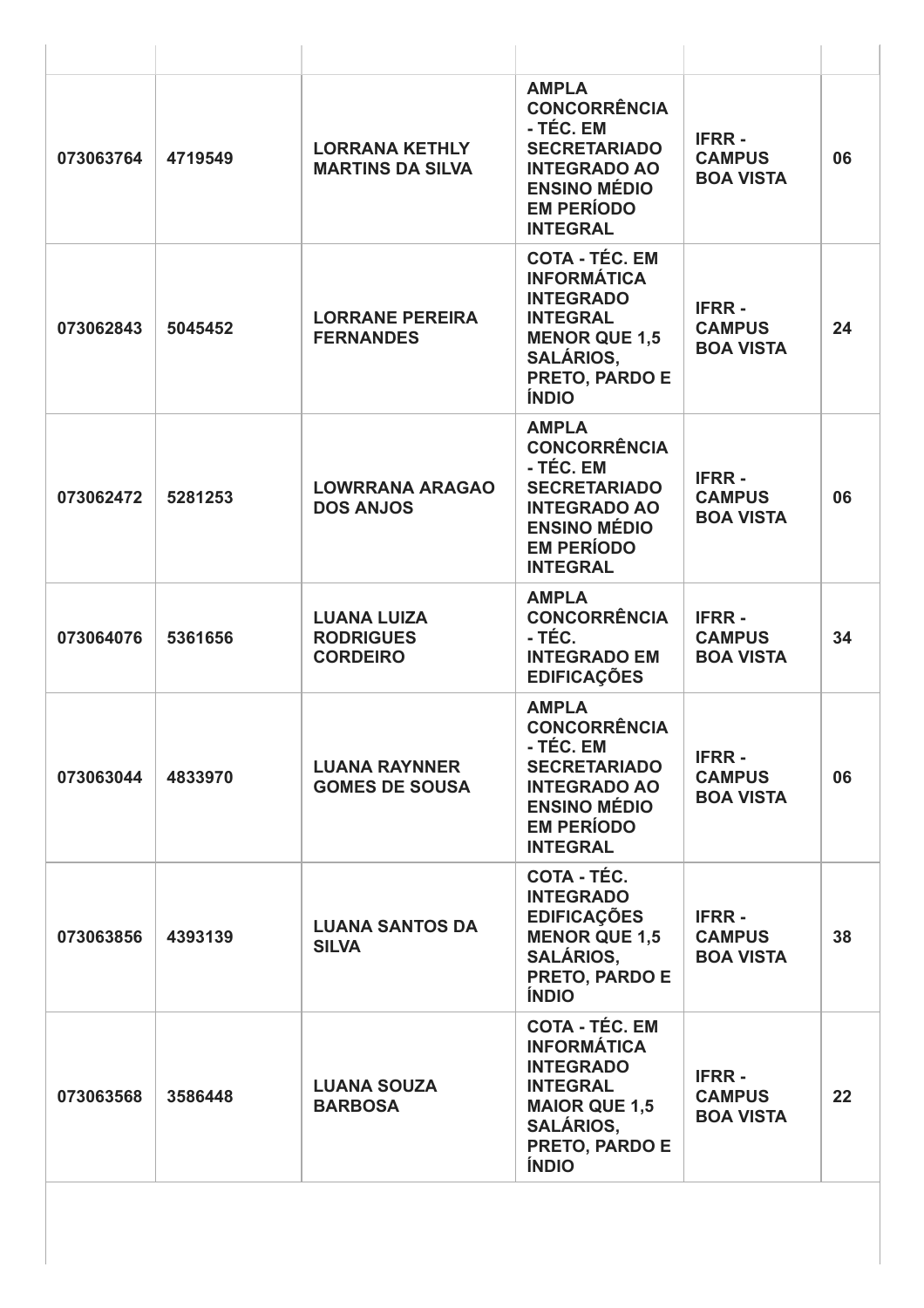| 073065053 | 4535103 | <b>LUAN FEITOSA SILVA</b>                       | <b>COTA - TÉC. EM</b><br><b>INFORMÁTICA</b><br><b>INTEGRADO</b><br><b>INTEGRAL</b><br><b>MENOR QUE 1,5</b><br><b>SALÁRIOS SEM</b><br><b>ETNIA</b><br><b>DECLARADA</b> | <b>IFRR-</b><br><b>CAMPUS</b><br><b>BOA VISTA</b> | 26 |
|-----------|---------|-------------------------------------------------|-----------------------------------------------------------------------------------------------------------------------------------------------------------------------|---------------------------------------------------|----|
| 073067153 | 3995178 | <b>LUAN LUCAS DA</b><br><b>SILVA E SILVA</b>    | <b>AMPLA</b><br><b>CONCORRÊNCIA</b><br>- TÉC. EM<br><b>INFORMÁTICA</b><br><b>INTEGRADO AO</b><br><b>ENSINO MÉDIO</b><br><b>PERÍODO</b><br><b>INTEGRAL</b>             | <b>IFRR-</b><br><b>CAMPUS</b><br><b>BOA VISTA</b> | 14 |
| 073067380 | 5375347 | <b>LUAN SAGICA XAVIER</b><br><b>CONSTANTINO</b> | <b>AMPLA</b><br><b>CONCORRÊNCIA</b><br>- TÉC. EM<br><b>INFORMÁTICA</b><br><b>INTEGRADO AO</b><br><b>ENSINO MÉDIO</b><br><b>PERÍODO</b><br><b>INTEGRAL</b>             | <b>IFRR-</b><br><b>CAMPUS</b><br><b>BOA VISTA</b> | 14 |
| 073066129 | 4357558 | <b>LUAN VINICIUS SOUZA</b><br><b>SILVA</b>      | <b>AMPLA</b><br><b>CONCORRÊNCIA</b><br>- TÉC.<br><b>INTEGRADO EM</b><br><b>EDIFICAÇÕES</b>                                                                            | <b>IFRR-</b><br><b>CAMPUS</b><br><b>BOA VISTA</b> | 34 |
| 073063562 | 4744551 | <b>LUCAS ALLAN</b><br><b>SIMOES CARVALHO</b>    | <b>AMPLA</b><br><b>CONCORRÊNCIA</b><br>- TEC. EM<br><b>INFORMÁTICA</b><br><b>INTEGRADO AO</b><br><b>ENSINO MÉDIO</b><br><b>PERÍODO</b><br><b>INTEGRAL</b>             | <b>IFRR-</b><br><b>CAMPUS</b><br><b>BOA VISTA</b> | 14 |
| 073063262 | 4929055 | <b>LUCAS ALVES DOS</b><br><b>SANTOS</b>         | <b>COTA - TÉC. EM</b><br><b>INFORMÁTICA</b><br><b>INTEGRADO</b><br><b>INTEGRAL</b><br><b>MENOR QUE 1,5</b><br><b>SALÁRIOS,</b><br>PRETO, PARDO E<br><b>ÍNDIO</b>      | <b>IFRR-</b><br><b>CAMPUS</b><br><b>BOA VISTA</b> | 24 |
| 073066321 | 4978072 | <b>LUCAS BESERRA</b><br><b>MANGABEIRA</b>       | <b>AMPLA</b><br><b>CONCORRÊNCIA</b><br>- TÉC. EM<br><b>INFORMÁTICA</b><br><b>INTEGRADO AO</b><br><b>ENSINO MÉDIO</b><br><b>PERÍODO</b><br><b>INTEGRAL</b>             | <b>IFRR-</b><br><b>CAMPUS</b><br><b>BOA VISTA</b> | 14 |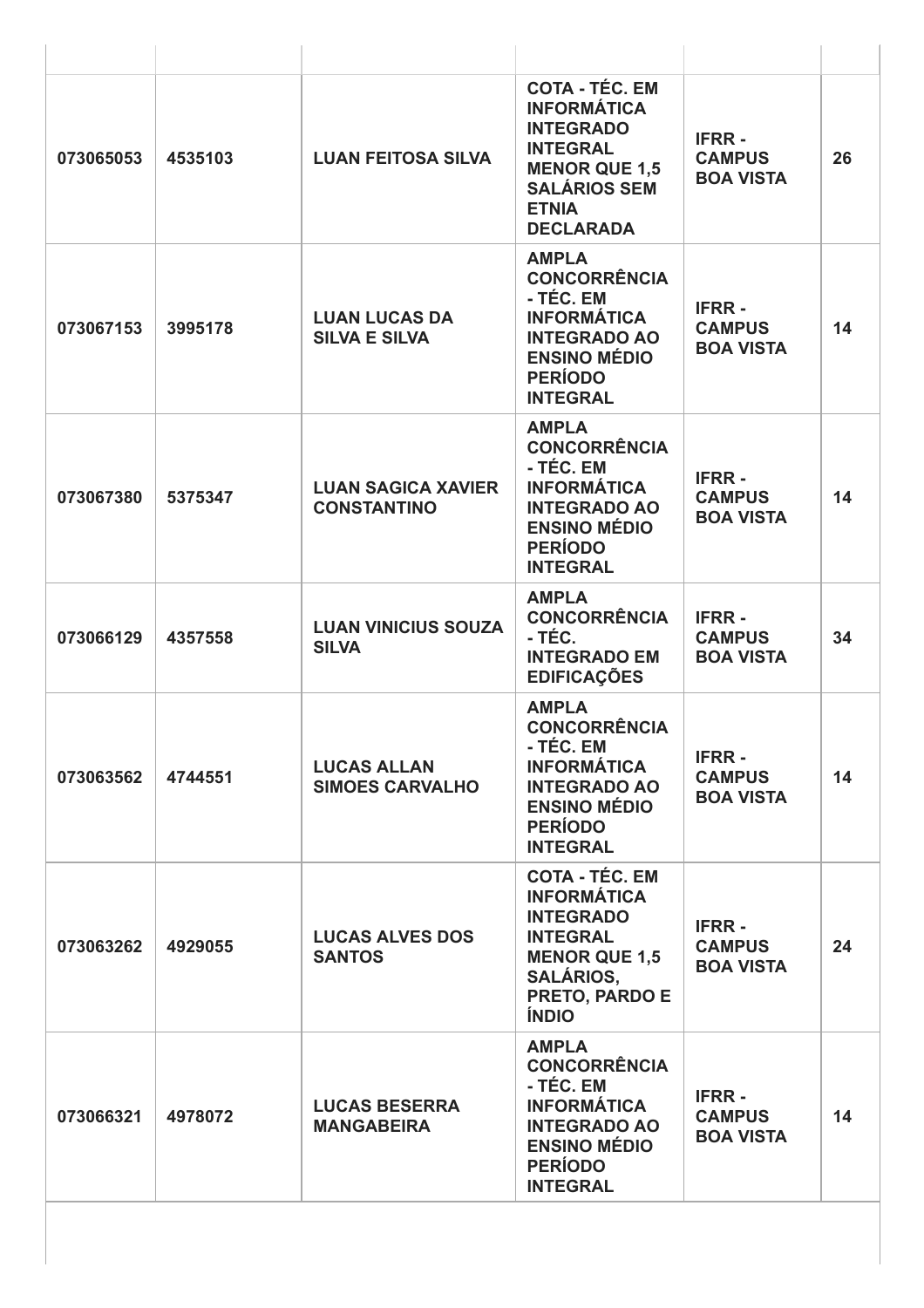| 073065081 | 4916182  | <b>LUCAS CARDOSO</b><br><b>HOLANDA</b>              | <b>AMPLA</b><br><b>CONCORRÊNCIA</b><br>- TÉC. EM<br><b>ELETROTÉCNICA</b><br><b>INTEGRADO AO</b><br><b>ENSINO MÉDIO</b>                                    | <b>IFRR-</b><br><b>CAMPUS</b><br><b>BOA VISTA</b> | 29 |
|-----------|----------|-----------------------------------------------------|-----------------------------------------------------------------------------------------------------------------------------------------------------------|---------------------------------------------------|----|
| 073063618 | 5028400  | <b>LUCAS CASSIANO</b><br><b>AMORIM DE MORAES</b>    | <b>AMPLA</b><br><b>CONCORRÊNCIA</b><br>- TÉC. EM<br><b>INFORMÁTICA</b><br><b>INTEGRADO AO</b><br><b>ENSINO MÉDIO</b><br><b>PERÍODO</b><br><b>INTEGRAL</b> | <b>IFRR-</b><br><b>CAMPUS</b><br><b>BOA VISTA</b> | 14 |
| 073063633 | 4017420  | <b>LUCAS CAVALHEIRO</b><br><b>SILVA</b>             | <b>AMPLA</b><br><b>CONCORRÊNCIA</b><br>- TÉC. EM<br><b>ELETRÔNICA</b><br><b>INTEGRADO AO</b><br><b>ENSINO MÉDIO</b>                                       | <b>IFRR-</b><br><b>CAMPUS</b><br><b>BOA VISTA</b> | 27 |
| 073062480 | 31039073 | <b>LUCAS DA SILVA DE</b><br><b>SA DO NASCIMENTO</b> | <b>AMPLA</b><br><b>CONCORRÊNCIA</b><br>- TÉC. EM<br><b>INFORMÁTICA</b><br><b>INTEGRADO AO</b><br><b>ENSINO MÉDIO</b><br><b>PERÍODO</b><br><b>INTEGRAL</b> | <b>IFRR-</b><br><b>CAMPUS</b><br><b>BOA VISTA</b> | 14 |
| 073065058 | 4211715  | <b>LUCAS DAVI DA SILVA</b><br><b>LIMA</b>           | <b>AMPLA</b><br><b>CONCORRÊNCIA</b><br>- TÉC. EM<br><b>INFORMÁTICA</b><br><b>INTEGRADO AO</b><br><b>ENSINO MÉDIO</b><br><b>PERÍODO</b><br><b>INTEGRAL</b> | <b>IFRR-</b><br><b>CAMPUS</b><br><b>BOA VISTA</b> | 14 |
| 073062576 | 404080   | <b>LUCAS DOS SANTOS</b><br><b>NASCIMENTO</b>        | <b>COTA - TÉC.</b><br><b>ELETROTÉCNICA</b><br><b>INTEGRADO</b><br><b>MENOR QUE 1,5</b><br><b>SALÁRIOS,</b><br>PRETO, PARDO E<br><b>ÍNDIO</b>              | <b>IFRR-</b><br><b>CAMPUS</b><br><b>BOA VISTA</b> | 30 |
| 073065959 | 3983315  | <b>LUCAS EMANUEL</b><br><b>OLIVEIRA PEREIRA</b>     | <b>AMPLA</b><br><b>CONCORRÊNCIA</b><br>- TÉC. EM<br><b>INFORMÁTICA</b><br><b>INTEGRADO AO</b><br><b>ENSINO MÉDIO</b><br><b>PERÍODO</b><br><b>INTEGRAL</b> | <b>IFRR-</b><br><b>CAMPUS</b><br><b>BOA VISTA</b> | 14 |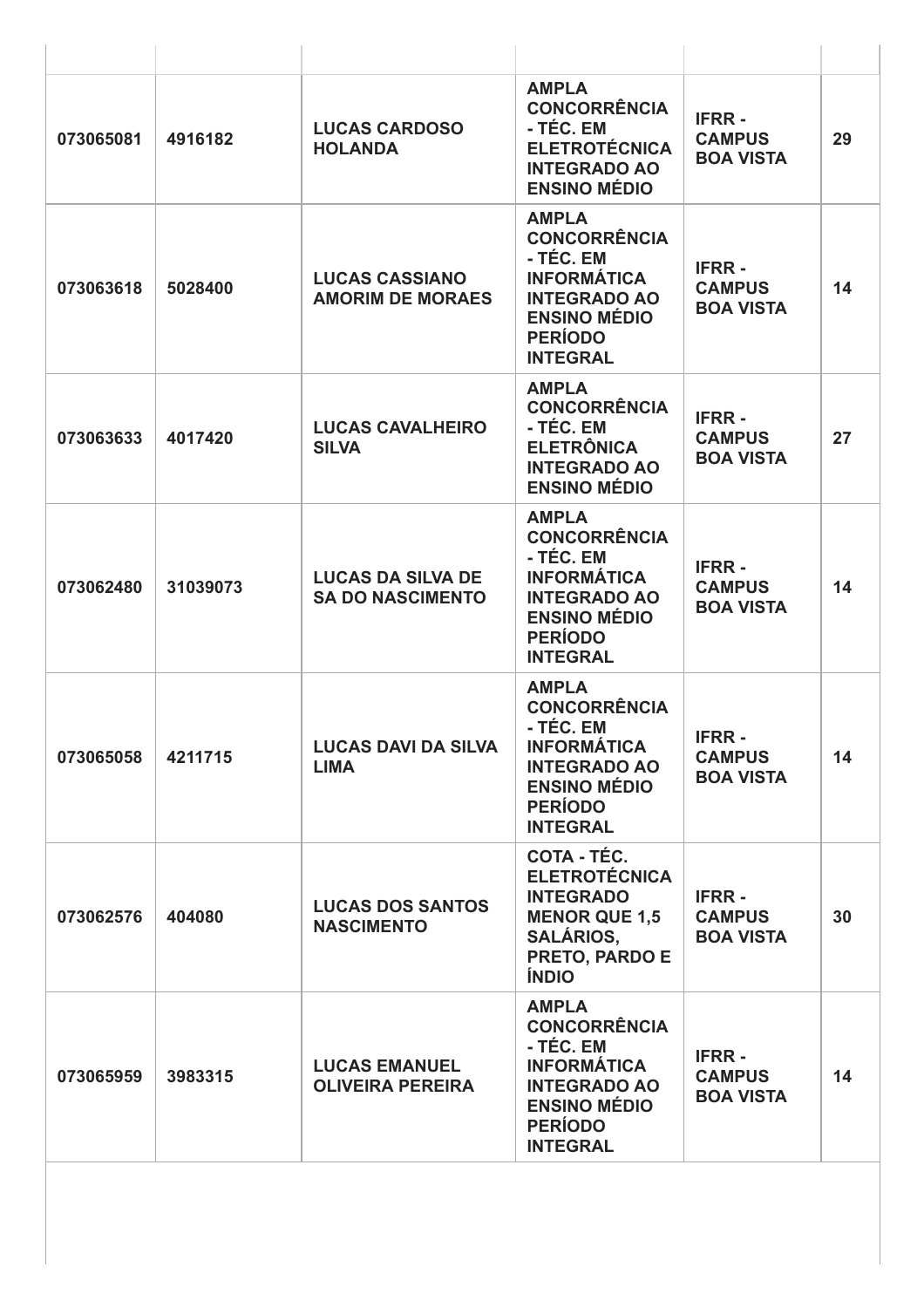| 073064893 | 4367944 | <b>LUCAS ESTEVAO DE</b><br><b>SOUZA</b>          | COTA - TÉC.<br><b>INTEGRADO</b><br><b>EDIFICAÇÕES</b><br><b>MENOR QUE 1,5</b><br><b>SALÁRIOS,</b><br>PRETO, PARDO E<br><b>ÍNDIO</b>                                     | <b>IFRR-</b><br><b>CAMPUS</b><br><b>BOA VISTA</b> | 38 |
|-----------|---------|--------------------------------------------------|-------------------------------------------------------------------------------------------------------------------------------------------------------------------------|---------------------------------------------------|----|
| 073062707 | 448884  | <b>LUCAS GABRIEL</b><br><b>PEREIRA DUTRA</b>     | <b>AMPLA</b><br><b>CONCORRÊNCIA</b><br>- TÉC. EM<br><b>INFORMÁTICA</b><br><b>INTEGRADO AO</b><br><b>ENSINO MÉDIO</b><br><b>PERÍODO</b><br><b>INTEGRAL</b>               | <b>IFRR-</b><br><b>CAMPUS</b><br><b>BOA VISTA</b> | 14 |
| 073067204 | 5164796 | <b>LUCAS GABRIEL</b><br><b>PIMENTEL DA SILVA</b> | <b>AMPLA</b><br><b>CONCORRÊNCIA</b><br>- TÉC. EM<br><b>INFORMÁTICA</b><br><b>INTEGRADO AO</b><br><b>ENSINO MÉDIO</b><br><b>PERÍODO</b><br><b>INTEGRAL</b>               | <b>IFRR-</b><br><b>CAMPUS</b><br><b>BOA VISTA</b> | 14 |
| 073063944 | 5214700 | <b>LUCAS GARCIA</b><br><b>MEDEIROS</b>           | <b>AMPLA</b><br><b>CONCORRÊNCIA</b><br>- TÉC. EM<br><b>INFORMÁTICA</b><br><b>INTEGRADO AO</b><br><b>ENSINO MÉDIO</b><br><b>PERÍODO</b><br><b>INTEGRAL</b>               | <b>IFRR-</b><br><b>CAMPUS</b><br><b>BOA VISTA</b> | 14 |
| 073063366 | 4197046 | <b>LUCAS GOUVEIA DE</b><br><b>SOUZA</b>          | <b>COTA - TEC. EM</b><br><b>INFORMÁTICA</b><br><b>INTEGRADO</b><br><b>INTEGRAL</b><br><b>MAIOR QUE 1,5</b><br><b>SALÁRIOS,</b><br><b>PRETO, PARDO E</b><br><b>ÍNDIO</b> | <b>IFRR-</b><br><b>CAMPUS</b><br><b>BOA VISTA</b> | 22 |
| 073063689 | 3643948 | <b>LUCAS HENRRIKY</b><br><b>GOMES ROCHA</b>      | <b>AMPLA</b><br><b>CONCORRÊNCIA</b><br>- TÉC. EM<br><b>INFORMÁTICA</b><br><b>INTEGRADO AO</b><br><b>ENSINO MÉDIO</b><br><b>PERÍODO</b><br><b>INTEGRAL</b>               | <b>IFRR-</b><br><b>CAMPUS</b><br><b>BOA VISTA</b> | 14 |
| 073063151 | 5042100 | <b>LUCAS LIMA DUARTE</b>                         | <b>AMPLA</b><br><b>CONCORRÊNCIA</b><br>- TÉC. EM<br><b>SECRETARIADO</b><br><b>INTEGRADO AO</b><br><b>ENSINO MÉDIO</b><br><b>EM PERÍODO</b><br><b>INTEGRAL</b>           | <b>IFRR-</b><br><b>CAMPUS</b><br><b>BOA VISTA</b> | 06 |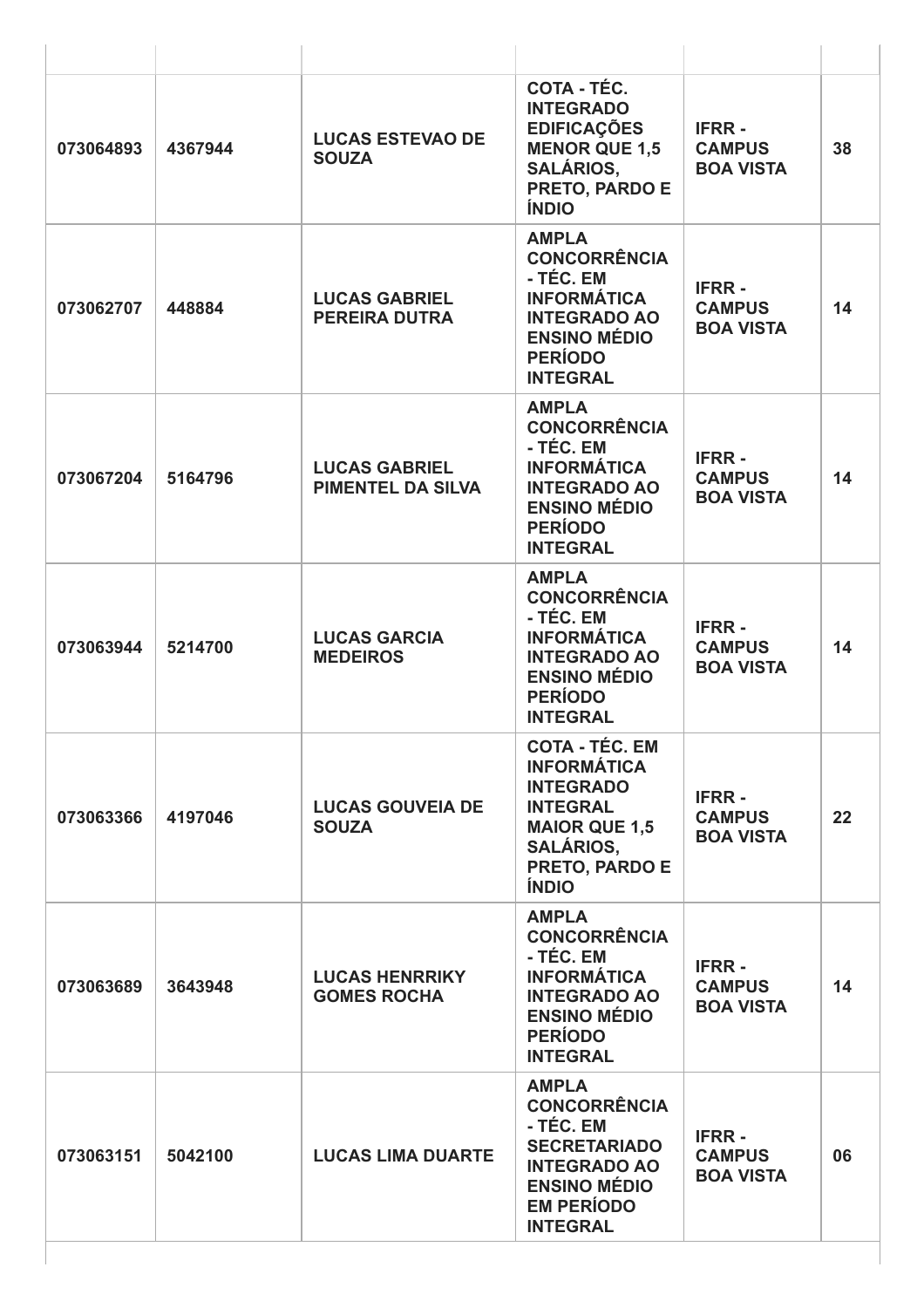| 073062799 | 353301  | <b>LUCAS MANOEL DA</b><br><b>SILVA BARBOSA</b>    | <b>COTA - TÉC. EM</b><br><b>INFORMÁTICA</b><br><b>INTEGRADO</b><br><b>INTEGRAL</b><br><b>MENOR QUE 1,5</b><br><b>SALÁRIOS SEM</b><br><b>ETNIA</b><br><b>DECLARADA</b> | <b>IFRR-</b><br><b>CAMPUS</b><br><b>BOA VISTA</b> | 26 |
|-----------|---------|---------------------------------------------------|-----------------------------------------------------------------------------------------------------------------------------------------------------------------------|---------------------------------------------------|----|
| 073064695 | 4223870 | <b>LUCAS MARTINS</b><br><b>MONTI</b>              | <b>COTA - TÉC. EM</b><br><b>INFORMÁTICA</b><br><b>INTEGRADO</b><br><b>INTEGRAL</b><br><b>MAIOR QUE 1,5</b><br><b>SALÁRIOS.</b><br>PRETO, PARDO E<br><b>ÍNDIO</b>      | <b>IFRR-</b><br><b>CAMPUS</b><br><b>BOA VISTA</b> | 22 |
| 073062417 | 3769089 | <b>LUCAS MATEUS</b><br><b>BORGES</b>              | <b>AMPLA</b><br><b>CONCORRÊNCIA</b><br>- TÉC. EM<br><b>INFORMÁTICA</b><br><b>INTEGRADO AO</b><br><b>ENSINO MÉDIO</b><br><b>PERÍODO</b><br><b>INTEGRAL</b>             | <b>IFRR-</b><br><b>CAMPUS</b><br><b>BOA VISTA</b> | 14 |
| 073062945 | 5092930 | <b>LUCAS MOREIRA</b><br><b>PIRES</b>              | <b>AMPLA</b><br><b>CONCORRÊNCIA</b><br>- TÉC. EM<br><b>INFORMÁTICA</b><br><b>INTEGRADO AO</b><br><b>ENSINO MÉDIO</b><br><b>PERÍODO</b><br><b>INTEGRAL</b>             | <b>IFRR-</b><br><b>CAMPUS</b><br><b>BOA VISTA</b> | 14 |
| 073062375 | 408521  | <b>LUCAS VENICIUS</b><br><b>DANTAS FERREIRA</b>   | <b>AMPLA</b><br><b>CONCORRÊNCIA</b><br>- TÉC. EM<br><b>INFORMÁTICA</b><br><b>INTEGRADO AO</b><br><b>ENSINO MÉDIO</b><br><b>PERÍODO</b><br><b>INTEGRAL</b>             | <b>IFRR-</b><br><b>CAMPUS</b><br><b>BOA VISTA</b> | 14 |
| 073062517 | 4923006 | <b>LUCAS WILLIAMS</b><br><b>SANTOS CORREA</b>     | <b>AMPLA</b><br><b>CONCORRÊNCIA</b><br>- TÉC. EM<br><b>INFORMÁTICA</b><br><b>INTEGRADO AO</b><br><b>ENSINO MÉDIO</b><br><b>PERÍODO</b><br><b>INTEGRAL</b>             | <b>IFRR-</b><br><b>CAMPUS</b><br><b>BOA VISTA</b> | 14 |
| 073063184 | 4198778 | <b>LUCAS YAGO NANDO</b><br><b>FREITAS DA SIVA</b> | <b>COTA - TÉC. EM</b><br><b>SECRETARIADO</b><br><b>INTEGRADO</b><br><b>INTEGRAL</b><br><b>MENOR QUE 1,5</b><br><b>SALÁRIOS,</b><br>PRETO, PARDO E<br><b>ÍNDIO</b>     | <b>IFRR-</b><br><b>CAMPUS</b><br><b>BOA VISTA</b> | 20 |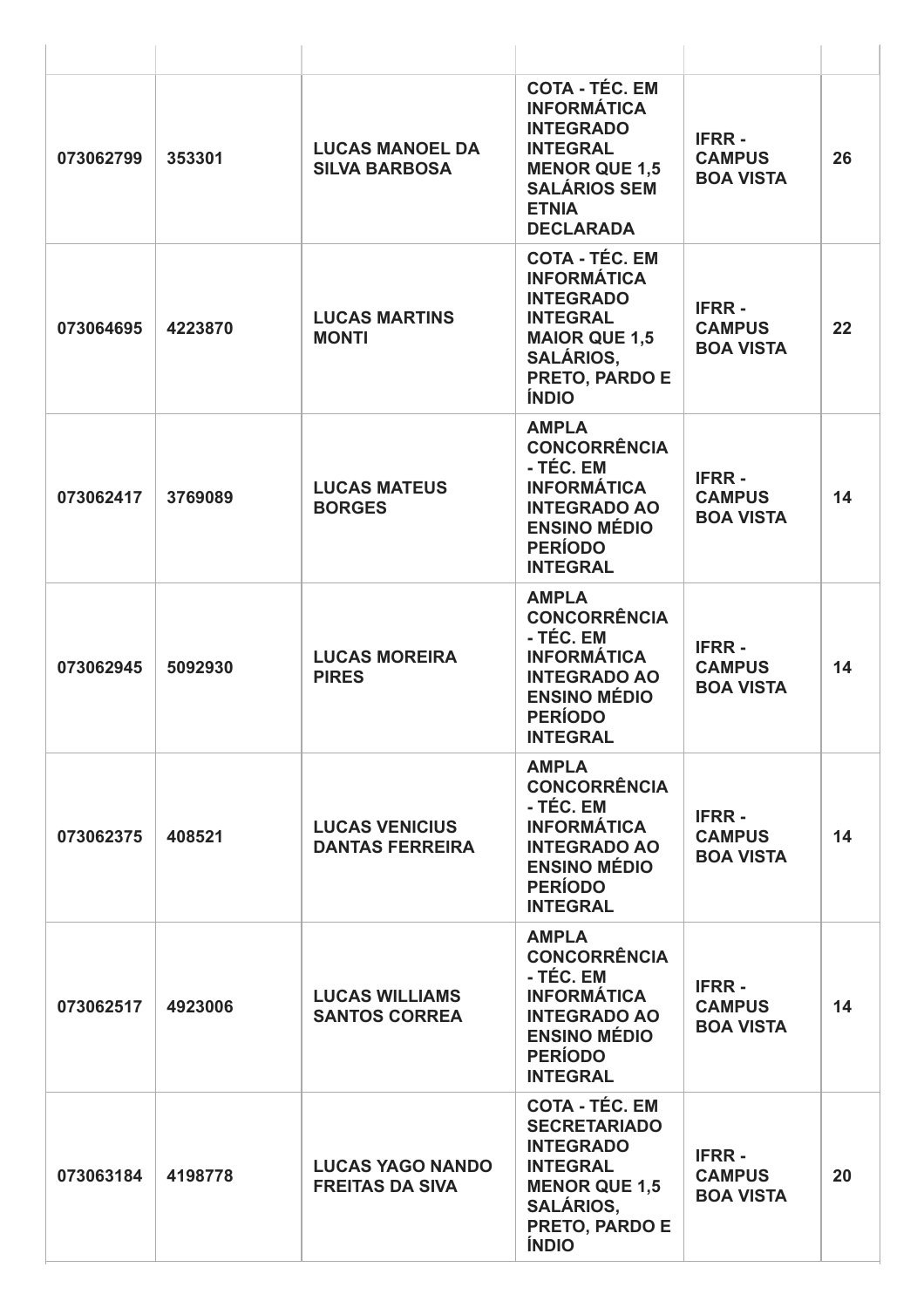| 073066986 | 5237572 | <b>LUCCAS GABRIEL</b><br><b>FARIAS DE SOUZA</b>                     | <b>AMPLA</b><br><b>CONCORRÊNCIA</b><br>- TÉC. EM<br><b>ELETRÔNICA</b><br><b>INTEGRADO AO</b><br><b>ENSINO MÉDIO</b>                                               | <b>IFRR-</b><br><b>CAMPUS</b><br><b>BOA VISTA</b> | 27 |
|-----------|---------|---------------------------------------------------------------------|-------------------------------------------------------------------------------------------------------------------------------------------------------------------|---------------------------------------------------|----|
| 073065143 | 4198956 | <b>LUCIANA DOS</b><br><b>SANTOS RIBEIRO</b>                         | <b>AMPLA</b><br><b>CONCORRÊNCIA</b><br>- TÉC. EM<br><b>SECRETARIADO</b><br><b>INTEGRADO AO</b><br><b>ENSINO MÉDIO</b><br><b>EM PERÍODO</b><br><b>INTEGRAL</b>     | <b>IFRR-</b><br><b>CAMPUS</b><br><b>BOA VISTA</b> | 06 |
| 073063486 | 2944424 | <b>LUIGI GIOVANNI</b><br><b>SILVEIRA DE SENA</b><br><b>GOMES</b>    | <b>AMPLA</b><br><b>CONCORRÊNCIA</b><br>- TÉC. EM<br><b>INFORMÁTICA</b><br><b>INTEGRADO AO</b><br><b>ENSINO MÉDIO</b><br><b>PERÍODO</b><br><b>INTEGRAL</b>         | <b>IFRR-</b><br><b>CAMPUS</b><br><b>BOA VISTA</b> | 14 |
| 073067162 | 5214807 | <b>LUIS ANTONIO DE</b><br><b>SOUSA FERREIRA</b>                     | <b>AMPLA</b><br><b>CONCORRÊNCIA</b><br>- TÉC. EM<br><b>ELETRÔNICA</b><br><b>INTEGRADO AO</b><br><b>ENSINO MÉDIO</b>                                               | <b>IFRR-</b><br><b>CAMPUS</b><br><b>BOA VISTA</b> | 27 |
| 073067687 | 201261  | <b>LUIS CARLOS</b><br><b>CALDAS RODRIGUES</b>                       | <b>COTA - TÉC. EM</b><br><b>SECRETARIADO</b><br><b>INTEGRADO</b><br><b>INTEGRAL</b><br><b>MENOR QUE 1,5</b><br><b>SALÁRIOS,</b><br>PRETO, PARDO E<br><b>ÍNDIO</b> | <b>IFRR-</b><br><b>CAMPUS</b><br><b>BOA VISTA</b> | 20 |
| 073064556 | 4246764 | <b>LUIS GUSTAVO</b><br><b>BIZERRA DA COSTA</b><br><b>CAVALCANTE</b> | <b>AMPLA</b><br><b>CONCORRÊNCIA</b><br>- TÉC.<br><b>INTEGRADO EM</b><br><b>EDIFICAÇÕES</b>                                                                        | <b>IFRR-</b><br><b>CAMPUS</b><br><b>BOA VISTA</b> | 34 |
| 073063542 | 3083730 | <b>LUIS GUSTAVO</b><br><b>CARVALHO FERREIRA</b>                     | <b>AMPLA</b><br><b>CONCORRÊNCIA</b><br>- TÉC. EM<br><b>INFORMÁTICA</b><br><b>INTEGRADO AO</b><br><b>ENSINO MÉDIO</b><br><b>PERÍODO</b><br><b>INTEGRAL</b>         | <b>IFRR-</b><br><b>CAMPUS</b><br><b>BOA VISTA</b> | 14 |
| 073063810 | 3424855 | <b>LUIS HENRIQUE LIMA</b><br><b>ALVES</b>                           | <b>AMPLA</b><br><b>CONCORRÊNCIA</b><br>- TÉC. EM<br><b>ELETROTÉCNICA</b><br><b>INTEGRADO AO</b><br><b>ENSINO MÉDIO</b>                                            | <b>IFRR-</b><br><b>CAMPUS</b><br><b>BOA VISTA</b> | 29 |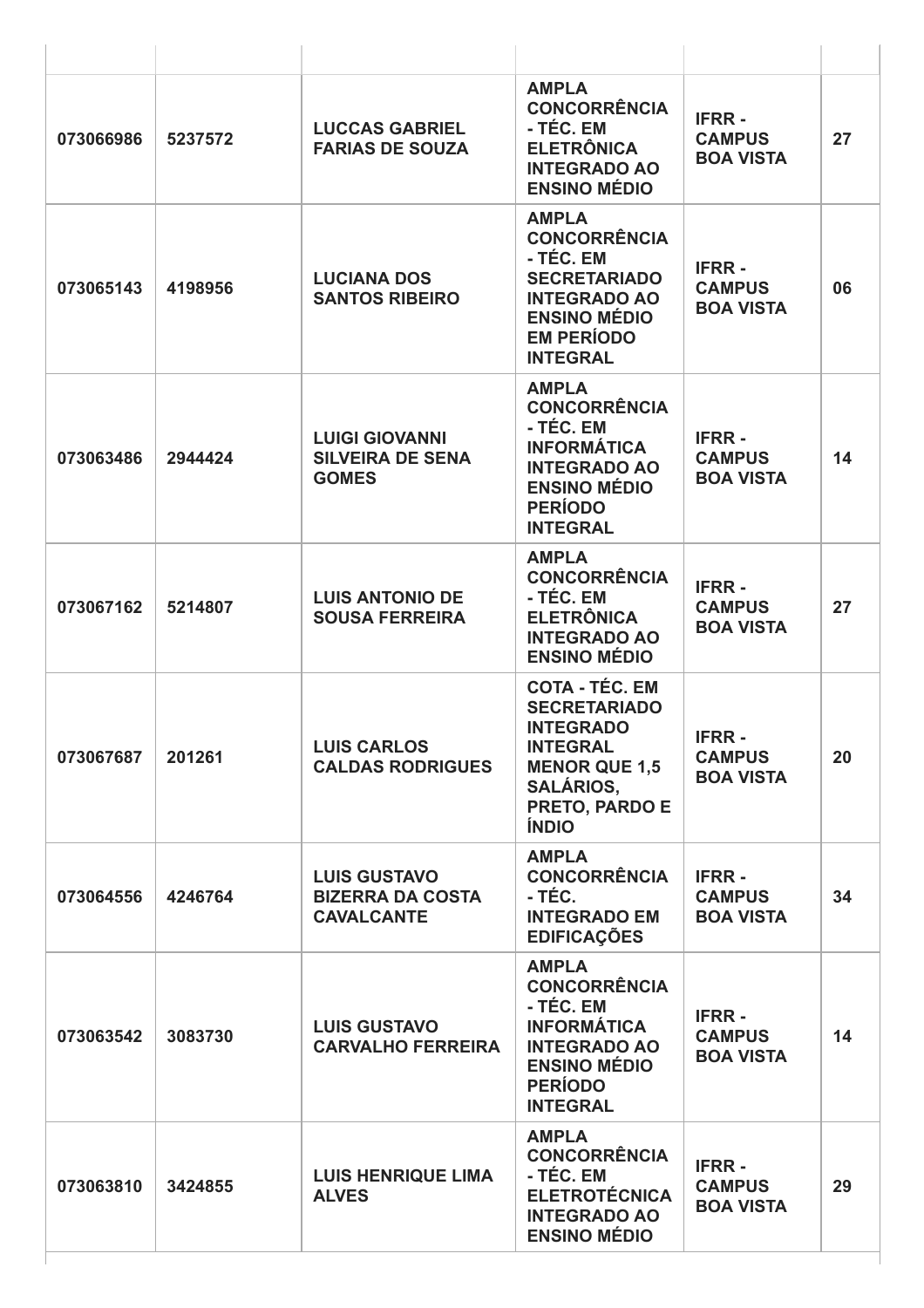| 073067337 | 4677765    | <b>LUIZA CAROLINA</b><br><b>BARBOSA DA SILVA</b>  | <b>AMPLA</b><br><b>CONCORRÊNCIA</b><br>- TÉC. EM<br><b>ELETROTÉCNICA</b><br><b>INTEGRADO AO</b><br><b>ENSINO MÉDIO</b>                                            | <b>IFRR-</b><br><b>CAMPUS</b><br><b>BOA VISTA</b> | 29 |
|-----------|------------|---------------------------------------------------|-------------------------------------------------------------------------------------------------------------------------------------------------------------------|---------------------------------------------------|----|
| 073065770 | 4506421    | <b>LUIZA DA SILVA</b><br><b>CASTELO</b>           | <b>COTA - TÉC. EM</b><br><b>INFORMÁTICA</b><br><b>INTEGRADO</b><br><b>INTEGRAL</b><br><b>MENOR QUE 1,5</b><br><b>SALÁRIOS,</b><br>PRETO, PARDO E<br><b>ÍNDIO</b>  | <b>IFRR-</b><br><b>CAMPUS</b><br><b>BOA VISTA</b> | 25 |
| 073063419 | 4940792    | <b>LUIZA DA SILVA SILVA</b>                       | <b>COTA - TÉC. EM</b><br><b>SECRETARIADO</b><br><b>INTEGRADO</b><br><b>INTEGRAL</b><br><b>MENOR QUE 1,5</b><br><b>SALÁRIOS,</b><br>PRETO, PARDO E<br><b>ÍNDIO</b> | <b>IFRR-</b><br><b>CAMPUS</b><br><b>BOA VISTA</b> | 20 |
| 073064815 | 1201468558 | <b>LUIZA GOGGI DE</b><br><b>SOUZA MORELLATO</b>   | <b>AMPLA</b><br><b>CONCORRÊNCIA</b><br>- TÉC. EM<br><b>INFORMÁTICA</b><br><b>INTEGRADO AO</b><br><b>ENSINO MÉDIO</b><br><b>PERÍODO</b><br><b>INTEGRAL</b>         | <b>IFRR-</b><br><b>CAMPUS</b><br><b>BOA VISTA</b> | 14 |
| 073065418 | 5245958    | <b>LUIZ AUGUSTO</b><br><b>TRINDADE DRUMOND</b>    | <b>AMPLA</b><br><b>CONCORRÊNCIA</b><br>- TÉC.<br><b>INTEGRADO EM</b><br><b>EDIFICAÇÕES</b>                                                                        | <b>IFRR-</b><br><b>CAMPUS</b><br><b>BOA VISTA</b> | 34 |
| 073063053 | 4574990    | <b>LUIZ EDUARDO DOS</b><br><b>SANTOS DA SILVA</b> | <b>AMPLA</b><br><b>CONCORRÊNCIA</b><br>- TÉC. EM<br><b>INFORMÁTICA</b><br><b>INTEGRADO AO</b><br><b>ENSINO MÉDIO</b><br><b>PERÍODO</b><br><b>INTEGRAL</b>         | <b>IFRR-</b><br><b>CAMPUS</b><br><b>BOA VISTA</b> | 14 |
| 073065747 | 4501187    | <b>LUIZ EDUARDO</b><br><b>MARQUES VIEIRA</b>      | <b>AMPLA</b><br><b>CONCORRÊNCIA</b><br>- TÉC. EM<br><b>INFORMÁTICA</b><br><b>INTEGRADO AO</b><br><b>ENSINO MÉDIO</b><br><b>PERÍODO</b><br><b>INTEGRAL</b>         | <b>IFRR-</b><br><b>CAMPUS</b><br><b>BOA VISTA</b> | 14 |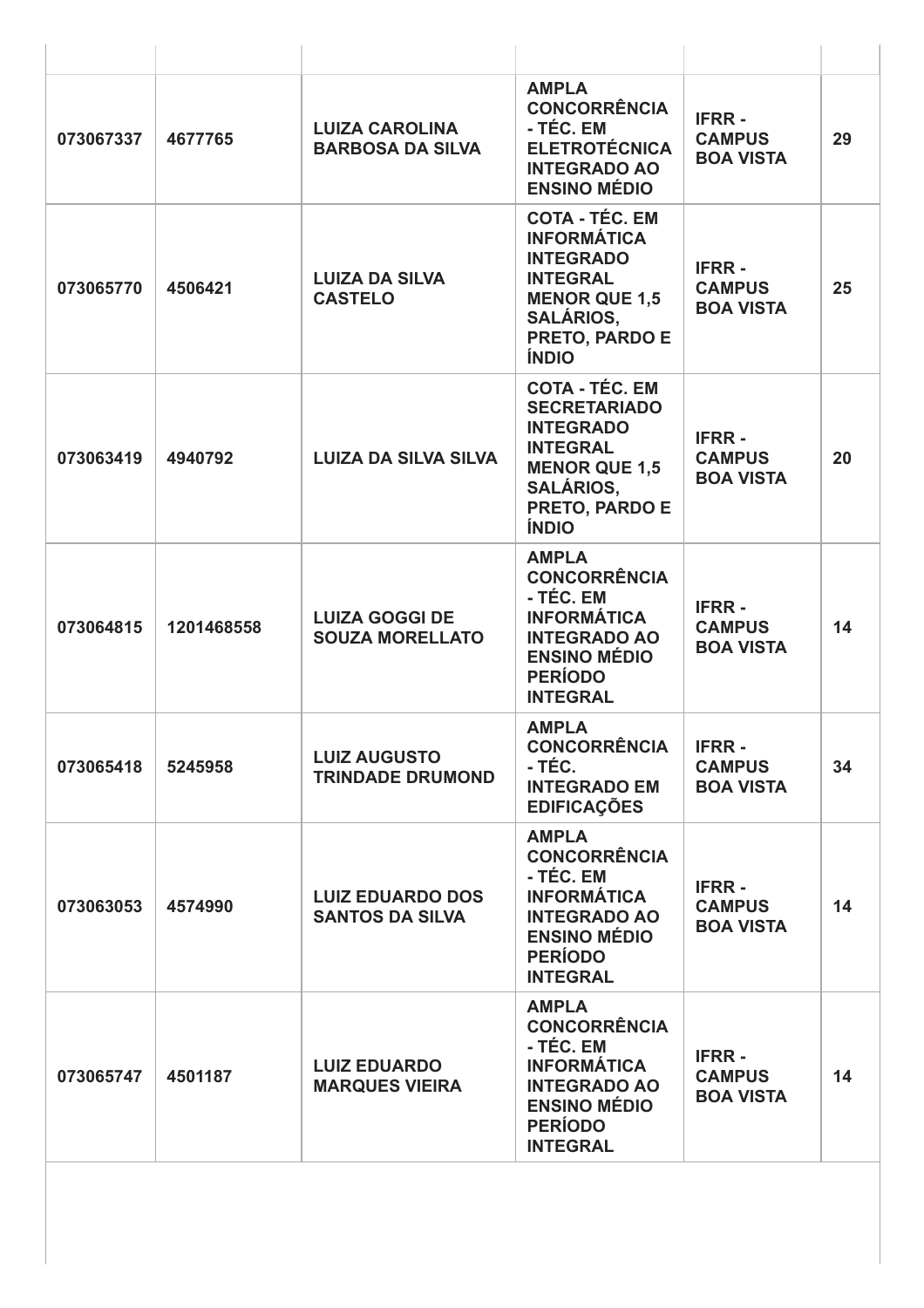| 073063725 | 4801300 | <b>LUIZE YOLLE DA</b><br><b>SILVA</b>                          | <b>COTA - TÉC. EM</b><br><b>SECRETARIADO</b><br><b>INTEGRADO</b><br><b>INTEGRAL</b><br><b>MENOR QUE 1,5</b><br><b>SALÁRIOS,</b><br><b>PRETO, PARDO E</b><br><b>ÍNDIO</b> | <b>IFRR-</b><br><b>CAMPUS</b><br><b>BOA VISTA</b> | 20 |
|-----------|---------|----------------------------------------------------------------|--------------------------------------------------------------------------------------------------------------------------------------------------------------------------|---------------------------------------------------|----|
| 073063402 | 4322533 | <b>LUIZ HENRIQUE</b><br><b>MENEZES DE SOUZA</b><br><b>CRUZ</b> | <b>AMPLA</b><br><b>CONCORRÊNCIA</b><br>- TÉC.<br><b>INTEGRADO EM</b><br><b>EDIFICAÇÕES</b>                                                                               | <b>IFRR-</b><br><b>CAMPUS</b><br><b>BOA VISTA</b> | 34 |
| 073062519 | 4467949 | <b>LUIZ MIGUEL AGUIAR</b><br><b>FELIPE</b>                     | <b>AMPLA</b><br><b>CONCORRÊNCIA</b><br>- TÉC. EM<br><b>ELETROTÉCNICA</b><br><b>INTEGRADO AO</b><br><b>ENSINO MÉDIO</b>                                                   | <b>IFRR-</b><br><b>CAMPUS</b><br><b>BOA VISTA</b> | 29 |
| 073063577 | 5097460 | <b>LUKAS ANDRADE DE</b><br><b>FREITAS</b>                      | <b>AMPLA</b><br><b>CONCORRÊNCIA</b><br>- TÉC. EM<br><b>INFORMÁTICA</b><br><b>INTEGRADO AO</b><br><b>ENSINO MÉDIO</b><br><b>PERÍODO</b><br><b>INTEGRAL</b>                | <b>IFRR-</b><br><b>CAMPUS</b><br><b>BOA VISTA</b> | 14 |
| 073066870 | 4262549 | <b>LUKAS SOUSA</b><br><b>CARDOSO</b>                           | <b>COTA - TÉC. EM</b><br><b>SECRETARIADO</b><br><b>INTEGRADO</b><br><b>INTEGRAL</b><br><b>MENOR QUE 1,5</b><br><b>SALÁRIOS SEM</b><br><b>ETNIA</b><br><b>DECLARADA</b>   | <b>IFRR-</b><br><b>CAMPUS</b><br><b>BOA VISTA</b> | 22 |
| 073064739 | 353972  | <b>LUMA LARA RIBEIRO</b>                                       | <b>AMPLA</b><br><b>CONCORRÊNCIA</b><br>- TÉC. EM<br><b>ELETRÔNICA</b><br><b>INTEGRADO AO</b><br><b>ENSINO MÉDIO</b>                                                      | <b>IFRR-</b><br><b>CAMPUS</b><br><b>BOA VISTA</b> | 27 |
| 073063475 | 4497783 | <b>LYARA KARINE</b><br><b>PADILHA ALMEIDA</b>                  | <b>AMPLA</b><br><b>CONCORRÊNCIA</b><br>- TÉC. EM<br><b>INFORMÁTICA</b><br><b>INTEGRADO AO</b><br><b>ENSINO MÉDIO</b><br><b>PERÍODO</b><br><b>INTEGRAL</b>                | <b>IFRR-</b><br><b>CAMPUS</b><br><b>BOA VISTA</b> | 14 |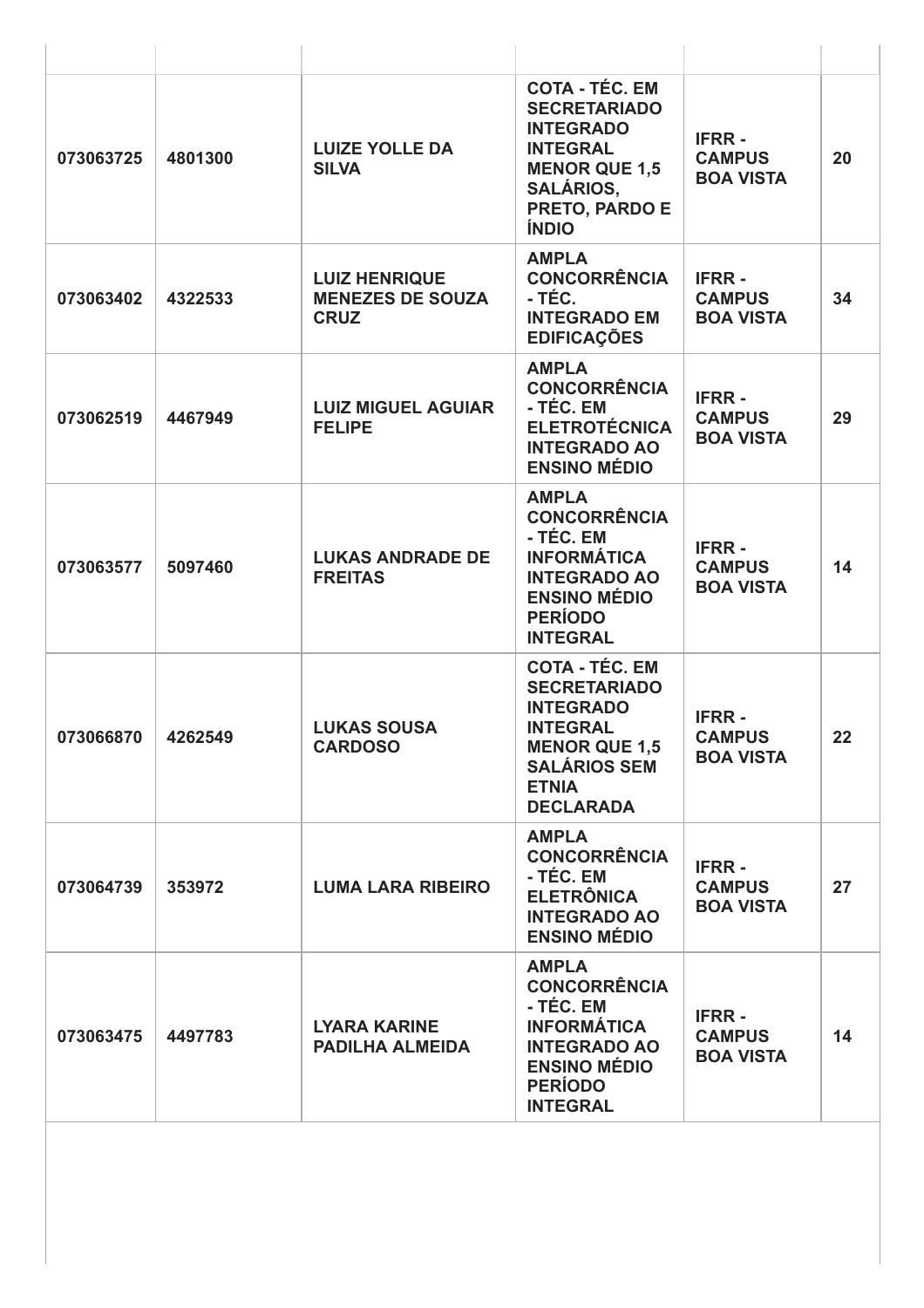| 073063106 | 4116046  | <b>MADSON SAGICA DA</b><br><b>COSTA</b>     | COTA - TÉC.<br><b>INTEGRADO</b><br><b>EDIFICAÇÕES</b><br><b>MAIOR QUE 1,5</b><br><b>SALÁRIOS,</b><br>PRETO, PARDO E<br><b>ÍNDIO</b>                               | <b>IFRR-</b><br><b>CAMPUS</b><br><b>BOA VISTA</b> | 36 |
|-----------|----------|---------------------------------------------|-------------------------------------------------------------------------------------------------------------------------------------------------------------------|---------------------------------------------------|----|
| 073063246 | 522124   | <b>MAIARICY PEREIRA</b><br><b>DOS ANJOS</b> | <b>AMPLA</b><br><b>CONCORRÊNCIA</b><br>- TÉC. EM<br><b>SECRETARIADO</b><br><b>INTEGRADO AO</b><br><b>ENSINO MÉDIO</b><br><b>EM PERÍODO</b><br><b>INTEGRAL</b>     | <b>IFRR-</b><br><b>CAMPUS</b><br><b>BOA VISTA</b> | 06 |
| 073064759 | 4701526  | <b>MAILY SILVA DE</b><br><b>OLIVEIRA</b>    | <b>AMPLA</b><br><b>CONCORRÊNCIA</b><br>- TÉC.<br><b>INTEGRADO EM</b><br><b>EDIFICAÇÕES</b>                                                                        | <b>IFRR-</b><br><b>CAMPUS</b><br><b>BOA VISTA</b> | 34 |
| 073062433 | 407699   | <b>MAIRLA FERNANDES</b><br><b>SILVA</b>     | <b>AMPLA</b><br><b>CONCORRÊNCIA</b><br>- TÉC. EM<br><b>SECRETARIADO</b><br><b>INTEGRADO AO</b><br><b>ENSINO MÉDIO</b><br><b>EM PERÍODO</b><br><b>INTEGRAL</b>     | <b>IFRR-</b><br><b>CAMPUS</b><br><b>BOA VISTA</b> | 06 |
| 073063191 | 501628   | <b>MAISA ARAUJO DA</b><br><b>SILVA</b>      | <b>COTA - TÉC. EM</b><br><b>SECRETARIADO</b><br><b>INTEGRADO</b><br><b>INTEGRAL</b><br><b>MENOR QUE 1,5</b><br><b>SALÁRIOS,</b><br>PRETO, PARDO E<br><b>ÍNDIO</b> | <b>IFRR-</b><br><b>CAMPUS</b><br><b>BOA VISTA</b> | 20 |
| 073066566 | 4306848  | <b>MANOELLY DE SOUSA</b><br><b>SILVA</b>    | <b>AMPLA</b><br><b>CONCORRÊNCIA</b><br>- TÉC. EM<br><b>SECRETARIADO</b><br><b>INTEGRADO AO</b><br><b>ENSINO MÉDIO</b><br><b>EM PERÍODO</b><br><b>INTEGRAL</b>     | <b>IFRR-</b><br><b>CAMPUS</b><br><b>BOA VISTA</b> | 06 |
| 073065147 | 5059291  | <b>MARCELLY</b><br><b>CARVALHO NERY</b>     | <b>AMPLA</b><br><b>CONCORRÊNCIA</b><br>- TÉC.<br><b>INTEGRADO EM</b><br><b>EDIFICAÇÕES</b>                                                                        | <b>IFRR-</b><br><b>CAMPUS</b><br><b>BOA VISTA</b> | 34 |
| 073067475 | 19802307 | <b>MARCIELLE KAMILA</b><br><b>BRESSAN</b>   | <b>AMPLA</b><br><b>CONCORRÊNCIA</b><br>- TÉC.<br><b>INTEGRADO EM</b><br><b>EDIFICAÇÕES</b>                                                                        | <b>IFRR-</b><br><b>CAMPUS</b><br><b>BOA VISTA</b> | 34 |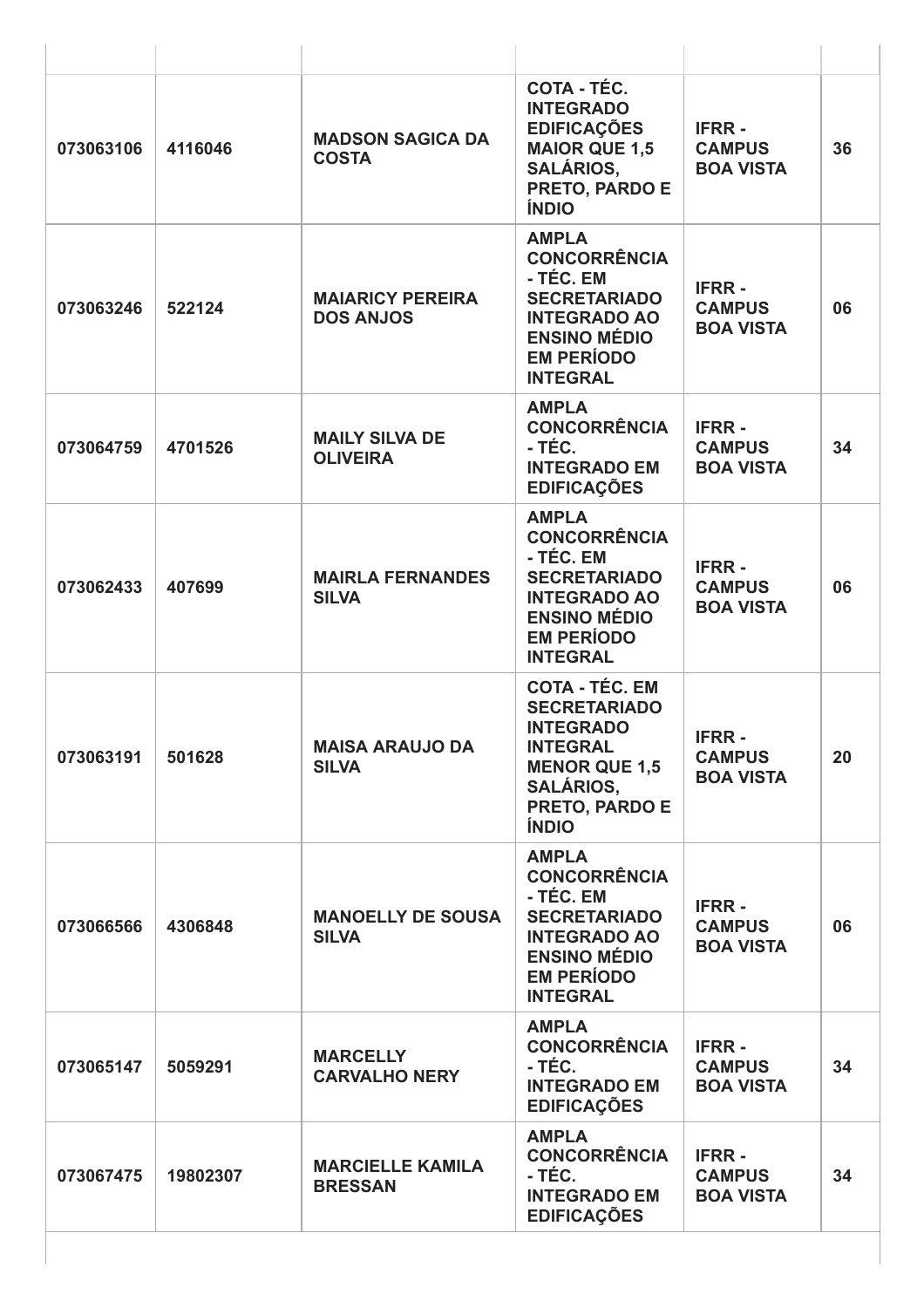| 073066820 | 4523903 | <b>MARCIO LOPES LEAL</b><br><b>JUNIOR</b>                      | <b>COTA - TÉC. EM</b><br><b>INFORMÁTICA</b><br><b>INTEGRADO</b><br><b>INTEGRAL</b><br><b>MENOR QUE 1,5</b><br><b>SALÁRIOS,</b><br>PRETO, PARDO E<br><b>ÍNDIO</b>        | <b>IFRR-</b><br><b>CAMPUS</b><br><b>BOA VISTA</b> | 25 |
|-----------|---------|----------------------------------------------------------------|-------------------------------------------------------------------------------------------------------------------------------------------------------------------------|---------------------------------------------------|----|
| 073063798 | 4226348 | <b>MARCO ANTONIO</b><br><b>BRITO MARTINEZ</b>                  | <b>COTA - TÉC. EM</b><br><b>INFORMÁTICA</b><br><b>INTEGRADO</b><br><b>INTEGRAL</b><br><b>MENOR QUE 1,5</b><br><b>SALÁRIOS,</b><br><b>PRETO, PARDO E</b><br><b>ÍNDIO</b> | <b>IFRR-</b><br><b>CAMPUS</b><br><b>BOA VISTA</b> | 25 |
| 073067126 | 5383269 | <b>MARCOS ANDRE</b><br><b>SAMPAIO FERREIRA</b>                 | <b>AMPLA</b><br><b>CONCORRÊNCIA</b><br>- TÉC.<br><b>INTEGRADO EM</b><br><b>EDIFICAÇÕES</b>                                                                              | <b>IFRR-</b><br><b>CAMPUS</b><br><b>BOA VISTA</b> | 34 |
| 073067236 | 5116589 | <b>MARCOS FROTA DA</b><br><b>SILVA</b>                         | <b>AMPLA</b><br><b>CONCORRÊNCIA</b><br>- TÉC.<br><b>INTEGRADO EM</b><br><b>EDIFICAÇÕES</b>                                                                              | <b>IFRR-</b><br><b>CAMPUS</b><br><b>BOA VISTA</b> | 34 |
| 073062442 | 453642  | <b>MARCOS KAYNAN</b><br><b>FERNANDES COSTA</b>                 | <b>COTA - TÉC. EM</b><br><b>ELETRÔNICA</b><br><b>INTEGRADO</b><br><b>MENOR OU</b><br><b>IGUAL A 1,5</b><br><b>SALÁRIOS,</b><br><b>PRETO, PARDO E</b><br><b>ÍNDIO</b>    | <b>IFRR-</b><br><b>CAMPUS</b><br><b>BOA VISTA</b> | 01 |
| 073066764 | 4627873 | <b>MARCOS MAYU</b><br><b>VENTURA TELLO</b>                     | <b>AMPLA</b><br><b>CONCORRÊNCIA</b><br>- TÉC. EM<br><b>ELETRÔNICA</b><br><b>INTEGRADO AO</b><br><b>ENSINO MÉDIO</b>                                                     | <b>IFRR-</b><br><b>CAMPUS</b><br><b>BOA VISTA</b> | 27 |
| 073065271 | 4544463 | <b>MARCOS PAULO</b><br><b>BASTOS DE SOUZA</b>                  | <b>AMPLA</b><br><b>CONCORRÊNCIA</b><br>- TÉC. EM<br><b>ELETRÔNICA</b><br><b>INTEGRADO AO</b><br><b>ENSINO MÉDIO</b>                                                     | <b>IFRR-</b><br><b>CAMPUS</b><br><b>BOA VISTA</b> | 27 |
| 073067071 | 5385660 | <b>MARCOS VINICIOS</b><br><b>XAVIER DA</b><br><b>CONCEICAO</b> | <b>AMPLA</b><br><b>CONCORRÊNCIA</b><br>- TÉC. EM<br><b>INFORMÁTICA</b><br><b>INTEGRADO AO</b><br><b>ENSINO MÉDIO</b><br><b>PERÍODO</b><br><b>INTEGRAL</b>               | <b>IFRR-</b><br><b>CAMPUS</b><br><b>BOA VISTA</b> | 14 |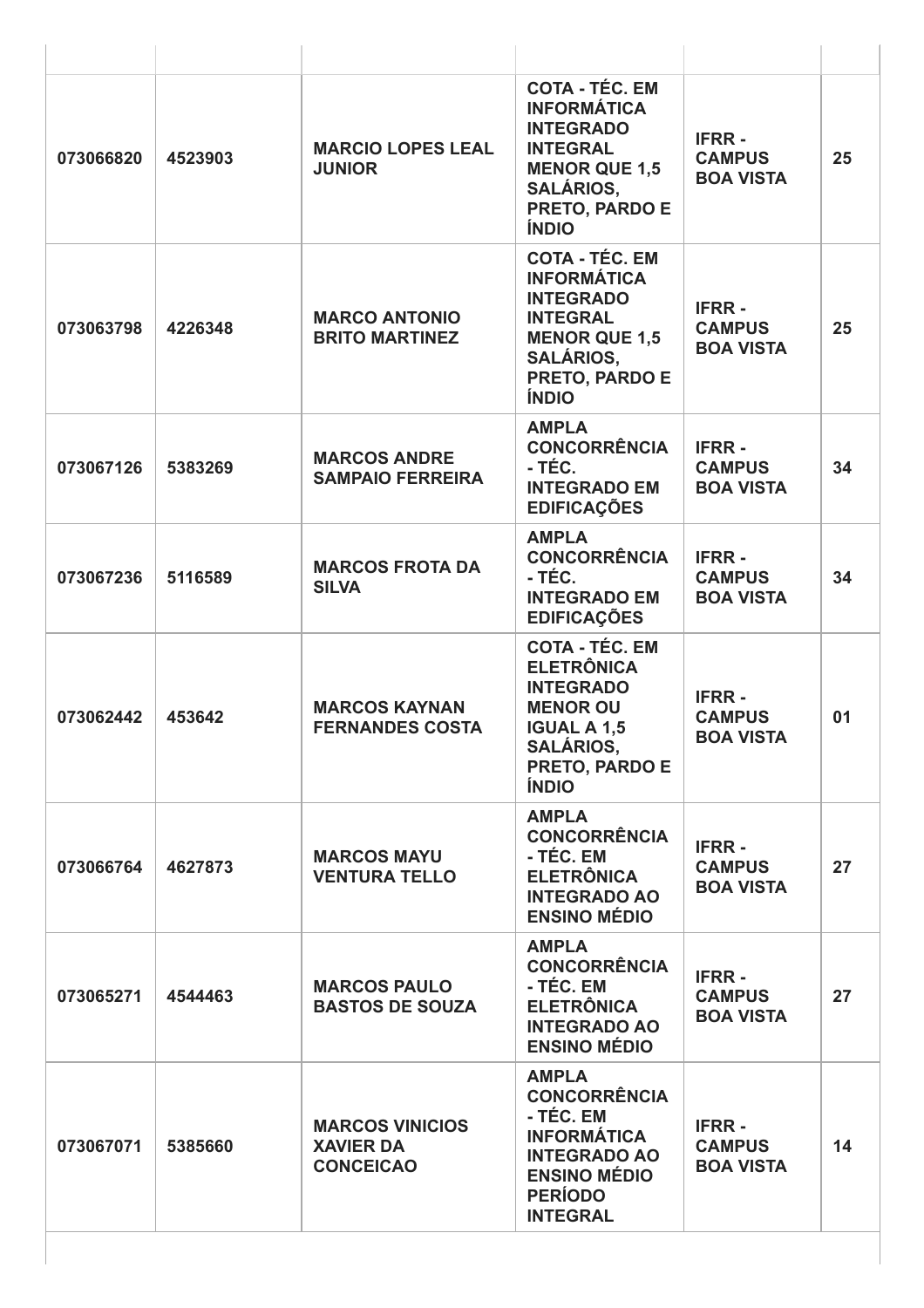| 073063691 | 3095940 | <b>MARCOS VINICIUS DE</b><br><b>JESUS SILVA</b>                   | <b>COTA - TÉC. EM</b><br><b>INFORMÁTICA</b><br><b>INTEGRADO</b><br><b>INTEGRAL</b><br><b>MENOR QUE 1,5</b><br><b>SALÁRIOS,</b><br><b>PRETO, PARDO E</b><br><b>ÍNDIO</b> | <b>IFRR-</b><br><b>CAMPUS</b><br><b>BOA VISTA</b><br><b>PNE</b> | 01 |
|-----------|---------|-------------------------------------------------------------------|-------------------------------------------------------------------------------------------------------------------------------------------------------------------------|-----------------------------------------------------------------|----|
| 073062447 | 472019  | <b>MARCOS VINICIUS</b><br><b>GOMES BRITO</b>                      | <b>AMPLA</b><br><b>CONCORRÊNCIA</b><br>- TÉC. EM<br><b>INFORMÁTICA</b><br><b>INTEGRADO AO</b><br><b>ENSINO MÉDIO</b><br><b>PERÍODO</b><br><b>INTEGRAL</b>               | <b>IFRR-</b><br><b>CAMPUS</b><br><b>BOA VISTA</b>               | 14 |
| 073063842 | 4782729 | <b>MARCOS VINICIUS</b><br><b>TENACOL COELHO</b>                   | <b>COTA - TÉC. EM</b><br><b>INFORMÁTICA</b><br><b>INTEGRADO</b><br><b>INTEGRAL</b><br><b>MENOR QUE 1,5</b><br><b>SALÁRIOS,</b><br>PRETO, PARDO E<br><b>ÍNDIO</b>        | <b>IFRR-</b><br><b>CAMPUS</b><br><b>BOA VISTA</b>               | 25 |
| 073066391 | 5246296 | <b>MARCOS VITOR</b><br><b>TRINDADE DA SILVA</b>                   | <b>COTA - TÉC. EM</b><br><b>INFORMÁTICA</b><br><b>INTEGRADO</b><br><b>INTEGRAL</b><br><b>MAIOR QUE 1,5</b><br><b>SALÁRIOS,</b><br><b>PRETO, PARDO E</b><br><b>INDIO</b> | <b>IFRR-</b><br><b>CAMPUS</b><br><b>BOA VISTA</b>               | 22 |
| 073063745 | 4745256 | <b>MARCUS VINICIUS</b><br><b>ALENCAR SILVA</b>                    | <b>AMPLA</b><br><b>CONCORRÊNCIA</b><br>- TÉC. EM<br><b>ELETRÔNICA</b><br><b>INTEGRADO AO</b><br><b>ENSINO MÉDIO</b>                                                     | <b>IFRR-</b><br><b>CAMPUS</b><br><b>BOA VISTA</b>               | 27 |
| 073066929 | 476439  | <b>MARCUS VINICIUS</b><br><b>FERREIRA DO</b><br><b>NASCIMENTO</b> | <b>AMPLA</b><br><b>CONCORRÊNCIA</b><br>- TÉC. EM<br><b>ELETRÔNICA</b><br><b>INTEGRADO AO</b><br><b>ENSINO MÉDIO</b>                                                     | <b>IFRR-</b><br><b>CAMPUS</b><br><b>BOA VISTA</b>               | 27 |
| 073066394 | 3623459 | <b>MARCUS VINICIUS</b><br><b>RIBEIRO MACHADO</b>                  | <b>COTA - TÉC.</b><br><b>ELETROTÉCNICA</b><br><b>INTEGRADO</b><br><b>MENOR QUE 1,5</b><br><b>SALÁRIOS,</b><br><b>PRETO, PARDO E</b><br><b>ÍNDIO</b>                     | <b>IFRR-</b><br><b>CAMPUS</b><br><b>BOA VISTA</b>               | 30 |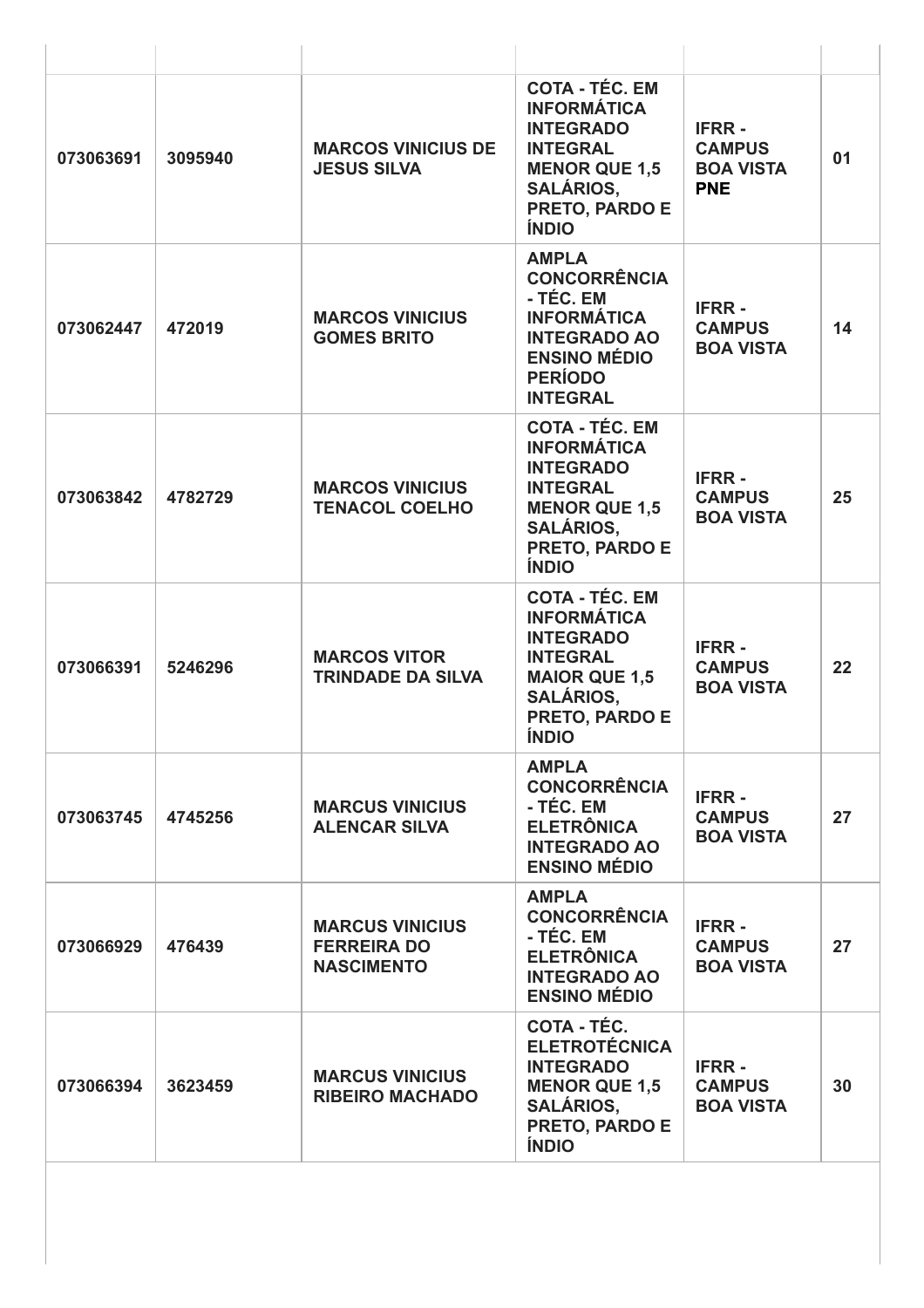| 073064979 | 341881  | <b>MARESSA SAMPAIO</b><br><b>GUIMARAES</b>                         | <b>AMPLA</b><br><b>CONCORRÊNCIA</b><br>- TÉC. EM<br><b>SECRETARIADO</b><br><b>INTEGRADO AO</b><br><b>ENSINO MÉDIO</b><br><b>EM PERÍODO</b><br><b>INTEGRAL</b>           | <b>IFRR-</b><br><b>CAMPUS</b><br><b>BOA VISTA</b> | 06 |
|-----------|---------|--------------------------------------------------------------------|-------------------------------------------------------------------------------------------------------------------------------------------------------------------------|---------------------------------------------------|----|
| 073062726 | 3660982 | <b>MARIA ALICE SOUSA</b><br><b>BARBOSA</b>                         | <b>COTA - TÉC. EM</b><br><b>INFORMÁTICA</b><br><b>INTEGRADO</b><br><b>INTEGRAL</b><br><b>MENOR QUE 1,5</b><br><b>SALÁRIOS,</b><br>PRETO, PARDO E<br><b>ÍNDIO</b>        | <b>IFRR-</b><br><b>CAMPUS</b><br><b>BOA VISTA</b> | 25 |
| 073064433 | 4559940 | <b>MARIA CIBELE</b><br><b>PEREIRA DOS</b><br><b>SANTOS</b>         | <b>COTA - TÉC.</b><br><b>INTEGRADO</b><br><b>EDIFICAÇÕES</b><br><b>MENOR QUE 1,5</b><br><b>SALÁRIOS,</b><br>PRETO, PARDO E<br><b>ÍNDIO</b>                              | <b>IFRR-</b><br><b>CAMPUS</b><br><b>BOA VISTA</b> | 38 |
| 073065569 | 5174414 | <b>MARIA CINTHIA</b><br><b>CARVALHO</b><br><b>RODRIGUES</b>        | <b>AMPLA</b><br><b>CONCORRÊNCIA</b><br>- TÉC.<br><b>INTEGRADO EM</b><br><b>EDIFICAÇÕES</b>                                                                              | <b>IFRR-</b><br><b>CAMPUS</b><br><b>BOA VISTA</b> | 34 |
| 073062548 | 433550  | <b>MARIA CLARA CUNHA</b><br><b>E SILVA</b>                         | <b>AMPLA</b><br><b>CONCORRÊNCIA</b><br>- TÉC. EM<br><b>INFORMÁTICA</b><br><b>INTEGRADO AO</b><br><b>ENSINO MÉDIO</b><br><b>PERÍODO</b><br><b>INTEGRAL</b>               | <b>IFRR-</b><br><b>CAMPUS</b><br><b>BOA VISTA</b> | 14 |
| 073064670 | 5246237 | <b>MARIA CRISTINA</b><br><b>RIBEIRO NASCIMENTO</b><br><b>COSTA</b> | <b>COTA - TÉC. EM</b><br><b>INFORMÁTICA</b><br><b>INTEGRADO</b><br><b>INTEGRAL</b><br><b>MENOR QUE 1,5</b><br><b>SALÁRIOS,</b><br><b>PRETO, PARDO E</b><br><b>ÍNDIO</b> | <b>IFRR-</b><br><b>CAMPUS</b><br><b>BOA VISTA</b> | 25 |
| 073063257 | 4821904 | <b>MARIA DA GLORIA</b><br><b>MESQUITA LUCENA</b>                   | <b>AMPLA</b><br><b>CONCORRÊNCIA</b><br>- TÉC.<br><b>INTEGRADO EM</b><br><b>EDIFICAÇÕES</b>                                                                              | <b>IFRR-</b><br><b>CAMPUS</b><br><b>BOA VISTA</b> | 34 |
|           |         |                                                                    |                                                                                                                                                                         |                                                   |    |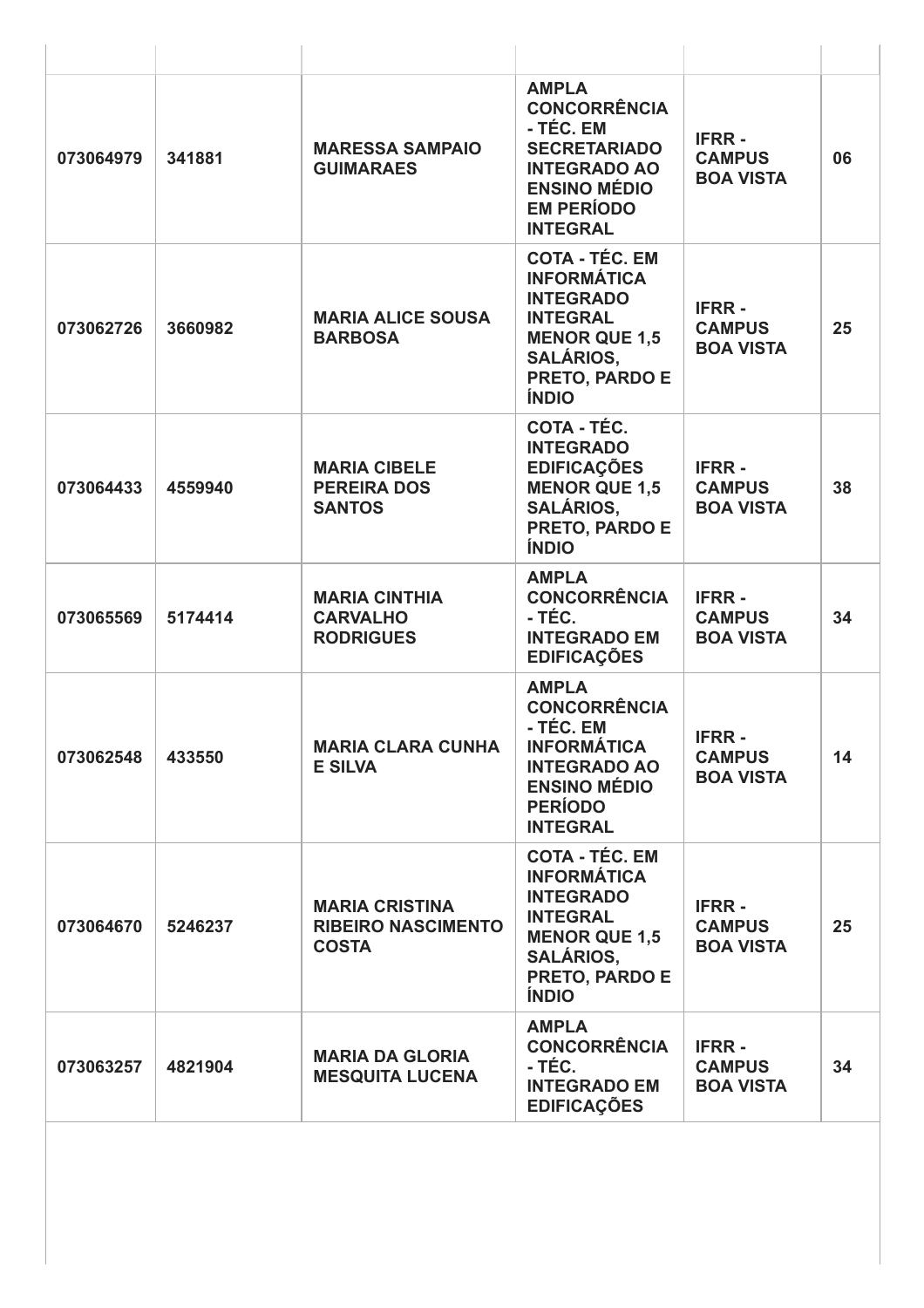| 073067210 | 4603915 | <b>MARIA EDUARDA</b><br><b>APINAGES VIEIRA</b>               | <b>AMPLA</b><br><b>CONCORRÊNCIA</b><br>- TÉC. EM<br><b>SECRETARIADO</b><br><b>INTEGRADO AO</b><br><b>ENSINO MÉDIO</b><br><b>EM PERÍODO</b><br><b>INTEGRAL</b> | <b>IFRR-</b><br><b>CAMPUS</b><br><b>BOA VISTA</b> | 06 |
|-----------|---------|--------------------------------------------------------------|---------------------------------------------------------------------------------------------------------------------------------------------------------------|---------------------------------------------------|----|
| 073062609 | 411280  | <b>MARIA EDUARDA</b><br><b>AZEVEDO BORGES</b><br><b>LIMA</b> | <b>AMPLA</b><br><b>CONCORRÊNCIA</b><br>- TÉC. EM<br><b>SECRETARIADO</b><br><b>INTEGRADO AO</b><br><b>ENSINO MÉDIO</b><br><b>EM PERÍODO</b><br><b>INTEGRAL</b> | <b>IFRR-</b><br><b>CAMPUS</b><br><b>BOA VISTA</b> | 06 |
| 073063393 | 4135695 | <b>MARIA EDUARDA</b><br><b>LIMA TORRES</b>                   | COTA - TÉC.<br><b>INTEGRADO</b><br><b>EDIFICAÇÕES</b><br><b>MAIOR QUE 1,5</b><br><b>SALÁRIOS,</b><br>PRETO, PARDO E<br><b>ÍNDIO</b>                           | <b>IFRR-</b><br><b>CAMPUS</b><br><b>BOA VISTA</b> | 37 |
| 073062395 | 4024923 | <b>MARIA EDUARDA</b><br><b>SILVA CHAGAS</b>                  | <b>AMPLA</b><br><b>CONCORRÊNCIA</b><br>- TÉC.<br><b>INTEGRADO EM</b><br><b>EDIFICAÇÕES</b>                                                                    | <b>IFRR-</b><br><b>CAMPUS</b><br><b>BOA VISTA</b> | 34 |
| 073064899 | 5237734 | <b>MARIA EDUARDA</b><br><b>TAVARES CHAVES</b>                | <b>AMPLA</b><br><b>CONCORRÊNCIA</b><br>- TÉC. EM<br><b>INFORMÁTICA</b><br><b>INTEGRADO AO</b><br><b>ENSINO MÉDIO</b><br><b>PERÍODO</b><br><b>INTEGRAL</b>     | <b>IFRR-</b><br><b>CAMPUS</b><br><b>BOA VISTA</b> | 15 |
| 073062792 | 4770315 | <b>MARIA EULALIA</b><br><b>PATRICIO BARBOSA</b>              | <b>AMPLA</b><br><b>CONCORRÊNCIA</b><br>- TÉC. EM<br><b>INFORMÁTICA</b><br><b>INTEGRADO AO</b><br><b>ENSINO MÉDIO</b><br><b>PERÍODO</b><br><b>INTEGRAL</b>     | <b>IFRR-</b><br><b>CAMPUS</b><br><b>BOA VISTA</b> | 15 |
| 073067657 | 5625869 | <b>MARIA FERNANDA</b><br><b>OLIVEIRA MELO</b>                | <b>AMPLA</b><br><b>CONCORRÊNCIA</b><br>- TÉC. EM<br><b>SECRETARIADO</b><br><b>INTEGRADO AO</b><br><b>ENSINO MÉDIO</b><br><b>EM PERÍODO</b><br><b>INTEGRAL</b> | <b>IFRR-</b><br><b>CAMPUS</b><br><b>BOA VISTA</b> | 06 |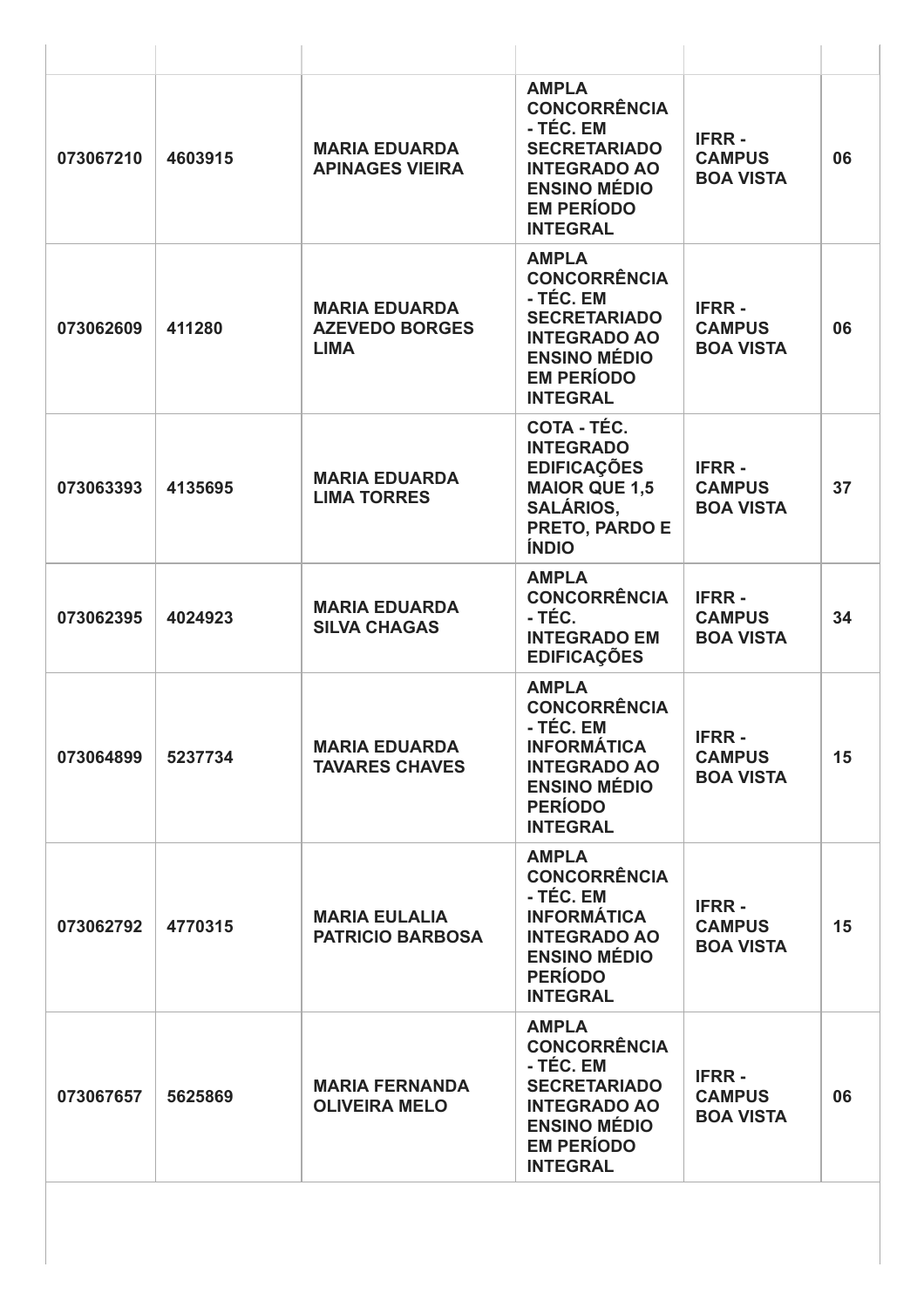| 073063284 | 4966376 | <b>MARIA GABRIELLA</b><br><b>PIRES MONTEIRO DE</b><br><b>CARVALHO</b> | <b>AMPLA</b><br><b>CONCORRÊNCIA</b><br>- TÉC. EM<br><b>ELETRÔNICA</b><br><b>INTEGRADO AO</b><br><b>ENSINO MÉDIO</b>                                           | <b>IFRR-</b><br><b>CAMPUS</b><br><b>BOA VISTA</b> | 27 |
|-----------|---------|-----------------------------------------------------------------------|---------------------------------------------------------------------------------------------------------------------------------------------------------------|---------------------------------------------------|----|
| 073063159 | 4762967 | <b>MARIA JULIANA</b><br><b>ROCHA DA SILVA</b>                         | <b>AMPLA</b><br><b>CONCORRÊNCIA</b><br>- TÉC. EM<br><b>INFORMÁTICA</b><br><b>INTEGRADO AO</b><br><b>ENSINO MÉDIO</b><br><b>PERÍODO</b><br><b>INTEGRAL</b>     | <b>IFRR-</b><br><b>CAMPUS</b><br><b>BOA VISTA</b> | 15 |
| 073065923 | 354842  | <b>MARIA KAROLINE</b><br><b>VENTURA SOUSA</b>                         | <b>AMPLA</b><br><b>CONCORRÊNCIA</b><br>- TÉC.<br><b>INTEGRADO EM</b><br><b>EDIFICAÇÕES</b>                                                                    | <b>IFRR-</b><br><b>CAMPUS</b><br><b>BOA VISTA</b> | 34 |
| 073062645 | 5250722 | <b>MARIA LUCYANA DE</b><br><b>ARAUJO LEAL</b>                         | <b>AMPLA</b><br><b>CONCORRÊNCIA</b><br>- TÉC.<br><b>INTEGRADO EM</b><br><b>EDIFICAÇÕES</b>                                                                    | <b>IFRR-</b><br><b>CAMPUS</b><br><b>BOA VISTA</b> | 34 |
| 073063264 | 4921313 | <b>MARIA LUIZA SOARES</b><br><b>FERREIRA MUNIZ</b>                    | <b>AMPLA</b><br><b>CONCORRÊNCIA</b><br>- TÉC. EM<br><b>INFORMÁTICA</b><br><b>INTEGRADO AO</b><br><b>ENSINO MÉDIO</b><br><b>PERÍODO</b><br><b>INTEGRAL</b>     | <b>IFRR-</b><br><b>CAMPUS</b><br><b>BOA VISTA</b> | 15 |
| 073062753 | 2905024 | <b>MARIANA BEATRIZ</b><br><b>DOS SANTOS DE</b><br><b>OLIVEIRA</b>     | <b>AMPLA</b><br><b>CONCORRÊNCIA</b><br>- TÉC. EM<br><b>SECRETARIADO</b><br><b>INTEGRADO AO</b><br><b>ENSINO MÉDIO</b><br><b>EM PERÍODO</b><br><b>INTEGRAL</b> | <b>IFRR-</b><br><b>CAMPUS</b><br><b>BOA VISTA</b> | 06 |
| 073065888 | 3536203 | <b>MARIANA CRISTINA</b><br><b>QUEIROZ AMERICO</b>                     | <b>AMPLA</b><br><b>CONCORRÊNCIA</b><br>- TÉC. EM<br><b>SECRETARIADO</b><br><b>INTEGRADO AO</b><br><b>ENSINO MÉDIO</b><br><b>EM PERÍODO</b><br><b>INTEGRAL</b> | <b>IFRR-</b><br><b>CAMPUS</b><br><b>BOA VISTA</b> | 06 |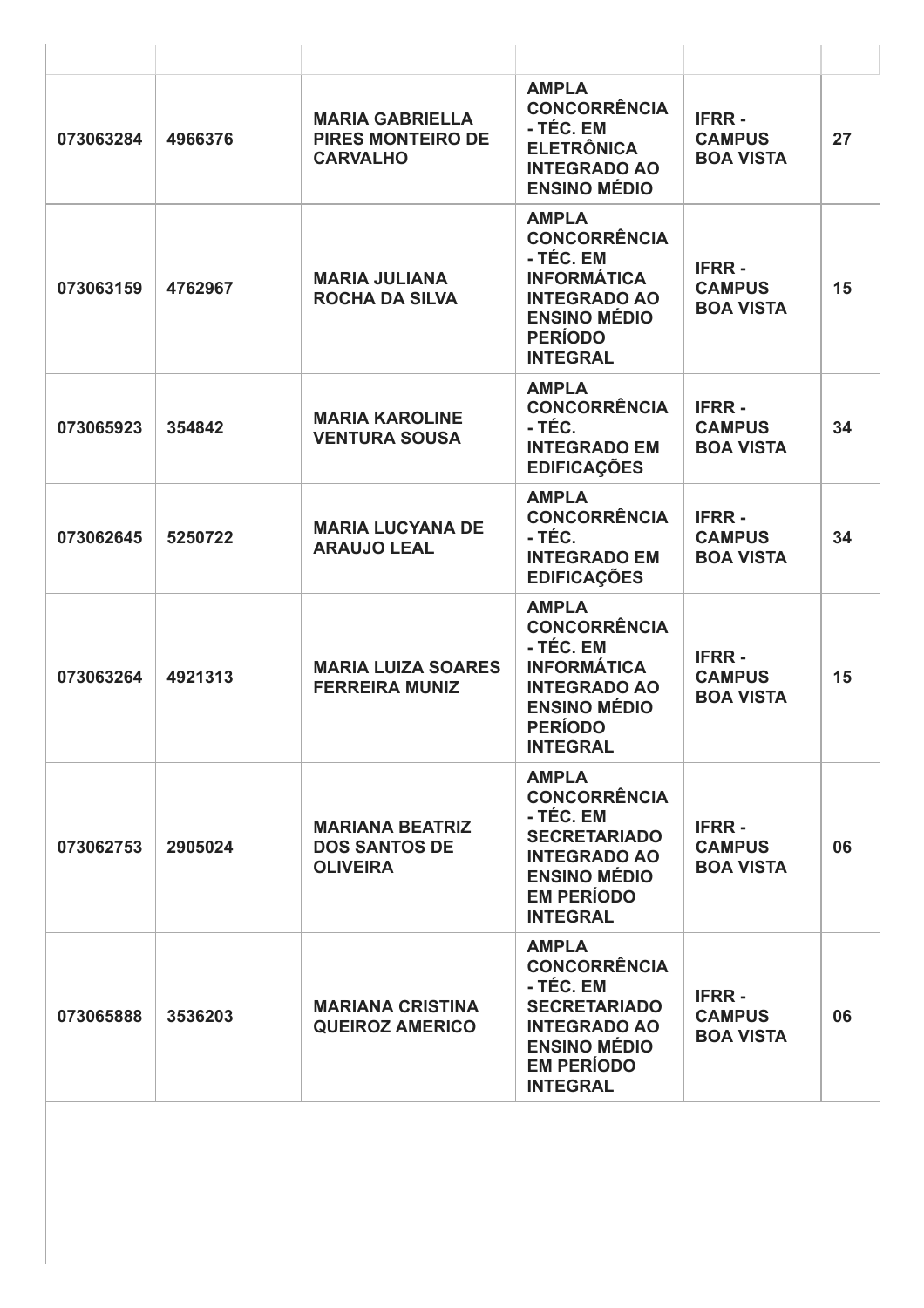| 073063662 | 5278716     | <b>MARIANA</b><br><b>MARINHEIRO DA</b><br><b>SILVA WANDEMBERG</b> | <b>AMPLA</b><br><b>CONCORRÊNCIA</b><br>- TÉC. EM<br><b>SECRETARIADO</b><br><b>INTEGRADO AO</b><br><b>ENSINO MÉDIO</b><br><b>EM PERÍODO</b><br><b>INTEGRAL</b>     | <b>IFRR-</b><br><b>CAMPUS</b><br><b>BOA VISTA</b> | 06 |
|-----------|-------------|-------------------------------------------------------------------|-------------------------------------------------------------------------------------------------------------------------------------------------------------------|---------------------------------------------------|----|
| 073065114 | 3872211     | <b>MARIANA MENEZES</b><br><b>SILVA</b>                            | <b>COTA - TÉC. EM</b><br><b>INFORMÁTICA</b><br><b>INTEGRADO</b><br><b>INTEGRAL</b><br><b>MAIOR QUE 1,5</b><br><b>SALÁRIOS,</b><br>PRETO, PARDO E<br><b>ÍNDIO</b>  | <b>IFRR-</b><br><b>CAMPUS</b><br><b>BOA VISTA</b> | 22 |
| 073064489 | 468747      | <b>MARIANA OLIVEIRA</b><br><b>ALVES</b>                           | <b>COTA - TÉC. EM</b><br><b>SECRETARIADO</b><br><b>INTEGRADO</b><br><b>INTEGRAL</b><br><b>MENOR QUE 1,5</b><br><b>SALÁRIOS,</b><br>PRETO, PARDO E<br><b>ÍNDIO</b> | <b>IFRR-</b><br><b>CAMPUS</b><br><b>BOA VISTA</b> | 20 |
| 073065175 | 4891830     | <b>MARIANE BALBINO</b><br><b>GOMES</b>                            | <b>AMPLA</b><br><b>CONCORRÊNCIA</b><br>- TÉC. EM<br><b>ELETRÔNICA</b><br><b>INTEGRADO AO</b><br><b>ENSINO MÉDIO</b>                                               | <b>IFRR-</b><br><b>CAMPUS</b><br><b>BOA VISTA</b> | 27 |
| 073062546 | $\mathbf 0$ | <b>MARIANY GOMES</b><br><b>JONAS</b>                              | <b>AMPLA</b><br><b>CONCORRÊNCIA</b><br>- TÉC. EM<br><b>SECRETARIADO</b><br><b>INTEGRADO AO</b><br><b>ENSINO MÉDIO</b><br><b>EM PERÍODO</b><br><b>INTEGRAL</b>     | <b>IFRR-</b><br><b>CAMPUS</b><br><b>BOA VISTA</b> | 06 |
| 073064794 | 3543765     | <b>MARIA PAULA</b><br><b>RODRIGUES DA SILVA</b>                   | <b>COTA - TÉC. EM</b><br><b>SECRETARIADO</b><br><b>INTEGRADO</b><br><b>INTEGRAL</b><br><b>MENOR QUE 1,5</b><br><b>SALÁRIOS,</b><br>PRETO, PARDO E<br><b>ÍNDIO</b> | <b>IFRR-</b><br><b>CAMPUS</b><br><b>BOA VISTA</b> | 21 |
| 073066155 | 520510      | <b>MARIA REGYNA</b><br><b>FERREIRA DE SOUSA</b>                   | <b>AMPLA</b><br><b>CONCORRÊNCIA</b><br>- TÉC. EM<br><b>INFORMÁTICA</b><br><b>INTEGRADO AO</b><br><b>ENSINO MÉDIO</b><br><b>PERÍODO</b><br><b>INTEGRAL</b>         | <b>IFRR-</b><br><b>CAMPUS</b><br><b>BOA VISTA</b> | 15 |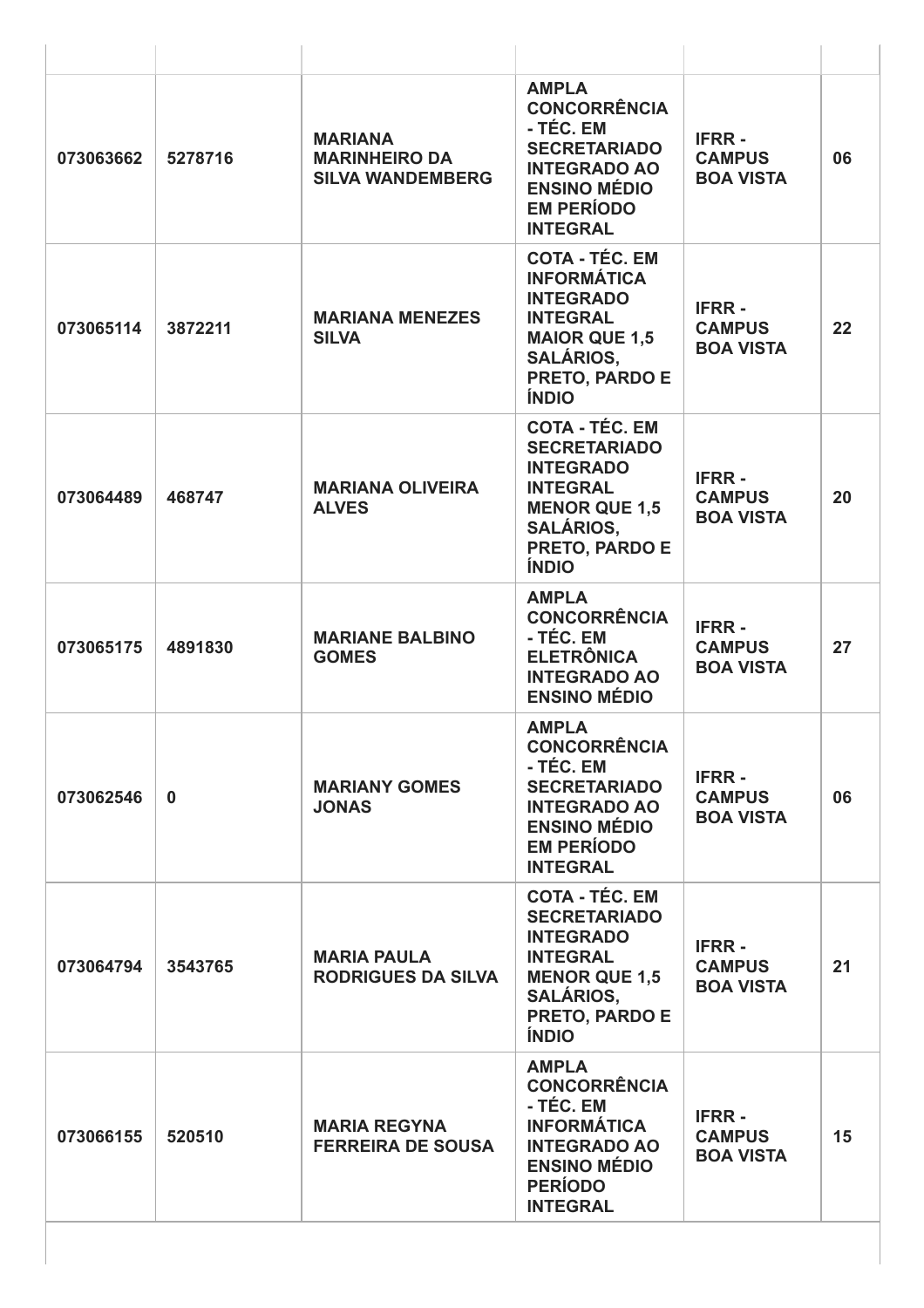| 073065713 | 8622726 | <b>MARINA GARCIA DA</b><br><b>SILVA</b>                        | <b>AMPLA</b><br><b>CONCORRÊNCIA</b><br>- TÉC. EM<br><b>SECRETARIADO</b><br><b>INTEGRADO AO</b><br><b>ENSINO MÉDIO</b><br><b>EM PERÍODO</b><br><b>INTEGRAL</b>     | <b>IFRR-</b><br><b>CAMPUS</b><br><b>BOA VISTA</b> | 06 |
|-----------|---------|----------------------------------------------------------------|-------------------------------------------------------------------------------------------------------------------------------------------------------------------|---------------------------------------------------|----|
| 073063759 | 4576977 | <b>MARINA NOGUEIRA</b><br><b>CARVALHO</b>                      | <b>AMPLA</b><br><b>CONCORRÊNCIA</b><br>- TÉC.<br><b>INTEGRADO EM</b><br><b>EDIFICAÇÕES</b>                                                                        | <b>IFRR-</b><br><b>CAMPUS</b><br><b>BOA VISTA</b> | 34 |
| 073063465 | 505422  | <b>MARLYANNY VARGAS</b><br><b>CABRAL</b>                       | <b>COTA - TÉC. EM</b><br><b>ELETRÔNICA</b><br><b>INTEGRADO</b><br><b>MAIOR QUE 1,5</b><br><b>SALÁRIOS.</b><br>PRETO, PARDO E<br><b>ÍNDIO</b>                      | <b>IFRR-</b><br><b>CAMPUS</b><br><b>BOA VISTA</b> | 02 |
| 073064997 | 432691  | <b>MARTINS HENRIQUE</b><br><b>NASCIMENTO</b><br><b>ALMEIDA</b> | <b>AMPLA</b><br><b>CONCORRÊNCIA</b><br>- TÉC. EM<br><b>ELETRÔNICA</b><br><b>INTEGRADO AO</b><br><b>ENSINO MÉDIO</b>                                               | <b>IFRR-</b><br><b>CAMPUS</b><br><b>BOA VISTA</b> | 27 |
| 073063203 | 4350057 | <b>MATEUS ANTONICO</b><br><b>PERSAUD</b>                       | <b>AMPLA</b><br><b>CONCORRÊNCIA</b><br>- TÉC. EM<br><b>ELETRÔNICA</b><br><b>INTEGRADO AO</b><br><b>ENSINO MÉDIO</b>                                               | <b>IFRR-</b><br><b>CAMPUS</b><br><b>BOA VISTA</b> | 27 |
| 073062378 | 4234197 | <b>MATEUS COSTA</b><br><b>PEIXOTO</b>                          | <b>AMPLA</b><br><b>CONCORRÊNCIA</b><br>- TÉC. EM<br><b>ELETRÔNICA</b><br><b>INTEGRADO AO</b><br><b>ENSINO MÉDIO</b>                                               | <b>IFRR-</b><br><b>CAMPUS</b><br><b>BOA VISTA</b> | 28 |
| 073064265 | 4946847 | <b>MATEUS DA SILVA</b><br><b>MAGALHAES</b>                     | <b>COTA - TÉC. EM</b><br><b>SECRETARIADO</b><br><b>INTEGRADO</b><br><b>INTEGRAL</b><br><b>MENOR QUE 1,5</b><br><b>SALÁRIOS,</b><br>PRETO, PARDO E<br><b>ÍNDIO</b> | <b>IFRR-</b><br><b>CAMPUS</b><br><b>BOA VISTA</b> | 21 |
| 073063804 | 4479300 | <b>MATEUS DIAS NUNES</b><br><b>DE SOUSA</b>                    | COTA - TÉC.<br><b>INTEGRADO</b><br><b>EDIFICAÇÕES</b><br><b>MAIOR QUE 1,5</b><br><b>SALÁRIOS,</b><br>PRETO, PARDO E<br><b>ÍNDIO</b>                               | <b>IFRR-</b><br><b>CAMPUS</b><br><b>BOA VISTA</b> | 37 |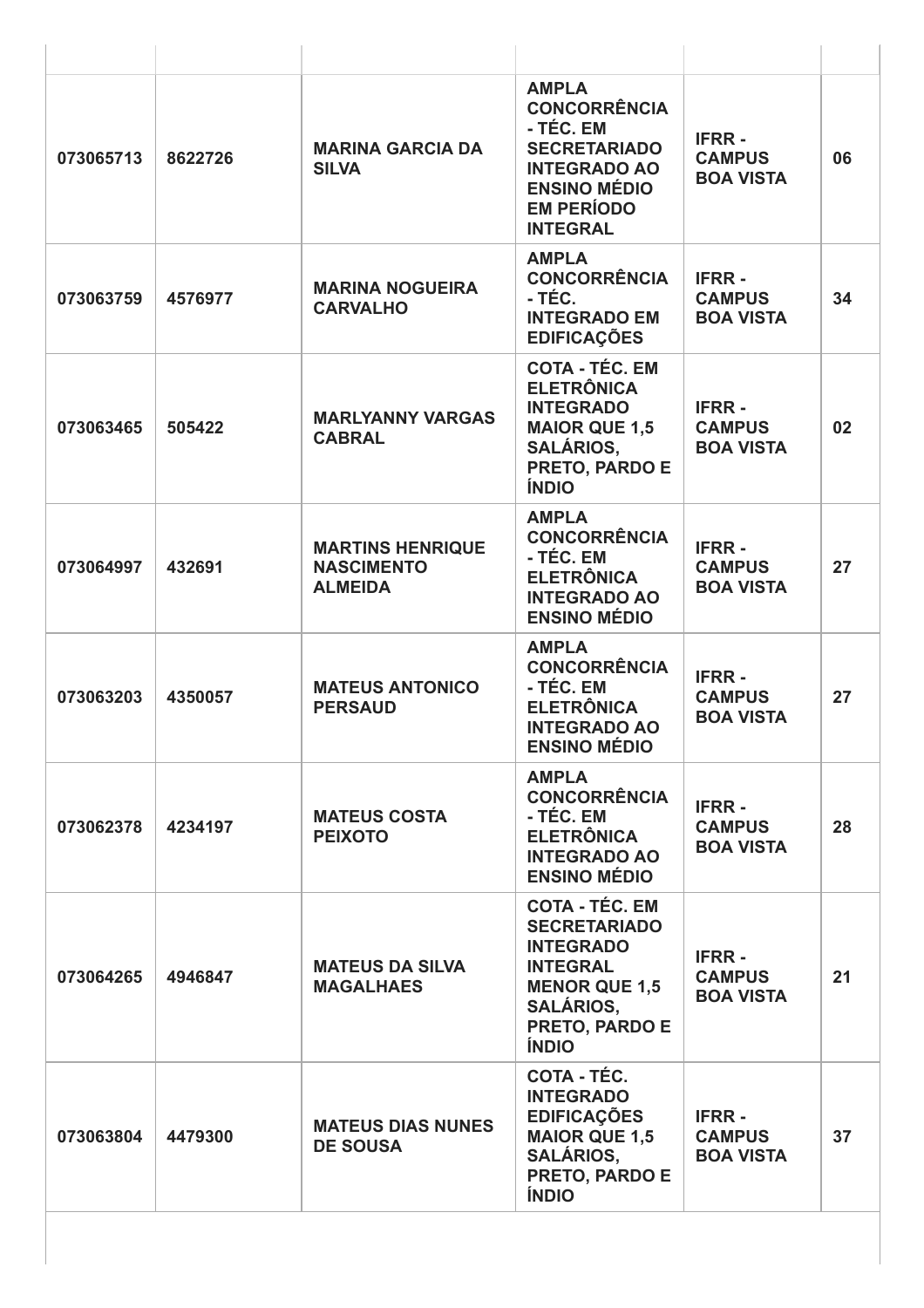| 073063275 | 4591305 | <b>MATEUS FERNANDES</b><br><b>DO NASCIMENTO</b>                | COTA - TÉC.<br><b>ELETROTÉCNICA</b><br><b>INTEGRADO</b><br><b>MENOR QUE 1,5</b><br><b>SALÁRIOS,</b><br>PRETO, PARDO E<br><b>ÍNDIO</b>                                   | <b>IFRR-</b><br><b>CAMPUS</b><br><b>BOA VISTA</b> | 30 |
|-----------|---------|----------------------------------------------------------------|-------------------------------------------------------------------------------------------------------------------------------------------------------------------------|---------------------------------------------------|----|
| 073065086 | 5329213 | <b>MATEUS FERNANDO</b><br><b>DA SILVA DOS</b><br><b>SANTOS</b> | COTA - TÉC.<br><b>INTEGRADO</b><br><b>EDIFICAÇÕES</b><br><b>MENOR QUE 1,5</b><br><b>SALÁRIOS,</b><br>PRETO, PARDO E<br><b>ÍNDIO</b>                                     | <b>IFRR-</b><br><b>CAMPUS</b><br><b>BOA VISTA</b> | 38 |
| 073063193 | 4463714 | <b>MATEUS GUILHERME</b><br><b>FARIAS DE SOUZA</b>              | <b>AMPLA</b><br><b>CONCORRÊNCIA</b><br>- TÉC.<br><b>INTEGRADO EM</b><br><b>EDIFICAÇÕES</b>                                                                              | <b>IFRR-</b><br><b>CAMPUS</b><br><b>BOA VISTA</b> | 34 |
| 073062887 | 4527666 | <b>MATEUS NUNES DOS</b><br><b>SANTOS</b>                       | <b>COTA - TÉC. EM</b><br><b>INFORMÁTICA</b><br><b>INTEGRADO</b><br><b>INTEGRAL</b><br><b>MAIOR QUE 1,5</b><br><b>SALÁRIOS,</b><br>PRETO, PARDO E<br><b>ÍNDIO</b>        | <b>IFRR-</b><br><b>CAMPUS</b><br><b>BOA VISTA</b> | 22 |
| 073063938 | 4355164 | <b>MATEUS SOUZA DA</b><br><b>SILVA</b>                         | <b>AMPLA</b><br><b>CONCORRÊNCIA</b><br>- TÉC.<br><b>INTEGRADO EM</b><br><b>EDIFICAÇÕES</b>                                                                              | <b>IFRR-</b><br><b>CAMPUS</b><br><b>BOA VISTA</b> | 34 |
| 073063219 | 4030796 | <b>MATEUS VINICIUS</b><br><b>LOPES DE SOUSA</b>                | <b>COTA - TÉC. EM</b><br><b>INFORMÁTICA</b><br><b>INTEGRADO</b><br><b>INTEGRAL</b><br><b>MENOR QUE 1,5</b><br><b>SALÁRIOS,</b><br><b>PRETO, PARDO E</b><br><b>ÍNDIO</b> | <b>IFRR-</b><br><b>CAMPUS</b><br><b>BOA VISTA</b> | 25 |
| 073067408 | 4834844 | <b>MATHEUS</b><br><b>ALEXANDRE COSTA</b><br><b>ALVES SOUSA</b> | <b>COTA - TÉC. EM</b><br><b>INFORMÁTICA</b><br><b>INTEGRADO</b><br><b>INTEGRAL</b><br><b>MENOR QUE 1,5</b><br><b>SALÁRIOS SEM</b><br><b>ETNIA</b><br><b>DECLARADA</b>   | <b>IFRR-</b><br><b>CAMPUS</b><br><b>BOA VISTA</b> | 26 |
| 073063595 | 5080452 | <b>MATHEUS BRAYAN</b><br><b>ALMEIDA DE ARAUJO</b>              | <b>AMPLA</b><br><b>CONCORRÊNCIA</b><br>- TÉC. EM<br><b>ELETROTÉCNICA</b><br><b>INTEGRADO AO</b><br><b>ENSINO MÉDIO</b>                                                  | <b>IFRR-</b><br><b>CAMPUS</b><br><b>BOA VISTA</b> | 29 |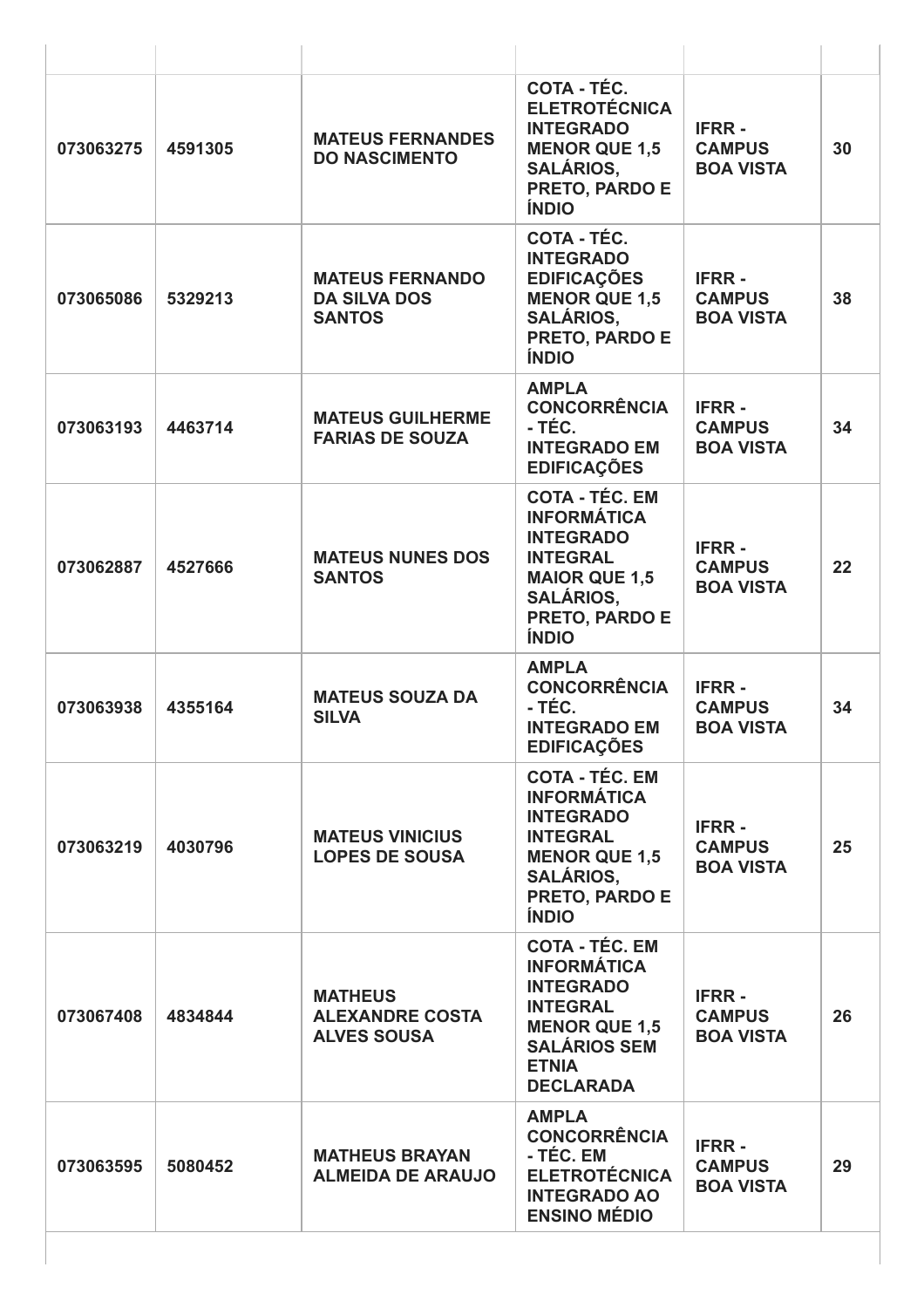| 073063358 | 5203040 | <b>MATHEUS BRITO DE</b><br><b>SOUZA</b>               | <b>AMPLA</b><br><b>CONCORRÊNCIA</b><br>- TÉC. EM<br><b>INFORMÁTICA</b><br><b>INTEGRADO AO</b><br><b>ENSINO MÉDIO</b><br><b>PERÍODO</b><br><b>INTEGRAL</b> | <b>IFRR-</b><br><b>CAMPUS</b><br><b>BOA VISTA</b> | 15              |
|-----------|---------|-------------------------------------------------------|-----------------------------------------------------------------------------------------------------------------------------------------------------------|---------------------------------------------------|-----------------|
| 073064709 | 471085  | <b>MATHEUS CARVALHO</b><br><b>DE ARAUJO</b>           | <b>AMPLA</b><br><b>CONCORRÊNCIA</b><br>- TÉC. EM<br><b>INFORMÁTICA</b><br><b>INTEGRADO AO</b><br><b>ENSINO MÉDIO</b><br><b>PERÍODO</b><br><b>INTEGRAL</b> | <b>IFRR-</b><br><b>CAMPUS</b><br><b>BOA VISTA</b> | 15              |
| 073062367 | 3127290 | <b>MATHEUS CARVALHO</b><br><b>VIANA</b>               | <b>AMPLA</b><br><b>CONCORRÊNCIA</b><br>- TÉC. EM<br><b>INFORMÁTICA</b><br><b>INTEGRADO AO</b><br><b>ENSINO MÉDIO</b><br><b>PERÍODO</b><br><b>INTEGRAL</b> | <b>IFRR-</b><br><b>CAMPUS</b><br><b>BOA VISTA</b> | 15              |
| 073065980 | 3127290 | <b>MATHEUS CARVALHO</b><br><b>VIANA</b>               | <b>AMPLA</b><br><b>CONCORRÊNCIA</b><br>- TÉC.<br><b>INTEGRADO EM</b><br><b>EDIFICAÇÕES</b>                                                                | <b>IFRR-</b><br><b>CAMPUS</b><br><b>BOA VISTA</b> | 34              |
| 073066500 | 5355788 | <b>MATHEUS DE</b><br><b>OLIVEIRA BEZERRA</b>          | <b>AMPLA</b><br><b>CONCORRÊNCIA</b><br>- TÉC.<br><b>INTEGRADO EM</b><br><b>EDIFICAÇÕES</b>                                                                | <b>IFRR-</b><br><b>CAMPUS</b><br><b>BOA VISTA</b> | 34              |
| 073063071 | 5197082 | <b>MATHEUS FEITOSA</b><br><b>SILVA</b>                | <b>COTA - TÉC. EM</b><br><b>ELETRÔNICA</b><br><b>INTEGRADO</b><br><b>MAIOR QUE 1,5</b><br><b>SALÁRIOS,</b><br>PRETO, PARDO E<br><b>ÍNDIO</b>              | <b>IFRR-</b><br><b>CAMPUS</b><br><b>BOA VISTA</b> | 02 <sub>2</sub> |
| 073065223 | 3832473 | <b>MATHEUS</b><br><b>FERNANDES DE</b><br><b>SOUSA</b> | <b>COTA - TÉC.</b><br><b>INTEGRADO</b><br><b>EDIFICAÇÕES</b><br><b>MENOR QUE 1,5</b><br><b>SALÁRIOS,</b><br>PRETO, PARDO E<br><b>ÍNDIO</b>                | <b>IFRR-</b><br><b>CAMPUS</b><br><b>BOA VISTA</b> | 38              |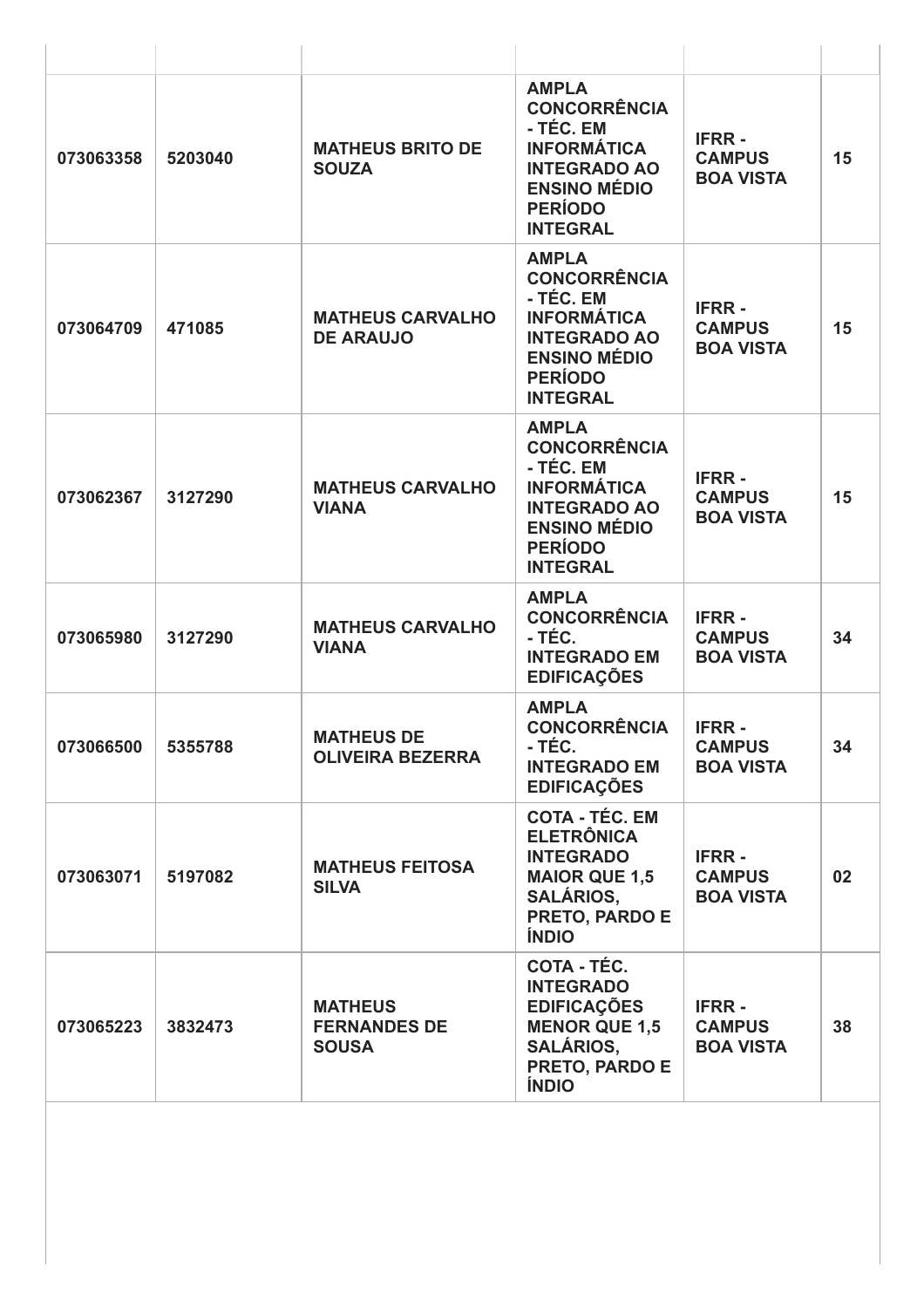| 073067048 | 5009413 | <b>MATHEUS FERNANDO</b><br><b>LIRA DA SILVA</b>                                            | <b>COTA - TÉC. EM</b><br><b>INFORMÁTICA</b><br><b>INTEGRADO</b><br><b>INTEGRAL</b><br><b>MENOR QUE 1,5</b><br><b>SALÁRIOS,</b><br>PRETO, PARDO E<br><b>ÍNDIO</b> | <b>IFRR-</b><br><b>CAMPUS</b><br><b>BOA VISTA</b> | 25 |
|-----------|---------|--------------------------------------------------------------------------------------------|------------------------------------------------------------------------------------------------------------------------------------------------------------------|---------------------------------------------------|----|
| 073064213 | 4671627 | <b>MATHEUS GUILHERME</b><br><b>VICENTE SALVADOR</b>                                        | <b>AMPLA</b><br><b>CONCORRÊNCIA</b><br>- TÉC. EM<br><b>INFORMÁTICA</b><br><b>INTEGRADO AO</b><br><b>ENSINO MÉDIO</b><br><b>PERÍODO</b><br><b>INTEGRAL</b>        | <b>IFRR-</b><br><b>CAMPUS</b><br><b>BOA VISTA</b> | 15 |
| 073064144 | 4955595 | <b>MATHEUS HENRIQUE</b><br><b>BATISTA MENEZES</b>                                          | <b>AMPLA</b><br><b>CONCORRÊNCIA</b><br>- TÉC.<br><b>INTEGRADO EM</b><br><b>EDIFICAÇÕES</b>                                                                       | <b>IFRR-</b><br><b>CAMPUS</b><br><b>BOA VISTA</b> | 34 |
| 073063549 | 4516524 | <b>MATHEUS HENRIQUE</b><br><b>DA SILVA DA BOA</b><br><b>MORTE DE</b><br><b>ALBUQUERQUE</b> | <b>AMPLA</b><br><b>CONCORRÊNCIA</b><br>- TÉC. EM<br><b>INFORMÁTICA</b><br><b>INTEGRADO AO</b><br><b>ENSINO MÉDIO</b><br><b>PERÍODO</b><br><b>INTEGRAL</b>        | <b>IFRR-</b><br><b>CAMPUS</b><br><b>BOA VISTA</b> | 15 |
| 073064931 | 5085047 | <b>MATHEUS HENRIQUE</b><br><b>FERREIRA DA SILVA</b>                                        | <b>AMPLA</b><br><b>CONCORRÊNCIA</b><br>- TÉC. EM<br><b>ELETROTÉCNICA</b><br><b>INTEGRADO AO</b><br><b>ENSINO MÉDIO</b>                                           | <b>IFRR-</b><br><b>CAMPUS</b><br><b>BOA VISTA</b> | 29 |
| 073066204 | 4457650 | <b>MATHEUS HENRIQUE</b><br><b>SILVA DOS REIS</b>                                           | <b>COTA - TÉC. EM</b><br><b>INFORMÁTICA</b><br><b>INTEGRADO</b><br><b>INTEGRAL</b><br><b>MENOR QUE 1,5</b><br><b>SALÁRIOS,</b><br>PRETO, PARDO E<br><b>ÍNDIO</b> | <b>IFRR-</b><br><b>CAMPUS</b><br><b>BOA VISTA</b> | 25 |
| 073062950 | 4117298 | <b>MATHEUS KAYKE LIRA</b><br><b>GONZAGA</b>                                                | <b>AMPLA</b><br><b>CONCORRÊNCIA</b><br>- TÉC. EM<br><b>INFORMÁTICA</b><br><b>INTEGRADO AO</b><br><b>ENSINO MÉDIO</b><br><b>PERÍODO</b><br><b>INTEGRAL</b>        | <b>IFRR-</b><br><b>CAMPUS</b><br><b>BOA VISTA</b> | 15 |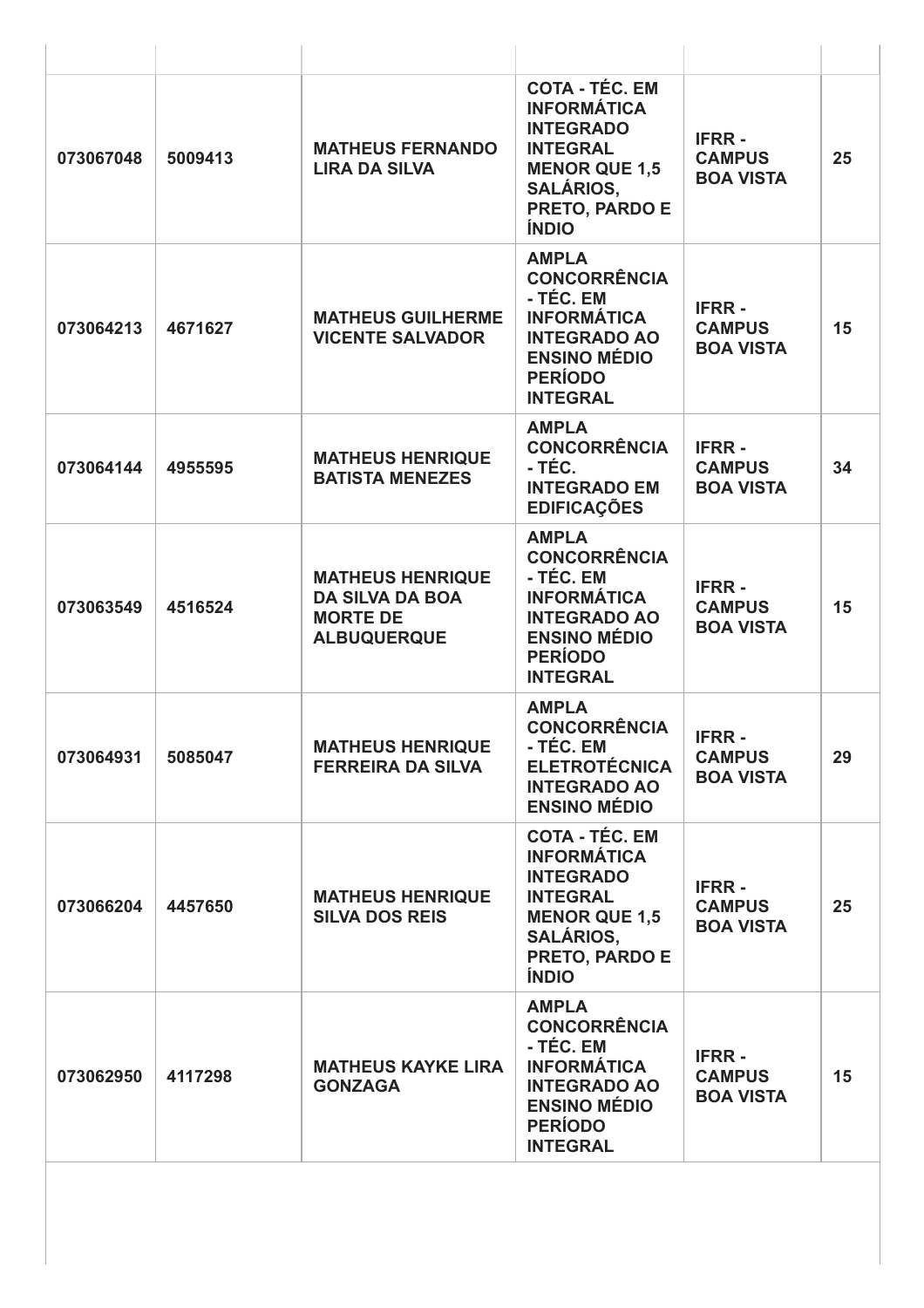| 073063975 | 272107       | <b>MATHEUS KELLISON</b><br><b>MOREIRA DE JESUS</b>               | <b>AMPLA</b><br><b>CONCORRÊNCIA</b><br>- TÉC. EM<br><b>INFORMÁTICA</b><br><b>INTEGRADO AO</b><br><b>ENSINO MÉDIO</b><br><b>PERÍODO</b><br><b>INTEGRAL</b>        | <b>IFRR-</b><br><b>CAMPUS</b><br><b>BOA VISTA</b> | 15 |
|-----------|--------------|------------------------------------------------------------------|------------------------------------------------------------------------------------------------------------------------------------------------------------------|---------------------------------------------------|----|
| 073065631 | 4878485      | <b>MATHEUS LUCAS</b><br><b>SAMPAIO DOS</b><br><b>SANTOS</b>      | <b>AMPLA</b><br><b>CONCORRÊNCIA</b><br>- TÉC. EM<br><b>INFORMÁTICA</b><br><b>INTEGRADO AO</b><br><b>ENSINO MÉDIO</b><br><b>PERÍODO</b><br><b>INTEGRAL</b>        | <b>IFRR-</b><br><b>CAMPUS</b><br><b>BOA VISTA</b> | 15 |
| 073066277 | 4642082      | <b>MATHEUS MAIA</b><br><b>VASCONCELOS</b><br><b>HERMOGENS</b>    | <b>AMPLA</b><br><b>CONCORRÊNCIA</b><br>- TÉC. EM<br><b>ELETRÔNICA</b><br><b>INTEGRADO AO</b><br><b>ENSINO MÉDIO</b>                                              | <b>IFRR-</b><br><b>CAMPUS</b><br><b>BOA VISTA</b> | 28 |
| 073065943 | 3866807      | <b>MATHEUS SAMUELL</b><br><b>COELHO MOREIRA</b><br><b>ARAUJO</b> | <b>AMPLA</b><br><b>CONCORRÊNCIA</b><br>- TÉC. EM<br><b>ELETRÔNICA</b><br><b>INTEGRADO AO</b><br><b>ENSINO MÉDIO</b>                                              | <b>IFRR-</b><br><b>CAMPUS</b><br><b>BOA VISTA</b> | 28 |
| 073067511 | 3713083      | <b>MATHEUS SILVA DE</b><br><b>LIMA</b>                           | <b>AMPLA</b><br><b>CONCORRÊNCIA</b><br>- TÉC.<br><b>INTEGRADO EM</b><br><b>EDIFICAÇÕES</b>                                                                       | <b>IFRR-</b><br><b>CAMPUS</b><br><b>BOA VISTA</b> | 35 |
| 073067589 | 4173856      | <b>MATHEUS SILVA DE</b><br><b>MATOS</b>                          | <b>AMPLA</b><br><b>CONCORRÊNCIA</b><br>- TÉC. EM<br><b>ELETROTÉCNICA</b><br><b>INTEGRADO AO</b><br><b>ENSINO MÉDIO</b>                                           | <b>IFRR-</b><br><b>CAMPUS</b><br><b>BOA VISTA</b> | 29 |
| 073063580 | 431049220113 | <b>MATHEUS VIANA</b><br><b>MARQUES</b>                           | <b>COTA - TÉC.</b><br><b>ELETROTÉCNICA</b><br><b>INTEGRADO</b><br><b>MAIOR QUE 1,5</b><br><b>SALÁRIOS,</b><br>PRETO, PARDO E<br><b>ÍNDIO</b>                     | <b>IFRR-</b><br><b>CAMPUS</b><br><b>BOA VISTA</b> | 31 |
| 073065423 | 5279119      | <b>MAURICIO MATOS DA</b><br><b>SILVA</b>                         | <b>COTA - TÉC. EM</b><br><b>INFORMÁTICA</b><br><b>INTEGRADO</b><br><b>INTEGRAL</b><br><b>MENOR QUE 1,5</b><br><b>SALÁRIOS,</b><br>PRETO, PARDO E<br><b>ÍNDIO</b> | <b>IFRR-</b><br><b>CAMPUS</b><br><b>BOA VISTA</b> | 25 |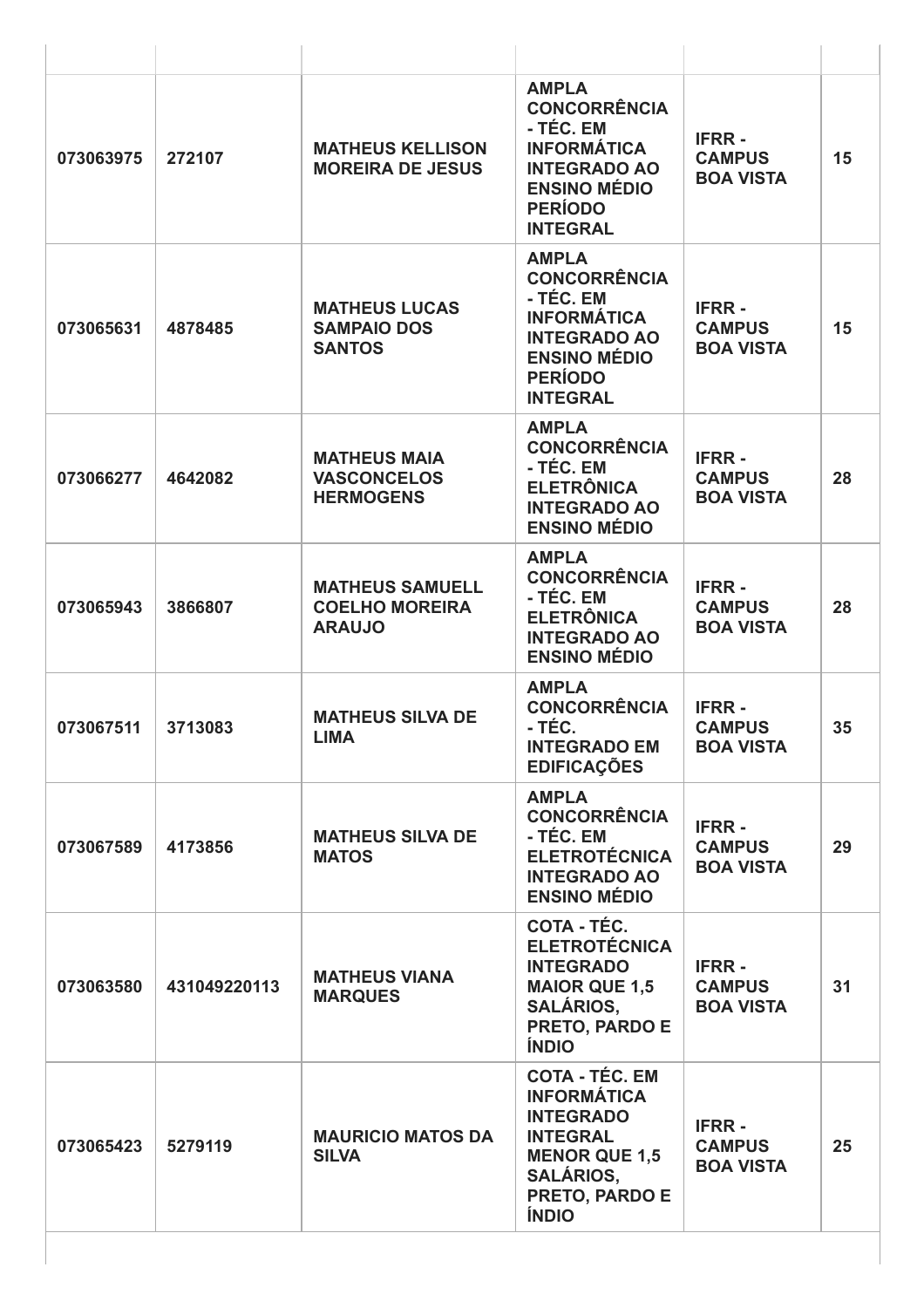| 073065090 | 4452992 | <b>MAURICIO SAMPAIO</b><br><b>DOS SANTOS</b>                   | <b>AMPLA</b><br><b>CONCORRÊNCIA</b><br>- TÉC. EM<br><b>INFORMÁTICA</b><br><b>INTEGRADO AO</b><br><b>ENSINO MÉDIO</b><br><b>PERÍODO</b><br><b>INTEGRAL</b>         | <b>IFRR-</b><br><b>CAMPUS</b><br><b>BOA VISTA</b> | 15 |
|-----------|---------|----------------------------------------------------------------|-------------------------------------------------------------------------------------------------------------------------------------------------------------------|---------------------------------------------------|----|
| 073062674 | 4212630 | <b>MAURO RODRIGO DE</b><br><b>SOUZA CRUZ</b>                   | <b>AMPLA</b><br><b>CONCORRÊNCIA</b><br>- TÉC. EM<br><b>SECRETARIADO</b><br><b>INTEGRADO AO</b><br><b>ENSINO MÉDIO</b><br><b>EM PERÍODO</b><br><b>INTEGRAL</b>     | <b>IFRR-</b><br><b>CAMPUS</b><br><b>BOA VISTA</b> | 06 |
| 073065653 | 4796616 | <b>MAX JOSE DA SILVA</b><br><b>SANTOS</b>                      | <b>AMPLA</b><br><b>CONCORRÊNCIA</b><br>- TÉC. EM<br><b>SECRETARIADO</b><br><b>INTEGRADO AO</b><br><b>ENSINO MÉDIO</b><br><b>EM PERÍODO</b><br><b>INTEGRAL</b>     | <b>IFRR-</b><br><b>CAMPUS</b><br><b>BOA VISTA</b> | 06 |
| 073062476 | 470319  | <b>MAXWELL LUCAS</b><br><b>MACEDO DE BRITO</b><br><b>SILVA</b> | COTA - TÉC.<br><b>INTEGRADO</b><br><b>EDIFICAÇÕES</b><br><b>MAIOR QUE 1,5</b><br><b>SALÁRIOS,</b><br>PRETO, PARDO E<br><b>ÍNDIO</b>                               | <b>IFRR-</b><br><b>CAMPUS</b><br><b>BOA VISTA</b> | 37 |
| 073062714 | 3743756 | <b>MAYARA FERREIRA</b><br><b>MESQUITA</b>                      | <b>COTA - TÉC. EM</b><br><b>SECRETARIADO</b><br><b>INTEGRADO</b><br><b>INTEGRAL</b><br><b>MAIOR QUE 1,5</b><br><b>SALÁRIOS,</b><br>PRETO, PARDO E<br><b>ÍNDIO</b> | <b>IFRR-</b><br><b>CAMPUS</b><br><b>BOA VISTA</b> | 18 |
| 073067020 | 5232449 | <b>MAYARA MIKELLY</b><br><b>ALVES VALENTE</b>                  | <b>AMPLA</b><br><b>CONCORRÊNCIA</b><br>- TÉC. EM<br><b>SECRETARIADO</b><br><b>INTEGRADO AO</b><br><b>ENSINO MÉDIO</b><br><b>EM PERÍODO</b><br><b>INTEGRAL</b>     | <b>IFRR-</b><br><b>CAMPUS</b><br><b>BOA VISTA</b> | 06 |
| 073063296 | 4878787 | <b>MAYCON</b><br><b>ALBUQUERQUE</b><br><b>AMARO</b>            | <b>COTA - TÉC. EM</b><br><b>INFORMÁTICA</b><br><b>INTEGRADO</b><br><b>INTEGRAL</b><br><b>MENOR QUE 1,5</b><br><b>SALÁRIOS,</b><br>PRETO, PARDO E<br><b>ÍNDIO</b>  | <b>IFRR-</b><br><b>CAMPUS</b><br><b>BOA VISTA</b> | 25 |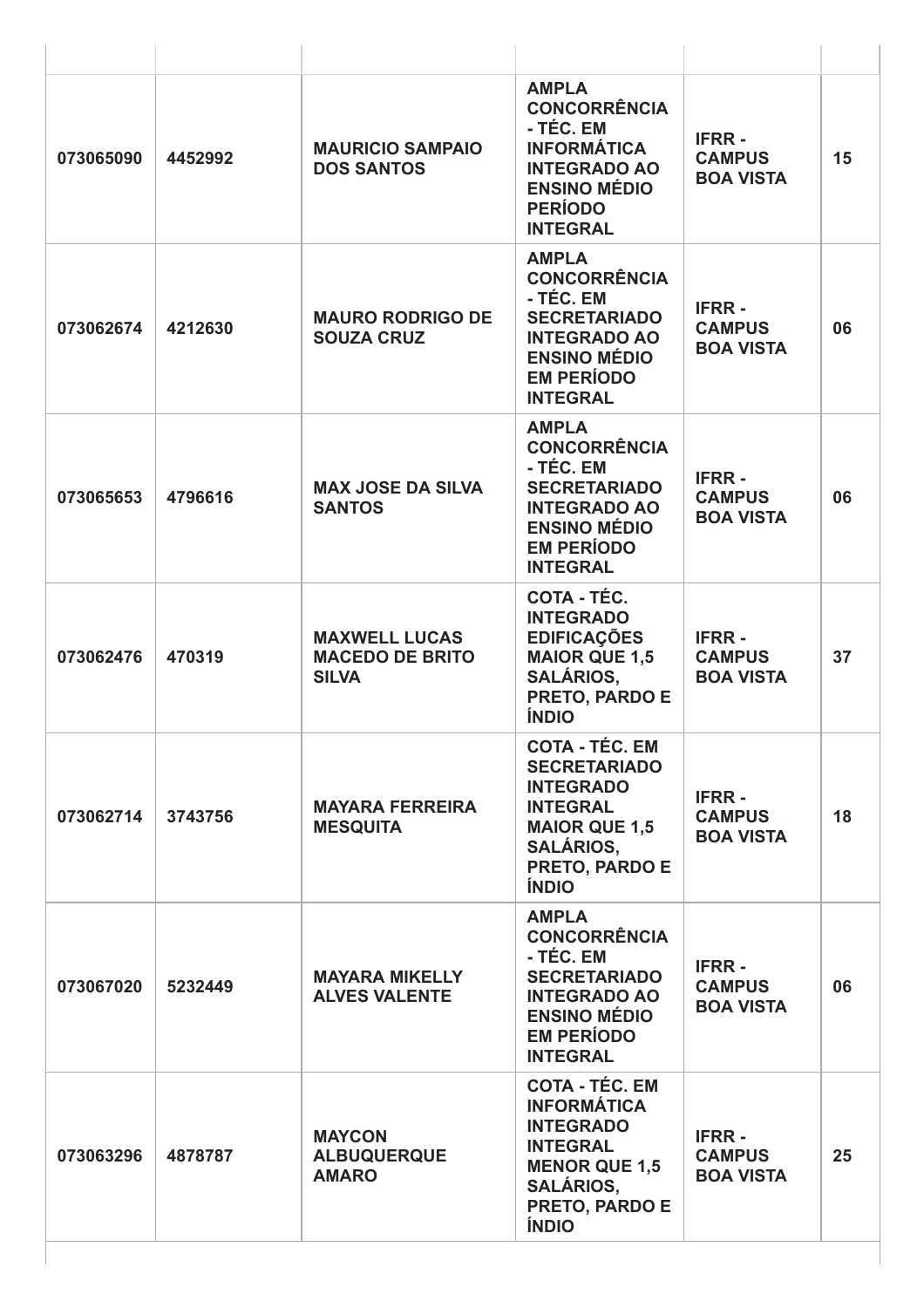| 073065278 | 438974  | <b>MAYCON ALMEIDA</b><br><b>CORREA</b>                           | <b>COTA - TÉC. EM</b><br><b>INFORMÁTICA</b><br><b>INTEGRADO</b><br><b>INTEGRAL</b><br><b>MENOR QUE 1,5</b><br><b>SALÁRIOS,</b><br>PRETO, PARDO E<br><b>ÍNDIO</b> | <b>IFRR-</b><br><b>CAMPUS</b><br><b>BOA VISTA</b> | 25 |
|-----------|---------|------------------------------------------------------------------|------------------------------------------------------------------------------------------------------------------------------------------------------------------|---------------------------------------------------|----|
| 073063793 | 5087252 | <b>MAYCON FARIAS</b><br><b>BAUMGAERTNER</b>                      | <b>AMPLA</b><br><b>CONCORRÊNCIA</b><br>- TÉC. EM<br><b>SECRETARIADO</b><br><b>INTEGRADO AO</b><br><b>ENSINO MÉDIO</b><br><b>EM PERÍODO</b><br><b>INTEGRAL</b>    | <b>IFRR-</b><br><b>CAMPUS</b><br><b>BOA VISTA</b> | 07 |
| 073067411 | 4919378 | <b>MAYCON OLIVEIRA DE</b><br><b>SOUZA</b>                        | COTA - TÉC.<br><b>ELETROTÉCNICA</b><br><b>INTEGRADO</b><br><b>MENOR QUE 1,5</b><br><b>SALÁRIOS,</b><br>PRETO, PARDO E<br><b>ÍNDIO</b>                            | <b>IFRR-</b><br><b>CAMPUS</b><br><b>BOA VISTA</b> | 30 |
| 073066663 | 3078175 | <b>MAYRA FERNANDA</b><br><b>FONTELES MATOS</b>                   | <b>AMPLA</b><br><b>CONCORRÊNCIA</b><br>- TÉC.<br><b>INTEGRADO EM</b><br><b>EDIFICAÇÕES</b>                                                                       | <b>IFRR-</b><br><b>CAMPUS</b><br><b>BOA VISTA</b> | 35 |
| 073065228 | 535245  | <b>MELKZEDEQUE</b><br><b>ALEXSANDER</b><br><b>DUARTE FEITOZA</b> | <b>AMPLA</b><br><b>CONCORRÊNCIA</b><br>- TÉC. EM<br><b>ELETRÖNICA</b><br><b>INTEGRADO AO</b><br><b>ENSINO MÉDIO</b>                                              | <b>IFRR-</b><br><b>CAMPUS</b><br><b>BOA VISTA</b> | 28 |
| 073062661 | 864964  | <b>MESSIAS DOS</b><br><b>SANTOS TRAVASSOS</b>                    | <b>AMPLA</b><br><b>CONCORRÊNCIA</b><br>- TÉC.<br><b>INTEGRADO EM</b><br><b>EDIFICAÇÕES</b>                                                                       | <b>IFRR-</b><br><b>CAMPUS</b><br><b>BOA VISTA</b> | 35 |
| 073063511 | 4438370 | <b>MICAELLA VITORIA</b><br><b>NASCIMENTO</b><br><b>GUERRA</b>    | <b>AMPLA</b><br><b>CONCORRÊNCIA</b><br>- TÉC. EM<br><b>SECRETARIADO</b><br><b>INTEGRADO AO</b><br><b>ENSINO MÉDIO</b><br><b>EM PERÍODO</b><br><b>INTEGRAL</b>    | <b>IFRR-</b><br><b>CAMPUS</b><br><b>BOA VISTA</b> | 07 |
| 073065629 | 4113195 | <b>MICAEL NAARI</b><br><b>CONCEICAO DA SILVA</b>                 | <b>AMPLA</b><br><b>CONCORRÊNCIA</b><br>- TÉC. EM<br><b>INFORMÁTICA</b><br><b>INTEGRADO AO</b><br><b>ENSINO MÉDIO</b><br><b>PERÍODO</b><br><b>INTEGRAL</b>        | <b>IFRR-</b><br><b>CAMPUS</b><br><b>BOA VISTA</b> | 15 |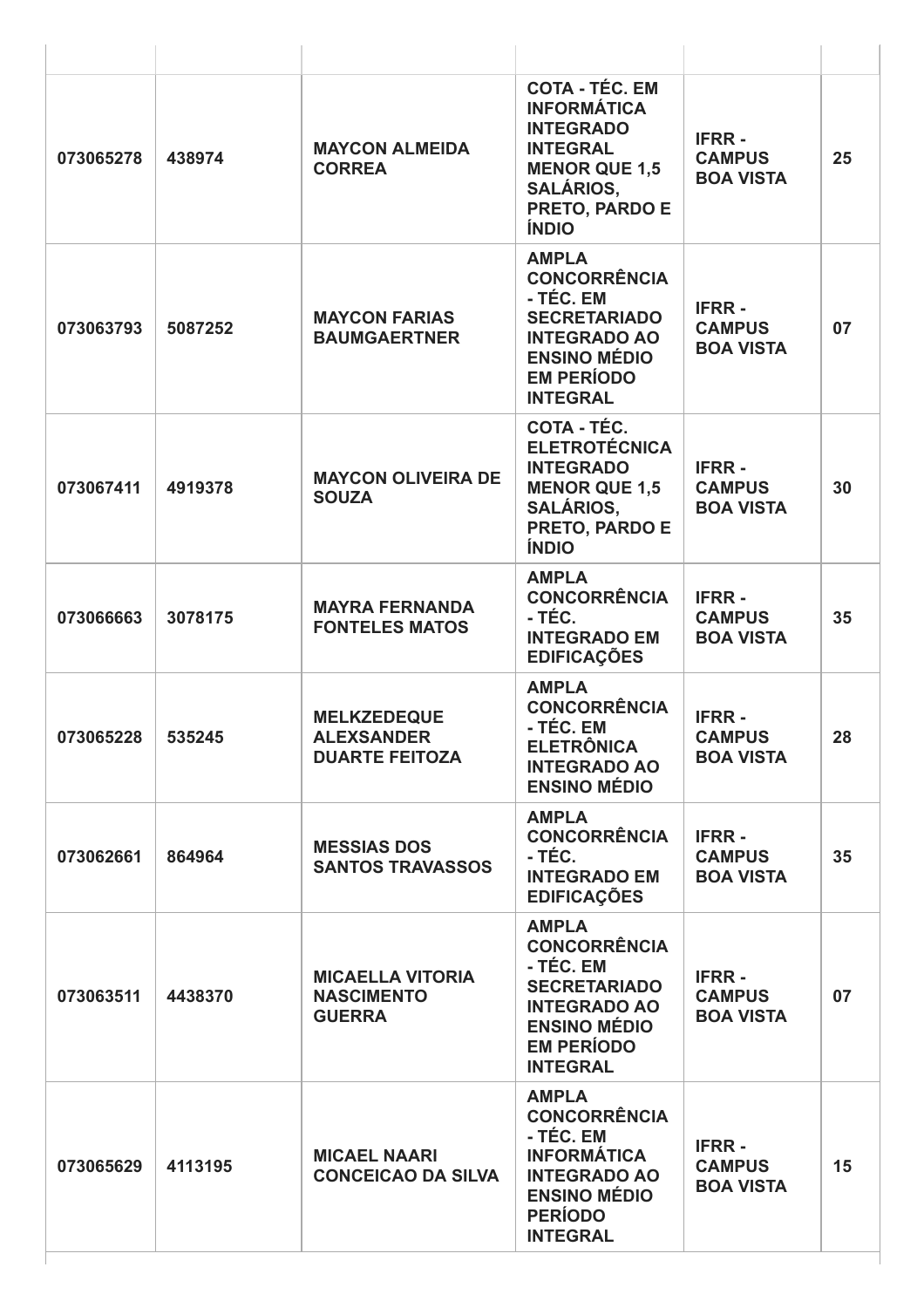| 073064903 | 4712374 | <b>MICHAEL FELIPE</b><br><b>LOPES DA COSTA</b>                | <b>AMPLA</b><br><b>CONCORRÊNCIA</b><br>- TÉC. EM<br><b>INFORMÁTICA</b><br><b>INTEGRADO AO</b><br><b>ENSINO MÉDIO</b><br><b>PERÍODO</b><br><b>INTEGRAL</b>        | <b>IFRR-</b><br><b>CAMPUS</b><br><b>BOA VISTA</b> | 15 |
|-----------|---------|---------------------------------------------------------------|------------------------------------------------------------------------------------------------------------------------------------------------------------------|---------------------------------------------------|----|
| 073065330 | 5200130 | <b>MICHEL NIKOLAS</b><br><b>LOPES NOBREGA</b>                 | <b>AMPLA</b><br><b>CONCORRÊNCIA</b><br>- TÉC. EM<br><b>ELETROTÉCNICA</b><br><b>INTEGRADO AO</b><br><b>ENSINO MÉDIO</b>                                           | <b>IFRR-</b><br><b>CAMPUS</b><br><b>BOA VISTA</b> | 29 |
| 073062610 | 4574079 | <b>MICHELY MARTINS DA</b><br><b>SILVA</b>                     | <b>COTA - TÉC. EM</b><br><b>INFORMÁTICA</b><br><b>INTEGRADO</b><br><b>INTEGRAL</b><br><b>MENOR QUE 1,5</b><br><b>SALÁRIOS,</b><br>PRETO, PARDO E<br><b>ÍNDIO</b> | <b>IFRR-</b><br><b>CAMPUS</b><br><b>BOA VISTA</b> | 25 |
| 073064911 | 5313546 | <b>MICKAEL BRASIL</b><br><b>FERREIRA</b>                      | <b>AMPLA</b><br><b>CONCORRÊNCIA</b><br>- TÉC. EM<br><b>ELETRÔNICA</b><br><b>INTEGRADO AO</b><br><b>ENSINO MÉDIO</b>                                              | <b>IFRR-</b><br><b>CAMPUS</b><br><b>BOA VISTA</b> | 28 |
| 073063445 | 3385914 | <b>MICKAELLY OLIVEIRA</b><br><b>DE LIMA</b>                   | <b>COTA - TÉC. EM</b><br><b>INFORMÁTICA</b><br><b>INTEGRADO</b><br><b>INTEGRAL</b><br><b>MENOR QUE 1,5</b><br><b>SALÁRIOS,</b><br>PRETO, PARDO E<br><b>ÍNDIO</b> | <b>IFRR-</b><br><b>CAMPUS</b><br><b>BOA VISTA</b> | 25 |
| 073062980 | 3694780 | <b>MIKAELE JAMILY</b><br><b>VALENTE DE</b><br><b>MESQUITA</b> | <b>AMPLA</b><br><b>CONCORRÊNCIA</b><br>- TÉC. EM<br><b>SECRETARIADO</b><br><b>INTEGRADO AO</b><br><b>ENSINO MÉDIO</b><br><b>EM PERÍODO</b><br><b>INTEGRAL</b>    | <b>IFRR-</b><br><b>CAMPUS</b><br><b>BOA VISTA</b> | 07 |
| 073062547 | 4833139 | <b>MIKAEL FELIPE DOS</b><br><b>SANTOS GUIVARA</b>             | <b>AMPLA</b><br><b>CONCORRÊNCIA</b><br>- TÉC. EM<br><b>ELETROTÉCNICA</b><br><b>INTEGRADO AO</b><br><b>ENSINO MÉDIO</b>                                           | <b>IFRR-</b><br><b>CAMPUS</b><br><b>BOA VISTA</b> | 29 |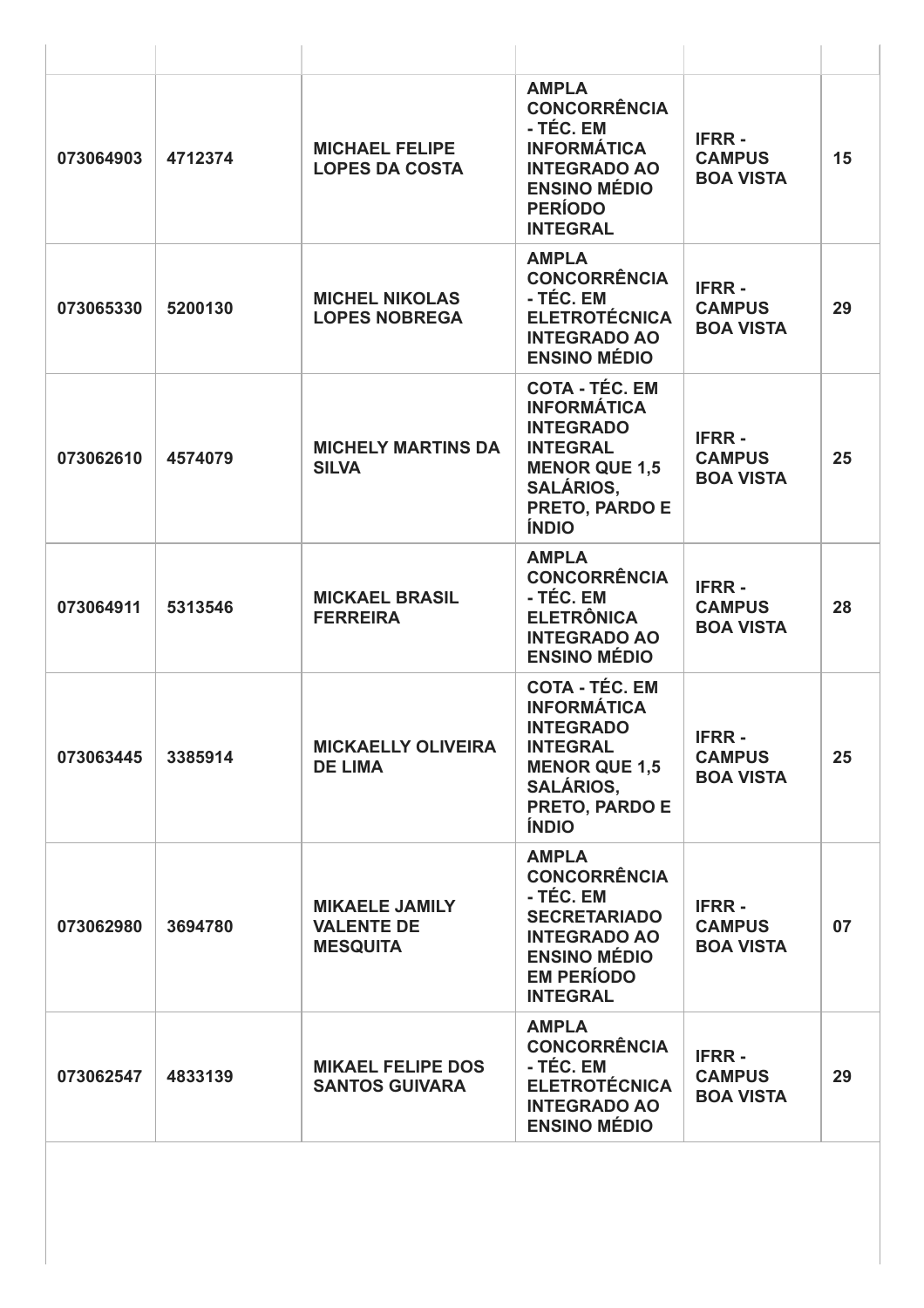| 073066962 | 5125600 | <b>MIKAELLEN DA SILVA</b><br><b>SANTANA</b>                  | <b>COTA - TÉC. EM</b><br><b>INFORMÁTICA</b><br><b>INTEGRADO</b><br><b>INTEGRAL</b><br><b>MENOR QUE 1,5</b><br><b>SALÁRIOS,</b><br><b>PRETO, PARDO E</b><br><b>ÍNDIO</b> | <b>IFRR-</b><br><b>CAMPUS</b><br><b>BOA VISTA</b> | 25 |
|-----------|---------|--------------------------------------------------------------|-------------------------------------------------------------------------------------------------------------------------------------------------------------------------|---------------------------------------------------|----|
| 073062634 | 524495  | <b>MILENA CAMILLY</b><br><b>BARATA DE</b><br><b>CARVALHO</b> | <b>AMPLA</b><br><b>CONCORRÊNCIA</b><br>- TÉC.<br><b>INTEGRADO EM</b><br><b>EDIFICAÇÕES</b>                                                                              | <b>IFRR-</b><br><b>CAMPUS</b><br><b>BOA VISTA</b> | 35 |
| 073063379 | 5281040 | <b>MILENA MOREIRA DE</b><br><b>SOUSA</b>                     | <b>AMPLA</b><br><b>CONCORRÊNCIA</b><br>- TÉC. EM<br><b>INFORMÁTICA</b><br><b>INTEGRADO AO</b><br><b>ENSINO MÉDIO</b><br><b>PERÍODO</b><br><b>INTEGRAL</b>               | <b>IFRR-</b><br><b>CAMPUS</b><br><b>BOA VISTA</b> | 15 |
| 073062839 | 3702260 | <b>MILENA RAMALHO</b><br><b>SILVA</b>                        | <b>AMPLA</b><br><b>CONCORRÊNCIA</b><br>- TÉC.<br><b>INTEGRADO EM</b><br><b>EDIFICAÇÕES</b>                                                                              | <b>IFRR-</b><br><b>CAMPUS</b><br><b>BOA VISTA</b> | 35 |
| 073063903 | 5271118 | <b>MIRIAN LOPES</b>                                          | <b>COTA - TÉC. EM</b><br><b>ELETRÔNICA</b><br><b>INTEGRADO</b><br><b>MENOR OU</b><br><b>IGUAL A 1,5</b><br><b>SALÁRIOS,</b><br>PRETO, PARDO E<br><b>ÍNDIO</b>           | <b>IFRR-</b><br><b>CAMPUS</b><br><b>BOA VISTA</b> | 01 |
| 073064596 | 5307090 | <b>MIRIAN TABITA LIMA</b><br><b>PINTO</b>                    | <b>COTA - TÉC. EM</b><br><b>SECRETARIADO</b><br><b>INTEGRADO</b><br><b>INTEGRAL</b><br><b>MENOR QUE 1,5</b><br><b>SALÁRIOS,</b><br>PRETO, PARDO E<br><b>ÍNDIO</b>       | <b>IFRR-</b><br><b>CAMPUS</b><br><b>BOA VISTA</b> | 21 |
| 073067216 | 4678370 | <b>MIYUKY ALEXANDRE</b><br><b>MENEZES ABRAO</b>              | <b>AMPLA</b><br><b>CONCORRÊNCIA</b><br>- TÉC.<br><b>INTEGRADO EM</b><br><b>EDIFICAÇÕES</b>                                                                              | <b>IFRR-</b><br><b>CAMPUS</b><br><b>BOA VISTA</b> | 35 |
| 073064214 | 4062736 | <b>MOISES FREITA DA</b><br><b>SILVA</b>                      | <b>COTA - TÉC. EM</b><br><b>INFORMÁTICA</b><br><b>INTEGRADO</b><br><b>INTEGRAL</b><br><b>MENOR QUE 1,5</b><br><b>SALÁRIOS,</b><br>PRETO, PARDO E<br><b>ÍNDIO</b>        | <b>IFRR-</b><br><b>CAMPUS</b><br><b>BOA VISTA</b> | 25 |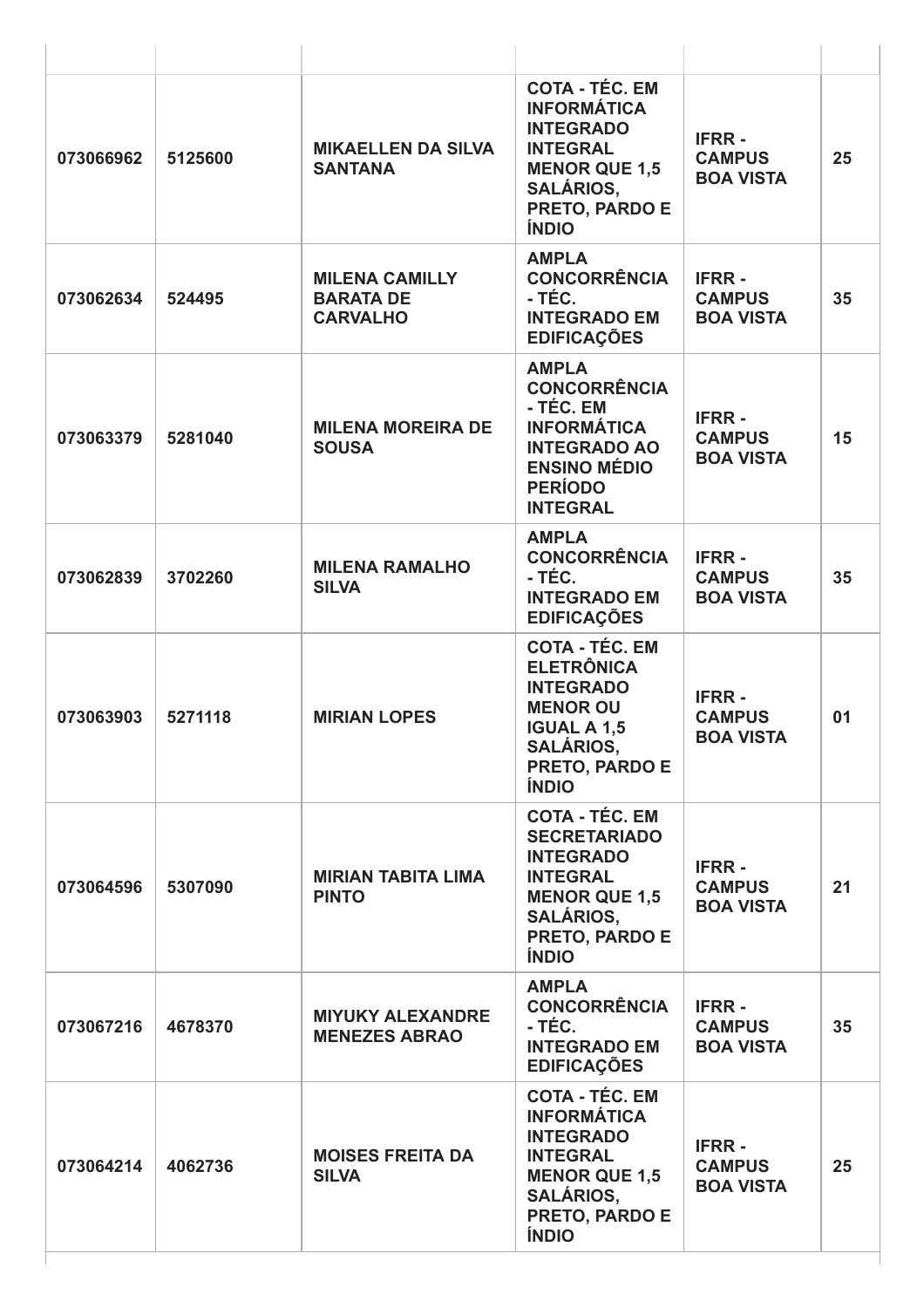| 073063640 | 452294  | <b>MONICA MIRANDA</b><br><b>ALVES</b>               | <b>AMPLA</b><br><b>CONCORRÊNCIA</b><br>- TÉC. EM<br><b>INFORMÁTICA</b><br><b>INTEGRADO AO</b><br><b>ENSINO MÉDIO</b><br><b>PERÍODO</b><br><b>INTEGRAL</b>                | <b>IFRR-</b><br><b>CAMPUS</b><br><b>BOA VISTA</b> | 15 |
|-----------|---------|-----------------------------------------------------|--------------------------------------------------------------------------------------------------------------------------------------------------------------------------|---------------------------------------------------|----|
| 073062462 | 4790510 | <b>MONICA VITORIA DE</b><br><b>LIMA VASCONCELOS</b> | <b>AMPLA</b><br><b>CONCORRÊNCIA</b><br>- TÉC. EM<br><b>SECRETARIADO</b><br><b>INTEGRADO AO</b><br><b>ENSINO MÉDIO</b><br><b>EM PERÍODO</b><br><b>INTEGRAL</b>            | <b>IFRR-</b><br><b>CAMPUS</b><br><b>BOA VISTA</b> | 07 |
| 073067207 | 4634268 | <b>MONISY VITORIA</b><br><b>SILVA DE ANDRADE</b>    | <b>COTA - TÉC. EM</b><br><b>SECRETARIADO</b><br><b>INTEGRADO</b><br><b>INTEGRAL</b><br><b>MAIOR QUE 1,5</b><br><b>SALÁRIOS,</b><br><b>PRETO, PARDO E</b><br><b>ÍNDIO</b> | <b>IFRR-</b><br><b>CAMPUS</b><br><b>BOA VISTA</b> | 18 |
| 073067452 | 4659813 | <b>MURILO MACHADO</b><br><b>QUINTINO</b>            | COTA - TÉC.<br><b>INTEGRADO</b><br><b>EDIFICAÇÕES</b><br><b>MAIOR QUE 1,5</b><br><b>SALÁRIOS SEM</b><br><b>ETNIA</b><br><b>DECLARADA</b>                                 | <b>IFRR-</b><br><b>CAMPUS</b><br><b>BOA VISTA</b> | 38 |
| 073064569 | 4431332 | <b>MURILO MARQUES DE</b><br><b>ASSIS</b>            | <b>AMPLA</b><br><b>CONCORRÊNCIA</b><br>- TÉC. EM<br><b>ELETROTÉCNICA</b><br><b>INTEGRADO AO</b><br><b>ENSINO MÉDIO</b>                                                   | <b>IFRR-</b><br><b>CAMPUS</b><br><b>BOA VISTA</b> | 30 |
| 073064101 | 425303  | <b>MYRELA RAVENNA</b><br><b>COSTA DA SILVA</b>      | <b>COTA - TÉC. EM</b><br><b>SECRETARIADO</b><br><b>INTEGRADO</b><br><b>INTEGRAL</b><br><b>MENOR QUE 1,5</b><br><b>SALÁRIOS,</b><br>PRETO, PARDO E<br><b>ÍNDIO</b>        | <b>IFRR-</b><br><b>CAMPUS</b><br><b>BOA VISTA</b> | 21 |
| 073064132 | 4045190 | <b>NAIRA LINE LIMA</b><br><b>TOMAZ</b>              | <b>COTA - TÉC. EM</b><br><b>ELETRÔNICA</b><br><b>INTEGRADO</b><br><b>MENOR OU</b><br><b>IGUAL A 1,5</b><br><b>SALÁRIOS,</b><br>PRETO, PARDO E<br><b>ÍNDIO</b>            | <b>IFRR-</b><br><b>CAMPUS</b><br><b>BOA VISTA</b> | 01 |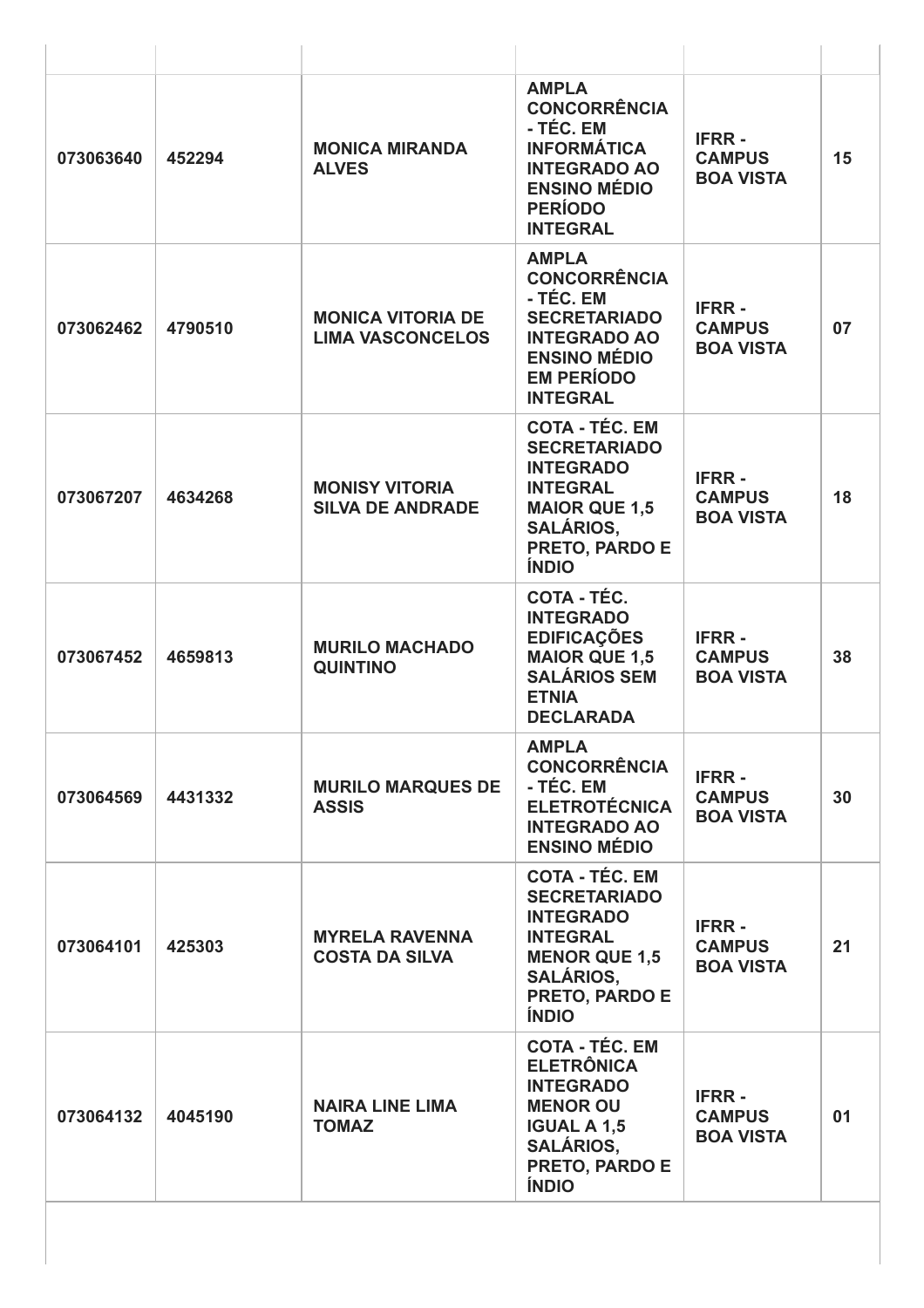| 073062615 | 4154649 | <b>NALANDA RIBEIRO</b><br><b>OLIVEIRA</b>        | <b>AMPLA</b><br><b>CONCORRÊNCIA</b><br>- TÉC. EM<br><b>INFORMÁTICA</b><br><b>INTEGRADO AO</b><br><b>ENSINO MÉDIO</b><br><b>PERÍODO</b><br><b>INTEGRAL</b>        | <b>IFRR-</b><br><b>CAMPUS</b><br><b>BOA VISTA</b> | 15 |
|-----------|---------|--------------------------------------------------|------------------------------------------------------------------------------------------------------------------------------------------------------------------|---------------------------------------------------|----|
| 073062879 | 448067  | <b>NALBERT FELIPE</b><br><b>FIDELIS</b>          | <b>COTA - TÉC. EM</b><br><b>INFORMÁTICA</b><br><b>INTEGRADO</b><br><b>INTEGRAL</b><br><b>MAIOR QUE 1,5</b><br><b>SALÁRIOS,</b><br>PRETO, PARDO E<br><b>ÍNDIO</b> | <b>IFRR-</b><br><b>CAMPUS</b><br><b>BOA VISTA</b> | 23 |
| 073064514 | 4253930 | <b>NALBERTH YURI</b><br><b>SIQUEIRA DE SOUZA</b> | <b>AMPLA</b><br><b>CONCORRÊNCIA</b><br>- TÉC.<br><b>INTEGRADO EM</b><br><b>EDIFICAÇÕES</b>                                                                       | <b>IFRR-</b><br><b>CAMPUS</b><br><b>BOA VISTA</b> | 35 |
| 073065426 | 4719220 | <b>NARDEL PEREIRA PAZ</b><br><b>FILHO</b>        | <b>AMPLA</b><br><b>CONCORRÊNCIA</b><br>- TÉC. EM<br><b>SECRETARIADO</b><br><b>INTEGRADO AO</b><br><b>ENSINO MÉDIO</b><br><b>EM PERÍODO</b><br><b>INTEGRAL</b>    | <b>IFRR-</b><br><b>CAMPUS</b><br><b>BOA VISTA</b> | 07 |
| 073062496 | 395303  | <b>NARELEN ARAUJO DE</b><br><b>LIMA</b>          | <b>AMPLA</b><br><b>CONCORRÊNCIA</b><br>- TÉC. EM<br><b>ELETROTÉCNICA</b><br><b>INTEGRADO AO</b><br><b>ENSINO MÉDIO</b>                                           | <b>IFRR-</b><br><b>CAMPUS</b><br><b>BOA VISTA</b> | 30 |
| 073064643 | 337274  | <b>NARLIANE YSMENIA</b><br><b>VIDAL LIRA</b>     | <b>AMPLA</b><br><b>CONCORRÊNCIA</b><br>- TÉC. EM<br><b>ELETROTÉCNICA</b><br><b>INTEGRADO AO</b><br><b>ENSINO MÉDIO</b>                                           | <b>IFRR-</b><br><b>CAMPUS</b><br><b>BOA VISTA</b> | 30 |
| 073063189 | 4986407 | <b>NATALIA FERNANDES</b><br><b>DA SILVA</b>      | <b>AMPLA</b><br><b>CONCORRÊNCIA</b><br>- TÉC. EM<br><b>SECRETARIADO</b><br><b>INTEGRADO AO</b><br><b>ENSINO MÉDIO</b><br><b>EM PERÍODO</b><br><b>INTEGRAL</b>    | <b>IFRR-</b><br><b>CAMPUS</b><br><b>BOA VISTA</b> | 07 |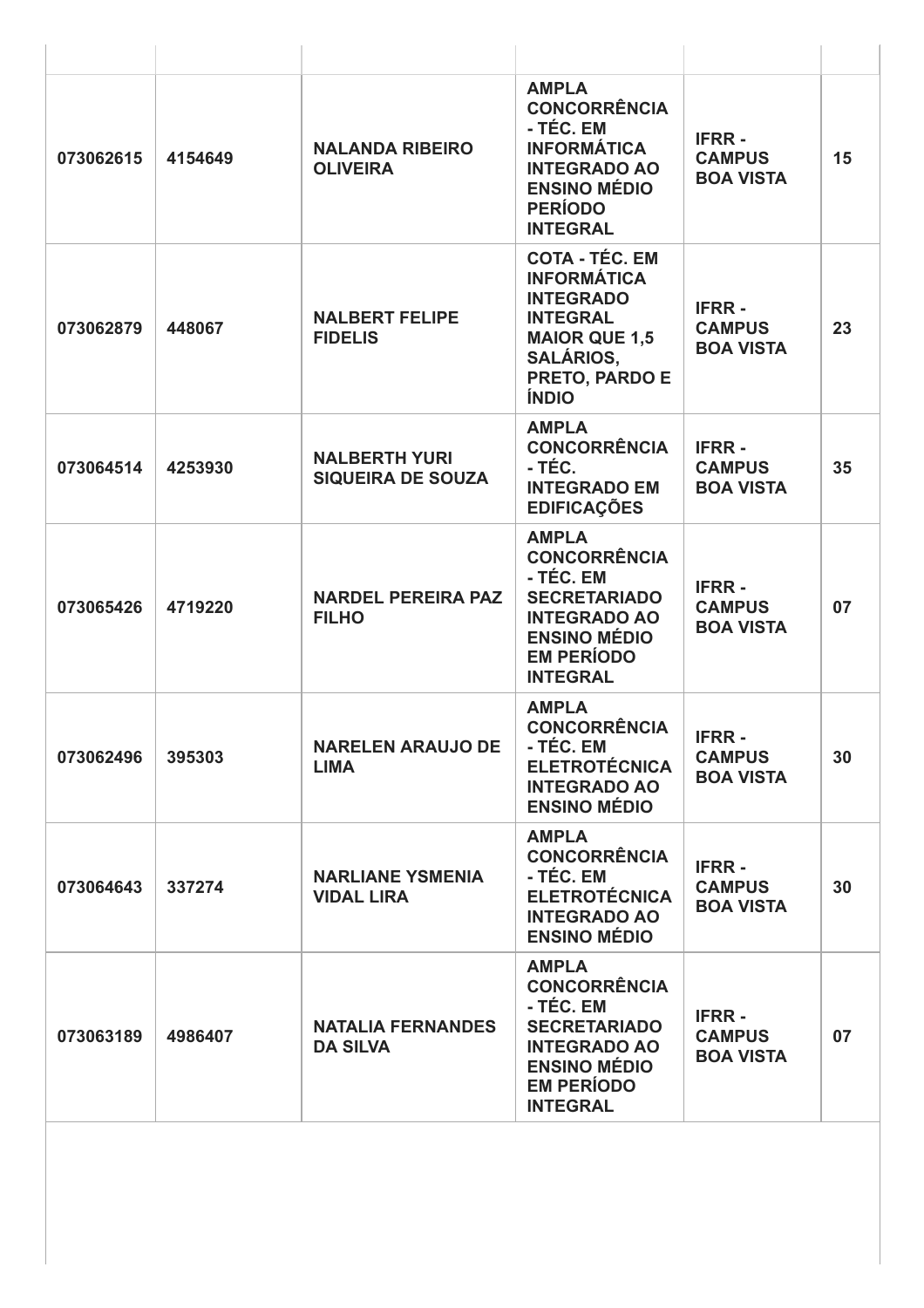| 073062313 | 4265823 | <b>NATALIA SAMPAIO</b><br><b>GOLDANI</b>                        | <b>AMPLA</b><br><b>CONCORRÊNCIA</b><br>- TÉC. EM<br><b>SECRETARIADO</b><br><b>INTEGRADO AO</b><br><b>ENSINO MÉDIO</b><br><b>EM PERÍODO</b><br><b>INTEGRAL</b>          | <b>IFRR-</b><br><b>CAMPUS</b><br><b>BOA VISTA</b> | 07 |
|-----------|---------|-----------------------------------------------------------------|------------------------------------------------------------------------------------------------------------------------------------------------------------------------|---------------------------------------------------|----|
| 073066790 | 4740912 | <b>NATALY SOUSA DOS</b><br><b>REIS</b>                          | COTA - TÉC.<br><b>INTEGRADO</b><br><b>EDIFICAÇÕES</b><br><b>MAIOR QUE 1,5</b><br><b>SALÁRIOS,</b><br>PRETO, PARDO E<br><b>ÍNDIO</b>                                    | <b>IFRR-</b><br><b>CAMPUS</b><br><b>BOA VISTA</b> | 37 |
| 073062722 | 4336941 | <b>NATASHA SOUSA DE</b><br><b>JESUS</b>                         | <b>COTA - TÉC. EM</b><br><b>SECRETARIADO</b><br><b>INTEGRADO</b><br><b>INTEGRAL</b><br><b>MENOR QUE 1,5</b><br><b>SALÁRIOS SEM</b><br><b>ETNIA</b><br><b>DECLARADA</b> | <b>IFRR-</b><br><b>CAMPUS</b><br><b>BOA VISTA</b> | 22 |
| 073063276 | 3703550 | <b>NATHALLY VICTORIA</b><br><b>ANDRADE DOS</b><br><b>SANTOS</b> | <b>AMPLA</b><br><b>CONCORRÊNCIA</b><br>- TÉC. EM<br><b>INFORMÁTICA</b><br><b>INTEGRADO AO</b><br><b>ENSINO MÉDIO</b><br><b>PERÍODO</b><br><b>INTEGRAL</b>              | <b>IFRR-</b><br><b>CAMPUS</b><br><b>BOA VISTA</b> | 15 |
| 073063823 | 3837157 | <b>NATHALYA ALVES</b><br><b>MACEDO</b>                          | <b>COTA - TÉC. EM</b><br><b>SECRETARIADO</b><br><b>INTEGRADO</b><br><b>INTEGRAL</b><br><b>MENOR QUE 1,5</b><br><b>SALÁRIOS,</b><br>PRETO, PARDO E<br><b>ÍNDIO</b>      | <b>IFRR-</b><br><b>CAMPUS</b><br><b>BOA VISTA</b> | 21 |
| 073064973 | 4792130 | <b>NATHALY VITORIA</b><br><b>ARAUJO DOS ANJOS</b>               | <b>COTA - TÉC. EM</b><br><b>INFORMÁTICA</b><br><b>INTEGRADO</b><br><b>INTEGRAL</b><br><b>MENOR QUE 1,5</b><br><b>SALÁRIOS,</b><br>PRETO, PARDO E<br><b>ÍNDIO</b>       | <b>IFRR-</b><br><b>CAMPUS</b><br><b>BOA VISTA</b> | 25 |
| 073063074 | 4423674 | <b>NATHYELLE VICTORIA</b><br><b>LIMA BRAGA</b>                  | <b>AMPLA</b><br><b>CONCORRÊNCIA</b><br>- TÉC. EM<br><b>SECRETARIADO</b><br><b>INTEGRADO AO</b><br><b>ENSINO MÉDIO</b><br><b>EM PERÍODO</b><br><b>INTEGRAL</b>          | <b>IFRR-</b><br><b>CAMPUS</b><br><b>BOA VISTA</b> | 07 |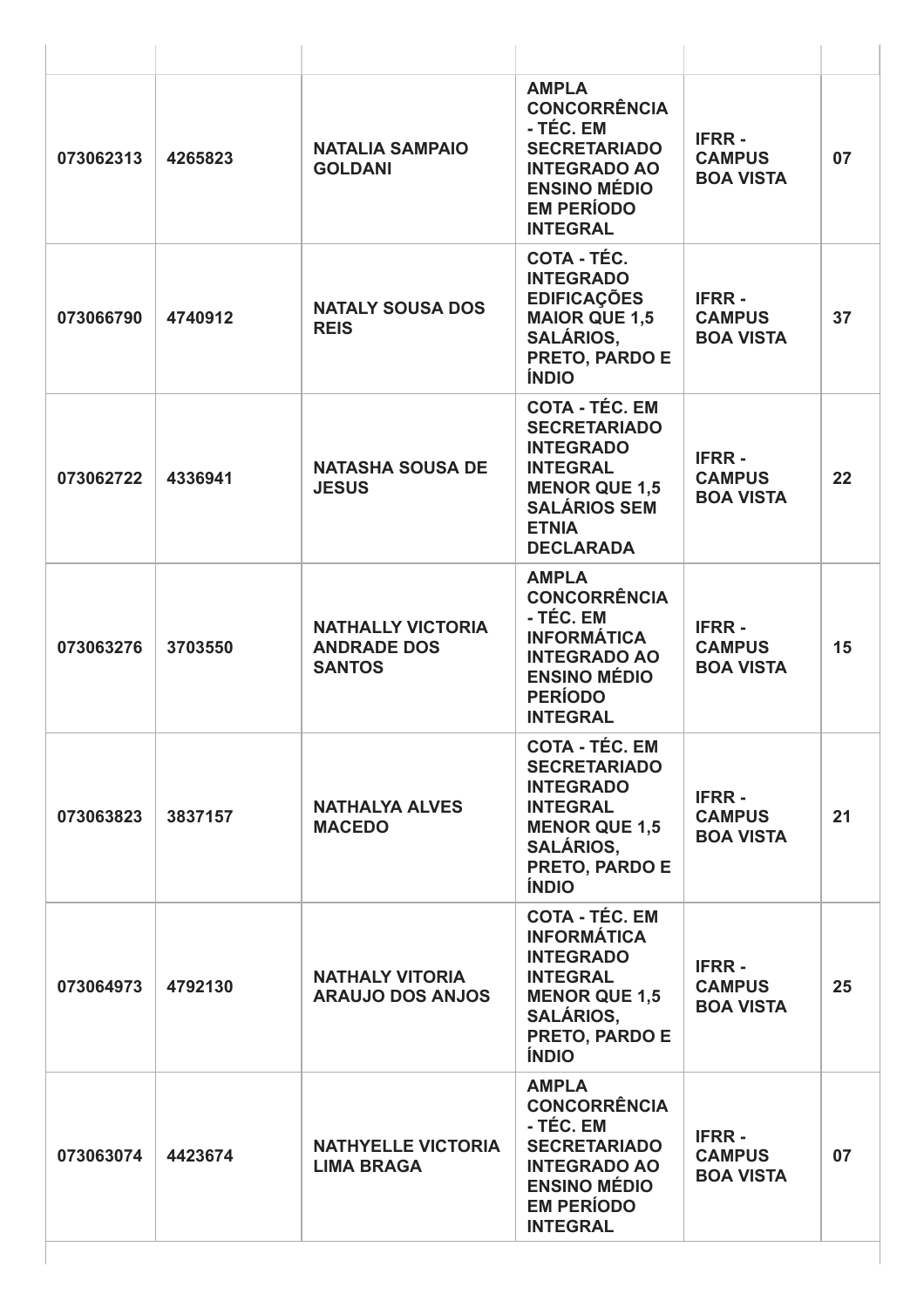| 073064568 | 4543750 | <b>NATHYELLY SAVANA</b><br><b>SILVA DE LIMA</b> | <b>COTA - TÉC. EM</b><br><b>INFORMÁTICA</b><br><b>INTEGRADO</b><br><b>INTEGRAL</b><br><b>MENOR QUE 1,5</b><br><b>SALÁRIOS,</b><br><b>PRETO, PARDO E</b><br><b>ÍNDIO</b> | <b>IFRR-</b><br><b>CAMPUS</b><br><b>BOA VISTA</b> | 25 |
|-----------|---------|-------------------------------------------------|-------------------------------------------------------------------------------------------------------------------------------------------------------------------------|---------------------------------------------------|----|
| 073062373 | 4521587 | <b>NAYANA NOBRE DE</b><br><b>MENEZES</b>        | <b>COTA - TÉC. EM</b><br><b>INFORMÁTICA</b><br><b>INTEGRADO</b><br><b>INTEGRAL</b><br><b>MAIOR QUE 1,5</b><br><b>SALÁRIOS SEM</b><br><b>ETNIA</b><br><b>DECLARADA</b>   | <b>IFRR-</b><br><b>CAMPUS</b><br><b>BOA VISTA</b> | 23 |
| 073066443 | 4532120 | <b>NAYENE BRUCE LEAL</b><br><b>DA SILVA</b>     | <b>COTA - TÉC. EM</b><br><b>SECRETARIADO</b><br><b>INTEGRADO</b><br><b>INTEGRAL</b><br><b>MENOR QUE 1,5</b><br><b>SALÁRIOS,</b><br>PRETO, PARDO E<br><b>ÍNDIO</b>       | <b>IFRR-</b><br><b>CAMPUS</b><br><b>BOA VISTA</b> | 21 |
| 073062819 | 4708601 | <b>NAYKYLLA DOS</b><br><b>SANTOS SILVA</b>      | <b>AMPLA</b><br><b>CONCORRÊNCIA</b><br>- TÉC. EM<br><b>SECRETARIADO</b><br><b>INTEGRADO AO</b><br><b>ENSINO MÉDIO</b><br><b>EM PERÍODO</b><br><b>INTEGRAL</b>           | <b>IFRR-</b><br><b>CAMPUS</b><br><b>BOA VISTA</b> | 07 |
| 073065863 | 414282  | <b>NAYLANE DOS</b><br><b>SANTOS PEREIRA</b>     | <b>COTA - TÉC. EM</b><br><b>INFORMÁTICA</b><br><b>INTEGRADO</b><br><b>INTEGRAL</b><br><b>MENOR QUE 1,5</b><br><b>SALÁRIOS,</b><br>PRETO, PARDO E<br><b>ÍNDIO</b>        | <b>IFRR-</b><br><b>CAMPUS</b><br><b>BOA VISTA</b> | 25 |
| 073064482 | 5062683 | <b>NAYRA NATALIA DA</b><br><b>SILVA AGUIAR</b>  | <b>COTA - TÉC.</b><br><b>INTEGRADO</b><br><b>EDIFICAÇÕES</b><br><b>MENOR QUE 1,5</b><br><b>SALÁRIOS,</b><br>PRETO, PARDO E<br><b>ÍNDIO</b>                              | <b>IFRR-</b><br><b>CAMPUS</b><br><b>BOA VISTA</b> | 38 |
| 073066384 | 4695089 | <b>NAYRLEN ANTONIA</b><br><b>ALVES TRINDADE</b> | <b>AMPLA</b><br><b>CONCORRÊNCIA</b><br>- TÉC. EM<br><b>INFORMÁTICA</b><br><b>INTEGRADO AO</b><br><b>ENSINO MÉDIO</b><br><b>PERÍODO</b><br><b>INTEGRAL</b>               | <b>IFRR-</b><br><b>CAMPUS</b><br><b>BOA VISTA</b> | 15 |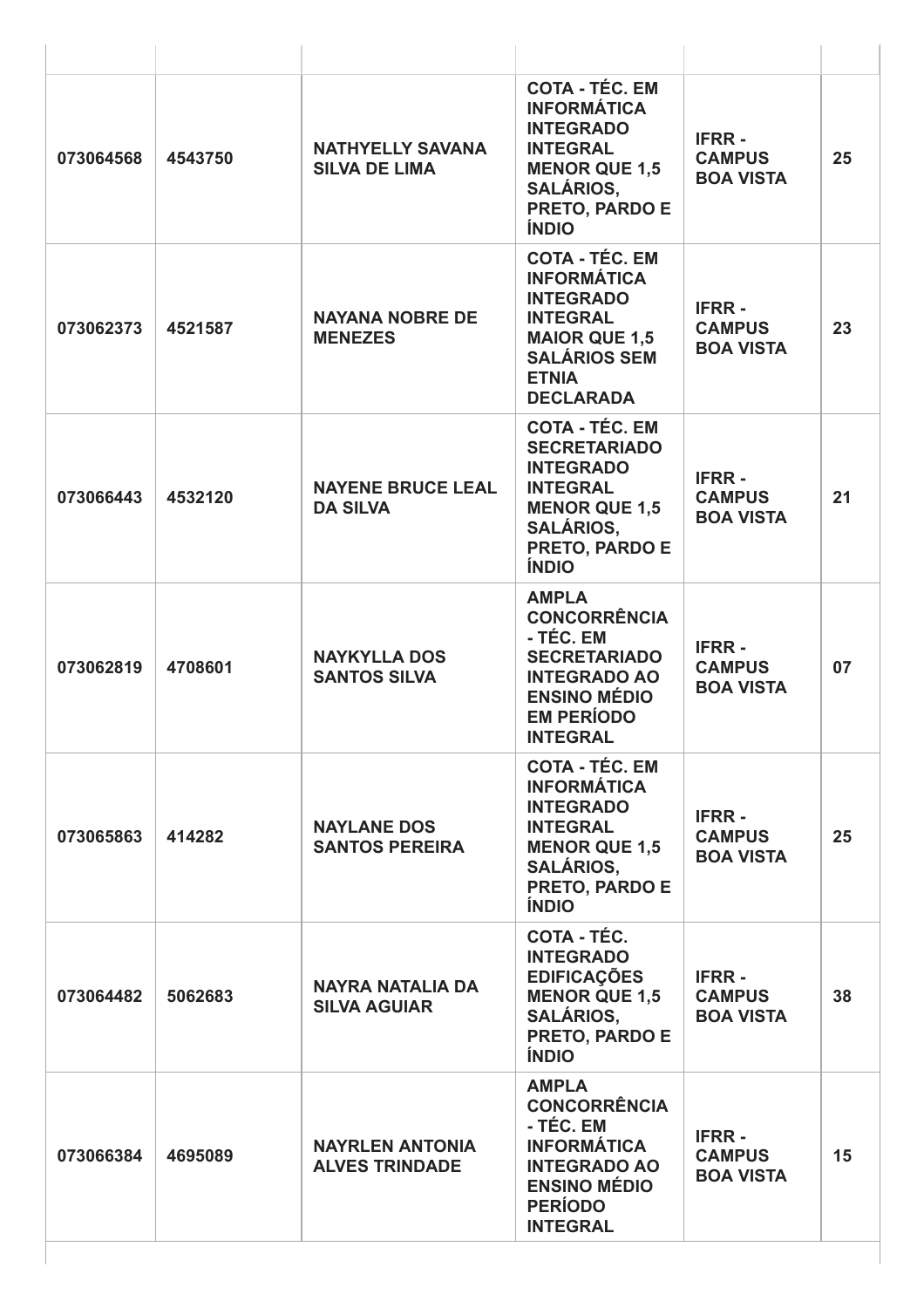| 073063935 | 5093767 | <b>NELSON HUGO ALVES</b><br><b>DE ALBUQUERQUE</b>                | <b>AMPLA</b><br><b>CONCORRÊNCIA</b><br>- TÉC. EM<br><b>ELETRÔNICA</b><br><b>INTEGRADO AO</b><br><b>ENSINO MÉDIO</b>                                       | <b>IFRR-</b><br><b>CAMPUS</b><br><b>BOA VISTA</b> | 28 |
|-----------|---------|------------------------------------------------------------------|-----------------------------------------------------------------------------------------------------------------------------------------------------------|---------------------------------------------------|----|
| 073064981 | 4347340 | <b>NEUSA HELENA DE</b><br><b>SANTANA GOMES</b><br><b>MOREIRA</b> | <b>AMPLA</b><br><b>CONCORRÊNCIA</b><br>- TÉC. EM<br><b>INFORMÁTICA</b><br><b>INTEGRADO AO</b><br><b>ENSINO MÉDIO</b><br><b>PERÍODO</b><br><b>INTEGRAL</b> | <b>IFRR-</b><br><b>CAMPUS</b><br><b>BOA VISTA</b> | 15 |
| 073066628 | 4354710 | <b>NICOLAS BASTOS SA</b><br><b>MENDES</b>                        | <b>AMPLA</b><br><b>CONCORRÊNCIA</b><br>- TÉC. EM<br><b>INFORMÁTICA</b><br><b>INTEGRADO AO</b><br><b>ENSINO MÉDIO</b><br><b>PERÍODO</b><br><b>INTEGRAL</b> | <b>IFRR-</b><br><b>CAMPUS</b><br><b>BOA VISTA</b> | 15 |
| 073063980 | 4500741 | <b>NICOLAS LYRA DE</b><br><b>SOUZA</b>                           | <b>AMPLA</b><br><b>CONCORRÊNCIA</b><br>- TÉC. EM<br><b>ELETRÔNICA</b><br><b>INTEGRADO AO</b><br><b>ENSINO MÉDIO</b>                                       | <b>IFRR-</b><br><b>CAMPUS</b><br><b>BOA VISTA</b> | 28 |
| 073064965 | 4956281 | <b>NICOLAS UCHOA DOS</b><br><b>REIS</b>                          | <b>COTA - TÉC. EM</b><br><b>ELETRÔNICA</b><br><b>INTEGRADO</b><br><b>MAIOR QUE 1,5</b><br><b>SALÁRIOS,</b><br>PRETO, PARDO E<br><b>ÍNDIO</b>              | <b>IFRR-</b><br><b>CAMPUS</b><br><b>BOA VISTA</b> | 02 |
| 073067582 | 4528425 | <b>NICOLAS WENDEL</b><br><b>PINHEIRO MORAIS</b>                  | <b>AMPLA</b><br><b>CONCORRÊNCIA</b><br>- TÉC. EM<br><b>INFORMÁTICA</b><br><b>INTEGRADO AO</b><br><b>ENSINO MÉDIO</b><br><b>PERÍODO</b><br><b>INTEGRAL</b> | <b>IFRR-</b><br><b>CAMPUS</b><br><b>BOA VISTA</b> | 15 |
| 073062407 | 5045436 | <b>NICOLE GIOVANNA</b><br><b>COELHO PARMIGIANI</b>               | <b>AMPLA</b><br><b>CONCORRÊNCIA</b><br>- TÉC. EM<br><b>INFORMÁTICA</b><br><b>INTEGRADO AO</b><br><b>ENSINO MÉDIO</b><br><b>PERÍODO</b><br><b>INTEGRAL</b> | <b>IFRR-</b><br><b>CAMPUS</b><br><b>BOA VISTA</b> | 15 |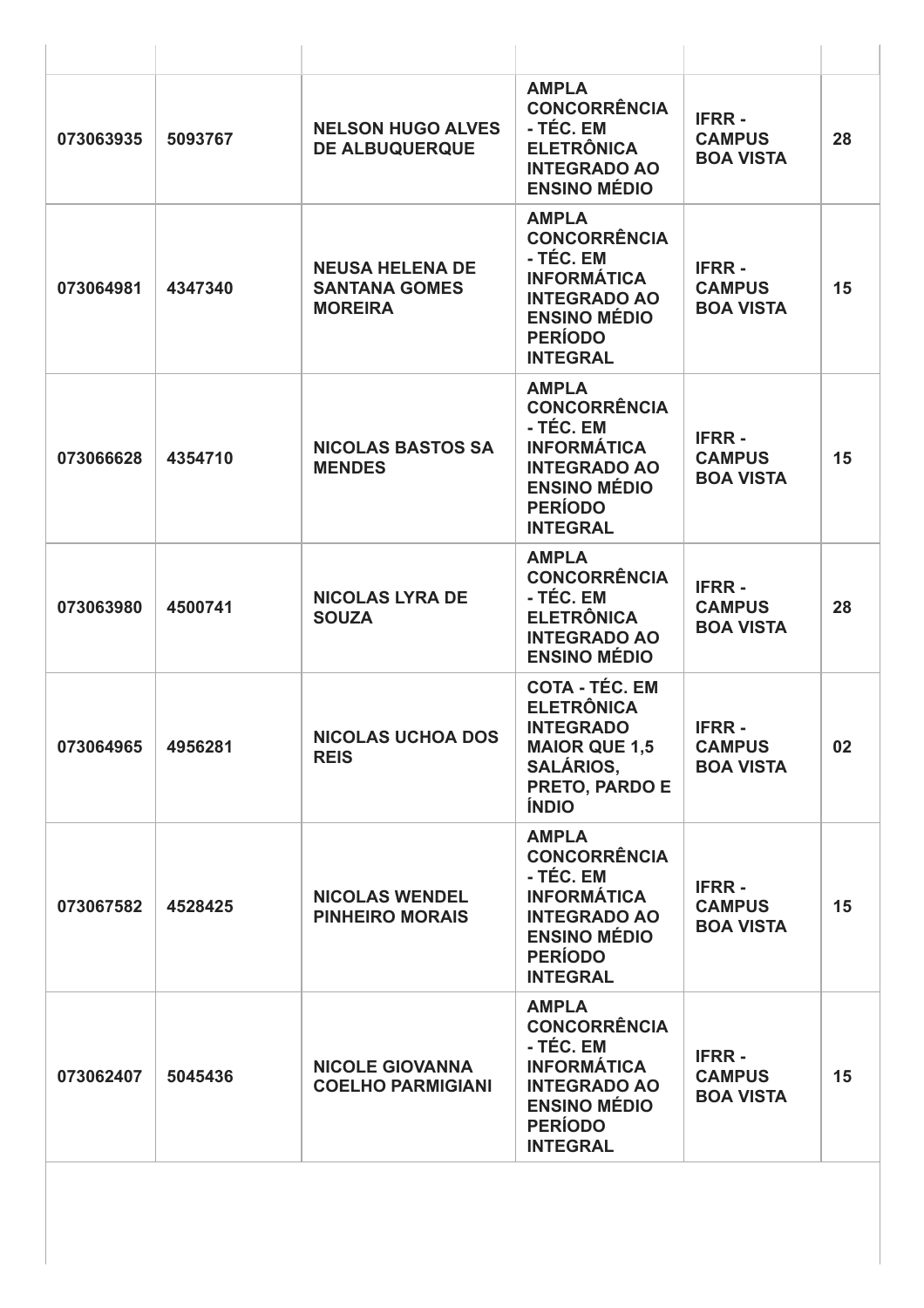| 073067378 | 4834100 | <b>NICOLE SALGADO</b><br><b>COSTA</b>                            | COTA - TÉC.<br><b>INTEGRADO</b><br><b>EDIFICAÇÕES</b><br><b>MENOR QUE 1,5</b><br><b>SALÁRIOS,</b><br><b>PRETO, PARDO E</b><br><b>ÍNDIO</b>                        | <b>IFRR-</b><br><b>CAMPUS</b><br><b>BOA VISTA</b> | 38 |
|-----------|---------|------------------------------------------------------------------|-------------------------------------------------------------------------------------------------------------------------------------------------------------------|---------------------------------------------------|----|
| 073062937 | 5001420 | <b>NICOLLIE MELO DE</b><br><b>LIMA</b>                           | <b>COTA - TÉC. EM</b><br><b>SECRETARIADO</b><br><b>INTEGRADO</b><br><b>INTEGRAL</b><br><b>MAIOR QUE 1,5</b><br><b>SALÁRIOS,</b><br>PRETO, PARDO E<br><b>ÍNDIO</b> | <b>IFRR-</b><br><b>CAMPUS</b><br><b>BOA VISTA</b> | 18 |
| 073063904 | 4546423 | <b>NICOLLY SANTOS</b><br><b>LIMA</b>                             | <b>AMPLA</b><br><b>CONCORRÊNCIA</b><br>- TÉC. EM<br><b>SECRETARIADO</b><br><b>INTEGRADO AO</b><br><b>ENSINO MÉDIO</b><br><b>EM PERÍODO</b><br><b>INTEGRAL</b>     | <b>IFRR-</b><br><b>CAMPUS</b><br><b>BOA VISTA</b> | 07 |
| 073063119 | 4566629 | <b>NIKOLAS GABRIEL</b><br><b>SARAIVA BOTELHO</b><br><b>COSTA</b> | <b>AMPLA</b><br><b>CONCORRÊNCIA</b><br>- TÉC. EM<br><b>INFORMÁTICA</b><br><b>INTEGRADO AO</b><br><b>ENSINO MÉDIO</b><br><b>PERÍODO</b><br><b>INTEGRAL</b>         | <b>IFRR-</b><br><b>CAMPUS</b><br><b>BOA VISTA</b> | 15 |
| 073063405 | 478076  | <b>NOEMI SANTANA LIMA</b>                                        | <b>AMPLA</b><br><b>CONCORRÊNCIA</b><br>- TÉC.<br><b>INTEGRADO EM</b><br><b>EDIFICAÇÕES</b>                                                                        | <b>IFRR-</b><br><b>CAMPUS</b><br><b>BOA VISTA</b> | 35 |
| 073064950 | 4860152 | <b>ODACI DE JESUS</b><br><b>AGUIAR SEGUNDO</b>                   | <b>AMPLA</b><br><b>CONCORRÊNCIA</b><br>- TÉC.<br><b>INTEGRADO EM</b><br><b>EDIFICAÇÕES</b>                                                                        | <b>IFRR-</b><br><b>CAMPUS</b><br><b>BOA VISTA</b> | 35 |
| 073064630 | 4154088 | <b>PABLO CALDAS</b><br><b>GOMES</b>                              | <b>AMPLA</b><br><b>CONCORRÊNCIA</b><br>- TÉC. EM<br><b>INFORMÁTICA</b><br><b>INTEGRADO AO</b><br><b>ENSINO MÉDIO</b><br><b>PERÍODO</b><br><b>INTEGRAL</b>         | <b>IFRR-</b><br><b>CAMPUS</b><br><b>BOA VISTA</b> | 15 |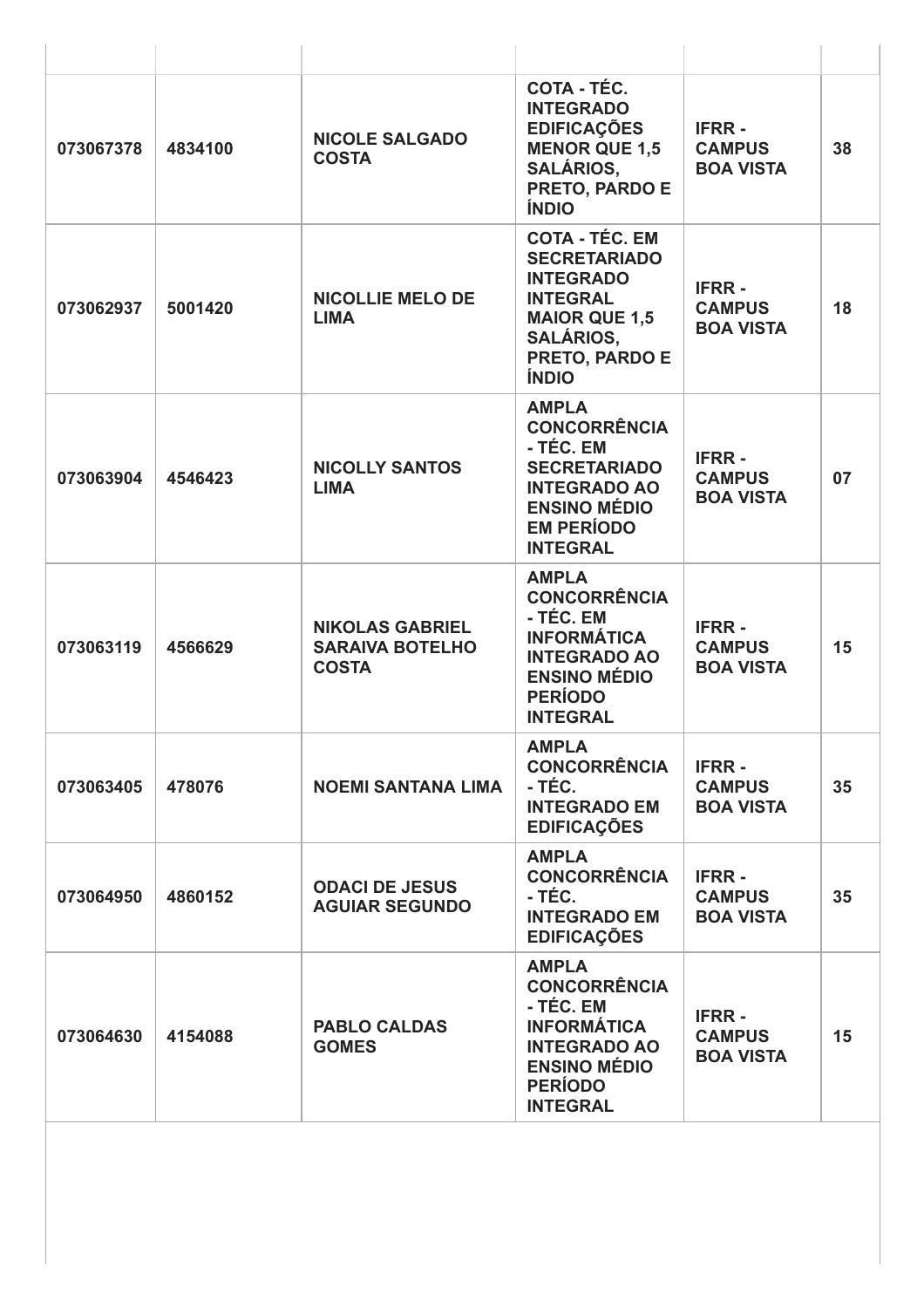| 073063396 | 4647882 | <b>PABLO MIGUEL</b><br><b>OLIVEIRA MENDES</b> | <b>COTA - TÉC. EM</b><br><b>INFORMÁTICA</b><br><b>INTEGRADO</b><br><b>INTEGRAL</b><br><b>MAIOR QUE 1,5</b><br><b>SALÁRIOS,</b><br><b>PRETO, PARDO E</b><br><b>ÍNDIO</b> | <b>IFRR-</b><br><b>CAMPUS</b><br><b>BOA VISTA</b> | 23 |
|-----------|---------|-----------------------------------------------|-------------------------------------------------------------------------------------------------------------------------------------------------------------------------|---------------------------------------------------|----|
| 073062730 | 3280756 | <b>PABLO MOTA</b><br><b>PEREIRA</b>           | <b>AMPLA</b><br><b>CONCORRÊNCIA</b><br>- TÉC. EM<br><b>INFORMÁTICA</b><br><b>INTEGRADO AO</b><br><b>ENSINO MÉDIO</b><br><b>PERÍODO</b><br><b>INTEGRAL</b>               | <b>IFRR-</b><br><b>CAMPUS</b><br><b>BOA VISTA</b> | 15 |
| 073063000 | 3868818 | <b>PABLO PONCIANO</b><br><b>LIMA DIAS</b>     | <b>AMPLA</b><br><b>CONCORRÊNCIA</b><br>- TÉC. EM<br><b>INFORMÁTICA</b><br><b>INTEGRADO AO</b><br><b>ENSINO MÉDIO</b><br><b>PERÍODO</b><br><b>INTEGRAL</b>               | <b>IFRR-</b><br><b>CAMPUS</b><br><b>BOA VISTA</b> | 15 |
| 073066778 | 5290333 | <b>PABLO RYAN PEIXOTO</b><br><b>ALEIXO</b>    | <b>AMPLA</b><br><b>CONCORRÊNCIA</b><br>- TÉC. EM<br><b>ELETRÔNICA</b><br><b>INTEGRADO AO</b><br><b>ENSINO MÉDIO</b>                                                     | <b>IFRR-</b><br><b>CAMPUS</b><br><b>BOA VISTA</b> | 28 |
| 073062776 | 4717376 | <b>PABLO VITOR SILVA</b><br><b>NASCIMENTO</b> | <b>AMPLA</b><br><b>CONCORRÊNCIA</b><br>- TÉC. EM<br><b>ELETRÔNICA</b><br><b>INTEGRADO AO</b><br><b>ENSINO MÉDIO</b>                                                     | <b>IFRR-</b><br><b>CAMPUS</b><br><b>BOA VISTA</b> | 28 |
| 073062888 | 3848639 | <b>PAMELA DAMA DE</b><br><b>OLIVEIRA LIMA</b> | <b>AMPLA</b><br><b>CONCORRÊNCIA</b><br>- TÉC. EM<br><b>SECRETARIADO</b><br><b>INTEGRADO AO</b><br><b>ENSINO MÉDIO</b><br><b>EM PERÍODO</b><br><b>INTEGRAL</b>           | <b>IFRR-</b><br><b>CAMPUS</b><br><b>BOA VISTA</b> | 07 |
| 073065083 | 4805003 | <b>PAMELA FERNANDES</b><br><b>VERAS</b>       | <b>AMPLA</b><br><b>CONCORRÊNCIA</b><br>- TÉC.<br><b>INTEGRADO EM</b><br><b>EDIFICAÇÕES</b>                                                                              | <b>IFRR-</b><br><b>CAMPUS</b><br><b>BOA VISTA</b> | 35 |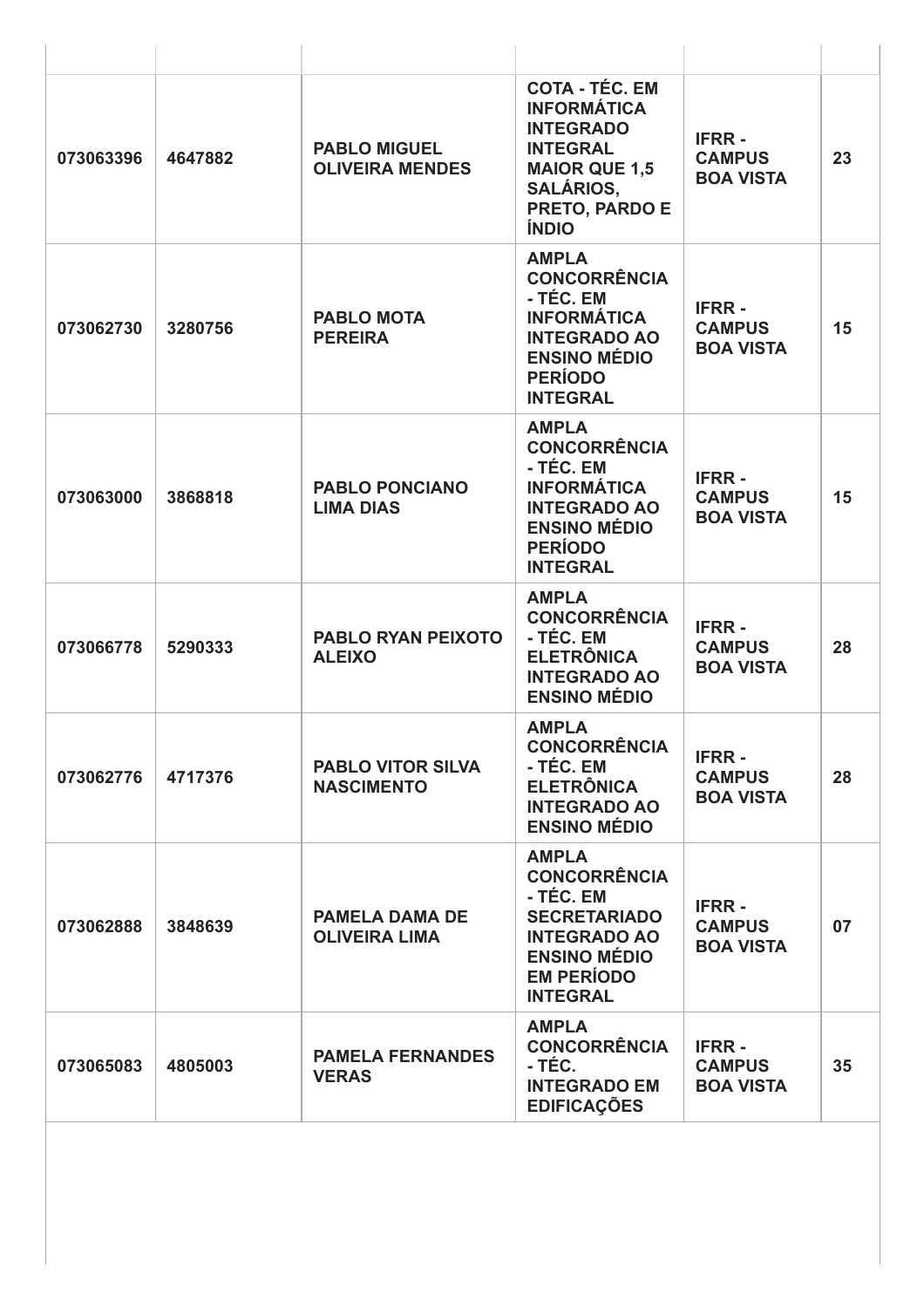| 073063678 | 4903390 | <b>PAMELLA PINHEIRO</b><br><b>FERREIRA DE</b><br><b>SANTANA</b> | <b>COTA - TÉC. EM</b><br><b>INFORMÁTICA</b><br><b>INTEGRADO</b><br><b>INTEGRAL</b><br><b>MAIOR QUE 1,5</b><br><b>SALÁRIOS,</b><br>PRETO, PARDO E<br><b>ÍNDIO</b>         | <b>IFRR-</b><br><b>CAMPUS</b><br><b>BOA VISTA</b> | 23 |
|-----------|---------|-----------------------------------------------------------------|--------------------------------------------------------------------------------------------------------------------------------------------------------------------------|---------------------------------------------------|----|
| 073065421 | 5166845 | <b>PATRICIA MATOS DA</b><br><b>SILVA</b>                        | <b>COTA - TÉC. EM</b><br><b>SECRETARIADO</b><br><b>INTEGRADO</b><br><b>INTEGRAL</b><br><b>MENOR QUE 1,5</b><br><b>SALÁRIOS,</b><br><b>PRETO, PARDO E</b><br><b>ÍNDIO</b> | <b>IFRR-</b><br><b>CAMPUS</b><br><b>BOA VISTA</b> | 21 |
| 073063368 | 3992632 | <b>PATRICK RANZI</b><br><b>FERREIRA</b>                         | <b>AMPLA</b><br><b>CONCORRÊNCIA</b><br>- TÉC. EM<br><b>INFORMÁTICA</b><br><b>INTEGRADO AO</b><br><b>ENSINO MÉDIO</b><br><b>PERÍODO</b><br><b>INTEGRAL</b>                | <b>IFRR-</b><br><b>CAMPUS</b><br><b>BOA VISTA</b> | 15 |
| 073066124 | 4484754 | <b>PAULA MIRANDA DOS</b><br><b>SANTOS</b>                       | <b>AMPLA</b><br><b>CONCORRÊNCIA</b><br>- TÉC. EM<br><b>SECRETARIADO</b><br><b>INTEGRADO AO</b><br><b>ENSINO MÉDIO</b><br><b>EM PERÍODO</b><br><b>INTEGRAL</b>            | <b>IFRR-</b><br><b>CAMPUS</b><br><b>BOA VISTA</b> | 07 |
| 073062869 | 4478878 | <b>PAULO DAVI VIANA</b><br><b>LIMA</b>                          | <b>AMPLA</b><br><b>CONCORRÊNCIA</b><br>- TÉC. EM<br><b>INFORMÁTICA</b><br><b>INTEGRADO AO</b><br><b>ENSINO MÉDIO</b><br><b>PERÍODO</b><br><b>INTEGRAL</b>                | <b>IFRR-</b><br><b>CAMPUS</b><br><b>BOA VISTA</b> | 15 |
| 073065565 | 124083  | <b>PAULO EDUARDO DA</b><br><b>SILVA ANDRADE</b>                 | <b>AMPLA</b><br><b>CONCORRÊNCIA</b><br>- TÉC.<br><b>INTEGRADO EM</b><br><b>EDIFICAÇÕES</b>                                                                               | <b>IFRR-</b><br><b>CAMPUS</b><br><b>BOA VISTA</b> | 35 |
| 073063704 | 3343227 | <b>PAULO EDUARDO</b><br><b>SANTOS DE OLIVEIRA</b>               | <b>AMPLA</b><br><b>CONCORRÊNCIA</b><br>- TÉC. EM<br><b>INFORMÁTICA</b><br><b>INTEGRADO AO</b><br><b>ENSINO MÉDIO</b><br><b>PERÍODO</b><br><b>INTEGRAL</b>                | <b>IFRR-</b><br><b>CAMPUS</b><br><b>BOA VISTA</b> | 15 |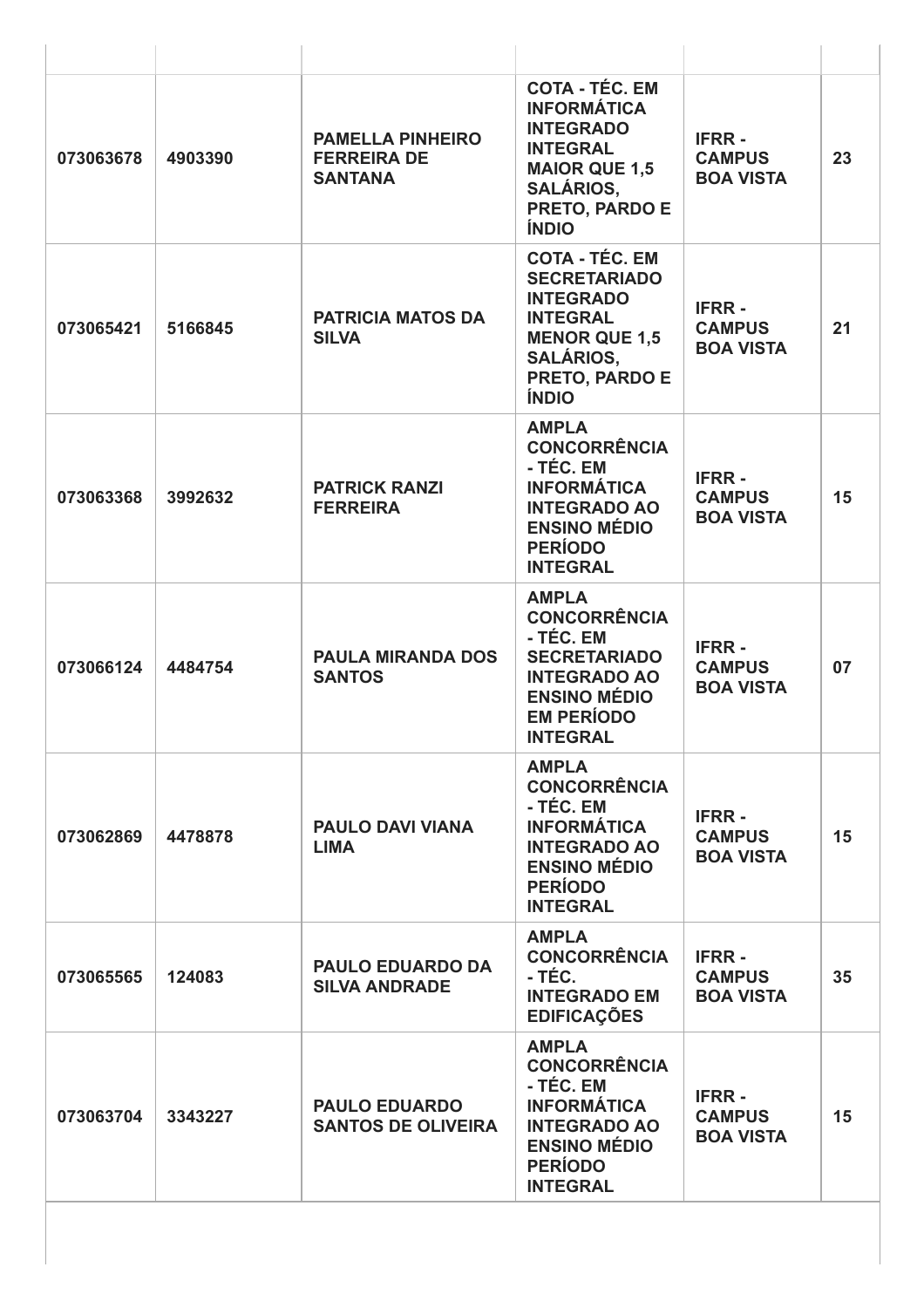| 073064618 | 5306370 | <b>PAULO HENRIQUE</b><br><b>BASTOS CRUZ</b>                          | <b>AMPLA</b><br><b>CONCORRÊNCIA</b><br>- TÉC.<br><b>INTEGRADO EM</b><br><b>EDIFICAÇÕES</b>                                                                              | <b>IFRR-</b><br><b>CAMPUS</b><br><b>BOA VISTA</b> | 35 |
|-----------|---------|----------------------------------------------------------------------|-------------------------------------------------------------------------------------------------------------------------------------------------------------------------|---------------------------------------------------|----|
| 073066886 | 3701565 | <b>PAULO HENRIQUE</b><br><b>CARVALHO DA SILVA</b>                    | COTA - TÉC.<br><b>INTEGRADO</b><br><b>EDIFICAÇÕES</b><br><b>MENOR QUE 1,5</b><br><b>SALÁRIOS,</b><br>PRETO, PARDO E<br><b>ÍNDIO</b>                                     | <b>IFRR-</b><br><b>CAMPUS</b><br><b>BOA VISTA</b> | 38 |
| 073066623 | 4130308 | <b>PAULO HENRIQUE</b><br><b>URBANO SAMPAIO</b>                       | <b>AMPLA</b><br><b>CONCORRÊNCIA</b><br>- TÉC.<br><b>INTEGRADO EM</b><br><b>EDIFICAÇÕES</b>                                                                              | <b>IFRR-</b><br><b>CAMPUS</b><br><b>BOA VISTA</b> | 35 |
| 073067327 | 3975444 | <b>PAULO JOSE</b><br><b>RODRIGUES LIMA</b>                           | <b>AMPLA</b><br><b>CONCORRÊNCIA</b><br>- TÉC. EM<br><b>ELETRÔNICA</b><br><b>INTEGRADO AO</b><br><b>ENSINO MÉDIO</b>                                                     | <b>IFRR-</b><br><b>CAMPUS</b><br><b>BOA VISTA</b> | 28 |
| 073063594 | 432255  | <b>PAULO PEIXOTO DE</b><br><b>BARROS FILHO</b>                       | <b>AMPLA</b><br><b>CONCORRÊNCIA</b><br>- TÉC. EM<br><b>SECRETARIADO</b><br><b>INTEGRADO AO</b><br><b>ENSINO MÉDIO</b><br><b>EM PERÍODO</b><br><b>INTEGRAL</b>           | <b>IFRR-</b><br><b>CAMPUS</b><br><b>BOA VISTA</b> | 07 |
| 073066147 | 438380  | <b>PAULO VICTOR PINHO</b><br><b>SOUZA</b>                            | <b>COTA - TÉC. EM</b><br><b>INFORMÁTICA</b><br><b>INTEGRADO</b><br><b>INTEGRAL</b><br><b>MENOR QUE 1,5</b><br><b>SALÁRIOS,</b><br><b>PRETO, PARDO E</b><br><b>ÍNDIO</b> | <b>IFRR-</b><br><b>CAMPUS</b><br><b>BOA VISTA</b> | 25 |
| 073062751 | 4761081 | <b>PAULUS SANTOS</b><br><b>NASCIMENTO</b>                            | <b>COTA - TÉC. EM</b><br><b>INFORMÁTICA</b><br><b>INTEGRADO</b><br><b>INTEGRAL</b><br><b>MAIOR QUE 1,5</b><br><b>SALÁRIOS,</b><br>PRETO, PARDO E<br><b>ÍNDIO</b>        | <b>IFRR-</b><br><b>CAMPUS</b><br><b>BOA VISTA</b> | 23 |
| 073066382 | 5212219 | <b>PEDRO AUGUSTO</b><br><b>TEIXEIRA DE MORAES</b><br><b>PORFIRIO</b> | <b>AMPLA</b><br><b>CONCORRÊNCIA</b><br>- TÉC. EM<br><b>INFORMÁTICA</b><br><b>INTEGRADO AO</b><br><b>ENSINO MÉDIO</b><br><b>PERÍODO</b><br><b>INTEGRAL</b>               | <b>IFRR-</b><br><b>CAMPUS</b><br><b>BOA VISTA</b> | 15 |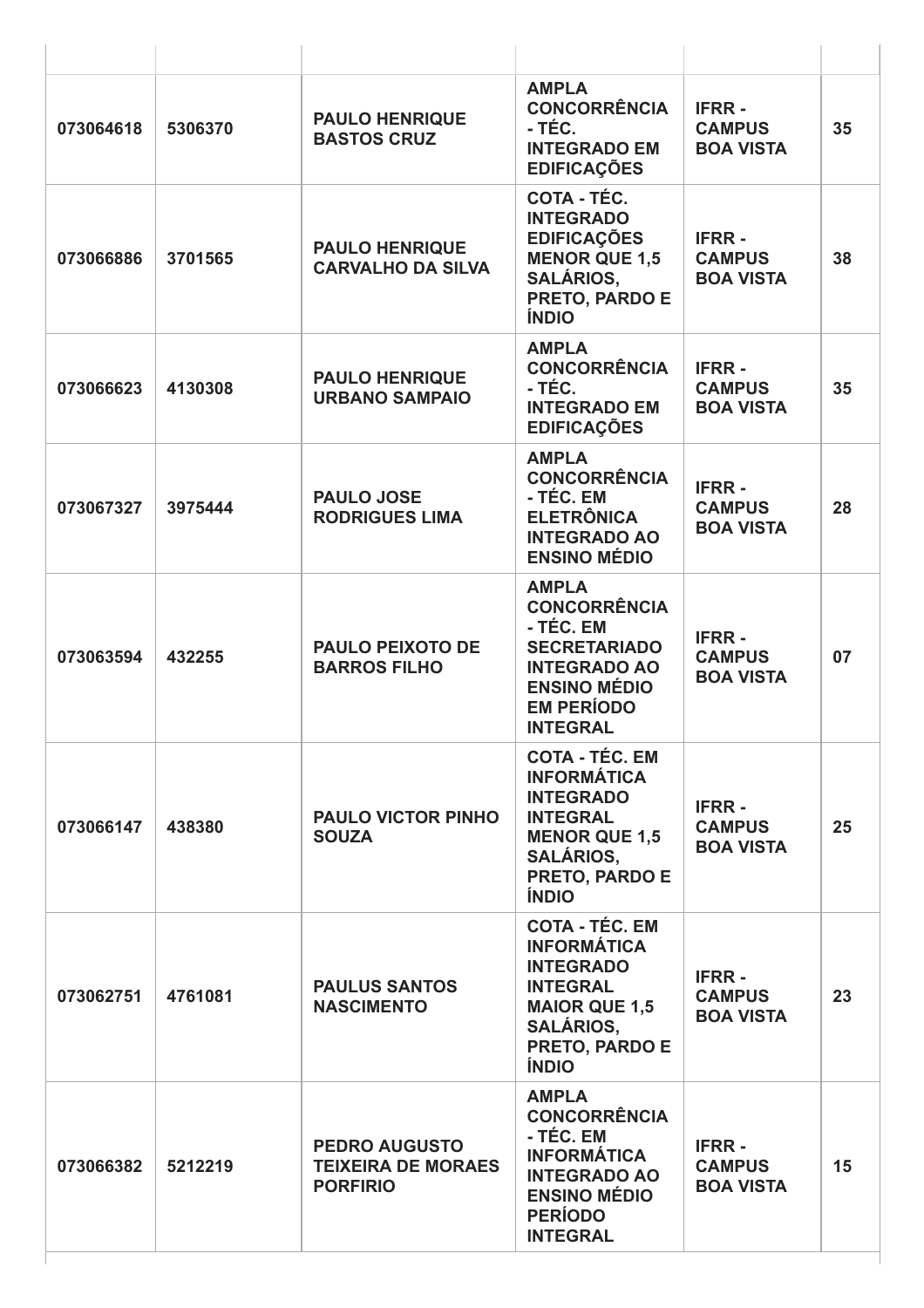| 073063095 | 478699  | <b>PEDRO GABRIEL</b><br><b>COELHO MOURA</b>                  | <b>AMPLA</b><br><b>CONCORRÊNCIA</b><br>- TÉC. EM<br><b>INFORMÁTICA</b><br><b>INTEGRADO AO</b><br><b>ENSINO MÉDIO</b><br><b>PERÍODO</b><br><b>INTEGRAL</b>     | <b>IFRR-</b><br><b>CAMPUS</b><br><b>BOA VISTA</b> | 15 |
|-----------|---------|--------------------------------------------------------------|---------------------------------------------------------------------------------------------------------------------------------------------------------------|---------------------------------------------------|----|
| 073063747 | 5205328 | <b>PEDRO GUILHERME</b><br><b>DA SILVA HOLANDA</b>            | <b>AMPLA</b><br><b>CONCORRÊNCIA</b><br>- TÉC. EM<br><b>INFORMÁTICA</b><br><b>INTEGRADO AO</b><br><b>ENSINO MÉDIO</b><br><b>PERÍODO</b><br><b>INTEGRAL</b>     | <b>IFRR-</b><br><b>CAMPUS</b><br><b>BOA VISTA</b> | 15 |
| 073066966 | 3221776 | <b>PEDRO HENRIQUE DA</b><br><b>SILVA SANTOS</b>              | <b>AMPLA</b><br><b>CONCORRÊNCIA</b><br>- TÉC. EM<br><b>SECRETARIADO</b><br><b>INTEGRADO AO</b><br><b>ENSINO MÉDIO</b><br><b>EM PERÍODO</b><br><b>INTEGRAL</b> | <b>IFRR-</b><br><b>CAMPUS</b><br><b>BOA VISTA</b> | 07 |
| 073066967 | 4630246 | <b>PEDRO HENRIQUE</b><br><b>FERREIRA</b>                     | <b>AMPLA</b><br><b>CONCORRÊNCIA</b><br>- TÉC. EM<br><b>INFORMÁTICA</b><br><b>INTEGRADO AO</b><br><b>ENSINO MÉDIO</b><br><b>PERÍODO</b><br><b>INTEGRAL</b>     | <b>IFRR-</b><br><b>CAMPUS</b><br><b>BOA VISTA</b> | 16 |
| 073067309 | 3517071 | <b>PEDRO HENRIQUE</b><br><b>GOMES SILVA</b>                  | <b>AMPLA</b><br><b>CONCORRÊNCIA</b><br>- TÉC.<br><b>INTEGRADO EM</b><br><b>EDIFICAÇÕES</b>                                                                    | <b>IFRR-</b><br><b>CAMPUS</b><br><b>BOA VISTA</b> | 35 |
| 073063102 | 436572  | <b>PEDRO HENRIQUE</b><br><b>LINHARES DE</b><br><b>ARAUJO</b> | <b>AMPLA</b><br><b>CONCORRÊNCIA</b><br>- TÉC.<br><b>INTEGRADO EM</b><br><b>EDIFICAÇÕES</b>                                                                    | <b>IFRR-</b><br><b>CAMPUS</b><br><b>BOA VISTA</b> | 35 |
| 073063375 | 270175  | <b>PEDRO HENRIQUE</b><br><b>MARTINS SOUZA</b>                | <b>AMPLA</b><br><b>CONCORRÊNCIA</b><br>- TÉC. EM<br><b>ELETROTÉCNICA</b><br><b>INTEGRADO AO</b><br><b>ENSINO MÉDIO</b>                                        | <b>IFRR-</b><br><b>CAMPUS</b><br><b>BOA VISTA</b> | 30 |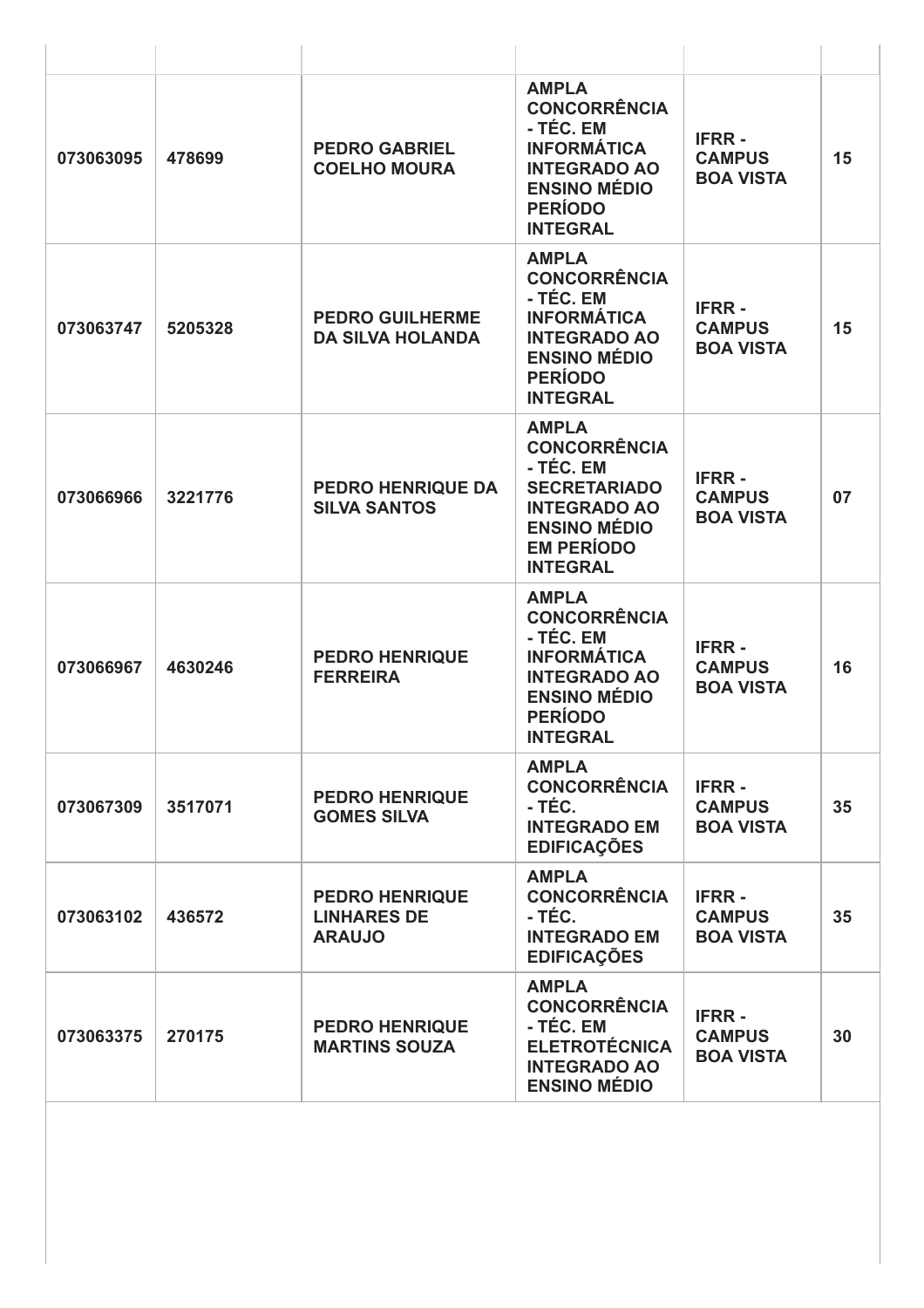| 073062342 | 3344487  | <b>PEDRO HENRIQUE</b><br><b>MIRANDA DE</b><br><b>ASSUNCAO</b> | <b>AMPLA</b><br><b>CONCORRÊNCIA</b><br>- TÉC. EM<br><b>INFORMÁTICA</b><br><b>INTEGRADO AO</b><br><b>ENSINO MÉDIO</b><br><b>PERÍODO</b><br><b>INTEGRAL</b>        | <b>IFRR-</b><br><b>CAMPUS</b><br><b>BOA VISTA</b> | 16 |
|-----------|----------|---------------------------------------------------------------|------------------------------------------------------------------------------------------------------------------------------------------------------------------|---------------------------------------------------|----|
| 073064431 | 4938658  | <b>PEDRO HENRIQUE</b><br><b>PAZ LACERDA</b>                   | <b>AMPLA</b><br><b>CONCORRÊNCIA</b><br>- TÉC. EM<br><b>SECRETARIADO</b><br><b>INTEGRADO AO</b><br><b>ENSINO MÉDIO</b><br><b>EM PERÍODO</b><br><b>INTEGRAL</b>    | <b>IFRR-</b><br><b>CAMPUS</b><br><b>BOA VISTA</b> | 07 |
| 073066944 | 31191975 | <b>PEDRO HENRIQUE</b><br><b>SILVA LIMA</b>                    | COTA - TÉC.<br><b>INTEGRADO</b><br><b>EDIFICAÇÕES</b><br><b>MENOR QUE 1,5</b><br><b>SALÁRIOS SEM</b><br><b>ETNIA</b><br><b>DECLARADA</b>                         | <b>IFRR-</b><br><b>CAMPUS</b><br><b>BOA VISTA</b> | 39 |
| 073063504 | 456717   | <b>PEDRO LUCAS DA</b><br><b>SILVA CORREA</b>                  | <b>AMPLA</b><br><b>CONCORRÊNCIA</b><br>- TÉC. EM<br><b>INFORMÁTICA</b><br><b>INTEGRADO AO</b><br><b>ENSINO MÉDIO</b><br><b>PERÍODO</b><br><b>INTEGRAL</b>        | <b>IFRR-</b><br><b>CAMPUS</b><br><b>BOA VISTA</b> | 16 |
| 073066678 | 5186242  | <b>PEDRO LUCAS</b><br><b>SAMPAIO DOS</b><br><b>SANTOS</b>     | <b>COTA - TEC. EM</b><br><b>INFORMÁTICA</b><br><b>INTEGRADO</b><br><b>INTEGRAL</b><br><b>MENOR QUE 1,5</b><br><b>SALÁRIOS,</b><br>PRETO, PARDO E<br><b>ÍNDIO</b> | <b>IFRR-</b><br><b>CAMPUS</b><br><b>BOA VISTA</b> | 25 |
| 073064302 | 3751740  | <b>PEDRO VINICIOS</b><br><b>BRAGA MENEZES</b>                 | <b>AMPLA</b><br><b>CONCORRÊNCIA</b><br>- TÉC.<br><b>INTEGRADO EM</b><br><b>EDIFICAÇÕES</b>                                                                       | <b>IFRR-</b><br><b>CAMPUS</b><br><b>BOA VISTA</b> | 35 |
| 073064313 | 4210875  | <b>POLIANA MENDES</b><br><b>RAMOS</b>                         | <b>AMPLA</b><br><b>CONCORRÊNCIA</b><br>- TÉC. EM<br><b>ELETRÔNICA</b><br><b>INTEGRADO AO</b><br><b>ENSINO MÉDIO</b>                                              | <b>IFRR-</b><br><b>CAMPUS</b><br><b>BOA VISTA</b> | 28 |
|           |          |                                                               |                                                                                                                                                                  |                                                   |    |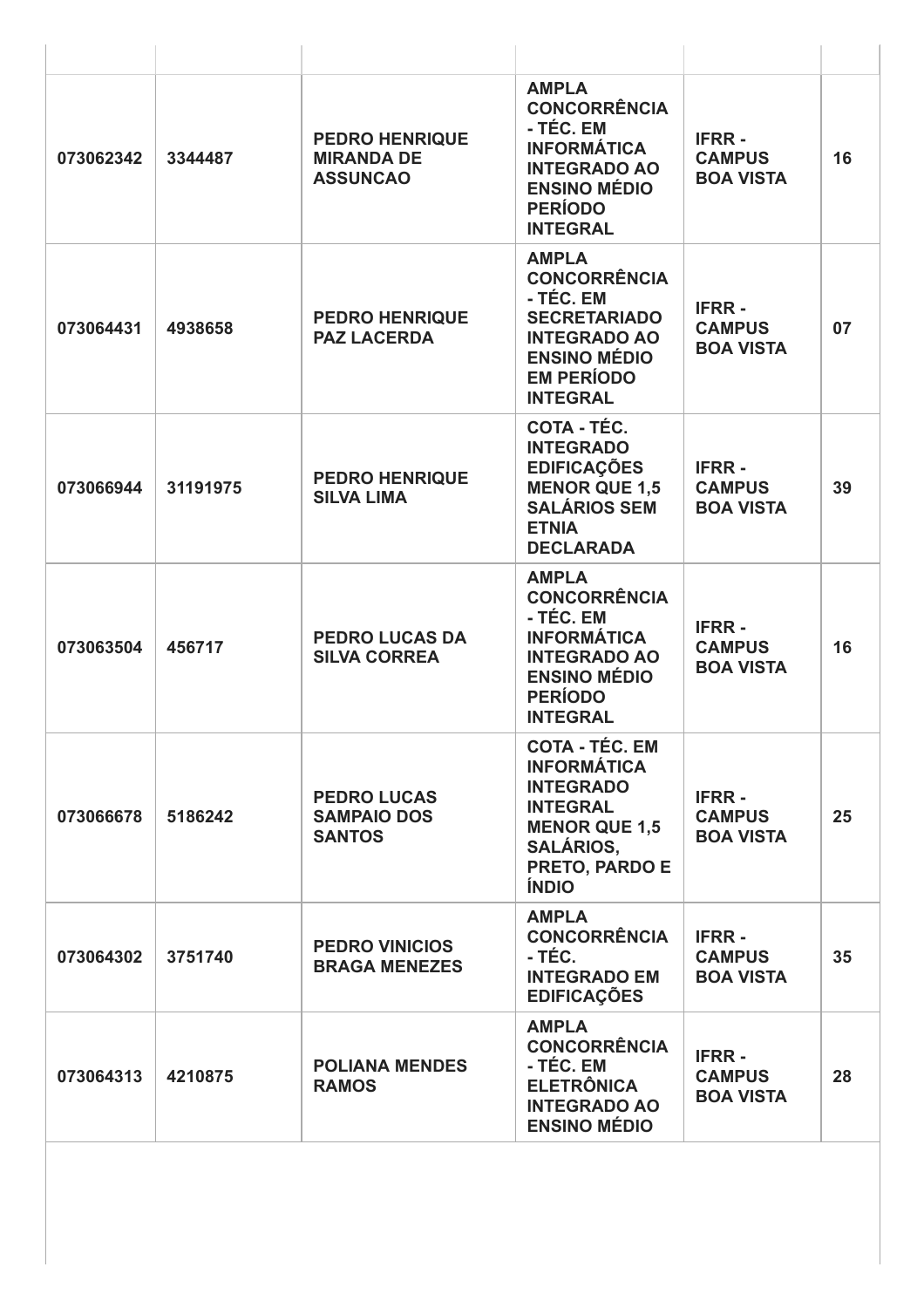| 073064895 | 5265150   | <b>QUEZIA DA</b><br><b>CONCEICAO</b><br><b>MESQUITA</b>                | COTA - TÉC.<br><b>INTEGRADO</b><br><b>EDIFICAÇÕES</b><br><b>MENOR QUE 1,5</b><br><b>SALÁRIOS SEM</b><br><b>ETNIA</b><br><b>DECLARADA</b>                      | <b>IFRR-</b><br><b>CAMPUS</b><br><b>BOA VISTA</b> | 39 |
|-----------|-----------|------------------------------------------------------------------------|---------------------------------------------------------------------------------------------------------------------------------------------------------------|---------------------------------------------------|----|
| 073064922 | 491112.1  | <b>RAFAELA GOMES DE</b><br><b>OLIVEIRA</b>                             | <b>AMPLA</b><br><b>CONCORRÊNCIA</b><br>- TÉC.<br><b>INTEGRADO EM</b><br><b>EDIFICAÇÕES</b>                                                                    | <b>IFRR-</b><br><b>CAMPUS</b><br><b>BOA VISTA</b> | 35 |
| 073063163 | 3511189   | <b>RAFAELA KAYLANE</b><br><b>MAGALHAES HABERT</b><br><b>DE ALMEIDA</b> | <b>AMPLA</b><br><b>CONCORRÊNCIA</b><br>- TÉC.<br><b>INTEGRADO EM</b><br><b>EDIFICAÇÕES</b>                                                                    | <b>IFRR-</b><br><b>CAMPUS</b><br><b>BOA VISTA</b> | 35 |
| 073062896 | 377808829 | <b>RAFAEL CORREA DE</b><br><b>PAULA OLIVEIRA</b>                       | <b>AMPLA</b><br><b>CONCORRÊNCIA</b><br>- TÉC. EM<br><b>INFORMÁTICA</b><br><b>INTEGRADO AO</b><br><b>ENSINO MÉDIO</b><br><b>PERÍODO</b><br><b>INTEGRAL</b>     | <b>IFRR-</b><br><b>CAMPUS</b><br><b>BOA VISTA</b> | 16 |
| 073062685 | 4344855   | <b>RAFAEL LEITE</b><br><b>CAMPOS</b>                                   | <b>AMPLA</b><br><b>CONCORRÊNCIA</b><br>- TÉC. EM<br><b>INFORMÁTICA</b><br><b>INTEGRADO AO</b><br><b>ENSINO MÉDIO</b><br><b>PERÍODO</b><br><b>INTEGRAL</b>     | <b>IFRR-</b><br><b>CAMPUS</b><br><b>BOA VISTA</b> | 16 |
| 073062659 | 4710835   | <b>RAFAEL OLIVEIRA</b><br><b>GONCALVES PEREIRA</b>                     | <b>AMPLA</b><br><b>CONCORRÊNCIA</b><br>- TÉC. EM<br><b>SECRETARIADO</b><br><b>INTEGRADO AO</b><br><b>ENSINO MÉDIO</b><br><b>EM PERÍODO</b><br><b>INTEGRAL</b> | <b>IFRR-</b><br><b>CAMPUS</b><br><b>BOA VISTA</b> | 07 |
| 073067301 | 3614253   | <b>RAFAEL TORRES DA</b><br><b>SILVA</b>                                | <b>AMPLA</b><br><b>CONCORRÊNCIA</b><br>- TÉC. EM<br><b>INFORMÁTICA</b><br><b>INTEGRADO AO</b><br><b>ENSINO MÉDIO</b><br><b>PERÍODO</b><br><b>INTEGRAL</b>     | <b>IFRR-</b><br><b>CAMPUS</b><br><b>BOA VISTA</b> | 16 |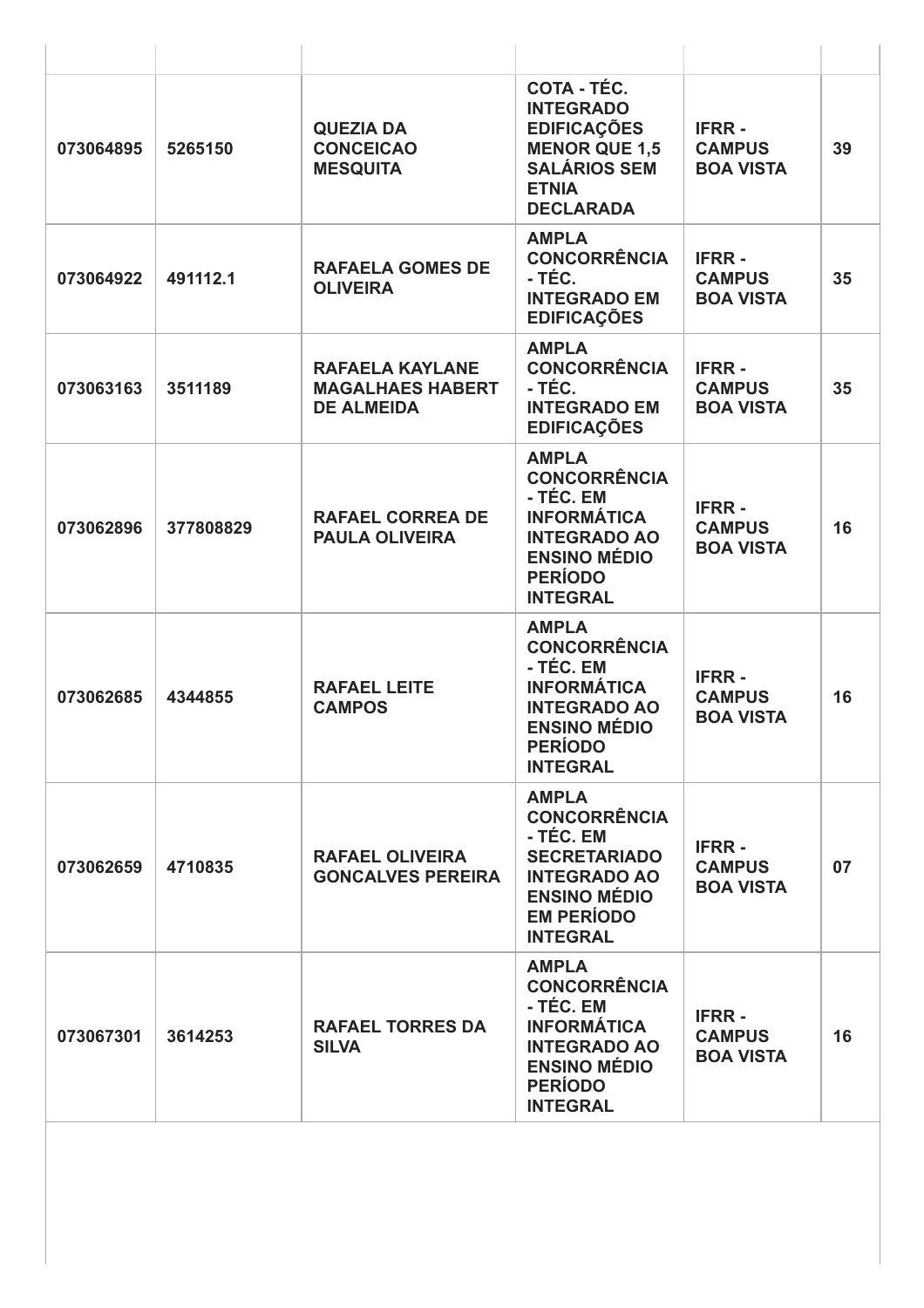| 073067142 | 471490  | <b>RAFAELY RIBEIRO DO</b><br><b>NASCIMENTO</b> | <b>AMPLA</b><br><b>CONCORRÊNCIA</b><br>- TÉC. EM<br><b>INFORMÁTICA</b><br><b>INTEGRADO AO</b><br><b>ENSINO MÉDIO</b><br><b>PERÍODO</b><br><b>INTEGRAL</b>     | <b>IFRR-</b><br><b>CAMPUS</b><br><b>BOA VISTA</b> | 16 |
|-----------|---------|------------------------------------------------|---------------------------------------------------------------------------------------------------------------------------------------------------------------|---------------------------------------------------|----|
| 073065758 | 3131041 | <b>RAIANE CRISTINA</b><br><b>ARAUJO MALUF</b>  | <b>AMPLA</b><br><b>CONCORRÊNCIA</b><br>- TÉC. EM<br><b>SECRETARIADO</b><br><b>INTEGRADO AO</b><br><b>ENSINO MÉDIO</b><br><b>EM PERÍODO</b><br><b>INTEGRAL</b> | <b>IFRR-</b><br><b>CAMPUS</b><br><b>BOA VISTA</b> | 07 |
| 073063553 | 4889908 | <b>RAILANE BARROSO</b><br><b>DA COSTA</b>      | <b>COTA - TÉC.</b><br><b>INTEGRADO</b><br><b>EDIFICAÇÕES</b><br><b>MENOR QUE 1,5</b><br><b>SALÁRIOS,</b><br>PRETO, PARDO E<br><b>ÍNDIO</b>                    | <b>IFRR-</b><br><b>CAMPUS</b><br><b>BOA VISTA</b> | 38 |
| 073065030 | 5132045 | <b>RAILLA VALERIA</b><br><b>GOUVEA FROZ</b>    | <b>AMPLA</b><br><b>CONCORRÊNCIA</b><br>- TÉC. EM<br><b>SECRETARIADO</b><br><b>INTEGRADO AO</b><br><b>ENSINO MÉDIO</b><br><b>EM PERÍODO</b><br><b>INTEGRAL</b> | <b>IFRR-</b><br><b>CAMPUS</b><br><b>BOA VISTA</b> | 07 |
| 073067002 | 5382505 | <b>RAILYANE CARVALHO</b><br><b>DE CASTRO</b>   | <b>AMPLA</b><br><b>CONCORRÊNCIA</b><br>- TÉC. EM<br><b>INFORMÁTICA</b><br><b>INTEGRADO AO</b><br><b>ENSINO MÉDIO</b><br><b>PERÍODO</b><br><b>INTEGRAL</b>     | <b>IFRR-</b><br><b>CAMPUS</b><br><b>BOA VISTA</b> | 16 |
| 073066258 | 4899890 | <b>RAKEL DA SILVA LIMA</b>                     | <b>AMPLA</b><br><b>CONCORRÊNCIA</b><br>- TÉC. EM<br><b>SECRETARIADO</b><br><b>INTEGRADO AO</b><br><b>ENSINO MÉDIO</b><br><b>EM PERÍODO</b><br><b>INTEGRAL</b> | <b>IFRR-</b><br><b>CAMPUS</b><br><b>BOA VISTA</b> | 07 |
| 073064160 | 4762134 | <b>RAKEL MOTA DE</b><br><b>SOUSA</b>           | <b>AMPLA</b><br><b>CONCORRÊNCIA</b><br>- TÉC. EM<br><b>INFORMÁTICA</b><br><b>INTEGRADO AO</b><br><b>ENSINO MÉDIO</b><br><b>PERÍODO</b><br><b>INTEGRAL</b>     | <b>IFRR-</b><br><b>CAMPUS</b><br><b>BOA VISTA</b> | 16 |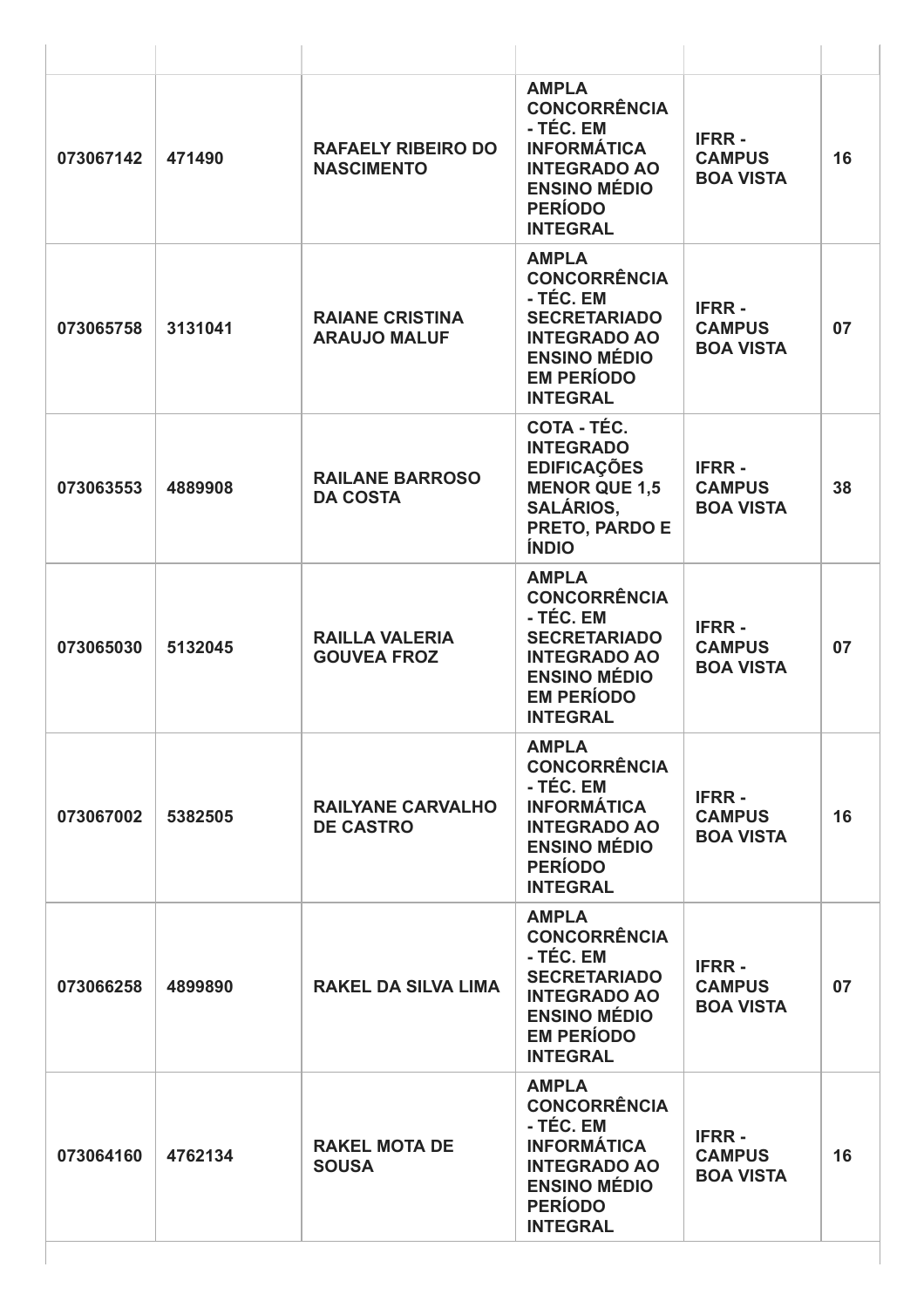| 073062526 | $\bf{0}$   | <b>RANNIELE CRISTINA</b><br><b>COSTA MILIANO</b> | <b>COTA - TÉC. EM</b><br><b>SECRETARIADO</b><br><b>INTEGRADO</b><br><b>INTEGRAL</b><br><b>MENOR QUE 1,5</b><br><b>SALÁRIOS,</b><br><b>PRETO, PARDO E</b><br><b>ÍNDIO</b> | <b>IFRR-</b><br><b>CAMPUS</b><br><b>BOA VISTA</b> | 21 |
|-----------|------------|--------------------------------------------------|--------------------------------------------------------------------------------------------------------------------------------------------------------------------------|---------------------------------------------------|----|
| 073066878 | 29467640   | <b>RAPHAEL HENRIQUE</b>                          | <b>AMPLA</b><br><b>CONCORRÊNCIA</b><br>- TÉC. EM<br><b>INFORMÁTICA</b><br><b>INTEGRADO AO</b><br><b>ENSINO MÉDIO</b><br><b>PERÍODO</b><br><b>INTEGRAL</b>                | <b>IFRR-</b><br><b>CAMPUS</b><br><b>BOA VISTA</b> | 16 |
| 073066608 | 4246322    | <b>RAQUEL BATISTA</b><br><b>FERREIRA</b>         | <b>AMPLA</b><br><b>CONCORRÊNCIA</b><br>- TÉC. EM<br><b>SECRETARIADO</b><br><b>INTEGRADO AO</b><br><b>ENSINO MÉDIO</b><br><b>EM PERÍODO</b><br><b>INTEGRAL</b>            | <b>IFRR-</b><br><b>CAMPUS</b><br><b>BOA VISTA</b> | 07 |
| 073067536 | 4704207    | <b>RAQUEL BRASIL</b><br><b>SILVA</b>             | <b>COTA - TÉC. EM</b><br><b>INFORMÁTICA</b><br><b>INTEGRADO</b><br><b>INTEGRAL</b><br><b>MENOR QUE 1,5</b><br><b>SALÁRIOS,</b><br><b>PRETO, PARDO E</b><br><b>ÍNDIO</b>  | <b>IFRR-</b><br><b>CAMPUS</b><br><b>BOA VISTA</b> | 25 |
| 073062599 | 508224     | <b>RAQUEL DANTAS</b><br><b>GOMES</b>             | <b>COTA - TÉC. EM</b><br><b>SECRETARIADO</b><br><b>INTEGRADO</b><br><b>INTEGRAL</b><br><b>MENOR QUE 1,5</b><br><b>SALÁRIOS SEM</b><br><b>ETNIA</b><br><b>DECLARADA</b>   | <b>IFRR-</b><br><b>CAMPUS</b><br><b>BOA VISTA</b> | 22 |
| 073063406 | 2008403160 | <b>RAQUEL DE PAULO</b><br><b>RODRIGUES</b>       | <b>AMPLA</b><br><b>CONCORRÊNCIA</b><br>- TÉC. EM<br><b>INFORMÁTICA</b><br><b>INTEGRADO AO</b><br><b>ENSINO MÉDIO</b><br><b>PERÍODO</b><br><b>INTEGRAL</b>                | <b>IFRR-</b><br><b>CAMPUS</b><br><b>BOA VISTA</b> | 16 |
| 073062813 | 405183     | <b>RAQUEL SANTOS</b><br><b>SOARES</b>            | <b>AMPLA</b><br><b>CONCORRÊNCIA</b><br>- TÉC. EM<br><b>INFORMÁTICA</b><br><b>INTEGRADO AO</b><br><b>ENSINO MÉDIO</b><br><b>PERÍODO</b><br><b>INTEGRAL</b>                | <b>IFRR-</b><br><b>CAMPUS</b><br><b>BOA VISTA</b> | 16 |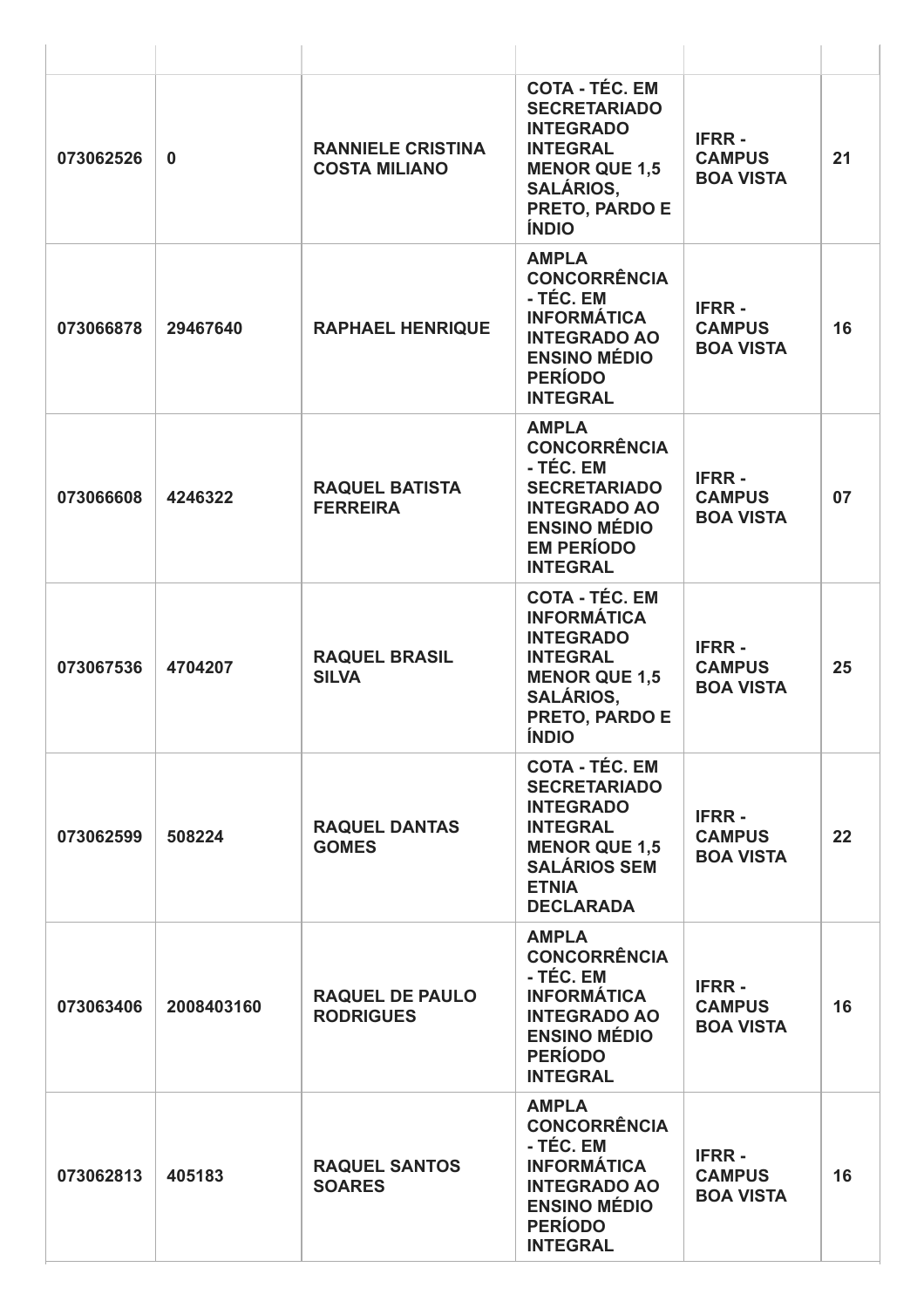| 073063294 | 4758749 | <b>RAQUEL THAISSA</b><br><b>DOS SANTOS SOARES</b>               | <b>COTA - TÉC. EM</b><br><b>INFORMÁTICA</b><br><b>INTEGRADO</b><br><b>INTEGRAL</b><br><b>MAIOR QUE 1,5</b><br><b>SALÁRIOS,</b><br>PRETO, PARDO E<br><b>ÍNDIO</b> | <b>IFRR-</b><br><b>CAMPUS</b><br><b>BOA VISTA</b> | 23 |
|-----------|---------|-----------------------------------------------------------------|------------------------------------------------------------------------------------------------------------------------------------------------------------------|---------------------------------------------------|----|
| 073062501 | 385118  | <b>RAQUEL URTIGA</b><br><b>NASCIMENTO</b>                       | <b>AMPLA</b><br><b>CONCORRÊNCIA</b><br>- TÉC. EM<br><b>SECRETARIADO</b><br><b>INTEGRADO AO</b><br><b>ENSINO MÉDIO</b><br><b>EM PERÍODO</b><br><b>INTEGRAL</b>    | <b>IFRR-</b><br><b>CAMPUS</b><br><b>BOA VISTA</b> | 07 |
| 073065817 | 4937236 | <b>RARISSA NATHANA</b><br><b>GOES GRACA</b>                     | <b>AMPLA</b><br><b>CONCORRÊNCIA</b><br>- TÉC. EM<br><b>SECRETARIADO</b><br><b>INTEGRADO AO</b><br><b>ENSINO MÉDIO</b><br><b>EM PERÍODO</b><br><b>INTEGRAL</b>    | <b>IFRR-</b><br><b>CAMPUS</b><br><b>BOA VISTA</b> | 07 |
| 073062748 | 3867951 | <b>RAYANE RODRIGUES</b><br><b>FERREIRA</b>                      | <b>AMPLA</b><br><b>CONCORRÊNCIA</b><br>- TÉC. EM<br><b>SECRETARIADO</b><br><b>INTEGRADO AO</b><br><b>ENSINO MÉDIO</b><br><b>EM PERÍODO</b><br><b>INTEGRAL</b>    | <b>IFRR-</b><br><b>CAMPUS</b><br><b>BOA VISTA</b> | 07 |
| 073063982 | 4446674 | <b>RAYANE SOUSA</b><br><b>GARCIA</b>                            | <b>AMPLA</b><br><b>CONCORRÊNCIA</b><br>- TÉC. EM<br><b>INFORMÁTICA</b><br><b>INTEGRADO AO</b><br><b>ENSINO MÉDIO</b><br><b>PERÍODO</b><br><b>INTEGRAL</b>        | <b>IFRR-</b><br><b>CAMPUS</b><br><b>BOA VISTA</b> | 16 |
| 073064290 | 4662172 | <b>RAYELLE CRISLAIZA</b><br><b>SANTOS DE</b><br><b>CARVALHO</b> | <b>AMPLA</b><br><b>CONCORRÊNCIA</b><br>- TÉC. EM<br><b>ELETROTÉCNICA</b><br><b>INTEGRADO AO</b><br><b>ENSINO MÉDIO</b>                                           | <b>IFRR-</b><br><b>CAMPUS</b><br><b>BOA VISTA</b> | 30 |
| 073063351 | 499621  | <b>RAYNA MELISSA DO</b><br><b>NASCIMENTO SILVA</b>              | <b>AMPLA</b><br><b>CONCORRÊNCIA</b><br>- TÉC. EM<br><b>SECRETARIADO</b><br><b>INTEGRADO AO</b><br><b>ENSINO MÉDIO</b><br><b>EM PERÍODO</b><br><b>INTEGRAL</b>    | <b>IFRR-</b><br><b>CAMPUS</b><br><b>BOA VISTA</b> | 07 |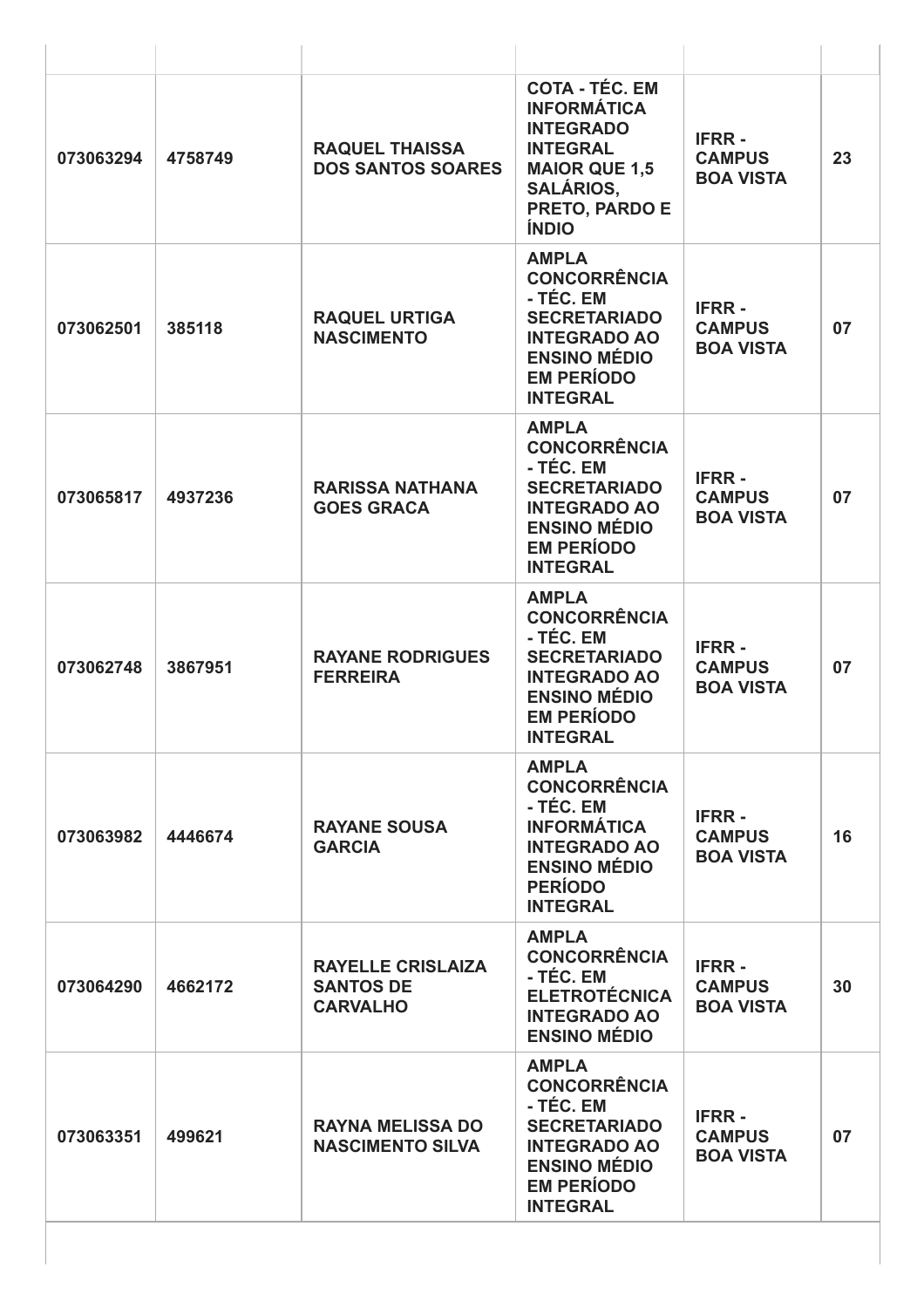| 073064009 | 5015693 | RAYNARA PEREIRA<br><b>LIMA</b>             | <b>AMPLA</b><br><b>CONCORRÊNCIA</b><br>- TÉC. EM<br><b>SECRETARIADO</b><br><b>INTEGRADO AO</b><br><b>ENSINO MÉDIO</b><br><b>EM PERÍODO</b><br><b>INTEGRAL</b>     | <b>IFRR-</b><br><b>CAMPUS</b><br><b>BOA VISTA</b> | 07 |
|-----------|---------|--------------------------------------------|-------------------------------------------------------------------------------------------------------------------------------------------------------------------|---------------------------------------------------|----|
| 073064635 | 3685551 | <b>RAYNARA SOUSA DA</b><br><b>SILVA</b>    | <b>COTA - TÉC. EM</b><br><b>INFORMÁTICA</b><br><b>INTEGRADO</b><br><b>INTEGRAL</b><br><b>MENOR QUE 1,5</b><br><b>SALÁRIOS,</b><br>PRETO, PARDO E<br><b>ÍNDIO</b>  | <b>IFRR-</b><br><b>CAMPUS</b><br><b>BOA VISTA</b> | 25 |
| 073064989 | 4767527 | <b>RAYNA SALES</b><br><b>CAVALCANTE</b>    | <b>AMPLA</b><br><b>CONCORRÊNCIA</b><br>- TÉC.<br><b>INTEGRADO EM</b><br><b>EDIFICAÇÕES</b>                                                                        | <b>IFRR-</b><br><b>CAMPUS</b><br><b>BOA VISTA</b> | 35 |
| 073062968 | 4922999 | <b>RAYNNA KELLY</b><br><b>NEVES AMORIM</b> | <b>AMPLA</b><br><b>CONCORRÊNCIA</b><br>- TÉC. EM<br><b>INFORMÁTICA</b><br><b>INTEGRADO AO</b><br><b>ENSINO MÉDIO</b><br><b>PERÍODO</b><br><b>INTEGRAL</b>         | <b>IFRR-</b><br><b>CAMPUS</b><br><b>BOA VISTA</b> | 16 |
| 073065926 | 466.672 | <b>RAYSSA RODRIGUES</b><br><b>DE LIMA</b>  | COTA - TÉC.<br><b>INTEGRADO</b><br><b>EDIFICAÇÕES</b><br><b>MENOR QUE 1,5</b><br><b>SALÁRIOS,</b><br>PRETO, PARDO E<br><b>ÍNDIO</b>                               | <b>IFRR-</b><br><b>CAMPUS</b><br><b>BOA VISTA</b> | 38 |
| 073063988 | 5194687 | <b>REBECA FILINTO DA</b><br><b>SILVA</b>   | <b>COTA - TÉC. EM</b><br><b>SECRETARIADO</b><br><b>INTEGRADO</b><br><b>INTEGRAL</b><br><b>MENOR QUE 1.5</b><br><b>SALÁRIOS,</b><br>PRETO, PARDO E<br><b>ÍNDIO</b> | <b>IFRR-</b><br><b>CAMPUS</b><br><b>BOA VISTA</b> | 21 |
| 073065581 | 5039975 | <b>REBECA SILVA</b>                        | <b>COTA - TÉC. EM</b><br><b>INFORMÁTICA</b><br><b>INTEGRADO</b><br><b>INTEGRAL</b><br><b>MAIOR QUE 1,5</b><br><b>SALÁRIOS,</b><br>PRETO, PARDO E<br><b>ÍNDIO</b>  | <b>IFRR-</b><br><b>CAMPUS</b><br><b>BOA VISTA</b> | 23 |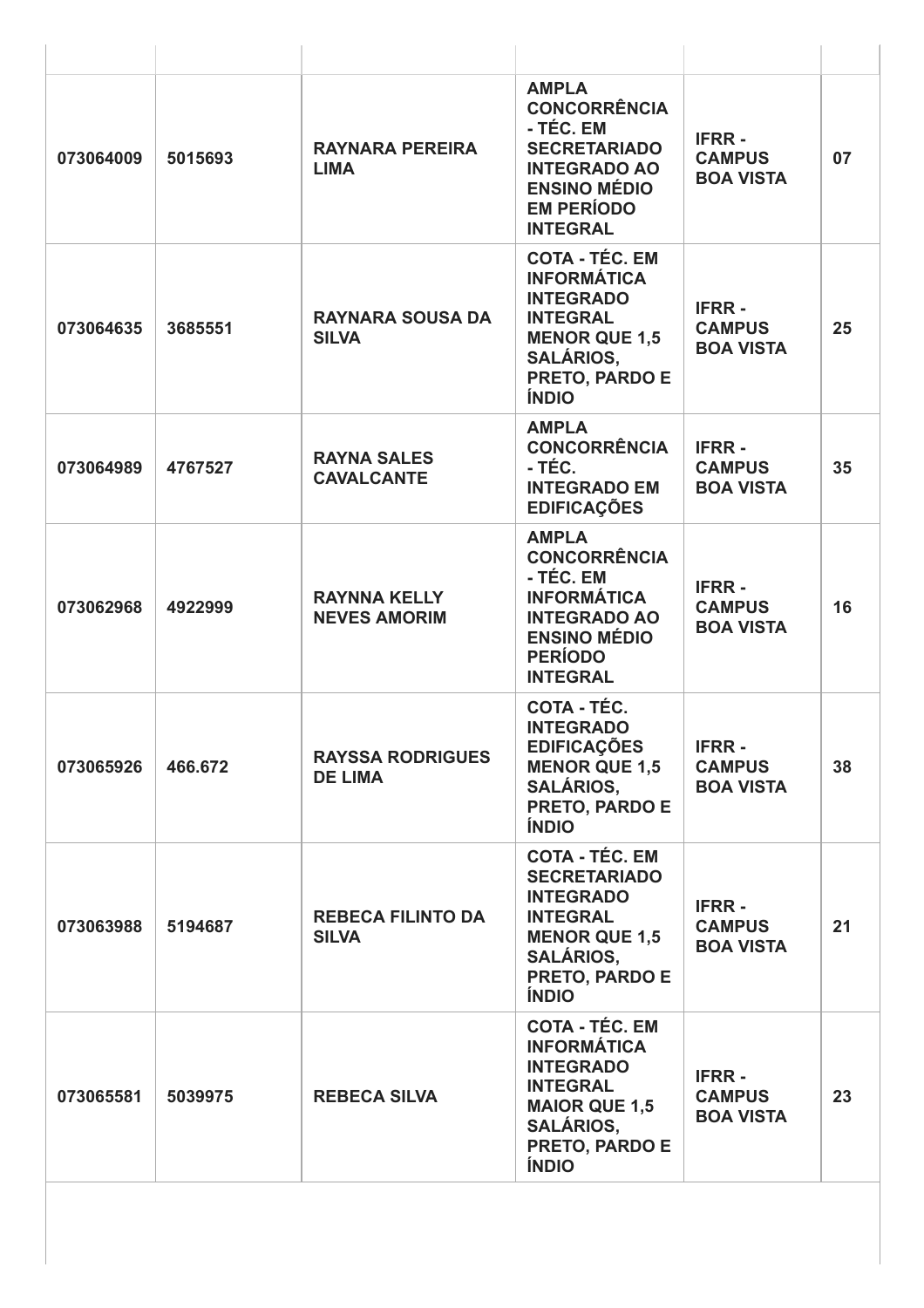| 073063051 | 4844386 | <b>REBEKA RODRIGUES</b><br><b>BARROS</b>                | <b>AMPLA</b><br><b>CONCORRÊNCIA</b><br>- TÉC. EM<br><b>SECRETARIADO</b><br><b>INTEGRADO AO</b><br><b>ENSINO MÉDIO</b><br><b>EM PERÍODO</b><br><b>INTEGRAL</b>         | <b>IFRR-</b><br><b>CAMPUS</b><br><b>BOA VISTA</b> | 07 |
|-----------|---------|---------------------------------------------------------|-----------------------------------------------------------------------------------------------------------------------------------------------------------------------|---------------------------------------------------|----|
| 073066931 | 4966066 | <b>REGIANNE PEREIRA</b><br><b>DE ALMEIDA</b>            | <b>AMPLA</b><br><b>CONCORRÊNCIA</b><br>- TÉC. EM<br><b>SECRETARIADO</b><br><b>INTEGRADO AO</b><br><b>ENSINO MÉDIO</b><br><b>EM PERÍODO</b><br><b>INTEGRAL</b>         | <b>IFRR-</b><br><b>CAMPUS</b><br><b>BOA VISTA</b> | 07 |
| 073062430 | 3524809 | <b>REHSSON LEANDRO</b><br><b>SANTOS COUTINHO</b>        | <b>AMPLA</b><br><b>CONCORRÊNCIA</b><br>- TÉC. EM<br><b>ELETRÔNICA</b><br><b>INTEGRADO AO</b><br><b>ENSINO MÉDIO</b>                                                   | <b>IFRR-</b><br><b>CAMPUS</b><br><b>BOA VISTA</b> | 28 |
| 073062719 | 443268  | <b>RENATA WANDERLEY</b><br><b>GAMA</b>                  | <b>AMPLA</b><br><b>CONCORRÊNCIA</b><br>- TÉC. EM<br><b>SECRETARIADO</b><br><b>INTEGRADO AO</b><br><b>ENSINO MÉDIO</b><br><b>EM PERÍODO</b><br><b>INTEGRAL</b>         | <b>IFRR-</b><br><b>CAMPUS</b><br><b>BOA VISTA</b> | 07 |
| 073063440 | 4080998 | <b>RENATO PEREIRA</b><br><b>SANTOS</b>                  | <b>AMPLA</b><br><b>CONCORRÊNCIA</b><br>- TÉC. EM<br><b>INFORMÁTICA</b><br><b>INTEGRADO AO</b><br><b>ENSINO MÉDIO</b><br><b>PERÍODO</b><br><b>INTEGRAL</b>             | <b>IFRR-</b><br><b>CAMPUS</b><br><b>BOA VISTA</b> | 16 |
| 073067392 | 3576892 | <b>RHAFAEL</b><br><b>NASCIMENTO</b><br><b>TUPINAMBA</b> | <b>AMPLA</b><br><b>CONCORRÊNCIA</b><br>- TÉC. EM<br><b>INFORMÁTICA</b><br><b>INTEGRADO AO</b><br><b>ENSINO MÉDIO</b><br><b>PERÍODO</b><br><b>INTEGRAL</b>             | <b>IFRR-</b><br><b>CAMPUS</b><br><b>BOA VISTA</b> | 16 |
| 073062835 | 4036247 | <b>RHANDERSON HUGO</b><br><b>DE OLIVEIRA VIEIRA</b>     | <b>COTA - TÉC. EM</b><br><b>INFORMÁTICA</b><br><b>INTEGRADO</b><br><b>INTEGRAL</b><br><b>MENOR QUE 1,5</b><br><b>SALÁRIOS SEM</b><br><b>ETNIA</b><br><b>DECLARADA</b> | <b>IFRR-</b><br><b>CAMPUS</b><br><b>BOA VISTA</b> | 26 |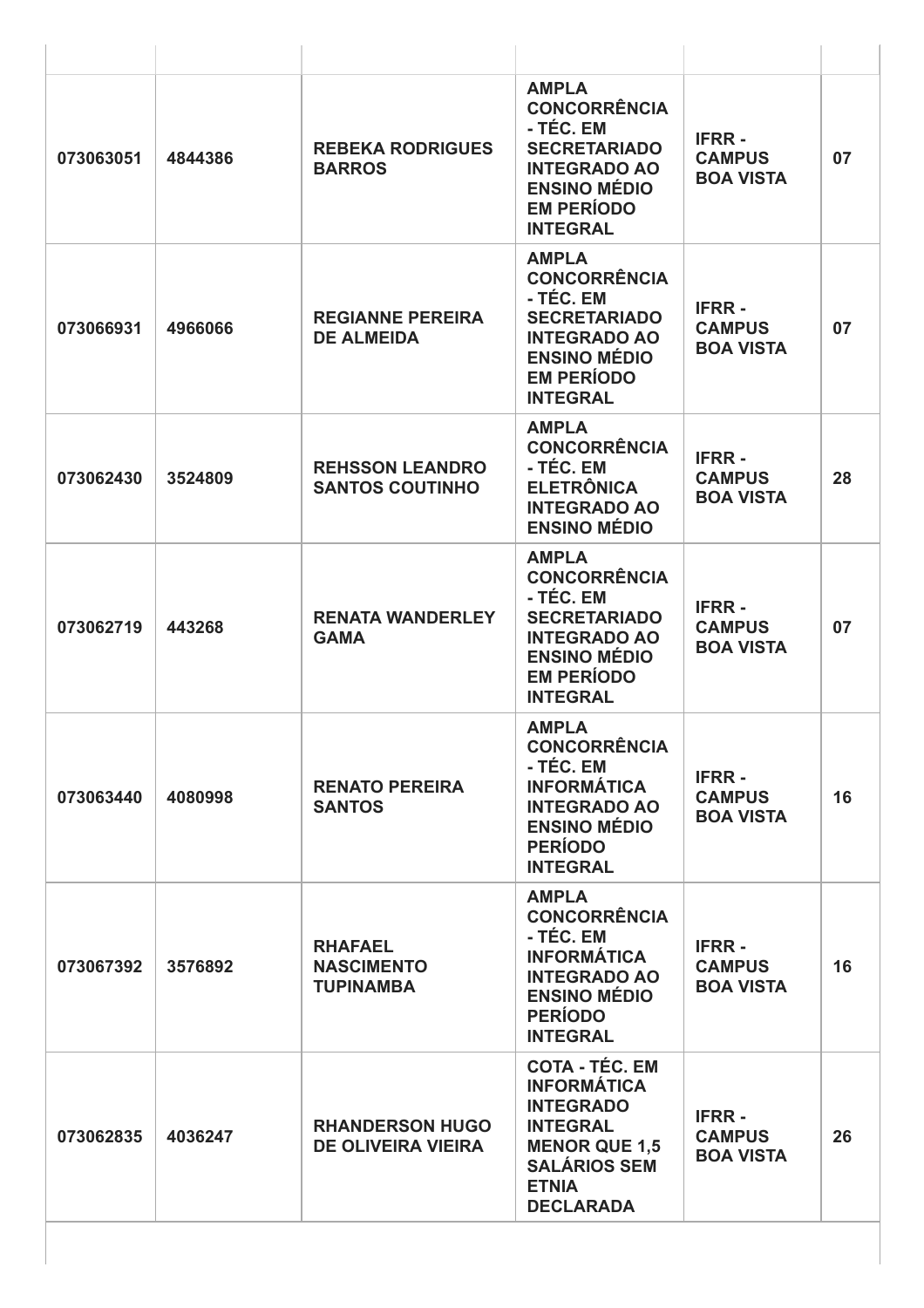| 073064697 | 506986  | <b>RHANNA EDUARDA</b><br><b>NASCIMENTO DIAS</b>                | <b>AMPLA</b><br><b>CONCORRÊNCIA</b><br>- TÉC. EM<br><b>SECRETARIADO</b><br><b>INTEGRADO AO</b><br><b>ENSINO MÉDIO</b><br><b>EM PERÍODO</b><br><b>INTEGRAL</b>           | <b>IFRR-</b><br><b>CAMPUS</b><br><b>BOA VISTA</b> | 07 |
|-----------|---------|----------------------------------------------------------------|-------------------------------------------------------------------------------------------------------------------------------------------------------------------------|---------------------------------------------------|----|
| 073065283 | 4823630 | <b>RHILLARY STEPHNNY</b><br><b>RODRIGUES</b><br><b>MARCELO</b> | <b>COTA - TÉC. EM</b><br><b>SECRETARIADO</b><br><b>INTEGRADO</b><br><b>INTEGRAL</b><br><b>MENOR QUE 1,5</b><br><b>SALÁRIOS.</b><br>PRETO, PARDO E<br><b>ÍNDIO</b>       | <b>IFRR-</b><br><b>CAMPUS</b><br><b>BOA VISTA</b> | 21 |
| 073067135 | 446329  | <b>RHUAN CURY RAD DE</b><br><b>ALENCAR</b>                     | <b>AMPLA</b><br><b>CONCORRÊNCIA</b><br>- TÉC. EM<br><b>ELETRÔNICA</b><br><b>INTEGRADO AO</b><br><b>ENSINO MÉDIO</b>                                                     | <b>IFRR-</b><br><b>CAMPUS</b><br><b>BOA VISTA</b> | 28 |
| 073063997 | 4321693 | <b>RIAN OLIVEIRA DO</b><br><b>NASCIMENTO</b>                   | <b>COTA - TÉC. EM</b><br><b>INFORMÁTICA</b><br><b>INTEGRADO</b><br><b>INTEGRAL</b><br><b>MENOR QUE 1,5</b><br><b>SALÁRIOS,</b><br><b>PRETO, PARDO E</b><br><b>ÍNDIO</b> | <b>IFRR-</b><br><b>CAMPUS</b><br><b>BOA VISTA</b> | 25 |
| 073062600 | 4174224 | <b>RIAN ROBSON</b><br><b>BARROS DO</b><br><b>NASCIMENTO</b>    | <b>COTA - TÉC.</b><br><b>INTEGRADO</b><br><b>EDIFICAÇÕES</b><br><b>MENOR QUE 1,5</b><br><b>SALÁRIOS,</b><br>PRETO, PARDO E<br><b>ÍNDIO</b>                              | <b>IFRR-</b><br><b>CAMPUS</b><br><b>BOA VISTA</b> | 38 |
| 073063280 | 4725409 | <b>RIAN SANTOS SOUSA</b>                                       | <b>COTA - TÉC. EM</b><br><b>INFORMÁTICA</b><br><b>INTEGRADO</b><br><b>INTEGRAL</b><br><b>MENOR QUE 1,5</b><br><b>SALÁRIOS,</b><br>PRETO, PARDO E<br><b>ÍNDIO</b>        | <b>IFRR-</b><br><b>CAMPUS</b><br><b>BOA VISTA</b> | 25 |
| 073063995 | 5150930 | <b>RICARDO BILLY</b><br><b>CARVALHO DE</b><br><b>OLIVEIRA</b>  | <b>AMPLA</b><br><b>CONCORRÊNCIA</b><br>- TÉC. EM<br><b>INFORMÁTICA</b><br><b>INTEGRADO AO</b><br><b>ENSINO MÉDIO</b><br><b>PERÍODO</b><br><b>INTEGRAL</b>               | <b>IFRR-</b><br><b>CAMPUS</b><br><b>BOA VISTA</b> | 16 |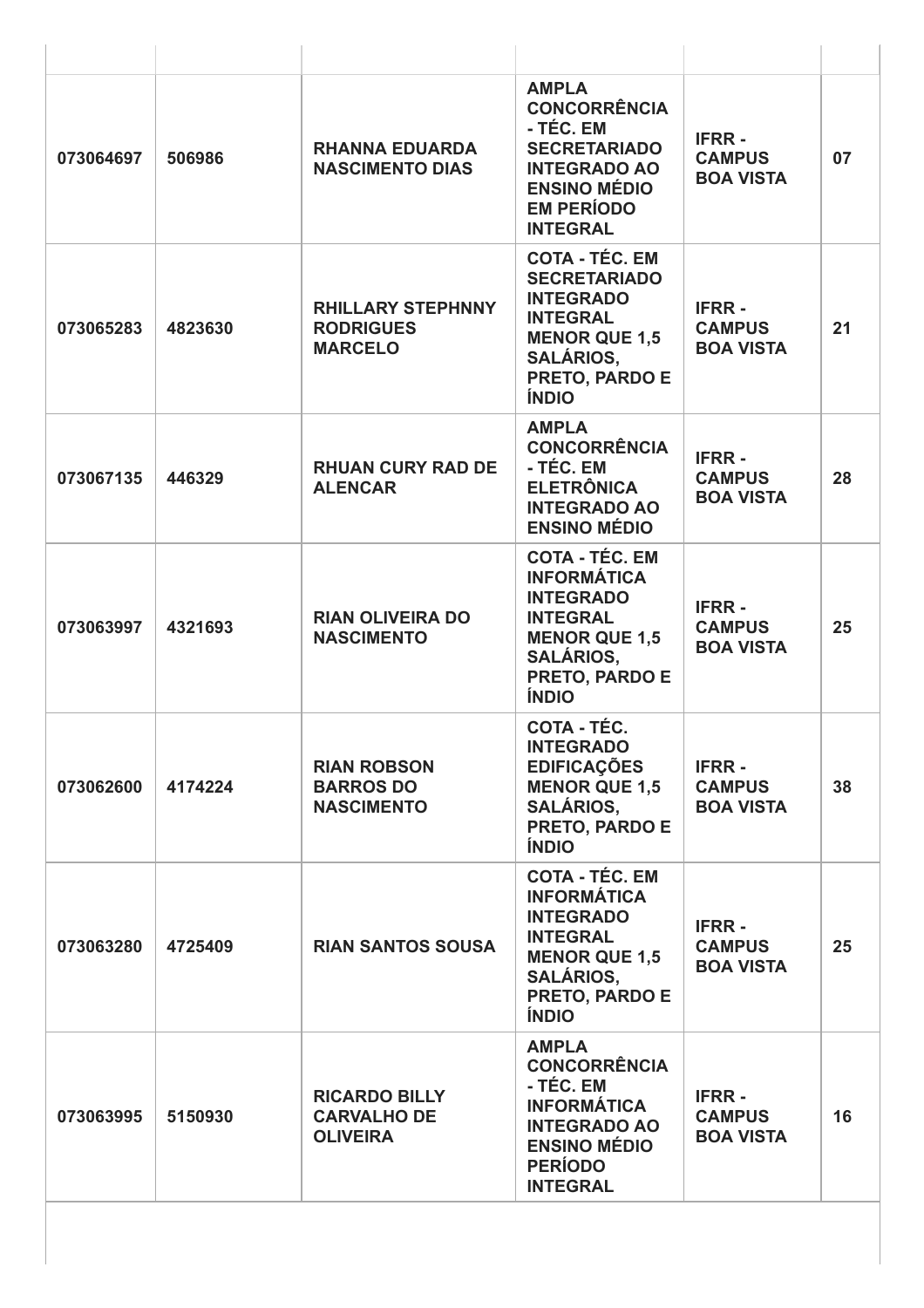| 073063583 | 4480600  | <b>RICARDO DOS</b><br><b>SANTOS XAVIER</b>        | <b>AMPLA</b><br><b>CONCORRÊNCIA</b><br>- TÉC.<br><b>INTEGRADO EM</b><br><b>EDIFICAÇÕES</b>                                                                    | <b>IFRR-</b><br><b>CAMPUS</b><br><b>BOA VISTA</b> | 35 |
|-----------|----------|---------------------------------------------------|---------------------------------------------------------------------------------------------------------------------------------------------------------------|---------------------------------------------------|----|
| 073062366 | 3873960  | <b>RICARDO RODRIGUES</b><br><b>ADAIRALBA</b>      | <b>AMPLA</b><br><b>CONCORRÊNCIA</b><br>- TÉC.<br><b>INTEGRADO EM</b><br><b>EDIFICAÇÕES</b>                                                                    | <b>IFRR-</b><br><b>CAMPUS</b><br><b>BOA VISTA</b> | 35 |
| 073062350 | 3462897  | <b>RICARDO SILVA</b><br><b>ARAUJO</b>             | <b>AMPLA</b><br><b>CONCORRÊNCIA</b><br>- TÉC. EM<br><b>INFORMÁTICA</b><br><b>INTEGRADO AO</b><br><b>ENSINO MÉDIO</b><br><b>PERÍODO</b><br><b>INTEGRAL</b>     | <b>IFRR-</b><br><b>CAMPUS</b><br><b>BOA VISTA</b> | 16 |
| 073064288 | 5343534  | <b>RIKELLY PEREIRA</b><br><b>LOPES</b>            | <b>AMPLA</b><br><b>CONCORRÊNCIA</b><br>- TÉC. EM<br><b>ELETROTÉCNICA</b><br><b>INTEGRADO AO</b><br><b>ENSINO MÉDIO</b>                                        | <b>IFRR-</b><br><b>CAMPUS</b><br><b>BOA VISTA</b> | 30 |
| 073063814 | 4234863  | <b>RILANNY RAMOS DE</b><br><b>PAUL</b>            | <b>AMPLA</b><br><b>CONCORRÊNCIA</b><br>- TÉC. EM<br><b>SECRETARIADO</b><br><b>INTEGRADO AO</b><br><b>ENSINO MÉDIO</b><br><b>EM PERÍODO</b><br><b>INTEGRAL</b> | <b>IFRR-</b><br><b>CAMPUS</b><br><b>BOA VISTA</b> | 07 |
| 073063491 | 454696   | <b>RILLANY DELLIAM DA</b><br><b>SILVA SAMPAIO</b> | <b>AMPLA</b><br><b>CONCORRÊNCIA</b><br>- TÉC. EM<br><b>INFORMÁTICA</b><br><b>INTEGRADO AO</b><br><b>ENSINO MÉDIO</b><br><b>PERÍODO</b><br><b>INTEGRAL</b>     | <b>IFRR-</b><br><b>CAMPUS</b><br><b>BOA VISTA</b> | 16 |
| 073064929 | 5310857  | <b>RITA DE CASSIA</b><br><b>FREDERICO ESTEVAO</b> | <b>AMPLA</b><br><b>CONCORRÊNCIA</b><br>- TÉC. EM<br><b>INFORMÁTICA</b><br><b>INTEGRADO AO</b><br><b>ENSINO MÉDIO</b><br><b>PERÍODO</b><br><b>INTEGRAL</b>     | <b>IFRR-</b><br><b>CAMPUS</b><br><b>BOA VISTA</b> | 16 |
| 073062590 | 30216869 | <b>RIZOMAR MELO DE</b><br><b>OLIVEIRA FILHO</b>   | <b>AMPLA</b><br><b>CONCORRÊNCIA</b><br>- TÉC.<br><b>INTEGRADO EM</b><br><b>EDIFICAÇÕES</b>                                                                    | <b>IFRR-</b><br><b>CAMPUS</b><br><b>BOA VISTA</b> | 35 |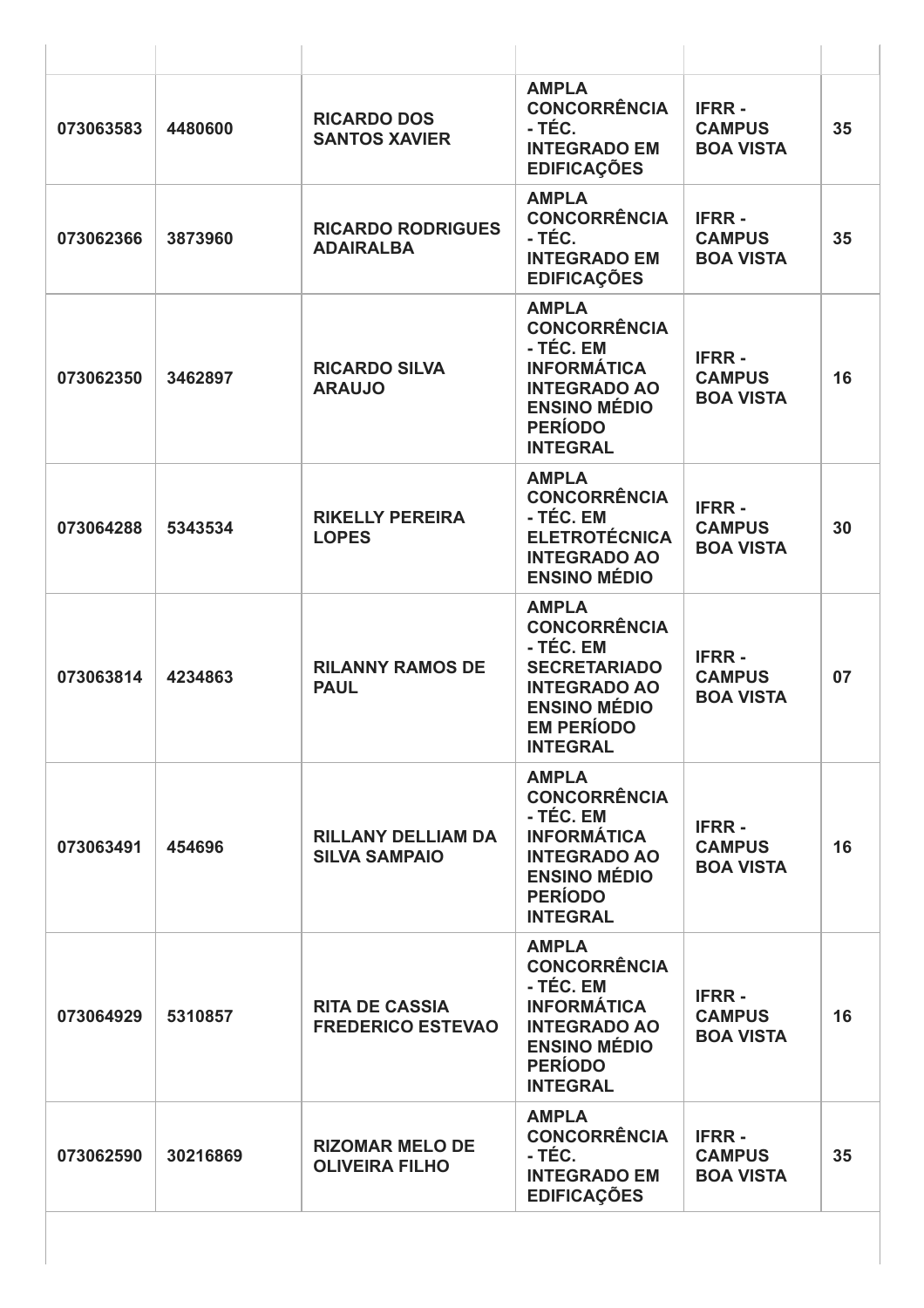| 073065136 | 4247710 | <b>RODRIGO CASTRO DE</b><br><b>AZEVEDO</b>                      | <b>AMPLA</b><br><b>CONCORRÊNCIA</b><br>- TÉC.<br><b>INTEGRADO EM</b><br><b>EDIFICAÇÕES</b>                                                                              | <b>IFRR-</b><br><b>CAMPUS</b><br><b>BOA VISTA</b> | 35 |
|-----------|---------|-----------------------------------------------------------------|-------------------------------------------------------------------------------------------------------------------------------------------------------------------------|---------------------------------------------------|----|
| 073064892 | 5201268 | <b>RODRIGO DE SOUSA</b><br><b>NASCIMENTO</b>                    | <b>AMPLA</b><br><b>CONCORRÊNCIA</b><br>- TÉC. EM<br><b>ELETRÔNICA</b><br><b>INTEGRADO AO</b><br><b>ENSINO MÉDIO</b>                                                     | <b>IFRR-</b><br><b>CAMPUS</b><br><b>BOA VISTA</b> | 28 |
| 073065120 | 522182  | <b>RODRIGO ESBELL</b><br><b>RODRIGUES</b>                       | <b>COTA - TÉC. EM</b><br><b>INFORMÁTICA</b><br><b>INTEGRADO</b><br><b>INTEGRAL</b><br><b>MENOR QUE 1,5</b><br><b>SALÁRIOS,</b><br>PRETO, PARDO E<br><b>ÍNDIO</b>        | <b>IFRR-</b><br><b>CAMPUS</b><br><b>BOA VISTA</b> | 25 |
| 073067515 | 4204956 | <b>RODRIGO MACIEL</b><br><b>BARBOSA</b>                         | <b>COTA - TÉC. EM</b><br><b>INFORMÁTICA</b><br><b>INTEGRADO</b><br><b>INTEGRAL</b><br><b>MENOR QUE 1,5</b><br><b>SALÁRIOS SEM</b><br><b>ETNIA</b><br><b>DECLARADA</b>   | <b>IFRR-</b><br><b>CAMPUS</b><br><b>BOA VISTA</b> | 26 |
| 073066927 | 3368777 | <b>RODRIGO PEREIRA</b><br><b>DA SILVA</b>                       | <b>COTA - TÉC. EM</b><br><b>INFORMÁTICA</b><br><b>INTEGRADO</b><br><b>INTEGRAL</b><br><b>MENOR QUE 1,5</b><br><b>SALÁRIOS,</b><br><b>PRETO, PARDO E</b><br><b>ÍNDIO</b> | <b>IFRR-</b><br><b>CAMPUS</b><br><b>BOA VISTA</b> | 25 |
| 073063123 | 4510259 | <b>ROGER MARCOS DA</b><br><b>SILVA CARIOCA</b>                  | COTA - TÉC.<br><b>INTEGRADO</b><br><b>EDIFICAÇÕES</b><br><b>MENOR QUE 1.5</b><br><b>SALÁRIOS,</b><br><b>PRETO, PARDO E</b><br><b>ÍNDIO</b>                              | <b>IFRR-</b><br><b>CAMPUS</b><br><b>BOA VISTA</b> | 38 |
| 073064395 | 4332660 | <b>RONALDO EDUARDO</b><br><b>DO NASCIMENTO</b><br><b>JUNIOR</b> | <b>AMPLA</b><br><b>CONCORRÊNCIA</b><br>- TÉC. EM<br><b>INFORMÁTICA</b><br><b>INTEGRADO AO</b><br><b>ENSINO MÉDIO</b><br><b>PERÍODO</b><br><b>INTEGRAL</b>               | <b>IFRR-</b><br><b>CAMPUS</b><br><b>BOA VISTA</b> | 16 |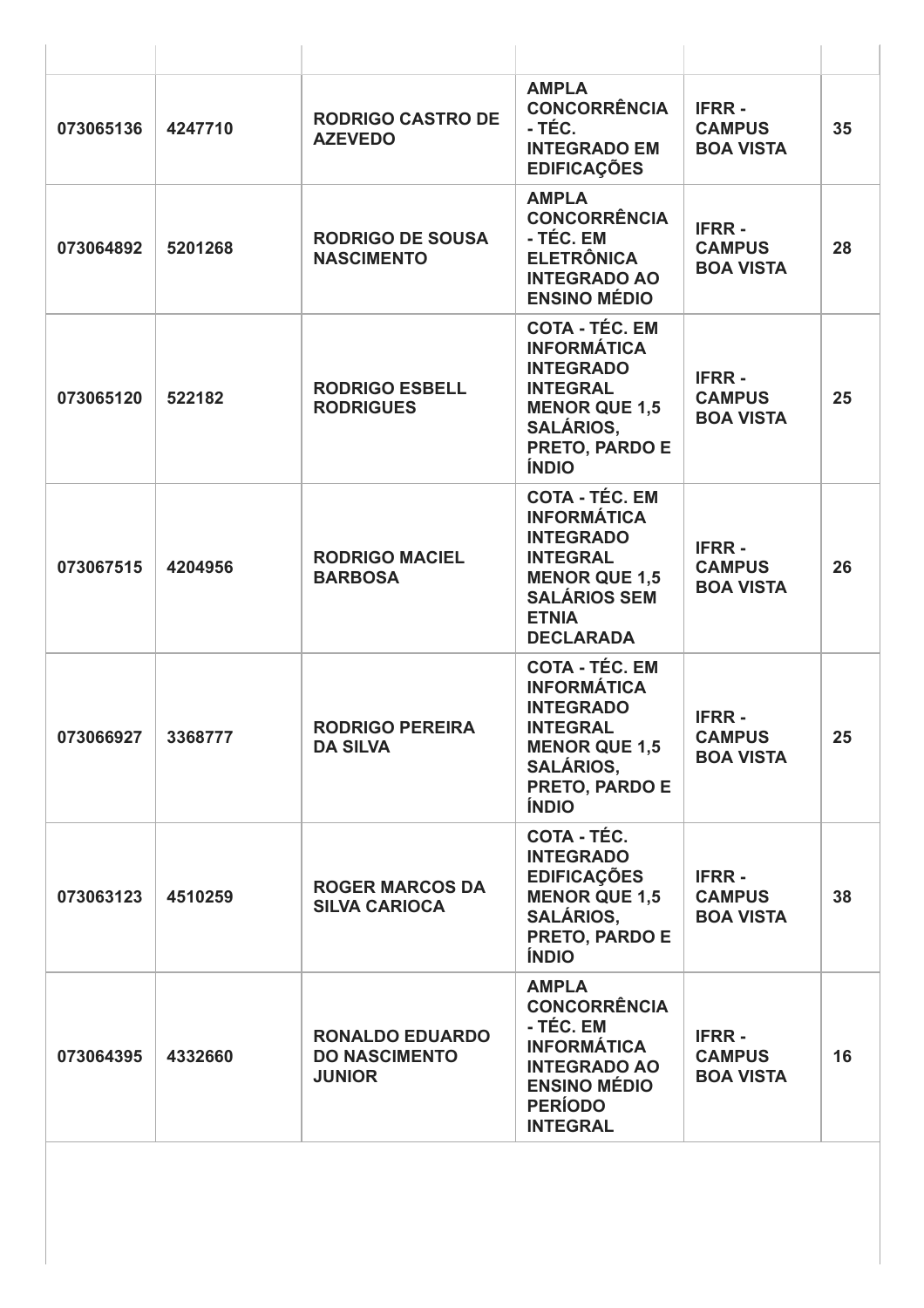| 073062669 | 5227046 | <b>RONALD UGARTE DE</b><br><b>OLIVEIRA</b>                    | <b>AMPLA</b><br><b>CONCORRÊNCIA</b><br>- TÉC. EM<br><b>INFORMÁTICA</b><br><b>INTEGRADO AO</b><br><b>ENSINO MÉDIO</b><br><b>PERÍODO</b><br><b>INTEGRAL</b>                | <b>IFRR-</b><br><b>CAMPUS</b><br><b>BOA VISTA</b> | 16 |
|-----------|---------|---------------------------------------------------------------|--------------------------------------------------------------------------------------------------------------------------------------------------------------------------|---------------------------------------------------|----|
| 073064625 | 479855  | <b>RONALDY SAMIAS DE</b><br><b>MELO</b>                       | <b>AMPLA</b><br><b>CONCORRÊNCIA</b><br>- TÉC. EM<br><b>ELETRÔNICA</b><br><b>INTEGRADO AO</b><br><b>ENSINO MÉDIO</b>                                                      | <b>IFRR-</b><br><b>CAMPUS</b><br><b>BOA VISTA</b> | 28 |
| 073066526 | 5249309 | <b>ROSA EDUARDA DE</b><br><b>OLIVEIRA MATOS</b>               | <b>AMPLA</b><br><b>CONCORRÊNCIA</b><br>- TÉC. EM<br><b>SECRETARIADO</b><br><b>INTEGRADO AO</b><br><b>ENSINO MÉDIO</b><br><b>EM PERÍODO</b><br><b>INTEGRAL</b>            | <b>IFRR-</b><br><b>CAMPUS</b><br><b>BOA VISTA</b> | 07 |
| 073062947 | 5141842 | <b>ROSANGELA</b><br><b>RODRIGUES PAIVA</b>                    | <b>COTA - TÉC. EM</b><br><b>SECRETARIADO</b><br><b>INTEGRADO</b><br><b>INTEGRAL</b><br><b>MAIOR QUE 1,5</b><br><b>SALÁRIOS,</b><br><b>PRETO, PARDO E</b><br><b>ÍNDIO</b> | <b>IFRR-</b><br><b>CAMPUS</b><br><b>BOA VISTA</b> | 18 |
| 073066830 | 3540090 | <b>RUAN CARLOS</b><br><b>BARROSO DE</b><br><b>ALBUQUERQUE</b> | <b>AMPLA</b><br><b>CONCORRÊNCIA</b><br>- TÉC.<br><b>INTEGRADO EM</b><br><b>EDIFICAÇÕES</b>                                                                               | <b>IFRR-</b><br><b>CAMPUS</b><br><b>BOA VISTA</b> | 35 |
| 073066976 | 4558693 | <b>RUAN DE MATOS</b><br><b>NERES</b>                          | <b>COTA - TÉC. EM</b><br><b>INFORMÁTICA</b><br><b>INTEGRADO</b><br><b>INTEGRAL</b><br><b>MENOR QUE 1,5</b><br><b>SALÁRIOS,</b><br><b>PRETO, PARDO E</b><br><b>ÍNDIO</b>  | <b>IFRR-</b><br><b>CAMPUS</b><br><b>BOA VISTA</b> | 25 |
| 073063672 | 3508170 | <b>RUAN MILLER</b><br><b>BEZERRA DE SOUZA</b>                 | <b>AMPLA</b><br><b>CONCORRÊNCIA</b><br>- TÉC. EM<br><b>ELETRÔNICA</b><br><b>INTEGRADO AO</b><br><b>ENSINO MÉDIO</b>                                                      | <b>IFRR-</b><br><b>CAMPUS</b><br><b>BOA VISTA</b> | 28 |
| 073064982 | 502111  | <b>RUAN NUNES DA</b><br><b>SILVA</b>                          | <b>AMPLA</b><br><b>CONCORRÊNCIA</b><br>- TÉC. EM<br><b>ELETROTÉCNICA</b><br><b>INTEGRADO AO</b><br><b>ENSINO MÉDIO</b>                                                   | <b>IFRR-</b><br><b>CAMPUS</b><br><b>BOA VISTA</b> | 30 |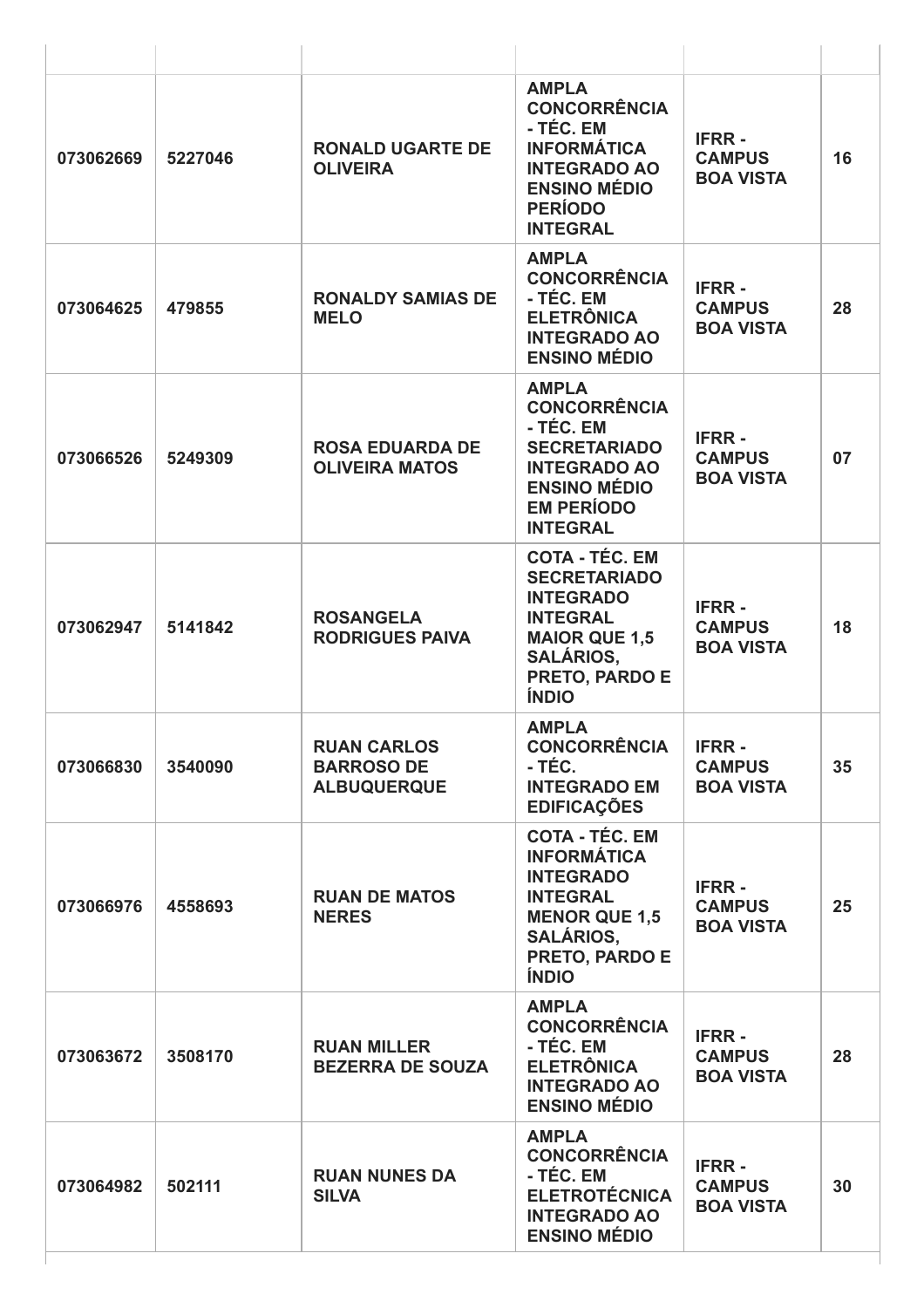| 073066679 | 4453239 | <b>RUAN PABLO DA</b><br><b>SILVA BALTI</b>                    | COTA - TÉC.<br><b>INTEGRADO</b><br><b>EDIFICAÇÕES</b><br><b>MENOR QUE 1,5</b><br><b>SALÁRIOS,</b><br>PRETO, PARDO E<br><b>ÍNDIO</b>                                      | <b>IFRR-</b><br><b>CAMPUS</b><br><b>BOA VISTA</b> | 38 |
|-----------|---------|---------------------------------------------------------------|--------------------------------------------------------------------------------------------------------------------------------------------------------------------------|---------------------------------------------------|----|
| 073062336 | 3935374 | <b>RUAN VICTOR</b><br><b>GUIMARAES ALVES</b>                  | <b>AMPLA</b><br><b>CONCORRÊNCIA</b><br>- TÉC. EM<br><b>ELETRÔNICA</b><br><b>INTEGRADO AO</b><br><b>ENSINO MÉDIO</b>                                                      | <b>IFRR-</b><br><b>CAMPUS</b><br><b>BOA VISTA</b> | 28 |
| 073062558 | 2.989   | <b>RYAN HARA</b><br><b>SARMENTO SOUSA</b>                     | <b>AMPLA</b><br><b>CONCORRÊNCIA</b><br>- TÉC.<br><b>INTEGRADO EM</b><br><b>EDIFICAÇÕES</b>                                                                               | <b>IFRR-</b><br><b>CAMPUS</b><br><b>BOA VISTA</b> | 35 |
| 073062904 | 4358805 | <b>RYAN KAIO SENA DA</b><br><b>SILVA</b>                      | <b>AMPLA</b><br><b>CONCORRÊNCIA</b><br>- TÉC. EM<br><b>ELETROTÉCNICA</b><br><b>INTEGRADO AO</b><br><b>ENSINO MÉDIO</b>                                                   | <b>IFRR-</b><br><b>CAMPUS</b><br><b>BOA VISTA</b> | 30 |
| 073062524 | 4355008 | <b>RYAN SERGIO</b><br><b>FIGUEIRA SILVA</b>                   | <b>AMPLA</b><br><b>CONCORRÊNCIA</b><br>- TÉC. EM<br><b>INFORMÁTICA</b><br><b>INTEGRADO AO</b><br><b>ENSINO MÉDIO</b><br><b>PERÍODO</b><br><b>INTEGRAL</b>                | <b>IFRR-</b><br><b>CAMPUS</b><br><b>BOA VISTA</b> | 16 |
| 073063832 | 4495284 | <b>RYLLEN FATIMA</b><br><b>ALVES DA SILVA</b><br><b>MAFRA</b> | <b>COTA - TÉC. EM</b><br><b>SECRETARIADO</b><br><b>INTEGRADO</b><br><b>INTEGRAL</b><br><b>MENOR QUE 1,5</b><br><b>SALÁRIOS,</b><br><b>PRETO, PARDO E</b><br><b>ÍNDIO</b> | <b>IFRR-</b><br><b>CAMPUS</b><br><b>BOA VISTA</b> | 21 |
| 073064404 | 4317769 | <b>SABRINA LOPES DO</b><br><b>NASCIMENTO</b>                  | <b>COTA - TÉC. EM</b><br><b>SECRETARIADO</b><br><b>INTEGRADO</b><br><b>INTEGRAL</b><br><b>MENOR QUE 1,5</b><br><b>SALÁRIOS,</b><br>PRETO, PARDO E<br><b>ÍNDIO</b>        | <b>IFRR-</b><br><b>CAMPUS</b><br><b>BOA VISTA</b> | 21 |
| 073063144 | 5056659 | <b>SABRINA SYNDE</b><br><b>CARVALHO DE SOUSA</b>              | <b>AMPLA</b><br><b>CONCORRÊNCIA</b><br>- TÉC.<br><b>INTEGRADO EM</b><br><b>EDIFICAÇÕES</b>                                                                               | <b>IFRR-</b><br><b>CAMPUS</b><br><b>BOA VISTA</b> | 35 |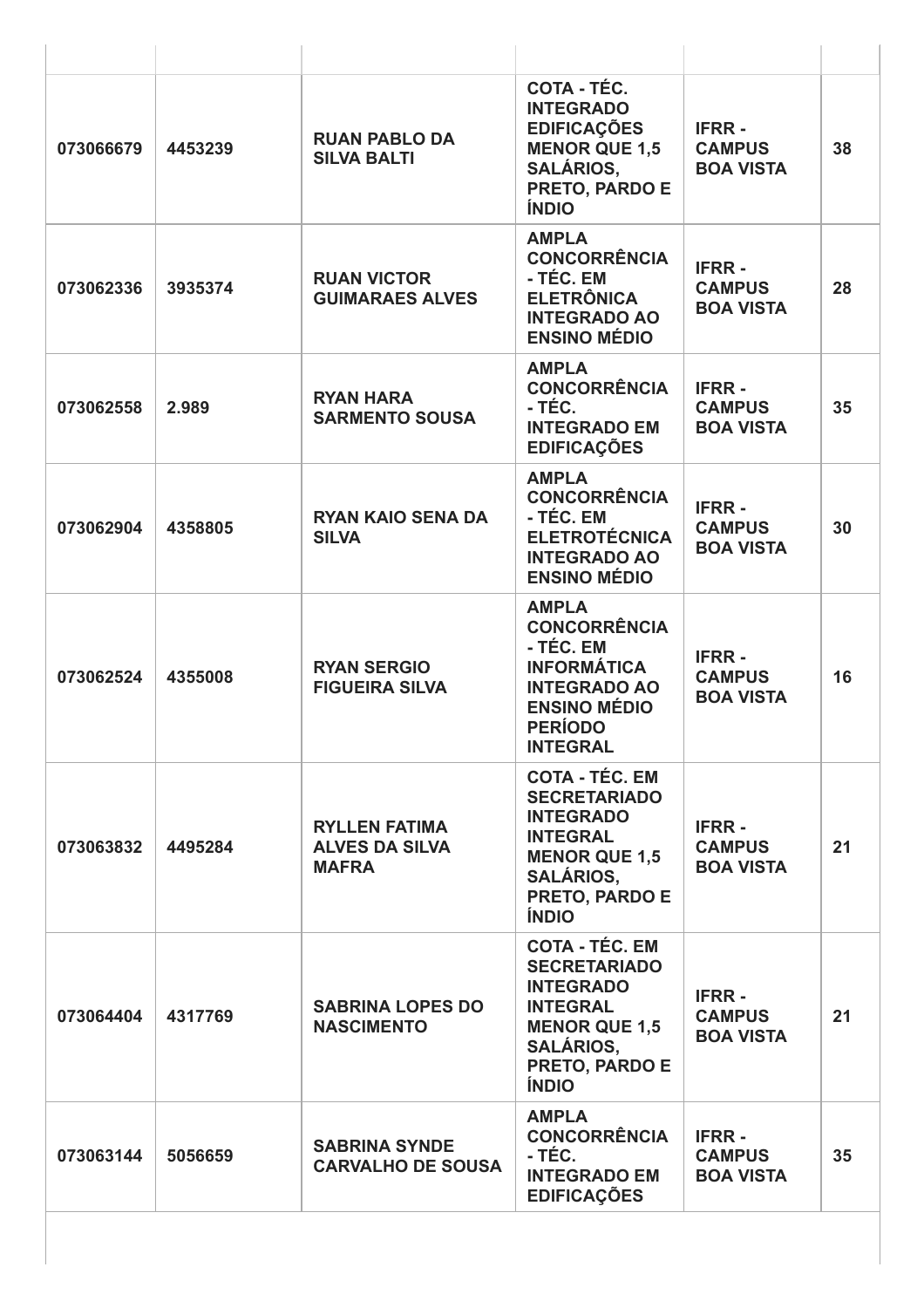| 073065005 | 415730     | <b>SALOMAO SANTOS</b><br><b>FREITAS</b>           | <b>AMPLA</b><br><b>CONCORRÊNCIA</b><br>- TÉC. EM<br><b>SECRETARIADO</b><br><b>INTEGRADO AO</b><br><b>ENSINO MÉDIO</b><br><b>EM PERÍODO</b><br><b>INTEGRAL</b>     | <b>IFRR-</b><br><b>CAMPUS</b><br><b>BOA VISTA</b> | 07 |
|-----------|------------|---------------------------------------------------|-------------------------------------------------------------------------------------------------------------------------------------------------------------------|---------------------------------------------------|----|
| 073067617 | 5239214    | <b>SAMARA DE LIMA</b><br><b>COSTA</b>             | <b>COTA - TÉC. EM</b><br><b>SECRETARIADO</b><br><b>INTEGRADO</b><br><b>INTEGRAL</b><br><b>MENOR QUE 1,5</b><br><b>SALÁRIOS,</b><br>PRETO, PARDO E<br><b>ÍNDIO</b> | <b>IFRR-</b><br><b>CAMPUS</b><br><b>BOA VISTA</b> | 21 |
| 073064908 | 8396556    | <b>SAMARA DE LIMA</b><br><b>TORRES</b>            | <b>AMPLA</b><br><b>CONCORRÊNCIA</b><br>- TÉC. EM<br><b>SECRETARIADO</b><br><b>INTEGRADO AO</b><br><b>ENSINO MÉDIO</b><br><b>EM PERÍODO</b><br><b>INTEGRAL</b>     | <b>IFRR-</b><br><b>CAMPUS</b><br><b>BOA VISTA</b> | 07 |
| 073065115 | 5004306    | <b>SAMARA GISELE</b><br><b>CABRAL DOS SANTOS</b>  | <b>AMPLA</b><br><b>CONCORRÊNCIA</b><br>- TÉC. EM<br><b>SECRETARIADO</b><br><b>INTEGRADO AO</b><br><b>ENSINO MÉDIO</b><br><b>EM PERÍODO</b><br><b>INTEGRAL</b>     | <b>IFRR-</b><br><b>CAMPUS</b><br><b>BOA VISTA</b> | 07 |
| 073063886 | 1638455651 | <b>SAMELLA KLEISLA</b><br><b>FLOR SILVA</b>       | <b>AMPLA</b><br><b>CONCORRÊNCIA</b><br>- TÉC. EM<br><b>SECRETARIADO</b><br><b>INTEGRADO AO</b><br><b>ENSINO MÉDIO</b><br><b>EM PERÍODO</b><br><b>INTEGRAL</b>     | <b>IFRR-</b><br><b>CAMPUS</b><br><b>BOA VISTA</b> | 07 |
| 073063319 | 4354990    | <b>SAMILLY GABRIELLY</b><br><b>GOMES SALDANHA</b> | <b>AMPLA</b><br><b>CONCORRÊNCIA</b><br>- TÉC. EM<br><b>SECRETARIADO</b><br><b>INTEGRADO AO</b><br><b>ENSINO MÉDIO</b><br><b>EM PERÍODO</b><br><b>INTEGRAL</b>     | <b>IFRR-</b><br><b>CAMPUS</b><br><b>BOA VISTA</b> | 08 |
| 073062374 | 5095417    | <b>SAMUEL BLEIDES DA</b><br><b>SILVA</b>          | <b>AMPLA</b><br><b>CONCORRÊNCIA</b><br>- TÉC. EM<br><b>INFORMÁTICA</b><br><b>INTEGRADO AO</b><br><b>ENSINO MÉDIO</b><br><b>PERÍODO</b><br><b>INTEGRAL</b>         | <b>IFRR-</b><br><b>CAMPUS</b><br><b>BOA VISTA</b> | 16 |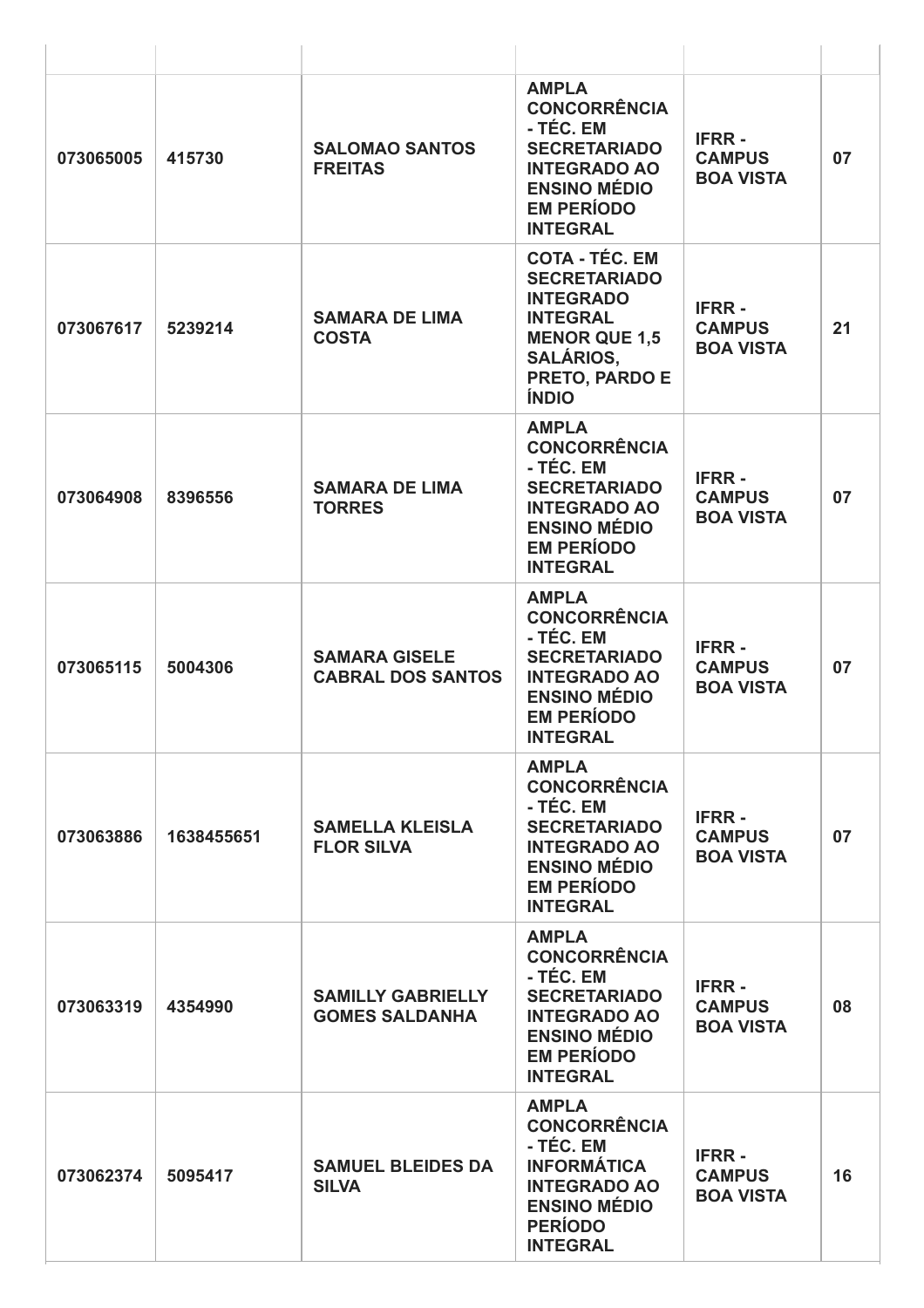| 073066093 | 58846722016 | <b>SAMUEL LUCAS</b><br><b>FARIAS PEREIRA</b>     | <b>AMPLA</b><br><b>CONCORRÊNCIA</b><br>- TÉC.<br><b>INTEGRADO EM</b><br><b>EDIFICAÇÕES</b>                                                                        | <b>IFRR-</b><br><b>CAMPUS</b><br><b>BOA VISTA</b> | 35 |
|-----------|-------------|--------------------------------------------------|-------------------------------------------------------------------------------------------------------------------------------------------------------------------|---------------------------------------------------|----|
| 073063367 | 484294      | <b>SAMUEL OLIVEIRA DE</b><br><b>LIMA</b>         | <b>COTA - TÉC. EM</b><br><b>INFORMÁTICA</b><br><b>INTEGRADO</b><br><b>INTEGRAL</b><br><b>MAIOR QUE 1,5</b><br><b>SALÁRIOS,</b><br>PRETO, PARDO E<br><b>ÍNDIO</b>  | <b>IFRR-</b><br><b>CAMPUS</b><br><b>BOA VISTA</b> | 23 |
| 073062800 | 4877152     | <b>SAMUEL SAULO SILVA</b><br><b>MARTINS</b>      | <b>COTA - TÉC. EM</b><br><b>SECRETARIADO</b><br><b>INTEGRADO</b><br><b>INTEGRAL</b><br><b>MENOR QUE 1,5</b><br><b>SALÁRIOS,</b><br>PRETO, PARDO E<br><b>ÍNDIO</b> | <b>IFRR-</b><br><b>CAMPUS</b><br><b>BOA VISTA</b> | 21 |
| 073065044 | 3883990     | <b>SAMYA DOS SANTOS</b><br><b>MORAES PACHECO</b> | <b>AMPLA</b><br><b>CONCORRÊNCIA</b><br>- TÉC. EM<br><b>INFORMÁTICA</b><br><b>INTEGRADO AO</b><br><b>ENSINO MÉDIO</b><br><b>PERÍODO</b><br><b>INTEGRAL</b>         | <b>IFRR-</b><br><b>CAMPUS</b><br><b>BOA VISTA</b> | 16 |
| 073067557 | 3784835     | <b>SAMYA FIGUEIREDO</b><br><b>DE SOUZA BRAGA</b> | <b>AMPLA</b><br><b>CONCORRÊNCIA</b><br>- TÉC. EM<br><b>INFORMÁTICA</b><br><b>INTEGRADO AO</b><br><b>ENSINO MÉDIO</b><br><b>PERÍODO</b><br><b>INTEGRAL</b>         | <b>IFRR-</b><br><b>CAMPUS</b><br><b>BOA VISTA</b> | 16 |
| 073064372 | 4153219     | <b>SANTIAGO DE SOUZA</b><br><b>MOTA</b>          | COTA - TÉC.<br><b>ELETROTÉCNICA</b><br><b>INTEGRADO</b><br><b>MENOR QUE 1,5</b><br><b>SALÁRIOS,</b><br>PRETO, PARDO E<br><b>ÍNDIO</b>                             | <b>IFRR-</b><br><b>CAMPUS</b><br><b>BOA VISTA</b> | 30 |
| 073062621 | 4313887     | <b>SARA CASTRO ALVES</b>                         | <b>AMPLA</b><br><b>CONCORRÊNCIA</b><br>- TÉC. EM<br><b>INFORMÁTICA</b><br><b>INTEGRADO AO</b><br><b>ENSINO MÉDIO</b><br><b>PERÍODO</b><br><b>INTEGRAL</b>         | <b>IFRR-</b><br><b>CAMPUS</b><br><b>BOA VISTA</b> | 16 |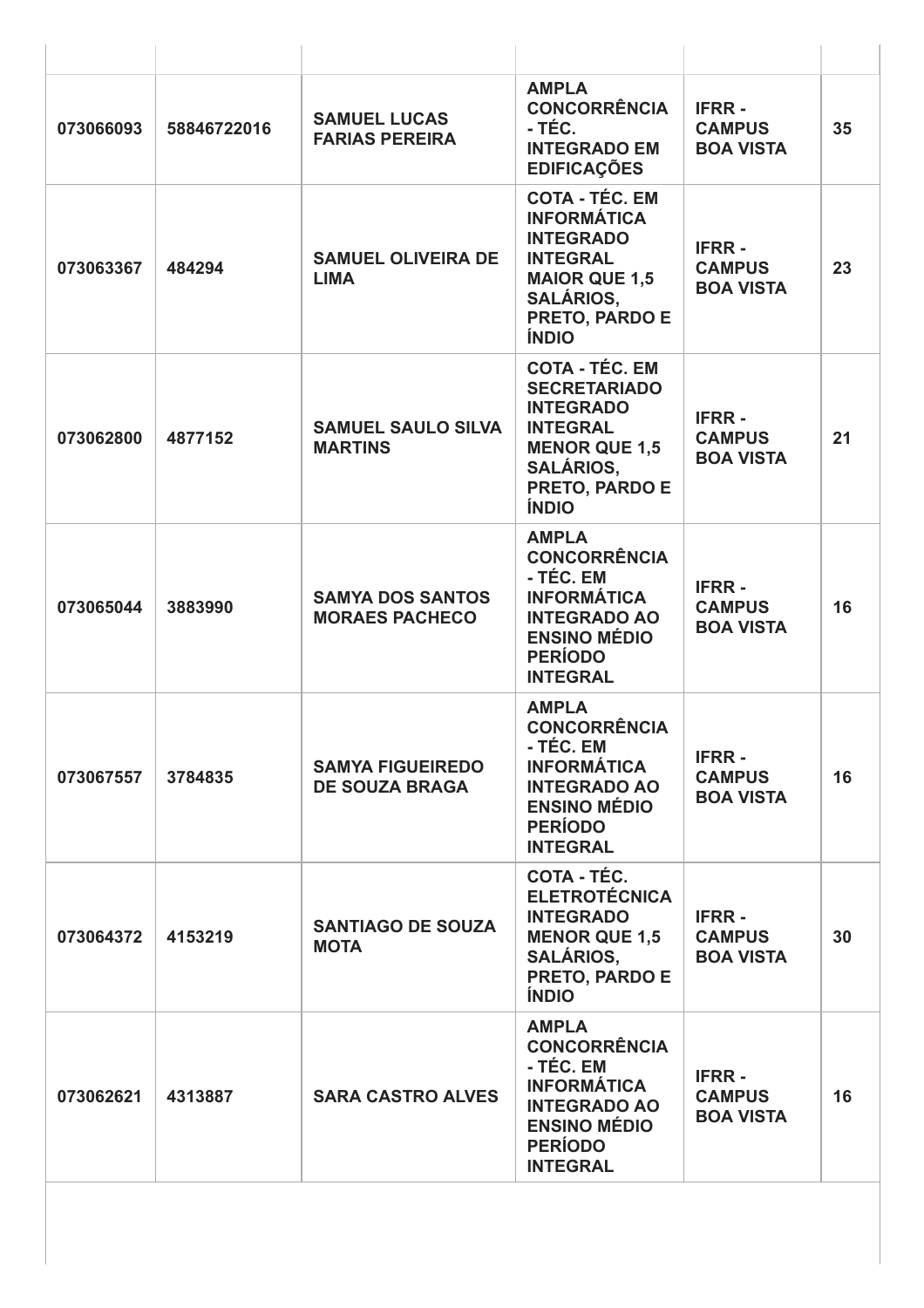| 073063891 | 4725166 | <b>SARA DAPHINE</b><br><b>FREITAS PINTO</b>                        | <b>AMPLA</b><br><b>CONCORRÊNCIA</b><br>- TÉC. EM<br><b>SECRETARIADO</b><br><b>INTEGRADO AO</b><br><b>ENSINO MÉDIO</b><br><b>EM PERÍODO</b><br><b>INTEGRAL</b>     | <b>IFRR-</b><br><b>CAMPUS</b><br><b>BOA VISTA</b> | 08 |
|-----------|---------|--------------------------------------------------------------------|-------------------------------------------------------------------------------------------------------------------------------------------------------------------|---------------------------------------------------|----|
| 073064319 | 4465482 | <b>SARAH BRENDHA</b><br><b>SILVA ABREU</b>                         | COTA - TÉC.<br><b>INTEGRADO</b><br><b>EDIFICAÇÕES</b><br><b>MAIOR QUE 1,5</b><br><b>SALÁRIOS,</b><br>PRETO, PARDO E<br><b>ÍNDIO</b>                               | <b>IFRR-</b><br><b>CAMPUS</b><br><b>BOA VISTA</b> | 37 |
| 073064477 | 5064368 | <b>SARAH EVELYN DO</b><br><b>VALE DA SILVA</b>                     | <b>AMPLA</b><br><b>CONCORRÊNCIA</b><br>- TÉC. EM<br><b>INFORMÁTICA</b><br><b>INTEGRADO AO</b><br><b>ENSINO MÉDIO</b><br><b>PERÍODO</b><br><b>INTEGRAL</b>         | <b>IFRR-</b><br><b>CAMPUS</b><br><b>BOA VISTA</b> | 16 |
| 073063546 | 5120853 | <b>SARAH RODRIGUES</b><br><b>DOS SANTOS</b>                        | <b>COTA - TÉC. EM</b><br><b>SECRETARIADO</b><br><b>INTEGRADO</b><br><b>INTEGRAL</b><br><b>MENOR QUE 1,5</b><br><b>SALÁRIOS,</b><br>PRETO, PARDO E<br><b>ÍNDIO</b> | <b>IFRR-</b><br><b>CAMPUS</b><br><b>BOA VISTA</b> | 21 |
| 073067424 | 5167795 | <b>SARAH SHIRLEY</b><br><b>SIQUEIRA SILVA</b>                      | <b>AMPLA</b><br><b>CONCORRÊNCIA</b><br>- TÉC.<br><b>INTEGRADO EM</b><br><b>EDIFICAÇÕES</b>                                                                        | <b>IFRR-</b><br><b>CAMPUS</b><br><b>BOA VISTA</b> | 35 |
| 073066130 | 5147980 | <b>SARA OLIVEIRA</b><br><b>MARINHO</b>                             | <b>AMPLA</b><br><b>CONCORRÊNCIA</b><br>- TÉC. EM<br><b>ELETROTÉCNICA</b><br><b>INTEGRADO AO</b><br><b>ENSINO MÉDIO</b>                                            | <b>IFRR-</b><br><b>CAMPUS</b><br><b>BOA VISTA</b> | 30 |
| 073067402 | 3098222 | <b>SARA REGINA</b><br><b>OLIVEIRA GARCIA DE</b><br><b>MEDEIROS</b> | <b>COTA - TÉC. EM</b><br><b>ELETRÔNICA</b><br><b>INTEGRADO</b><br><b>MENOR OU</b><br><b>IGUAL A 1,5</b><br><b>SALÁRIOS,</b><br>PRETO, PARDO E<br><b>ÍNDIO</b>     | <b>IFRR-</b><br><b>CAMPUS</b><br><b>BOA VISTA</b> | 01 |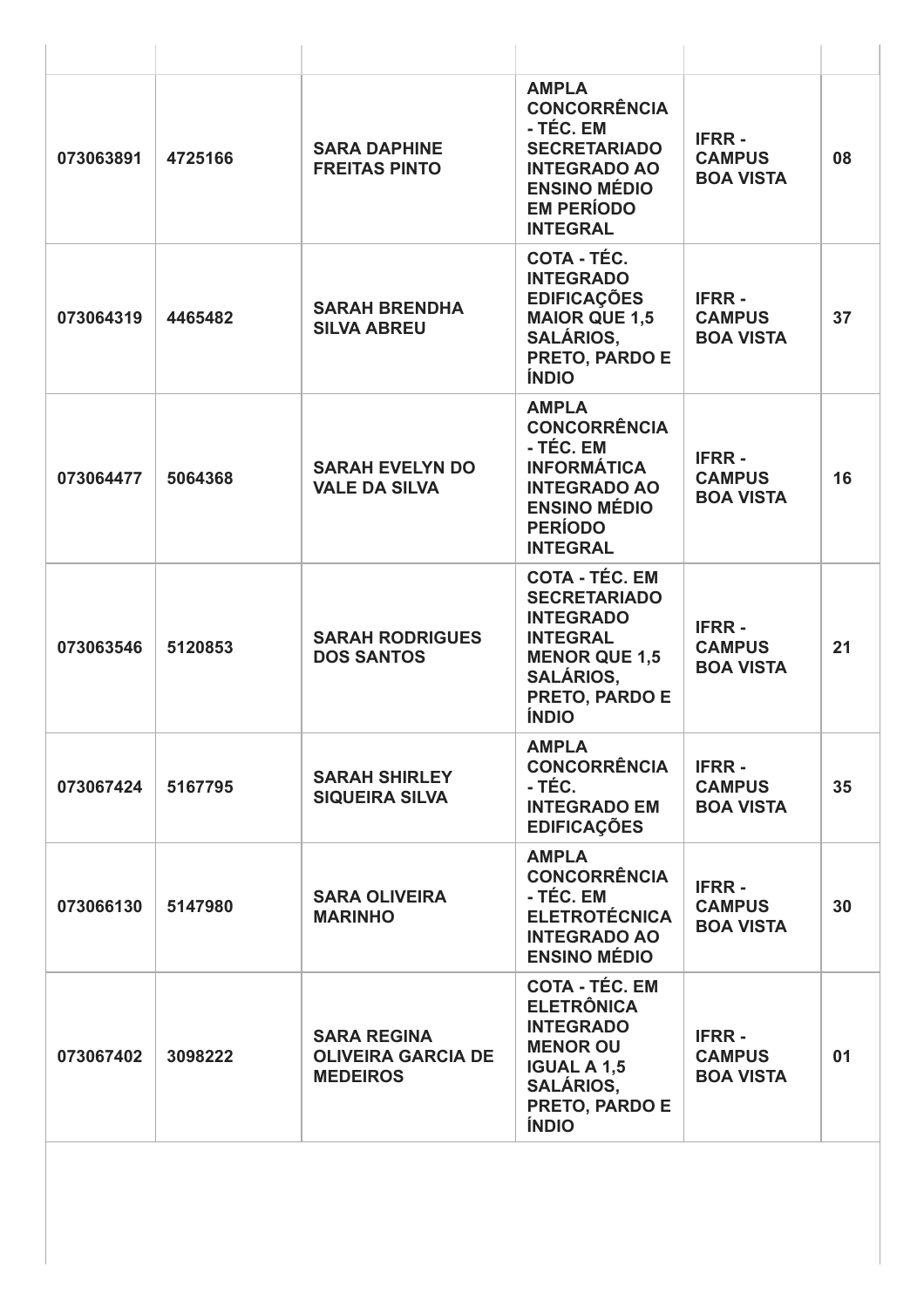| 073063685 | 489766  | <b>SARA STHEFANY</b><br><b>ALVES BAIA</b>        | <b>AMPLA</b><br><b>CONCORRÊNCIA</b><br>- TÉC. EM<br><b>SECRETARIADO</b><br><b>INTEGRADO AO</b><br><b>ENSINO MÉDIO</b><br><b>EM PERÍODO</b><br><b>INTEGRAL</b> | <b>IFRR-</b><br><b>CAMPUS</b><br><b>BOA VISTA</b> | 08 |
|-----------|---------|--------------------------------------------------|---------------------------------------------------------------------------------------------------------------------------------------------------------------|---------------------------------------------------|----|
| 073063665 | 4674480 | <b>SAVIO NORONHA</b><br><b>SANTOS</b>            | COTA - TÉC.<br><b>INTEGRADO</b><br><b>EDIFICAÇÕES</b><br><b>MAIOR QUE 1,5</b><br><b>SALÁRIOS,</b><br>PRETO, PARDO E<br><b>ÍNDIO</b>                           | <b>IFRR-</b><br><b>CAMPUS</b><br><b>BOA VISTA</b> | 37 |
| 073063352 | 123058  | <b>SAYNARA SABRINA</b><br><b>FERREIRA COELHO</b> | <b>AMPLA</b><br><b>CONCORRÊNCIA</b><br>- TÉC.<br><b>INTEGRADO EM</b><br><b>EDIFICAÇÕES</b>                                                                    | <b>IFRR-</b><br><b>CAMPUS</b><br><b>BOA VISTA</b> | 35 |
| 073067315 | 4213831 | <b>SHAIANNY TURNER</b><br><b>DA SILVA</b>        | <b>AMPLA</b><br><b>CONCORRÊNCIA</b><br>- TÉC.<br><b>INTEGRADO EM</b><br><b>EDIFICAÇÕES</b>                                                                    | <b>IFRR-</b><br><b>CAMPUS</b><br><b>BOA VISTA</b> | 35 |
| 073062647 | 4662725 | <b>SHAKIRA PAMELA</b><br><b>TAVARES DE LIMA</b>  | <b>AMPLA</b><br><b>CONCORRÊNCIA</b><br>- TÉC.<br><b>INTEGRADO EM</b><br><b>EDIFICAÇÕES</b>                                                                    | <b>IFRR-</b><br><b>CAMPUS</b><br><b>BOA VISTA</b> | 35 |
| 073065148 | 4072065 | <b>SHARLENY SILVA DOS</b><br><b>SANTOS</b>       | COTA - TÉC. EM<br><b>SECRETARIADO</b><br><b>INTEGRADO</b><br><b>INTEGRAL</b><br><b>MENOR QUE 1,5</b><br><b>SALÁRIOS,</b><br>PRETO, PARDO E<br><b>ÍNDIO</b>    | <b>IFRR-</b><br><b>CAMPUS</b><br><b>BOA VISTA</b> | 21 |
| 073067099 | 5384761 | <b>SHAYANE KAREN DE</b><br><b>ALMEIDA VIEIRA</b> | <b>COTA - TÉC. EM</b><br><b>ELETRÔNICA</b><br><b>INTEGRADO</b><br><b>MENOR OU</b><br><b>IGUAL A 1,5</b><br><b>SALÁRIOS,</b><br>PRETO, PARDO E<br><b>ÍNDIO</b> | <b>IFRR-</b><br><b>CAMPUS</b><br><b>BOA VISTA</b> | 01 |
| 073065860 | 3638685 | <b>SHAYENNY AKEMI</b><br><b>SEKI</b>             | <b>AMPLA</b><br><b>CONCORRÊNCIA</b><br>- TÉC. EM<br><b>INFORMÁTICA</b><br><b>INTEGRADO AO</b><br><b>ENSINO MÉDIO</b><br><b>PERÍODO</b><br><b>INTEGRAL</b>     | <b>IFRR-</b><br><b>CAMPUS</b><br><b>BOA VISTA</b> | 16 |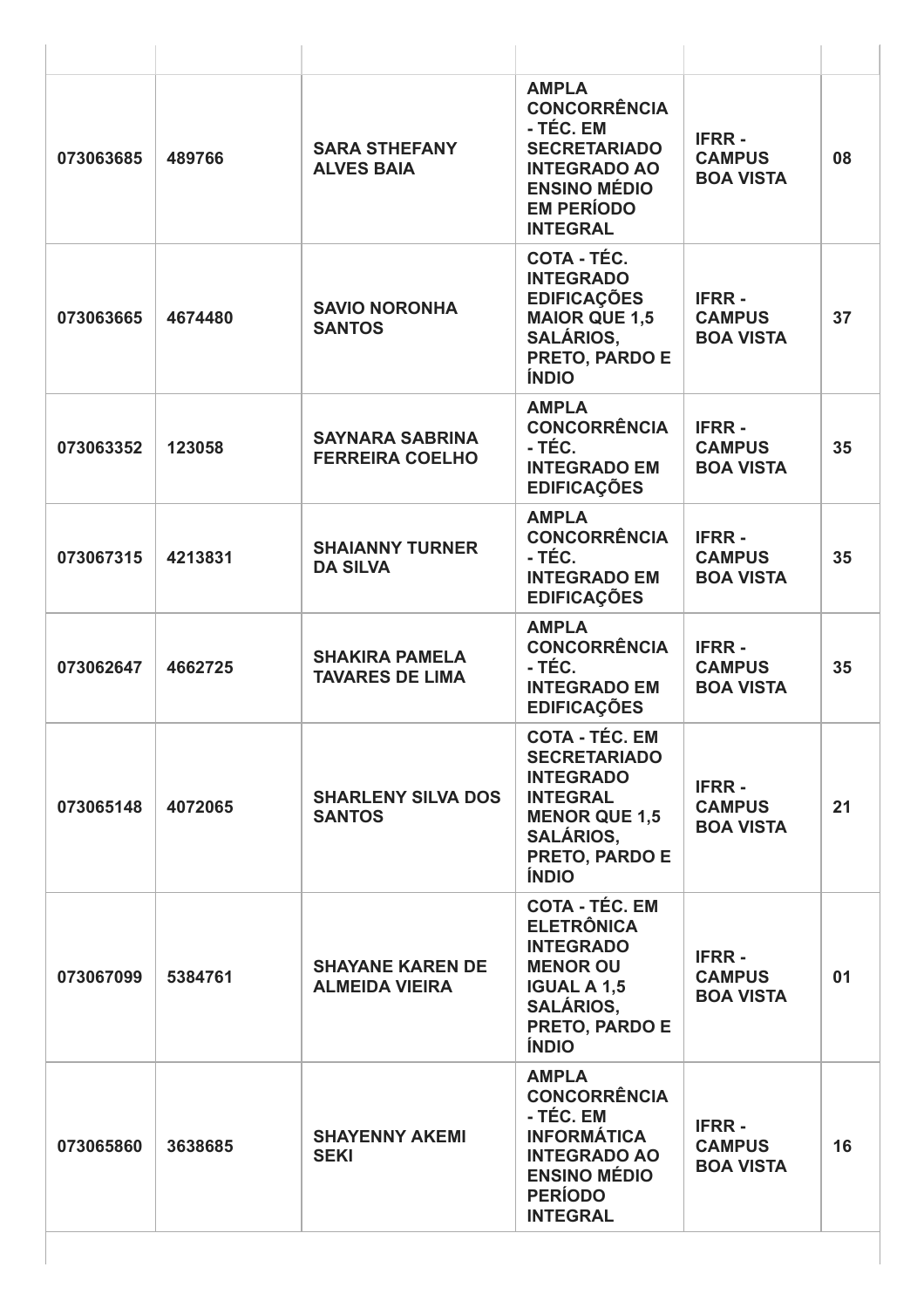| 073064475 | 4990501  | <b>SIDENILZO ANDRADE</b><br><b>TAVARES</b>                  | <b>AMPLA</b><br><b>CONCORRÊNCIA</b><br>- TÉC. EM<br><b>INFORMÁTICA</b><br><b>INTEGRADO AO</b><br><b>ENSINO MÉDIO</b><br><b>PERÍODO</b><br><b>INTEGRAL</b>     | <b>IFRR-</b><br><b>CAMPUS</b><br><b>BOA VISTA</b> | 16 |
|-----------|----------|-------------------------------------------------------------|---------------------------------------------------------------------------------------------------------------------------------------------------------------|---------------------------------------------------|----|
| 073062829 | 528908   | <b>SILVIA OLIVEIRA</b><br><b>RODRIGUES</b>                  | <b>AMPLA</b><br><b>CONCORRÊNCIA</b><br>- TÉC. EM<br><b>INFORMÁTICA</b><br><b>INTEGRADO AO</b><br><b>ENSINO MÉDIO</b><br><b>PERÍODO</b><br><b>INTEGRAL</b>     | <b>IFRR-</b><br><b>CAMPUS</b><br><b>BOA VISTA</b> | 16 |
| 073065221 | 3676498  | <b>SILVIO SANTANA</b><br><b>VIANA</b>                       | <b>AMPLA</b><br><b>CONCORRÊNCIA</b><br>- TÉC. EM<br><b>ELETRÔNICA</b><br><b>INTEGRADO AO</b><br><b>ENSINO MÉDIO</b>                                           | <b>IFRR-</b><br><b>CAMPUS</b><br><b>BOA VISTA</b> | 28 |
| 073064194 | 48272208 | <b>SIMEYA KAYLANE</b><br><b>SARAIVA</b><br><b>DAMASCENO</b> | <b>AMPLA</b><br><b>CONCORRÊNCIA</b><br>- TÉC. EM<br><b>SECRETARIADO</b><br><b>INTEGRADO AO</b><br><b>ENSINO MÉDIO</b><br><b>EM PERÍODO</b><br><b>INTEGRAL</b> | <b>IFRR-</b><br><b>CAMPUS</b><br><b>BOA VISTA</b> | 08 |
| 073063082 | 3530590  | <b>SOFIA FAGUNDES</b><br><b>ARAUJO</b>                      | <b>AMPLA</b><br><b>CONCORRÊNCIA</b><br>- TÉC. EM<br><b>INFORMÁTICA</b><br><b>INTEGRADO AO</b><br><b>ENSINO MÉDIO</b><br><b>PERÍODO</b><br><b>INTEGRAL</b>     | <b>IFRR-</b><br><b>CAMPUS</b><br><b>BOA VISTA</b> | 16 |
| 073067076 | 5383013  | <b>SOFIA RODRIGUES</b><br><b>CHAVES</b>                     | <b>AMPLA</b><br><b>CONCORRÊNCIA</b><br>- TÉC. EM<br><b>INFORMÁTICA</b><br><b>INTEGRADO AO</b><br><b>ENSINO MÉDIO</b><br><b>PERÍODO</b><br><b>INTEGRAL</b>     | <b>IFRR-</b><br><b>CAMPUS</b><br><b>BOA VISTA</b> | 16 |
| 073066079 | 4364643  | <b>SOPHIA NICOLE</b><br><b>COSTA DE ALMEIDA</b>             | <b>AMPLA</b><br><b>CONCORRÊNCIA</b><br>- TÉC.<br><b>INTEGRADO EM</b><br><b>EDIFICAÇÕES</b>                                                                    | <b>IFRR-</b><br><b>CAMPUS</b><br><b>BOA VISTA</b> | 35 |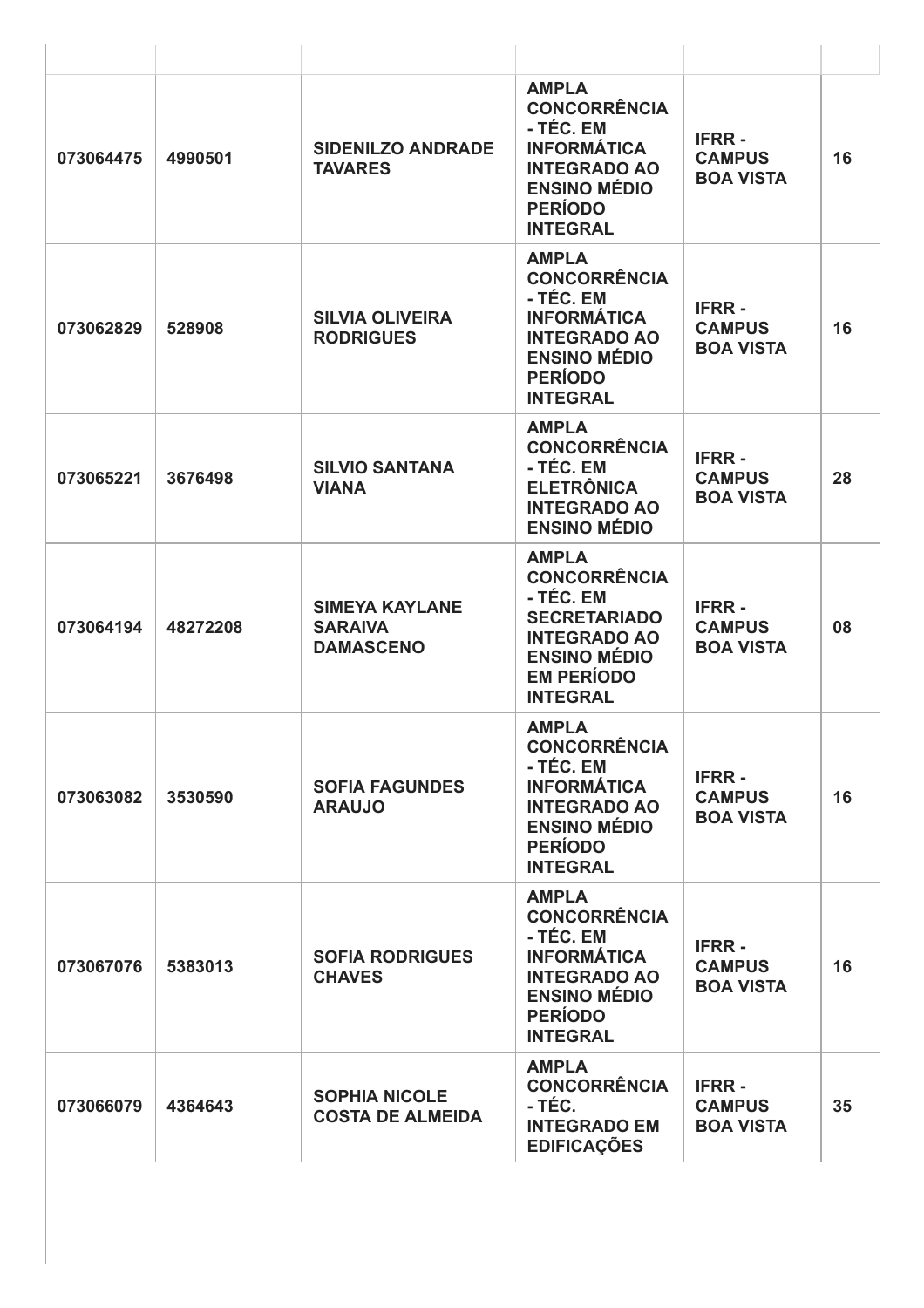| 073064454 | 4381505     | <b>STANRLEY KENNEDY</b><br><b>LOPES PONTES</b>       | <b>AMPLA</b><br><b>CONCORRÊNCIA</b><br>- TÉC. EM<br><b>INFORMÁTICA</b><br><b>INTEGRADO AO</b><br><b>ENSINO MÉDIO</b><br><b>PERÍODO</b><br><b>INTEGRAL</b>         | <b>IFRR-</b><br><b>CAMPUS</b><br><b>BOA VISTA</b> | 16 |
|-----------|-------------|------------------------------------------------------|-------------------------------------------------------------------------------------------------------------------------------------------------------------------|---------------------------------------------------|----|
| 073064385 | 4735960     | <b>STEFANE LOHAINY</b><br><b>BEZERRA FERREIRA</b>    | <b>AMPLA</b><br><b>CONCORRÊNCIA</b><br>- TÉC.<br><b>INTEGRADO EM</b><br><b>EDIFICAÇÕES</b>                                                                        | <b>IFRR-</b><br><b>CAMPUS</b><br><b>BOA VISTA</b> | 35 |
| 073063667 | 3747395     | <b>STEFANNY CAROLINE</b><br><b>OLIVEIRA DA SILVA</b> | <b>AMPLA</b><br><b>CONCORRÊNCIA</b><br>- TÉC. EM<br><b>SECRETARIADO</b><br><b>INTEGRADO AO</b><br><b>ENSINO MÉDIO</b><br><b>EM PERÍODO</b><br><b>INTEGRAL</b>     | <b>IFRR-</b><br><b>CAMPUS</b><br><b>BOA VISTA</b> | 08 |
| 073066489 | 4432096     | <b>STEFANY NOBRE</b><br><b>BEMBE</b>                 | <b>AMPLA</b><br><b>CONCORRÊNCIA</b><br>- TÉC. EM<br><b>INFORMÁTICA</b><br><b>INTEGRADO AO</b><br><b>ENSINO MÉDIO</b><br><b>PERÍODO</b><br><b>INTEGRAL</b>         | <b>IFRR-</b><br><b>CAMPUS</b><br><b>BOA VISTA</b> | 16 |
| 073065128 | 4717520     | <b>STHEFANY ARICELIA</b><br><b>DE ABREU BENTO</b>    | <b>AMPLA</b><br><b>CONCORRÊNCIA</b><br>- TÉC. EM<br><b>SECRETARIADO</b><br><b>INTEGRADO AO</b><br><b>ENSINO MÉDIO</b><br><b>EM PERÍODO</b><br><b>INTEGRAL</b>     | <b>IFRR-</b><br><b>CAMPUS</b><br><b>BOA VISTA</b> | 08 |
| 073067310 | $\mathbf 0$ | <b>STHEFFANY SALES</b><br><b>DA SILVA</b>            | <b>AMPLA</b><br><b>CONCORRÊNCIA</b><br>- TÉC. EM<br><b>INFORMÁTICA</b><br><b>INTEGRADO AO</b><br><b>ENSINO MÉDIO</b><br><b>PERÍODO</b><br><b>INTEGRAL</b>         | <b>IFRR-</b><br><b>CAMPUS</b><br><b>BOA VISTA</b> | 17 |
| 073063423 | 4634560     | <b>STHERFANY MAC</b><br><b>DONALD DA SILVA</b>       | <b>COTA - TÉC. EM</b><br><b>SECRETARIADO</b><br><b>INTEGRADO</b><br><b>INTEGRAL</b><br><b>MENOR QUE 1,5</b><br><b>SALÁRIOS,</b><br>PRETO, PARDO E<br><b>ÍNDIO</b> | <b>IFRR-</b><br><b>CAMPUS</b><br><b>BOA VISTA</b> | 21 |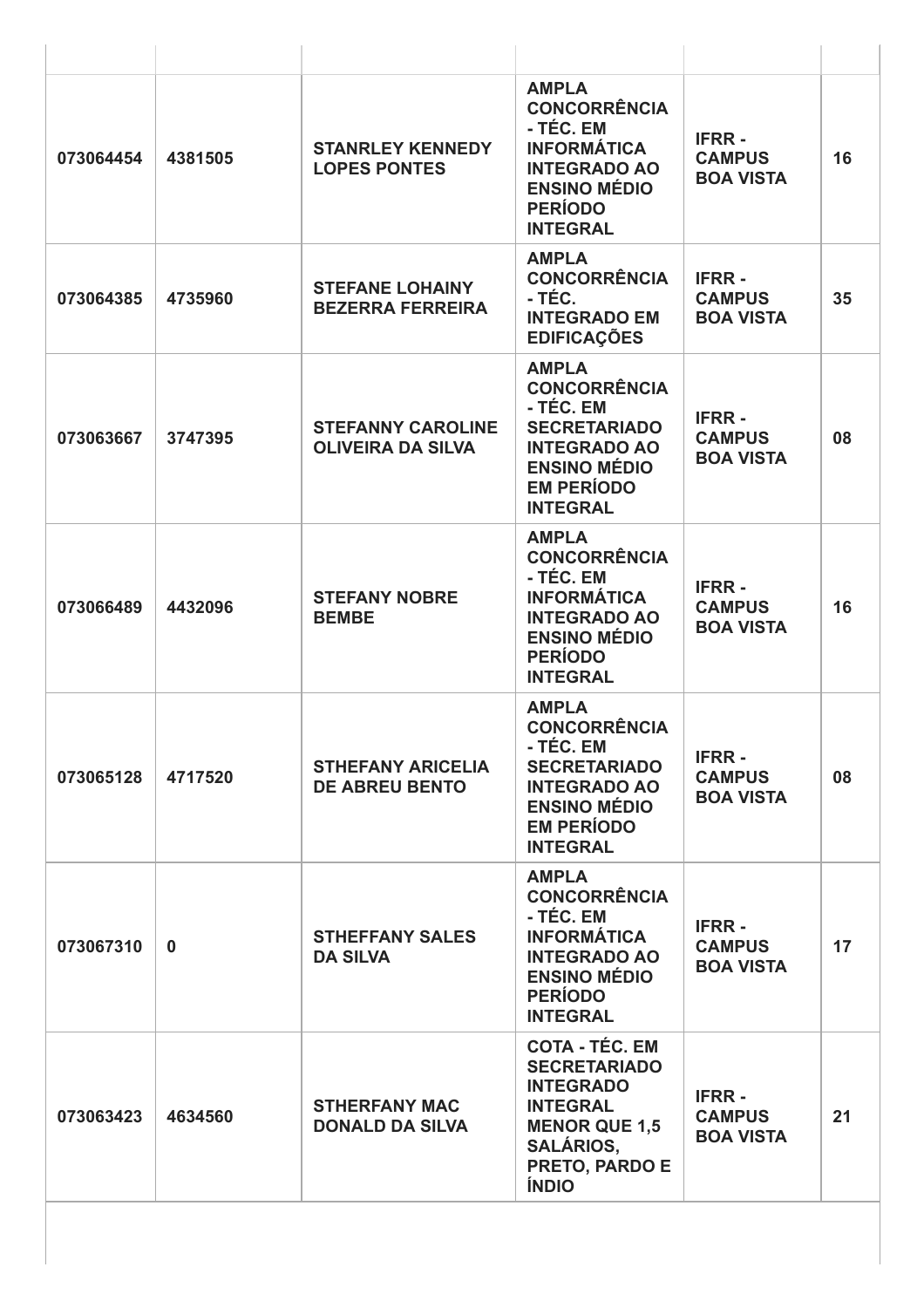| 073063602 | 4491777    | <b>SUYANNE DE</b><br><b>OLIVEIRA BICHARA</b>        | <b>AMPLA</b><br><b>CONCORRÊNCIA</b><br>- TÉC. EM<br><b>INFORMÁTICA</b><br><b>INTEGRADO AO</b><br><b>ENSINO MÉDIO</b><br><b>PERÍODO</b><br><b>INTEGRAL</b>         | <b>IFRR-</b><br><b>CAMPUS</b><br><b>BOA VISTA</b> | 17 |
|-----------|------------|-----------------------------------------------------|-------------------------------------------------------------------------------------------------------------------------------------------------------------------|---------------------------------------------------|----|
| 073065556 | 4733487    | <b>SYNGRID KAROLINE</b><br><b>ARAUJO DE ALMEIDA</b> | <b>COTA - TÉC. EM</b><br><b>SECRETARIADO</b><br><b>INTEGRADO</b><br><b>INTEGRAL</b><br><b>MENOR QUE 1,5</b><br><b>SALÁRIOS,</b><br>PRETO, PARDO E<br><b>ÍNDIO</b> | <b>IFRR-</b><br><b>CAMPUS</b><br><b>BOA VISTA</b> | 21 |
| 073066825 | 4634446    | <b>TACIO BARBOSA E</b><br><b>CANDIDO</b>            | <b>COTA - TÉC. EM</b><br><b>ELETRÔNICA</b><br><b>INTEGRADO</b><br><b>MENOR OU</b><br><b>IGUAL A 1,5</b><br><b>SALÁRIOS,</b><br>PRETO, PARDO E<br><b>ÍNDIO</b>     | <b>IFRR-</b><br><b>CAMPUS</b><br><b>BOA VISTA</b> | 01 |
| 073063816 | 4728920    | <b>TAILSON SOUZA SILVA</b>                          | <b>AMPLA</b><br><b>CONCORRÊNCIA</b><br>- TÉC.<br><b>INTEGRADO EM</b><br><b>EDIFICAÇÕES</b>                                                                        | <b>IFRR-</b><br><b>CAMPUS</b><br><b>BOA VISTA</b> | 35 |
| 073062718 | 2007419254 | <b>TALYTA NASCIMENTO</b><br><b>DA SILVA</b>         | COTA - TÉC.<br><b>INTEGRADO</b><br><b>EDIFICAÇÕES</b><br><b>MAIOR QUE 1,5</b><br><b>SALÁRIOS SEM</b><br><b>ETNIA</b><br><b>DECLARADA</b>                          | <b>IFRR-</b><br><b>CAMPUS</b><br><b>BOA VISTA</b> | 39 |
| 073065002 | 4331435    | <b>TARLLYSON COSTA</b><br><b>DE OLIVEIRA</b>        | <b>AMPLA</b><br><b>CONCORRÊNCIA</b><br>- TÉC. EM<br><b>INFORMÁTICA</b><br><b>INTEGRADO AO</b><br><b>ENSINO MÉDIO</b><br><b>PERÍODO</b><br><b>INTEGRAL</b>         | <b>IFRR-</b><br><b>CAMPUS</b><br><b>BOA VISTA</b> | 17 |
| 073066395 | 3319210    | <b>TATIANA OLIVEIRA</b><br><b>SILVA</b>             | <b>AMPLA</b><br><b>CONCORRÊNCIA</b><br>- TÉC. EM<br><b>SECRETARIADO</b><br><b>INTEGRADO AO</b><br><b>ENSINO MÉDIO</b><br><b>EM PERÍODO</b><br><b>INTEGRAL</b>     | <b>IFRR-</b><br><b>CAMPUS</b><br><b>BOA VISTA</b> | 08 |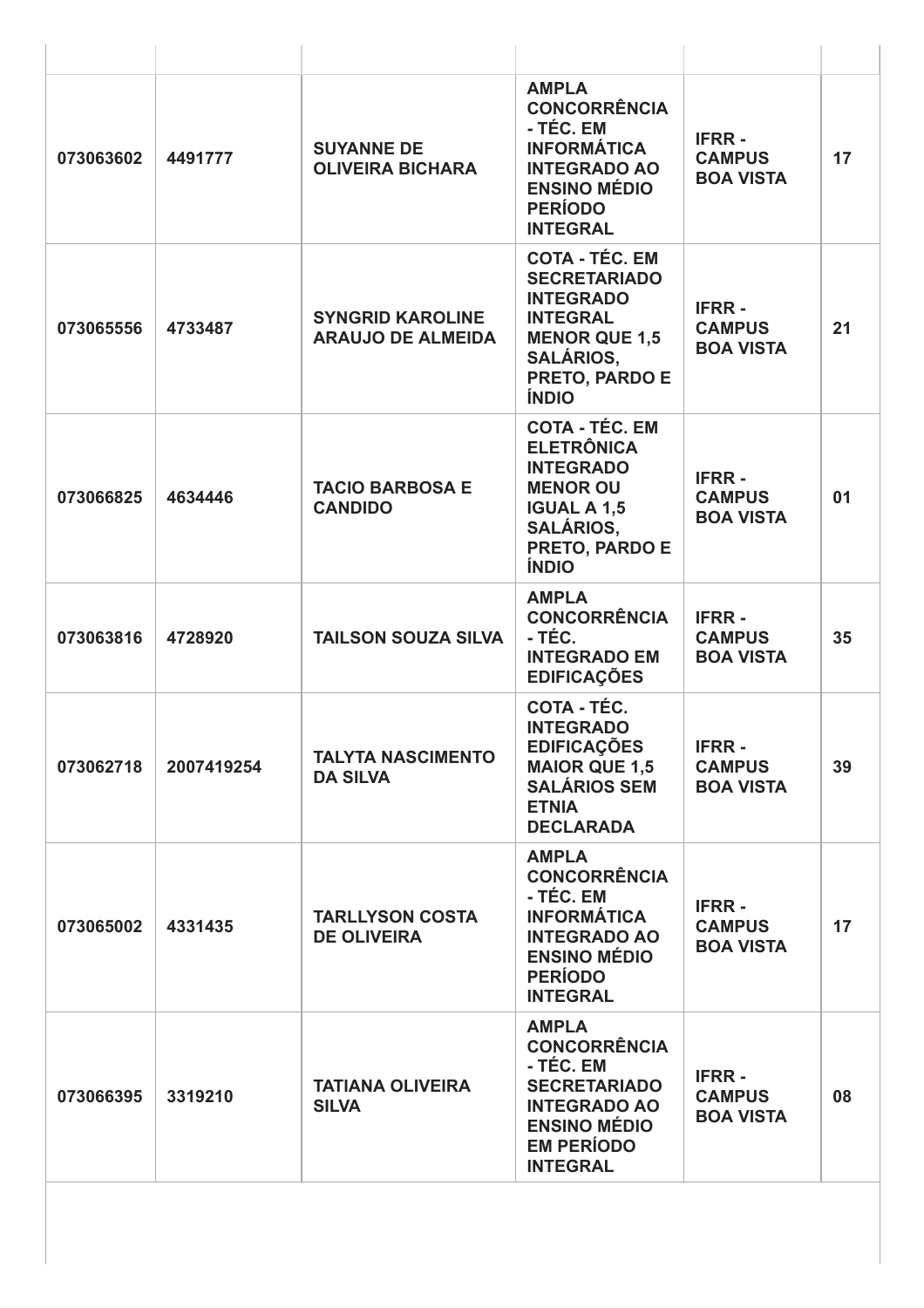| 073062434 | 434300  | <b>TATIANA VICTORIA</b><br><b>ALVES DA SILVA</b>    | <b>AMPLA</b><br><b>CONCORRÊNCIA</b><br>- TÉC. EM<br><b>SECRETARIADO</b><br><b>INTEGRADO AO</b><br><b>ENSINO MÉDIO</b><br><b>EM PERÍODO</b><br><b>INTEGRAL</b> | <b>IFRR-</b><br><b>CAMPUS</b><br><b>BOA VISTA</b> | 08 |
|-----------|---------|-----------------------------------------------------|---------------------------------------------------------------------------------------------------------------------------------------------------------------|---------------------------------------------------|----|
| 073062465 | 3747107 | <b>TAYANNE BEATRIZ</b><br><b>RODRIGUES DA SILVA</b> | <b>AMPLA</b><br><b>CONCORRÊNCIA</b><br>- TÉC. EM<br><b>SECRETARIADO</b><br><b>INTEGRADO AO</b><br><b>ENSINO MÉDIO</b><br><b>EM PERÍODO</b><br><b>INTEGRAL</b> | <b>IFRR-</b><br><b>CAMPUS</b><br><b>BOA VISTA</b> | 08 |
| 073063131 | 4911822 | <b>TAYLA THAIS LOPES</b><br><b>DE ASSUNCAO</b>      | <b>AMPLA</b><br><b>CONCORRÊNCIA</b><br>- TÉC. EM<br><b>INFORMÁTICA</b><br><b>INTEGRADO AO</b><br><b>ENSINO MÉDIO</b><br><b>PERÍODO</b><br><b>INTEGRAL</b>     | <b>IFRR-</b><br><b>CAMPUS</b><br><b>BOA VISTA</b> | 17 |
| 073067132 | 538497  | <b>TAYNARA GOMES DE</b><br><b>OLIVEIRA</b>          | COTA - TÉC.<br><b>ELETROTÉCNICA</b><br><b>INTEGRADO</b><br><b>MENOR QUE 1,5</b><br><b>SALÁRIOS,</b><br>PRETO, PARDO E<br><b>ÍNDIO</b>                         | <b>IFRR-</b><br><b>CAMPUS</b><br><b>BOA VISTA</b> | 31 |
| 073064517 | 4253922 | <b>TAYNARA SIQUEIRA</b><br><b>DE SOUZA</b>          | <b>AMPLA</b><br><b>CONCORRÊNCIA</b><br>- TÉC. EM<br><b>SECRETARIADO</b><br><b>INTEGRADO AO</b><br><b>ENSINO MÉDIO</b><br><b>EM PERÍODO</b><br><b>INTEGRAL</b> | <b>IFRR-</b><br><b>CAMPUS</b><br><b>BOA VISTA</b> | 08 |
| 073063600 | 4886917 | <b>THACILA JAMYLI</b><br><b>NERES NUNES</b>         | <b>AMPLA</b><br><b>CONCORRÊNCIA</b><br>- TÉC.<br><b>INTEGRADO EM</b><br><b>EDIFICAÇÕES</b>                                                                    | <b>IFRR-</b><br><b>CAMPUS</b><br><b>BOA VISTA</b> | 35 |
| 073065001 | 440388  | <b>THAILAINNY JULIANA</b><br><b>LEMOS RODRIGUES</b> | <b>AMPLA</b><br><b>CONCORRÊNCIA</b><br>- TÉC. EM<br><b>INFORMÁTICA</b><br><b>INTEGRADO AO</b><br><b>ENSINO MÉDIO</b><br><b>PERÍODO</b><br><b>INTEGRAL</b>     | <b>IFRR-</b><br><b>CAMPUS</b><br><b>BOA VISTA</b> | 17 |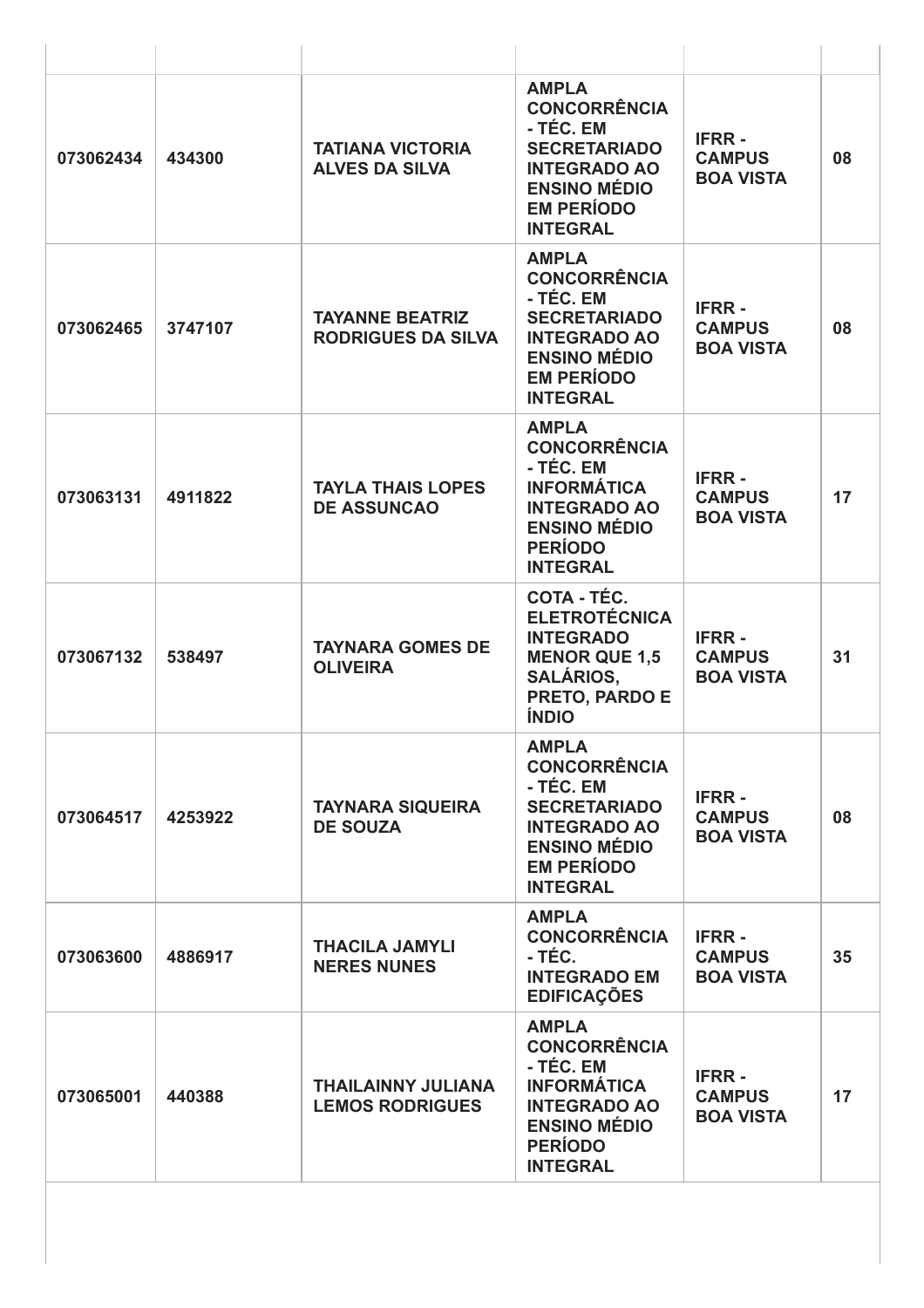| 073063052 | 4253078 | <b>THAINA SOUSA SILVA</b>                                  | <b>COTA - TÉC. EM</b><br><b>ELETRÔNICA</b><br><b>INTEGRADO</b><br><b>MENOR OU</b><br><b>IGUAL A 1,5</b><br><b>SALÁRIOS,</b><br>PRETO, PARDO E<br><b>ÍNDIO</b>    | <b>IFRR-</b><br><b>CAMPUS</b><br><b>BOA VISTA</b> | 01 |
|-----------|---------|------------------------------------------------------------|------------------------------------------------------------------------------------------------------------------------------------------------------------------|---------------------------------------------------|----|
| 073067105 | 4040600 | <b>THAIS ALEJANDRA DE</b><br><b>JESUS DA CRUZ</b>          | <b>AMPLA</b><br><b>CONCORRÊNCIA</b><br>- TÉC.<br><b>INTEGRADO EM</b><br><b>EDIFICAÇÕES</b>                                                                       | <b>IFRR-</b><br><b>CAMPUS</b><br><b>BOA VISTA</b> | 36 |
| 073065011 | 4389549 | <b>THAIS CRISTINA DA</b><br><b>SILVA RODRIGUES</b>         | <b>COTA - TÉC. EM</b><br><b>INFORMÁTICA</b><br><b>INTEGRADO</b><br><b>INTEGRAL</b><br><b>MENOR QUE 1,5</b><br><b>SALÁRIOS,</b><br>PRETO, PARDO E<br><b>ÍNDIO</b> | <b>IFRR-</b><br><b>CAMPUS</b><br><b>BOA VISTA</b> | 25 |
| 073066495 | 4894677 | <b>THAIS DOS SANTOS</b><br><b>SILVA</b>                    | <b>AMPLA</b><br><b>CONCORRÊNCIA</b><br>- TÉC. EM<br><b>INFORMÁTICA</b><br><b>INTEGRADO AO</b><br><b>ENSINO MÉDIO</b><br><b>PERÍODO</b><br><b>INTEGRAL</b>        | <b>IFRR-</b><br><b>CAMPUS</b><br><b>BOA VISTA</b> | 17 |
| 073066993 | 4383672 | <b>THAIS EMANUELLE</b><br><b>WILLIAMS LEITE</b>            | <b>COTA - TÉC. EM</b><br><b>INFORMÁTICA</b><br><b>INTEGRADO</b><br><b>INTEGRAL</b><br><b>MENOR QUE 1,5</b><br><b>SALÁRIOS,</b><br>PRETO, PARDO E<br><b>ÍNDIO</b> | <b>IFRR-</b><br><b>CAMPUS</b><br><b>BOA VISTA</b> | 25 |
| 073064103 | 3481700 | <b>THAIS LAUREN</b><br><b>NASCIMENTO</b><br><b>PEREIRA</b> | <b>AMPLA</b><br><b>CONCORRÊNCIA</b><br>- TÉC. EM<br><b>SECRETARIADO</b><br><b>INTEGRADO AO</b><br><b>ENSINO MÉDIO</b><br><b>EM PERÍODO</b><br><b>INTEGRAL</b>    | <b>IFRR-</b><br><b>CAMPUS</b><br><b>BOA VISTA</b> | 08 |
| 073064763 | 3085145 | <b>THAISSA AKEMY EDA</b><br><b>DE SOUZA</b>                | <b>COTA - TÉC. EM</b><br><b>ELETRÔNICA</b><br><b>INTEGRADO</b><br><b>MENOR OU</b><br><b>IGUAL A 1,5</b><br><b>SALÁRIOS,</b><br>PRETO, PARDO E<br><b>ÍNDIO</b>    | <b>IFRR-</b><br><b>CAMPUS</b><br><b>BOA VISTA</b> | 01 |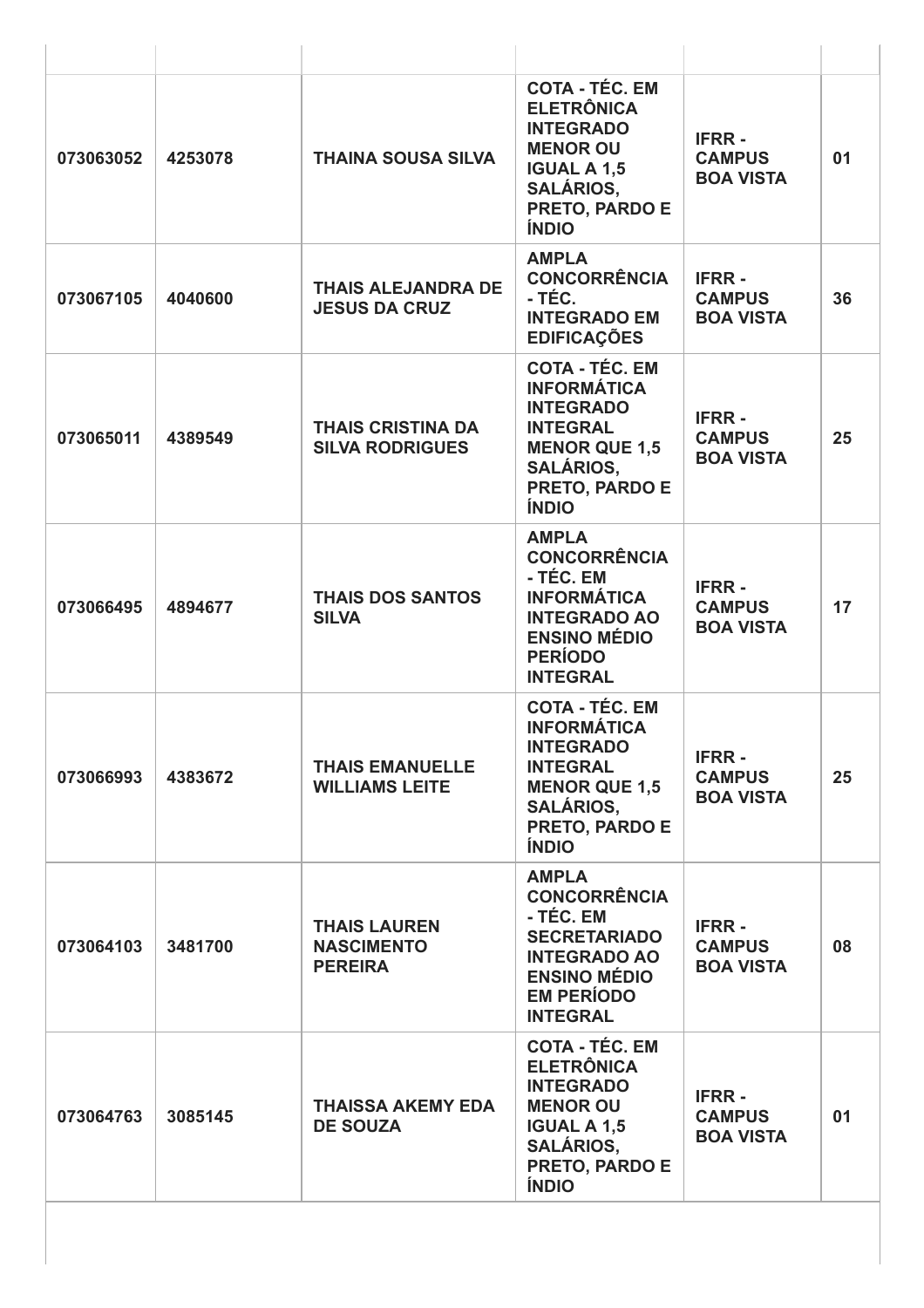| 073062886 | 4928423 | <b>THALISON DIOADA</b><br><b>SOARES COSTA</b>               | <b>AMPLA</b><br><b>CONCORRÊNCIA</b><br>- TÉC. EM<br><b>INFORMÁTICA</b><br><b>INTEGRADO AO</b><br><b>ENSINO MÉDIO</b><br><b>PERÍODO</b><br><b>INTEGRAL</b>         | <b>IFRR-</b><br><b>CAMPUS</b><br><b>BOA VISTA</b> | 17 |
|-----------|---------|-------------------------------------------------------------|-------------------------------------------------------------------------------------------------------------------------------------------------------------------|---------------------------------------------------|----|
| 073062554 | 4256280 | <b>THALYSON GOMES</b><br><b>LIRA</b>                        | <b>AMPLA</b><br><b>CONCORRÊNCIA</b><br>- TÉC. EM<br><b>ELETRÔNICA</b><br><b>INTEGRADO AO</b><br><b>ENSINO MÉDIO</b>                                               | <b>IFRR-</b><br><b>CAMPUS</b><br><b>BOA VISTA</b> | 28 |
| 073067397 | 5068371 | <b>THALYSSON DE</b><br><b>CARVALHO SOUSA</b>                | <b>AMPLA</b><br><b>CONCORRÊNCIA</b><br>- TÉC. EM<br><b>INFORMÁTICA</b><br><b>INTEGRADO AO</b><br><b>ENSINO MÉDIO</b><br><b>PERÍODO</b><br><b>INTEGRAL</b>         | <b>IFRR-</b><br><b>CAMPUS</b><br><b>BOA VISTA</b> | 17 |
| 073062632 | 4702344 | <b>THALYTA WENDY</b><br><b>NOGUEIRA DE SOUZA</b>            | <b>AMPLA</b><br><b>CONCORRÊNCIA</b><br>- TÉC.<br><b>INTEGRADO EM</b><br><b>EDIFICAÇÕES</b>                                                                        | <b>IFRR-</b><br><b>CAMPUS</b><br><b>BOA VISTA</b> | 36 |
| 073063324 | 517154  | <b>THAMYRIS LIMA DE</b><br><b>ANDRADE</b>                   | <b>AMPLA</b><br><b>CONCORRÊNCIA</b><br>- TÉC.<br><b>INTEGRADO EM</b><br><b>EDIFICAÇÕES</b>                                                                        | <b>IFRR-</b><br><b>CAMPUS</b><br><b>BOA VISTA</b> | 36 |
| 073064573 | 4449177 | <b>THANMYRYS</b><br><b>JOAQUINA SILVA</b><br><b>CARDOZO</b> | <b>COTA - TÉC. EM</b><br><b>SECRETARIADO</b><br><b>INTEGRADO</b><br><b>INTEGRAL</b><br><b>MENOR QUE 1,5</b><br><b>SALÁRIOS,</b><br>PRETO, PARDO E<br><b>ÍNDIO</b> | <b>IFRR-</b><br><b>CAMPUS</b><br><b>BOA VISTA</b> | 21 |
| 073066582 | 500176  | <b>THASSIO DE PAULO</b><br><b>GENTIL ALVES</b>              | <b>AMPLA</b><br><b>CONCORRÊNCIA</b><br>- TÉC. EM<br><b>INFORMÁTICA</b><br><b>INTEGRADO AO</b><br><b>ENSINO MÉDIO</b><br><b>PERÍODO</b><br><b>INTEGRAL</b>         | <b>IFRR-</b><br><b>CAMPUS</b><br><b>BOA VISTA</b> | 17 |
| 073063925 | 4332008 | <b>THAYLANNE ROCHA</b><br><b>DO NASCIMENTO</b>              | <b>COTA - TÉC.</b><br><b>ELETROTÉCNICA</b><br><b>INTEGRADO</b><br><b>MENOR QUE 1,5</b><br><b>SALÁRIOS SEM</b><br><b>ETNIA</b><br><b>DECLARADA</b>                 | <b>IFRR-</b><br><b>CAMPUS</b><br><b>BOA VISTA</b> | 30 |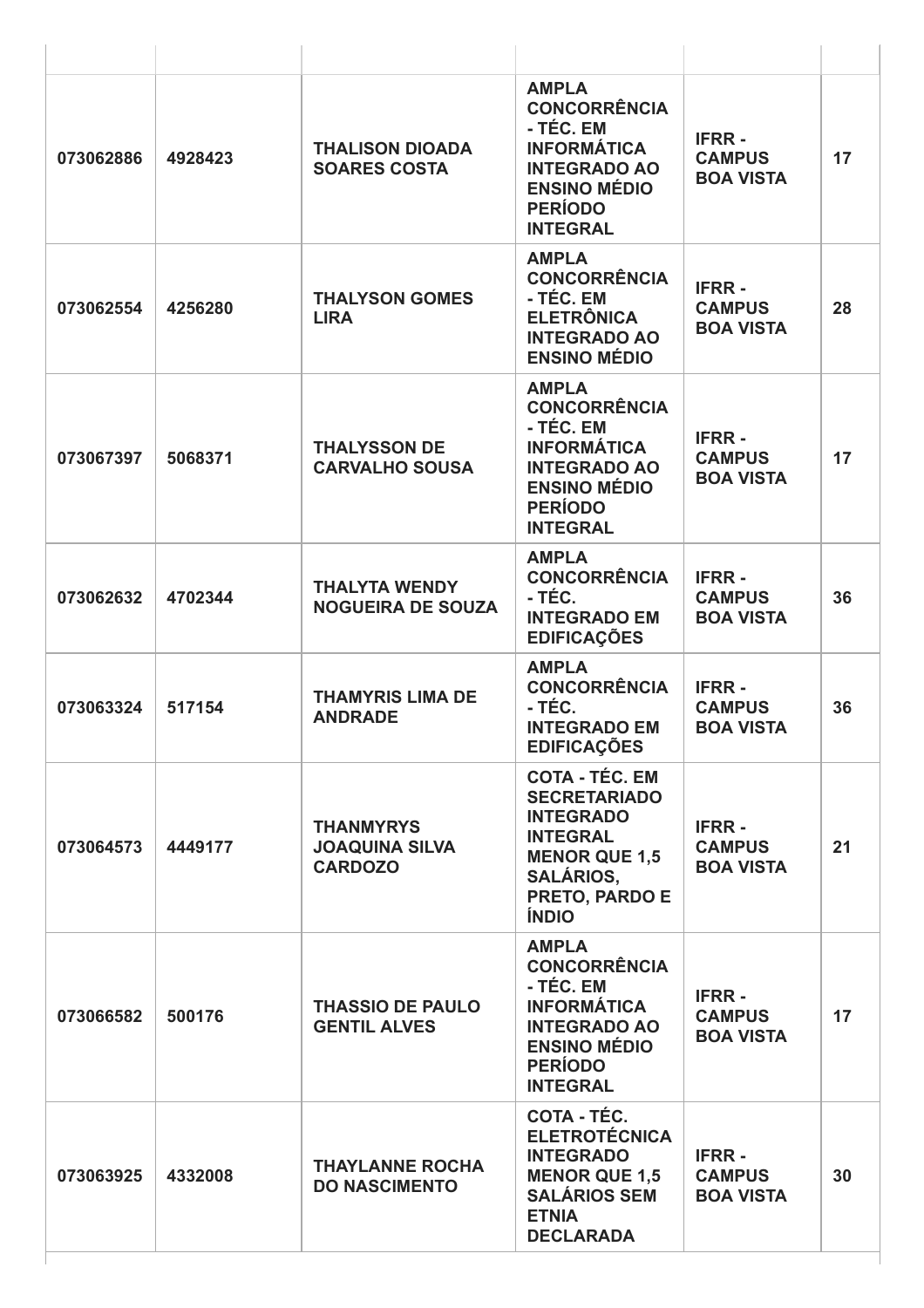| 073062604 | 304583628    | <b>THAYNA DA SILVA</b><br><b>GOMES</b>                         | <b>AMPLA</b><br><b>CONCORRÊNCIA</b><br>- TÉC. EM<br><b>SECRETARIADO</b><br><b>INTEGRADO AO</b><br><b>ENSINO MÉDIO</b><br><b>EM PERÍODO</b><br><b>INTEGRAL</b>            | <b>IFRR-</b><br><b>CAMPUS</b><br><b>BOA VISTA</b> | 08 |
|-----------|--------------|----------------------------------------------------------------|--------------------------------------------------------------------------------------------------------------------------------------------------------------------------|---------------------------------------------------|----|
| 073067356 | 3246450      | <b>THAYNANA</b><br><b>NASCIMENTO LUCENA</b><br><b>DUARTE</b>   | <b>AMPLA</b><br><b>CONCORRÊNCIA</b><br>- TÉC. EM<br><b>INFORMÁTICA</b><br><b>INTEGRADO AO</b><br><b>ENSINO MÉDIO</b><br><b>PERÍODO</b><br><b>INTEGRAL</b>                | <b>IFRR-</b><br><b>CAMPUS</b><br><b>BOA VISTA</b> | 17 |
| 073062686 | 5157757      | <b>THAYNA VIVIAN</b><br><b>URBANO DE</b><br><b>MESQUITA</b>    | <b>AMPLA</b><br><b>CONCORRÊNCIA</b><br>- TÉC. EM<br><b>INFORMÁTICA</b><br><b>INTEGRADO AO</b><br><b>ENSINO MÉDIO</b><br><b>PERÍODO</b><br><b>INTEGRAL</b>                | <b>IFRR-</b><br><b>CAMPUS</b><br><b>BOA VISTA</b> | 17 |
| 073064692 | 529362720141 | <b>THAYNY SOUSA DO</b><br><b>NASCIMENTO</b>                    | <b>COTA - TÉC. EM</b><br><b>SECRETARIADO</b><br><b>INTEGRADO</b><br><b>INTEGRAL</b><br><b>MENOR QUE 1,5</b><br><b>SALÁRIOS,</b><br><b>PRETO, PARDO E</b><br><b>INDIO</b> | <b>IFRR-</b><br><b>CAMPUS</b><br><b>BOA VISTA</b> | 21 |
| 073062409 | 4833953      | <b>THIAGO ANDERSON</b><br><b>QUEIROZ DE</b><br><b>OLIVEIRA</b> | <b>COTA - TÉC. EM</b><br><b>INFORMÁTICA</b><br><b>INTEGRADO</b><br><b>INTEGRAL</b><br><b>MENOR QUE 1,5</b><br><b>SALÁRIOS,</b><br>PRETO, PARDO E<br><b>ÍNDIO</b>         | <b>IFRR-</b><br><b>CAMPUS</b><br><b>BOA VISTA</b> | 25 |
| 073063724 | 4042301      | <b>THIAGO BANDEIRA</b><br><b>FERREIRA</b>                      | <b>AMPLA</b><br><b>CONCORRÊNCIA</b><br>- TÉC.<br><b>INTEGRADO EM</b><br><b>EDIFICAÇÕES</b>                                                                               | <b>IFRR-</b><br><b>CAMPUS</b><br><b>BOA VISTA</b> | 36 |
| 073063312 | 4993900      | <b>THIAGO HENRIQUE</b><br><b>NUNES GONCALVES</b>               | <b>COTA - TÉC. EM</b><br><b>INFORMÁTICA</b><br><b>INTEGRADO</b><br><b>INTEGRAL</b><br><b>MAIOR QUE 1,5</b><br><b>SALÁRIOS,</b><br>PRETO, PARDO E<br><b>ÍNDIO</b>         | <b>IFRR-</b><br><b>CAMPUS</b><br><b>BOA VISTA</b> | 23 |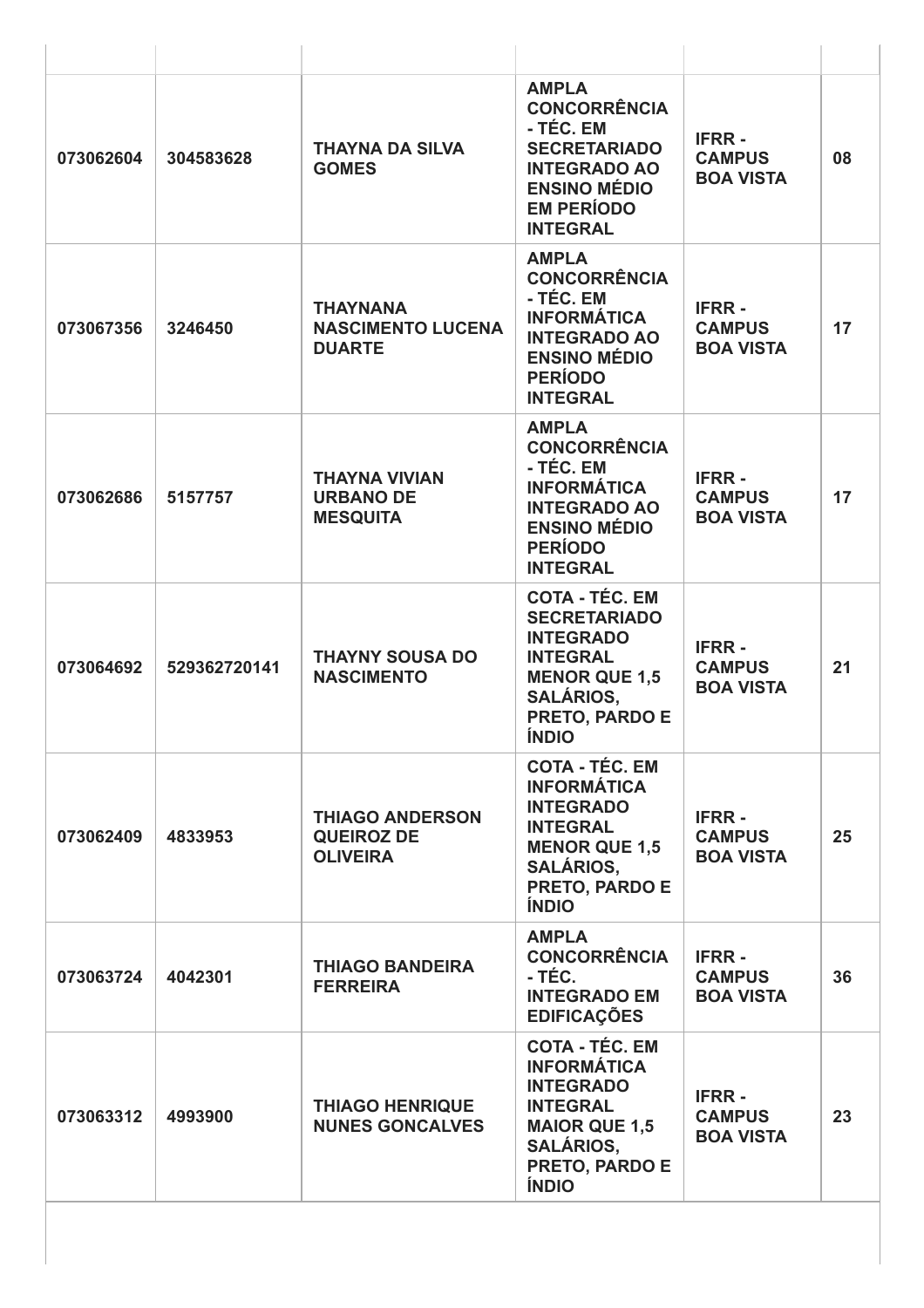| 073064873 | 5226988      | <b>THIAGO HENRIQUE</b><br><b>PEREIRA FRAZAO</b> | <b>AMPLA</b><br><b>CONCORRÊNCIA</b><br>- TÉC. EM<br><b>INFORMÁTICA</b><br><b>INTEGRADO AO</b><br><b>ENSINO MÉDIO</b><br><b>PERÍODO</b><br><b>INTEGRAL</b>              | <b>IFRR-</b><br><b>CAMPUS</b><br><b>BOA VISTA</b> | 17 |
|-----------|--------------|-------------------------------------------------|------------------------------------------------------------------------------------------------------------------------------------------------------------------------|---------------------------------------------------|----|
| 073066311 | 119013005283 | <b>THIAGO KAUA DA</b><br><b>SILVA RIBEIRO</b>   | <b>AMPLA</b><br><b>CONCORRÊNCIA</b><br>- TÉC. EM<br><b>INFORMÁTICA</b><br><b>INTEGRADO AO</b><br><b>ENSINO MÉDIO</b><br><b>PERÍODO</b><br><b>INTEGRAL</b>              | <b>IFRR-</b><br><b>CAMPUS</b><br><b>BOA VISTA</b> | 17 |
| 073063109 | 4108841      | <b>THIAGO VINICIUS</b><br><b>LIMA DA SILVA</b>  | <b>COTA - TÉC. EM</b><br><b>INFORMÁTICA</b><br><b>INTEGRADO</b><br><b>INTEGRAL</b><br><b>MENOR QUE 1,5</b><br><b>SALÁRIOS,</b><br>PRETO, PARDO E<br><b>ÍNDIO</b>       | <b>IFRR-</b><br><b>CAMPUS</b><br><b>BOA VISTA</b> | 25 |
| 073066232 | 5045380      | <b>THIFFANNY SOARES</b><br><b>MOREIRA</b>       | <b>COTA - TÉC. EM</b><br><b>SECRETARIADO</b><br><b>INTEGRADO</b><br><b>INTEGRAL</b><br><b>MENOR QUE 1,5</b><br><b>SALÁRIOS SEM</b><br><b>ETNIA</b><br><b>DECLARADA</b> | <b>IFRR-</b><br><b>CAMPUS</b><br><b>BOA VISTA</b> | 22 |
| 073064216 | 494312       | <b>THIILYN NIKSAN REIS</b><br><b>GARCIA</b>     | <b>AMPLA</b><br><b>CONCORRÊNCIA</b><br>- TÉC. EM<br><b>INFORMÁTICA</b><br><b>INTEGRADO AO</b><br><b>ENSINO MÉDIO</b><br><b>PERÍODO</b><br><b>INTEGRAL</b>              | <b>IFRR-</b><br><b>CAMPUS</b><br><b>BOA VISTA</b> | 17 |
| 073064967 | 1504283      | <b>THOMAS RAFAEL</b><br><b>GOMES SANTOS</b>     | <b>COTA - TÉC. EM</b><br><b>ELETRÔNICA</b><br><b>INTEGRADO</b><br><b>MENOR OU</b><br><b>IGUAL A 1,5</b><br><b>SALÁRIOS,</b><br>PRETO, PARDO E<br><b>ÍNDIO</b>          | <b>IFRR-</b><br><b>CAMPUS</b><br><b>BOA VISTA</b> | 01 |
| 073063125 | 397459       | <b>THOMMAS MENEZES</b><br><b>FRANCA</b>         | <b>COTA - TÉC.</b><br><b>INTEGRADO</b><br><b>EDIFICAÇÕES</b><br><b>MAIOR QUE 1,5</b><br><b>SALÁRIOS,</b><br>PRETO, PARDO E<br><b>ÍNDIO</b>                             | <b>IFRR-</b><br><b>CAMPUS</b><br><b>BOA VISTA</b> | 37 |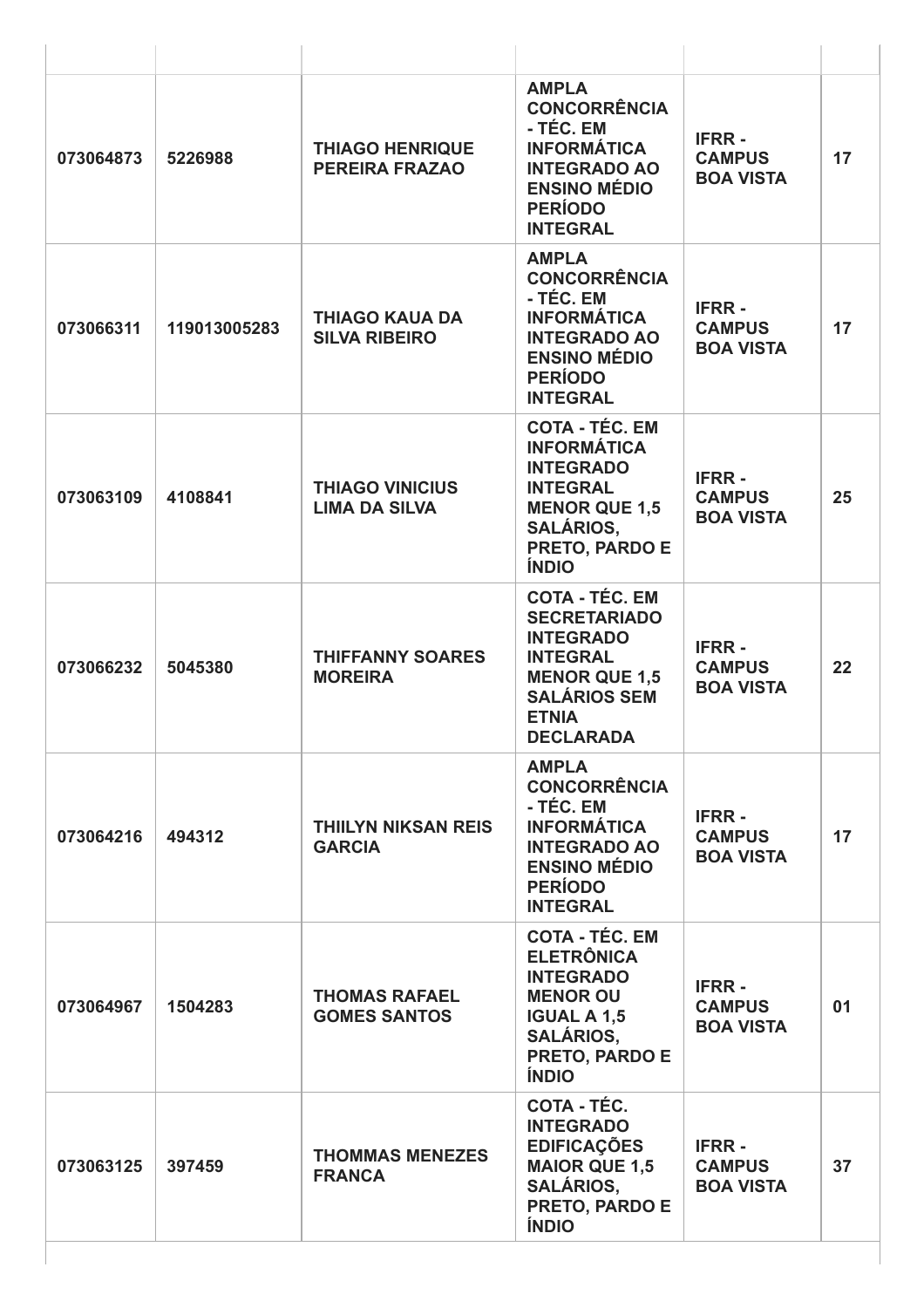| 073066930 | 5237580 | <b>THYAGO VINICIUS</b><br><b>FARIAS DE SOUZA</b>            | <b>AMPLA</b><br><b>CONCORRÊNCIA</b><br>- TÉC. EM<br><b>INFORMÁTICA</b><br><b>INTEGRADO AO</b><br><b>ENSINO MÉDIO</b><br><b>PERÍODO</b><br><b>INTEGRAL</b>               | <b>IFRR-</b><br><b>CAMPUS</b><br><b>BOA VISTA</b> | 17 |
|-----------|---------|-------------------------------------------------------------|-------------------------------------------------------------------------------------------------------------------------------------------------------------------------|---------------------------------------------------|----|
| 073067468 | 5200415 | <b>THYEWRY SOUZA</b><br><b>NASCIMENTO</b>                   | COTA - TÉC.<br><b>ELETROTÉCNICA</b><br><b>INTEGRADO</b><br><b>MAIOR QUE 1,5</b><br><b>SALÁRIOS SEM</b><br><b>ETNIA</b><br><b>DECLARADA</b>                              | <b>IFRR-</b><br><b>CAMPUS</b><br><b>BOA VISTA</b> | 31 |
| 073062948 | 5131154 | <b>THYFANNE DUARTE</b><br><b>DOS SANTOS</b>                 | COTA - TÉC.<br><b>INTEGRADO</b><br><b>EDIFICAÇÕES</b><br><b>MENOR QUE 1,5</b><br><b>SALÁRIOS,</b><br>PRETO, PARDO E<br><b>ÍNDIO</b>                                     | <b>IFRR-</b><br><b>CAMPUS</b><br><b>BOA VISTA</b> | 38 |
| 073064606 | 4681819 | <b>THYRSO DIEGO</b><br><b>LAURENTINO DA</b><br><b>COSTA</b> | <b>AMPLA</b><br><b>CONCORRÊNCIA</b><br>- TÉC. EM<br><b>ELETROTÉCNICA</b><br><b>INTEGRADO AO</b><br><b>ENSINO MÉDIO</b>                                                  | <b>IFRR-</b><br><b>CAMPUS</b><br><b>BOA VISTA</b> | 30 |
| 073065846 | 529487  | <b>TIAGO ARAUJO DA</b><br><b>SILVA</b>                      | <b>COTA - TÉC. EM</b><br><b>INFORMÁTICA</b><br><b>INTEGRADO</b><br><b>INTEGRAL</b><br><b>MAIOR QUE 1,5</b><br><b>SALÁRIOS SEM</b><br><b>ETNIA</b><br><b>DECLARADA</b>   | <b>IFRR-</b><br><b>CAMPUS</b><br><b>BOA VISTA</b> | 23 |
| 073063415 | 4940784 | <b>TIAGO DA SILVA E</b><br><b>SILVA</b>                     | <b>COTA - TÉC. EM</b><br><b>INFORMÁTICA</b><br><b>INTEGRADO</b><br><b>INTEGRAL</b><br><b>MAIOR QUE 1,5</b><br><b>SALÁRIOS,</b><br><b>PRETO, PARDO E</b><br><b>ÍNDIO</b> | <b>IFRR-</b><br><b>CAMPUS</b><br><b>BOA VISTA</b> | 23 |
| 073063226 | 4502400 | <b>TIAGO LOPES</b><br><b>FLORENCIO</b>                      | <b>COTA - TÉC.</b><br><b>ELETROTÉCNICA</b><br><b>INTEGRADO</b><br><b>MENOR QUE 1,5</b><br><b>SALÁRIOS,</b><br><b>PRETO, PARDO E</b><br><b>ÍNDIO</b>                     | <b>IFRR-</b><br><b>CAMPUS</b><br><b>BOA VISTA</b> | 31 |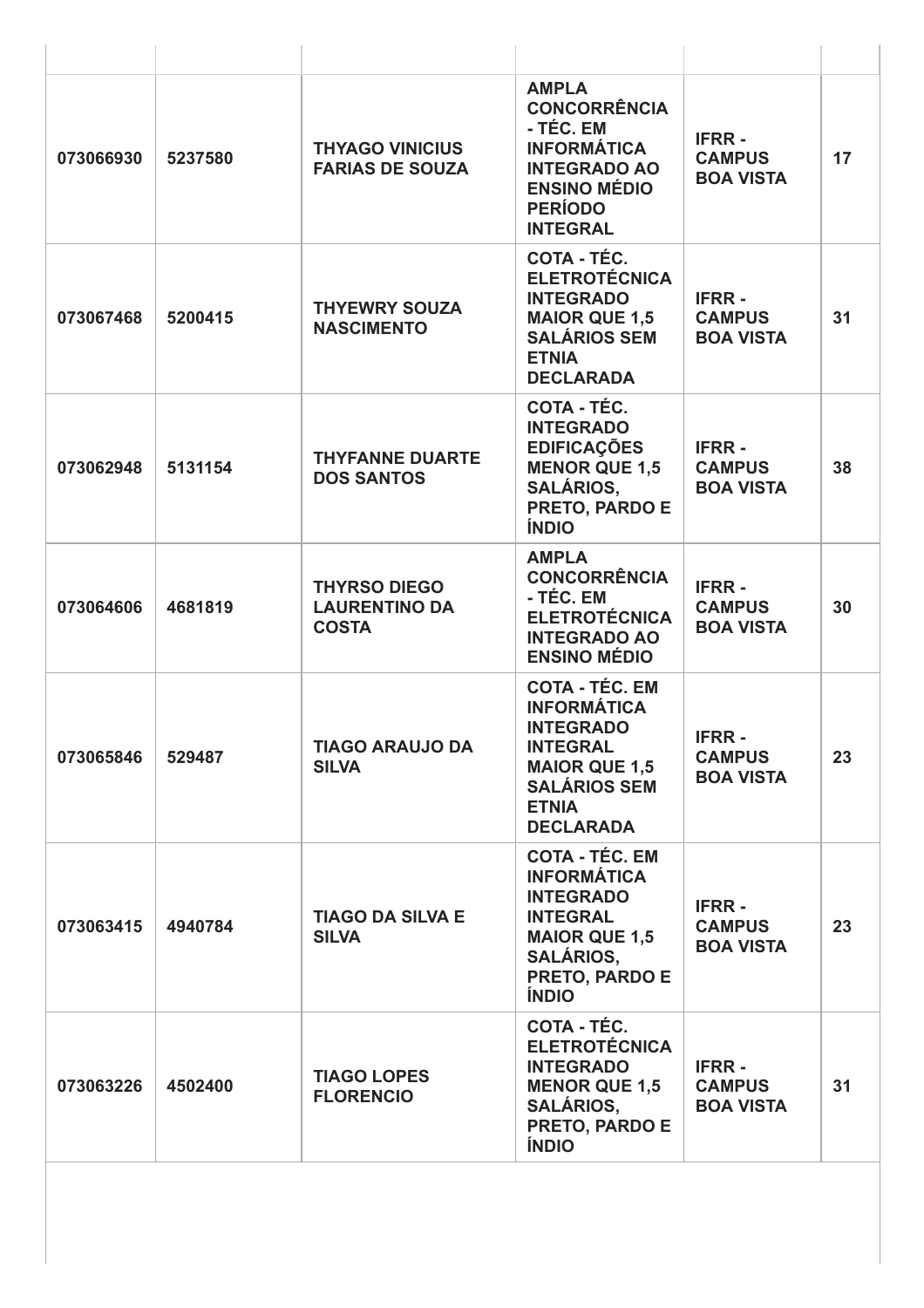| 073063075 | 5188423 | <b>TIAGO SOUSA SILVA</b>                            | <b>COTA - TÉC. EM</b><br><b>ELETRÔNICA</b><br><b>INTEGRADO</b><br><b>MENOR OU</b><br><b>IGUAL A 1,5</b><br><b>SALÁRIOS,</b><br>PRETO, PARDO E<br><b>ÍNDIO</b>           | <b>IFRR-</b><br><b>CAMPUS</b><br><b>BOA VISTA</b> | 01 |
|-----------|---------|-----------------------------------------------------|-------------------------------------------------------------------------------------------------------------------------------------------------------------------------|---------------------------------------------------|----|
| 073064352 | 462524  | <b>TRINITH HEMMILY DA</b><br><b>SILVA RODRIGUES</b> | <b>COTA - TÉC. EM</b><br><b>SECRETARIADO</b><br><b>INTEGRADO</b><br><b>INTEGRAL</b><br><b>MENOR QUE 1,5</b><br><b>SALÁRIOS.</b><br>PRETO, PARDO E<br><b>ÍNDIO</b>       | <b>IFRR-</b><br><b>CAMPUS</b><br><b>BOA VISTA</b> | 21 |
| 073062489 | 4126661 | <b>TUANNE LOBATO DA</b><br><b>CONCEICAO</b>         | <b>AMPLA</b><br><b>CONCORRÊNCIA</b><br>- TÉC. EM<br><b>SECRETARIADO</b><br><b>INTEGRADO AO</b><br><b>ENSINO MÉDIO</b><br><b>EM PERÍODO</b><br><b>INTEGRAL</b>           | <b>IFRR-</b><br><b>CAMPUS</b><br><b>BOA VISTA</b> | 08 |
| 073062729 | 4516877 | <b>UEDEM MARLLON</b><br><b>LIMA DA SILVA</b>        | <b>COTA - TÉC. EM</b><br><b>INFORMÁTICA</b><br><b>INTEGRADO</b><br><b>INTEGRAL</b><br><b>MAIOR QUE 1.5</b><br><b>SALÁRIOS,</b><br><b>PRETO, PARDO E</b><br><b>ÍNDIO</b> | <b>IFRR-</b><br><b>CAMPUS</b><br><b>BOA VISTA</b> | 23 |
| 073067190 | 3124509 | <b>VALDEIR SAMPAIO</b><br><b>SAPARA FILHO</b>       | <b>AMPLA</b><br><b>CONCORRÊNCIA</b><br>- TÉC. EM<br><b>INFORMÁTICA</b><br><b>INTEGRADO AO</b><br><b>ENSINO MÉDIO</b><br><b>PERÍODO</b><br><b>INTEGRAL</b>               | <b>IFRR-</b><br><b>CAMPUS</b><br><b>BOA VISTA</b> | 17 |
| 073064086 | 247465  | <b>VALDIRLEY DE</b><br><b>FRANCA SENA</b>           | <b>AMPLA</b><br><b>CONCORRÊNCIA</b><br>- TÉC. EM<br><b>ELETROTÉCNICA</b><br><b>INTEGRADO AO</b><br><b>ENSINO MÉDIO</b>                                                  | <b>IFRR-</b><br><b>CAMPUS</b><br><b>BOA VISTA</b> | 30 |
| 073066980 | 4519540 | <b>VANERI HENRIQUE</b><br><b>RODRIGUES VERRI</b>    | <b>AMPLA</b><br><b>CONCORRÊNCIA</b><br>- TÉC. EM<br><b>INFORMÁTICA</b><br><b>INTEGRADO AO</b><br><b>ENSINO MÉDIO</b><br><b>PERÍODO</b><br><b>INTEGRAL</b>               | <b>IFRR-</b><br><b>CAMPUS</b><br><b>BOA VISTA</b> | 17 |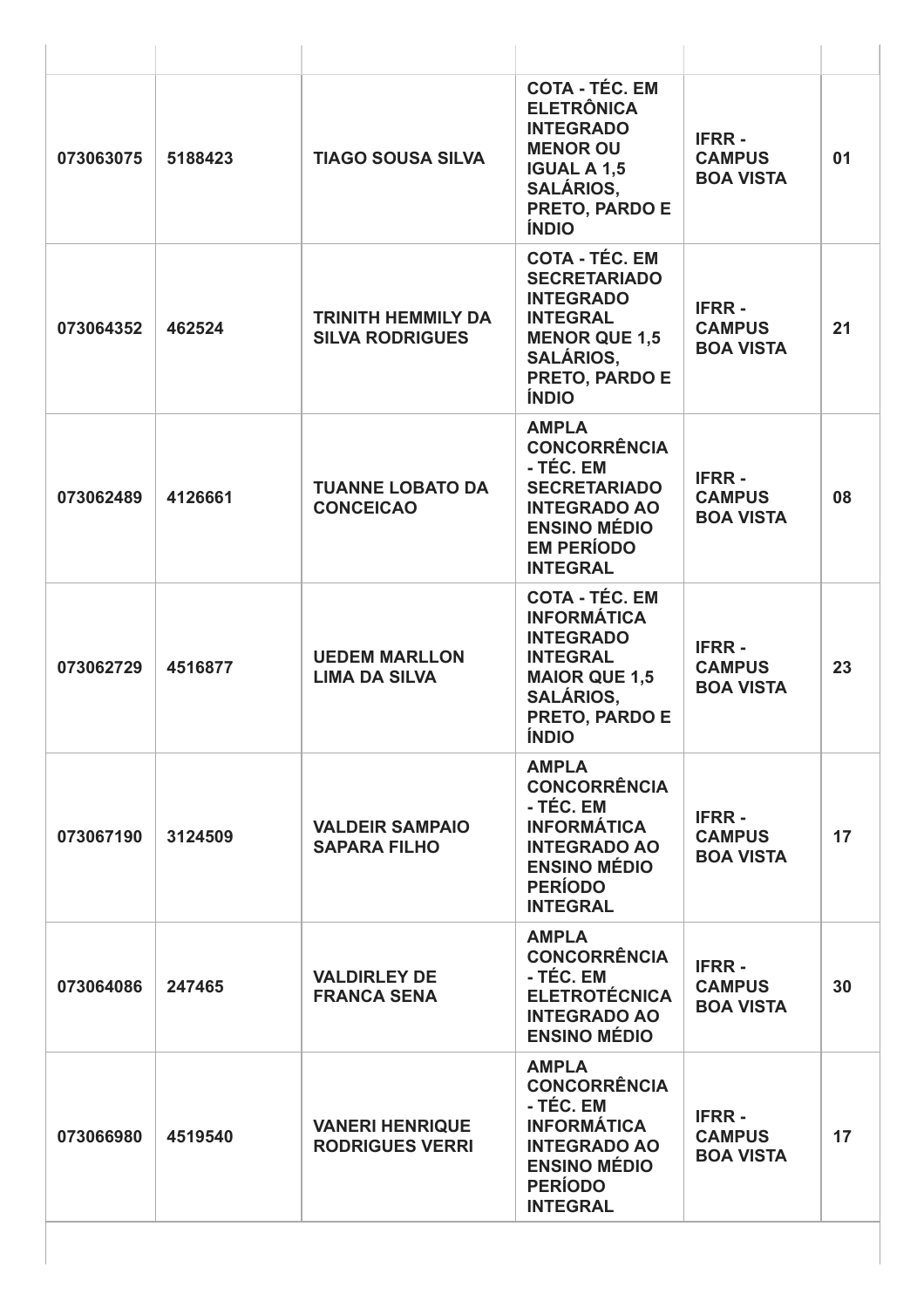| 073062427 | 4694260 | <b>VANESOM DE SOUZA</b><br><b>DA ATIVA</b>          | <b>COTA - TÉC. EM</b><br><b>INFORMÁTICA</b><br><b>INTEGRADO</b><br><b>INTEGRAL</b><br><b>MENOR QUE 1,5</b><br><b>SALÁRIOS,</b><br><b>PRETO, PARDO E</b><br><b>ÍNDIO</b> | <b>IFRR-</b><br><b>CAMPUS</b><br><b>BOA VISTA</b> | 25 |
|-----------|---------|-----------------------------------------------------|-------------------------------------------------------------------------------------------------------------------------------------------------------------------------|---------------------------------------------------|----|
| 073067296 | 8656174 | <b>VANESSA CARVALHO</b><br><b>BARBOSA</b>           | <b>AMPLA</b><br><b>CONCORRÊNCIA</b><br>- TÉC. EM<br><b>SECRETARIADO</b><br><b>INTEGRADO AO</b><br><b>ENSINO MÉDIO</b><br><b>EM PERÍODO</b><br><b>INTEGRAL</b>           | <b>IFRR-</b><br><b>CAMPUS</b><br><b>BOA VISTA</b> | 08 |
| 073062794 | 4785525 | <b>VANNY TEIXEIRA</b><br><b>RODRIGUES</b>           | <b>COTA - TÉC. EM</b><br><b>SECRETARIADO</b><br><b>INTEGRADO</b><br><b>INTEGRAL</b><br><b>MAIOR QUE 1,5</b><br><b>SALÁRIOS,</b><br>PRETO, PARDO E<br><b>ÍNDIO</b>       | <b>IFRR-</b><br><b>CAMPUS</b><br><b>BOA VISTA</b> | 18 |
| 073065623 | 369466  | <b>VICENTE FRANCISCO</b><br><b>DE SOUSA SAMPAIO</b> | <b>AMPLA</b><br><b>CONCORRÊNCIA</b><br>- TÉC. EM<br><b>INFORMÁTICA</b><br><b>INTEGRADO AO</b><br><b>ENSINO MÉDIO</b><br><b>PERÍODO</b><br><b>INTEGRAL</b>               | <b>IFRR-</b><br><b>CAMPUS</b><br><b>BOA VISTA</b> | 23 |
| 073062905 | 4148240 | <b>VICTO DOS SANTOS</b><br><b>BARROS</b>            | <b>AMPLA</b><br><b>CONCORRÊNCIA</b><br>- TÉC. EM<br><b>INFORMÁTICA</b><br><b>INTEGRADO AO</b><br><b>ENSINO MÉDIO</b><br><b>PERÍODO</b><br><b>INTEGRAL</b>               | <b>IFRR-</b><br><b>CAMPUS</b><br><b>BOA VISTA</b> | 17 |
| 073067299 | 3515680 | <b>VICTOR CARLOS</b><br><b>VITAL CAVALCANTI</b>     | <b>COTA - TÉC.</b><br><b>INTEGRADO</b><br><b>EDIFICAÇÕES</b><br><b>MENOR QUE 1,5</b><br><b>SALÁRIOS,</b><br>PRETO, PARDO E<br><b>ÍNDIO</b>                              | <b>IFRR-</b><br><b>CAMPUS</b><br><b>BOA VISTA</b> | 38 |
| 073067359 | 4740076 | <b>VICTOR CARVALHO</b><br><b>BRASIL</b>             | <b>AMPLA</b><br><b>CONCORRÊNCIA</b><br>- TÉC. EM<br><b>ELETRÔNICA</b><br><b>INTEGRADO AO</b><br><b>ENSINO MÉDIO</b>                                                     | <b>IFRR-</b><br><b>CAMPUS</b><br><b>BOA VISTA</b> | 28 |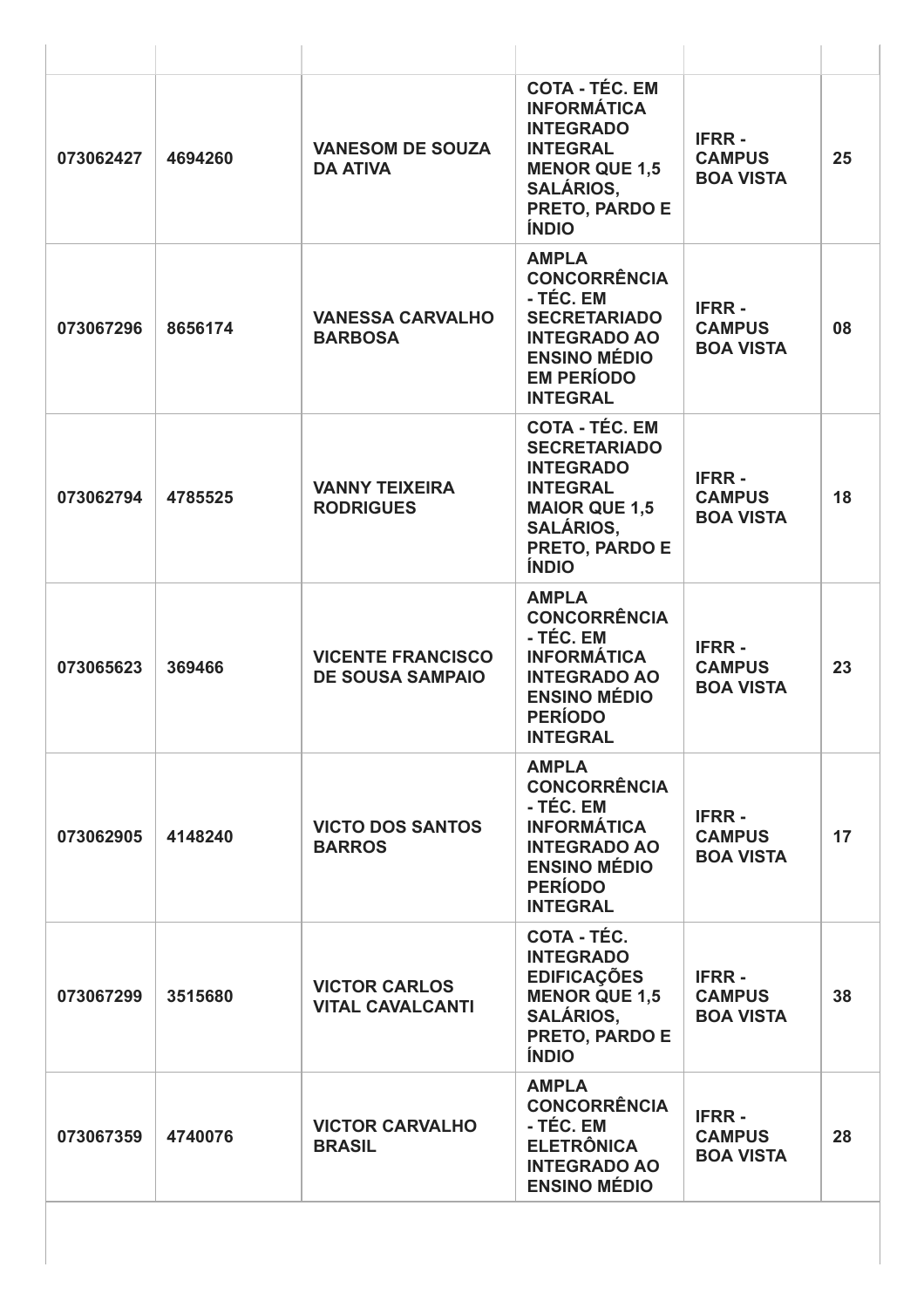| 073063111 | 3634760 | <b>VICTOR GABRIEL DE</b><br><b>SOUZA BATISTA</b> | <b>AMPLA</b><br><b>CONCORRÊNCIA</b><br>- TÉC. EM<br><b>SECRETARIADO</b><br><b>INTEGRADO AO</b><br><b>ENSINO MÉDIO</b><br><b>EM PERÍODO</b><br><b>INTEGRAL</b> | <b>IFRR-</b><br><b>CAMPUS</b><br><b>BOA VISTA</b> | 08 |
|-----------|---------|--------------------------------------------------|---------------------------------------------------------------------------------------------------------------------------------------------------------------|---------------------------------------------------|----|
| 073065134 | 5201535 | <b>VICTOR GABRIEL DOS</b><br><b>SANTOS ROSA</b>  | <b>AMPLA</b><br><b>CONCORRÊNCIA</b><br>- TÉC. EM<br><b>INFORMÁTICA</b><br><b>INTEGRADO AO</b><br><b>ENSINO MÉDIO</b><br><b>PERÍODO</b><br><b>INTEGRAL</b>     | <b>IFRR-</b><br><b>CAMPUS</b><br><b>BOA VISTA</b> | 17 |
| 073067532 | 4830482 | <b>VICTOR HUGO</b><br><b>BORGES DE SOUSA</b>     | <b>AMPLA</b><br><b>CONCORRÊNCIA</b><br>- TÉC.<br><b>INTEGRADO EM</b><br><b>EDIFICAÇÕES</b>                                                                    | <b>IFRR-</b><br><b>CAMPUS</b><br><b>BOA VISTA</b> | 36 |
| 073064230 | 46479   | <b>VICTOR HUGO</b><br><b>SAMPAIO SILVA</b>       | <b>COTA - TÉC. EM</b><br><b>ELETRÔNICA</b><br><b>INTEGRADO</b><br><b>MENOR OU</b><br><b>IGUAL A 1,5</b><br><b>SALÁRIOS,</b><br>PRETO, PARDO E<br><b>ÍNDIO</b> | <b>IFRR-</b><br><b>CAMPUS</b><br><b>BOA VISTA</b> | 01 |
| 073062429 | 4594800 | <b>VICTORIA BRUNA</b><br><b>SILVA BEZERRA</b>    | <b>AMPLA</b><br><b>CONCORRÊNCIA</b><br>- TÉC.<br><b>INTEGRADO EM</b><br><b>EDIFICAÇÕES</b>                                                                    | <b>IFRR-</b><br><b>CAMPUS</b><br><b>BOA VISTA</b> | 36 |
| 073066267 | 4847393 | <b>VICTORIA COSTA</b><br><b>SILVA</b>            | <b>AMPLA</b><br><b>CONCORRÊNCIA</b><br>- TÉC. EM<br><b>SECRETARIADO</b><br><b>INTEGRADO AO</b><br><b>ENSINO MÉDIO</b><br><b>EM PERÍODO</b><br><b>INTEGRAL</b> | <b>IFRR-</b><br><b>CAMPUS</b><br><b>BOA VISTA</b> | 08 |
| 073065429 | 5175216 | <b>VICTORIA EVILLE</b><br><b>LOPES BORGES</b>    | <b>AMPLA</b><br><b>CONCORRÊNCIA</b><br>- TÉC. EM<br><b>SECRETARIADO</b><br><b>INTEGRADO AO</b><br><b>ENSINO MÉDIO</b><br><b>EM PERÍODO</b><br><b>INTEGRAL</b> | <b>IFRR-</b><br><b>CAMPUS</b><br><b>BOA VISTA</b> | 08 |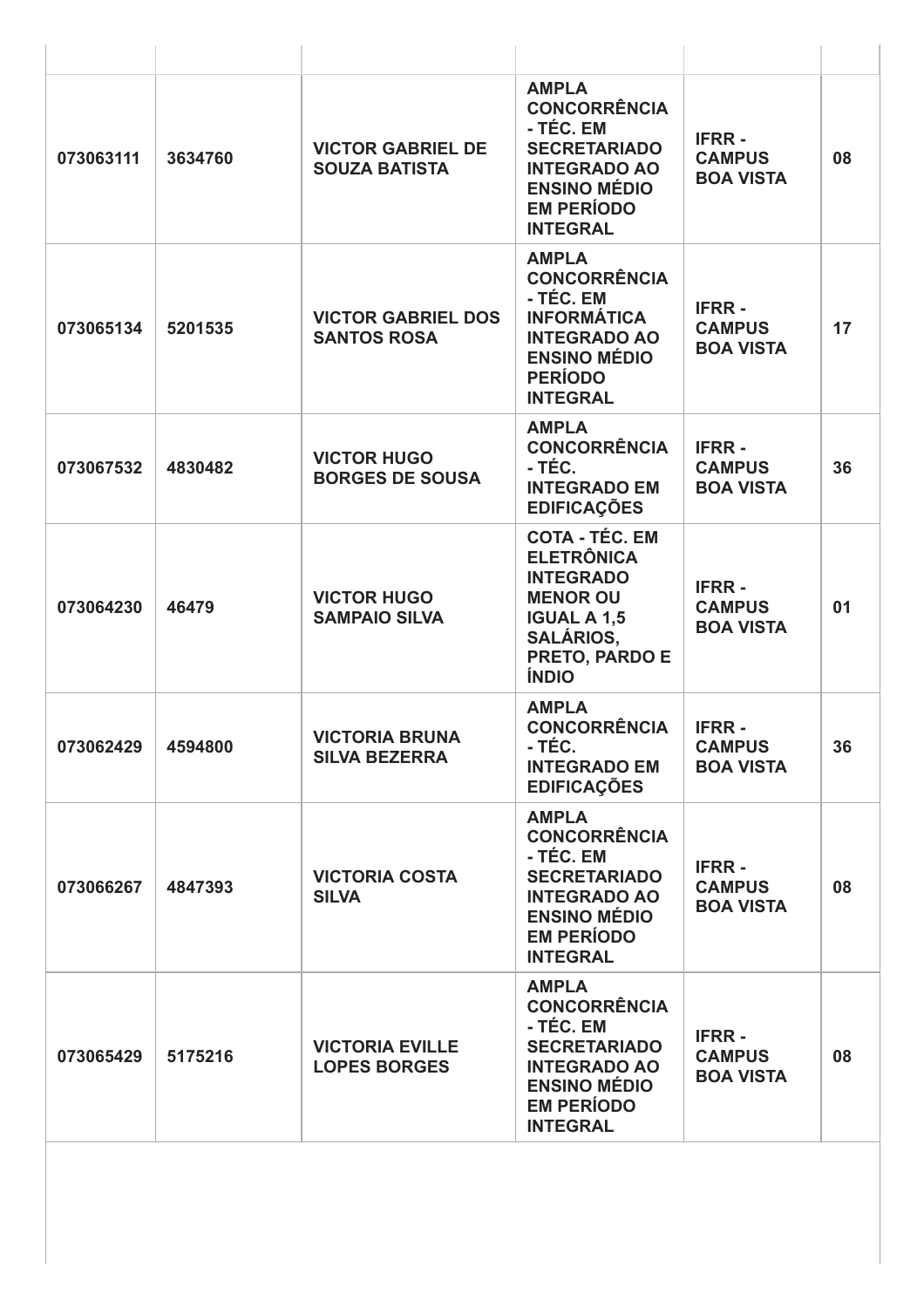| 073063767 | 4008162 | <b>VICTORIA GABRIELE</b><br><b>DE JESUS CARVALHO</b><br><b>DE SOUSA</b> | <b>COTA - TÉC. EM</b><br><b>INFORMÁTICA</b><br><b>INTEGRADO</b><br><b>INTEGRAL</b><br><b>MENOR QUE 1,5</b><br><b>SALÁRIOS,</b><br>PRETO, PARDO E<br><b>ÍNDIO</b>         | <b>IFRR-</b><br><b>CAMPUS</b><br><b>BOA VISTA</b> | 25 |
|-----------|---------|-------------------------------------------------------------------------|--------------------------------------------------------------------------------------------------------------------------------------------------------------------------|---------------------------------------------------|----|
| 073065034 | 5096448 | <b>VICTORIA GALDENCIO</b><br><b>DE SOUSA</b>                            | <b>AMPLA</b><br><b>CONCORRÊNCIA</b><br>- TÉC. EM<br><b>ELETRÔNICA</b><br><b>INTEGRADO AO</b><br><b>ENSINO MÉDIO</b>                                                      | <b>IFRR-</b><br><b>CAMPUS</b><br><b>BOA VISTA</b> | 28 |
| 073063850 | 4987977 | <b>VICTORIA MIRELLY DE</b><br><b>SOUZA TOLENTINO</b>                    | <b>AMPLA</b><br><b>CONCORRÊNCIA</b><br>- TÉC. EM<br><b>INFORMÁTICA</b><br><b>INTEGRADO AO</b><br><b>ENSINO MÉDIO</b><br><b>PERÍODO</b><br><b>INTEGRAL</b>                | <b>IFRR-</b><br><b>CAMPUS</b><br><b>BOA VISTA</b> | 17 |
| 073065967 | 3140288 | <b>VICTOR MATHIAS</b><br><b>BARBOSA</b><br><b>SANGUANINI</b>            | <b>AMPLA</b><br><b>CONCORRÊNCIA</b><br>- TÉC. EM<br><b>ELETRÔNICA</b><br><b>INTEGRADO AO</b><br><b>ENSINO MÉDIO</b>                                                      | <b>IFRR-</b><br><b>CAMPUS</b><br><b>BOA VISTA</b> | 28 |
| 073062940 | 5194717 | <b>VICTOR SILVEIRA DE</b><br><b>SOUSA FELIX</b>                         | <b>COTA - TÉC. EM</b><br><b>SECRETARIADO</b><br><b>INTEGRADO</b><br><b>INTEGRAL</b><br><b>MAIOR QUE 1,5</b><br><b>SALÁRIOS.</b><br><b>PRETO, PARDO E</b><br><b>ÍNDIO</b> | <b>IFRR-</b><br><b>CAMPUS</b><br><b>BOA VISTA</b> | 18 |
| 073064872 | 4155351 | <b>VICTTORIA GENTIL</b><br><b>FERREIRA</b>                              | COTA - TÉC.<br><b>INTEGRADO</b><br><b>EDIFICAÇÕES</b><br><b>MAIOR QUE 1,5</b><br><b>SALÁRIOS.</b><br>PRETO, PARDO E<br><b>ÍNDIO</b>                                      | <b>IFRR-</b><br><b>CAMPUS</b><br><b>BOA VISTA</b> | 37 |
| 073067619 | 4760778 | <b>VINICIOS DE OLIVEIRA</b><br><b>PEDROSA</b>                           | COTA - TÉC.<br><b>INTEGRADO</b><br><b>EDIFICAÇÕES</b><br><b>MENOR QUE 1,5</b><br><b>SALÁRIOS,</b><br>PRETO, PARDO E<br><b>ÍNDIO</b>                                      | <b>IFRR-</b><br><b>CAMPUS</b><br><b>BOA VISTA</b> | 38 |
|           |         |                                                                         |                                                                                                                                                                          |                                                   |    |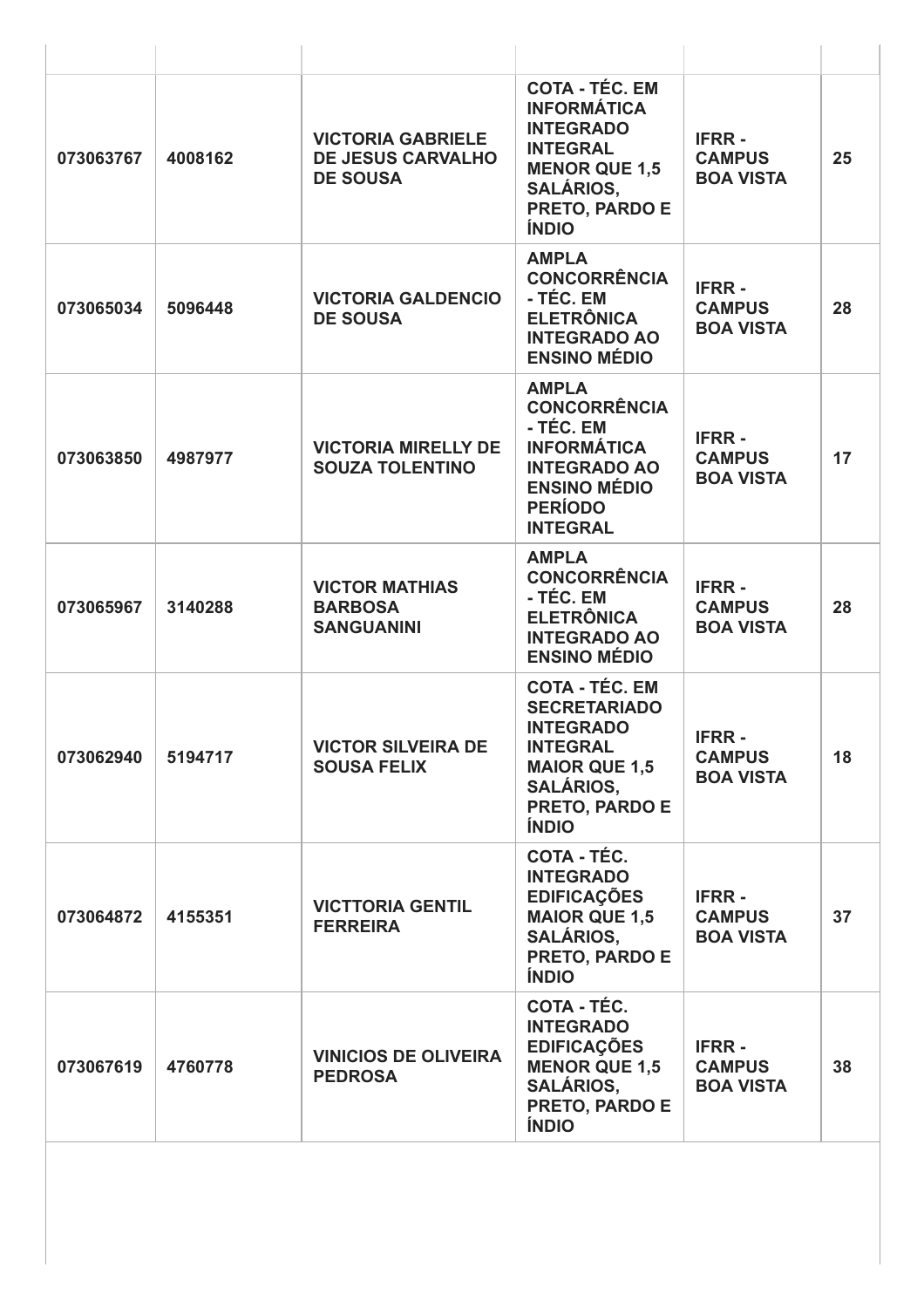| 073062440 | 328184098 | <b>VINICIUS CARVALHO</b><br><b>FERREIRA</b>      | <b>AMPLA</b><br><b>CONCORRÊNCIA</b><br>- TÉC. EM<br><b>INFORMÁTICA</b><br><b>INTEGRADO AO</b><br><b>ENSINO MÉDIO</b><br><b>PERÍODO</b><br><b>INTEGRAL</b>        | <b>IFRR-</b><br><b>CAMPUS</b><br><b>BOA VISTA</b> | 17 |
|-----------|-----------|--------------------------------------------------|------------------------------------------------------------------------------------------------------------------------------------------------------------------|---------------------------------------------------|----|
| 073063365 | 3738485   | <b>VINICIUS DE SOUZA</b><br><b>ALENCAR</b>       | <b>AMPLA</b><br><b>CONCORRÊNCIA</b><br>- TÉC. EM<br><b>INFORMÁTICA</b><br><b>INTEGRADO AO</b><br><b>ENSINO MÉDIO</b><br><b>PERÍODO</b><br><b>INTEGRAL</b>        | <b>IFRR-</b><br><b>CAMPUS</b><br><b>BOA VISTA</b> | 17 |
| 073063598 | 4941438   | <b>VINICIUS PEIXOTO</b><br><b>KONZEN</b>         | <b>AMPLA</b><br><b>CONCORRÊNCIA</b><br>- TÉC. EM<br><b>INFORMÁTICA</b><br><b>INTEGRADO AO</b><br><b>ENSINO MÉDIO</b><br><b>PERÍODO</b><br><b>INTEGRAL</b>        | <b>IFRR-</b><br><b>CAMPUS</b><br><b>BOA VISTA</b> | 17 |
| 073063432 | 493804    | <b>VINICIUS RYAN DE</b><br><b>ALMEIDA GOMES</b>  | <b>COTA - TÉC. EM</b><br><b>INFORMÁTICA</b><br><b>INTEGRADO</b><br><b>INTEGRAL</b><br><b>MENOR QUE 1,5</b><br><b>SALÁRIOS,</b><br>PRETO, PARDO E<br><b>ÍNDIO</b> | <b>IFRR-</b><br><b>CAMPUS</b><br><b>BOA VISTA</b> | 26 |
| 073065280 | 3761304   | <b>VINICIUS UCHOA DE</b><br><b>OLIVEIRA</b>      | <b>AMPLA</b><br><b>CONCORRÊNCIA</b><br>- TÉC.<br><b>INTEGRADO EM</b><br><b>EDIFICAÇÕES</b>                                                                       | <b>IFRR-</b><br><b>CAMPUS</b><br><b>BOA VISTA</b> | 36 |
| 073066454 | 454737    | <b>VINICIUS WANDERLEI</b><br><b>DE FARIAS</b>    | <b>COTA - TÉC. EM</b><br><b>ELETRÔNICA</b><br><b>INTEGRADO</b><br><b>MAIOR QUE 1,5</b><br><b>SALÁRIOS SEM</b><br><b>ETNIA</b><br><b>DECLARADA</b>                | <b>IFRR-</b><br><b>CAMPUS</b><br><b>BOA VISTA</b> | 02 |
| 073067491 | 5005671   | <b>VITHOR CAUA COSTA</b><br><b>LIMA DA SILVA</b> | <b>AMPLA</b><br><b>CONCORRÊNCIA</b><br>- TÉC. EM<br><b>INFORMÁTICA</b><br><b>INTEGRADO AO</b><br><b>ENSINO MÉDIO</b><br><b>PERÍODO</b><br><b>INTEGRAL</b>        | <b>IFRR-</b><br><b>CAMPUS</b><br><b>BOA VISTA</b> | 17 |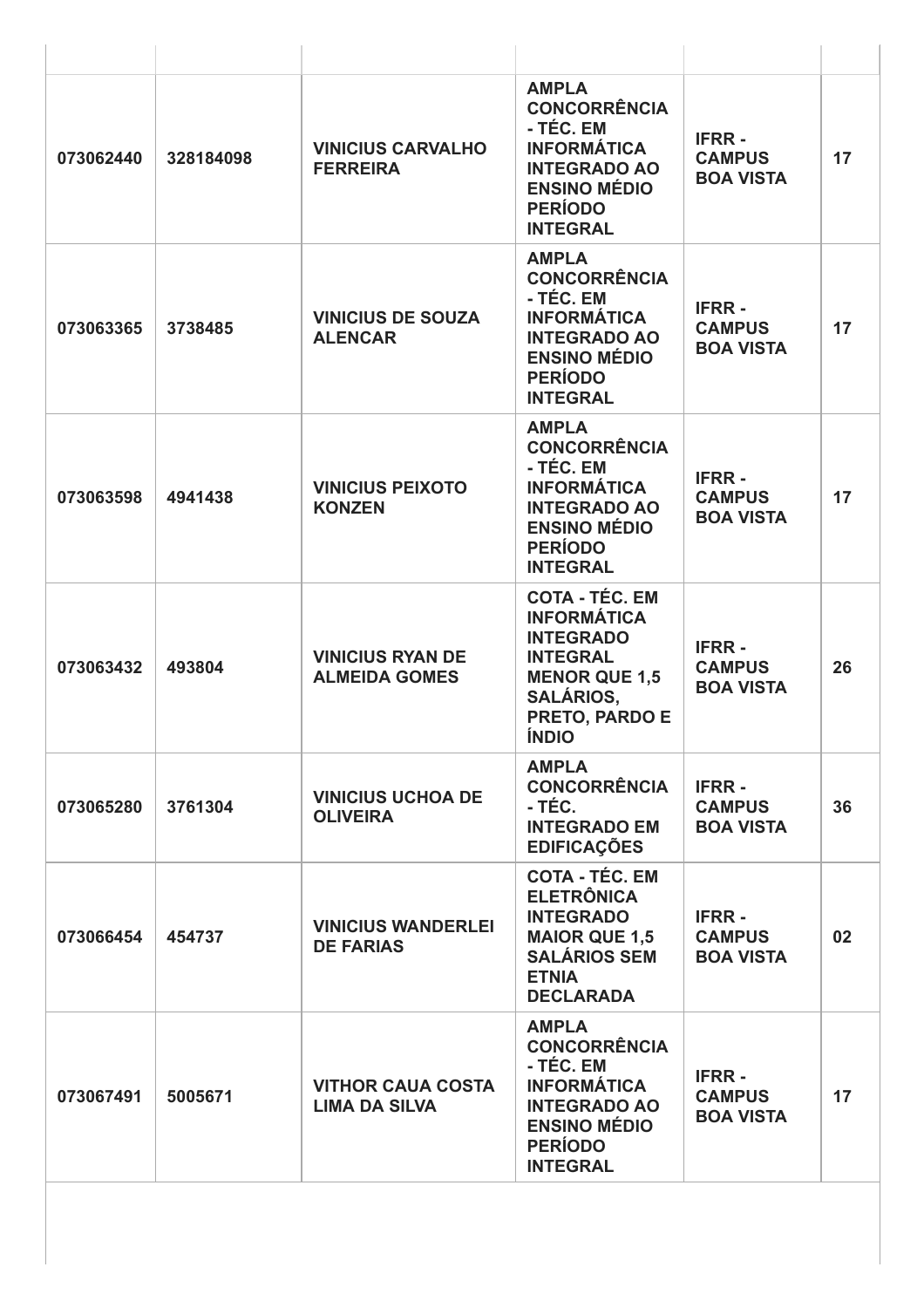| 073065853 | 5007909 | <b>VITOR BRUNO DE</b><br><b>SOUZA DIAS</b>                 | <b>COTA - TÉC.</b><br><b>ELETROTÉCNICA</b><br><b>INTEGRADO</b><br><b>MENOR QUE 1,5</b><br><b>SALÁRIOS,</b><br>PRETO, PARDO E<br><b>ÍNDIO</b>                             | <b>IFRR-</b><br><b>CAMPUS</b><br><b>BOA VISTA</b> | 31 |
|-----------|---------|------------------------------------------------------------|--------------------------------------------------------------------------------------------------------------------------------------------------------------------------|---------------------------------------------------|----|
| 073065389 | 3421996 | <b>VITOR EMANUEL</b><br><b>BENEZAR</b><br><b>ALCANTARA</b> | <b>AMPLA</b><br><b>CONCORRÊNCIA</b><br>- TÉC.<br><b>INTEGRADO EM</b><br><b>EDIFICAÇÕES</b>                                                                               | <b>IFRR-</b><br><b>CAMPUS</b><br><b>BOA VISTA</b> | 36 |
| 073062946 | 3551512 | <b>VITORIA BEZERRA</b><br><b>DOS SANTOS</b>                | COTA - TÉC.<br><b>INTEGRADO</b><br><b>EDIFICAÇÕES</b><br><b>MENOR QUE 1,5</b><br><b>SALÁRIOS.</b><br>PRETO, PARDO E<br><b>ÍNDIO</b>                                      | <b>IFRR-</b><br><b>CAMPUS</b><br><b>BOA VISTA</b> | 38 |
| 073063288 | 4741820 | <b>VITORIA CAROLINA</b><br><b>DA SILVA SOUSA</b>           | <b>COTA - TÉC. EM</b><br><b>SECRETARIADO</b><br><b>INTEGRADO</b><br><b>INTEGRAL</b><br><b>MAIOR QUE 1,5</b><br><b>SALÁRIOS,</b><br>PRETO, PARDO E<br><b>ÍNDIO</b>        | <b>IFRR-</b><br><b>CAMPUS</b><br><b>BOA VISTA</b> | 18 |
| 073063326 | 5150205 | <b>VITORIA CRISTINA DE</b><br><b>SOUZA COSTA</b>           | <b>COTA - TÉC. EM</b><br><b>SECRETARIADO</b><br><b>INTEGRADO</b><br><b>INTEGRAL</b><br><b>MENOR QUE 1,5</b><br><b>SALÁRIOS,</b><br><b>PRETO, PARDO E</b><br><b>ÍNDIO</b> | <b>IFRR-</b><br><b>CAMPUS</b><br><b>BOA VISTA</b> | 21 |
| 073067205 | 369610  | <b>VITORIA CRISTINE</b><br><b>SOUZA DE SIQUEIRA</b>        | <b>AMPLA</b><br><b>CONCORRÊNCIA</b><br>- TÉC. EM<br><b>INFORMÁTICA</b><br><b>INTEGRADO AO</b><br><b>ENSINO MÉDIO</b><br><b>PERÍODO</b><br><b>INTEGRAL</b>                | <b>IFRR-</b><br><b>CAMPUS</b><br><b>BOA VISTA</b> | 17 |
| 073063153 | 4974549 | <b>VITORIA DE SOUZA</b><br><b>NASCIMENTO</b>               | <b>AMPLA</b><br><b>CONCORRÊNCIA</b><br>- TÉC. EM<br><b>INFORMÁTICA</b><br><b>INTEGRADO AO</b><br><b>ENSINO MÉDIO</b><br><b>PERÍODO</b><br><b>INTEGRAL</b>                | <b>IFRR-</b><br><b>CAMPUS</b><br><b>BOA VISTA</b> | 17 |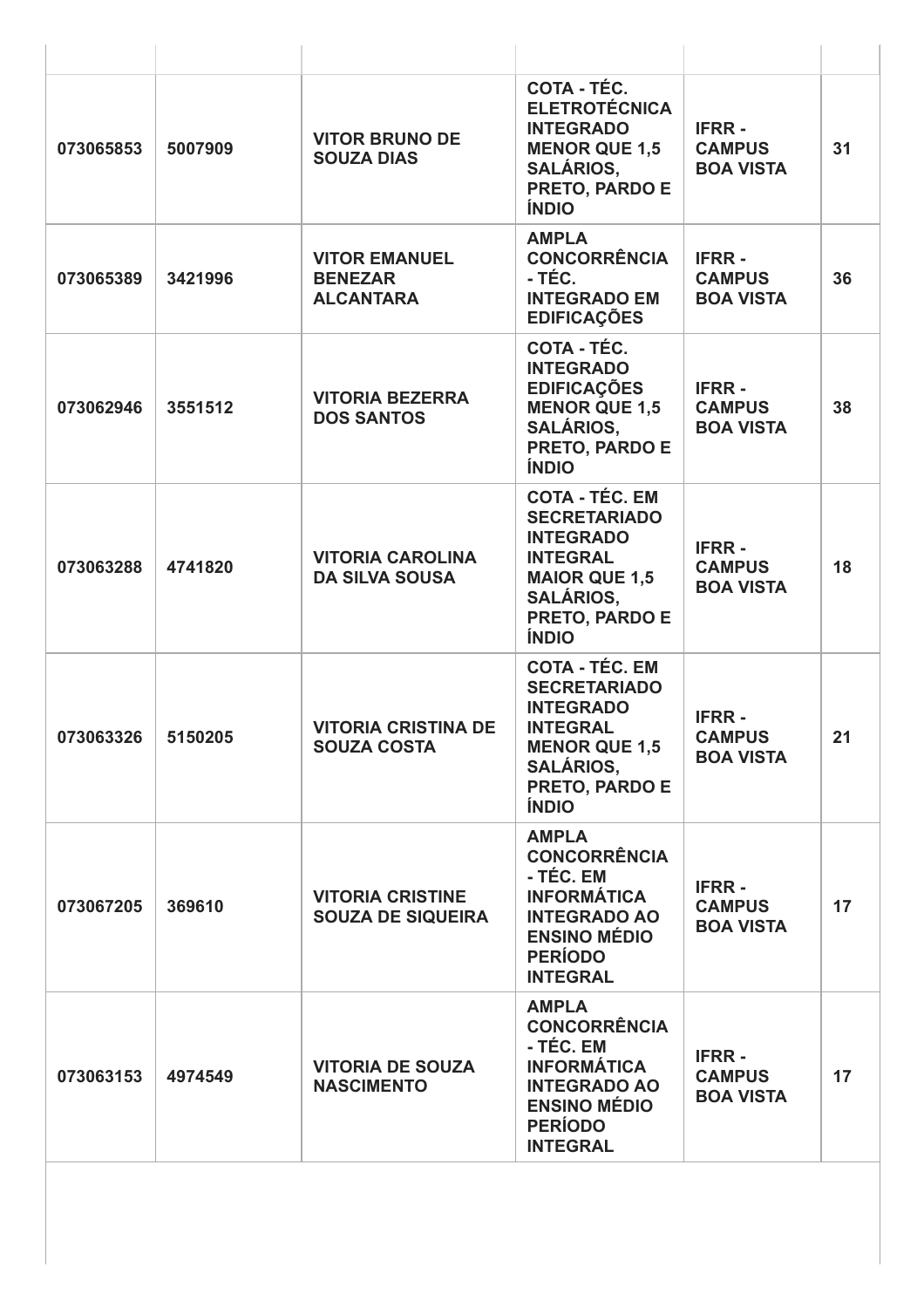| 073063529 | 4345169 | <b>VITORIA GIOVANA</b><br><b>COSMO DE OLIVEIRA</b>   | <b>AMPLA</b><br><b>CONCORRÊNCIA</b><br>- TÉC. EM<br><b>SECRETARIADO</b><br><b>INTEGRADO AO</b><br><b>ENSINO MÉDIO</b><br><b>EM PERÍODO</b><br><b>INTEGRAL</b>     | <b>IFRR-</b><br><b>CAMPUS</b><br><b>BOA VISTA</b> | 08 |
|-----------|---------|------------------------------------------------------|-------------------------------------------------------------------------------------------------------------------------------------------------------------------|---------------------------------------------------|----|
| 073065567 | 526339  | <b>VITORIA MACIELI DOS</b><br><b>SANTOS OLIVEIRA</b> | <b>COTA - TÉC. EM</b><br><b>INFORMÁTICA</b><br><b>INTEGRADO</b><br><b>INTEGRAL</b><br><b>MAIOR QUE 1,5</b><br><b>SALÁRIOS,</b><br>PRETO, PARDO E<br><b>ÍNDIO</b>  | <b>IFRR-</b><br><b>CAMPUS</b><br><b>BOA VISTA</b> | 23 |
| 073065181 | 4147782 | <b>VITORIA MORGADO</b><br><b>DOS SANTOS</b>          | <b>AMPLA</b><br><b>CONCORRÊNCIA</b><br>- TÉC. EM<br><b>SECRETARIADO</b><br><b>INTEGRADO AO</b><br><b>ENSINO MÉDIO</b><br><b>EM PERÍODO</b><br><b>INTEGRAL</b>     | <b>IFRR-</b><br><b>CAMPUS</b><br><b>BOA VISTA</b> | 08 |
| 073063267 | 4690435 | <b>VITORIA NASCIMENTO</b><br><b>CRUZ</b>             | <b>AMPLA</b><br><b>CONCORRÊNCIA</b><br>- TÉC. EM<br><b>SECRETARIADO</b><br><b>INTEGRADO AO</b><br><b>ENSINO MÉDIO</b><br><b>EM PERÍODO</b><br><b>INTEGRAL</b>     | <b>IFRR-</b><br><b>CAMPUS</b><br><b>BOA VISTA</b> | 08 |
| 073067200 | 4327446 | <b>VITORIA NOGUEIRA</b><br><b>COSTA</b>              | <b>COTA - TÉC. EM</b><br><b>INFORMÁTICA</b><br><b>INTEGRADO</b><br><b>INTEGRAL</b><br><b>MENOR QUE 1,5</b><br><b>SALÁRIOS.</b><br>PRETO, PARDO E<br><b>ÍNDIO</b>  | <b>IFRR-</b><br><b>CAMPUS</b><br><b>BOA VISTA</b> | 26 |
| 073064317 | 3939790 | <b>VITORIA PEREIRA</b><br><b>DOS SANTOS</b>          | <b>COTA - TÉC. EM</b><br><b>SECRETARIADO</b><br><b>INTEGRADO</b><br><b>INTEGRAL</b><br><b>MENOR QUE 1,5</b><br><b>SALÁRIOS,</b><br>PRETO, PARDO E<br><b>ÍNDIO</b> | <b>IFRR-</b><br><b>CAMPUS</b><br><b>BOA VISTA</b> | 21 |
| 073063329 | 5189233 | <b>VITORIA PONTES DE</b><br><b>ALMEIDA</b>           | <b>AMPLA</b><br><b>CONCORRÊNCIA</b><br>- TÉC. EM<br><b>SECRETARIADO</b><br><b>INTEGRADO AO</b><br><b>ENSINO MÉDIO</b><br><b>EM PERÍODO</b><br><b>INTEGRAL</b>     | <b>IFRR-</b><br><b>CAMPUS</b><br><b>BOA VISTA</b> | 08 |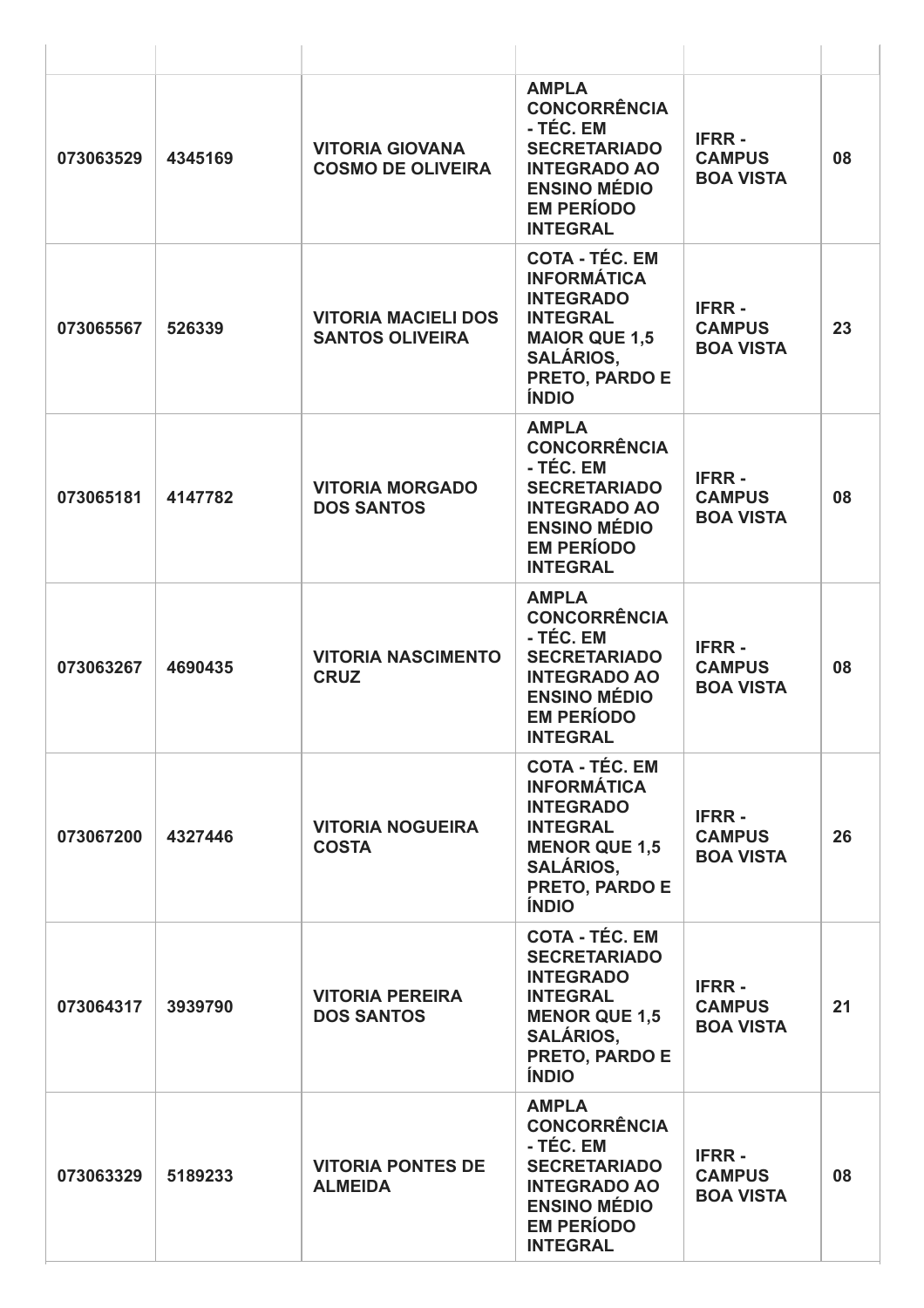| 073062572 | 5116082 | <b>VITORIA RAYANE</b><br><b>CASTRO DA SILVA</b>                   | <b>AMPLA</b><br><b>CONCORRÊNCIA</b><br>- TÉC. EM<br><b>INFORMÁTICA</b><br><b>INTEGRADO AO</b><br><b>ENSINO MÉDIO</b><br><b>PERÍODO</b><br><b>INTEGRAL</b>                | <b>IFRR-</b><br><b>CAMPUS</b><br><b>BOA VISTA</b> | 17 |
|-----------|---------|-------------------------------------------------------------------|--------------------------------------------------------------------------------------------------------------------------------------------------------------------------|---------------------------------------------------|----|
| 073064178 | 3212313 | <b>VITOR REGO DE</b><br><b>AZEVEDO</b>                            | <b>AMPLA</b><br><b>CONCORRÊNCIA</b><br>- TÉC. EM<br><b>INFORMÁTICA</b><br><b>INTEGRADO AO</b><br><b>ENSINO MÉDIO</b><br><b>PERÍODO</b><br><b>INTEGRAL</b>                | <b>IFRR-</b><br><b>CAMPUS</b><br><b>BOA VISTA</b> | 17 |
| 073066677 | 3127362 | <b>VITOR RODRIGUES</b><br><b>BANDEIRA</b>                         | <b>AMPLA</b><br><b>CONCORRÊNCIA</b><br>- TÉC. EM<br><b>INFORMÁTICA</b><br><b>INTEGRADO AO</b><br><b>ENSINO MÉDIO</b><br><b>PERÍODO</b><br><b>INTEGRAL</b>                | <b>IFRR-</b><br><b>CAMPUS</b><br><b>BOA VISTA</b> | 17 |
| 073062343 | 4770544 | <b>VIVIAM OLIVEIRA</b><br><b>CHAVES</b>                           | <b>COTA - TÉC. EM</b><br><b>SECRETARIADO</b><br><b>INTEGRADO</b><br><b>INTEGRAL</b><br><b>MENOR QUE 1,5</b><br><b>SALÁRIOS,</b><br><b>PRETO, PARDO E</b><br><b>ÍNDIO</b> | <b>IFRR-</b><br><b>CAMPUS</b><br><b>BOA VISTA</b> | 21 |
| 073067342 | 4540000 | <b>VIVIANE NASCIMENTO</b><br><b>ALMERIO</b>                       | <b>AMPLA</b><br><b>CONCORRÊNCIA</b><br>- TÉC. EM<br><b>INFORMÁTICA</b><br><b>INTEGRADO AO</b><br><b>ENSINO MÉDIO</b><br><b>PERÍODO</b><br><b>INTEGRAL</b>                | <b>IFRR-</b><br><b>CAMPUS</b><br><b>BOA VISTA</b> | 17 |
| 073062358 | 3998126 | <b>VIVIANE OLIVEIRA</b><br><b>ALENCAR</b>                         | <b>AMPLA</b><br><b>CONCORRÊNCIA</b><br>- TÉC. EM<br><b>SECRETARIADO</b><br><b>INTEGRADO AO</b><br><b>ENSINO MÉDIO</b><br><b>EM PERÍODO</b><br><b>INTEGRAL</b>            | <b>IFRR-</b><br><b>CAMPUS</b><br><b>BOA VISTA</b> | 08 |
| 073063472 | 270542  | <b>WADERHA SABRINE</b><br><b>CASTELO BRANCO</b><br><b>MARTINS</b> | <b>AMPLA</b><br><b>CONCORRÊNCIA</b><br>- TÉC. EM<br><b>SECRETARIADO</b><br><b>INTEGRADO AO</b><br><b>ENSINO MÉDIO</b><br><b>EM PERÍODO</b><br><b>INTEGRAL</b>            | <b>IFRR-</b><br><b>CAMPUS</b><br><b>BOA VISTA</b> | 08 |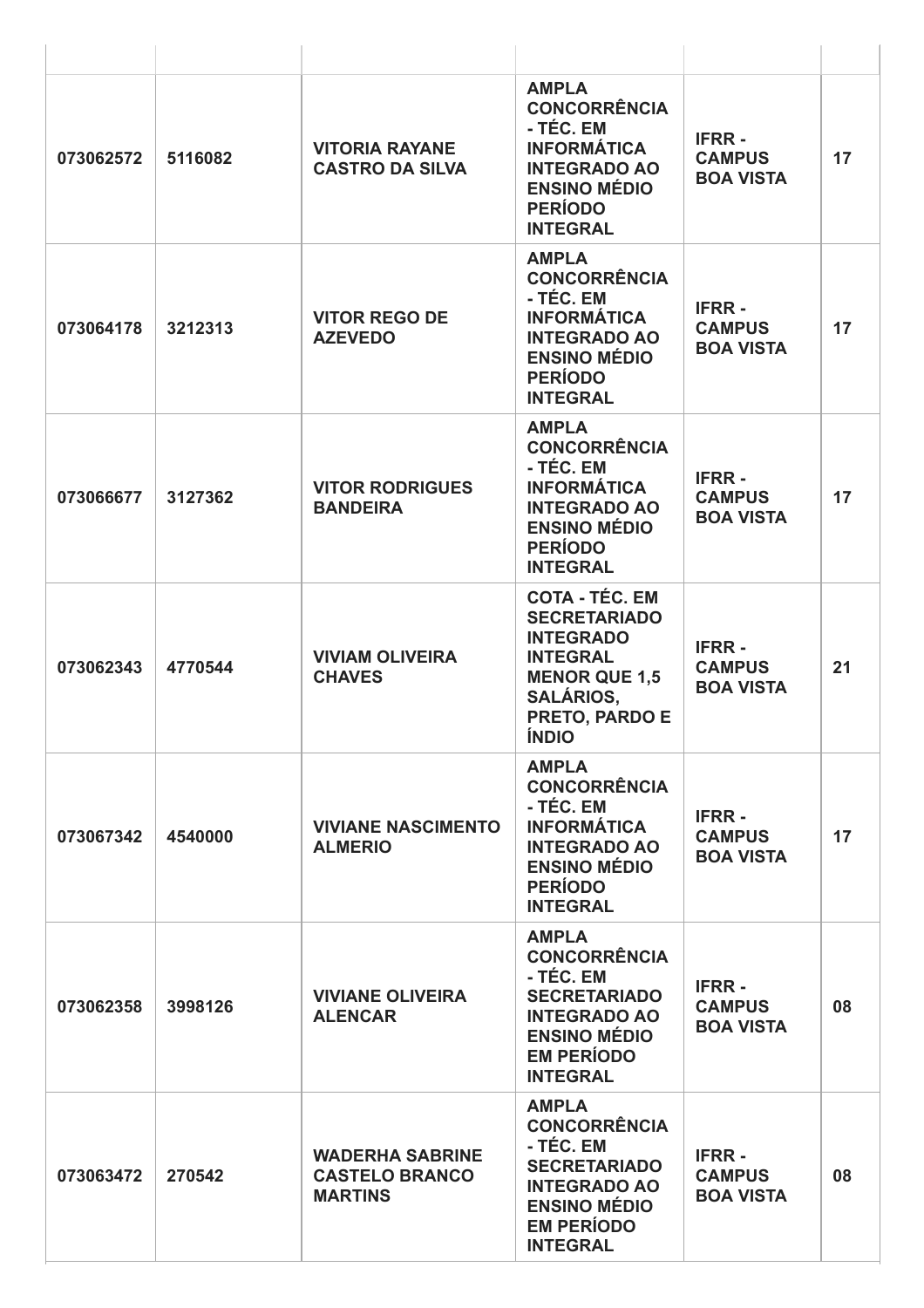| 073063338 | 5017696 | <b>WALDSON ROCHA DE</b><br><b>ASSIS</b>           | <b>COTA - TÉC. EM</b><br><b>INFORMÁTICA</b><br><b>INTEGRADO</b><br><b>INTEGRAL</b><br><b>MENOR QUE 1,5</b><br><b>SALÁRIOS SEM</b><br><b>ETNIA</b><br><b>DECLARADA</b> | <b>IFRR-</b><br><b>CAMPUS</b><br><b>BOA VISTA</b> | 26 |
|-----------|---------|---------------------------------------------------|-----------------------------------------------------------------------------------------------------------------------------------------------------------------------|---------------------------------------------------|----|
| 073066854 | 466751  | <b>WALLACE GABRIEL</b><br><b>ALVES RESENDE</b>    | <b>AMPLA</b><br><b>CONCORRÊNCIA</b><br>- TÉC.<br><b>INTEGRADO EM</b><br><b>EDIFICAÇÕES</b>                                                                            | <b>IFRR-</b><br><b>CAMPUS</b><br><b>BOA VISTA</b> | 36 |
| 073066018 | 4264215 | <b>WALLERY KANANDA</b><br><b>NASCIMENTO NEVES</b> | <b>COTA - TÉC. EM</b><br><b>SECRETARIADO</b><br><b>INTEGRADO</b><br><b>INTEGRAL</b><br><b>MENOR QUE 1,5</b><br><b>SALÁRIOS,</b><br>PRETO, PARDO E<br><b>ÍNDIO</b>     | <b>IFRR-</b><br><b>CAMPUS</b><br><b>BOA VISTA</b> | 21 |
| 073065313 | 3244040 | <b>WALLESKA DE</b><br><b>OLIVEIRA BARBOSA</b>     | <b>AMPLA</b><br><b>CONCORRÊNCIA</b><br>- TÉC.<br><b>INTEGRADO EM</b><br><b>EDIFICAÇÕES</b>                                                                            | <b>IFRR-</b><br><b>CAMPUS</b><br><b>BOA VISTA</b> | 36 |
| 073062649 | 4945956 | <b>WALLYSON ALVES</b><br><b>ROCHA</b>             | <b>AMPLA</b><br><b>CONCORRÊNCIA</b><br>- TÉC.<br><b>INTEGRADO EM</b><br><b>EDIFICAÇÕES</b>                                                                            | <b>IFRR-</b><br><b>CAMPUS</b><br><b>BOA VISTA</b> | 36 |
| 073065736 | 271719  | <b>WALMIR SOUZA</b><br><b>MARTINS</b>             | <b>AMPLA</b><br><b>CONCORRÊNCIA</b><br>- TÉC. EM<br><b>ELETRÔNICA</b><br><b>INTEGRADO AO</b><br><b>ENSINO MÉDIO</b>                                                   | <b>IFRR-</b><br><b>CAMPUS</b><br><b>BOA VISTA</b> | 28 |
| 073062898 | 5017700 | <b>WALTER ROCHA DE</b><br><b>ASSIS</b>            | <b>COTA - TÉC. EM</b><br><b>INFORMÁTICA</b><br><b>INTEGRADO</b><br><b>INTEGRAL</b><br><b>MENOR QUE 1,5</b><br><b>SALÁRIOS,</b><br>PRETO, PARDO E<br><b>ÍNDIO</b>      | <b>IFRR-</b><br><b>CAMPUS</b><br><b>BOA VISTA</b> | 26 |
| 073067015 | 4750462 | <b>WANDERSON IAGO DA</b><br><b>CRUZ SILVA</b>     | <b>AMPLA</b><br><b>CONCORRÊNCIA</b><br>- TÉC. EM<br><b>ELETRÔNICA</b><br><b>INTEGRADO AO</b><br><b>ENSINO MÉDIO</b>                                                   | <b>IFRR-</b><br><b>CAMPUS</b><br><b>BOA VISTA</b> | 28 |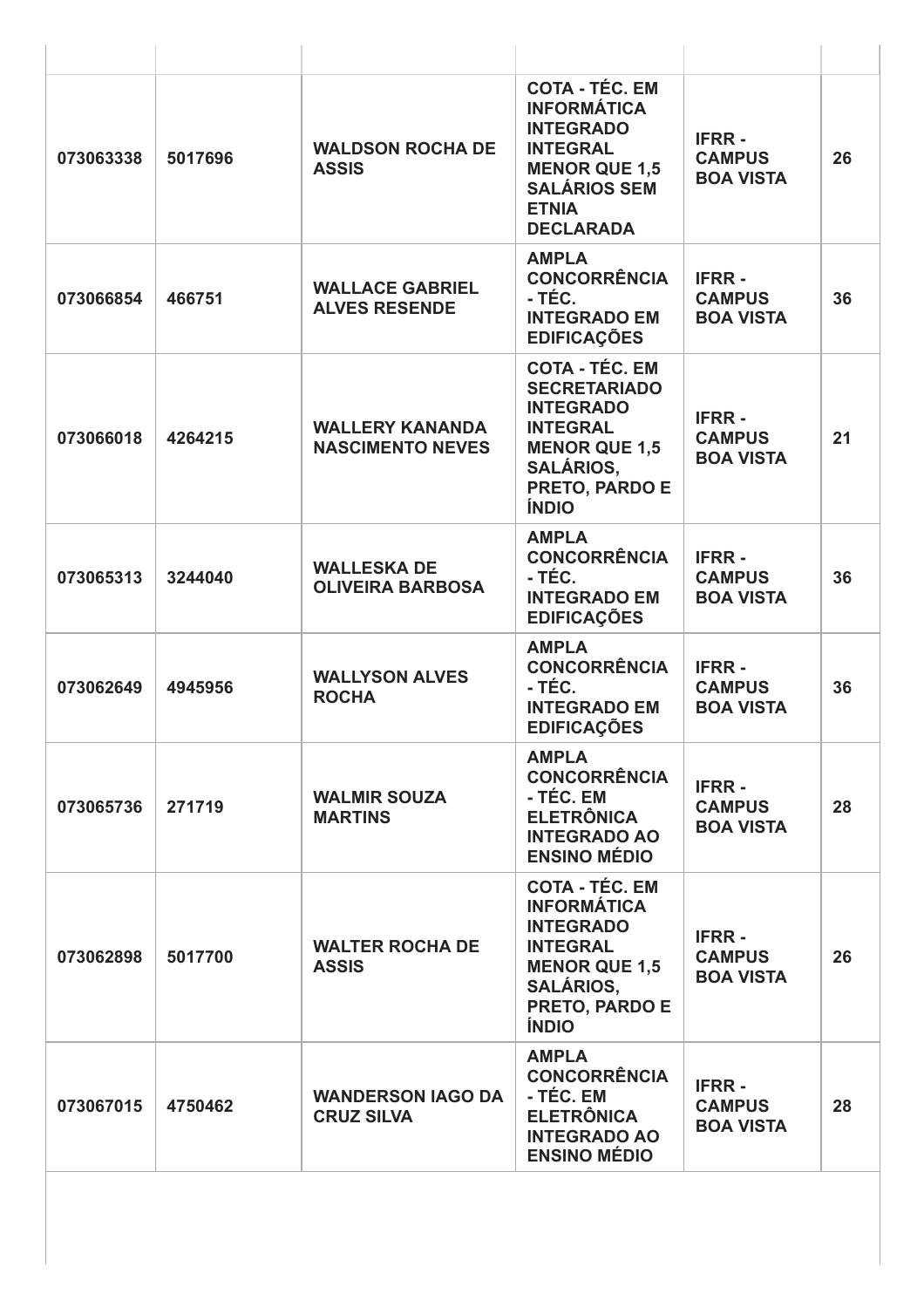| 073062497 | 5123143 | <b>WANE LUCY CASTRO</b><br><b>DO NASCIMENTO</b>                 | <b>COTA - TÉC. EM</b><br><b>SECRETARIADO</b><br><b>INTEGRADO</b><br><b>INTEGRAL</b><br><b>MAIOR QUE 1,5</b><br><b>SALÁRIOS SEM</b><br><b>ETNIA</b><br><b>DECLARADA</b> | <b>IFRR-</b><br><b>CAMPUS</b><br><b>BOA VISTA</b> | 19 |
|-----------|---------|-----------------------------------------------------------------|------------------------------------------------------------------------------------------------------------------------------------------------------------------------|---------------------------------------------------|----|
| 073064956 | 4038452 | <b>WANESSA SILVA</b><br><b>SOARES</b>                           | <b>AMPLA</b><br><b>CONCORRÊNCIA</b><br>- TÉC. EM<br><b>SECRETARIADO</b><br><b>INTEGRADO AO</b><br><b>ENSINO MÉDIO</b><br><b>EM PERÍODO</b><br><b>INTEGRAL</b>          | <b>IFRR-</b><br><b>CAMPUS</b><br><b>BOA VISTA</b> | 08 |
| 073063019 | 5111830 | <b>WASHINGTON</b><br><b>HENRIQUE OLIVEIRA</b><br><b>RIBEIRO</b> | <b>AMPLA</b><br><b>CONCORRÊNCIA</b><br>- TÉC. EM<br><b>INFORMÁTICA</b><br><b>INTEGRADO AO</b><br><b>ENSINO MÉDIO</b><br><b>PERÍODO</b><br><b>INTEGRAL</b>              | <b>IFRR-</b><br><b>CAMPUS</b><br><b>BOA VISTA</b> | 17 |
| 073063266 | 3398730 | <b>WDISON RAFAEL</b><br><b>ABREU DE SOUZA</b>                   | COTA - TÉC.<br><b>INTEGRADO</b><br><b>EDIFICAÇÕES</b><br><b>MENOR QUE 1,5</b><br><b>SALÁRIOS,</b><br>PRETO, PARDO E<br><b>ÍNDIO</b>                                    | <b>IFRR-</b><br><b>CAMPUS</b><br><b>BOA VISTA</b> | 38 |
| 073062667 | 5237670 | <b>WEBBER DE SOUZA</b><br><b>GOMES</b>                          | <b>AMPLA</b><br><b>CONCORRÊNCIA</b><br>- TÉC. EM<br><b>SECRETARIADO</b><br><b>INTEGRADO AO</b><br><b>ENSINO MÉDIO</b><br><b>EM PERÍODO</b><br><b>INTEGRAL</b>          | <b>IFRR-</b><br><b>CAMPUS</b><br><b>BOA VISTA</b> | 08 |
| 073065303 | 4258908 | <b>WELDSON ARAUJO</b><br><b>DA SILVA</b>                        | <b>AMPLA</b><br><b>CONCORRÊNCIA</b><br>- TÉC. EM<br><b>INFORMÁTICA</b><br><b>INTEGRADO AO</b><br><b>ENSINO MÉDIO</b><br><b>PERÍODO</b><br><b>INTEGRAL</b>              | <b>IFRR-</b><br><b>CAMPUS</b><br><b>BOA VISTA</b> | 17 |
| 073064694 | 4976096 | <b>WELLINGTON</b><br><b>FERREIRA DE SOUSA</b><br><b>XAVIER</b>  | <b>COTA - TÉC. EM</b><br><b>SECRETARIADO</b><br><b>INTEGRADO</b><br><b>INTEGRAL</b><br><b>MENOR QUE 1,5</b><br><b>SALÁRIOS,</b><br>PRETO, PARDO E<br><b>ÍNDIO</b>      | <b>IFRR-</b><br><b>CAMPUS</b><br><b>BOA VISTA</b> | 21 |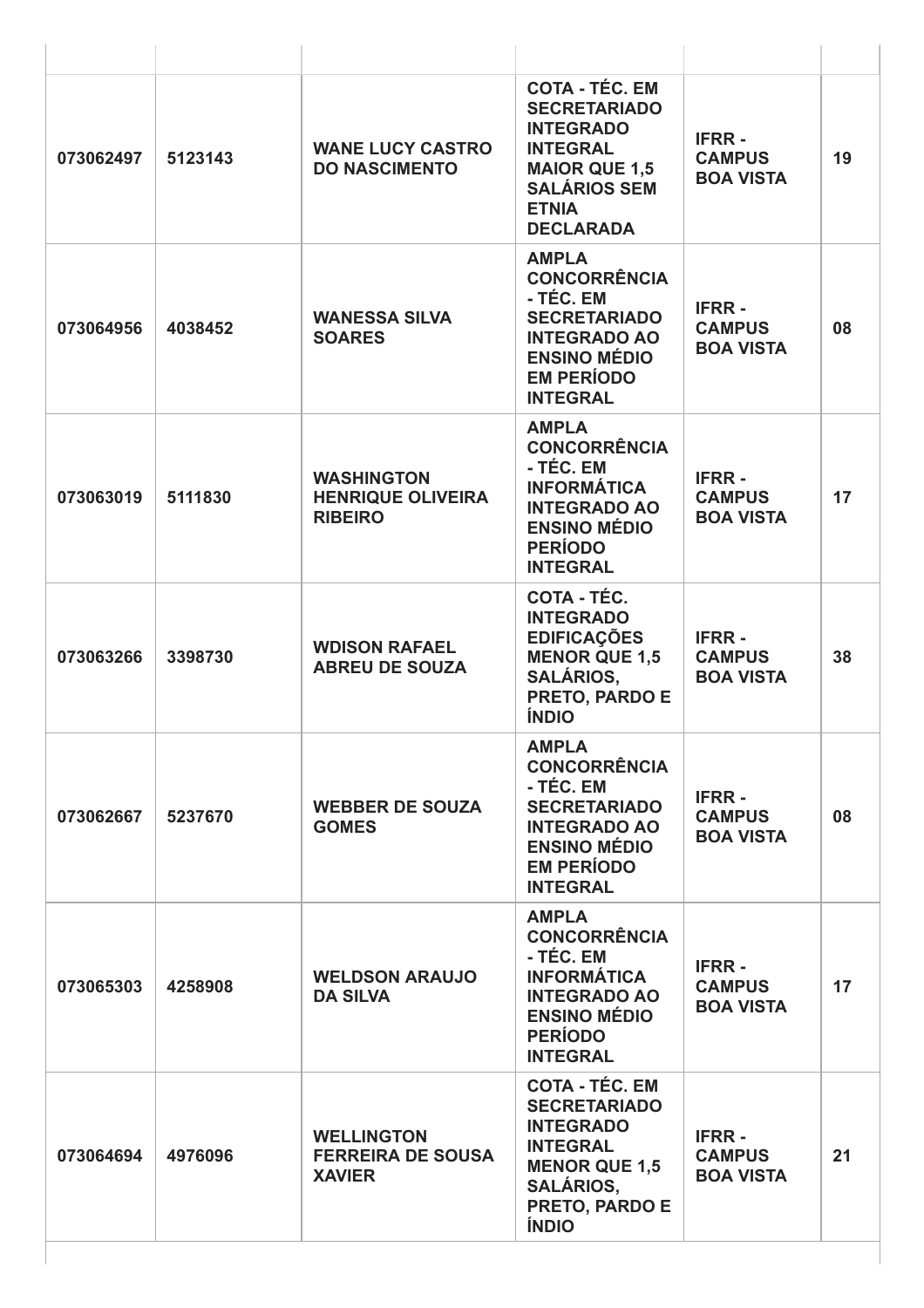| 073067235 | 4286081 | <b>WELLINGTON PEDRO</b><br><b>CARVALHO SILVA</b>           | <b>AMPLA</b><br><b>CONCORRÊNCIA</b><br>- TÉC. EM<br><b>SECRETARIADO</b><br><b>INTEGRADO AO</b><br><b>ENSINO MÉDIO</b><br><b>EM PERÍODO</b><br><b>INTEGRAL</b>    | <b>IFRR-</b><br><b>CAMPUS</b><br><b>BOA VISTA</b> | 08 |
|-----------|---------|------------------------------------------------------------|------------------------------------------------------------------------------------------------------------------------------------------------------------------|---------------------------------------------------|----|
| 073065129 | 4893743 | <b>WELLINTON</b><br><b>MEDEIROS SILVA</b>                  | <b>AMPLA</b><br><b>CONCORRÊNCIA</b><br>- TÉC. EM<br><b>ELETROTÉCNICA</b><br><b>INTEGRADO AO</b><br><b>ENSINO MÉDIO</b>                                           | <b>IFRR-</b><br><b>CAMPUS</b><br><b>BOA VISTA</b> | 30 |
| 073063883 | 5293537 | <b>WELLYSON JAMILSON</b><br><b>SANTOS SALES</b>            | <b>COTA - TÉC. EM</b><br><b>INFORMÁTICA</b><br><b>INTEGRADO</b><br><b>INTEGRAL</b><br><b>MENOR QUE 1,5</b><br><b>SALÁRIOS,</b><br>PRETO, PARDO E<br><b>ÍNDIO</b> | <b>IFRR-</b><br><b>CAMPUS</b><br><b>BOA VISTA</b> | 26 |
| 073067208 | 5220011 | <b>WERBETE</b><br><b>CAVALCANTE SOUSA</b><br><b>JUNIOR</b> | <b>AMPLA</b><br><b>CONCORRÊNCIA</b><br>- TÉC. EM<br><b>INFORMÁTICA</b><br><b>INTEGRADO AO</b><br><b>ENSINO MÉDIO</b><br><b>PERÍODO</b><br><b>INTEGRAL</b>        | <b>IFRR-</b><br><b>CAMPUS</b><br><b>BOA VISTA</b> | 17 |
| 073063813 | 5140668 | <b>WESLEY DA</b><br><b>CONCEICAO PASSOS</b>                | <b>AMPLA</b><br><b>CONCORRÊNCIA</b><br>- TÉC. EM<br><b>INFORMÁTICA</b><br><b>INTEGRADO AO</b><br><b>ENSINO MÉDIO</b><br><b>PERÍODO</b><br><b>INTEGRAL</b>        | <b>IFRR-</b><br><b>CAMPUS</b><br><b>BOA VISTA</b> | 17 |
| 073062623 | 4939247 | <b>WESLEY FELIPE</b><br><b>GUEDES TEIXEIRA</b>             | <b>COTA - TÉC.</b><br><b>ELETROTÉCNICA</b><br><b>INTEGRADO</b><br><b>MENOR QUE 1,5</b><br><b>SALÁRIOS,</b><br>PRETO, PARDO E<br><b>ÍNDIO</b>                     | <b>IFRR-</b><br><b>CAMPUS</b><br><b>BOA VISTA</b> | 31 |
| 073064633 | 8387837 | <b>WESLEY NERE SILVA</b>                                   | <b>COTA - TÉC. EM</b><br><b>INFORMÁTICA</b><br><b>INTEGRADO</b><br><b>INTEGRAL</b><br><b>MENOR QUE 1,5</b><br><b>SALÁRIOS,</b><br>PRETO, PARDO E<br><b>ÍNDIO</b> | <b>IFRR-</b><br><b>CAMPUS</b><br><b>BOA VISTA</b> | 26 |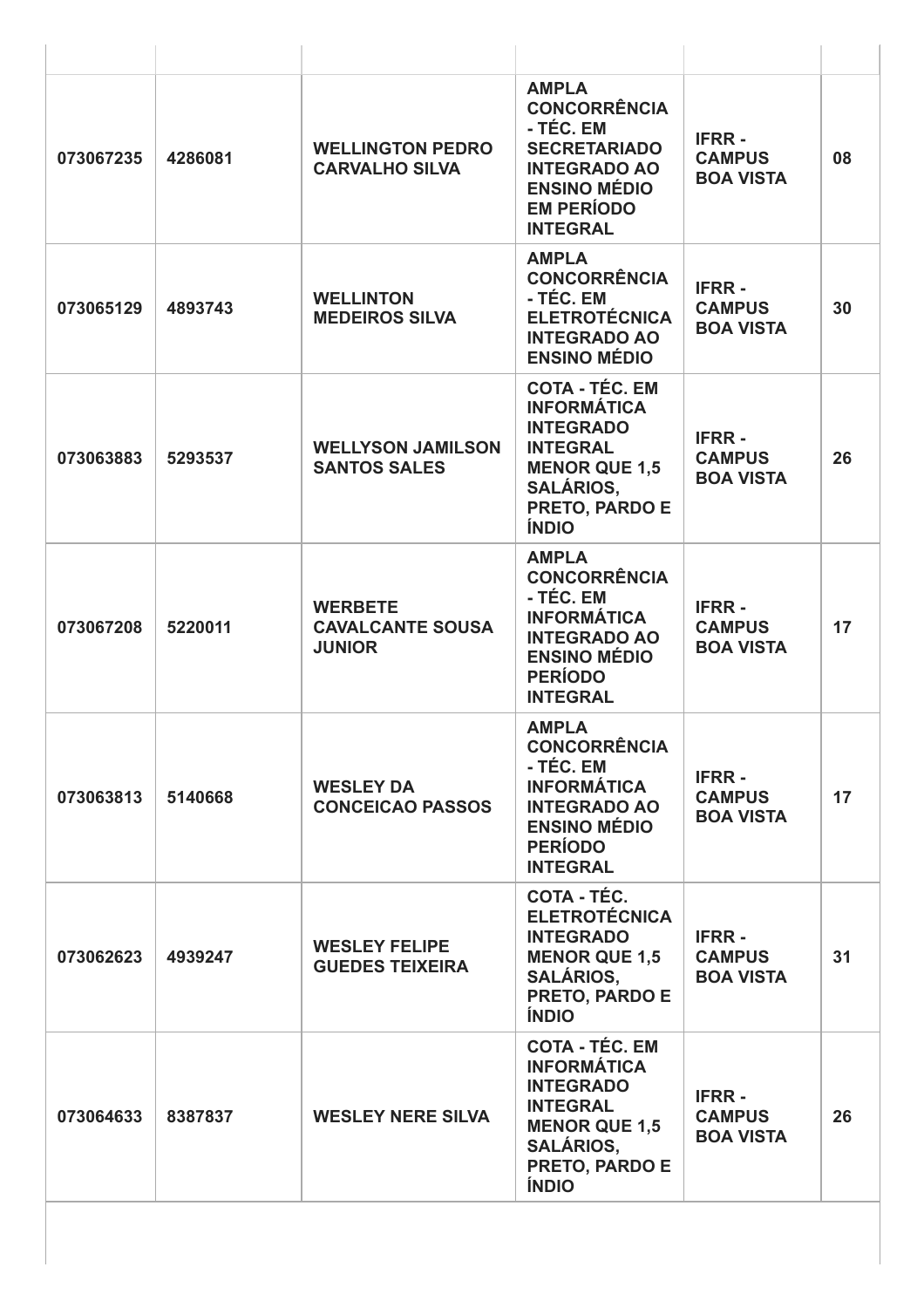| 073066431 | 449786      | <b>WESLEY VIEIRA DE</b><br><b>SOUZA</b>        | <b>AMPLA</b><br><b>CONCORRÊNCIA</b><br>- TÉC. EM<br><b>ELETROTÉCNICA</b><br><b>INTEGRADO AO</b><br><b>ENSINO MÉDIO</b>                                                | <b>IFRR-</b><br><b>CAMPUS</b><br><b>BOA VISTA</b> | 30 |
|-----------|-------------|------------------------------------------------|-----------------------------------------------------------------------------------------------------------------------------------------------------------------------|---------------------------------------------------|----|
| 073064490 | 4910362     | <b>WESLLEY ASSUNCAO</b><br><b>DE SOUSA</b>     | <b>AMPLA</b><br><b>CONCORRÊNCIA</b><br>- TÉC.<br><b>INTEGRADO EM</b><br><b>EDIFICAÇÕES</b>                                                                            | <b>IFRR-</b><br><b>CAMPUS</b><br><b>BOA VISTA</b> | 36 |
| 073062783 | $\mathbf 0$ | <b>WESLWY GABRIEL</b><br><b>ROZA LEAL</b>      | COTA - TÉC.<br><b>INTEGRADO</b><br><b>EDIFICAÇÕES</b><br><b>MAIOR QUE 1,5</b><br><b>SALÁRIOS,</b><br>PRETO, PARDO E<br><b>ÍNDIO</b>                                   | <b>IFRR-</b><br><b>CAMPUS</b><br><b>BOA VISTA</b> | 37 |
| 073064644 | 3377121     | <b>WICTOR MANOEL</b><br><b>LIMA DA SILVA</b>   | <b>COTA - TÉC. EM</b><br><b>INFORMÁTICA</b><br><b>INTEGRADO</b><br><b>INTEGRAL</b><br><b>MENOR QUE 1,5</b><br><b>SALÁRIOS SEM</b><br><b>ETNIA</b><br><b>DECLARADA</b> | <b>IFRR-</b><br><b>CAMPUS</b><br><b>BOA VISTA</b> | 26 |
| 073067389 | 5087228     | <b>WIGSON DE SOUZA</b><br><b>BARBOSA</b>       | <b>AMPLA</b><br><b>CONCORRÊNCIA</b><br>- TÉC. EM<br><b>ELETROTÉCNICA</b><br><b>INTEGRADO AO</b><br><b>ENSINO MÉDIO</b>                                                | <b>IFRR-</b><br><b>CAMPUS</b><br><b>BOA VISTA</b> | 30 |
| 073065484 | 4078721     | <b>WILLIAM FARAY DA</b><br><b>SILVA JUNIOR</b> | <b>AMPLA</b><br><b>CONCORRÊNCIA</b><br>- TÉC. EM<br><b>INFORMÁTICA</b><br><b>INTEGRADO AO</b><br><b>ENSINO MÉDIO</b><br><b>PERÍODO</b><br><b>INTEGRAL</b>             | <b>IFRR-</b><br><b>CAMPUS</b><br><b>BOA VISTA</b> | 17 |
| 073067599 | 4324889     | <b>WILLIAN CAUA</b><br><b>MARTINS LACERDA</b>  | <b>AMPLA</b><br><b>CONCORRÊNCIA</b><br>- TÉC. EM<br><b>INFORMÁTICA</b><br><b>INTEGRADO AO</b><br><b>ENSINO MÉDIO</b><br><b>PERÍODO</b><br><b>INTEGRAL</b>             | <b>IFRR-</b><br><b>CAMPUS</b><br><b>BOA VISTA</b> | 18 |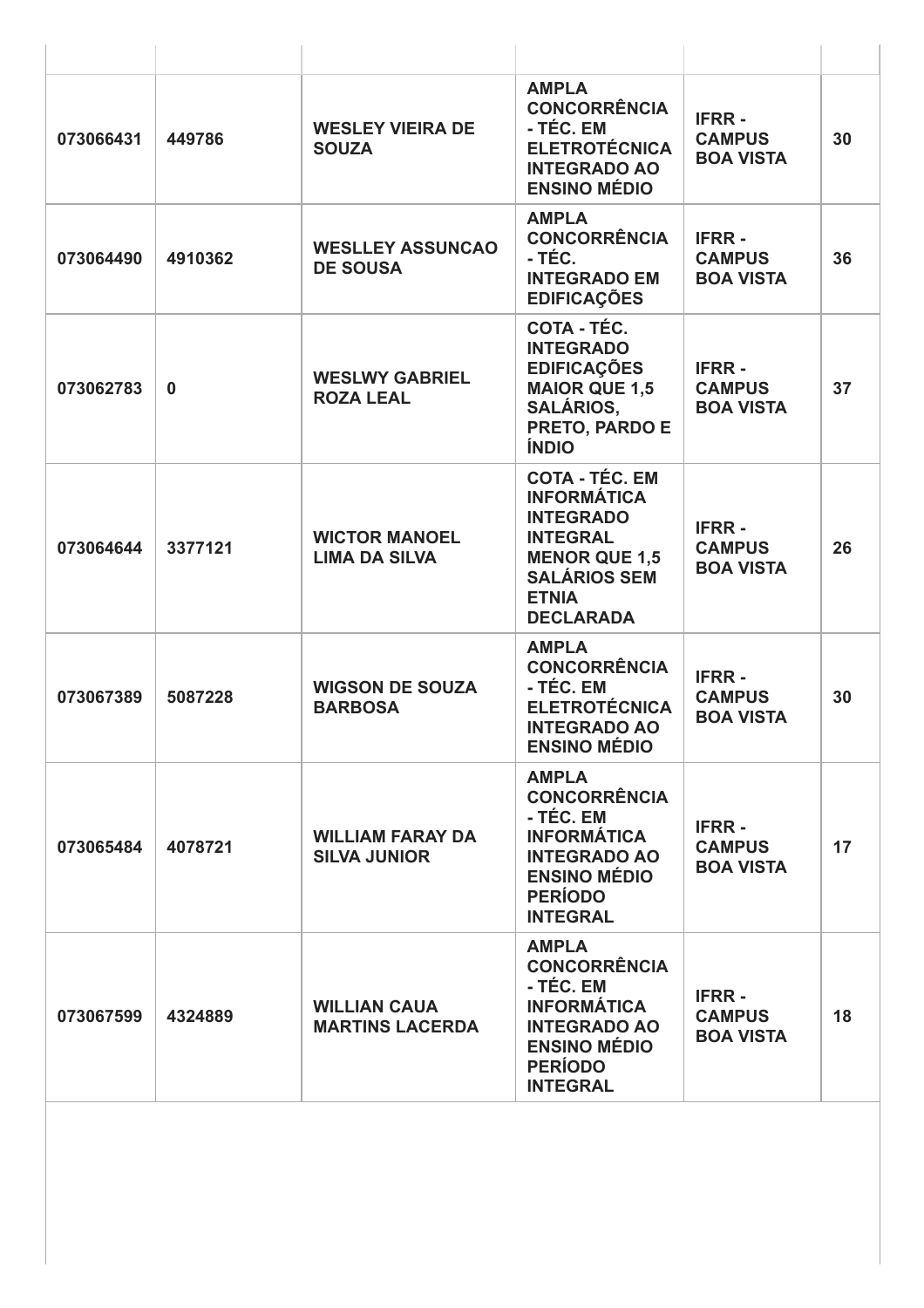| 073066331 | 4793625 | <b>WILLIAN ELIEL VIEIRA</b><br><b>DOS SANTOS SILVA</b>           | <b>AMPLA</b><br><b>CONCORRÊNCIA</b><br>- TÉC. EM<br><b>INFORMÁTICA</b><br><b>INTEGRADO AO</b><br><b>ENSINO MÉDIO</b><br><b>PERÍODO</b><br><b>INTEGRAL</b>               | <b>IFRR-</b><br><b>CAMPUS</b><br><b>BOA VISTA</b> | 18 |
|-----------|---------|------------------------------------------------------------------|-------------------------------------------------------------------------------------------------------------------------------------------------------------------------|---------------------------------------------------|----|
| 073062383 | 265887  | <b>WILLIAN RODRIGO</b><br><b>GOMES BEZERRA</b>                   | <b>AMPLA</b><br><b>CONCORRÊNCIA</b><br>- TÉC. EM<br><b>INFORMÁTICA</b><br><b>INTEGRADO AO</b><br><b>ENSINO MÉDIO</b><br><b>PERÍODO</b><br><b>INTEGRAL</b>               | <b>IFRR-</b><br><b>CAMPUS</b><br><b>BOA VISTA</b> | 18 |
| 073063744 | 4890370 | <b>WILLIAN SOARES</b><br><b>SILVA</b>                            | <b>AMPLA</b><br><b>CONCORRÊNCIA</b><br>- TÉC.<br><b>INTEGRADO EM</b><br><b>EDIFICAÇÕES</b>                                                                              | <b>IFRR-</b><br><b>CAMPUS</b><br><b>BOA VISTA</b> | 36 |
| 073065434 | 492507  | <b>WILLIKY KEVIN</b><br><b>NASCIMENTO DA</b><br><b>CONCEICAO</b> | <b>COTA - TÉC. EM</b><br><b>INFORMÁTICA</b><br><b>INTEGRADO</b><br><b>INTEGRAL</b><br><b>MENOR QUE 1,5</b><br><b>SALÁRIOS,</b><br><b>PRETO, PARDO E</b><br><b>ÍNDIO</b> | <b>IFRR-</b><br><b>CAMPUS</b><br><b>BOA VISTA</b> | 26 |
| 073064235 | 4820843 | <b>WILLKER WALLACE</b><br><b>FERREIRA DA CUNHA</b>               | <b>AMPLA</b><br><b>CONCORRÊNCIA</b><br>- TÉC. EM<br><b>INFORMÁTICA</b><br><b>INTEGRADO AO</b><br><b>ENSINO MÉDIO</b><br><b>PERÍODO</b><br><b>INTEGRAL</b>               | <b>IFRR-</b><br><b>CAMPUS</b><br><b>BOA VISTA</b> | 18 |
| 073064484 | 464997  | <b>WILSON OLIVEIRA DA</b><br><b>SILVA JUNIOR</b>                 | <b>AMPLA</b><br><b>CONCORRÊNCIA</b><br>- TÉC.<br><b>INTEGRADO EM</b><br><b>EDIFICAÇÕES</b>                                                                              | <b>IFRR-</b><br><b>CAMPUS</b><br><b>BOA VISTA</b> | 36 |
| 073066904 | 3255751 | <b>WINICIUS VERAS</b><br><b>ATKINSON SILVA</b>                   | <b>AMPLA</b><br><b>CONCORRÊNCIA</b><br>- TÉC. EM<br><b>ELETROTÉCNICA</b><br><b>INTEGRADO AO</b><br><b>ENSINO MÉDIO</b>                                                  | <b>IFRR-</b><br><b>CAMPUS</b><br><b>BOA VISTA</b> | 30 |
| 073066654 | 40566   | <b>WINICIUS VERAS</b><br><b>TRAVASSOS</b>                        | <b>COTA - TÉC.</b><br><b>INTEGRADO</b><br><b>EDIFICAÇÕES</b><br><b>MAIOR QUE 1,5</b><br><b>SALÁRIOS,</b><br>PRETO, PARDO E<br><b>ÍNDIO</b>                              | <b>IFRR-</b><br><b>CAMPUS</b><br><b>BOA VISTA</b> | 37 |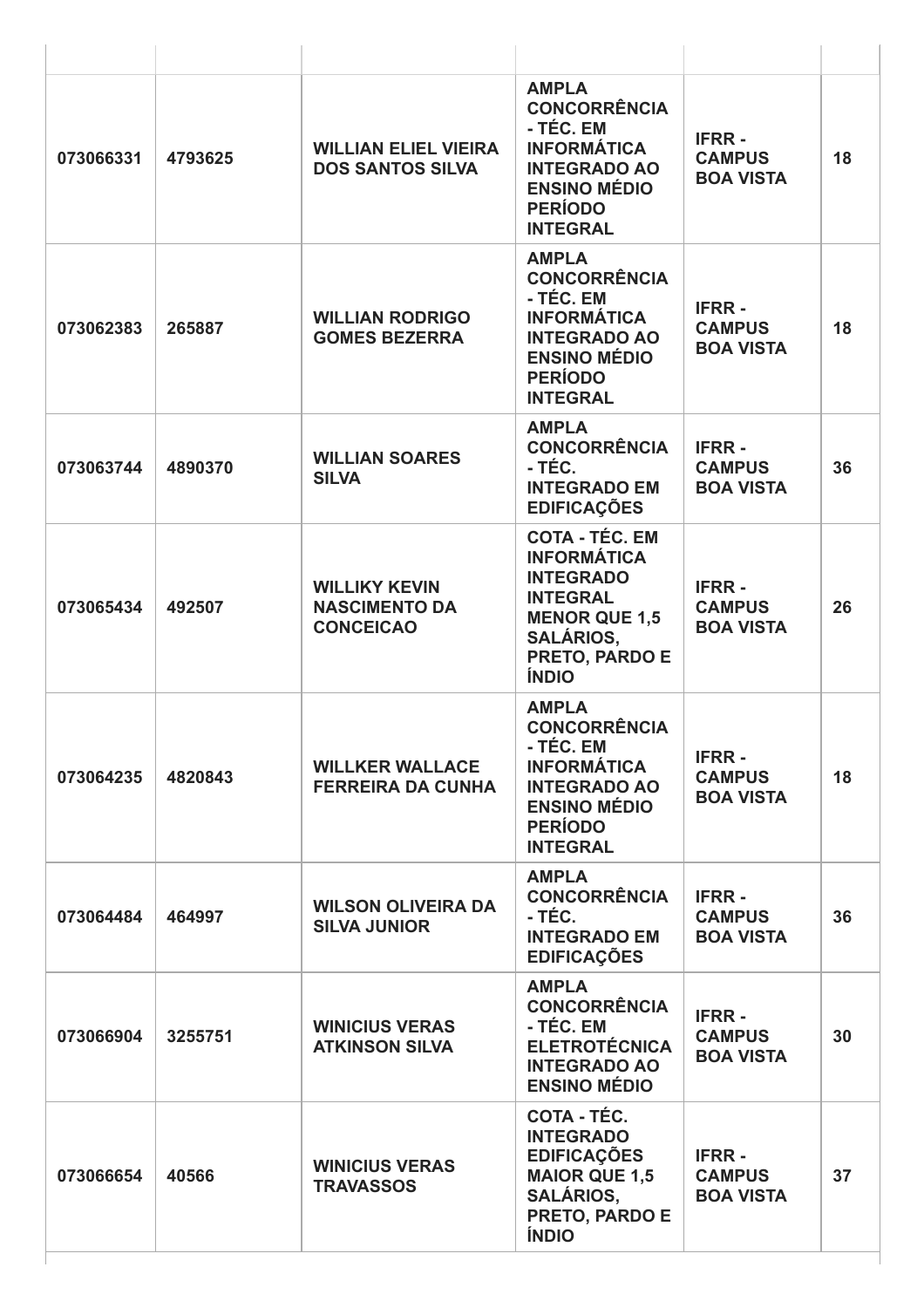| 073067133 | 3718719  | <b>WYLLANE MORAIS DA</b><br><b>SILVA</b>      | COTA - TÉC.<br><b>INTEGRADO</b><br><b>EDIFICAÇÕES</b><br><b>MENOR QUE 1,5</b><br><b>SALÁRIOS,</b><br>PRETO, PARDO E<br><b>ÍNDIO</b>                                     | <b>IFRR-</b><br><b>CAMPUS</b><br><b>BOA VISTA</b> | 38 |
|-----------|----------|-----------------------------------------------|-------------------------------------------------------------------------------------------------------------------------------------------------------------------------|---------------------------------------------------|----|
| 073066043 | 5012562  | <b>XHAIANNY STHASY</b><br><b>RIBEIRO MELO</b> | <b>AMPLA</b><br><b>CONCORRÊNCIA</b><br>- TÉC. EM<br><b>SECRETARIADO</b><br><b>INTEGRADO AO</b><br><b>ENSINO MÉDIO</b><br><b>EM PERÍODO</b><br><b>INTEGRAL</b>           | <b>IFRR-</b><br><b>CAMPUS</b><br><b>BOA VISTA</b> | 08 |
| 073062467 | 34239537 | YAGO NOGUEIRA DE<br><b>CASTRO</b>             | <b>AMPLA</b><br><b>CONCORRÊNCIA</b><br>- TÉC. EM<br><b>INFORMÁTICA</b><br><b>INTEGRADO AO</b><br><b>ENSINO MÉDIO</b><br><b>PERÍODO</b><br><b>INTEGRAL</b>               | <b>IFRR-</b><br><b>CAMPUS</b><br><b>BOA VISTA</b> | 18 |
| 073063719 | 4399501  | <b>YANA CLARA</b><br><b>RODRIGUES LEAL</b>    | <b>AMPLA</b><br><b>CONCORRÊNCIA</b><br>- TÉC. EM<br><b>SECRETARIADO</b><br><b>INTEGRADO AO</b><br><b>ENSINO MÉDIO</b><br><b>EM PERÍODO</b><br><b>INTEGRAL</b>           | <b>IFRR-</b><br><b>CAMPUS</b><br><b>BOA VISTA</b> | 08 |
| 073066362 | 4640268  | <b>YANDRIO DIAS</b><br><b>TEIXEIRA</b>        | COTA - TEC.<br><b>INTEGRADO</b><br><b>EDIFICAÇÕES</b><br><b>MENOR QUE 1,5</b><br><b>SALÁRIOS,</b><br><b>PRETO, PARDO E</b><br><b>ÍNDIO</b>                              | <b>IFRR-</b><br><b>CAMPUS</b><br><b>BOA VISTA</b> | 38 |
| 073063054 | 4717538  | <b>YANNA SERRA DO</b><br><b>NASCIMENTO</b>    | <b>COTA - TÉC. EM</b><br><b>INFORMÁTICA</b><br><b>INTEGRADO</b><br><b>INTEGRAL</b><br><b>MENOR QUE 1,5</b><br><b>SALÁRIOS,</b><br><b>PRETO, PARDO E</b><br><b>ÍNDIO</b> | <b>IFRR-</b><br><b>CAMPUS</b><br><b>BOA VISTA</b> | 26 |
| 073064783 | 4633822  | <b>YASMIM COSTA</b><br><b>GOMES</b>           | COTA - TÉC.<br><b>INTEGRADO</b><br><b>EDIFICAÇÕES</b><br><b>MENOR QUE 1,5</b><br><b>SALÁRIOS,</b><br>PRETO, PARDO E<br><b>ÍNDIO</b>                                     | <b>IFRR-</b><br><b>CAMPUS</b><br><b>BOA VISTA</b> | 38 |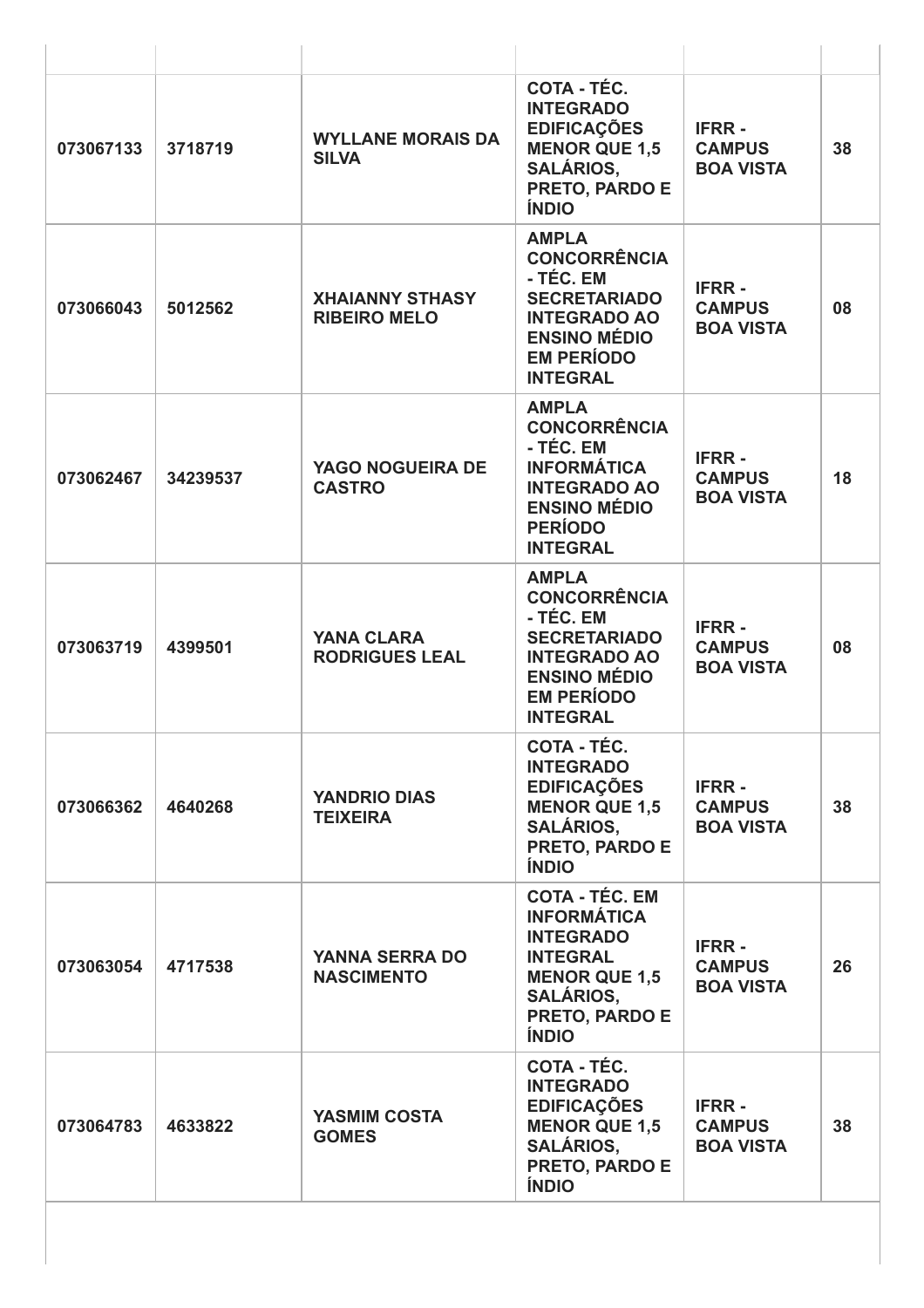| 073067472 | 5132797 | <b>YASMIM MORAIS DOS</b><br><b>SANTOS</b>     | <b>COTA - TÉC. EM</b><br><b>SECRETARIADO</b><br><b>INTEGRADO</b><br><b>INTEGRAL</b><br><b>MENOR QUE 1,5</b><br><b>SALÁRIOS,</b><br>PRETO, PARDO E<br><b>ÍNDIO</b> | <b>IFRR-</b><br><b>CAMPUS</b><br><b>BOA VISTA</b> | 21 |
|-----------|---------|-----------------------------------------------|-------------------------------------------------------------------------------------------------------------------------------------------------------------------|---------------------------------------------------|----|
| 073062445 | 3879356 | <b>YASMIN FRANCA</b><br><b>MELO</b>           | <b>AMPLA</b><br><b>CONCORRÊNCIA</b><br>- TÉC.<br><b>INTEGRADO EM</b><br><b>EDIFICAÇÕES</b>                                                                        | <b>IFRR-</b><br><b>CAMPUS</b><br><b>BOA VISTA</b> | 36 |
| 073064888 | 4609107 | <b>YASMIN LIMA DA</b><br><b>COSTA</b>         | <b>AMPLA</b><br><b>CONCORRÊNCIA</b><br>- TÉC. EM<br><b>INFORMÁTICA</b><br><b>INTEGRADO AO</b><br><b>ENSINO MÉDIO</b><br><b>PERÍODO</b><br><b>INTEGRAL</b>         | <b>IFRR-</b><br><b>CAMPUS</b><br><b>BOA VISTA</b> | 18 |
| 073062487 | 4432150 | <b>YASMIN OLIVEIRA</b><br><b>CAMPOS</b>       | <b>COTA - TÉC. EM</b><br><b>SECRETARIADO</b><br><b>INTEGRADO</b><br><b>INTEGRAL</b><br><b>MAIOR QUE 1,5</b><br><b>SALÁRIOS,</b><br>PRETO, PARDO E<br><b>ÍNDIO</b> | <b>IFRR-</b><br><b>CAMPUS</b><br><b>BOA VISTA</b> | 18 |
| 073065079 | 5138353 | <b>YCARO RODRIGUES</b><br><b>SALES</b>        | <b>AMPLA</b><br><b>CONCORRÊNCIA</b><br>- TEC.<br><b>INTEGRADO EM</b><br><b>EDIFICAÇÕES</b>                                                                        | <b>IFRR-</b><br><b>CAMPUS</b><br><b>BOA VISTA</b> | 36 |
| 073064195 | 4463366 | <b>YHAGO DE OLIVEIRA</b><br><b>DOY</b>        | <b>AMPLA</b><br><b>CONCORRÊNCIA</b><br>- TÉC. EM<br><b>INFORMÁTICA</b><br><b>INTEGRADO AO</b><br><b>ENSINO MÉDIO</b><br><b>PERÍODO</b><br><b>INTEGRAL</b>         | <b>IFRR-</b><br><b>CAMPUS</b><br><b>BOA VISTA</b> | 18 |
| 073063401 | 5275679 | <b>YNGRID FERREIRA DO</b><br><b>NACIMENTO</b> | <b>AMPLA</b><br><b>CONCORRÊNCIA</b><br>- TÉC.<br><b>INTEGRADO EM</b><br><b>EDIFICAÇÕES</b>                                                                        | <b>IFRR-</b><br><b>CAMPUS</b><br><b>BOA VISTA</b> | 36 |
| 073062396 | 5342945 | YOHAN TENORIO<br><b>CARDOSO</b>               | <b>AMPLA</b><br><b>CONCORRÊNCIA</b><br>- TÉC. EM<br><b>ELETRÔNICA</b><br><b>INTEGRADO AO</b><br><b>ENSINO MÉDIO</b>                                               | <b>IFRR-</b><br><b>CAMPUS</b><br><b>BOA VISTA</b> | 28 |